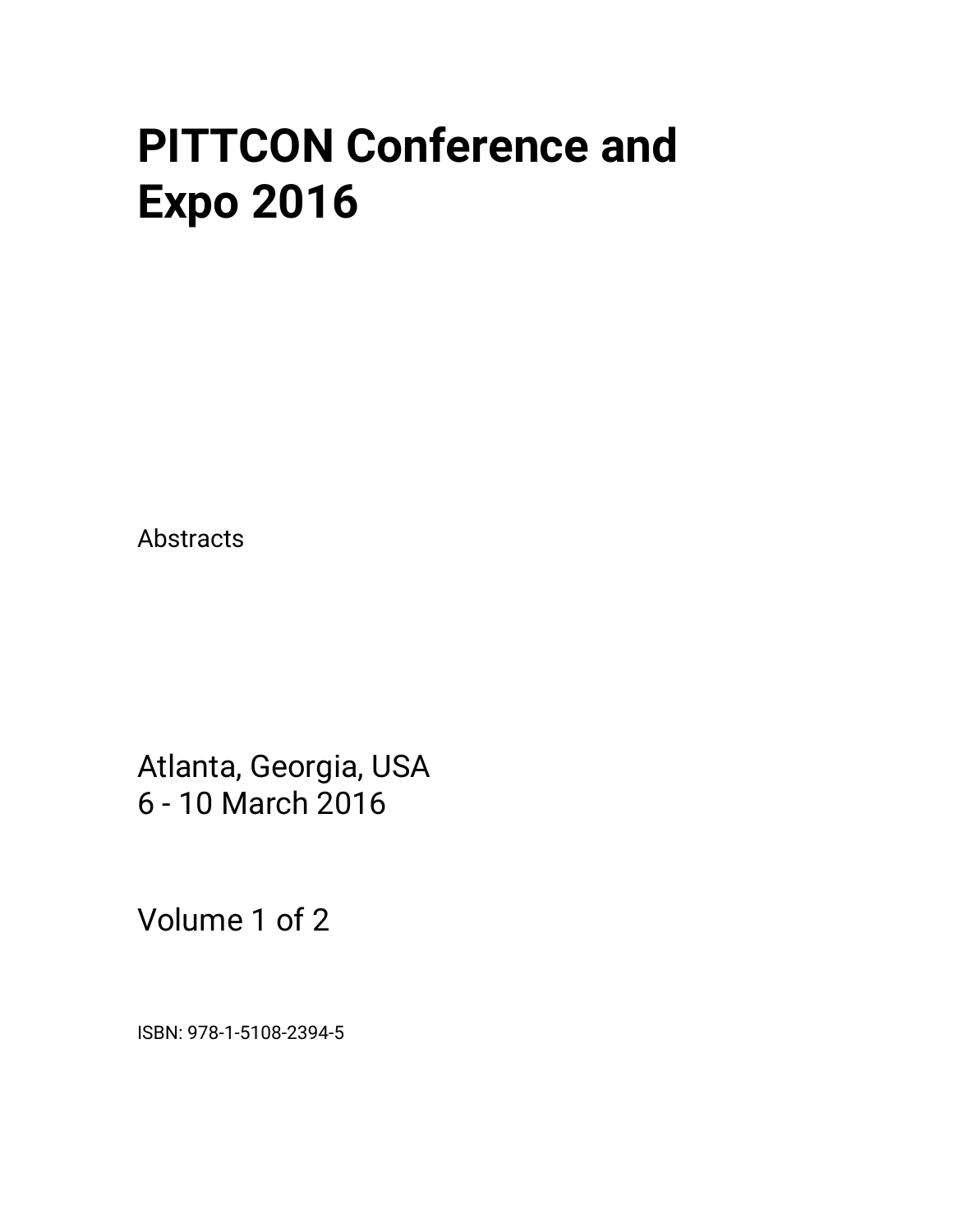**Printed from e-media with permission by:** 

Curran Associates, Inc. 57 Morehouse Lane Red Hook, NY 12571



**Some format issues inherent in the e-media version may also appear in this print version.** 

Copyright© (2016) by Pittsburgh Conference All rights reserved.

Printed by Curran Associates, Inc. (2016)

For permission requests, please contact Pittsburgh Conference at the address below.

Pittsburgh Conference 300 Penn Center Boulevard Suite 332 Pittsburgh, PA 15235-5503 USA

Phone: (412) 825-3220 (800) 825-3221 Fax: (412) 825-3224

info@pittcon.org

### **Additional copies of this publication are available from:**

Curran Associates, Inc. 57 Morehouse Lane Red Hook, NY 12571 USA Phone: 845-758-0400 Fax: 845-758-2633 Email: curran@proceedings.com Web: www.proceedings.com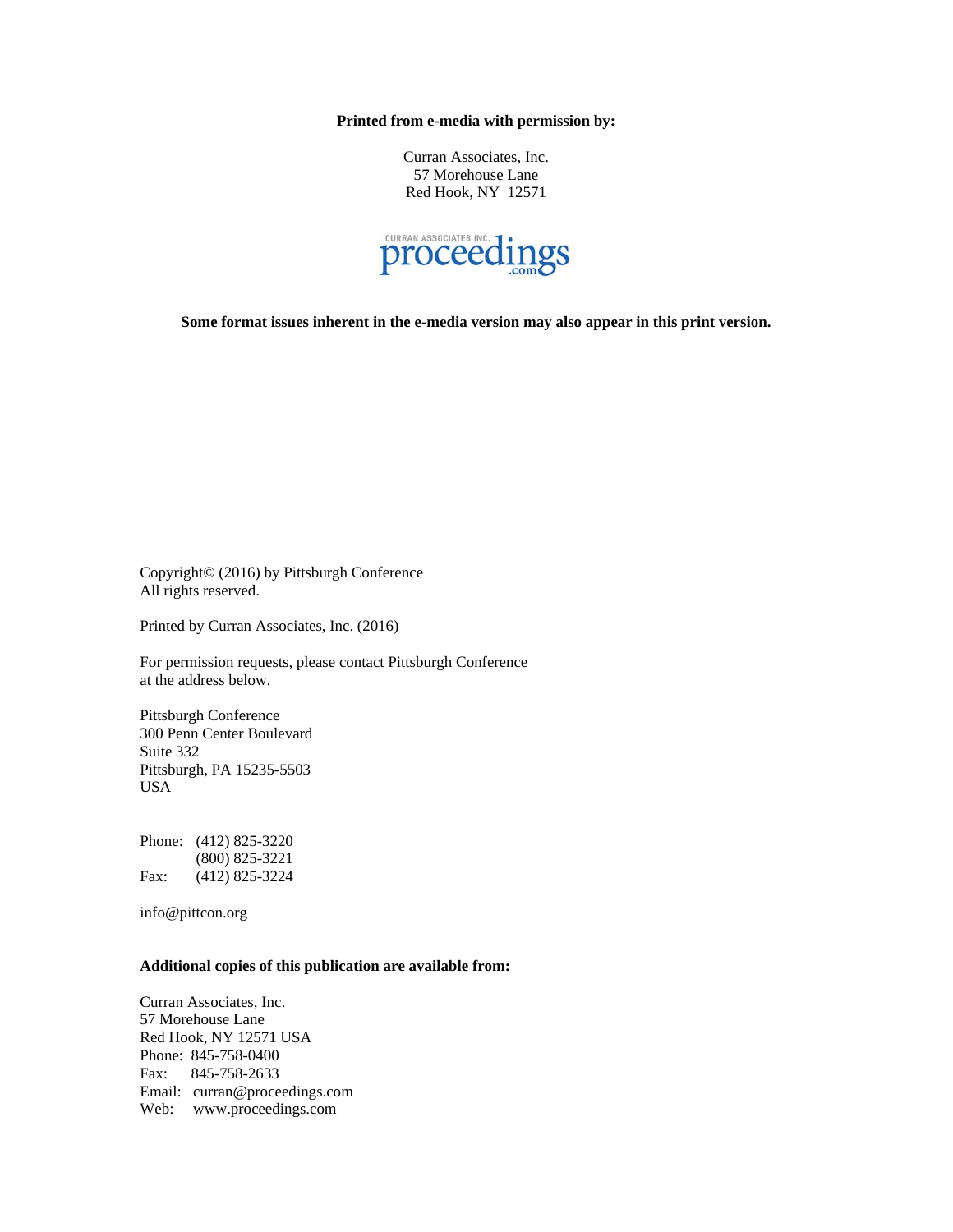## **SUNDAY, MARCH 6, 2016 AFTERNOON**

**The Wallace H. Coulter Lecture**

**The Wallace H. Coulter Lecture Session 10**

**Sunday Afternoon, Sidney Marcus Auditorium, Bldg A, Level 4** 5:00 (10-1) **How Optical Single-Molecule Detection in Solids Led to Super-Resolution Nanoscopy in Cells and Beyond** W.E. (WILLIAM ESCO) MOERNER, Stanford University

| <b>AWARDS</b>    |                                   | <b>Session 20</b>                                                                                                                                                                                              |  |
|------------------|-----------------------------------|----------------------------------------------------------------------------------------------------------------------------------------------------------------------------------------------------------------|--|
|                  | <b>The Pittcon Heritage Award</b> |                                                                                                                                                                                                                |  |
|                  |                                   | Sunday Afternoon, Sidney Marcus Auditorium, Bldg A, Level 4                                                                                                                                                    |  |
| 4:45             |                                   | Presentation of the 2016 Pittcon Heritage Award posthumously awarded to<br>Kenji Kazato and Kazuo Ito, founders of JEOL - accepted by Gon-emon<br>Kurihara, President of JEOL                                  |  |
| <b>SYMPOSIUM</b> |                                   | Session 30                                                                                                                                                                                                     |  |
|                  | in Bioanalytical Chemistry        | ACS-ANYL - Tracing the Metabolome: Application of Stable-Isotope Tracers<br>arranged by Cynthia K Larive, University of California-Riverside<br>and Gregory A Barding, California State Polytechnic University |  |
|                  | Sunday Afternoon, Room B308       | Cynthia K Larive, University of California-Riverside, Presiding                                                                                                                                                |  |
| 1:30             |                                   | Introductory Remarks - Cynthia K Larive and Gregory A Barding                                                                                                                                                  |  |
| 1:35             | $(30-1)$                          | Stable Isotope Labeling and UHPLC/MS Strategies for Probing Dynamics of<br>Plant Specialized Metabolism A DANIEL JONES, Michigan State University,<br>Zhenzhen Wang, Xiaoxiao Liu, Banibrata Ghosh             |  |
| 2:10             | $(30-2)$                          | Developments in <sup>13</sup> C-based Metabolomics ARTHUR S EDISON, University<br>of Georgia                                                                                                                   |  |
| 2:45             | $(30-3)$                          | Chemical Isotope Labeling LC-MS for Quantitative Metabolomics with High<br>Metabolomic Coverage LIANG LI, University of Alberta                                                                                |  |
| 3:20             |                                   | Recess                                                                                                                                                                                                         |  |
| 3:35             | $(30-4)$                          | Lipid Metabolic Pro <sup>oo</sup> filing Using Stimulated Raman Scattering Microscopy<br>MENG WANG, Baylor College of Medicine                                                                                 |  |
| 4:10             | $(30-5)$                          | Monitoring the Incorporation of Stable-Isotope Labeled Alcohols by<br>Bacteria with GC-MS GREGORY A BARDING, California State Polytechnic<br>University, Rakesh Mogul, Nicole G Perkins                        |  |

### **SYMPOSIUM Session 40**

**Emerging Leaders in Biological Mass Spectrometry** arranged by Amanda B Hummon, University of Notre Dame and Heather R Desaire, University of Kansas

#### **Sunday Afternoon, Room B302** Amanda B Hummon, University of Notre Dame, Presiding

|                 |          | <b>MINIMUM D HUMMON, ONIVERSITY OF NOTIC DUMC, FICSIONING</b>                                                                          |
|-----------------|----------|----------------------------------------------------------------------------------------------------------------------------------------|
| 1:30            |          | Introductory Remarks - Amanda B Hummon and Heather R Desaire                                                                           |
| 1:35            | $(40-1)$ | New Mass Spectrometry Methods Show HIV Vaccine Candidates' Protein<br>Structures are Misfolded HEATHER R DESAIRE, University of Kansas |
| 2:10<br>Madison | $(40-2)$ | Novel Strategies in Top-down Proteomics YING GE, University of Wisconsin                                                               |
| 7.45            | $(40-3)$ | Multi-Tier Approach to Understand the Biology of Alzheimer's Disease<br>RENÃ ROBINSON, University of Pittsburgh                        |
| 3:20            |          | Recess                                                                                                                                 |

3:35 (40-4) **Old Photochemistry Brings New Capabilities in Unsaturated Lipid Analysis** YU XIA, Purdue University, Zheng Ouyang, Xiaoxiao Ma, Craig Stinson 4:10 (40-5) **Evaluating Small Molecule Histone Inhibitors with High Resolution Mass Spectrometry and 3D Cell Cultures** AMANDA B HUMMON, University of Notre Dame, Simone Sidoli, Peter E Feist, Monica M Schroll, Benjamin A Garcia

### **SYMPOSIUM Session 50**

### **Enabling Sample Preconcentration Methods for Bioanalysis** arranged by Adam T Woolley, Brigham Young University

### **Sunday Afternoon, Room B304**

|      |          | Adam T Woolley, Brigham Young University, Presiding                                                                                                                                                                                            |
|------|----------|------------------------------------------------------------------------------------------------------------------------------------------------------------------------------------------------------------------------------------------------|
| 1:30 |          | <b>Introductory Remarks - Adam T Woolley</b>                                                                                                                                                                                                   |
| 1:35 | $(50-1)$ | Bottom-up Proteomics of E.coli Using Dynamic pH Junction<br>Preconcentration and CZE-ESI-MS/MS NORMAN J DOVICHI, University of Notre<br>Dame, Guijie Zhu, Liangliang Sun                                                                       |
| 2:10 | $(50-2)$ | Electrokinetic Sample Preconcentration and Hydrodynamic Sample<br>Injection for Capillary Electrophoresis Using a Pneumatic Microvalve<br>RYAN T KELLY, Pacific Northwest National Laboratory, Yongzheng Cong,<br>Katipamula Shanta, Tang Kegi |
| 2:45 | $(50-3)$ | Solid Phase Microextraction in Bioanalysis JANUSZ PAWLISZYN, University<br>of Waterloo                                                                                                                                                         |
| 3:20 |          | Recess                                                                                                                                                                                                                                         |
| 3:35 | $(50-4)$ | Microfluidic Integration of Solid-Phase Extraction with Fluorescence<br>Labeling for Microfluidic Analysis ADAM T WOOLLEY, Brigham Young<br>University, Suresh Kumar, Vishal Sahore, Radim Knob, Mukul Sonker                                  |
| 4:10 | $(50-5)$ | Liquid Biopsies: Microfluidic Enabling the Clinical Utility of These Markers<br>STEVEN A SOPER, University of North Carolina                                                                                                                   |

**SYMPOSIUM Session 60 Frontiers of In Situ and In Vivo Spectroscopic Imaging** arranged by Ji-Xin Cheng and Mikhail Slipchenko, Purdue University

### **Sunday Afternoon, Room B305**

|      |          | Ji-Xin Cheng, Purdue University, Presiding                                                                                                                                                                                                                                      |
|------|----------|---------------------------------------------------------------------------------------------------------------------------------------------------------------------------------------------------------------------------------------------------------------------------------|
| 1:30 |          | Introductory Remarks - Ji-Xin Cheng and Mikhail Slipchenko                                                                                                                                                                                                                      |
| 1:35 | $(60-1)$ | Correlated Raman and Mass Spectrometric Chemical Imaging of Multiscale<br>Spatiotemporal Signaling in Microbial Communities PAUL W BOHN,<br>University of Notre Dame, Nameera Baig, Nydia Morales-Soto, Sage B Dunham,<br>Jonathan V Sweedler, Joshua D Shrout, Sneha Polisetti |
| 2:10 | $(60-2)$ | Nanotechnology for In-Vivo and Intraoperative Cancer Detection and<br>Image-Guided Surgery SHUMING NIE, Emory University                                                                                                                                                        |
| 2:45 | $(60-3)$ | Nonlinear Microscopy to Detect and Grade Cancer WARREN S WARREN,<br><b>Duke University</b>                                                                                                                                                                                      |
| 3:20 |          | Recess                                                                                                                                                                                                                                                                          |
| 3:35 | $(60-4)$ | Multi-Parametric and Multi-Spectral Photoacoustic Microscopy SONG HU,<br>University of Virginia                                                                                                                                                                                 |
| 4:10 | $(60-5)$ | Vibrational Spectroscopic Imaging of Molecular Dynamics in Living Systems<br>JI-XIN CHENG, Purdue University                                                                                                                                                                    |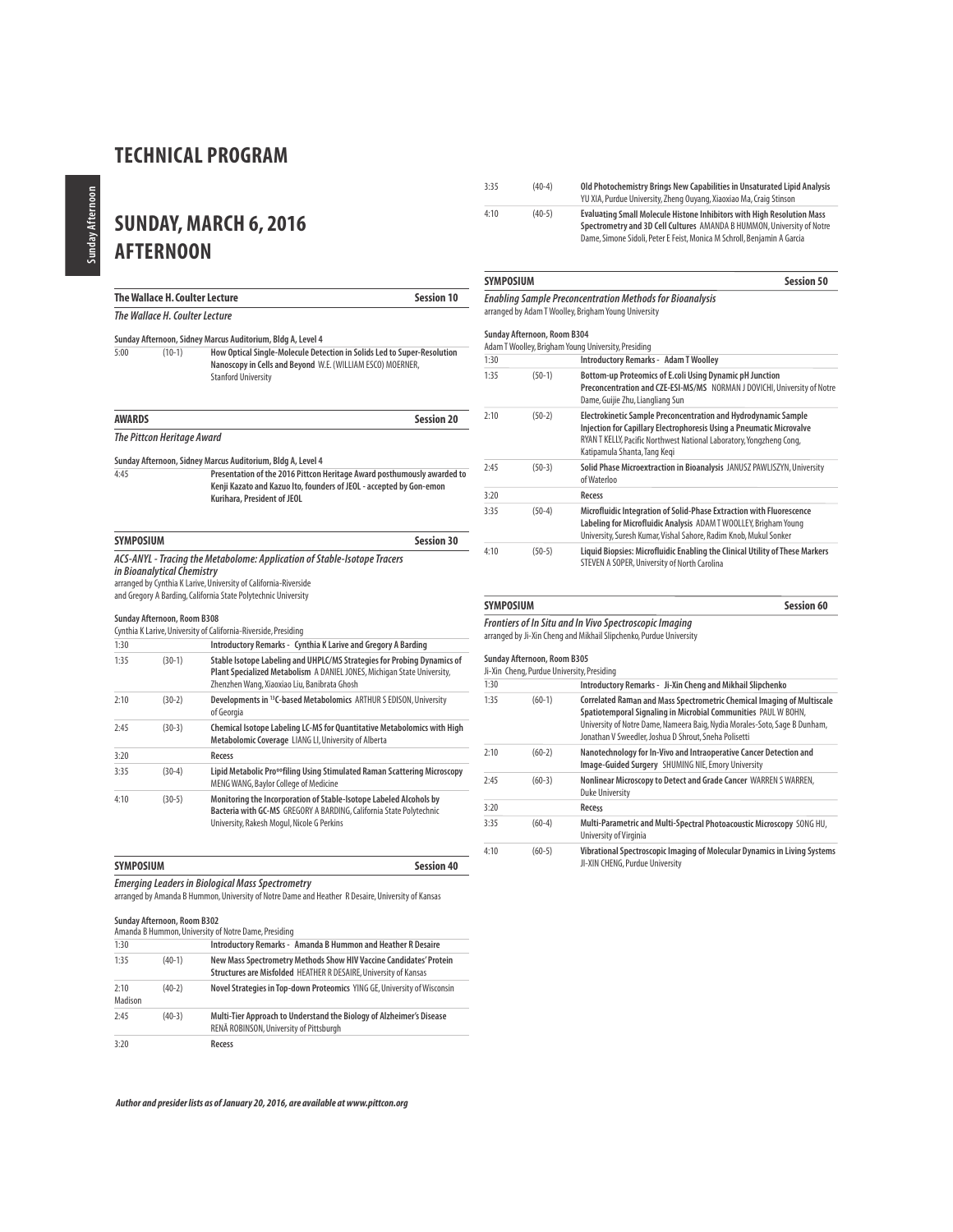| <b>SYMPOSIUM</b> |                             | <b>Session 70</b>                                                                                                                              |
|------------------|-----------------------------|------------------------------------------------------------------------------------------------------------------------------------------------|
|                  |                             | Wearable and Point-of-Care Sensor Technologies for Biomonitoring<br>arranged by lan Papautsky and William R Heineman, University of Cincinnati |
|                  | Sunday Afternoon, Room B401 |                                                                                                                                                |
| 1:30             |                             | Ian Papautsky, University of Cincinnati, Presiding<br>Introductory Remarks - Ian Papautsky and William R Heineman                              |
|                  |                             |                                                                                                                                                |
| 1:35             | $(70-1)$                    | Personal Exposure Monitoring Using Portable Samplers and Paper<br>Analytical Devices CHARLES HENRY, Colorado State University                  |
| 2:10             | $(70-2)$                    | Pencil and Paper Diagnostic Devices ANDRES W MARTINEZ, California<br>Polytechnic State University                                              |
| 2:45             | $(70-3)$                    | Electrochemical Metal Determination for Point-of-Care Assessment of<br>Environmental Exposure IAN PAPAUTSKY, University of Cincinnati          |
| 3:20             |                             | Recess                                                                                                                                         |
| 3:35             | $(70-4)$                    | Ionic Liquid Electrochemistry and Biointerface Design for Reliable and<br>Smart Sensors XIANGQUN ZENG, Oakland University                      |
| 4:10             | $(70-5)$                    | Monitoring Corrosion of Biodegradable Magnesium Implants with                                                                                  |
|                  |                             | Hydrogen Gas Sensors WILLIAM R HEINEMAN, University of Cincinnati,<br>Tingting Wang, Daoli Zhao, Zhongyun Dong, William Hoagland, David Benson |
|                  |                             |                                                                                                                                                |
| <b>WORKSHOPS</b> |                             | <b>Session 80</b>                                                                                                                              |
|                  |                             | Light Sources in Analytical Chemistry: Solid State Light Sources and Beyond<br>arranged by Mirek Macka, University of Tasmania                 |
|                  |                             |                                                                                                                                                |
|                  | Sunday Afternoon, Room B402 |                                                                                                                                                |
|                  |                             | Mirek Macka, University of Tasmania, Presiding                                                                                                 |
| 1:30             |                             | <b>Introductory Remarks - Mirek Macka</b>                                                                                                      |
| 1:35             | $(80-1)$                    | Gatherers and Foragers? Analytical Scientists in the Quest for Better Light                                                                    |

|      |          | Sources MIREK MACKA, University of Tasmania                                                                                                                                                                                                                                         |  |
|------|----------|-------------------------------------------------------------------------------------------------------------------------------------------------------------------------------------------------------------------------------------------------------------------------------------|--|
| 2:05 | $(80-2)$ | Applications of Cavity Ring-Down and Cavity-Enhanced Absorption<br>Spectroscopy in Atmospheric Chemistry HANS DIETER OSTHOFF, University<br>of Calgary, Charles A Odame-Ankrah, Youssef M Taha, Jason Pak, Connie Z Ye,<br>Nick R Yordanov                                          |  |
| 2:35 | $(80-3)$ | A Fourier-Domain Fluorescence Excitation Emission Matrix Spectrometer<br>and Its Applications in Measuring Oxidative Stability of Industrial Liquids<br>HANS-PETER LOOCK, Queen's University, Nicholas L Andrews, James Z Fan, Oliver<br>Reich, Alexander Dudelzak, Hengameh Omrani |  |
| 3:05 |          | Recess                                                                                                                                                                                                                                                                              |  |
| 3:20 | $(80-4)$ | Deep UV-LEDs in Detectors for HPLC and Capillary Electrophoresis PETER CH<br>HAUSER, University of Basel, Duy Anh Bui                                                                                                                                                               |  |
| 3:50 | $(80-5)$ | Solid State Light Sources in Capillary Electrophoresis DAN XIAO,<br>Sichuan University<br>N/A                                                                                                                                                                                       |  |
| 4:20 | $(80-6)$ | Quantum Cascade Lasers: How to Revolutionize Mid-Infrared Gas and Liquid<br><b>Phase Diagnostics BORIS MIZAIKOFF, Ulm University</b>                                                                                                                                                |  |

**ORGANIZED CONTRIBUTED SESSIONS Session 90**

**Advances in Mass Spectrometry of RNA - Half Session**

arranged by Norman Chiu, University of North Carolina at Greensboro

### **Sunday Afternoon, Room B403**

|      | CUPU IIIUQU AILEIIIUUII, DUUIII D<br>Norman Chiu, University of North Carolina at Greensboro, Presiding |                                                                                                                                                                                                                                                                |  |
|------|---------------------------------------------------------------------------------------------------------|----------------------------------------------------------------------------------------------------------------------------------------------------------------------------------------------------------------------------------------------------------------|--|
| 1:30 | $(90-1)$                                                                                                | Toward Detection of Isomeric/Isobaric MicroRNA Biomarkers NORMAN CHIU.<br>University of North Carolina at Greensboro                                                                                                                                           |  |
| 1:50 | $(90-2)$                                                                                                | New LC-MS/MS Strategies for Modified Oligonucleotides and RNAs PATRICK<br>A LIMBACH, University of Cincinnati, Robert L Ross                                                                                                                                   |  |
| 2:10 | $(90-3)$                                                                                                | Mass Spectrometry, RNA and Infectious Disease: tRNA Reprogramming and<br>a Second Genetic Code Control Mycobacterial Dormancy PETER DEDON,<br>Massachusetts Institute of Technology                                                                            |  |
| 2:30 | $(90-4)$                                                                                                | <b>Identification and Quantitation of RNA Post-Transcriptional Modifications</b><br>by Nano-flow Liquid Chromatography - Tandem Mass Spectrometry and<br>Database Searching. HIROSHI NAKAYAMA, RIKEN CSRS, Masato Taoka, Nobuhiro<br>Takahashi. Toshiaki Isobe |  |

|      | Session 100<br><b>ORGANIZED CONTRIBUTED SESSIONS</b><br><b>Ionophore-Based Chemical Sensors I</b><br>arranged by Philippe Buhlmann, University of Minnesota and Eric Bakker, University of Geneva |                                                                                                                                                                                                                                   |  |
|------|---------------------------------------------------------------------------------------------------------------------------------------------------------------------------------------------------|-----------------------------------------------------------------------------------------------------------------------------------------------------------------------------------------------------------------------------------|--|
|      |                                                                                                                                                                                                   |                                                                                                                                                                                                                                   |  |
|      | Sunday Afternoon, Room B404                                                                                                                                                                       | Philippe Buhlmann, University of Minnesota, Presiding                                                                                                                                                                             |  |
| 1:30 | $(100-1)$                                                                                                                                                                                         | pH Independent Fluorescent Ion Sensors ERIC BAKKER, University of Geneva                                                                                                                                                          |  |
| 1:50 | $(100-2)$                                                                                                                                                                                         | Measurement of Carbon Dioxide in Urine to Guide the Treatment of Patients<br>in Severe Sepsis or Septic Shock ERNO LINDNER, The University of Memphis,<br>James G Atherton, Marcin Guzinski, Jasinski Artur, Bradford D Pendley   |  |
| 2:10 | $(100-3)$                                                                                                                                                                                         | Potentiometric Nanosensors Towards Direct Detection of Nucleic Acids<br>RÓBERT E GYURCSÁNYI, Budapest University of Technology and Economics, Istvan<br>Makra, Gyula Jágerszki, Alexandra Brajnovits, Peter Fürjes, Márton Bojtár |  |
| 2:30 | $(100-4)$                                                                                                                                                                                         | Potentiometric Detection of Biomacromolecules Based on Surface<br>Molecular Imprinting RONGNING LIANG, Yantai Institute of Coastal Zone<br>N/A<br>Research, CAS, Wei Qin                                                          |  |
| 2:50 |                                                                                                                                                                                                   | Recess                                                                                                                                                                                                                            |  |
| 3:05 | $(100-5)$                                                                                                                                                                                         | Voltammetric lonophore-Based Electrode for Protamine in Human Blood<br>SHIGERU AMEMIYA, University of Pittsburgh                                                                                                                  |  |
| 3:25 | $(100-6)$                                                                                                                                                                                         | Conducting Polymer-Coated Electrode and Its Application to the Thin Layer<br>Electrolysis Cell for Coulometric Determination YUMI YOSHIDA, Kyoto Institute<br>of Technology, Mao Fukuyama, Kohji Maeda                            |  |
| 3:45 | $(100 - 7)$                                                                                                                                                                                       | Biofouling of lonophore-Doped Ion-Selective Electrode Membranes<br>Revisited PHILIPPE BUHLMANN, University of Minnesota, Adam Dittmer                                                                                             |  |
| 4:05 | $(100-8)$                                                                                                                                                                                         | Metastable Photoacids Towards Activatable and Controllable Ion Sensing<br><b>Bulk Membranes for Cations Detection KARINY CHUMBIMUNI-TORRES.</b><br>University of Central Florida, Parth K Patel                                   |  |

### **ORGANIZED CONTRIBUTED SESSIONS** Session 110

**R&D to QC: Bridging the Gap - Half Session** arranged by Justin Shearer, Dow AgroSciences

#### **Sunday Afternoon, Room B312**

Justin Shearer, Dow AgroSciences, Presiding

| $(110-1)$ | Back to the Future: Bringing Life to an Old Crop Protection Product<br>JENNIFER HOLLIE JONES, Dow AgroSciences, Tammy Hamilton, Grant Von Wald,<br>Maciej Turowski, Binghe Gu, Chengli Zu, Scott Kelso, Edward Bellinger,<br>Justin Shearer<br>N/A |
|-----------|----------------------------------------------------------------------------------------------------------------------------------------------------------------------------------------------------------------------------------------------------|
| $(110-2)$ | Effective Method Transfer: Ensuring End Results MARY ELLEN P MCNALLY,<br>DuPont Crop Protection, Stephen Platz                                                                                                                                     |
| $(110-3)$ | Transferring Analytical Methods to a Quality Control Laboratory AMANDA<br>DARLAND, Dow AgroSciences<br>N/A                                                                                                                                         |
| $(110-4)$ | R&D to QC: An R&D Perspective in Chromatographic Method Development<br>JUSTIN SHEARER, Dow AgroSciences, Suresh Annangudi Palani, Daniel Knueppel,<br>Rose Nelson                                                                                  |
|           |                                                                                                                                                                                                                                                    |

| <b>ORAL SESSIONS</b>                               | Session 120 |
|----------------------------------------------------|-------------|
| <b>Bioanalytical: LC Techniques - Half Session</b> |             |

### **Sunday Afternoon, Room B315**

|      |           | Sean M Burrows, Oregon State University, Presiding                                                                                                                                                                                                                     |
|------|-----------|------------------------------------------------------------------------------------------------------------------------------------------------------------------------------------------------------------------------------------------------------------------------|
| 1:30 | $(120-1)$ | Characterization of New 2 µm Particle Size, 25 nm Pore Size Analytical Size<br>Exclusion Chromatography Column with Larger Exclusion Limit Useful for<br>the Separation of Biomolecules Using UHPLC and HPLC CRYSTAL BENNER,<br>Tosoh Bioscience LLC. Atis Chakrabarti |
| 1:50 | $(120-2)$ | Studies of Drug Interactions with Alpha <sub>1</sub> -Acid Glycoprotein by Using<br>On-Line Immunoextraction and High Performance Affinity Chromatography<br>CONG BI, University of Nebraska-Lincoln, Ryan Matsuda, Zitha Isingizwe, Chenhua<br>Zhang, David Hage      |
| 2:10 | $(120-3)$ | HPAE-PAD Applications for Stepwise Biosimilar Development Processes:<br>Monosaccharide and Sialic Acid Determinations HUA YANG. Thermo Fisher<br>Scientific, Linda Lopez                                                                                               |
| 2:30 | $(120-4)$ | Analysis of Hormone-Protein Binding in Solution by Ultrafast Affinity<br>Extraction XIWEI ZHENG, University of Nebraska-Lincoln, Cong Bi, Marrisa<br>Brooks, David Hage                                                                                                |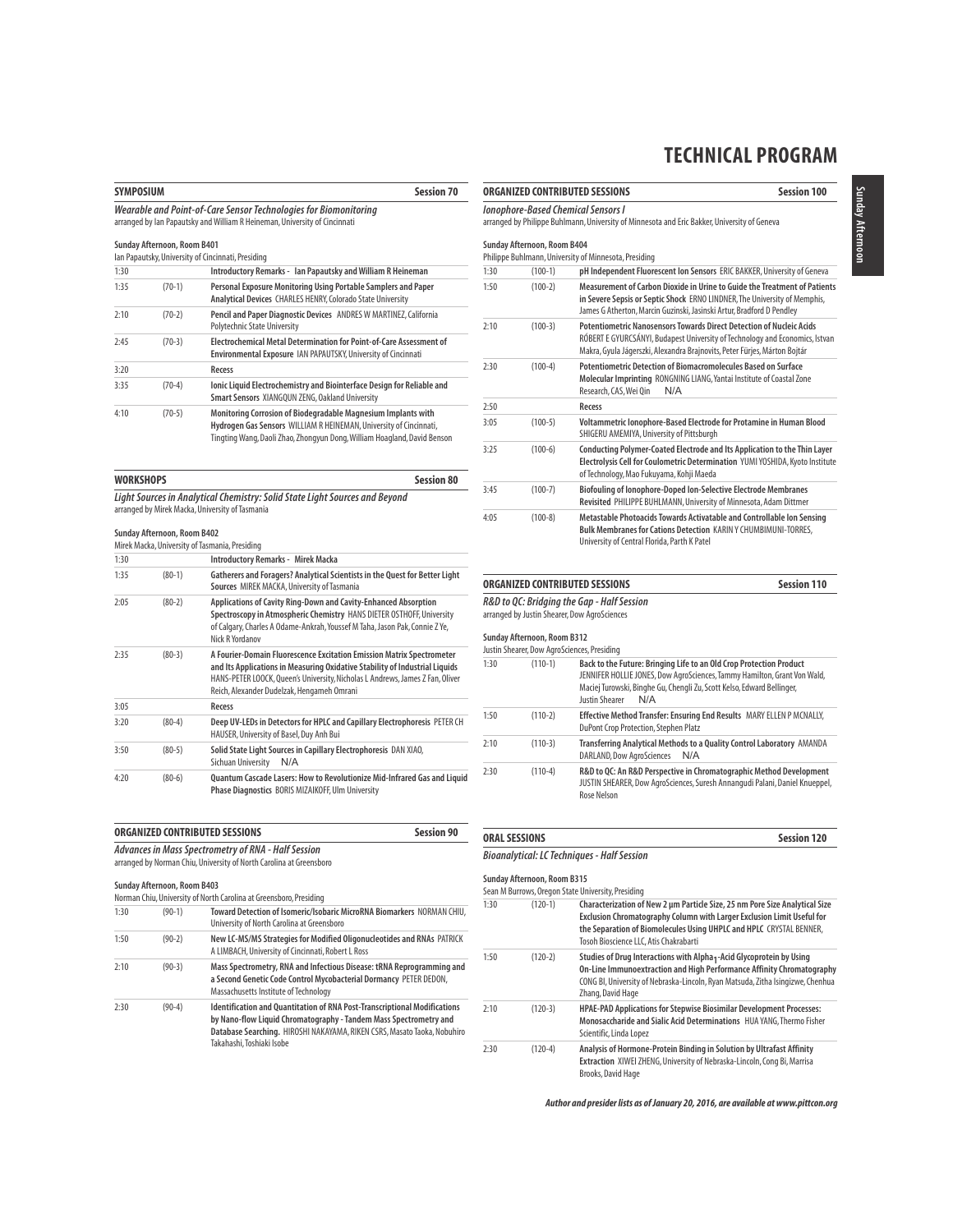|      | <b>ORAL SESSIONS</b>                                                | <b>Session 130</b>                                                                                                                                                                                                                                                            |
|------|---------------------------------------------------------------------|-------------------------------------------------------------------------------------------------------------------------------------------------------------------------------------------------------------------------------------------------------------------------------|
|      |                                                                     | <b>Bioanalytical: LC/MS Techniques - Half Session</b>                                                                                                                                                                                                                         |
|      | Sunday Afternoon, Room B315                                         | Sean M Burrows, Oregon State University, Presiding                                                                                                                                                                                                                            |
| 3:05 | $(130-1)$                                                           | Discovery of Brown Recluse Spider Sex Pheromones Using Advanced<br>Ultrafast Liquid Chromatography - Tandem Mass Spectrometry<br>Methodologies CASEY BURTON, Missouri University of Science and Technology,<br>Ariel Donovan, Jennifer Parks, William Stoecker, Honglan Shi   |
| 3:25 | $(130-2)$                                                           | Analysis of Herceptin Oxidation Variants Using a Supermacroporous Reverse<br>Phase Column Coupled with an Orbitrap Mass Spectrometer SHANHUA LIN,<br>Thermo Fisher Scientific, Ilze Birznieks, Christopher Pohl, Xiaodong Liu, Jessica<br>Wang, Terry Zhang, Jonathan Josephs |
| 3:45 | $(130-3)$                                                           | Quantitation of Endogenous Adenosine in Mouse Blood, Cell Lysate and<br>Lysosomes by LC-MS/MS Using SurrogateMatrix Method XIAO DING,<br>Genentech                                                                                                                            |
| 4:05 | $(130-4)$                                                           | Isomeric Separation of Glycopeptides Using Porous Graphitic Carbon<br>(PGC) LC at High Temperature RUI ZHU, Texas Tech University, Jingfu Zhao,<br>Yehia Mechref                                                                                                              |
|      | <b>ORAL SESSIONS</b>                                                | Session 140                                                                                                                                                                                                                                                                   |
|      | <b>Chemical Methods - Half Session</b>                              |                                                                                                                                                                                                                                                                               |
|      | Sunday Afternoon, Room B316<br>Richard Bormett, Renishaw, Presiding |                                                                                                                                                                                                                                                                               |

1:30 (140-1) **Bromide-Assisted Anisotropic Growth of Surfactant-Free Gold Nanoparticles** MELISSA KERR, North Carolina Central University, Fei Yan 1:50 (140-2) **Simultaneous Reduction of Metal Ions by Multiple Reducing Agents Initiate the Asymmetric Growth of Metallic Nanocrystals** MAHMOUD MAHMOUD,

2:10 (140-3) **Novel Optical Properties of Segmented Au-Ag Nanocylinders: Effects of Metallic Junctions on Surface Plasmon Resonance** VINEET KUMAR, North Carolina State University, Gufeng Wang 2:30 (140-4) **Measurement of Oxidative Potential of Particulate Matter by DTT assay**  SHIORI OTA, Tokai University, Kazuhiro Misawa, Yoshika Sekine

Georgia Institute of Technology

| Session 160<br><b>ORAL SESSIONS</b> |                                                                 |                                                                                                                                                                                                                                |  |
|-------------------------------------|-----------------------------------------------------------------|--------------------------------------------------------------------------------------------------------------------------------------------------------------------------------------------------------------------------------|--|
|                                     | <b>GC Optimization - Half Session</b>                           |                                                                                                                                                                                                                                |  |
|                                     | Sunday Afternoon, Room B309<br>David Benanou, Veolia, Presiding |                                                                                                                                                                                                                                |  |
| 1:30                                | $(160-1)$                                                       | <b>Evaluation and Application of Sample Preparation Techniques for the</b><br>Determination of Residual Volatiles in Biological Matrices Using GC-FID<br>ADRIENE MALSBURY, Bristol-Myers Squibb, William Fish, Frank Tomasella |  |
| 1:50                                | $(160-2)$                                                       | A New Web-Based Application for Modelling Gas Chromatographic<br>Separations REBECCA STEVENS, Restek Corporation, Jaap de zeeuw, Amanda<br>Rigdon, Linx Waclaski, Dan Li                                                       |  |
| 2:10                                | $(160-3)$                                                       | Overcoming New Problems With Old Solutions: Enhanced Separations With<br>GC Retention Gap Columns RAMKUMAR DHANDAPANI, Phenomenex, Tim<br>Anderson, Kristen Parnell                                                            |  |
| 2:30                                | $(160-4)$                                                       | Improved Inertness Performance for Polyethylene Glycol GC Columns<br>KENNETH G LYNAM, Agilent Technologies, Ngoc-A Dang, Allen Vickers, Yun Zou                                                                                |  |

| <b>ORAL SESSIONS</b> | <b>Session 170</b> |
|----------------------|--------------------|
|                      |                    |

### **Instrument Innovations - Half Session**

| Sunday Afternoon, Room B316          |  |
|--------------------------------------|--|
| Richard Bormett, Renishaw, Presiding |  |

|      | Kichard Bormett, Kenishaw, Presiding |                                                                                                                                                                                                  |
|------|--------------------------------------|--------------------------------------------------------------------------------------------------------------------------------------------------------------------------------------------------|
| 3:05 | $(170-1)$                            | Rapid Analysis of SO <sub>2</sub> to Determine Catalyst Efficiency DEBBIE ALCORN,<br>INFICON                                                                                                     |
| 3:25 | $(170-2)$                            | Portable Gas Analyzer for Continuous Monitoring of Sulfur Dioxide in Gas<br>Streams SAYED A MARZOUK, UAE University, Mohamed Alnagbi, Muna<br>Bufaroosha, Mohamed Al-Marzougi                    |
| 3:45 | $(170-3)$                            | Triple Mode of Action of L-tyrosine Derived Probes: Solvent Mediated<br>Flip-Flop Halide (iodide/fluoride) Sensors and Reversible Chromogenic pH<br>Indicators SANJAY KUMAR MANDAL, IISER Mohali |
| 4:05 | $(170-4)$                            | Saving Time and Improving Accuracy by Eliminating the Need for Standards<br>and Calibration in GC/FID Analyses JONES ANDREW, Activated Research<br>$-1$ $-1$ $-1$                                |

|     |           | Bufaroosha. Mohamed Al-Marzougi                                                                                                                                                               |
|-----|-----------|-----------------------------------------------------------------------------------------------------------------------------------------------------------------------------------------------|
| :45 | $(170-3)$ | Triple Mode of Action of L-tyrosine Derived Probes: Solvent Mediated<br>Flip-Flop Halide (iodide/fluoride) Sensors and Reversible Chromogenic<br>Indicators SANJAY KUMAR MANDAL, IISER Mohali |
| .05 | $(170-4)$ | Saving Time and Improving Accuracy by Eliminating the Need for Stand<br>and Calibration in GC/FID Analyses JONES ANDREW, Activated Research<br>Company, Charlie Spanjers                      |

| <b>Session 150</b><br><b>ORAL SESSIONS</b> |
|--------------------------------------------|
|--------------------------------------------|

**Gas Chromatography Innovations**

### **Sunday Afternoon, Room B310**

|      |             | Olujide T Akinbo, Butler University, Presiding                                                                                                                                                                                           |
|------|-------------|------------------------------------------------------------------------------------------------------------------------------------------------------------------------------------------------------------------------------------------|
| 1:30 | $(150-1)$   | Method Translation in Gas Chromatography to Get the Same Chromatogram<br>JAAP DE ZEEUW, Restek, Chris English, Chris Nelson, Jack Cochran                                                                                                |
| 1:50 | $(150-2)$   | Chemometric Treatment of GC-VUV Data - Samples in a New Light JAMES J<br>HARYNUK, University of Alberta, Keisean Stevenson, Seo Lin Nam, Lawrence A<br>Adutwum                                                                           |
| 2:10 | $(150-3)$   | All 5 Phases are Not the Same! Considerations for Method Development<br>and Selection RAMKUMAR DHANDAPANI, Phenomenex, Tim Anderson,<br><b>Kristen Parnell</b>                                                                           |
| 2:30 | $(150-4)$   | Flow-through Microfluidic Photoionization Detectors for Rapid and Highly<br>Sensitive Vapor Detection HONGBO ZHU, University of Michigan, Robert Nidetz,<br>Menglian Zhou, Jiwon Lee, Sanketh Buggaveeti, Katsuo Kurabayashi, Xudong Fan |
| 2:50 |             | Recess                                                                                                                                                                                                                                   |
| 3:05 | $(150-5)$   | Safeguarding a Mass Detector from Difficult Sample Components AMANDA<br>B DLUGASCH, Waters Corporation, Thomas E Wheat, Patricia R McConville                                                                                            |
| 3:25 | $(150-6)$   | Wide Range Inert Dilution System for Gas Standard Generation STANLEY D<br>STEARNS, Valco Instruments Co. Inc., Alex Plistil, Sunny Sinlapadech, David<br>McCharthy, Huamin Cai                                                           |
| 3:45 | $(150 - 7)$ | Multimode Plasma Emission Detector YVES GAMACHE, Analytical Flow<br>Products                                                                                                                                                             |
| 4:05 | $(150-8)$   | Polyionic Ionic Liquid GC Stationary Phase Evaluations LEONARD M SIDISKY,<br>Supelco/Sigma-Aldrich, Greg A Baney, James L Desorcie, Gustavo Serrano,<br>Daniel Shollenberger                                                             |

### **ORAL SESSIONS** Session 180 **Measurement Strategies - Sensors and Spectroscopy**

### **Sunday Afternoon, Room B313**

| Stephanie Archer-Hartmann, Complex Carbohydrate Research Center, Presiding |             |                                                                                                                                                                                                                                                                 |
|----------------------------------------------------------------------------|-------------|-----------------------------------------------------------------------------------------------------------------------------------------------------------------------------------------------------------------------------------------------------------------|
| 1:30                                                                       | $(180-1)$   | Real-Time Voltammetric Characterization of Non-Electroactive Metal<br>Complexation THUSHANI SIRIWARDHANE, University of South Carolina, Shawn<br>McElmurry, Parastoo Hashemi                                                                                    |
| 1:50                                                                       | $(180-2)$   | Phthalocyanine Based Microfluidic Sensors for the Detection of Oxidative<br>Stress KEVIN J KLUNDER, Colorado State University                                                                                                                                   |
| 2:10                                                                       | $(180-3)$   | Multiple Light Scattering to Characterize Emulsions with Polymers<br>JONATHAN DENIS, Formulaction, Yoann Lefeuvre, Pascal Bru, Christelle Tisserand,<br>Gérard Meunier                                                                                          |
| 2:30                                                                       | $(180-4)$   | A Practical Approach for Maximizing ICP-MS Data: A Closer Look at<br>Microwave Sample Prep, The Steps that Precede It, and How to Minimize<br>External Factors that Affect Data Quality JOHAN NORTJE, Milestone Inc.                                            |
| 2:50                                                                       |             | <b>Recess</b>                                                                                                                                                                                                                                                   |
| 3:05                                                                       | $(180-5)$   | Obtaining Maximum Information from Fast Chemical Reactions Using a<br>Photodiode Array (PDA) UV-Visible Spectrophotometer IAN ROBERTSON,<br>PerkinElmer Limited, Steve Upstone, Christopher Lynch                                                               |
| 3:25                                                                       | $(180-6)$   | Microfluidic Visual Rheometer CHRISTELLE TISSERAND, Formulaction, Patrick<br>Abgrall, Patrycja Adamska, Gérard Meunier                                                                                                                                          |
| 3:45                                                                       | $(180 - 7)$ | Real-time Investigation of Antibiotics-induced Oxidative Stress and<br>Superoxide Release in Bacteria Using an Electrochemical Biosensor XIAOBO<br>LIU, Clarkson University, Mouna Marrakchi, Michael Jahne, Shane Rogers,<br>Silvana Andreescu                 |
| 4:05                                                                       | $(180-8)$   | Fabrication of Micro Ir/IrO <sub>v</sub> pH Sensor for Dental Applications CHINDANAI<br>RATANAPORNCHAROEN, Tokyo Medical and Dental University, Miyuki Tabata,<br>Yuji Miyahara, Tatsuro Goda, Akira Matsumoto, Junji Tagami, Yuichi Kitasako,<br>Masaomi Ikeda |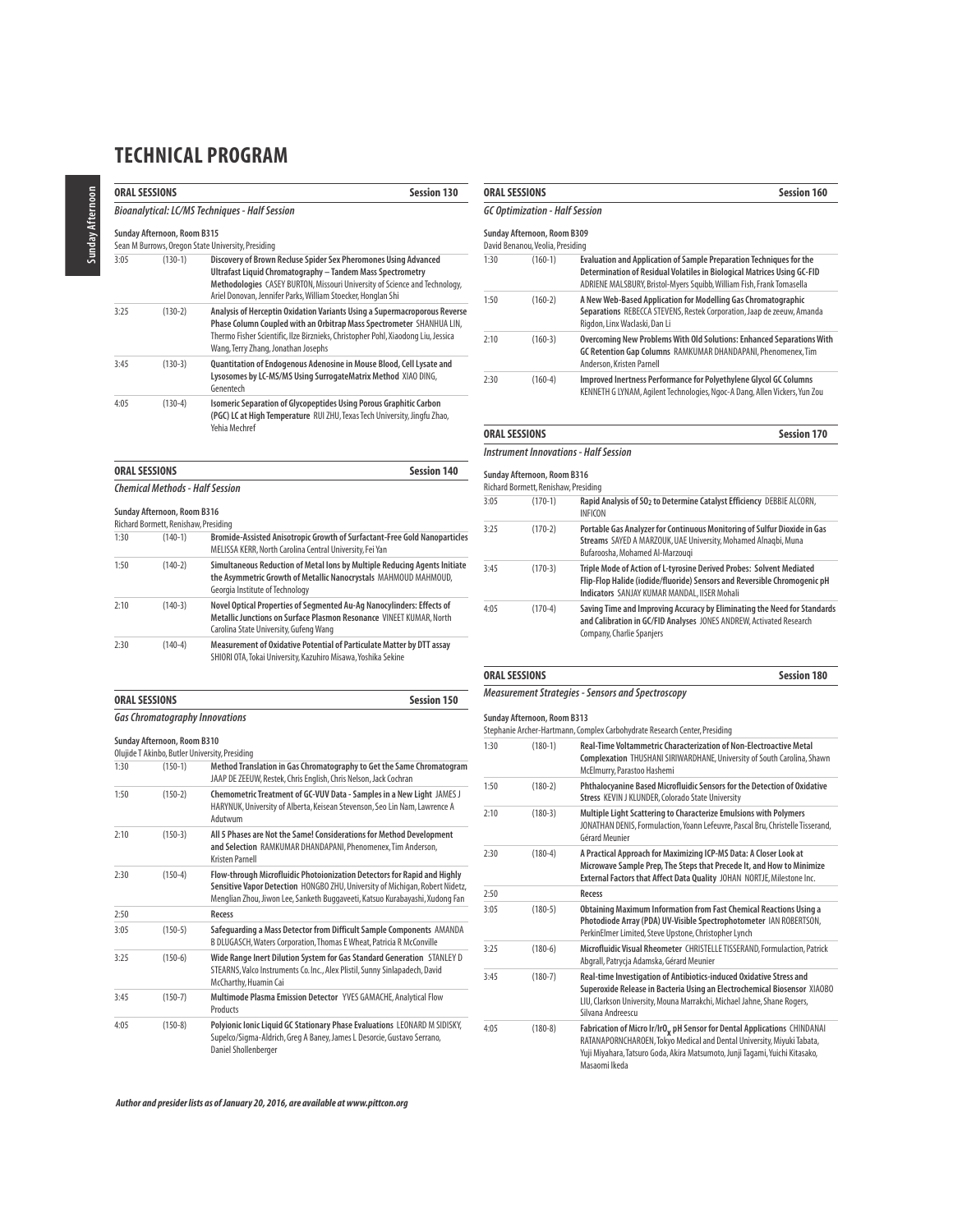| <b>ORAL SESSIONS</b> |                                                                 |                                                                                                                                                                                                                                                                       | <b>Session 190</b> |
|----------------------|-----------------------------------------------------------------|-----------------------------------------------------------------------------------------------------------------------------------------------------------------------------------------------------------------------------------------------------------------------|--------------------|
|                      |                                                                 | <b>Process Analytical Techniques - Half Session</b>                                                                                                                                                                                                                   |                    |
|                      | Sunday Afternoon, Room B309<br>David Benanou, Veolia, Presiding |                                                                                                                                                                                                                                                                       |                    |
| 3:05                 | $(190-1)$                                                       | A Model Study of Pseudo-Absolute Quantitative Analysis Using Gas<br>Chromatography - Vacuum Ultraviolet Spectroscopy LING BAI, The University<br>of Texas at Arlington, Jonathan Smuts, Phillip Walsh, Kevin A Schug                                                  |                    |
| 3:25                 | $(190-2)$                                                       | Rapid Process Control Using GC-ION Mobility Spectrometry<br>CHANDRASEKHARA HARIHARAN, ION-GAS GmbH, Wolfgang Vautz                                                                                                                                                    |                    |
| 3:45                 | $(190-3)$                                                       | Facilitating Complex Analysis Using Multiple Fast Temperature<br>Programming Zones DALE ASHWORTH, Valco Instruments Co. Inc., Huamin Cai,<br>Martin Brisbin, Chris Bishop, William Coontz, Andrew Rochon, Steve Werner,<br><b>Stanley D Stearns</b>                   |                    |
| 4:05                 | $(190-4)$                                                       | Analyzing Trace Level Nitric Oxide in a Flammable Gas Matrix KENNETH<br>WONG, Air Liquide                                                                                                                                                                             |                    |
|                      | <b>SUNDAY POSTER SESSION</b>                                    |                                                                                                                                                                                                                                                                       | <b>Session 200</b> |
|                      | <b>Sunday Poster Session</b><br>Sunday Afternoon, Room A412     | Sunday posters will be on display from 3:30 PM to 7:30 PM with authors present from 5:30 PM to<br>7:30 PM. The location for the Sunday posters is Room A412.                                                                                                          |                    |
| $(200-1)$            |                                                                 | Influence of Particle Size Distribution on Protein Digestibility and Functionality ALBERTA<br>ARYEE, Agriculture & Agri-Food Canada, Joyce I Boye<br>N/A                                                                                                              |                    |
| $(200-2)$ P)         | Ken Butchart                                                    | Increasing Stability of a Core-Shell Particle MARK WOODRUFF, Fortis Technologies,                                                                                                                                                                                     |                    |
| $(200-3)$ P)         |                                                                 | Rapid Screening of Virgin and Recycled Polymer Resins Using FTIR and Raman Libraries<br>of Pre-Computed Mixture Spectra WILLIAM COSTA, Fiveash Data Management, Inc.,<br><b>Bill McCarthy, Todd Strother</b>                                                          |                    |
| $(200-4P)$           | C Edwards                                                       | The Complimentary Nature of NMR and SPME GCMS for the Analysis of Fermented<br>Beverages NEIL FITZGERALD, Marist College, Samantha E Soprano, Sarah R Johnson, John                                                                                                   |                    |
| $(200-5P)$           |                                                                 | Evaluation of an Integrated Optic-Fiber-Microfluidic Analyzer for Polyphenols<br>Measurement MARIA CAÑIZARES-MACÍAS, Universidad Nacional Autónoma de México, Oscar<br>Sandoval-Ventura, Luis F Olguín-Contreras<br>N/A                                               |                    |
| $(200-6P)$           |                                                                 | Selective Separation and Detection of Catecholamines with Capillary Electrophoresis<br>MAOJUN GONG, Wichita State University, Qiyang Zhang                                                                                                                            |                    |
| $(200 - 7)$          |                                                                 | Cold EI - Approaching the Ideal GC-MS Interface and Ion Source AVIV AMIRAV, Tel Aviv<br>University, Bogdan Belgorodsky, Uri Keshet, Alexander Fialkov, Tal Alon                                                                                                       |                    |
| $(200-8)$            |                                                                 | New Sampling Device for the Analysis of Lung Cancer Biomarkers in Exhaled Breath<br>MOHAMED ABDEL-REHIM, Stockholm University<br>N/A                                                                                                                                  |                    |
| $(200-9P)$           |                                                                 | Ceramic Ion Source for Catalytic Pyrolysis and Catalytic Combustion Ionization Detection<br>of Selected Constituents in Complex Petroleum and Biofuel Samples PAUL L PATTERSON,<br>Detector Engineering & Technology, Inc., Jennifer Seroy                            |                    |
| $(200-10 P)$         |                                                                 | Using Microscopy to Measure Rates of Heterogeneous Reactions WALTER BOWYER, Hobart<br>and William Smith Colleges, Gabriella Mylod                                                                                                                                     |                    |
| $(200-11 P)$         |                                                                 | Crowding in Cell-Like Environments Alters Diffusion and Enzyme Kinetics KRISTIN M SLADE,<br>Hobart and William Smith Colleges, Michael Conroy, Sophia Melvin                                                                                                          |                    |
| $(200-12P)$          |                                                                 | Effects of Macromolecular Crowding on YADH Enzyme Mechanism KRISTIN M SLADE, Hobart<br>and William Smith Colleges, Allison Wilcox                                                                                                                                     |                    |
| $(200-13 P)$         |                                                                 | Mixed Valence Mn, La, Sr-oxide based Magnetic Nanoparticles Coated with Silica<br>Nanoparticles for Immunosensor Fabrication AMOS MUGWERU, Rowan University                                                                                                           |                    |
| $(200-14P)$          |                                                                 | Hydrophilic Interaction Chromatography (HILIC) and Enzymatic/Spectrometric Methods<br>for the Determination of Uric Acid and Creatinine in Human Biofluids YUEGANG ZUO,<br>University of Massachusetts Dartmouth, Si Zhou, Xiaofei Lu, Ningning Zhang, Faten Albalawi |                    |
| $(200-15 P)$         |                                                                 | Profiling/Monitoring Activated Carbons for Drinking Water HENRY G NOWICKI, PACS Inc                                                                                                                                                                                   |                    |
| $(200-16P)$          |                                                                 | Profiling/Monitoring Gas Phase Activated Carbon Systems HENRY G NOWICKI, PACS Inc                                                                                                                                                                                     |                    |
| $(200-17P)$          |                                                                 | Lignin Waste Transformed to High Quality Activated Carbons HENRY G NOWICKI, PACS Inc                                                                                                                                                                                  |                    |
| $(200-18P)$          |                                                                 | A Rapid Hydrophilic Interaction Liquid Chromatography (HILIC) Method for Determination<br>of Trace Nitrate and Nitrite in Snow and Rain Samples XIAOFEI LU, University of<br>Massachusetts Dartmouth, Yuegang Zuo                                                     |                    |
| $(200-19P)$          |                                                                 | Occurrence and Identification of Bisphenol A and Other Alkylphenols in Sea Shore Crabs<br>JOSEPH MICHAEL, University of Massachusetts Dartmouth, Yuegang Zuo                                                                                                          |                    |
| $(200-20P)$          |                                                                 | Evaluation of Porous Layer Thickness of Core Shell Particle for Separation of Proteins<br>NORIKAZU NAGAE, ChromaNik Technologies Inc., Tomoyasu Tsukamoto                                                                                                             |                    |

| <b>ACS POSTER</b> | <b>Session 210</b>                                                                                                                                                                                                                                                                                  |
|-------------------|-----------------------------------------------------------------------------------------------------------------------------------------------------------------------------------------------------------------------------------------------------------------------------------------------------|
|                   | ACS posters will be on display from 3:30 PM to 7:30 PM with authors present from 5:30 PM to 7:30 PM.<br>The location for the ACS posters is Room A412.                                                                                                                                              |
|                   | ACS Division of Analytical Chemistry Poster Session<br>Sunday Afternoon, Room A412                                                                                                                                                                                                                  |
| $(210-1)$         | Phospholipid/Aromatic Thiol Hybrid Bilayers CHAO LI, Auburn University, Mingming Wang,<br>Matthew Ferguson, Wei Zhan                                                                                                                                                                                |
| $(210-2P)$        | Dynamic Records of Spatiotemporal Pb: Lichens versus Trees and Sediments NATHAN W<br>BOWER, Colorado College, Ben Greydanus, Sam Kramer, Eric Wolatz, Stephen Getty, Craig<br>Lundstrom                                                                                                             |
| $(210-3)$ P)      | Dating Paintings and Prints Using ATR-FTIR: A Philatelic Case Study from Lodz Ghetto<br>NATHAN W BOWER, Colorado College, Conor J Blanchet, Michael S Epstein                                                                                                                                       |
| $(210 - 4P)$      | SPME/GC-MS Analysis of Dynamic Compositional Changes in the Volatile Components<br>in Red Wine After "Breathing" AMBER I HILLS, East Stroudsburg University, Jon S Gold,<br><b>Richard S Kelly</b>                                                                                                  |
| $(210-5P)$        | Development of Portable Elisa System for Infectious Disease Diagnosis KAZUHIRO<br>MORIOKA, Tokyo Metropolitan University, Harpal Singh, Hizuru Nakajima, Akihide Hemmi,<br>Masayuki Shimojima, Le Van An, Sazaly AbuBakar, Hulie Zeng, Shungo Kato, Masami Sugamata,<br>Ming Yang, Katsumi Uchiyama |
| $(210-6P)$        | Applications of a Quartz Crystal Microbalance for Monitoring Bacterial Biofilm Growth<br>and Removal HUNTER J SISMAET, Northeastern University, Pegah N Abadian, Edgar D Goluch                                                                                                                     |
| $(210 - 7)$       | A Capillary Electrophoresis Approach to the Characterization and Application of Graphene<br>Quantum Dots as Sensing Agents LEONA SIRKISOON, Wake Forest University, Honest<br>Makamba, Shingo Saito, Christa Colyer                                                                                 |
| $(210-8P)$        | A pH Sensor for Non-Invasive In Vivo Detection and Imaging of Implant Associated<br>Infection UNAIZA UZAIR, Clemson University                                                                                                                                                                      |
| $(210-9P)$        | Scanning Electrospray Microscopy with Nanopipettes ELIZABETH MYUILL, Indiana<br>University, Wenging Shi, Lane A Baker                                                                                                                                                                               |
| $(210-10 P)$      | Phosphoproteomics Studies of Human Immunodeficiency Virus-1 KEVIN MARK, LaGuardia<br>Community College City University of NY, Pratikkumar Rathod, Emmanuel Chang, Hsin-Pin Ho, Xu<br>Yu, Mathias Lichterfeld                                                                                        |
| $(210-11 P)$      | Segmented Flow Sampling with Theta Pipettes ANUMITA SAHA-SHAH, Indiana University,<br>Curtis M Green, Lane A Baker                                                                                                                                                                                  |
| $(210-12 P)$      | Mapping Local Permeability Change During Degradation with Scanning Ion Conductance<br>Microscopy-Scanning Electrochemical Microscopy (SICM-SECM) WENQING SHI, Indiana<br>University, Lane A Baker                                                                                                   |
| $(210-13 P)$      | Profiling N, N'-Dibutylbenzimidazolium Salt and Its Derivatives Using CYCLIC Voltammetry<br>HUGGINS Z MSIMANGA, Kennesaw State University, Andrew Montalvo, Daniela Tapu                                                                                                                            |
| $(210-14P)$       | Comparative Study of Elemental Nutrients in Organic and Conventional Vegetables by<br>Laser Induced Breakdown Spectroscopy (LIBS) CHET R BHATT, Mississippi State University                                                                                                                        |
| $(210-15P)$       | Photoacoustic Spectroscopy with SF6, An Optically Thick Greenhouse Gas HAN PARK,<br>University of Tennessee at Chattanooga                                                                                                                                                                          |
| $(210-16P)$       | Integrating Authentic Research Experiences into Undergraduate Analytical Chemistry<br>FEI YAN, North Carolina Central University, Melissa Kerr                                                                                                                                                      |
| $(210-17P)$       | Proteomic Analysis of Tetrahymena Thermophila Using MALDI-TOF/TOF DOUGLAS<br>BEUSSMAN, St. Olaf College, Harrison VanDolah                                                                                                                                                                          |
| $(210-18P)$       | Possible Age and Location Differences in Human Scent Profiles DOUGLAS BEUSSMAN, St.<br>Olaf College, Laura Muehlbauer                                                                                                                                                                               |
| $(210-19P)$       | LC-QTOF Detection of Methamphetamine in Packaging Residue DOUGLAS BEUSSMAN, St.<br>Olaf College, Matthew Bock                                                                                                                                                                                       |
| $(210-20P)$       | Environmental Toxins from Decorative Candles DOUGLAS BEUSSMAN, St. Olaf College,<br>Allison Sager                                                                                                                                                                                                   |
| $(210-21 P)$      | Analysis of Fibers Via Isotope Ratio Mass Spectrometry DOUGLAS BEUSSMAN, St. Olaf<br>College, Elaine Macon, Hannah Brown                                                                                                                                                                            |
| $(210-22P)$       | Withdrawn                                                                                                                                                                                                                                                                                           |
| $(210-23 P)$      | HPLC Method Development for Analysis of Dissolution Samples of a Highly Soluble Drug<br>Substance in a Hydrophobic Matrix MATTHEW LOUCKS, Banner Life Sciences, Angela Moore,<br>Wayne Craig, Sara Draper                                                                                           |
| $(210-24P)$       | Confocal Raman Microscopy Investigation of the Kinetic Barrier to PAH Partitioning into<br>Individual C <sub>18</sub> -Silica Particles DAVID A BRYCE, University of Utah, Jay P Kitt, Joel M Harris                                                                                                |
| $(210-25 P)$      | Development of a Flow-Based Electrogenerated Chemiluminescent Detection of Biogenic<br>Amines on a Microfluidic Chip ERIN GROSS, Creighton University, Leah Schaffer, Emily Lowry,<br>Charles Henry, Rachel M Feeny, John Wydallis                                                                  |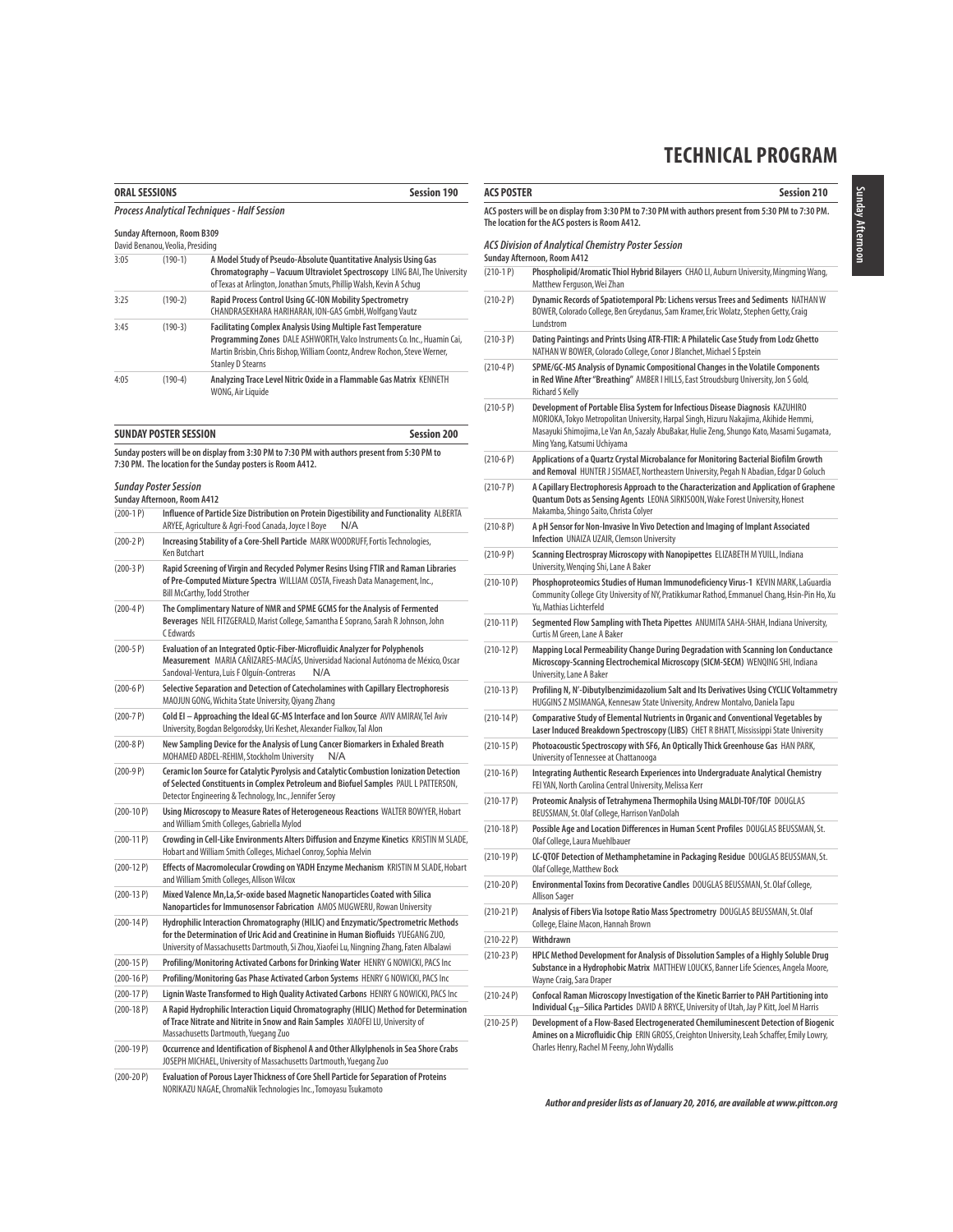## **MONDAY, MARCH 7, 2016 MORNING**

| <b>AWARDS</b>                                                                                                                                                                                                                    |           | <b>Session 220</b>                                                                                                                                                                                                                                                                                                                  |
|----------------------------------------------------------------------------------------------------------------------------------------------------------------------------------------------------------------------------------|-----------|-------------------------------------------------------------------------------------------------------------------------------------------------------------------------------------------------------------------------------------------------------------------------------------------------------------------------------------|
| Chromatography Forum of Delaware Valley Dal Nogare Award<br>arranged by Mary Ellen McNally, E.I. DuPont de Nemours and Company<br>Monday Morning, Room B312<br>Mary Ellen McNally, E.I. DuPont de Nemours and Company, Presiding |           |                                                                                                                                                                                                                                                                                                                                     |
|                                                                                                                                                                                                                                  |           | 8:30                                                                                                                                                                                                                                                                                                                                |
| 8:35                                                                                                                                                                                                                             |           | Presentation of the 2016 Dal Nogare Award to Stephen Weber, University<br>of Pittsburgh, by Mary Ellen McNally, E.I. DuPont de Nemours and Company                                                                                                                                                                                  |
| 8:40                                                                                                                                                                                                                             | $(220-1)$ | Opportunities and Challenges with Capillary Liquid Chromatography<br>STEPHEN WEBER, University of Pittsburgh                                                                                                                                                                                                                        |
| 9:15                                                                                                                                                                                                                             | $(220-2)$ | How Much Performance is Lost in LC by Optimizing Only Velocity and<br>Column Length Using Limited Number of Particle Size? PETER W CARR,<br>University of Minnesota, Adam Matula, Dwight R Stoll                                                                                                                                    |
| 9:50                                                                                                                                                                                                                             | $(220-3)$ | UHPLC-MS for Multiplexed Neurochemical Analysis ROBERT T KENNEDY,<br>University of Michigan                                                                                                                                                                                                                                         |
| 10:25                                                                                                                                                                                                                            |           | Recess                                                                                                                                                                                                                                                                                                                              |
| 10:40                                                                                                                                                                                                                            | $(220-4)$ | Integrated Microfluidic Separations Devices Interfaced to Mass<br>Spectrometry J MICHAEL RAMSEY, University of North Carolina at Chapel Hill,<br>Erin Redman, William Black                                                                                                                                                         |
| 11:15                                                                                                                                                                                                                            | $(220-5)$ | The Second Dimension is a Strange Place - Fundamental Aspects of the<br>Optimization of the Second Dimension in Two-Dimensional Liquid<br>Chromatography DWIGHT R STOLL, Gustavus Adolphus College, John Halvorson,<br>Carston Dammann, Eli Larson, Alex Wilson, David C Harmes, Monika Dittmann,<br>Sarah C Rutan, Abraham Lenhoff |

| <b>AWARDS</b> |                           | Session 230                                                                                                                                                                                                                                                                        |
|---------------|---------------------------|------------------------------------------------------------------------------------------------------------------------------------------------------------------------------------------------------------------------------------------------------------------------------------|
|               |                           | The Pittsburgh Conference Achievement Award<br>arranged by Amit Ghosh, Bayer Materials Science LLC                                                                                                                                                                                 |
|               | Monday Morning, Room B314 | Amit Ghosh, Bayer Materials Science LLC, Presiding                                                                                                                                                                                                                                 |
| 8:30          |                           | <b>Introductory Remarks - Amit Ghosh</b>                                                                                                                                                                                                                                           |
| 8:35          |                           | Presentation of the 2016 Pittsburgh Conference Achievement Award to<br>Jared L Anderson, Iowa State University, by Elias S Absey, Chair, Society for<br><b>Analytical Chemists of Pittsburgh</b>                                                                                   |
| 8:40          | $(230-1)$                 | Exploiting Ionic Liquids, Magnetic Ionic Liquids, and Polymeric Ionic Liquids<br>in Sample Preparation and Multidimensional Gas Chromatography JARED L<br><b>ANDERSON, Iowa State University</b>                                                                                   |
| 9:15          | $(230-2)$                 | The Impact and Evolution of High Efficiency Chiral and Achiral Separations<br>DANIEL W ARMSTRONG, University of Texas at Arlington                                                                                                                                                 |
| 9:50          | $(230-3)$                 | Use of Metal-Organic Frameworks in Sample Preparation Analytical<br>Schemes: An Overview of Their Performance in Solid-Phase Extraction<br>Modes VERÓNICA PINO, University of La Laguna, Priscilla Rocío-Bautista, Juan H<br>Ayala, Jorge Pasán, Catalina Ruiz-Pérez, Ana M Afonso |
| 10:25         |                           | Recess                                                                                                                                                                                                                                                                             |
| 10:40         | $(230-4)$                 | Achiral LSER Investigation of HPLC Retention on Cinchona Alkaloid-Based<br>Chiral Stationary Phases APRYLL M STALCUP, Dublin City University                                                                                                                                       |
| 11:15         | $(230-5)$                 | Applications of Conductive Ionic Liquids in Chemical Analysis JON R<br>KIRCHHOFF, University of Toledo, Joshua A Young, Amila M Devasurendra, LM                                                                                                                                   |

Viranga Tillekeratne, Jared L Anderson, Cheng Zhang

### **SYMPOSIUM Session 240 ACS-ANYL - BRAIN Initiative Advancements in Neurochemical**

**and Physiological Measurements**  arranged by Michael L Heien, University of Arizona

### **Monday Morning, Room B308**

|       |           | Michael L Heien, University of Arizona, Presiding                                                                                                                                                                                                                         |
|-------|-----------|---------------------------------------------------------------------------------------------------------------------------------------------------------------------------------------------------------------------------------------------------------------------------|
| 8:30  |           | Introductory Remarks - Michael L Heien                                                                                                                                                                                                                                    |
| 8:35  | $(240-1)$ | New Platforms for Multiplexing Electrochemical Measurements In Vivo<br>MICHAEL L HEIEN, University of Arizona                                                                                                                                                             |
| 9:10  | $(240-2)$ | Simultaneous Detection of Dopamine Release and Multiple Single-Unit<br>Activity in Awake and Behaving Rats STEPHEN COWEN, University of Arizona,<br>Michael L Heien, Kate L Parent, Daniel F Hill, Jean-Paul Wiegand, Michael A Miller,<br><b>Christopher W Atcherley</b> |
| 9:45  | $(240-3)$ | New Nano Tools for Molecular Sensing and Imaging of Single Neuron-<br>Neuron Communication X NANCY XU, Old Dominion University, Pavan K<br>Cherukuri, Preeyaporn Songkiatisak                                                                                             |
| 10:20 |           | Recess                                                                                                                                                                                                                                                                    |
| 10:35 | $(240-4)$ | In Vivo Multiphoton Microscopy of Mouse Brain CHRIS XU, Cornell University                                                                                                                                                                                                |
| 11:10 |           | <b>Open Discussion</b>                                                                                                                                                                                                                                                    |

### **SYMPOSIUM Session 250**

 $\overline{a}$ 

### **Advances in Raman Spectroscopy** arranged by Sanford A Asher, University of Pittsburgh

### **Monday Morning, Room B304** Sanford A Asher, University of Pittsburgh, Presiding

|       |           | Sailiord A Asher, University of Pittsburgh, Presiding                                                                                                                                        |  |  |
|-------|-----------|----------------------------------------------------------------------------------------------------------------------------------------------------------------------------------------------|--|--|
| 8:30  |           | <b>Introductory Remarks - Sanford A Asher</b>                                                                                                                                                |  |  |
| 8:35  | $(250-1)$ | Micro-Scale Spatially Offset Raman Spectroscopy (Micro-SORS) PAVEL<br>MATOUSEK, Rutherford Appleton Laboratory, Claudia Conti, Marco Realini, Chiara<br>Colombo, Giuseppe Zerbi              |  |  |
| 9:10  | $(250-2)$ | Recent Advances in Raman Optical Activity (ROA) Methodology and<br>Applications LAURENCE A NAFIE, Syracuse University, Rina K Dukor                                                          |  |  |
| 9:45  | $(250-3)$ | Fast Raman Imaging Using Optimized Binary Compressive Detection DOR<br>BEN-AMOTZ, Purdue University, Owen G Rehrauer, Bharat R Mankani, Gregery T<br>Buzzard, Bradley J Lucier, Stanley Chan |  |  |
| 10:20 |           | Recess                                                                                                                                                                                       |  |  |
| 10:35 | $(250-4)$ | Stimulated Raman Scattering Microscopy of Vibrational Tags WEI MIN,<br>Columbia University                                                                                                   |  |  |
| 11:10 | $(250-5)$ | Nanoparticle Based Analysis of Cells, Molecules and Tissue by SERS DUNCAN<br>GRAHAM, University of Strathclyde, Samuel Mabbott, Lee Barrett, Steven Asiala,<br>Kirsten Gracie. Karen Faulds  |  |  |

| <b>SYMPOSIUM</b>                                                                                       | <b>Session 260</b> |
|--------------------------------------------------------------------------------------------------------|--------------------|
| <b>Innovative Applications of Mass Spectrometry in Biopharmaceutical</b><br>and Diagnostic Development |                    |
| arranged by William Christopher Lamanna. Sandoz                                                        |                    |

### **Monday Morning, Room B305** William Christopher Lamanna, Sandoz, Presiding

|       |           | -william Christopher Lamanna, Sandoz, Presiding                                                                                                                                                                                                                        |  |
|-------|-----------|------------------------------------------------------------------------------------------------------------------------------------------------------------------------------------------------------------------------------------------------------------------------|--|
| 8:30  |           | Introductory Remarks - William Christopher Lamanna                                                                                                                                                                                                                     |  |
| 8:35  | $(260-1)$ | Characterization of Filgrastim Using Intact and Top-Down MS WILLIAM<br>CHRISTOPHER LAMANNA, Sandoz, Johann Holzmann, Hansjoerg Toll                                                                                                                                    |  |
| 9:10  | $(260-2)$ | Tandem Mass Spectrometry as an Excellent Quantification Tool to Guide<br>Process Development for Optimal Host Cell Protein Removal in<br>Biopharmaceutical Products DONALD WALKER, Genentech                                                                           |  |
| 9:45  | $(260-3)$ | Antibody Characterization with Ultrahigh-Resolution Mass Spectrometry:<br>Selecting Well Behaved Molecules for Optimal Product Quality Attributes<br>LISA MARZILLI, Pfizer, Inc., Mellissa Ly, Elaine Stephens, Heather S DeGruttola,<br>Andrew E Saati, Jason C Rouse |  |
| 10:20 |           | Recess                                                                                                                                                                                                                                                                 |  |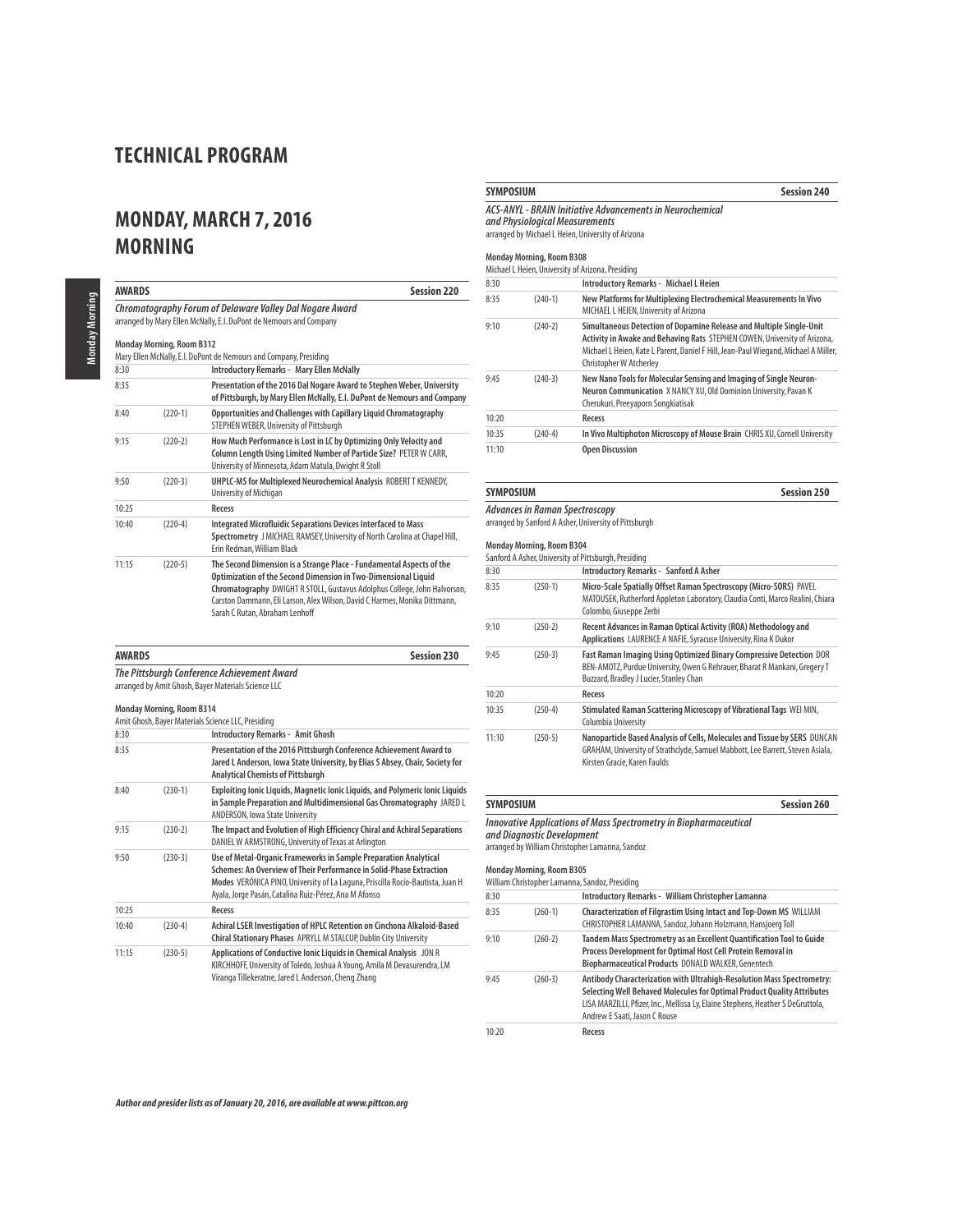#### 10:35 (260-4) **Advanced Process Control Using Fast Analytics to Monitor Multiple Critical Quality Attributes of a Monoclonal Antibody** LI ZANG, Biogen 11:10 (260-5) **Analysis of Glycosaminoglycan Non-Reducing End Structures by Liquid Chromatography Tandem Mass Spectrometry and Its Uses in Discovering New Disease-Specific Biomarkers** ROGER LAWRENCE, BioMarin, Heather Prill, Evelyn Wang, Raymond Y Wang, Jeffery D Esko, Brett Crawford, Marzia Pasquali, Toni Pollock, William Christopher Lamanna, Nancy Pryer

| <b>SYMPOSIUM</b>                                             | Session 270 |
|--------------------------------------------------------------|-------------|
| Neurotransmission at Single and Nano-Resolved Rio-Structures |             |

**Neurotransmission at Single and Nano-Resolved Bio-Structures** arranged by Mei Shen, University of Illinois at Urbana-Champaign and Christian A Amatore, CNRS & ENS

#### **Monday Morning, Room B303**

|       |           | Mei Shen, University of Illinois at Urbana-Champaign, Presiding                                                                                                      |  |
|-------|-----------|----------------------------------------------------------------------------------------------------------------------------------------------------------------------|--|
| 8:30  |           | Introductory Remarks - Mei Shen and Christian Amatore                                                                                                                |  |
| 8:35  | $(270-1)$ | Electrochemical Cytometry of the Contents of Nanometer Vesicles Out and<br>Inside Cells ANDREW EWING, University of Gothenburg and Chalmers University               |  |
| 9:10  | $(270-2)$ | Detection of Ionic Neurotransmitters at Biological Nanostructures via<br>Versatile Nanosensor Probes MEI SHEN, University of Illinois at<br>Urbana-Champaign         |  |
| 9:45  | $(270-3)$ | Electrochemical Approaches to Monitoring Neural Activity R MARK<br>WIGHTMAN, University of North Carolina at Chapel Hill                                             |  |
| 10:20 |           | Recess                                                                                                                                                               |  |
| 10:35 | $(270-4)$ | Full Fusion During Vesicular Exocytosis: A Real Release Stage or a Hoax?<br>CHRISTIAN A AMATORE, CNRS & ENS                                                          |  |
| 11:10 | $(270-5)$ | Coulter Counter Voltage Trapping of Nanoparticles with Sub-Nanometer<br>Size Resolution HENRY WHITE, University of Utah, Sean German, Martin<br>Edwards, Yulun Zhang |  |

| <b>SYMPOSIUM</b>                                            | Session 280 |
|-------------------------------------------------------------|-------------|
| <b>Omics for Environmental and Public Health Protection</b> |             |

arranged by Jeanette Van Emon, U.S. EPA and Hercules Moura, CDC

#### **Monday Morning, Room B309**

|       | Jeanette Van Emon, U.S. EPA, Presiding |                                                                                                                                                                                               |  |
|-------|----------------------------------------|-----------------------------------------------------------------------------------------------------------------------------------------------------------------------------------------------|--|
| 8:30  |                                        | Introductory Remarks - Jeanette Van Emon and Hercules Moura                                                                                                                                   |  |
| 8:35  | $(280-1)$                              | Applications of Accelerator Mass Spectrometry to Human Health Research<br>TED OGNIBENE, Lawrence Livermore National Laboratory                                                                |  |
| 9:10  | $(280-2)$                              | Proteomic Approaches for Molecular Epidemiological Studies ROLF U<br>HALDEN, Arizona State University, Nicole Hansmeier, Tzu-Chiao Chao, Julie B<br>Herbstman, Lynn R Goldman, Frank R Witter |  |
| 9:45  | $(280-3)$                              | Proteomic Applications in Microbiology HERCULES MOURA, CDC NCEH-DLS,<br>John R Barr                                                                                                           |  |
| 10:20 |                                        | Recess                                                                                                                                                                                        |  |
| 10:35 | $(280-4)$                              | Development of Metagenomic Tools for Identification and Characterization<br>of Infectious Agents from Clinical Samples and for Microbiome Association<br>Studies JAMES POSEY, CDC             |  |
| 11:10 | $(280-5)$                              | Proteomics for Adverse Outcome Pathway Discovery for Environmental<br>Contaminants JEANETTE VAN EMON, U.S. EPA                                                                                |  |

## **TECHNICAL PROGRAM**

|                                                        |                                                                                                | SEAC - Nano-Electroanalysis for a Sustainable World<br>arranged by Joaquin Rodriguez Lopez, University of Illinois                                                                |  |  |  |
|--------------------------------------------------------|------------------------------------------------------------------------------------------------|-----------------------------------------------------------------------------------------------------------------------------------------------------------------------------------|--|--|--|
|                                                        | <b>Monday Morning, Room B310</b><br>Joaquin Rodriquez Lopez, University of Illinois, Presiding |                                                                                                                                                                                   |  |  |  |
| 8:30<br>Introductory Remarks - Joaquin Rodriguez Lopez |                                                                                                |                                                                                                                                                                                   |  |  |  |
| 8:35                                                   | $(290-1)$                                                                                      | Chemically Modified 3D Energy-Storage Architectures DEBRA R ROLISON, U.S.<br>Naval Research Laboratory, Jeffrey W Long, Christopher N Chervin, Joseph F<br>Parker, Megan B Sassin |  |  |  |
| 9:10                                                   | $(290-2)$                                                                                      | Sunlight-Driven Hydrogen Formation by Membrane-Supported<br>Photoelectrochemical Water Splitting NATHAN S LEWIS, Caltech                                                          |  |  |  |
| 9:45                                                   | $(290-3)$                                                                                      | Elucidating Charge Transfer on Polymer Nano-Structures for a New Concept<br>in Energy Storage JOAQUIN RODRIGUEZ LOPEZ, University of Illinois                                     |  |  |  |
| 10:20                                                  |                                                                                                | Recess                                                                                                                                                                            |  |  |  |
| 10:35                                                  | $(290-4)$                                                                                      | Ion Transport in 1D and 3D Networked Porous Nanostructure Electrodes<br>SANG BOK LEE, University of Maryland, Eleanor Gillette                                                    |  |  |  |
| 11:10                                                  | $(290-5)$                                                                                      | Operando Methods for the Characterization Energy Materials HECTOR D<br><b>ABRUNA. Cornell University</b>                                                                          |  |  |  |

**SYMPOSIUM SESSION** 

### **ORGANIZED CONTRIBUTED SESSIONS Session 300 Infrared Spectroscopy Beyond the Diffraction Limit** arranged by Ellen Miseo, Hamamatsu Corporation and Craig Prater, Anasys Instruments **Monday Morning, Room B311** Ellen Miseo, Hamamatsu Corporation, Presiding<br>8:30 (300-1) Advancing the F 8:30 (300-1) **Advancing the Field of Infrared Nanospectroscopy for Materials and Life Sciences** CRAIG PRATER, Anasys Instruments 8:50 (300-2) **Resonance Enhanced AFM-IR Induced by Quantum Cascade Laser**  ALEXANDRE DAZZI, University Paris-Sud, Jeremie Mathurin, Ariane Deniset-Besseau, Johanna Saunier, Najet Yagoubi, Kevin Kjoller 9:10 (300-3) **Unprecedented Nanoscale Chemical Characterization of Materials Using AFM-Based Infrared Spectroscopy** CURTIS MARCOTT, Light Light Solutions, Dillon Eoghan, Kevin Kjoller 9:30 (300-4) **Withdrawn**  9:50 **Recess** 10:05 (300-5) **AFM-IR Spectroscopy and Imaging of Biodegradable Polymers** JOHN F RABOLT, University of Delaware, Liang Gong, Isao Noda, Bruce Chase 10:25 (300-6) **Nanoscale Molecular Imaging of Polymer Systems Using AFM-IR** MARK RICKARD, Dow Chemical, Gregory Meyers, Carl Reinhardt, Jamie Stanley 10:45 (300-7) **Absorption Spectroscopy and Imaging from the Visible through Mid-IR with 20 nm Resolution Using AFM Probes** ANDREA CENTRONE, NIST

11:05 (300-8) **Open Discussion**

**ORGANIZED CONTRIBUTED SESSIONS Session 310**

**Ionophore-Based Chemical Sensors II**

arranged by Philippe Buhlmann, University of Minnesota and Eric Bakker, University of Geneva

#### **Monday Morning, Room B404**

Philippe Buhlmann, University of Minnesota, Presiding

| 8:30 | $(310-1)$ | Magnetic Nanoparticles as Dispersible Electrodes JUSTIN J GOODING,<br>University of New South Wales, Roya Tavallaie, Elizabeth Morago, Saimon M Silva,<br>Kyloon Chuah                           |  |
|------|-----------|--------------------------------------------------------------------------------------------------------------------------------------------------------------------------------------------------|--|
| 8:50 | $(310-2)$ | Development of an Ultra-Selective Optode Nanosensor for Potassium<br>Imaging ALI SAHARI, Northeastern University, Tim Ruckh, Richard Hutchings,<br><b>Heather Clark</b>                          |  |
| 9:10 | $(310-3)$ | Low Detection Limit of Ion-Selective Electrodes; Is the Story Really Over?<br>ALEKSANDAR RADU, Keele University, Lukasz K Mendecki, Sergio Granados-Focil,<br>Christina McGraw, Peter Dillingham |  |
| 9:30 | $(310-4)$ | Multifunctional Detection and Delivery ELIZABETH (LISA) HALL, University of<br>Cambridge, Nadia Tsao                                                                                             |  |
| 9:50 |           | Recess                                                                                                                                                                                           |  |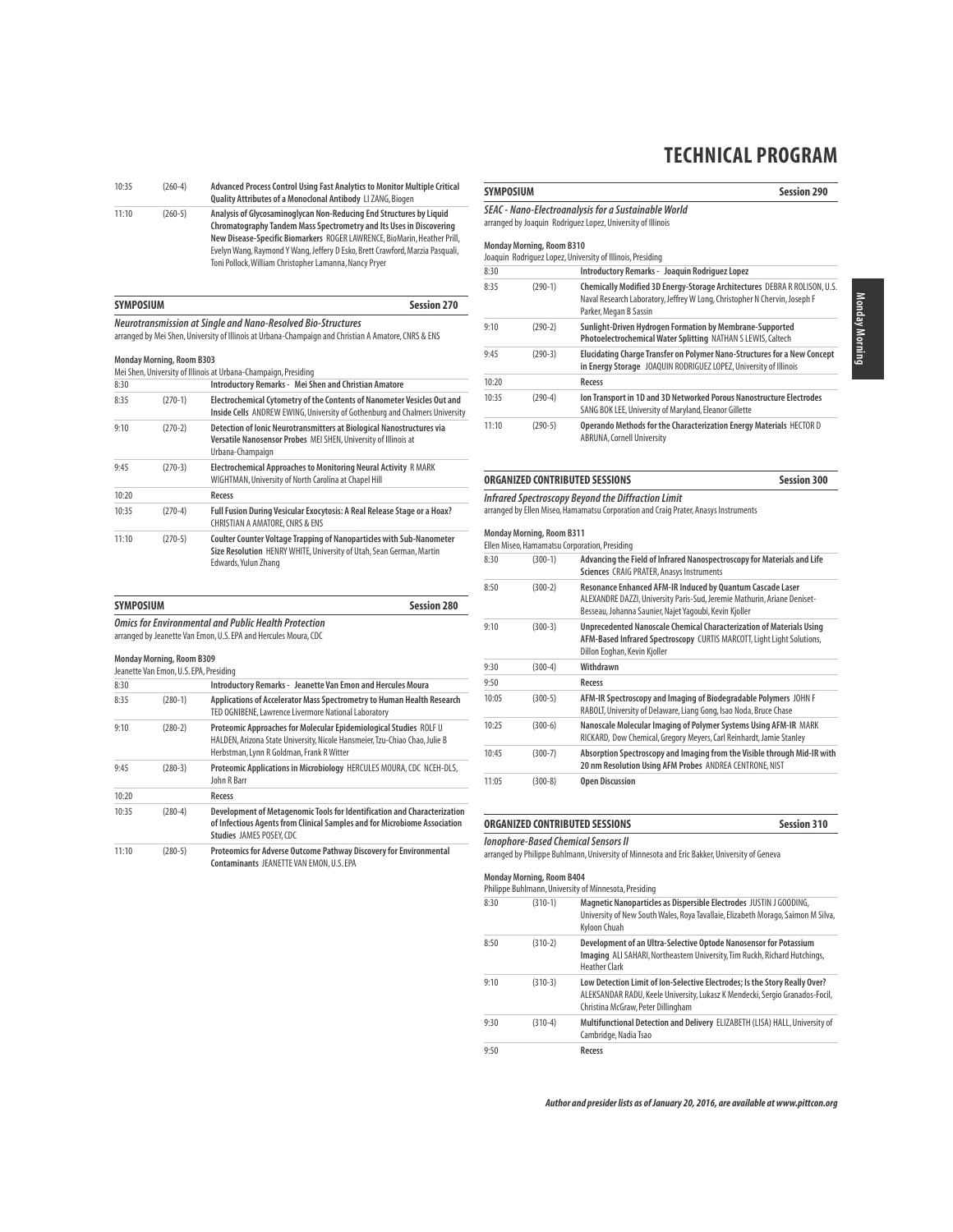|       |             | <b>ORGANIZED CONTRIBUTED SESSIONS</b>                                                                                                                                            | <b>Session 320</b> |
|-------|-------------|----------------------------------------------------------------------------------------------------------------------------------------------------------------------------------|--------------------|
| 11:05 | $(310-8)$   | Plasticizer-Free Paper-Based Ion-Selective Optodes XUEWEI WANG,<br>University of Michigan, Mark Meverhoff, Yu Oin                                                                |                    |
| 10:45 | $(310 - 7)$ | Signal Transduction Based on Constant-Potential Coulometry for Solid-<br>Contact ISEs JOHAN BOBACKA, Åbo Akademi University, Ulriika Vanamo, Elisa<br>Hupa, Ville Yrjänä         |                    |
| 10:25 | $(310-6)$   | Conducting Polymers Nanospheres for Sensors - Receptor or Transducers?<br>AGATA MICHALSKA, University of Warsaw, Katarzyna Klucinska, Anna Kisiel,<br>Krzysztof Maksymiuk<br>N/A |                    |
| 10:05 | $(310-5)$   | Printed Paper-Based Ion-Selective Optode Devices DANIEL CITTERIO, Keio<br>University, Hiroyuki Shibata, Terence G Henares, Nobutoshi Komuro, Koji Suzuki                         |                    |

**New Perspectives on the History of Chromatography** arranged by Richard Ulrych, Chemical Heritage Foundation

|       | <b><i>INDITION INDITION, NODITI DADI</i></b> | Sarah Reisert, Chemical Heritage Foundation, Presiding                                                                                                                                            |
|-------|----------------------------------------------|---------------------------------------------------------------------------------------------------------------------------------------------------------------------------------------------------|
| 8:30  | $(320-1)$                                    | Building the Market for Ion Chromatography: The Early Days ARTHUR<br>WILLIAM FITCHETT. Thermo Fisher Scientific                                                                                   |
| 8:50  | $(320-2)$                                    | Early Days in GC 1957-1962 HAROLD MONROE MCNAIR, Virginia Tech                                                                                                                                    |
| 9:10  | $(320-3)$                                    | Evolution of Capillary Chromatography and Capillary Electrophoresis:<br>A Personal Perspective MILOS V NOVOTNY, Indiana University                                                                |
| 9:30  | $(320-4)$                                    | The Development of HPLC Method Development LLOYD R SNYDER, LC<br>Resources Inc.                                                                                                                   |
| 9:50  |                                              | Recess                                                                                                                                                                                            |
| 10:05 | $(320-5)$                                    | Pioneering Days of Chromatography in Lab Automation JACK GILL, Chemical<br><b>Heritage Foundation</b>                                                                                             |
| 10:25 | $(320-6)$                                    | The Role of Temperature Programming in F&M's Success AARON J MARTIN,<br>Marlabs, Retired                                                                                                          |
| 10:45 |                                              | Liquid Chromatography Before It Became HPLC JAMES WATERS, Chemical<br><b>Heritage Foundation</b><br>N/A                                                                                           |
| 11:05 | $(320 - 7)$                                  | Chromatography In, or Next to Chemistry? Discipline Formation and<br>Identity of Chromatography Practitioners in the 1960s and 1970s<br>APOSTOLOS GERONTAS, Coburg University of Applied Sciences |

|       | Monday Morning, Room B302 | Christopher R Harrison, San Diego State University, Presiding                                                                                                                                                                                                                        |
|-------|---------------------------|--------------------------------------------------------------------------------------------------------------------------------------------------------------------------------------------------------------------------------------------------------------------------------------|
| 8:30  | $(340-1)$                 | Quantitation of Kinase Activity in a Social Amoeba Using Capillary<br>Electrophoresis and a Peptide Substrate Reporter MICHELLE L KOVARIK,<br>Trinity College, Kunwei Yang, Allison J Tierney                                                                                        |
| 8:50  | $(340-2)$                 | Development of a Degradation Resistant Peptide Reporter for Monitoring<br>E3 Ligase and Proteasome Activity GREGERY WOSS, University of North<br>Carolina at Chapel Hill, Nancy Allbritton, Marcey Waters, Adam Melvin,<br>Kajulani Houston                                          |
| 9:10  | $(340-3)$                 | A New Analytical Technique to Profile Multiple Steroids in Individual Female<br>Zebrafish to Study Endocrine Disruption VINCENT T NYAKUBAYA, West Virginia<br>University, Paige A Reed, William J Feeney, Regina Rockwell, Amber Kantes,<br>Jennifer Ripley-Stueckle, Lisa A Holland |
| 9:30  | $(340-4)$                 | A Miniaturized Immunoaffinity Capillary Electrophoresis Based-Biomarker<br>Analyzer for Bioanalytical Applications NORBERTO A GUZMAN, Princeton<br>Biochemicals, Inc., Daniel E Guzman                                                                                               |
| 9:50  |                           | <b>Recess</b>                                                                                                                                                                                                                                                                        |
| 10:05 | $(340-5)$                 | Electrophoretic Technologies for Catecholamine Detection MAOJUN GONG,<br>Wichita State University, Qiyang Zhang, Maddukuri Naveen                                                                                                                                                    |
| 10:25 | $(340-6)$                 | Integrating Microscale Enzyme Reactions Into Capillary Separation<br>SRIKANTH GATTU, West Virginia University, Cassandra Crihfield, Lisa A Holland,<br><b>Anthony Moncrief</b>                                                                                                       |
| 10:45 | $(340 - 7)$               | Investigation of Oxidative Metabolism by Electrochemistry/Capillary<br>Electrophoresis/Mass Spectrometry Using a Novel Sheathless Interface<br>Design NHAN TO, University of Kansas, Ryan T Johnson, John Stobaugh,<br>Craig E Lunte                                                 |
| 11:05 | $(340-8)$                 | Manipulation of the EQF in Phospholipid Coated Capillaries Through the                                                                                                                                                                                                               |

**ORAL SESSIONS Session 340**

11:05 (340-8) Manipulation of the EOF in Phospholipid Coated Capillaries Through the<br>Incorporation of Different Metal Cations CHRISTOPHER R HARRISON, San<br>Diego State University, Shane Wells, Eduardo De La Toba, Srilatha V

### **ORAL SESSIONS Session 350**

### **Data Analysis and Manipulation**

| <b>ORAL SESSIONS</b>                                      | Session 330 |  |
|-----------------------------------------------------------|-------------|--|
| <b>Biomedical: Advances in Point-of-Care Technologies</b> |             |  |
| <b>Monday Morning, Room B313</b>                          |             |  |
| Mustafa Culha, Yeditepe University, Presiding             |             |  |

|       |             | Mustald Cuilla, reultepe Ulliversity, Freslamy                                                                                                                                                                                                                             |
|-------|-------------|----------------------------------------------------------------------------------------------------------------------------------------------------------------------------------------------------------------------------------------------------------------------------|
| 8:30  | $(330-1)$   | Low-Cost Molecular Diagnostics on a Smartphone HYUNGSOON IM,<br>Massachusetts General Hospital, Cesar M Castro, Huilin Shao, Monty Liong, Jun<br>Song, Divay Pathania, Lioubov Fexon, Changwook Min, Rosemary H Tambouret,<br>Misha Pivovarov, Ralph Weissleder, Hakho Lee |
| 8:50  | $(330-2)$   | Smartphone Based Detection of Stress Biomarkers in Saliva AADHAR JAIN,<br>Cornell University, Elizabeth Rey, David Erickson, Dakota O'Dell, Seoho Lee                                                                                                                      |
| 9:10  | $(330-3)$   | A Smartphone Platform for Quantitative Point-of-Care Detection of<br>Micronutrient Deficiencies DAKOTA O'DELL, Cornell University, Seoho Lee,<br>Jessica Hohenstein, David Erickson                                                                                        |
| 9:30  | $(330-4)$   | Bed-Side Detection of Volatile Human Metabolites for Medical Applications<br>CHANDRASEKHARA HARIHARAN, ION-GAS GmbH, Wolfgang Vautz, Sascha Liedtke                                                                                                                        |
| 9:50  |             | Recess                                                                                                                                                                                                                                                                     |
| 10:05 | $(330-5)$   | Improved Optical Cavity Based Biosensor with Differential Detection<br>Method Through Simultaneous Detection TONY BUJANA, Letourneau<br>University, DongGee Rho, Cody Joy, Peter Cowles, Seunghyun Kim                                                                     |
| 10:25 | $(330-6)$   | A PDMS/Paper Hybrid Microfluidic Biochip for Multiplexed Instrument-Free<br>Bacterial Meningitis Diagnosis MAOWEI DOU, University of Texas El Paso,<br>Sanjay Sharma Timilsina, Juan Sanchez, Delfina Dominguez, Xiujun James Li                                           |
| 10:45 | $(330 - 7)$ | Measuring Biochemical Effects of Pulmonary Rehabilitation and OMT on<br>COPD Patients through LC-MS-MS Analysis of Plasma Metabolites CHEN<br>ZHANG, Michigan State University, Sherman Gorbis, John Wang, A Daniel Jones                                                  |
| 11:05 | $(330-8)$   | Surface-Enhanced Raman Scattering for In Situ Analysis of Living Systems<br>MUSTAFA CULHA, Yeditepe University                                                                                                                                                             |

# Monday Morning, Room B301<br>A Peter Snyder, Retired Government, Presiding<br>8:30 (350-1) Quantitative Evaluation of Spectral Interferences in Atomic Emission<br>Spectroscopy MATTHIEU BAUDELET, University of Central Florida, Jessi

| 8:50  | $(350-2)$   | Comparison of Various Methods for the Determination of Uncertainty due<br>to Long Term Stability DANIEL BIGGERSTAFF, 02si Smart Solutions, Huichen<br>Stavros, Mark Filla                                       |
|-------|-------------|-----------------------------------------------------------------------------------------------------------------------------------------------------------------------------------------------------------------|
| 9:10  | $(350-3)$   | Lifecycle of Analytical Methods: Development of Equivalent Dissolution<br>Methods for Immediate-Release Oral Dosage Forms Post-Approval IVELISSE<br>COLON, Vertex Pharmaceuticals, Taryn Ryan, Joseph Medendorp |
| 9:30  | $(350-4)$   | Investigating Robustness and Ruggedness of Analytical Methods<br>Employing aQBD Principles PETER ANDREAS LUND JACOBSEN, Fertin Pharma                                                                           |
| 9:50  |             | Recess                                                                                                                                                                                                          |
| 10:05 | $(350-5)$   | Chemometrics for Big Data ROBERT A LODDER, University of Kentucky,<br><b>Anne Brooks</b>                                                                                                                        |
| 10:25 | $(350-6)$   | Air Quality Networks-Results from Validation and Lessons on Calibration<br>JOHN R SAFFELL, Alphasense Ltd., Roderic L Jones                                                                                     |
| 10:45 | $(350 - 7)$ | Using Prior Probabilities to Increase the Confidence of Chemical<br>Identification TYLER A ZIMMERMAN, NIST, Tytus D Mak, W Gary Mallard, Nirina R<br>Andriamaharavo, Dmitrii V Tchekhovskoi, Stephen E Stein    |
| 11:05 | $(350-8)$   | Applied Analytics: Using Performance-Based Analytical Test Methodology<br>for Monitoring Laboratory Methods Required by EPA Tier III Standards<br>JOHN MAURER, Valero                                           |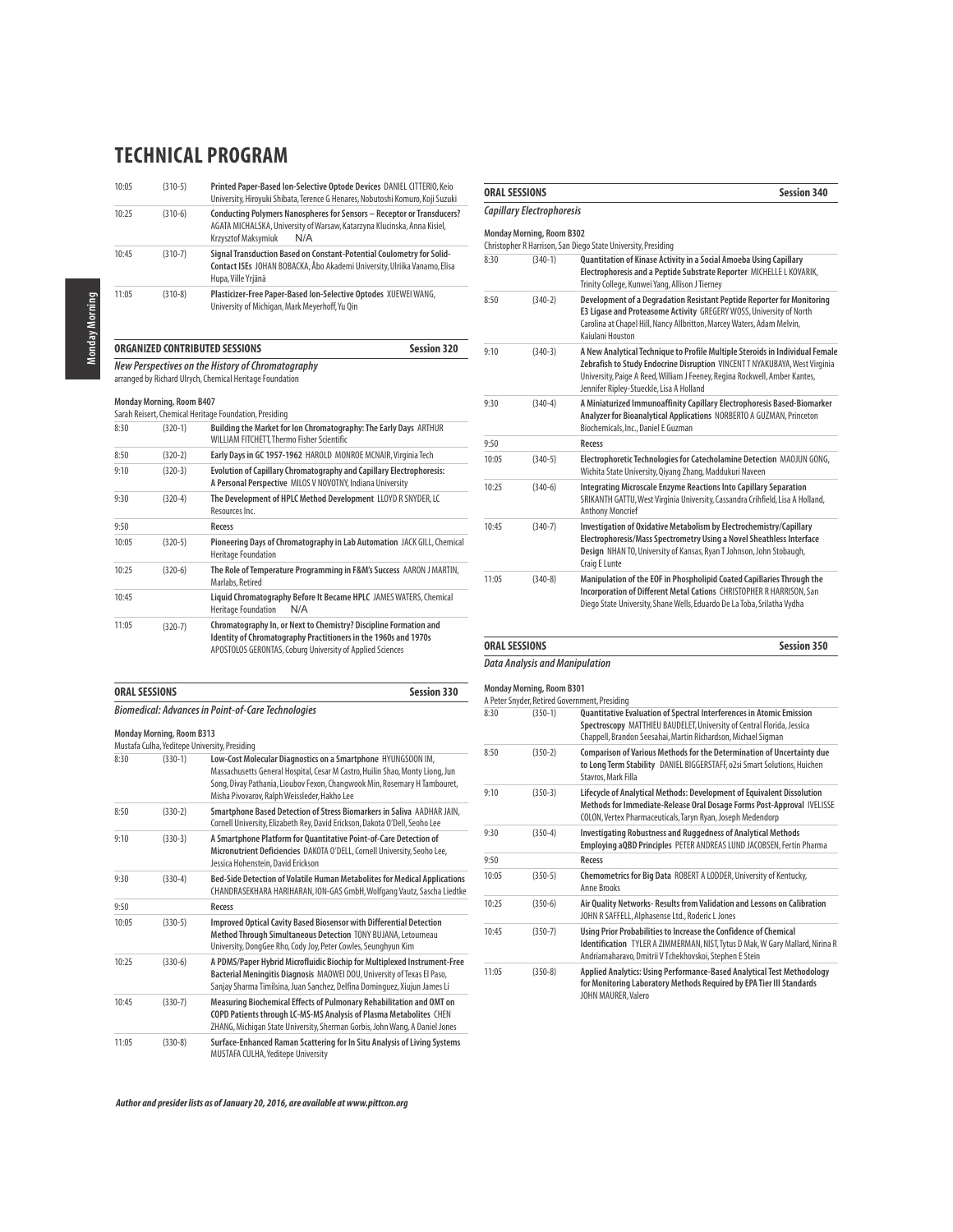|       | <b>ORAL SESSIONS</b>      | Session 360                                                                                                                                                                                                                                  |  |
|-------|---------------------------|----------------------------------------------------------------------------------------------------------------------------------------------------------------------------------------------------------------------------------------------|--|
|       | Fnvironmental IC          |                                                                                                                                                                                                                                              |  |
|       | Monday Morning, Room B408 |                                                                                                                                                                                                                                              |  |
|       |                           | Ariel Donovan, Missouri University Science and Technology, Presiding                                                                                                                                                                         |  |
| 8:30  | $(360-1)$                 | Intrigues of Analyte Peak Distortion in Ion Chromatography by Overloaded<br>Matrix Ions-Trace Analysis of Bromate in High Ionic Strength Samples<br>MICHAEL K PAPPOE, University of Alberta, Mohammad H Naeeni, Charles A Lucy               |  |
| 8:50  | $(360-2)$                 | Multi-Dimensional Ion Chromatography for Trace Ion Analysis RONG LIN,<br>Thermo Fisher Scientific. Kannan Srinivasan. Herb Wagner                                                                                                            |  |
| 9:10  | $(360-3)$                 | Assessment of Amino Acid Stability in the Early Oceans by Liquid<br>Chromatography-Mass Spectrometry ERIC T PARKER, Georgia Institute of<br>Technology, Karen L Britnon, Aaron S Burton, Daniel P Glavin, Jason P Dworkin,<br>Jeffrey L Bada |  |
| 9:30  | $(360-4)$                 | Increase Sample Productivity in the Environmental Lab with High Pressure<br>Ion Chromatography FRANK HOEFLER, Thermo Fisher Scientific, David G Moore,<br>Yan Liu                                                                            |  |
| 9:50  |                           | Recess                                                                                                                                                                                                                                       |  |
| 10:05 | $(360-5)$                 | A Novel Cation Exchange Stationary Phase for Analysis of Common Cations<br>and Amines Using Ion Chromatography MANI JAYARAMAN, Thermo Fisher<br>Scientific, Christopher Pohl, Charanjit Saini, Yan Liu                                       |  |
| 10:25 | $(360-6)$                 | <b>Effects of Titanium Dioxide Nanoparticles on Endocrine Disruption in</b><br>Zebrafish MARRIAH ELLINGTON, West Virginia University, Cassandra Crihfield,<br>Sara Melow, Lisa A Holland                                                     |  |
| 10:45 | $(360 - 7)$               | Trace Analysis of Guanidine Compounds in Surface Water with<br>Resorcinarene-Based Ion Chromatography Columns ROGER G HARRISON,<br>Brigham Young University, Tayyabeh Panahi, John Lamb                                                      |  |
| 11:05 | $(360-8)$                 | Analysis of Molecular Markers of Animal Waste by LC-MS/MS SREE<br>HARSHITHA VELAGA, Tennessee Technological University, Sreedharan Lakshmi<br>Narayanan, John Harwood                                                                        |  |

|       | Monday Morning, Room B316 | Chin I Shyr, The Pittsburgh Conference, Presiding                                                                                                                                                                           |
|-------|---------------------------|-----------------------------------------------------------------------------------------------------------------------------------------------------------------------------------------------------------------------------|
| 8:30  | $(380-1)$                 | EPA Methods 320 and 18 by Portable GC/FTIR for Total Source Emission<br>Determination MARTIN L SPARTZ, Prism Analytical Technologies, Inc., Anthony<br>S Bonanno, Charles Mark Phillips, Peter P Behnke, Kelly R McPartland |
| 8:50  | $(380-2)$                 | A Novel Infrared Interferometer Suitable for 3D Infrared Hyperspectral<br>Imaging RYUJI TAO, Kagawa University, Akira Nishiyama, Kenji Wada, Ichiro<br>Ishimaru                                                             |
| 9:10  | $(380-3)$                 | New Methodology for Finding Optimal Spectral Matches in Reference<br>Databases GREGORY BANIK, Bio-Rad Laboratories, Inc., Ty Abshear, Karl Nedwed                                                                           |
| 9:30  | $(380-4)$                 | Experimental Optimization of IR pMAIRS Using A New Analytical Concept<br>TAKESHI HASEGAWA, Kyoto University, Nobutaka Shioya, Takafumi Shimoaka,<br>Miyako Hada                                                             |
| 9:50  |                           | Recess                                                                                                                                                                                                                      |
| 10:05 | $(380-5)$                 | ATR-FTIR Spectroscopic Imaging of Pharmaceutical Formulations Under<br>Continuous Flow SERGEI KAZARIAN, Imperial College London, Andrew Ewing                                                                               |
| 10:25 | $(380-6)$                 | Advances in Pattern Recognition for the Remote Detection of Sulfur Dioxide<br>by Passive Infrared Spectrometry BRIAN W DESS, University of Iowa, Gary<br>W Small                                                            |
| 10:45 | $(380 - 7)$               | Demonstration of Detection of Hidden Persons and Illegal Substances<br>with an Array of Quantum Cascade Lasers and Cantilever Enhanced<br>Photoacoustic Spectroscopy SAULI SINISALO, Gasera Ltd., Ismo Kauppinen            |
| 11:05 | $(380-8)$                 | Measurement of Trace HF in Clean Rooms and Ambient Air ISMO KAUPPINEN.<br>Gasera Ltd., Tuomas Hieta, Timo Rajamäki, Sauli Sinisalo                                                                                          |

**ORAL SESSIONS Session 380**

### **ORAL SESSIONS Session 390**

### **GCMS of Environmental Analysis**

### **Monday Morning, Room B401**

|       | Archana Kumar, Genentech, Presiding |                                                                                                                                                                                                                                                                                                                                                                                     |
|-------|-------------------------------------|-------------------------------------------------------------------------------------------------------------------------------------------------------------------------------------------------------------------------------------------------------------------------------------------------------------------------------------------------------------------------------------|
| 8:30  | $(390-1)$                           | Continuous Monitoring of Polycyclic Aromatic Hydrocarbons Using<br>Automatic Thermal Desorption-Gas Chromatography FRANCK AMIET,<br>Chromatotec Inc., Michel Robert, Damien Bazin                                                                                                                                                                                                   |
| 8:50  | $(390-2)$                           | Method Development for Evaluation of Pesticides Residue in Lake Lanier-<br>Georgia Gwinnett County's Drinking Water Resource Using Disposable<br>Pipette Extraction (DPX) and Gas Chromatography-Mass Spectrometry<br>(GC-MS) HONGXIA GUAN, Georgia Gwinnett College, Huang Wenlin, Xiaoping Li,<br>Simon Mwongela, Rashad Simmons                                                  |
| 9:10  | $(390-3)$                           | Overcoming Cost and Supply: Let's Use Nitrogen LEE MAROTTA, PerkinElmer,<br>Jacob Rebholz, Roger Bardsley, Tom Hartlein                                                                                                                                                                                                                                                             |
| 9:30  | $(390-4)$                           | Analytical Method Development for 2,4,6,8-Tetrachlorodibenzothiohio-<br>phene (TCDT) in River Sediments Utilizing GCxGC-TOFMS and APGC-TQS<br>MAURA K MCGONIGAL, Penn State, Frank Dorman, Kari Organtini, Robert Parette,<br>Wendy Pearson, Doug Stevens, Adam Ladak                                                                                                               |
| 9:50  |                                     | Recess                                                                                                                                                                                                                                                                                                                                                                              |
| 10:05 | $(390-5)$                           | A Kendrick Mass Defect Approach Towards the Characterization of Hydraulic<br>Fracturing Fluids PAULINA PIOTROWSKI, The Pennsylvania State University,<br>Frank Dorman, Jonathan D Byer, Joseph E Binkley                                                                                                                                                                            |
| 10:25 | $(390-6)$                           | Collaboration of Government (EPA), Industry, Academia to Update EPA<br>Method 625 to Solid Phase Extraction for Drinking and Wastewater Analysis<br>Combining Stir-Bar Sorptive Extraction and EPA Method 6800 ANIL SRINIVAS<br>CHAITANYA VISHNUVAJJHALA, Duquesne University, Weier Hao, Matt Pamuku,<br>Andrew Boggess, Mizanur Rahman, Skip Kingston, David Singer, Ed Pfannkoch |
| 10:45 | $(390 - 7)$                         | Analysis of Vapor Mercury in Ambient Air and Flue Gas Emissions Using<br>Thermal Desorption Trap Hyphenated with Gas Chromatography/Mass<br>Spectrometry PAOLO BENEDETTI, IIA - CNR, Carlo Crescenzi, Ettore Guerriero                                                                                                                                                              |
| 11:05 | $(390-8)$                           | Soil Gas: Are Targets Being Missed? LEE MAROTTA, PerkinElmer,<br>Roberta Provost                                                                                                                                                                                                                                                                                                    |

### **Fluorescence and Luminescence Advances Monday Morning, Room B315** Chenzhong Li, Florida International University, Presiding 8:30 (370-1) **Measuring Displacement on the Micron Scale: Novel Luminescent Spectral Rulers for Orthopedic Applications** MELISSA M ROGALSKI, Clemson University, Donald Benza, Hunter Pelham, Nakul Ravikumar, Dakotah Anderson, Johnathan Heath, John D DesJardins, Jeffrey N Anker 8:50 (370-2) **Simplified Two-Photon Synchronous Scanning Fluorescence for Resolution of Co-Localized Emitters** CHRISTOPHER K ALMLIE, Oregon State University, Sean M Burrows, Kuan-Jen Chen, Karan A Patel 9:10 (370-3) **Development of Chitosan-Modified Near Infrared Fluorescent Graphene Oxide Nanocomposite** MINH H DUONG, University of North Dakota, Steve Xu Wu, Julia Xiaojun Zhao 9:30 (370-4) **Studying Chemical Reaction, Mass Transport and Their Coupling in 3D Multilayer Catalysts at Single-Molecule Level** BIN DONG, Georgia State University, Chen Y Pei, Xiao X Chao, Wen Y Huang, Ning Fang 9:50 **Recess** 10:05 (370-5) **Slowing Down of Nanoparticle Diffusion on Sub-Micrometer Oil Droplet-Aqueous Buffer Interface Studied with Three Dimensional Tracking** YANING ZHONG, North Carolina State University, Luyang Zhao, Gufeng Wang 10:25 (370-6) **Two-Photon Metal Enhanced Fluorescence Properties of Gold Nanostars** LIXIA ZHOU, Oregon State University, Sean M Burrows 10:45 (370-7) **DNA-Aligner Controlled Nicking and Extension for Isothermal Amplification of Nucleic Acids** TAO ZHANG, Zhejiang University N/A 11:05 (370-8) **Construction of Convenient Biosensors Based on Optical Techniques** QIAOLI YUE, Liaocheng University, Chenzhong Li

**ORAL SESSIONS** Session 370

#### 25 **Author and presider lists as of January 20, 2016, are available at www.pittcon.org**

**Monday Morning** Monday Morning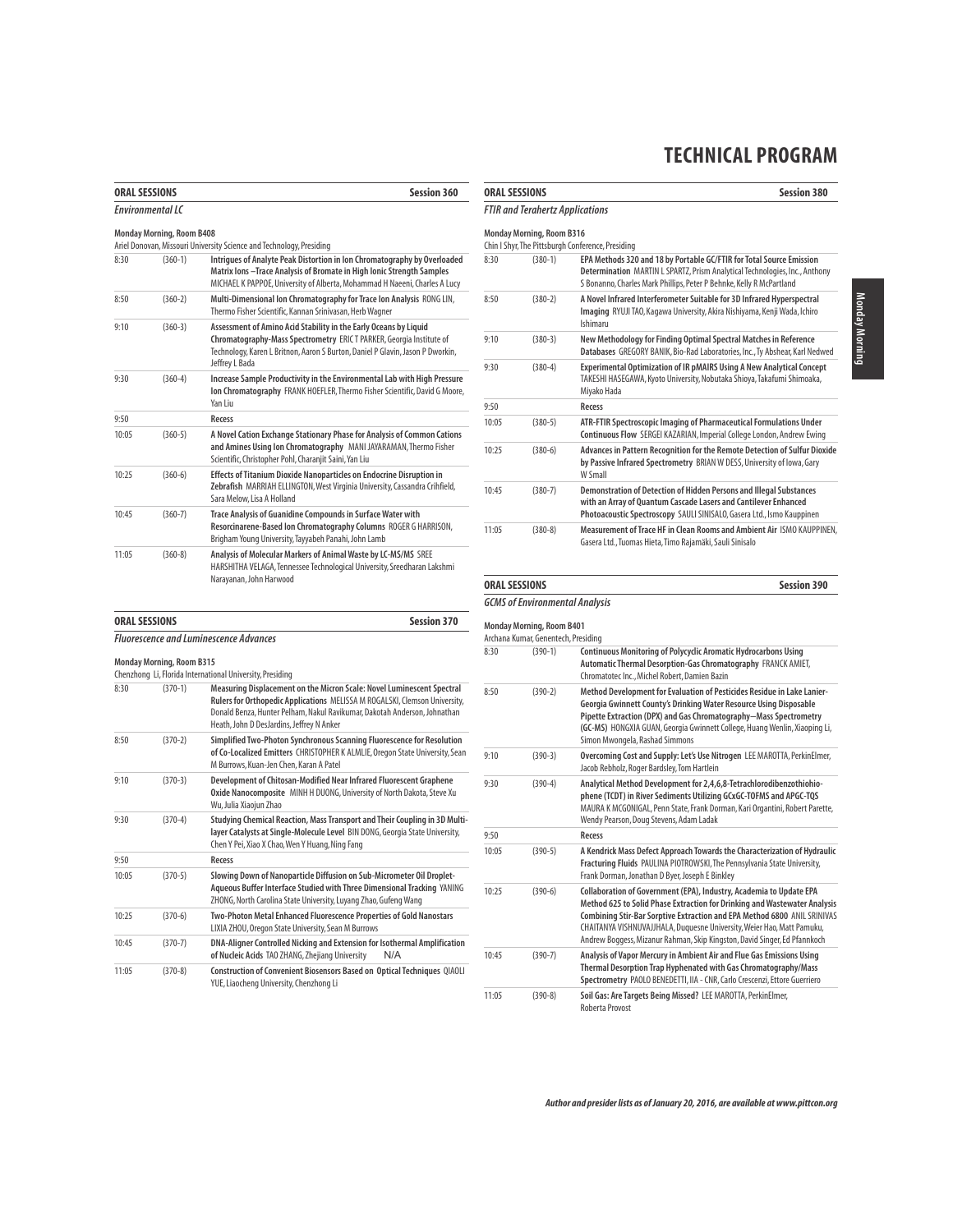|                                                                  | <b>ORAL SESSIONS</b>      | <b>Session 400</b>                                                                                                                                                                                                                     |
|------------------------------------------------------------------|---------------------------|----------------------------------------------------------------------------------------------------------------------------------------------------------------------------------------------------------------------------------------|
| <b>Innovative Approaches to Science Education - Half Session</b> |                           |                                                                                                                                                                                                                                        |
|                                                                  | Monday Morning, Room B409 |                                                                                                                                                                                                                                        |
|                                                                  |                           | Hubert MacDonald, The Pittsburgh Conference, Presiding                                                                                                                                                                                 |
| 8:30                                                             | $(400-1)$                 | Teaching Through Research (Mini) Projects of Industrial Relevance JURICA<br>BAUER, Inholland, Rosalba Bellini, Gertjan Heijne, Mark Jansen, Iris Kuiper,<br>Maarten Kuiper, Lieke van Hemert, Mark Verheij, John Vessies, Niek Persoon |
| 8:50                                                             | $(400-2)$                 | Promote Science Education Through Collaborative Learning YI HE, John Jay<br>College/CUNY, Sandra Swenson                                                                                                                               |
| 9:10                                                             | $(400-3)$                 | Open Source Instruments for Environmental Monitoring and Science<br>Education JACK SUMMERS, Western Carolina University, Benjamin Hickman                                                                                              |
| 9:30                                                             | $(400-4)$                 | Application of Environmental Data for Public Health Response Actions<br>JAMES S HOLLER, ATSDR                                                                                                                                          |

| 9:30  | $(420-4)$ | Application of In Vivo Fast-scan Cyclic Voltammetry to Examine the Impact<br>of (+)-Methamphetamine of the Regulation of Norepinephrine and<br>Dopamine KEN WAKABAYASHI, State University of New York at Buffalo,<br>Jinwoo Park |
|-------|-----------|----------------------------------------------------------------------------------------------------------------------------------------------------------------------------------------------------------------------------------|
| 9:50  |           | Recess                                                                                                                                                                                                                           |
| 10:05 | $(420-5)$ | Characterization of Spontaneous Transient Adenosine in Rat Brain Slices<br>SCOTT T LEE, University of Virginia, B Jill Venton                                                                                                    |
| 10:25 | $(420-6)$ | <b>Comparing Contralateral Catecholamine Release with Simultaneous</b><br>Voltammetric Measurements MEGAN E FOX, University of North Carolina at<br>Chapel Hill, R Mark Wightman                                                 |
| 10:45 | $(420-7)$ | Insights into the Effects of Non-stimulant ADHD Drugs on Catecholamine<br>Transmission in the Rat Brain Using In Vivo Fast-scan Cyclic Voltammetry<br>ROHAN BHIMANI, The State University of New York at Buffalo, Jinwoo Park    |
| 11:05 | $(420-8)$ | Investigation of Enkephalin-Evoked Catecholamine Secretion in Adrenal<br>Tissue by Fast-Scan Cyclic Voltammetry LARS DUNAWAY, North Carolina State<br>University, Leslie A Sombers                                               |

### **ORAL SESSIONS Session 410 Microfluidics/Lab-on-a-Chip - Bioanalytical and Others Monday Morning, Room B406** Vishal Sahore, Brigham Young University, Presiding 8:30 (410-1) **Droplet Microfluidic Device: Application of Nucleosome Preparation to Nucleosome Analysis** YI XU, University of Illinois at Urbana-Champaign, Richard M Graybill, Mallika V Modak, Jeong-Heon Lee, Tamas Ordog, Ryan C Bailey 8:50 (410-2) **3D-Printed Analytical Devices Facilitate Investigation of Stored Erythrocytes Used in Transfusion Medicine** CHENGPENG CHEN, Saint Louis University, Dana Spence, R Scott Martin **Nanofluidic Devices** NIL TANDOGAN, Northeastern University, Kai-Tak Wan, Edgar D Goluch 9:30 (410-4) **A Novel Chemiluminescence Signal Amplification Strategy Based on**  SHULIN ZHAO, Guangxi Normal University, Jian Li, Jingjin Zhao, Yong Huang,

|       |           | וווויומנו ועשטכית אומרכות                                                                                                                                                                                                                                      |
|-------|-----------|----------------------------------------------------------------------------------------------------------------------------------------------------------------------------------------------------------------------------------------------------------------|
| 9:10  | $(410-3)$ | Investigation of Bacterial Behavior in Water Filtration Processes by Using<br>Nanofluidic Devices NIL TANDOGAN, Northeastern University, Kai-Tak Wan,<br>Edgar D Goluch                                                                                        |
| 9:30  | $(410-4)$ | A Novel Chemiluminescence Signal Amplification Strategy Based on<br>Microchip Electrophoresis Platform for Highly Sensitive MicroRNA Detection<br>SHULIN ZHAO, Guangxi Normal University, Jian Li, Jingjin Zhao, Yong Huang,<br>Yi-Ming Liu                    |
| 9:50  |           | Recess                                                                                                                                                                                                                                                         |
| 10:05 | $(410-5)$ | Singe Molecule Nanoelectrophoresis within Thermoplastics COLLEEN ONEIL,<br>University of North Carolina at Chapel Hill, Swathi Pullagurla, Steven A Soper                                                                                                      |
| 10:25 | $(410-6)$ | Parallel Functionality Determination of shRNA Knockdown Constructs Using<br>Microfluidic Technologies KRISTEN ENTWISTLE, Michigan State University,<br>Dana Spence                                                                                             |
| 10:45 | $(410-7)$ | A Universal Droplet Microfluidic Strategy for On-Chip Operations Including<br>Reagent Injection, Sample Washing, and Droplet Tagging STEVEN R<br>DOONAN, University of Illinois at Urbana-Champaign, Richard M Graybill,<br>Dongkwan Lee, Yi Xu, Ryan C Bailey |
| 11:05 | $(410-8)$ | Reversible Wettability Switching in Fabric-Based Microfluidic Devices TANYA<br>NARAHARI, Northeastern University, Dhananjaya Dendukuri, Tripurari Choudhary,<br>Shashi K Murthy                                                                                |

| <b>ORAL SESSIONS</b> | <b>Session 420</b> |
|----------------------|--------------------|
| Neurochemistry       |                    |

| <b>Monday Morning, Room B402</b>                    |
|-----------------------------------------------------|
| Rose Ann Clark, Saint Francis University, Presiding |

| 8:30 | $(420-1)$ | Fast-Scan Cyclic Voltammetry Measurements of Serotonin Release and<br>Reser Pools in R6/2 Huntington's Disease Model Mice RACHEL C GEHRINGER,<br>The University of Kansas, Sam V Kaplan, Sarah Fantin, Michael A Johnson                                                                        |
|------|-----------|-------------------------------------------------------------------------------------------------------------------------------------------------------------------------------------------------------------------------------------------------------------------------------------------------|
| 8:50 | $(420-2)$ | Combining Voltammetry, Mathematical Modeling and 2-Photon Microscopy<br>to Correlate In Vivo Serotonin Chemistry to Physiology AYA ABDALLA,<br>University of South Carolina, Christopher W Atcherley, Yunju Jin, Michael L Heien,<br>Janet Best, Michael C Reed, David Linden, Parastoo Hashemi |
| 9:10 | $(420-3)$ | <b>Coregulation of Serotonin and Histamine in the Mouse Premammilary</b><br>Nucleus SRIMAL A SAMARANAYAKE, University of South Carolina, Aya Abdalla,<br>Rhiannon Robke, H Frederick Nijhout, Michael C Reed, Janet Best,<br>Parastoo Hashemi                                                   |

**Author and presider lists as of January 20, 2016, are available at www.pittcon.org** 

### **ORAL SESSIONS Session 430**

### **Pharmaceutical-GC and LC**

### **Monday Morning, Room B403**

|       | Sam Subramaniam, Miles College, Presiding |                                                                                                                                                                                                                                           |  |  |  |
|-------|-------------------------------------------|-------------------------------------------------------------------------------------------------------------------------------------------------------------------------------------------------------------------------------------------|--|--|--|
| 8:30  | $(430-1)$                                 | Analyte Stability and Side Reactions During Pharmaceutical Analysis LEAH<br>XIONG, Merck Co., Nathan D Contrella, Leih-Shan Yeung, Cory Bottone, Brian<br>Regler, Justin Pennington, Eugenia Muschajew                                    |  |  |  |
| 8:50  | $(430-2)$                                 | A New Tool for Residual Solvent Analysis of Technical Grade Hexanes<br>KENNETH G LYNAM, Agilent Technologies, John Oostdijk, Johan Kuipers,<br>Ramaprasad Ganni                                                                           |  |  |  |
| 9:10  | $(430-3)$                                 | Development and Validation of a Fast Ion-Paired Reversed Phase<br>Stability-Indicating Method for the Assay of Thiabendazole and Estimation<br>of its Related Compounds PENG ZHANG, Merial, A Sanofi Company, Jingzhi Tian,<br>Abu Rustum |  |  |  |
| 9:30  | $(430-4)$                                 | Determining Lithium in Pharmaceutical Products SACHIN P PATIL, Thermo<br>Fisher Scientific, Jeffrey Rohrer                                                                                                                                |  |  |  |
| 9:50  |                                           | Recess                                                                                                                                                                                                                                    |  |  |  |
| 10:05 | $(430-5)$                                 | Two Dimensional Liquid Chromatography (2D-LC), A "Must-Have" Tool in<br>Pharmaceutical Development, When 1D-LC is Inadequate IMAD A HAIDAR<br>AHMAD, Novartis, Adrian Clarke, James Tam, Xue Li, Thomas Tarara, Andrei Blasko             |  |  |  |
| 10:25 | $(430-6)$                                 | <b>Enantioresolution of Several Amino Alcohol Drugs Containing Multiple</b><br>Stereogenic Centers Using Immobilized Polysaccharide-Based HPLC Chiral<br>Stationary Phases MOHAMED HEFNAWY, King Saud University<br>N/A                   |  |  |  |
| 10:45 | $(430-7)$                                 | Introducing Modern LC Column Technology into a Research-Led Pharmaceu-<br>tical Teaching Environment WILLIAM J LOUGH, University of Sunderland                                                                                            |  |  |  |
| 11:05 | $(430-8)$                                 | Improved Gas Chromatographic (GC) Quantification of Acidic and Neutral<br>Cannabinoids AMANDA RIGDON, Restek Corporation, Jack Cochran, Joan Serdar,<br>Corby Hilliard, Linx Waclaski, Rebecca Stevens                                    |  |  |  |

| <b>Session 440</b><br><b>ORAL SESSIONS</b> |                                                                       |                                                                                                                                                                                                                                                      |  |  |  |
|--------------------------------------------|-----------------------------------------------------------------------|------------------------------------------------------------------------------------------------------------------------------------------------------------------------------------------------------------------------------------------------------|--|--|--|
|                                            | <b>Synthesis and Characterization of Nano Particles</b>               |                                                                                                                                                                                                                                                      |  |  |  |
|                                            | Monday Morning, Room B405<br>Ashish Tripathi, Leidos, Inc., Presiding |                                                                                                                                                                                                                                                      |  |  |  |
| 8:30                                       | $(440-1)$                                                             | Antibacterial Activities and Cytotoxicity of Green Synthesized Stable<br>Gold Nanoparticles from Flavonoid Derivatives FRANCIS JUMA OSONGA,<br>Binghamton University, Idris Yazgan, David C Luther, Apryl P Jimenez, Phuong N<br>Lee. Omowunmi Sadik |  |  |  |
| 8:50                                       | $(440-2)$                                                             | Wavelength Selective Photocatalysis Using Gold-Platinum Nano-Rattles<br>MAHMOUD MAHMOUD, Georgia Institute of Technology, Batyr Garlyyev, Mostafa A<br>El-Sayed                                                                                      |  |  |  |
| 9:10                                       | $(440-3)$                                                             | <b>Reversible Electron Delocalization of Molecule-Like CdSe Nanoclusters</b><br>Using Z-Type Ligand Functionalization KATIE N LAWRENCE, Indiana<br>University-Purdue University Indianapolis                                                         |  |  |  |
| 9:30                                       | $(440-4)$                                                             | Characterization Techniques for Nanomaterials - An Overview CHADY<br>STEPHAN, PerkinElmer                                                                                                                                                            |  |  |  |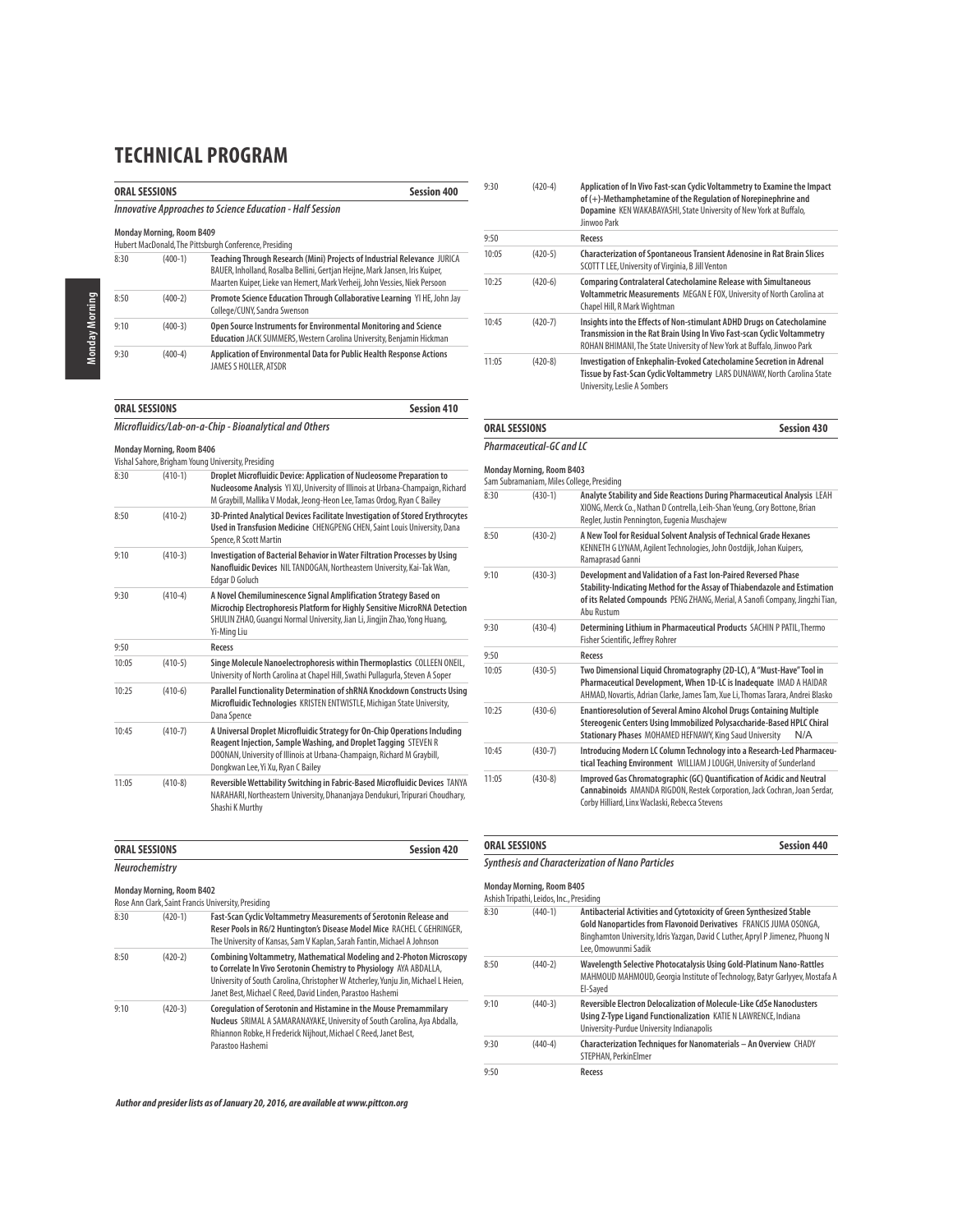| <b>TECHNICAL PROGRAM</b> |  |
|--------------------------|--|
|--------------------------|--|

| 10:05 | $(440-5)$ | A Novel Nanoparticle Tracking Analysis System for Improved<br>Determinations of Nanoparticle Concentration and Size Distribution<br>DARIUSZ STRAMSKI, Manta Instruments Inc, Kuba Tatarkiewicz, Rick A Reynolds,<br>Monette Karr, Rick Cooper |
|-------|-----------|-----------------------------------------------------------------------------------------------------------------------------------------------------------------------------------------------------------------------------------------------|
| 10:25 | $(440-6)$ | Coupled Calorimetric-Manometric Technique for the Study of Sorption and<br><b>Thermodynamic Properties of Macroscopic and Nanosized Materials</b><br>KRISTINA LILOVA, Setaram Inc., Link Brown                                                |
| 10:45 | $(440-7)$ | Exploring the Effects of Surface Ligand Structural Parameters on Exciton<br>Delocalization of CdSe Nanocrystals MEGHAN TEUNIS, Indiana University-<br>Purdue University Indianapolis                                                          |
| 11.05 | $(440-8)$ | Metallic and Hybrid Nanomaterials: Fabrication and Applications SIMONA<br>HUNYADI MURPH, Savannah River National Lab                                                                                                                          |

|      | <b>POSTER SESSION</b> |   |  |   | <b>Session 450</b> |
|------|-----------------------|---|--|---|--------------------|
| $ -$ |                       | . |  | . |                    |

**All posters are to be mounted by 10:00 AM and remain on display until 4:00 PM. Authors must be at their posters from 10:00 AM to 12:00 PM. Location of the morning posters is on the Exposition Floor, 400 Aisle. PLEASE NOTE: You cannot get onto the Exposition Floor until after 9:00 AM.**

#### **Agriculture**

|              | Monday Morning, Exposition Floor, 400 Aisle                                                                                                                                                                                                                                        |  |  |  |
|--------------|------------------------------------------------------------------------------------------------------------------------------------------------------------------------------------------------------------------------------------------------------------------------------------|--|--|--|
| $(450-1)$    | Growth Performance of Chicory to Plant Growth Regulators RAMESHBHAI P DABHI, J & J<br>College of Science, Alpesh M Patel, Maheshkumar B Chauhan<br>N/A                                                                                                                             |  |  |  |
| $(450-2)$ P) | Analysis of Sugarcane Growing Soils at Kakamega North District Kenya for Micro and<br>Macro Nutrients ONDITI O ANAM, Jomo Kenyatta University of Agriculture and Technology N/A                                                                                                    |  |  |  |
| $(450-3)$ P) | Fast and Precise Nitrogen and Carbon Determination Using an Elemental Analyzer GUIDO<br>GIAZZI, Thermo Fisher Scientific, Liliana Krotz, Francesco Leone, Dominique Chevalier                                                                                                      |  |  |  |
| $(450-4)$    | Carbon/Nitrogen Ratio in Soils and Plants Using an Elemental Analyzer GUIDO GIAZZI,<br>Thermo Fisher Scientific, Liliana Krotz                                                                                                                                                     |  |  |  |
| $(450-5P)$   | Development of Electrochemical Detection System Combining with Nitrocellulose<br>Membrane for Quantitative Immunochromatography WATARU IWASAKI, Natl. Inst. Adv. Ind.<br>Sci. Technol. (AIST), Mizuki Ryu, Ramachandra Rao Sathuluri, Ryoji Kurita, Osamu Niwa,<br>Masava Mivazaki |  |  |  |

| <b>POSTER SESSION</b> | <b>Session 460</b> |
|-----------------------|--------------------|

**All posters are to be mounted by 10:00 AM and remain on display until 4:00 PM. Authors must be at their posters from 10:00 AM to 12:00 PM. Location of the morning posters is on the Exposition Floor, 400 Aisle. PLEASE NOTE: You cannot get onto the Exposition Floor until after 9:00 AM.**

**Monday Morning, Exposition Floor, 400 Aisle**

### **Clinical/Toxicology**

|              | Monday Morning, Exposition Floor, 400 AISIE                                                                                                                                                                                                                                                                                                                                                       |
|--------------|---------------------------------------------------------------------------------------------------------------------------------------------------------------------------------------------------------------------------------------------------------------------------------------------------------------------------------------------------------------------------------------------------|
| $(460-1)$    | Benzo[a]pyrene Levels in Mainstream Smoke from Spectrum Research Cigarettes JARED<br>HUGHES, Centers for Disease Control and Prevention, Wayne Chen, Bryan Hearn, Shirley Ding,<br>Clifford Watson                                                                                                                                                                                                |
| $(460-2)$ P) | Selected Carbonyl Levels in Mainstream Smoke from Spectrum Research Cigarettes<br>MICHELE CHAN, Centers for Disease Control and Prevention, Shirley Ding, Clifford Watson,<br>Xizheng Yan                                                                                                                                                                                                         |
| $(460-3)$ P) | Absolute Quantification of Apolipoproteins in Serum and the Efficacy of Trypsin While<br>Utilizing Ultra Performance Liquid Chromatography - Isotope Dilution Mass Spectrometry<br>(UPLC-IDMS) MICHAEL L ANDREWS, Centers for Disease Control and Prevention, Bryan A Parks,<br>Christopher Toth, Jeffrey Jones, Kuklenyik Zsuzsanna, Michael S Gardner, Jon Rees, David Schieltz,<br>John R Barr |
| $(460 - 4P)$ | Mainstream Smoke Deliveries of Tobacco Specific Nitrosamines in Spectrum Clinical<br>Research Cigarettes PATRICK CHEN, Centers for Disease Control and Prevention, Clifford Watson,<br>Shirley Ding, Ligin Zhang, Josh Wong                                                                                                                                                                       |
| $(460-5P)$   | Separation of Vitamin D2 and D3 for Clinical Application MARK WOODRUFF, Fortis<br>Technologies, Ken Butchart                                                                                                                                                                                                                                                                                      |
| $(460 - 6P)$ | Measurement of Ammonia Emanating from Human Skin as a Possible Biomarker for<br>Physical/Mental Stress Responses SHOTA FURUKAWA, Tokai University, Minami Takahashi,<br>Keita Kimura, Shiro Ikeda, Yoshika Sekine, Asai Satomi, Umezawa Kazuo, Hayato Miyachi                                                                                                                                     |
| $(460 - 7)$  | Measurement of Acetic Acid Emanating from Human Skin as a Potential Biomarker for<br>Quality of Sleep MINAMI TAKAHASHI, Tokai University, Furukawa Shota, Keita Kimura, Yoshika<br>Sekine, Satomi Asai, Kazuo Umezawa, Miyachi Hayato                                                                                                                                                             |
| $(460 - 8P)$ | LC-MS/MS Determination of Interactions Between Sunitinib and Green Tea Polyphenol by<br>Equilibrium Dialysis MATTHEW VERGNE, Lipscomb University, Lincoln Shade                                                                                                                                                                                                                                   |

- (460-9 P) **Identification of Hypocretin-1 in Cerebrospinal Fluid: A Potential Diagnostic Biomarker for Narcolepsy** HEMASUDHA CHATRAGADDA, Duquesne University, Skip Kingston, Birgitte R Kornum, Matt Pamuku
- (460-10 P) **ICP-MS A Perfect Tool for the Bio-monitoring of Trace Elements in Body Fluids** EWA M PRUSZKOWSKI, PerkinElmer, Inc.
- (460-11 P) **Incorporation of Amphiphilic Dendrimers in Supported Lipid Bilayers to Enhance Stability and Functionalization** CHARLES J RUIZ, University of California, Riverside, Samuel S Hinman, Quan Cheng, Ling Peng
- (460-12 P) **Chiral Capillary Electrophoresis-Mass Spectrometry: Turning an Analytical Technique into High Throughput Screening of Chiral Compounds Using Novel Polymerized beta-D-Glucopyranoside Surfactants** LIU YIJIN, Georgia State University, Shahab S Shamsi
- (460-13 P) **Measurement of Diacetyl and 2-Nonenal Emanating from Human Skin by Passive Flux Sampler** KEITA KIMURA, Tokai University, Shota Furukawa, Minami Takahashi, Yoshika Sekine, Kazuo Umezawa, Satomi Asai, Hayato Miyachi
- (460-14 P) **Aptamer-Modified Gold Nanoparticles Coupled with Nitrocellulose Membranes for Detection of Thrombin by LDI-MS** CHIA-YIN CHANG, National Taiwan Ocean University
- (460-15 P) **On-line Membrane Assisted Distillation Coupled with Ion Chromatography: A Novel Approach to Determine Trace Fluoride in Serum** LOU CHAOYAN, Zhejiang University
- (460-16 P) **SERS Probe for Rapid Detection of Erythropoietin in Urine** UGUR TAMER, Gazi University, Yesim Selbes, Gokhan M Caglayan, Nejdet Saglam N/A
- (460-17 P) **Electrochemical Measurement of Thyroid Hormone for Rapid Diagnostics Technology**  BARBARA CATA, Northern Kentucky University, Celeste A Morris
- (460-18 P) **Forensics Meets Green Chemistry: Removing Known Carcinogens from Blood Alcohol Content Protocols for Safer Applied Spectroscopy Laboratories** SARAH E GRAY, Armstrong State University, Mathew Holmes
- (460-19 P) **Preparation and Evaluation of Nifedipine-Cyclodextrin Complex Microspheres with In-Vitro Studies** SUNILKUMAR H CHAUDHARI, Mantri Health Care, Shailesh Jain N/A
- (460-20 P) **A Rapid and Sensitive SERS Based Measles Detection** RAMESH KATTUMENU, Argent Diagnostics Inc
- (460-21 P) **The Efficiency of Multi-Sample Analysis Using Dual Gradient LCMS System** WATANABE SATORU, Shimadzu Corporation, Nakayama Daisuke, Yamaguchi Tadayuki, Inohana Yusuke

#### **POSTER SESSION Session 470**

#### **All posters are to be mounted by 10:00 AM and remain on display until 4:00 PM. Authors must be at their posters from 10:00 AM to 12:00 PM. Location of the morning posters is on the Exposition Floor, 400 Aisle. PLEASE NOTE: You cannot get onto the Exposition Floor until after 9:00 AM.**

### **Drug Discovery**

|              | Monday Morning, Exposition Floor, 400 Aisle                                                                                                                                                                                                            |
|--------------|--------------------------------------------------------------------------------------------------------------------------------------------------------------------------------------------------------------------------------------------------------|
| $(470-1)$    | Automated Mass-Directed Purification of Bioactive Peptides LAINE STEWART, Gilson, Inc.,<br>Luke Roenneburg, Karen Kleman<br>N/A                                                                                                                        |
| $(470-2P)$   | Synthesis of Nanosized Poly B-aminoester Holding Chlorambucil Drug as Slow Release<br>Drug System for Antitumer FAHIMA MOSAAD HELALY, National Research Centre (NRC)                                                                                   |
| $(470-3 P)$  | Synthesis, Characterization and Antibacterial Studies of Cobalt Complexes of Isomeric<br>Aminophenol Schiff Bases TOLULOPE M FASINA, University of Lagos, Felicia N Ejiah, Oluwole B<br>Familoni, Neerish Revaprasadu                                  |
| $(470 - 4P)$ | Mass Spectral and Chromatographic Studies on Substituted Cathinones: Bath Salt-type<br>Aminoketone Designer Drugs YOUNIS ABIEDALLA, Auburn University, Randall Clark, Jack<br>DeRuiter, Karim Abdel-Hay                                                |
| $(470-5P)$   | An In Vitro Microfluidic Platform to Unravel Mechanisms of Action of Drug Therapies used<br>in Multiple Sclerosis TIFFANY BELL, Michigan State University, Dana Spence                                                                                 |
| $(470 - 6P)$ | Streamlining Compound Isolation Automatically with UPLC to Prep Chromatography<br>Using Mass-Directed Auto Purification JO-ANN M JABLONSKI, Waters Corporation, Andrew J<br>Aubin, Wendy Harrop, Thomas E Wheat                                        |
| $(470 - 7)$  | Phytochemical Screening and Antimicrobial Activity of Boerhavia Verticillata Poir. and<br>Fagonia Schweinfurthii Hadidi YAMINI A JOSHI, M G Science Institute<br>N/A                                                                                   |
| $(470-8P)$   | Aluminum-Based MOF Composite as Polymer Monoliths for Microextraction of<br>Sulfonamides YUNG-HAN SHIH, Chung Yuan Christian University, Kuen-Yun Wang,<br>N/A<br>Hsi-Ya Huang                                                                         |
| $(470-9P)$   | Preparation and Study of Tramadol Imprinted Micro-and Nanoparticles by Precipitation<br>Polymerization: Microwave Irradiation and Conventional Heating Method MARYAM<br>HASSANPOUR MOGHADAM, Pharmaceutical Research Center, School of Pharmacy<br>N/A |
| (170, 100)   | Cunctual Chavacterination of Cutachyama DAEOcam Active City Heiner NMD Motherle                                                                                                                                                                        |

(470-10 P) **Spectral Characterization of Cytochrome P450cam Active Site Using NMR Methods Including 13C-Doubled Filtered 1 H-1 H Noesy Experiments for Mapping Distances** REMIGIO USAI, Marquette University, James R Kincaid, Daniel S Sem, Daniel Kaluka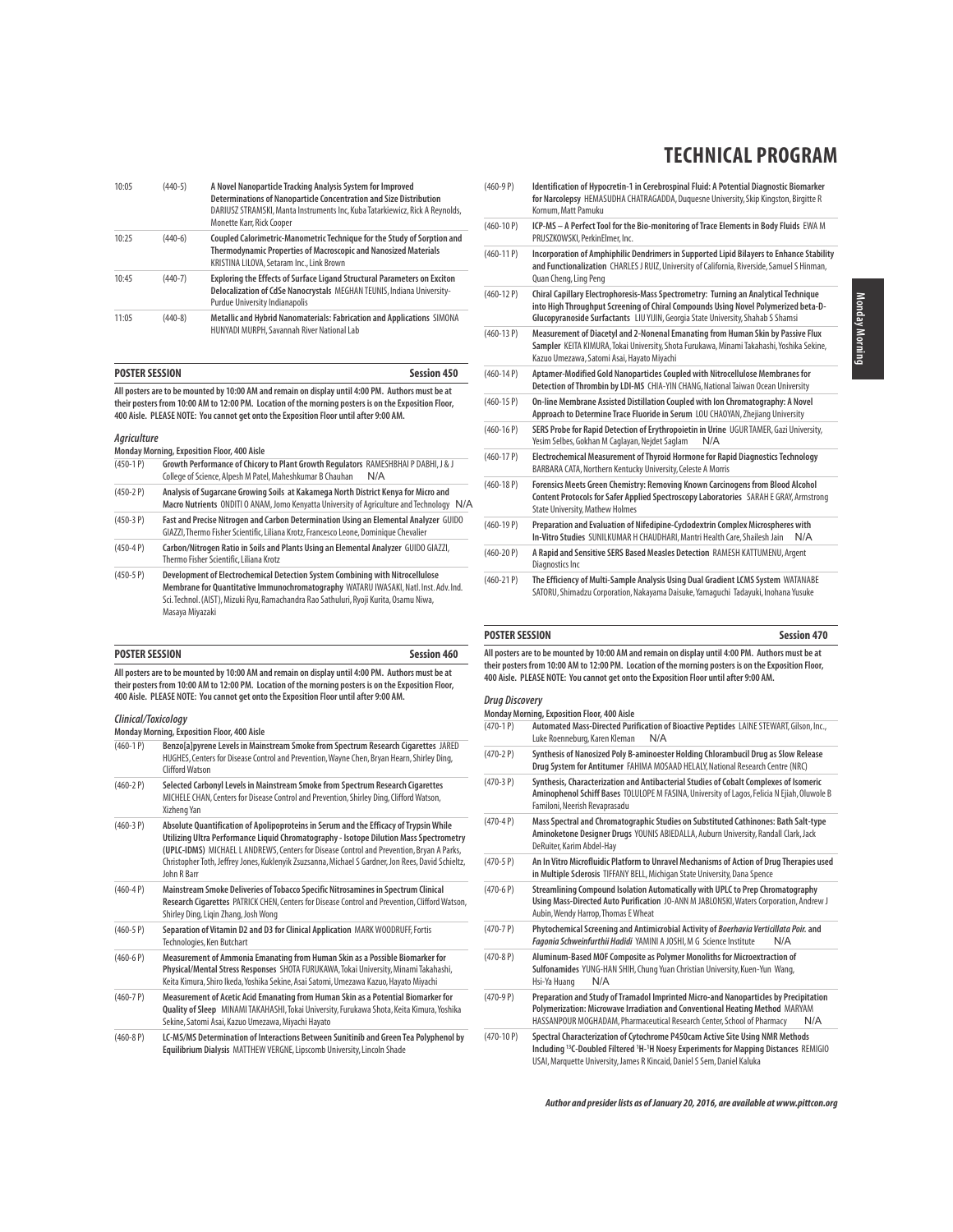(470-11 P) **Synthesis, Anti-TB and Crystallography of Benzothiazole Analogues** KATHARIGATTA NARAYANASWAMY VENUGOPALA, King Faisal University, Al-Dhubiab Bander N/A

- (470-12 P) **Inhibition of Human Cytochrome P450 Enzymes by Rottlerin, A Naturally Occurring Constituent of Mallotus Philippensis Using an In-Vitro Cocktail Approach and Liquid Chromatography-Tandem Mass Spectrometry** ATUL S RATHORE, Bharati Vidyapeeth Deemed University, L Sathiyanarayanan, Kakasaheb R Mahadik N/A
- (470-13 P) **Photostability of Pharmaceutical Drug Substance as Free Acid and Salt** JENNY WANG, Genentech Inc., Geoffrey Yeh, Lulu Dai, Christine Gu, Kelly Zhang

### **POSTER SESSION Session 480**

**All posters are to be mounted by 10:00 AM and remain on display until 4:00 PM. Authors must be at their posters from 10:00 AM to 12:00 PM. Location of the morning posters is on the Exposition Floor, 400 Aisle. PLEASE NOTE: You cannot get onto the Exposition Floor until after 9:00 AM.**

#### **Food Safety**

Monday Morning

Monday Morning

**Monday Morning, Exposition Floor, 400 Aisle**

|               | $m$ onau $j$ moninių, exposition rivor, tvo nisie                                                                                                                                                                                                                                                                                                                   |
|---------------|---------------------------------------------------------------------------------------------------------------------------------------------------------------------------------------------------------------------------------------------------------------------------------------------------------------------------------------------------------------------|
| $(480-1)$     | Analysis of Local Brews in Jua, Kiambu County, Kenya, for Methanol and Ethanol by Gas<br>Chromatography ONDITI O ANAM, Jomo Kenyatta University of Agriculture and Technology,<br>Momanyi M Moraa<br>N/A                                                                                                                                                            |
| $(480-2)$ P)  | Cannabinoids and Residual Solvents by Headspace GC TIM ANDERSON, Phenomenex, Kristen<br>Parnell, Ramkumar Dhandapani                                                                                                                                                                                                                                                |
| $(480-3)$ P)  | Melamine in Pet Food TIM ANDERSON, Phenomenex, Kristen Parnell, Ramkumar Dhandapani                                                                                                                                                                                                                                                                                 |
| $(480 - 4P)$  | Impact of HPLC Stationary Phase Selection on Matrix Effects During LC-MS/MS Analysis of<br>Multiple Mycotoxins in Corn EMILY R BARREY, Supelco/Sigma-Aldrich, Lynne Perez-Blanco,<br>Olga I Shimelis, Michael Ye, Jennifer Claus                                                                                                                                    |
| $(480-5P)$    | UHPLC/MS/MS Analysis of Lipophilic Marine Toxins from Homogenized Shellfish EMILY R<br>BARREY, Supelco/Sigma-Aldrich, Olga I Shimelis, Michael Ye, Jennifer Claus                                                                                                                                                                                                   |
| $(480-6P)$    | Utilizing Mass Spectrometry for Gluten Detection for Use in Gluten-Free Foods SOPHIE<br>BROMILOW, University of Manchester, Lee Gethings, Peter Shewry, Michael Buckley, Michael<br>Bromley, Phil Johnson, Clare Mills                                                                                                                                              |
| $(480 - 7)$   | Easy Development of an MRM Method for Analysis of Environmental Contaminants in Milk<br>Using SPME and GC-MS/MS NICOLE M LOCK, Shimadzu Scientific Instruments, Di Wang, Laura<br>Chambers, Brahm Prakash, Robert Clifford, Shilpi Chopra<br>N/A                                                                                                                    |
| $(480-8P)$    | Analysis of Target Pesticides in Essential Oils Using a Novel GC/MS/MS System THOMAS<br>DILLON, PerkinElmer, Samuel Tolley, Adam J Patkin, Sharanya Reddy                                                                                                                                                                                                           |
| $(480-9P)$    | A Raman Spectroscopic Method for Determination of Erucic Acid in Canola Oils ELIF<br>ERCIOGLU, Hacettepe University, Ismail H Boyaci, Tumay H Temiz, Serap Durakli Velioglu,<br>Murat H Velioglu                                                                                                                                                                    |
| $(480-10P)$   | Multiple Foodborne Pathogen Analysis Using a 96-Well Assay in Less than 5 Hours STUART<br>FARQUHARSON, Real-Time Analyzers, Inc, Chetan Shende, Kathryn Dana                                                                                                                                                                                                        |
| $(480-11P)$   | Stand-Off Raman Detection of Adulteration in Honey KENNETH GARCIA, Alabama A&M<br>University, Carlton Farley, Aschalew Kassu, Anup Sharma                                                                                                                                                                                                                           |
| $(480-12)$ P) | Evaluating the Extraction Efficiency of Food Borne Pathogens on Automated Homogenizer<br>Platforms SHARI GARRETT, Omni International, James Atwood, Brandon Easparro                                                                                                                                                                                                |
| $(480-13 P)$  | Nitrogen/Protein Determination in Infant Food by Dumas Combustion Method in<br>Alternative to Kjeldahl Method GUIDO GIAZZI, Thermo Fisher Scientific, Liliana Krotz                                                                                                                                                                                                 |
| $(480-14P)$   | Non-Targeted Screening of Nutritional Supplements with GC, GC×GC, TOFMS, and HR-<br>TOFMS ELIZABETH M HUMSTON-FULMER, Leco Corporation, David E Alonso, Jonathan D Byer,<br>Joseph E Binkley, Lorne E Fell                                                                                                                                                          |
| $(480-15 P)$  | Synthesis, Physico-Chemical Characterization and Potential Biological Activity of Newly<br>Synthetised Cu(II) and Ni(II) Complexes of N-(Benzyloxycarbonyl)-1H-pyrazOle-1-Carbox-<br>amidine (HL) ligand ZELJKO JACIMOVIC, Faculty of Metallurgy and Technology, Milica Kosovic,<br>Goran Bogdanovic, Sladjana Novakovic, Nedeljko Latinovic, Gerald Giester<br>N/A |
| $(480-16P)$   | Combining SERS with Liquid-Liquid Extraction Method for Simple, Rapid Detection of<br>Rhodamine B in Raw Food HUAIZHI KANG, Xiamen University                                                                                                                                                                                                                       |
| $(480-17P)$   | Concurrent High Sensitivity Conductometric Detection of Sulfide and Cyanide in a<br>Suppressed Anion Chromatography System HONGZHU LIAO, University of Texas at Arlington,<br>Purnendu Dasgupta, Akinde Kadjo                                                                                                                                                       |
| $(480-18)$    | A Computational Study Assisted Nano-Aptasensor for Detection of Tetracycline in Honey<br>with a DNA Aptamer SAI WANG, Beijing Univerisity of Chemical Technology                                                                                                                                                                                                    |
| $(480-19P)$   | Simple, Rapid Extraction of Chlorinated Pesticides in Poultry Fat by Solid Phase Extraction<br>and GC/ECD ALLEN MISA, Phenomenex, Ramkumar Dhandapani, Tim Anderson                                                                                                                                                                                                 |

- (480-20 P) **Approaches to Measuring both Trace and Nutritional Elements in Food in a Single Analysis by ICP-MS** KENNETH NEUBAUER, PerkinElmer, Stan Smith
- (480-21 P) **Comparative Evaluation of the Antibacterial Activities of the Essential Oils of Rosmarinus Officinalis L. Obtained by Hydrodistillation and Solvent Free Microwave Extraction <br>Methods OMOBOLA OLURANTI OKOH University of Fort Hare NI/A Methods OMOBOLA OLURANTI OKOH, University of Fort Hare**
- (480-22 P) **Impact of Thermal Processing on the Solubility and Detection of Peanut Allergens Using LC-MS/MS based Targeted Proteomics with Multiple-Reaction Monitoring (MRM)** REBEKAH L SAYERS, University of Manchester, Phil E Johnson, Justin T Marsh, Clare Mills, Helen Brown
- (480-23 P) **Measurement of Arsenic in Wine by Hydride Generation Flame Atomic Absorption** NICK SPIVEY PerkinElmer Inc., Kenneth Neubauer, Stan Smith
- (480-24 P) **Determination of Organic Tin Pesticides in Fruits and Vegetables by Gas Chromatography Coupled to Tandem Mass Spectrometry** XIAOBO LIU, Shimadzu
- (480-25 P) **Determination of 198 Pesticide Residues in Eggplant Using Gas Chromatography Tandem Mass Spectrometry/Mass Spectrometry (GCMS/MS)** WANG YAN, Shimadzu
- (480-26 P) **A Direct Ultra-Performance Liquid Chromatography-Mass Spectrometry Method for the Simultaneous Quantitation of Fatty Acids in Olive Oils of Different Origins** ZEID ABDULLAH ALOTHMAN, King Saud University N/A
- (480-27 P) **Development of On-Line SFE-SFC System and Its Application for Food Contaminant Analysis** SHIN-ICHI KAWANO, Shimadzu (China) Co., Ltd., Xiaohua Liu, Lingling Shen, Yan Wang, Taohong Huang, Naoki Hamada, Yuki Hashi
- (480-28 P) **High Resolution Accurate Mass (HRAM) Collision Energy Profile of Residues of Concern for Food Safety** DANIEL BIGGERSTAFF, o2si Smart Solutions, Huichen Stavros, Min Cai
- (480-29 P) **Quantification of Pesticide Residues in Fruits and Vegetables by Gas Chromatography - Mass Spectrometry** KAELYB SUCHEVITS, California University of PA
- (480-30 P) **Study of Sugar and Humectant Profiles in Smokeless Tobacco Products Using an LC-ESI-MS/MS Method** LIQUN WANG, Battelle, Roberto Bravo, Stephen Stanfill, Liza Valentin, Clifford Waston
- (480-31 P) **High-Throughput Screening of Domoic Acid in Shellfish by Laser Ablation Electrospray Ionization (LAESI)-MS** PEARSE MCCARRON, National Research Council, Kelley Reeves, Callee M Walsh, Pamela Cantrell, Wade A Rourke, Sinead O'Brien, Daniel Beach
- (480-32 P) **Development and Implementation of a Fast, Reliable and Sensitive Analytical Test for Determining Methylmercury in Fish** ANA MARIA MUÑOZ, Lasallian University , Claudio Jiménez, Daniel E León
- (480-33 P) **Characterization of Adulterated Argan Oil Using a Portable Gas Chromatography Mass** Spectrometer PRESHIOUS REARDEN, 1st Detect Corporation, Parminder Kaur
- (480-34 P) **A New Insight Into Fish Meat Freshness: ZnO /PPy Modified Biosensor** BUKET SAHYAR (YALCIN), Indesit Company, Merve Kaplan, Ahmet Yavas, Mehmet Ozsoz, Erdal Celik, Semih Otles, Ömer Mindivanli, Metin Ozgul

#### **POSTER SESSION Session 490**

**All posters are to be mounted by 10:00 AM and remain on display until 4:00 PM. Authors must be at their posters from 10:00 AM to 12:00 PM. Location of the morning posters is on the Exposition Floor, 400 Aisle. PLEASE NOTE: You cannot get onto the Exposition Floor until after 9:00 AM.**

**Microfluidics/Lab-on-a-Chip**

**Monday Morning, Exposition Floor, 400 Aisle**

- (490-1 P) **A Simple and Sensitive Paper-Based Device Coupling Electrochemical Sample Pretreatment and Colorimetric Detection** WILLIAM REIS DE ARAUJO, USP, Thalita G Silva, Thiago Paixao (490-2 P) **Mixing Reaction on Paper-Based Analytical Devices** CHING MAN CHOY, California State Polytechnic University, Pomona, Yan Liu (490-3 P) **Combining Vibrational Spectroscopy with Microfluidics** KATHLEEN E BERG, Colorado State University, Scott D Noblitt, Monpichar Srisa-Art, Amber T Krummel, Charles Henry (490-4 P) **Prostate Cancer Biomarker Detection Using a 16-Sensor Electrochemical Microfluidic Immunoarray** ABBY JONES, University of Connecticut, Brunah A Otieno, Colleen Krause, Mohammed Sherafeldin, Amit Joshi, James F Rusling (490-5 P) **Real-Time Profiling of Pancreatic Hormone Secretion Dynamics Using an in Flow Fluorescence Polarization Immunoassay** NIKITA MUKHITOV, Florida State University, Adrian M Schrell, Michael G Roper (490-6 P) **Alternating Current Driven Electroosmotic Pumping through Conical Pore Membrane**  XIAOJIAN WU, University of Florida, Charles R Martin
- (490-7 P) **Two-Fold Control of Pressure and Flow-Rate for Flow Control and Quality Management in Fluidic Processes** ANNE LE NEL, Fluigent, Thibaut Thupnot, Benjamin Rouffet, Nicolas Petit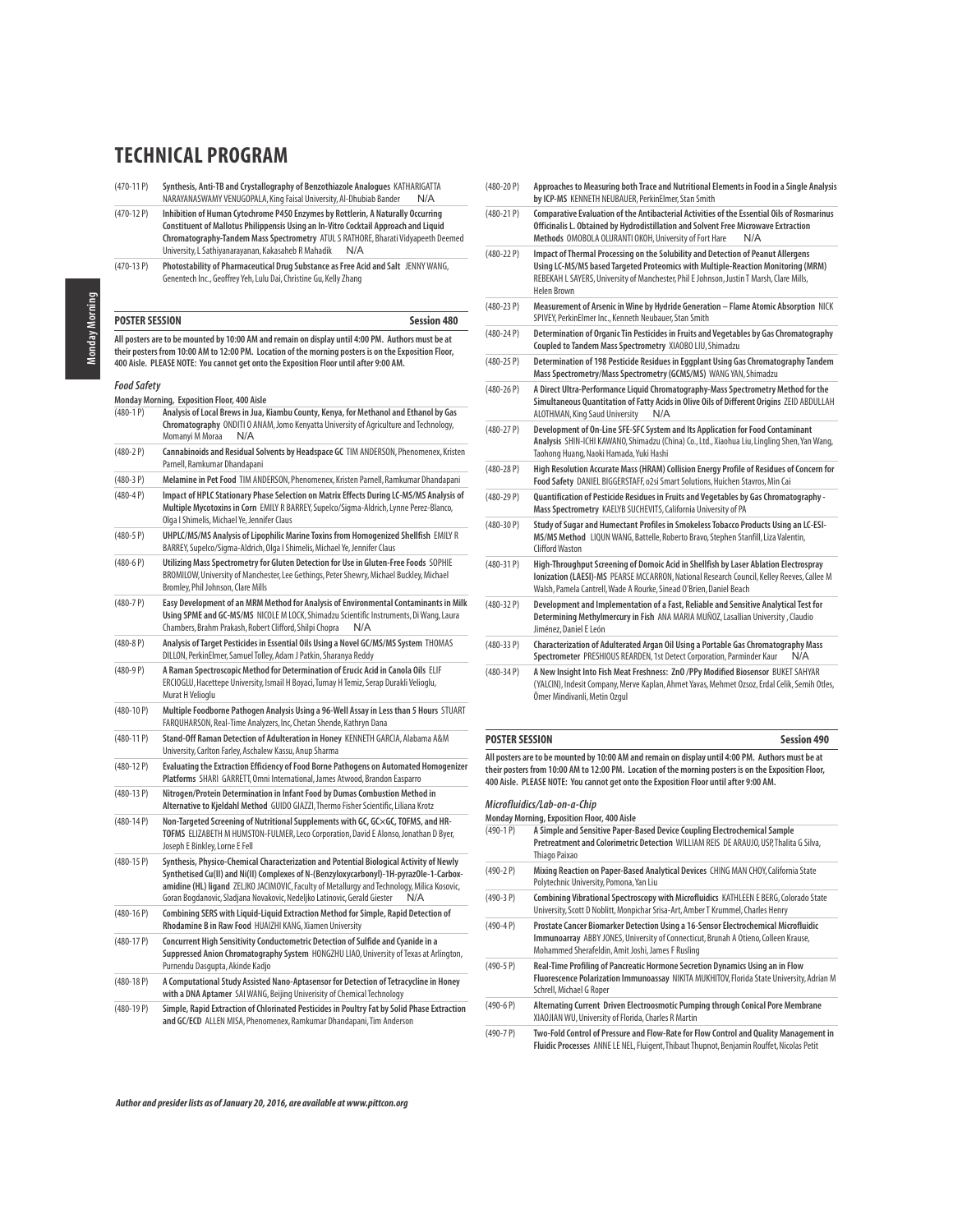| $(490-8P)$   | A 3D-printed Device for High-Throughput Membrane-Based Cellular Analysis RUIPENG MU,<br>Michigan State University, Dana Spence                                                                                                                                |
|--------------|---------------------------------------------------------------------------------------------------------------------------------------------------------------------------------------------------------------------------------------------------------------|
| $(490-9P)$   | 3D-Printed Tools to Enhance Targeted Drug Therapy CODY WAYNE PINGER, Michigan State<br>University, Dana Spence                                                                                                                                                |
| $(490-10P)$  | Fluorescence-Based Quantification of Oxygen in Paper-Based Cultures of Mammalian<br>Cells MATTHEW W BOYCE, University of North Carolina at Chapel Hill, Andrew S Truong, Rachael<br>M Kenney, Matthew R Lockett                                               |
| $(490-11P)$  | Methods for Quantifying Hypoxia and the Hypoxic Responses of Cells in Paper-Based<br>Invasion Assays ANDREW STRUONG, University of North Carolina at Chapel Hill, Rachael M<br>Kenney, Matthew W Boyce, Christian A Lochbaum, C Chad Lloyd, Matthew R Lockett |
| $(490-12P)$  | A Microfluidic Copper Detection System Incorporating a Ratiometric Fluorescent Quantum<br>Dot Pair SUMATE PENGPUMKIAT, Oregon State University, Yuanyuan Wu, Anukul Boonloed,<br>Chandima Bandara, Vincent T Remcho                                           |
| $(490-13 P)$ | Ultra-Thin Layer Chromatography with Integrated Silver Colloid-based SERS Detection<br>RYAN A WALLACE, University of Tennessee, Knoxville, Nickolay V Lavrik, Michael J Sepaniak                                                                              |
| $(490-14P)$  | Affinity Cell Separation Based on Surface Antigen Expression Difference in a Sequential<br>Concentration Microfluidic Chip YE ZHANG, Texas Tech University, Dimitri Pappas                                                                                    |
| $(490-15P)$  | Microscale Size-Based Sorting with Capillary Electrophoresis and Phospholipid Additives<br>CASSANDRA CRIHFIELD, West Virginia University, Lisa A Holland                                                                                                      |
| $(490-16P)$  | Kinetic Characterization of Neurotransmitters Release from Neurons Cells Using MicroChip<br>Electrophoresis-ESI/Mass Spectrometry XIANGTANG LI, Jackson State University, Shulin Zhao,<br>N/A<br><b>Yiming Liu</b>                                            |
| $(490-17P)$  | High-Throughput Microfluidic Isolation and Analysis of Exosomes KRISTINA M HERRERA,<br>University of North Carolina at Chapel Hill, Steven A Soper                                                                                                            |
| $(490-18P)$  | Quick Production of Microfluidic Devices by Laser Engraving of Wax-Coated Glass Slides<br>MAURO SERGIO FERREIRA SANTOS, Clemson University, Eric T da Costa, Hong Jiao, Claudimir L do<br>Lago, Ivano G R Gutz, Carlos D Garcia                               |
| $(490-19P)$  | Microfluidic Platform for Mass Spectrometry-Based Monitoring of Protein-ligand Binding<br>Dynamics YONGZHENG CONG, Pacific Northwest National Laboratory, Cameron Trader, Ryan T<br>Kelly, Daniel Orton, Erin S Baker, Tao Geng                               |
|              |                                                                                                                                                                                                                                                               |

(490-20 P) **Low-Cost Microfluidic Devices for the Determination of Renal Health** CHRISTOPHER A HEIST, Oregon State University, Vincent T Remcho, Joel C Pommerenck

| <b>POSTER SESSION</b> | <b>Session 500</b> |
|-----------------------|--------------------|

**All posters are to be mounted by 10:00 AM and remain on display until 4:00 PM. Authors must be at their posters from 10:00 AM to 12:00 PM. Location of the morning posters is on the Exposition Floor, 400 Aisle. PLEASE NOTE: You cannot get onto the Exposition Floor until after 9:00 AM.**

#### **Process Analytical Techniques**

**Monday Morning, Exposition Floor, 400 Aisle**

- (500-1 P) **Characterization and Monitoring of Cavitation Through Its Acoustic Emission** NOEMIE CAILLOL, IDEEL, Franck Baco-Antoniali, Sebastien Leinardi, Sylvain Charquet, Serge Henrot, Pascal Pitiot, Davide Zonca, Christine Villard (500-2 P) **Monitoring of Tablet Coating Using Raman Spectroscopy** HOEIL CHUNG, Hanyang University,
- Jaejin Kim, Young Ah Woo (500-3 P) **Simple and Rapid Determination of Polyanion-Polycation Binding Ratio Using Pulsed Chronopotentiometry with Polyion-Selective Electrodes** EMMA GORDON, Northern Kentucky University, Kebede L Gemene (500-4 P) **How Can Your Process Benefit From External Flow Cells and Optimized Pump Heads?** KATHRYN E MONKS, Knauer, Ingo Piotrowski (500-5 P) **Applications of a New Wear Resistant, Chemically Inert Coating that Improves Reliability, Lifetime and Accuracy of Process, Analytical and Sampling Systems** LUKE PATTERSON, SilcoTek Corporation, Min Yuan, David Smith (500-6 P) **Withdrawn**  (500-7 P) **Online Analysis Using LIBS for Industrial Process** RONALD BERGER-LEFÉBURE, IVEA (500-8 P) **Non-Porous, No Glass, Leak-Free Reference Electrode** ZIAD H TAHA, Innovative Instruments, Inc. (500-9 P) **Suggested QC Practices for On-line Analyzers** WILLIAM LIPPS, Shimadzu Scientific Instruments
- (500-10 P) **A Novel Approach to Cleaning Validation for Pharmaceutical Manufacturing by Online SFE-SFC** KENICHIRO TANAKA, Shimadzu Scientific Instruments, Inc., William Hedgepeth, Daisuke Nakayama, Hidetoshi Terada, Minori Nakashima, Tadayuki Yamaguchi
- (500-11 P) **Advances in Raman Analyzers for In Situ Studies of Small Volume Liquid-phase Reactors** LISA GANSTER, Kaiser Optical, Ian Lewis
- (500-12 P) **Establishing Raman Spectroscopy for the Process Environment** LISA GANSTER, Kaiser Optical, Karen Esmonde-White, Harry Owen, Ian Lewis
- (500-13 P) **In situ Raman Measurements of Pharmaceutical Solids During Process Unit Operations** LISA GANSTER, Kaiser Optical, Karen Esmonde-White, Carsyen Uerpmann, Sean Gilliam, Ian Lewis
- (500-14 P) **Recovery of Challenging Compounds in Cleaning Validation Using Total Organic Carbon (TOC) Analysis** JENNY G WATSON, GE Analytical Instruments, David Wayne

#### **POSTER SESSION Session 510**

**All posters are to be mounted by 10:00 AM and remain on display until 4:00 PM. Authors must be at their posters from 10:00 AM to 12:00 PM. Location of the morning posters is on the Exposition Floor, 400 Aisle. PLEASE NOTE: You cannot get onto the Exposition Floor until after 9:00 AM.**

#### **Safety**

- **Monday Morning, Exposition Floor, 400 Aisle** (510-1 P) **A Cheap and Simple Approach to Monitor Sun Exposure based on Photocatalytic Properties of Titanium Dioxide** PARISA SOWTI, University of New South Wales
- (510-2 P) **A Wide Selection of New Psychoactive Substances Investigated with Proton Transfer Reaction – Mass Spectrometry within the Marie Curie Training Network Proton Ionization Molecular Mass Spectrometry (PIMMS)** MATTEO LANZA, IONICON Analytik, W Joe Acton, Philipp Sulzer, Kostiantyn Breiev, Simone Jürschik, Alfons Jordan, Eugen Hartungen, Gernot Hanel, Jens Herbig, Lukas Märk, Christian Lindinger, Chris A Mayhew, Tilmann D Maerk

#### **POSTER SESSION Session 520**

**All posters are to be mounted by 10:00 AM and remain on display until 4:00 PM. Authors must be at their posters from 10:00 AM to 12:00 PM. Location of the morning posters is on the Exposition Floor, 400 Aisle. PLEASE NOTE: You cannot get onto the Exposition Floor until after 9:00 AM.**

#### **Sampling and Sample Preparation - Pharmaceutical, Clinical/Toxicology, Food Safety, and Others**

- **Monday Morning, Exposition Floor, 400 Aisle** Preserving the Free-radical Scavenger Activity of Key Bioactives During Extraction and **Purification Processes** VALERIE DESYROY, SiliCycle, Vincent Bedard, Genevieve Gingras, Denis Boudriau, Aurelie Meng (520-2 P) **Determination of Quinolones in Bovine Kidney Using Hollow-Fiber Supported Liquid Membrane (HF-SLM) and LC-ESI+MS/MS** SIMISO DUBE, University of South Africa N/A
- (520-3 P) **Working with Challenging Samples, Sampling Systems** YVES GAMACHE, Analytical Flow Products
- (520-4 P) **Analytical Method Development for Cleaning Verification of Manufacturing Equipment - Exploring the Effect of the Cleanliness of Stainless Steel Coupons on Sample Recovery** IMAD A HAIDAR AHMAD, Novartis, James Tam, Xue Li, Thomas Tarara, Andrei Blasko
- (520-5 P) **Evaluation of Antibacterial and Wound Healing Properties of Hydro-ethanolic Extracts of Gossypium Barbadense Leaves** NWAMAKA H IGBOKWE, University of Lagos, Eugene E Ikobi, Cecilia I Igwilo
- (520-6 P) **Evaluating the Potential for Cross Contamination when Performing 96-Well Sample Preparation Prior to LC-MS/MS Analysis** HELEN LODDER, Biotage GB Limited, Lee Williams, Victor Vandell N/A
- (520-7 P) **Acrylamide from Coffee Using a Simplified Liquid** ALLEN MISA, Phenomenex, Matthew Brusius, Zeshan Aqeel
- (520-8 P) **Analysis of Food Grains Using Automated Block Digestion** MICHAEL A RUTZKE, Cornell University, Suhas Narkhede, Nick McLeod
- (520-9 P) **Does Weather Effect Pipetting?** GEORGE W RODRIGUES, Artel, Emily Avis, Alf Price, Verena Gerbe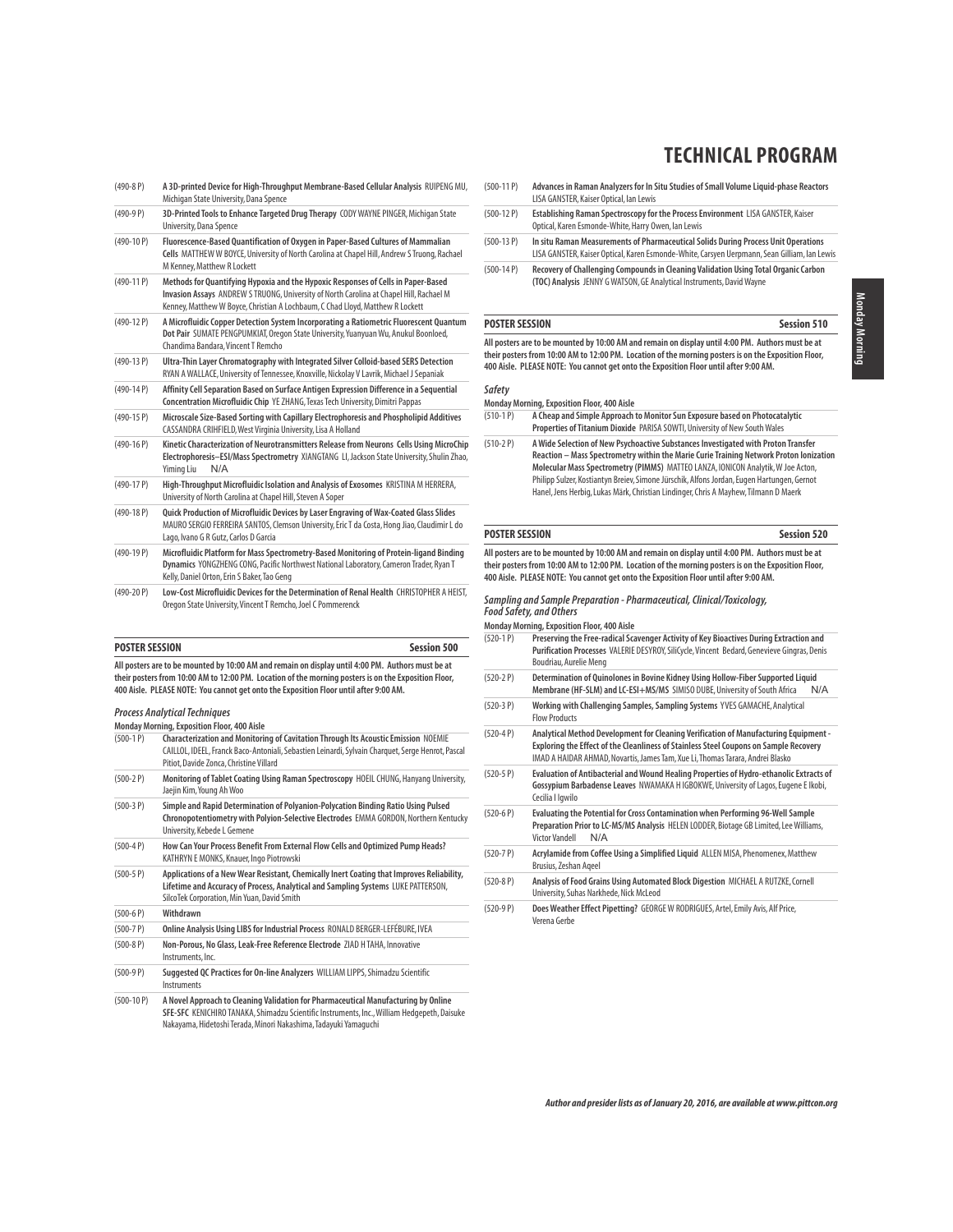## **MONDAY, MARCH 7, 2016 AFTERNOON**

| <b>AWARDS</b> |                                            | <b>Session 530</b>                                                                                                                                                                                        |
|---------------|--------------------------------------------|-----------------------------------------------------------------------------------------------------------------------------------------------------------------------------------------------------------|
|               |                                            | LCGC Lifetime Achievement and Emerging Leader in Chromatography Award<br>arranged by Laura Bush, LCGC & Spectroscopy                                                                                      |
|               | Monday Afternoon, Room B314                |                                                                                                                                                                                                           |
|               | Laura Bush, LCGC & Spectroscopy, Presiding |                                                                                                                                                                                                           |
| 1:30          |                                            | <b>Introductory Remarks - Laura Bush</b>                                                                                                                                                                  |
| 1:35          |                                            | Presentation of the LCGC 2016 Lifetime Achievement in Chromatography<br>Award to Milton L Lee, Brigham Young University, by Laura Bush, LCGC &<br>Spectroscopy                                            |
| 1:40          | $(530-1)$                                  | Columns in Small-Scale Chromatography MILTON L LEE, Brigham<br><b>Young University</b>                                                                                                                    |
| 2:15          | $(530-2)$                                  | Recent Chromatographic and Mass Spectrometric Developments Applied to<br>the Characterization of Recombinant Proteins, Monoclonal Antibodies and<br>Antibody-Drug Conjugates PAT SANDRA, RIC, Koen Sandra |
| 2:50          | $(530-3)$                                  | Analytical Glycoscience: Quo Vadis? MILOS V NOVOTNY, Indiana University                                                                                                                                   |
| 3:25          |                                            | Recess                                                                                                                                                                                                    |
| 3:40          |                                            | Presentation of the LCGC Emerging Leader in Chromatography Award to<br>Debby Mangelings, Vrije Universiteit Brussel, by Laura Bush, LCGC                                                                  |
| 3:45          | $(530-4)$                                  | Generic Chiral Separation Strategies for Pharmaceutical Compounds Using<br>Chromatographic and Electrophoretic Techniques DEBBY MANGELINGS, Vrije<br>Universiteit Brussel, Yvan Vander Heyden             |
| 4:20          | $(530-5)$                                  | Recent Trends in High-Performance Liquid Chromatographic Separation of<br>Enantiomers BEZHAN CHANKVETADZE, Tbilisi State University<br>N/A                                                                |

| AWARDS<br>Session 540                                                                                                   |  |
|-------------------------------------------------------------------------------------------------------------------------|--|
| <b>SEAC - Charles N Reilley and Royce W Murray Award</b><br>arranged by Richard M Crooks, University of Texas at Austin |  |

| 1:30 |           | <b>Introductory Remarks - Shelley Minteer</b>                                                                                                                                                              |
|------|-----------|------------------------------------------------------------------------------------------------------------------------------------------------------------------------------------------------------------|
| 1:35 |           | Presentation of the 2016 SEAC - Charles N Reilley Award to Reginald M<br>Penner, University of California, Irvine by Shelley Minteer, SEAC President                                                       |
| 1:40 | $(540-1)$ | Electrodeposited Nanowires for Faster and More Sensitive Hydrogen Gas<br>Detection REGINALD M PENNER, University of California, Irvine                                                                     |
| 2:15 | $(540-2)$ | A Membrane-Based AC Electroosmotic Pump CHARLES R MARTIN, University<br>of Florida, Pradeep Ramiah Rajasekaran, Xiaojian Wu                                                                                |
| 2:50 | $(540-3)$ | Electrocatalytic Amplification of Single Nanoparticle Collisions Using<br>DNA-Modified Surfaces RICHARD M CROOKS, University of Texas at Austin,<br>Timothy M Alligrant, Radhika Dasari, Keith J Stevenson |
| 3:25 |           | Recess                                                                                                                                                                                                     |
| 3:40 |           | Presentation of the 2016 SEAC - Royce W Murray Award to Ryan J White,<br>University of Maryland Baltimore County, by Shelley Minteer,<br><b>SEAC President</b>                                             |
| 3:45 | $(540-4)$ | Imaging Molecular Flux Using Protein Channel Based Scanned Probe<br>Microscopy RYAN J WHITE, University of Maryland Baltimore County, Florika<br>Caling Macazo                                             |
| 4:20 | $(540-5)$ | Imaging with Nanopipettes LANE A BAKER, Indiana University                                                                                                                                                 |

|                  | Monday Afternoon, Room B301 |                                                                                                                                                                                                                                                       |
|------------------|-----------------------------|-------------------------------------------------------------------------------------------------------------------------------------------------------------------------------------------------------------------------------------------------------|
|                  |                             | Ryan T Kelly, Pacific Northwest National Laboratory, Presiding                                                                                                                                                                                        |
| 1:30             |                             | <b>Introductory Remarks - Ryan T Kelly</b>                                                                                                                                                                                                            |
| 1:35             | $(550-1)$                   | Rapid Screening for Infectious Diseases Using Paper-Analytic Devices<br><b>CHARLES HENRY, Colorado State University</b>                                                                                                                               |
| 2:10             | $(550-2)$                   | High-Throughput Microfluidic Experimentation One Drop at a Time<br>ANDREW J DEMELLO, ETH Zürich                                                                                                                                                       |
| 2:45             | $(550-3)$                   | Simple, Microfluidic Flow Distance-Based Determination of Biomolecule<br>Concentrations ADAM T WOOLLEY, Brigham Young University, Chatterjee<br>Debolina, Sahore Vishal                                                                               |
| 3:20             |                             | Recess                                                                                                                                                                                                                                                |
| 3:35             | $(550-4)$                   | Automated Droplet Manipulation, Analysis and Screening Based on<br>Sequential Operation Droplet Array Technique QUN FANG, Zhejiang University,<br>Zhu Ying                                                                                            |
| 4:10             | $(550-5)$                   | Microfluidic Platforms with Integrated Microvalves for Novel Biochemical<br>Analyses RYAN T KELLY, Pacific Northwest National Laboratory, Yongzheng<br>Cong, Tao Geng, Sachin Jambovane, Katipamula Shanta, Spencer Prost,<br>N/A<br>Michael Russcher |
| <b>SYMPOSIUM</b> |                             | <b>Session 560</b>                                                                                                                                                                                                                                    |

#### **Monday Afternoon, Room B303**

|      |           | Bhavya Sharma, University of Tennessee, Knoxville, Presiding                                                                                                           |
|------|-----------|------------------------------------------------------------------------------------------------------------------------------------------------------------------------|
| 1:30 |           | Introductory Remarks - Bhavya Sharma                                                                                                                                   |
| 1:35 | $(560-1)$ | Ultrafast Surface-Enhanced Raman Spectroscopy RENEE R FRONTIERA,<br>University of Minnesota, Nathaniel C Brandt, Emily L Keller, Alyssa A Cassabaum,<br>James L Brooks |
| 2:10 | $(560-2)$ | Detecting Small Molecules Using Probe-Mediated SERS Schemes JON<br>CAMDEN, University of Notre Dame                                                                    |
| 2:45 | $(560-3)$ | Utilization of SERS Nanoparticles as Contrast Agents for Molecular Imaging<br>in Cancer CRISTINA ZAVALETA, Stanford University                                         |
| 3:20 |           | Recess                                                                                                                                                                 |
| 3:35 | $(560-4)$ | Gels, Inkjet, and Laser Ablation: A New Toolkit for Surface-Enhanced Raman<br>Spectroscopy MARCO LEONA, The Metropolitan Museum of Art<br>N/A                          |
| 4:10 | $(560-5)$ | Development of Surface Enhanced Spatially Offset Raman Spectroscopy<br>(SESORS) for Neuroscience BHAVYA SHARMA, University of Tennessee                                |

| <b>Session 570</b><br><b>SYMPOSIUM</b>                         |  |
|----------------------------------------------------------------|--|
| <b>Miniature Mass Spectrometers</b>                            |  |
| arranged by R Graham Cooks and Zheng Ouyang, Purdue University |  |

### **Monday Afternoon, Room B304** R Graham Cooks, Purdue University, Presiding

| 1:30 |           | Introductory Remarks - R Graham Cooks and Zheng Ouyang                                                                                                                                        |
|------|-----------|-----------------------------------------------------------------------------------------------------------------------------------------------------------------------------------------------|
| 1:35 | $(570-1)$ | Introduction of a Multi-Optic Coaxial Ring Ion Trap (MoCRIT) for External<br>Ionization in Portable Mass Spectrometry GUIDO F VERBECK, University of<br>North Texas                           |
| 2:10 | $(570-2)$ | From 2G to 3G - Quantitative Analysis and Biomarker Profiling Using<br>Miniature Mass Spectrometry System ZHENG OUYANG, Purdue University, Ren<br>Yue, Ran Zou, Yuan Su, Graham Cooks, Yu Xia |
| 2:45 | $(570-3)$ | Describing and Optimizing Toroidal Trapping Fields for the Development of<br>Miniature Mass Spectrometers STEPHEN A LAMMERT, PerkinElmer, Edgar D Lee,<br>Daniel E Austin, Karl R Warnick     |
| 3:20 |           | Recess                                                                                                                                                                                        |
| 3:35 | $(570-4)$ | Practical Applications of Outside-the-Lab Mass Spectrometry MITCH WELLS,<br>FLIR Detection. Inc.                                                                                              |
| 4:10 | $(570-5)$ | The Development and Performance Enhancement of A Mini-Mass<br>Spectrometer with Continuous Atmospheric Pressure Interface WEI XU,<br>Beijing Institute of Technology, YanBing Zhai, Muyi He   |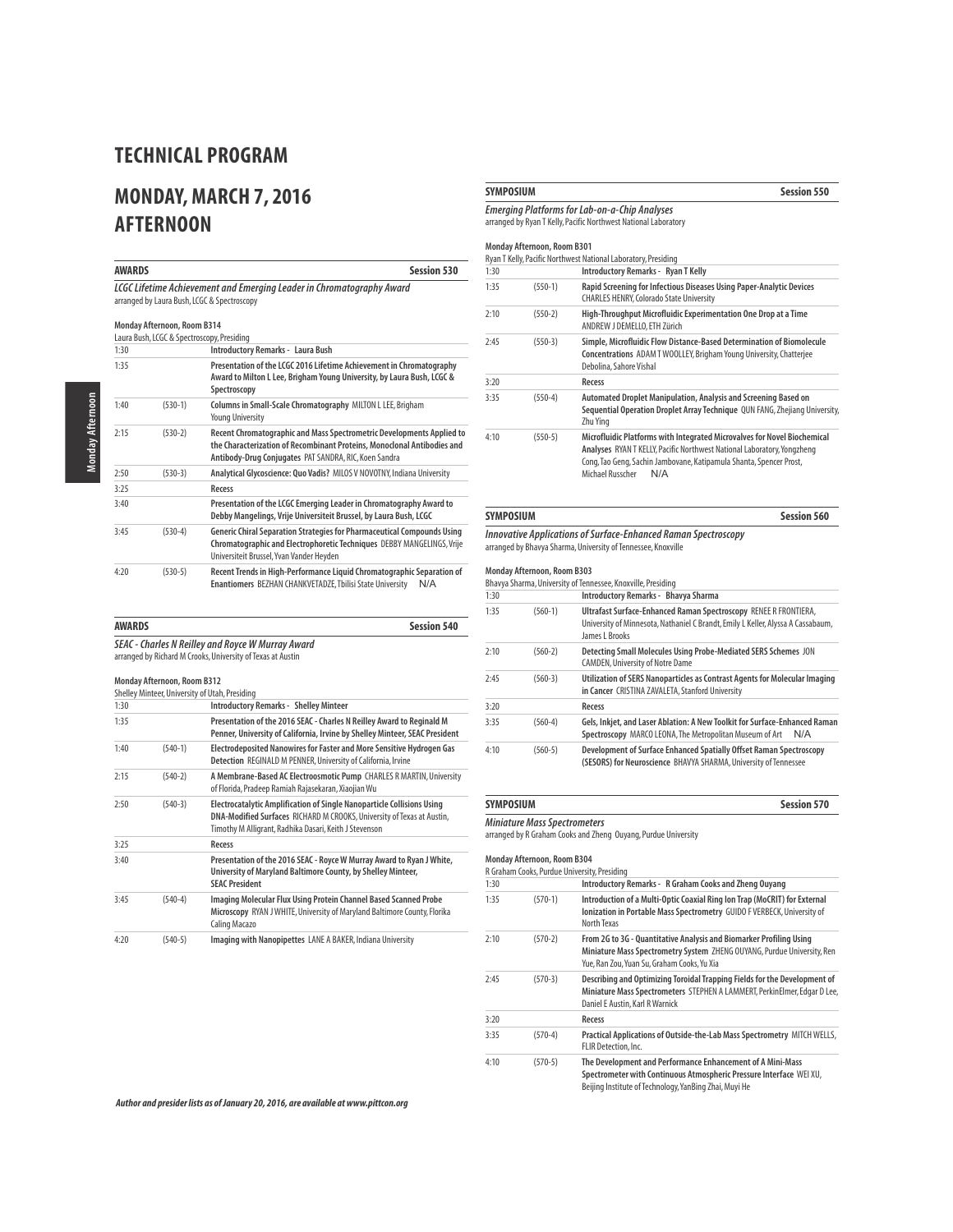Monday Afternoor Monday Afternoon

| <b>Session 580</b><br><b>SYMPOSIUM</b>                                                                       |                             |                                                                                                                                                                                                   |  |
|--------------------------------------------------------------------------------------------------------------|-----------------------------|---------------------------------------------------------------------------------------------------------------------------------------------------------------------------------------------------|--|
| Nanomedicine, From Diagnostics to Large Animal Therapy<br>arranged by Raoul Kopelman, University of Michigan |                             |                                                                                                                                                                                                   |  |
|                                                                                                              | Monday Afternoon, Room B305 | Raoul Kopelman, University of Michigan, Presiding                                                                                                                                                 |  |
| 1:30                                                                                                         |                             | <b>Introductory Remarks - Raoul Kopelman</b>                                                                                                                                                      |  |
| 1:35                                                                                                         | $(580-1)$                   | The Plasmonic Photo-Thermal Death of Cancer in Cells(1) and in<br>Animals(2,3) Using Gold Nano-rod MOSTAFA A EL-SAYED, Georgia Institute<br>of Technology                                         |  |
| 2:10                                                                                                         | $(580-2)$                   | Platinum(II) and Gold(III) Compounds for Cancer Diagnosis and Therapy<br>CHI-MING CHE. The University of Hong Kong<br>N/A                                                                         |  |
| 2:45                                                                                                         | $(580-3)$                   | Nanophotonics-Based Diagnostics and Therapy: From Deep In-Vivo Photo-<br>Acoustic Chemical Imaging of Tumors to Photodynamic Treatment of Heart<br>Disease RAOUL KOPELMAN, University of Michigan |  |
| 3:20                                                                                                         |                             | Recess                                                                                                                                                                                            |  |
| 3:35                                                                                                         | $(580-4)$                   | Interfacial Assembly of Functional Mesoporous Nanospheres with<br>Multi-Level Architectures for Bioapplications DONGYUAN ZHAO,<br><b>Fudan University</b>                                         |  |
| 4:10                                                                                                         | $(580-5)$                   | Stickyflares: Tracking the Amount and Location of RNA in Single Cells<br><b>CHAD A MIRKIN. Northwestern University</b>                                                                            |  |
| <b>SYMPOSIUM</b>                                                                                             |                             | <b>Session 590</b>                                                                                                                                                                                |  |

**Non-Traditional Human Biometrics for Threat Assessment: Using Chemical Forensics for National Security and Intelligence Applications** arranged by Joachim Dieter Pleil, US EPA and Kevin O'Connell, InQTel

**Monday Afternoon, Room B308**

|      | Joachim Dieter Pleil, US EPA, Presiding |                                                                                                                                                                                                                         |  |  |  |
|------|-----------------------------------------|-------------------------------------------------------------------------------------------------------------------------------------------------------------------------------------------------------------------------|--|--|--|
| 1:30 |                                         | Introductory Remarks - Joachim Dieter Pleil and Kevin O' Connell                                                                                                                                                        |  |  |  |
| 1:35 | $(590-1)$                               | Human Biomonitoring and In Vitro Toxicity Testing Applications for Covert<br>Threat Analysis and Security Applications JOACHIM DIETER PLEIL, US EPA,<br>William E Funk                                                  |  |  |  |
| 2:10 | $(590-2)$                               | Noninvasive Infectious Disease Monitoring for Health Applications MICHAEL<br>SCHIVO, University of California, Davis, Cristina E Davis                                                                                  |  |  |  |
| 2:45 | $(590-3)$                               | Comprehensive Analysis of the Chemicals Within: The Human Exposome<br>and Applications for Threat Assessment GARY W MILLER, Emory University                                                                            |  |  |  |
| 3:20 |                                         | Recess                                                                                                                                                                                                                  |  |  |  |
| 3:35 | $(590-4)$                               | The US Army Edgewood Chemical Biological Center's Chemical Threat<br>Analysis Within the Framework of the Organization for the Prohibition of<br>Chemical Weapons STANLEY A OSTAZESKI, US Army ECBC, Ethan A Jestel N/A |  |  |  |
| 4:10 | $(590-5)$                               | Feasibility of Using Breath to Predict Exposure to Ionizing Radiation<br>TERENCE H RISBY, Johns Hopkins University                                                                                                      |  |  |  |

**SYMPOSIUM Session 600 Novel Mass Spectrometric Approaches and Applications to Polymer Analysis** arranged by Charles L Wilkins, University of Arkansas

### **Monday Afternoon, Room B309**

|      | Charles L Wilkins, University of Arkansas, Presiding |                                                                                                                                                                                                                                                                                                            |  |
|------|------------------------------------------------------|------------------------------------------------------------------------------------------------------------------------------------------------------------------------------------------------------------------------------------------------------------------------------------------------------------|--|
| 1:30 |                                                      | <b>Introductory Remarks - Charles L Wilkins</b>                                                                                                                                                                                                                                                            |  |
| 1:35 | $(600-1)$                                            | Characterization of Synthetic Polymers Using as Little as a Small Molecule<br>Matrix and the Vacuum of the Mass Spectrometer for Ionization SARAH<br>TRIMPIN, Wayne State University, Casey D Foley, Joshua Fischer, Zachary<br>Devereaux, Sashiprabha M Vithanarachchi, Matthew J Allen, Barbara S Larsen |  |
| 2:10 | $(600-2)$                                            | Model Polymer Systems: Studies by Mass Spectrometry, Ion Mobility, and<br>Computational Strategies DAVID M HERCULES, Vanderbilt University, Sarah M<br>Stow, Tiffany M Onifer, John A McLean                                                                                                               |  |
| 2:45 | $(600-3)$                                            | Shape Selective Studies of Macromolecular Systems JAMES HOWARD<br><b>SCRIVENS. Teesside University</b>                                                                                                                                                                                                     |  |
| 3:20 |                                                      | Recess                                                                                                                                                                                                                                                                                                     |  |

| 3:35 | $(600-4)$ | Shape Sensitive Multidimensional Mass Spectrometry of Synthetic<br>Polymers and Hybrid Materials CHRYS WESDEMIOTIS, The University of Akron |
|------|-----------|---------------------------------------------------------------------------------------------------------------------------------------------|
| 4:10 | $(600-5)$ | MALDI-TOF and MALDI-FTICR of Challenging Polymer Analysis Problems<br><b>CHARLES L WILKINS, University of Arkansas, Evegenia Tisdale</b>    |

### **SYMPOSIUM Session 610**

**The Twenty-Seventh James L Waters Symposium on Super-Resolution Microscopy** arranged by W Richard Howe, University of Pittsburgh

|      | Monday Afternoon, Room B405 | W Richard Howe, University of Pittsburgh, Presiding                                                                                                            |
|------|-----------------------------|----------------------------------------------------------------------------------------------------------------------------------------------------------------|
| 1:30 |                             | <b>Introductory Remarks - W Richard Howe</b>                                                                                                                   |
| 1:35 | $(610-1)$                   | Imaging Life at High Spatiotemporal Resolution ERIC BETZIG, Janelia<br><b>Research Campus</b>                                                                  |
| 2:10 | $(610-2)$                   | Accessing the Emerging Imaging Technologies at HHMI Janelia TENG-LEONG<br><b>CHEW. Janelia Research Campus</b>                                                 |
| 2:45 | $(610-3)$                   | Closing the Gap Between First Implementation and Product - Update<br>on Lattice Light Sheet Commercialization Effort ALEX SOELL, Carl Zeiss<br>Microscopy, LLC |
| 3:20 |                             | Recess                                                                                                                                                         |
| 3:35 | $(610-4)$                   | Life Inside the Cell: STORM, CRISPR and Imagenomics BO HUANG, University<br>of California. San Francisco                                                       |
| 4:10 | $(610-5)$                   | Structured Scanned Plane Bessel Microscopy for Super-Resolution<br>Neuroanatomy TIMOTHY HARRIS, HHMI Janelia Research Campus                                   |

**SYMPOSIUM Session 620** 

 $\overline{\phantom{a}}$ 

### **Trials and Tribulations of Dietary Supplement Analysis: Authentication, Adulteration and Contaminant Testing**

arranged by Lowri DeJager, U.S. Food and Drug Administration

### **Monday Afternoon, Room B311**

|      | MONGAY ATTEMPOON, KOOM B3 I I<br>Lowri DeJager, U.S. Food and Drug Administration, Presiding |                                                                                                                                                                                      |  |
|------|----------------------------------------------------------------------------------------------|--------------------------------------------------------------------------------------------------------------------------------------------------------------------------------------|--|
| 1:30 |                                                                                              | Introductory Remarks - Lowri DeJager                                                                                                                                                 |  |
| 1:35 | $(620-1)$                                                                                    | Protecting Consumers One Analysis at a Time: Identifying Harmful<br>Adulterants in Dietary Supplements TRAVIS M FALCONER, U.S. Food & Drug<br>Administration                         |  |
| 2:10 | $(620-2)$                                                                                    | Authentication of Foods and Botanical Supplements Using Chemometric<br>Methods JAMES HARNLY, USDA                                                                                    |  |
| 2:45 | $(620-3)$                                                                                    | DNA Authentication and Adulterant Detection: Dispelling the Myths and<br>Facing the Facts DANICA HARBAUGH REYNAUD, Authen Technologies<br>N/A                                        |  |
| 3:20 |                                                                                              | Recess                                                                                                                                                                               |  |
| 3:35 | $(620-4)$                                                                                    | Authenticity of Herbal Dietary Supplements: Comparison of Chemical and<br>DNA Barcoding Methods RAHUL PAWAR, CFSAN/FDA, Sara M Handy, Erich<br>Grundel, Raymond Cheng, Nicole Shyong |  |
| 4:10 | $(620-5)$                                                                                    | Spectroscopic Detection of Adulteration in Botanical Dietary Supplements:<br>What is Licorice? CHARLOTTE SIMMLER, University of Chicago, Guido Pauli,<br>Shao-Nong Chen              |  |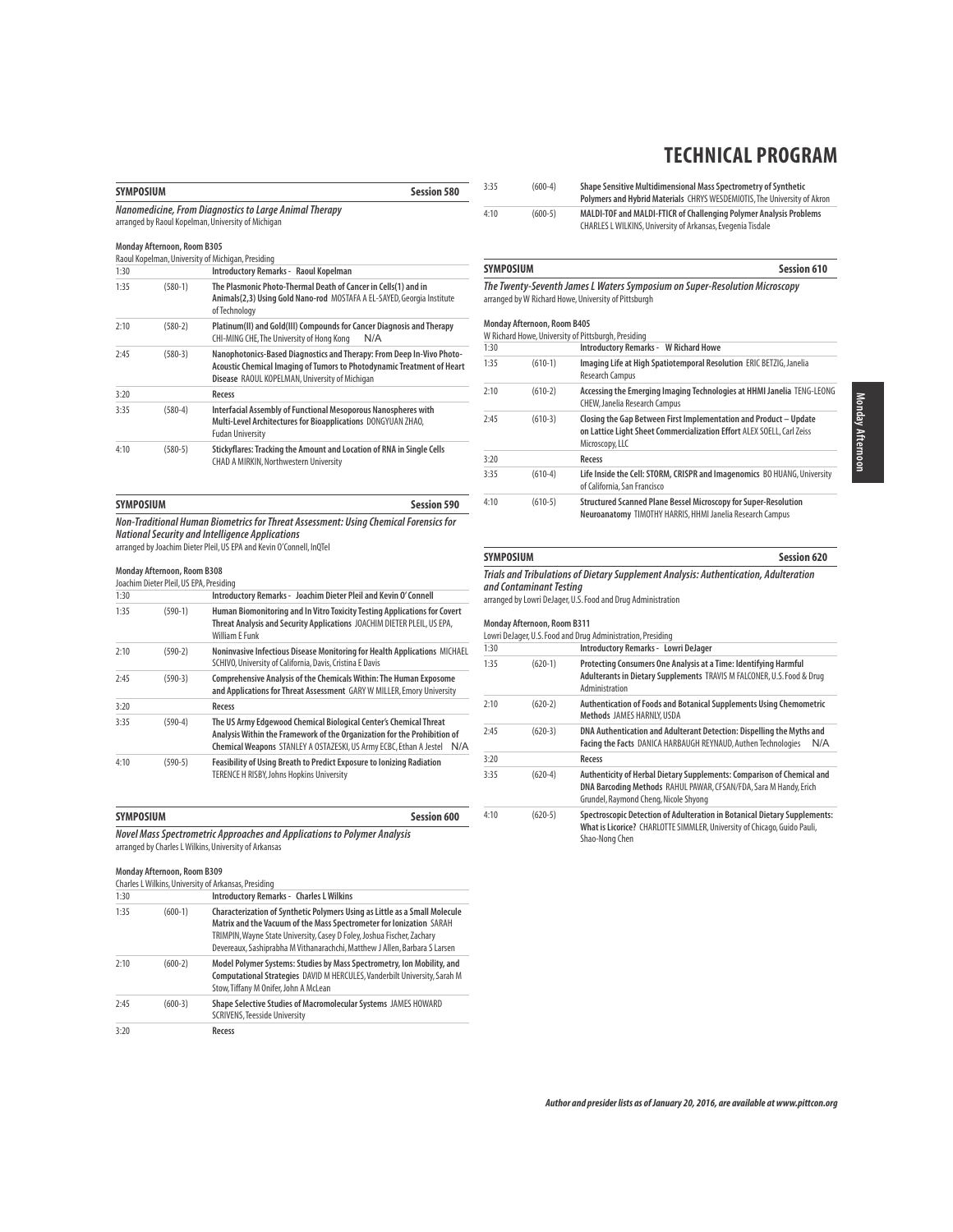| <b>ORGANIZED CONTRIBUTED SESSIONS</b>                                                                                                       |                                       |                                                                                                                                                       | Session 630 |
|---------------------------------------------------------------------------------------------------------------------------------------------|---------------------------------------|-------------------------------------------------------------------------------------------------------------------------------------------------------|-------------|
| Cell Phone Spectroscopy - Handheld Spectroscopy for the Citizen<br>arranged by Mark Druy, Druy Consulting and Richard Crocombe, PerkinElmer |                                       |                                                                                                                                                       |             |
|                                                                                                                                             | Monday Afternoon, Room B402           |                                                                                                                                                       |             |
|                                                                                                                                             | Mark Druy, Druy Consulting, Presiding |                                                                                                                                                       |             |
| 1:30                                                                                                                                        | $(630-1)$                             | Ready When You Are: Cell Phone Spectrometry When Cellcams Yield RAW<br>Data ALEXANDER SCHEELINE, SpectroClick                                         |             |
| 1:50                                                                                                                                        | $(630-2)$                             | Biomedical Applications of Cellphone Spectroscopy ANSHUMAN DAS, MIT<br>Media Lab                                                                      |             |
| 2:10                                                                                                                                        | $(630-3)$                             | Optical Smartphone Biosensing Techniques BRIAN T CUNNINGHAM, University<br>of Illinois at Urbana-Champaign, Kenneth Long                              |             |
| 2:30                                                                                                                                        | $(630-4)$                             | Withdrawn                                                                                                                                             |             |
| 2:50                                                                                                                                        |                                       | Recess                                                                                                                                                |             |
| 3:05                                                                                                                                        | $(630-5)$                             | Quantum Dots and Smartphone Fluorescence Imaging: A Perfect Marriage<br>for Bioassays RUSS ALGAR, University of British Columbia, Eleonora Petryayeva |             |
| 3:25                                                                                                                                        | $(630-6)$                             | Point-of-Care Colorimetric Detection with a Cell Phone JAN PAPAUTSKY.<br>University of Cincinnati                                                     |             |
| 3:45                                                                                                                                        | $(630-7)$                             | Mobile Technologies for Personalized Diagnostics and Global Health DAVID<br><b>ERICKSON, Cornell University</b>                                       |             |
| 4:05                                                                                                                                        | $(630-8)$                             | A Handheld Optoelectronic Nose KENNETH S SUSLICK, University of Illinois at<br>Urbana-Champaign, Zheng Li, Maria K LaGasse, Jon R Askim               |             |

**ORGANIZED CONTRIBUTED SESSIONS Session 640 Isolation and Characterization of Impurities/Degradation Product: Understanding Your Impurity Profile Throughout the Development Process** arranged by Andy Miles and Paul Wrezel, Regis Technologies

### **Monday Afternoon, Room B313**

|      | Andy Miles, Regis Technologies, Presiding |                                                                                                                                                                                                                               |
|------|-------------------------------------------|-------------------------------------------------------------------------------------------------------------------------------------------------------------------------------------------------------------------------------|
| 1:30 | $(640-1)$                                 | Risk Analysis of Impurities in Drug Substances DAN WEISSMUELLER,<br>Regis Technologies                                                                                                                                        |
| 1:50 | $(640-2)$                                 | Low level Impurity Isolations for Impurity Profiling and Structure<br>Elucidation TONY (QI) YAN, Pfizer                                                                                                                       |
| 2:10 | $(640-3)$                                 | Case Studies Involving Method Development for Trace-Level Impurities<br>PAUL WREZEL, Regis Technologies                                                                                                                       |
| 2:30 | $(640-4)$                                 | Impurity Identification for API Process Development ZHAO YANQUN, AbbVie,<br>Inc., Wayne Pritts                                                                                                                                |
| 2:50 |                                           | Recess                                                                                                                                                                                                                        |
| 3:05 | $(640-5)$                                 | Emerging Techniques for the Identification of Impurities and Degradation<br>Products in Agricultural Research JEFFRIE A GODBEY, Dow AgroSciences,<br>Jesse L Balcer, Jeffrey R Gilbert, Yelena A Adelfinskaya, Mary D Evenson |
| 3:25 | $(640-6)$                                 | The Development of SFC Stationary Phases for the Optimized Separation<br>of Chemical Mixtures Containing a Wide Range of Polarities MATTHEW<br>PRZYBYCIEL, ES Industries                                                      |
| 3:45 | $(640 - 7)$                               | Isolation and Characterization of Impurities in the Synthesis of Drug<br>Substance to Support Drug Development QIFENG XUE, Theravance Biopharma<br>US, Inc., Kanaka Hettiarachchi, Ken Ngim, Zhengtian (Titan) Gu             |
| 4:05 | $(640-8)$                                 | <b>Open Discussion</b>                                                                                                                                                                                                        |

### **ORAL SESSIONS Session 650 Biomedical: Advances in Detection and Therapeutics of Cancer**

**Monday Afternoon, Room B302**

|      |             | Rabih E Jabbour, US Army Edgewood Chemical Biological Center, Presiding                                                                                                                                                                                                                                                               |
|------|-------------|---------------------------------------------------------------------------------------------------------------------------------------------------------------------------------------------------------------------------------------------------------------------------------------------------------------------------------------|
| 1:30 | $(650-1)$   | KS-Detect: A Portable, Solar-Thermal, Polymerase Chain Reaction System<br>for the Point-of-Care Diagnosis of Kaposi's Sarcoma RYAN SNODGRASS,<br>Cornell University, Andrea Gardner, Li Jiang, Ethel Cesarman, David Erickson                                                                                                         |
| 1:50 | $(650-2)$   | Nano-Plasmonic Exosome Platform (nPLEX) for Label-Free Detection and<br>Molecular Profiling of Exosomes HYUNGSOON IM, Massachusetts General<br>Hospital, Huilin Shao, Park Yongil, Vanessa Peterson, Cesar M Castro, Ralph<br>Weissleder, Hakho Lee                                                                                   |
| 2:10 | $(650-3)$   | Generate DNA Aptamers Against Glypican 3 with Expanded Genetic Systems<br>LIOIN ZHANG. University of Florida                                                                                                                                                                                                                          |
| 2:30 | $(650-4)$   | Systematic and Quantitative Analysis of Surface N-Sialoglycoproteins in<br>Cancer Cells with Distinct Invasiveness RONGHU WU, Georgia Institute of<br>Technology                                                                                                                                                                      |
| 2:50 |             | Recess                                                                                                                                                                                                                                                                                                                                |
| 3:05 | $(650-5)$   | DNA "AND" Logic Platform Integrated on Nanoparticle for Programmed<br>Recognition and Therapy of Cancer ZHENBAO LIU, University of Florida,<br>N/A<br>Weihong Tan                                                                                                                                                                     |
| 3:25 | $(650-6)$   | A Core/Shell Structure of Reduced Graphene Oxide/ Mesoporous Silica with<br>Oligonucleotide Gates for Cancer Treatment XIAO LIU, University of North<br>Dakota, Xu Wu, Xuefei Zhang, Yugian Xing, Julia Xiaojun Zhao                                                                                                                  |
| 3:45 | $(650 - 7)$ | Simultaneous Photothermo-/Chemotherapy Using Reduced Graphene<br>Oxide Based Nanocomposites YUQIAN XING, University of North Dakota, Xu Wu,<br>Xiao Liu, Julia Xiaojun Zhao                                                                                                                                                           |
| 4:05 | $(650-8)$   | Imaging of Cancer Protein-Protein Interactions and Small Molecule<br>Inhibitions by a Surface Plasmon Resonance Microarray CHARUKSHA<br>WALGAMA, Oklahoma State University, Zainab Hussain Al Mubarak, Bing Zhang,<br>Mayowa Akinwale, Anuruddha Pathiranage, Junpeng Deng, Darrell K Berlin, Doris<br>M Benbrook, Sadagopan Krishnan |

### **ORAL SESSIONS Session 660**

### **Environmental Applications of Elemental Analysis**

**Monday Afternoon, Room B315**

|      |             | Eugene F Barry, University of Massachusetts Lowell, Presiding                                                                                                                                                                                                                           |     |
|------|-------------|-----------------------------------------------------------------------------------------------------------------------------------------------------------------------------------------------------------------------------------------------------------------------------------------|-----|
| 1:30 | $(660-1)$   | Analyzing Mercury from Contaminated Mining Sites Using a Direct Mercury<br>Analyzer SUMEDH PHATAK, Milestone Inc.                                                                                                                                                                       |     |
| 1:50 | $(660-2)$   | ICP-MS for the Analysis of High Salinity Samples ERICA CAHOON, PerkinElmer,<br>Daniel H Jones                                                                                                                                                                                           |     |
| 2:10 | $(660-3)$   | Nanoparticle Removal During Alum and Ferric Coagulation Characterized by<br>Single Particle ICP-MS ARIEL DONOVAN, Missouri University of Science and<br>Technology, Honglan Shi, Yinfa Ma, Craig Adams, Chady Stephan, Todd Eichholz                                                    |     |
| 2:30 | $(660-4)$   | Applications of Single Particle ICP-MS to Environmental Matrices CHADY<br>STEPHAN, PerkinElmer, Kenneth Neubauer                                                                                                                                                                        |     |
| 2:50 |             | Recess                                                                                                                                                                                                                                                                                  |     |
| 3:05 | $(660-5)$   | Issues in Deep Ocean LIBS: Internal Calibration and the Effect of Suspended<br>Particles JOSEPH BONVALLET, University of South Carolina, S Michael Angel                                                                                                                                |     |
| 3:25 | $(660-6)$   | Selective Measurement of Metal Ions at Covalently Functionalized Carbon-<br>Fiber Microelectrodes YUANYUAN YANG, Wayne State University, Ahmad A<br>Ibrahim, Jennifer L Stockdill, Parastoo Hashemi                                                                                     |     |
| 3:45 | $(660 - 7)$ | MWCNT/Bi Composite Film Modified PGE for Voltammetric Determination of<br>Lead and Cadmium YESIM TUGCE YAMAN, Hacettepe University, Serdar Abaci                                                                                                                                        | N/A |
| 4:05 | $(660-8)$   | Application of Mössbauer spectrometry in Environmental Studies of Fly<br>Ashes and Road Dusts TADEUSZ SZUMIATA, RADWAG Balances and Scales,<br>Tadeusz Szumiata, Malgorzata Gzik-Szumiata, Katarzyna Brzozka, Bogumil Gorka,<br>Michal Gawronski, Ryszard Swietlik, Marzena Trojanowska |     |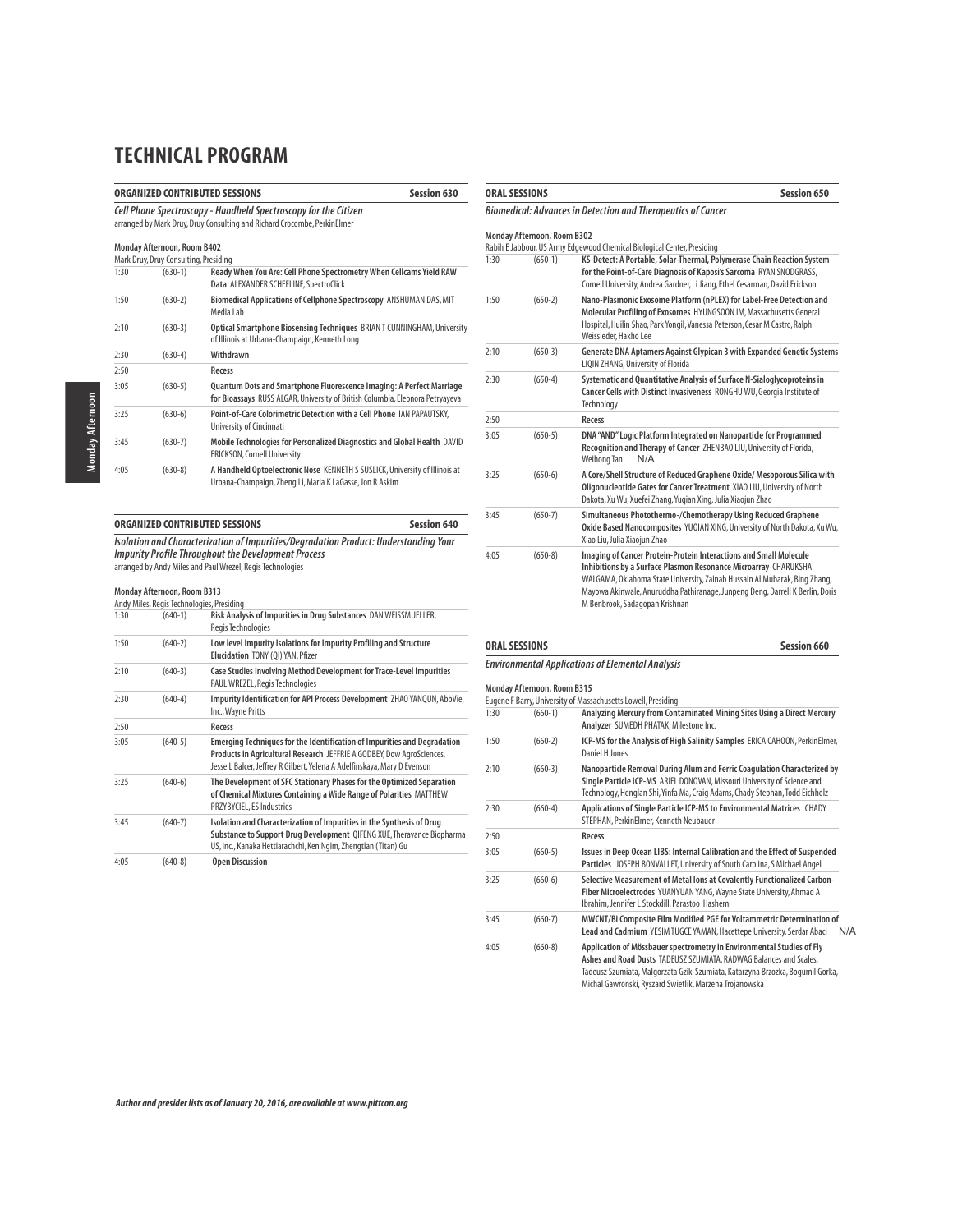| Session 670<br><b>ORAL SESSIONS</b> |                             |                                                                                                                                                                                                                                                                                                                                      |  |  |
|-------------------------------------|-----------------------------|--------------------------------------------------------------------------------------------------------------------------------------------------------------------------------------------------------------------------------------------------------------------------------------------------------------------------------------|--|--|
|                                     | <b>Fnvironmental GC</b>     |                                                                                                                                                                                                                                                                                                                                      |  |  |
|                                     | Monday Afternoon, Room B406 | Walter B Wilson, National Institute of Standards and Technology, Presiding                                                                                                                                                                                                                                                           |  |  |
| 1:30                                | $(670-1)$                   | Multi-Dimensional Micro Gas Chromatography Device for the Rapid and<br>Sensitive Analysis of Volatile Organic Compounds JIWON LEE, University of<br>Michigan, Menglian Zhou, Hongbo Zhu, Robert Nidetz, Katsuo Kurabayashi,<br>Xudong Fan                                                                                            |  |  |
| 1:50                                | $(670-2)$                   | SPME On-Fiber Derivatization Using a Stable and Reusable Pentafluo-<br>rophenyl Hydrazine Standard Gas Generating Vial JUSTEN J POOLE, University<br>of Waterloo, Jonathan J Grandy, German A Gomez-Rios, Emanuela Gionfriddo,<br>Janusz Pawliszyn                                                                                   |  |  |
| 2:10                                | $(670-3)$                   | Gas Chromatography-Vacuum Ultraviolet Detection (GC-VUV) for Analysis of<br>Polychlorinated Biphenyls (PCBs) CHANGLING QIU, University of Texas at<br>Arlington, Jonathan Smuts, Kevin A Schug                                                                                                                                       |  |  |
| 2:30                                | $(670-4)$                   | Gas Chromatographic Retention Behavior on Select Groups of Isomeric<br>Polycyclic Aromatic Compounds and Their Alkyl-Substituted Derivatives on<br>Stationary Phases of Different Selectivity WALTER B WILSON, National<br>Institute of Standard and Technology, Federica Nalin, Lane C Sander, Leonard M<br>Sidisky, Stephen A Wise |  |  |
| 2:50                                |                             | Recess                                                                                                                                                                                                                                                                                                                               |  |  |
| 3:05                                | $(670-5)$                   | Optimization of Phthalate Analysis by Gas Chromatography-Mass<br>Spectrometry Using Computer Modeling Software DAN LI, Restek<br>Corporation, Rebecca Stevens, Jack Cochran, Amanda Rigdon, Chris English                                                                                                                            |  |  |
| 3:25                                | $(670-6)$                   | Analysis of Greenhouse Gases Using the Dielectric Barrier Discharge<br>Detector MATTHEW MONAGLE, AIC LLC<br>N/A                                                                                                                                                                                                                      |  |  |
| 3:45                                | $(670 - 7)$                 | Fast, Very Fast and Ultra-Fast Forensic and Homeland Security GC-MS AVIV<br>AMIRAV, Tel Aviv University, Uri Keshet, Alexander Fialkov, Tal Alon                                                                                                                                                                                     |  |  |
| 4:05                                | $(670-8)$                   | Passive Monitoring - A Guide to Sorbent Tube Sampling for EPA Method 325<br><b>CAROLINE WIDDOWSON. Markes International</b>                                                                                                                                                                                                          |  |  |

### **ORAL SESSIONS** Session 680

### **Food Product Quality and Component Characterization**

### **Monday Afternoon, Room B316**

|      | Ed Guthrie, Agilent Technologies, Presiding |                                                                                                                                                                                                                                                                                                                              |
|------|---------------------------------------------|------------------------------------------------------------------------------------------------------------------------------------------------------------------------------------------------------------------------------------------------------------------------------------------------------------------------------|
| 1:30 | $(680-1)$                                   | Analysis of Fat Crystallization Thanks to Microrheology MAXIME BAZIN,<br>Formulaction, Giovanni Brambilla, Roland Ramsch, Mathias Fleury,<br>Gérard Meunier                                                                                                                                                                  |
| 1:50 | $(680-2)$                                   | Atomic Absorption and Potentiometric Analysis of Electrolytes in Food<br>Substances Used for Rapid Muscle Cramp Relief by Athletes STEPHANIE<br>HOOPER MAROSEK, Methodist University, Taylor Tipton                                                                                                                          |
| 2:10 | $(680-3)$                                   | Microrheological Analyses for Dairy Formulations ROLAND RAMSCH,<br>Formulaction, Giovanni Brambilla, Gérard Meunier                                                                                                                                                                                                          |
| 2:30 | $(680-4)$                                   | Analysis of Aroma Compounds in Beer by TD-GC-TOF MS with Soft Electron<br>Ionization LAURA MCGREGOR, Markes International Ltd, Caroline Widdowson,<br>Massimo Santoro, Chris Hall, Ken Umbarger                                                                                                                              |
| 2:50 |                                             | Recess                                                                                                                                                                                                                                                                                                                       |
| 3:05 | $(680-5)$                                   | Food Analysis Using Laser Desorption GS-Ion Mobility Spectrometry - Olive<br>Oil as an Example WOLFGANG VAUTZ, ISAS, Sascha Liedtke, Joachim Franzke                                                                                                                                                                         |
| 3:25 | $(680-6)$                                   | Monitoring of Protein Changes in Pasteurized Liquid Egg Using Capillary<br>Electrophoresis REYHAN S UYSAL, Hacettepe University, Ismail H Boyaci, Esra<br>Acar. Nusret Ertas                                                                                                                                                 |
| 3:45 | $(680 - 7)$                                 | Exploiting Polymeric Ionic Liquids-Based SPME Sorbents Coupled to<br>Gas-Chromatography/Mass Spectrometry for Food Quality and Safety<br>Assessment ERICA A SOUZA-SILVA, Universidade Federal do Rio Grande do Sul,<br>Emanuela Gionfriddo, Nathaly Reyes-Garces, German A Gomez-Rios, Jared L<br>Anderson, Janusz Pawliszyn |
| 4:05 | $(680-8)$                                   | Detection, Identification, and Pattern Recognition of Microbial Volatile<br>Organic Compounds from Virulent and Hypo-Virulent Cryphonectria<br>Parasitica Species by Headspace-SPME-GC-MS and Chemometrics JINYAN<br>SHE, Mississippi State University                                                                       |

|      | Monday Afternoon, Room B403 | William E Barber, Agilent Technologies, Presiding                                                                                                                                                 |
|------|-----------------------------|---------------------------------------------------------------------------------------------------------------------------------------------------------------------------------------------------|
| 1:30 | $(690-1)$                   | Method Transfer and Column Scalability with Superficially Porous Particles<br>WILLIAM LONG, Agilent Technologies, Anne Mack, Stephen Luke, Jason Link                                             |
| 1:50 | $(690-2)$                   | Isolation of Impurities in Biopharmaceutical Formulations THOMAS E WHEAT,<br>Waters Corporation, Amanda B Dlugasch, Patricia R McConville                                                         |
| 2:10 | $(690-3)$                   | New Technological Solutions to Maximizing Uptime on an Ion<br>Chromatography System DAVID G MOORE, Thermo Fisher Scientific, Pranathi<br>Perati, Sally Eastman                                    |
| 2:30 | $(690-4)$                   | Accurate Measurement of Analyte Dispersion through Connecting Tubes<br>used in Fast Very High-Pressure Liquid Chromatography FABRICE GRITTI,<br>Waters Corporation, Martin Gilar, Thomas McDonald |

**ORAL SESSIONS Session 690**

## **ORAL SESSIONS** Session 700

### **LC Optimization - Half Session**

|  | Monday Afternoon, Koom B404 |  |  |
|--|-----------------------------|--|--|
|--|-----------------------------|--|--|

| Monday Afternoon, Room B404<br>Rachael Wilson, University of Pittsburgh, Presiding |           |                                                                                                                                                                                                                                                                                                                               |
|------------------------------------------------------------------------------------|-----------|-------------------------------------------------------------------------------------------------------------------------------------------------------------------------------------------------------------------------------------------------------------------------------------------------------------------------------|
| 1:30                                                                               | $(700-1)$ | Dynamic Temperature Control in Capillary Liquid Chromatography:<br>Increasing Analysis Sensitivity, Speed, and Peak Capacity STEPHEN R<br>GROSKREUTZ, University of Pittsburgh, Rachael Wilson, Stephen Weber                                                                                                                 |
| 1:50                                                                               | $(700-2)$ | Towards the Development of a Refractive Index-Based Optical Microcavity<br>Mass Concentration Detector Compatible with Gradient Elution Liquid<br>Chromatography ZACHARY S WIERSMA, University of Illinois at Urbana-<br>Champaign, Todd O Pangburn, Alexandria L Stanton, James H Wade, David Mark<br>Meunier, Ryan C Bailey |
| 2:10                                                                               | $(700-3)$ | Increasing the Peak Capacity of Quantitative Liquid Chromatography Using<br>Chemometric Curve Resolution DANIEL W COOK, Virginia Commonwealth<br>University, Sarah C Rutan, Dwight R Stoll                                                                                                                                    |
| 2:30                                                                               | $(700-4)$ | Improving Sensitivity, Resolution, and Peak Capacity of Gradient Elution<br>Capillary Liquid Chromatography with Temperature-Assisted On-Column<br>Solute Focusing RACHAEL WILSON, University of Pittsburgh, Stephen R<br>Groskreutz, Stephen Weber                                                                           |

### **ORAL SESSIONS** Session 710

### **Neurochemistry Monday Afternoon, Room B401** Chi Leng Leong, Imperial College London, Presiding

| 1:30 | $(710-1)$ | Measurement of Phasic Dopamine Signals in the Rat Nucleus Accumbens<br>Core and Shell in Response to Noxious Stimuli CHRISTOPHER W ATCHERLEY,<br>Mayo Clinic, Edita Navratilova, Yanhua Xie, Levi Lazarus, Michael L Heien,<br>Frank Porreca<br>N/A |
|------|-----------|-----------------------------------------------------------------------------------------------------------------------------------------------------------------------------------------------------------------------------------------------------|
| 1:50 | $(710-2)$ | Oxygen Changes and Dopamine Release during Spreading Depression<br>CADDY N HOBBS, University of North Carolina at Chapel Hill, Justin A Johnson,<br>R Mark Wightman                                                                                 |
| 2:10 | $(710-3)$ | Spontaneous, Transient Adenosine Release from Brain During Ischemia-<br>Reperfusion Injury MALLIKARJUNARAO GANESANA, University of Virginia,<br><b>B</b> Jill Venton                                                                                |
| 2:30 | $(710-4)$ | Treatment on Carbon Nanotube Yarn Microelectrode for Sensitive and Rapid<br>Dopamine Detection In Vivo CHENG YANG, University of Virginia, B Jill Venton,<br>Ilia N Ivanov, Michael D Nguyen, Christopher B Jacobs                                  |
| 2:50 |           | Recess                                                                                                                                                                                                                                              |
| 3:05 | $(710-5)$ | Neurochemical Investigation of Epilepsy Using Microdialysis Sampling to<br>Study Multiple Seizure Rat Models AMANDA M FURNESS, University of Kansas                                                                                                 |
| 3:25 | $(710-6)$ | PKC-b Inhibitors Attenuate Amphetamine and Cocaine Stimulated<br>Dopamine Release ALEXANDROS G ZESTOS, University of Michigan, Robert T<br>Kennedy, Margaret E Gnegy                                                                                |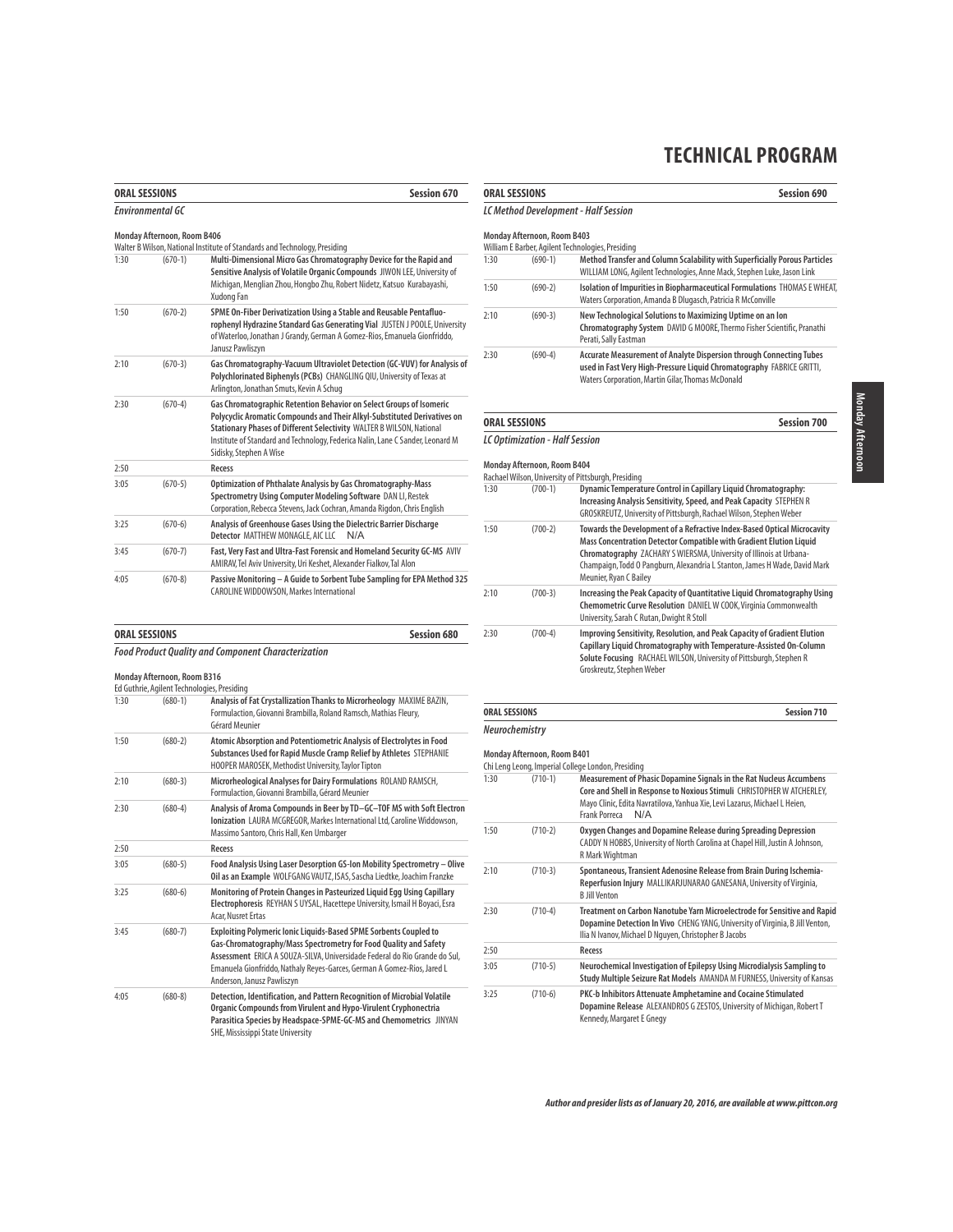| $(710-7)$<br>3:45 |           | Clinical Measurements at the Bedside: Dynamic Neurochemical Changes in<br>the Injured Human Brain Monitored Using an Online Microdialysis System<br>MICHELLE L ROGERS. Imperial College London. Chi Leng Leong. Sally A Gowers.<br>Sharon Jewell, Shumaila Khan, Anthony J Strong, Martyn G Boutelle |
|-------------------|-----------|------------------------------------------------------------------------------------------------------------------------------------------------------------------------------------------------------------------------------------------------------------------------------------------------------|
| 4:05              | $(710-8)$ | Online Clinical Microdialysis: Detecting the Neurochemical Consequences of<br>Spreading Depolarization CHI LENG LEONG, Imperial College London, Michelle L.<br>Rogers, Sally A Gowers, Sharon Jewell, Anthony J Strong, Shumaila Khan, Martyn<br>G Boutelle                                          |

|   |        | <b>ORAL SESSIONS</b> |  | <b>Session 720</b> |
|---|--------|----------------------|--|--------------------|
| . | $\sim$ |                      |  |                    |

**Unique Developments in Spectroscopy - Half Session**

### **Monday Afternoon, Room B403**

|      | William E Barber, Agilent Technologies, Presiding |                                                                                                                                                                                                |  |  |  |
|------|---------------------------------------------------|------------------------------------------------------------------------------------------------------------------------------------------------------------------------------------------------|--|--|--|
| 3:05 | $(720-1)$                                         | Simultaneous Measurement of N <sub>2</sub> O and CH4 Emissions from Agriculture<br>Using Photoacoustic Detection and QCL Laser ARTO BRANDERS, Gasera Ltd.,<br>Ismo Kauppinen, Jaakko Lehtinen  |  |  |  |
| 3:25 | $(720-2)$                                         | Infrared Spectroscopic Remote Sensing of Pulsed Signals from Nearby Stars<br>ROBERT A LODDER, University of Kentucky, Anne Brooks                                                              |  |  |  |
| 3:45 | $(720-3)$                                         | High Resolution Coherent Multidimensional Spectroscopy PETER CHEN,<br>Spelman College                                                                                                          |  |  |  |
| 4:05 | $(720-4)$                                         | Biologics Starting Materials Identified through Opaque Containers by<br>Spatially Offset Raman Spectroscopy (SORS) MATTHEW BLOOMFIELD, Cobalt<br>Light Systems, Darren Andrews, Pavel Matousek |  |  |  |

| <b>POSTER SESSION</b>                                                                                | Session 730 |
|------------------------------------------------------------------------------------------------------|-------------|
| All posters are to be mounted by 10:00 AM and remain on display until 4:00 PM. Authors must be at    |             |
| their posters from 1:00 PM to 3:00 PM. Location of the afternoon posters is on the Exposition Floor, |             |
| 400 Aisle, PLEASE NOTE: You cannot get onto the Exposition Floor until after 9:00 AM.                |             |

#### **Art and Archaeology**

**Monday Afternoon, Exposition Floor, 400 Aisle**

| $(730-1)$  | Maximizing the Information Obtained from Small Archaeological Samples by Sequencing<br>DART-MS and Plasma-Chemical Oxidation for AMS Radiocarbon Dating RUTH ANN<br>ARMITAGE, Eastern Michigan University, Kathryn Jakes, Suzanne Baker |
|------------|-----------------------------------------------------------------------------------------------------------------------------------------------------------------------------------------------------------------------------------------|
| $(730-2P)$ | The Dose Makes the Poison: Quantitation of Pollutant VOCs From Materials Used in A<br>Museum Environment MICHAEL J SAMIDE, Butler University, Gregory D Smith, Jericha Mill                                                             |
| $(730-3P)$ | Using Reflectance Spectroscopy to Determine the Rate of Formation of Prussian Blue<br>Piament JACOB APPLEGARTH, Butler University, Michael J Samide                                                                                     |

(730-4 P) **Elemental Profiling of Archaeometallurgical Artefacts by ICP Spectrometry**  SANDA RONCEVIC. University of Zagreb, Ivan Nemet N/A

#### **POSTER SESSION Session 740**

**All posters are to be mounted by 10:00 AM and remain on display until 4:00 PM. Authors must be at their posters from 1:00 PM to 3:00 PM. Location of the afternoon posters is on the Exposition Floor, 400 Aisle. PLEASE NOTE: You cannot get onto the Exposition Floor until after 9:00 AM.**

#### **Chemical Methods**

|              | Monday Afternoon, Exposition Floor, 400 Aisle                                                                                                                                                                  |  |  |
|--------------|----------------------------------------------------------------------------------------------------------------------------------------------------------------------------------------------------------------|--|--|
| $(740-1)$ P) | Single Nanoparticle to 3D Supercage: Framing for an Artificial Enzyme System<br>REN CAI, University of Florida, Weihong Tan                                                                                    |  |  |
| $(740-2)$ P) | Synthesis and Characterization of Superparamagnetic Manganese Ferrite Nanoparticles<br>SIMONAS RAMANAVICIUS, Vilnius University, Marija Kurtinaitiene, Kestutis Mazeika, Vidas<br>Pakstas, Arunas Jagminas     |  |  |
| $(740-3)$ P) | Optimization of Ibuprofen Micronization by the Rapid Expansion of a Supercritical<br>Solution (RESS) ROLF SCHLAKE, Applied Separations, Al Kaziunas, Brian Day                                                 |  |  |
| $(740-4)$    | DNA-Aligner-Controlled Nicking-Based Isothermal Exponential Amplification Reaction<br>for High Sensitive Detection of Nucleic Acids WU WANGHUA, Zhejiang University, Zhou<br>Jianguang, Zhang Tao, Yu Dongdong |  |  |

| $(740-5)$ P) | Electrochemical, Spectroscopic and Chromatographic Techniques for Monitoring the        |
|--------------|-----------------------------------------------------------------------------------------|
|              | Active Pharmaceutical Ingredients Degradation Kinetics: Which Methodology Fulfills More |
|              | Principles of the Green Analytical Chemistry? MOHAMED K ABD EL-RAHMAN. Cairo            |
|              | University, Amr M Mahmoud                                                               |

- (740-6 P) **Investigation of Heterogeneous Reaction Mechanism Between Formaldehyde and MnO2/CeO2 at Room Temperature by Gas Analysis Approach** HAYASHI HIROKI, Tokai University, Sekine Yoshika
- (740-7 P) **Automated, Low-Level Distillation of Phenolics for Use in Environmental and Manufacturing Applications** BRANT HOEKSTRA, OI Analytical, Jonathan Howerton N/A
- (740-8 P) **Identification of 6-chlorotestosterone and Other Designer Anabolic Steroids in Dietary Supplements with Semi-Quantitative Content Determination Using Surrogate Compounds** SARAH ELIZABETH VOELKER, U.S. FDA, Forensic Chemistry Center, Lisa M Lorenz, Mary B Jones, Travis M Falconer, Rick A Flurer

### **POSTER SESSION Session 750**

**All posters are to be mounted by 10:00 AM and remain on display until 4:00 PM. Authors must be at their posters from 1:00 PM to 3:00 PM. Location of the afternoon posters is on the Exposition Floor, 400 Aisle. PLEASE NOTE: You cannot get onto the Exposition Floor until after 9:00 AM.**

#### **Commercial Products Characterization**

**Monday Afternoon, Exposition Floor, 400 Aisle**

- (750-1 P) **Considerations in Sample Preparation and Method Development Using ICP-OES** KENNETH NEUBAUER, PerkinElmer, Nick Spivey, Stan Smith, Laura Thompson
- (750-2 P) **Chemical Fingerprinting of Tobacco and Related Products by TD–GC–TOF MS** LAURA MCGREGOR, Markes International Ltd, Chris Hall, Caroline Widdowson, Nicola Watson, Ken Umbarger (750-3 P) **Levels of Mercury and Methylmercury in Fish (Prochilodus Magdalenae) Ayapel Marsh (Colombia)** EDINELDO LANS CEBALLOS, University of Cordoba, Mauricio Lora Agamez, Amira Padilla Jimenez (750-4 P) **Mercury Residual and Methylmercury in Canned Tuna Distributed in Monteria –Colombia** EDINELDO LANS CEBALLOS, University of Cordoba, Mauro Lombana Agamez, Basilio Diaz Pogutá
- (750-5 P) **Automated SPME for the Analysis of Environmental Contaminants in Milk** NICOLE M LOCK, Shimadzu Scientific Instruments, Robert Clifford, Di Wang, Laura Chambers, Brahm Prakash, Shilpi Chopra
- (750-6 P) **Estimation of Dietary Intake of Essential and Non-Essential Metals through the Consumption of Dietary Supplements Available on Nigerian Retail Market** IMAOBONG UDOUSORO, University of Uyo, Ikem Abua, Olujide T Akinbo
- (750-7 P) **Analysis of Aflatoxins in Pet Food by UHPLC Using PDA and Fluorescence Detection** CATHARINE LAYTON, PerkinElmer, Jason Weisenseel, Wilhad M Reuter
- (750-8 P) **Antioxidant Activity of Flavored Tea and Its Content of Phenol, Flavonoid and Tannins**  ABD EL-MONEIM M AFIFY, Cairo University
- (750-9 P) **High Sensitive LC/MS Analysis of Stevia Sweeteners Using Polymer-Based Amino Column** RONALD BENSON, Shodex/Showa Denko America, Inc., Junji Sasuga, Satoko Sakai, Tomokazu Umezawa
- (750-10 P) **Assigning Unknown Fingernail Polish to Known Manufacturers by Raman Spectroscopy** and Multivariate Statistics GARY H NAISBITT, Utah Valley University, Kelsey Hartt N/A
- (750-11 P) **Characterizing the Rheological Properties of Wax Emulsions used as Carriers for Biopesticides in Agricultural Pest Management** KRISTEN JORDAN, Western Carolina University, Cynthia Atterholt
- (750-12 P) **Multivariate Quantification of API Release from Combination Tablets in the Presence of Matrix Effects Using Fiber Optic Dissolution** JOSEPH MEDENDORP, Vertex Pharmaceuticals, Taryn Ryan, Mahidhar Shapally, Ivelisse Colon
- (750-13 P) **Simultaneous Analysis of Methylisothiazolinone, Salicylic Acid and Parabens in Antidandruff Hair Shampoos by Monolithic Silica High-performance Liquid Chromatographic Column** ABDULRAHMAN ALMAJED, King Saud Univesriy, College of Pharmacy
- (750-14 P) **Simultaneous Analysis Red Wine Absorbance, CIE Lab Color Indices and Fluorescence Excitation-Emission Matrices** ADAM MATTHEW GILMORE, Horiba, Sakiko Akaji
- (750-15 P) **Extractables and Leachables Analysis of IV Bag Systems Using Thermal Desorption and Stir Bar Sorptive Extraction with GC Single Quad and GC Time-of-Flight Mass Spectrometric Detection** ANDREAS HOFFMANN, Gerstel GmbH & Co.KG, Thomas Albinus, Kurt Thaxton, Elizabeth Almasi

Monday Afternoon Monday Afternoon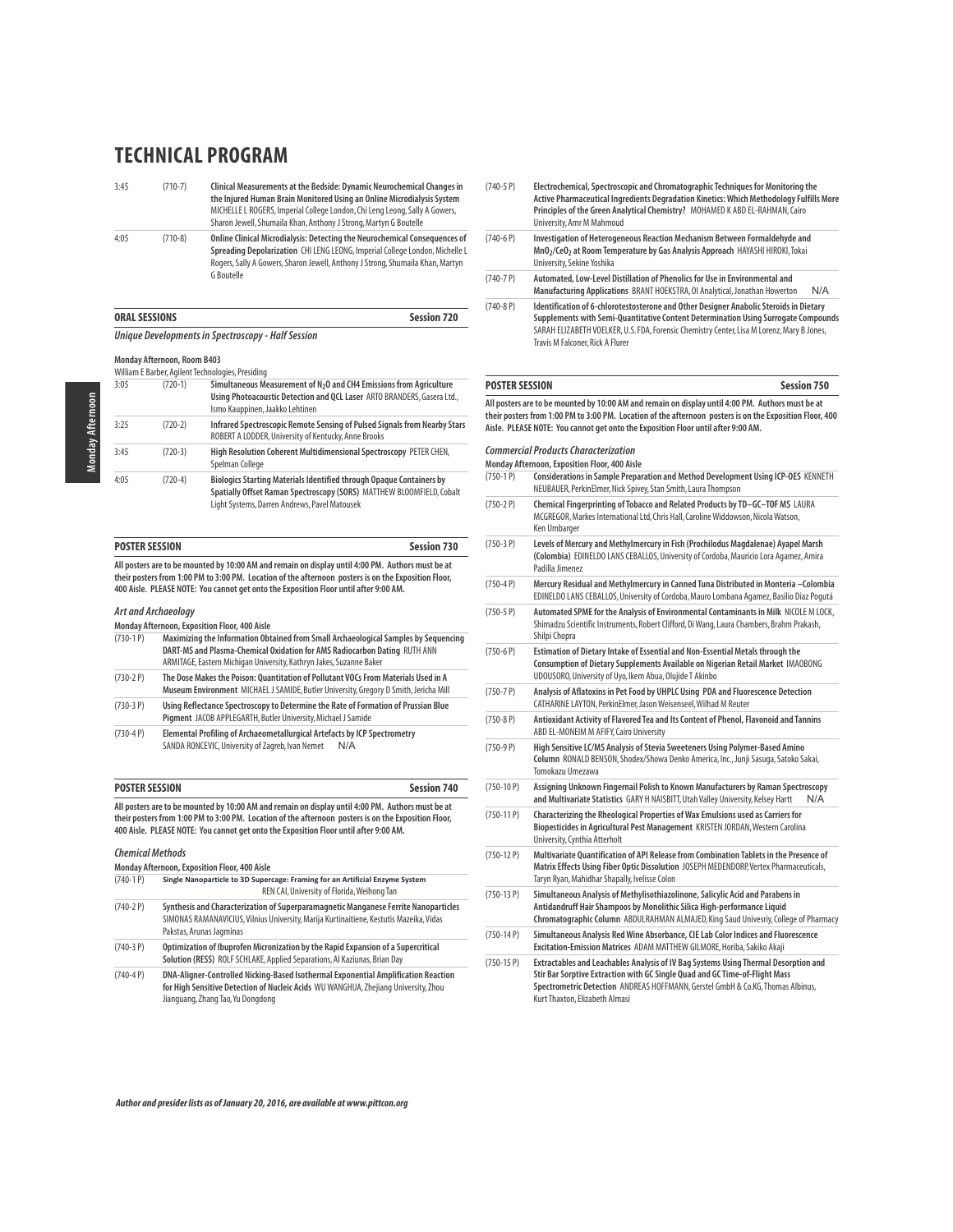| <b>POSTER SESSION</b> |                                                                                                                                                                                                                                                                                                    | Session 760 |
|-----------------------|----------------------------------------------------------------------------------------------------------------------------------------------------------------------------------------------------------------------------------------------------------------------------------------------------|-------------|
|                       | All posters are to be mounted by 10:00 AM and remain on display until 4:00 PM. Authors must be at<br>their posters from 1:00 PM to 3:00 PM. Location of the afternoon posters is on the Exposition Floor,<br>400 Aisle. PLEASE NOTE: You cannot get onto the Exposition Floor until after 9:00 AM. |             |
|                       | <b>Data Analysis and Manipulation</b>                                                                                                                                                                                                                                                              |             |
|                       | Monday Afternoon, Exposition Floor, 400 Aisle                                                                                                                                                                                                                                                      |             |
| $(760-1)$             | Automatic, High-Throughput Motion Classification of Surface-Attached E. Coli Cells Using<br>Bright Field Microscopy Data SIMON SHEN, Arizona State University, Karan Syal, Nongjian Tao,<br>Shaopeng Wang<br>N/A                                                                                   |             |
| $(760-2)$ P)          | Ranking of Variables in the Dataset Using the Degree of Separation: Pure Statistical<br>Method WALEED MASWADEH, US Army, Jason A Guicheteau, A Peter Snyder                                                                                                                                        |             |
| $(760-3)$ P)          | Procurement and Distribution Channels of Commonly Used Drugs in Nigeria: A Case Study<br>of the Pharmaceutical Industry in Abia State LILIAN I OGUGUO, National Malaria Elimination<br>Programme FMoH, Chidiebere A Odike-Aduaka, Ifeoma Agwo                                                      |             |
| $(760-4P)$            | Effective Data Management in the Analytical Laboratory TOSHINOBU YANAGISAWA,<br>Shimadzu Corporation, Kazuhito Wakabayashi, Masayuki Shibata, Keisuke Yoshizawa,<br>Ryuji Nishimoto                                                                                                                |             |
| $(760-5P)$            | Combining PLS Classification and Regression Analyses for Robust Monitoring of Nuclear<br>Materials Reprocessing ROBERT LASCOLA, Savannah River National Laboratory, Patrick<br>O'Rourke                                                                                                            |             |

| <b>POSTER SESSION</b>                                                                                                                                                                 | Session 770 |
|---------------------------------------------------------------------------------------------------------------------------------------------------------------------------------------|-------------|
| All posters are to be mounted by 10:00 AM and remain on display until 4:00 PM. Authors must be at<br>,我们也不会有什么?""我们,我们也不会有什么?""我们,我们也不会有什么?""我们,我们也不会有什么?""我们,我们也不会有什么?""我们,我们也不会有什么? |             |

**All posters are to be mounted by 10:00 AM and remain on display until 4:00 PM. Authors must be at their posters from 1:00 PM to 3:00 PM. Location of the afternoon posters is on the Exposition Floor, 400 Aisle. PLEASE NOTE: You cannot get onto the Exposition Floor until after 9:00 AM.**

### **Education/Teaching**

| Monday Afternoon, Exposition Floor, 400 Aisle |  |  |
|-----------------------------------------------|--|--|

| $(770-1)$    | Development of Interactive Learning Modules used in Teaching Instrumental Analysis<br>YI HE, John Jay College/CUNY, Sandra Swenson, Wong Tiffany, Colleen McNamara                                                                                       |  |  |  |
|--------------|----------------------------------------------------------------------------------------------------------------------------------------------------------------------------------------------------------------------------------------------------------|--|--|--|
| $(770-2)$ P) | <b>Conservation Science Tutorial Website: Analysis of VOCs Emitted from Museum</b><br>Construction Materials JERICHA MILL, Butler University, Michael J Samide, Gregory D Smith                                                                          |  |  |  |
| $(770-3)$ P) | Analytical Chemistry Course Embedded STEM Projects with Trolox Equivalent Antioxidant<br>Capacity Assay XIAOPING LI, Georgia Gwinnett College, Rashad Simmons                                                                                            |  |  |  |
| $(770-4)$    | Inexpensive Teaching Instruments for Atomic Emission and Molecular Spectroscopy ABD<br>AL-KARIM ALI, Miami University, Taryn L Winner, Neil D Danielson                                                                                                  |  |  |  |
| $(770-5P)$   | The Antibacterial Effects of Nanoparticles NEYDA BRIDGITTE CHACON, SUNO<br>N/A                                                                                                                                                                           |  |  |  |
| $(770-6)$ P) | Strategies for Designing Calibration Curves that Extend over Three Decades of<br>Concentration for Ultraviolet-Visible Absorption Spectroscopy LAUREN GRABOWSKI,<br>University of South Carolina, Scott Goode                                            |  |  |  |
| $(770 - 7P)$ | Analytical Chemistry Experiments with a Forensic Flavor ROBERT Q THOMPSON,<br><b>Oberlin College</b>                                                                                                                                                     |  |  |  |
| $(770-8)$ P) | HPLC Refurbishment CONNOR PUTNAM, St. John Fisher College                                                                                                                                                                                                |  |  |  |
| $(770-9)$ P) | Analytical Chemistry 2.1: An Open-Access Digital Resource for Undergraduate Education in<br>Analytical Chemistry DAVID T HARVEY, DePauw University                                                                                                       |  |  |  |
| $(770-10P)$  | Introducing Undergraduate Chemists to Chemometrics: Using Microsoft Excel to Illustrate<br>the NIPALS Algorithm used in Principal Component Analysis and Partial Least Squares<br>Regression MARK T STAUFFER, University of Pittsburgh - Greensburg      |  |  |  |
| $(770-11P)$  | Applying Analytical Chemistry to Solve Problems in the Developing World RHONDA L<br>GROSSE, Chemists Without Borders, Bego Gerber, Marya Lieberman, Steve Chambreau,<br>Satinder Ahuia                                                                   |  |  |  |
| $(770-12P)$  | Interdisciplinary Undergraduate Research in Chemometrics: The Faculty Perspective<br>HELEN M BOYLAN, Westminster College, Carolyn Cuff, Stephanie Homitz, Christopher Caroff,<br>Keilah Ireland, Domenic DiSanti                                         |  |  |  |
| $(770-13 P)$ | Development of an Undergraduate Laboratory Experiment to Determine Arsenic in Sinus<br>Wash and Tap Water by Inductively Coupled Plasma-Mass Spectrometry ANNA M DONNELL,<br>University of Cincinnati, Keaton Nahan, Dawone Holloway, Anne P Vonderheide |  |  |  |

### **POSTER SESSION Session 780**

**All posters are to be mounted by 10:00 AM and remain on display until 4:00 PM. Authors must be at their posters from 1:00 PM to 3:00 PM. Location of the afternoon posters is on the Exposition Floor, 400 Aisle. PLEASE NOTE: You cannot get onto the Exposition Floor until after 9:00 AM.**

### **Electrochemistry**

| LICLUVLIICIIIIJU Y |                                                                                                                                                                                                                                                                                                                                                    |
|--------------------|----------------------------------------------------------------------------------------------------------------------------------------------------------------------------------------------------------------------------------------------------------------------------------------------------------------------------------------------------|
| $(780-1)$          | Monday Afternoon, Exposition Floor, 400 Aisle<br>Laser-based Heating for Nanopore DNA Duplex Analysis CHRISTOPHER E ANGEVINE, Virginia<br>Commonwealth University, Sarah Seashols-Williams, Joseph E Reiner                                                                                                                                        |
| $(780-2)$ P)       | A Novel Sandwiched Electrochemiluminescence Immunosensor for Detection of<br>Carcinoembryonic Antigen Based on Carbon Quantum Dots WANG HUAI-SHENG,<br>Liaocheng University<br>N/A                                                                                                                                                                 |
| $(780-3)$ P)       | Label-Free DNA Sensors for Detection of BRCA1 Mutation BRUNO C JANEGITZ, Federal<br>University of Sal Carlos, Lais Ribovski, Valtencir Zucolotto<br>N/A                                                                                                                                                                                            |
| $(780 - 4P)$       | Conductivity as Sensor for Real-time Monitoring of the Solution Soluble Corrosion<br>Products under Cell Culture Conditions During Corrosion of High Purity Magnesium<br>KOLADE O OJO, University of Cincinnati, Tracy Hopkins, Sarah Pixley, William R Heineman,<br>Vesselin Shanov, Madhura Joshi, Pravahan Salunke, Keaton Nahan, Guangqi Zhang |
| $(780-5P)$         | Gold Nanoparticles Enzymatic Sensors for Determination of Glucose ARUNAS<br>RAMANAVICIUS, Vilnius University, Povilas Genys, German Natalija, Almira Ramanaviciene                                                                                                                                                                                 |
| $(780-6)$          | RC Constant Based Label Free Biomarkers Detection PRADEEP RAMIAH RAJASEKARAN,<br>University of Florida, Charles R Martin, Jennifer Ottoy                                                                                                                                                                                                           |
| $(780 - 7)$        | Electrochemical Detection of Evoked Dopamine Release in Zebrafish MIMI SHIN, University<br>of Kansas, Thomas Field, Michael A Johnson, Mia Furgurson                                                                                                                                                                                               |
| $(780 - 8P)$       | Quantification of Ion Selectivity of Single Asymmetric Nanopore-Channels for Better<br>Energy Harvesting from Salinity Gradients WARREN D BROWN, Georgia State University,<br>Yan Li, Dengchao Wang, Maksim Kvetny, Gangli Wang                                                                                                                    |
| $(780-9P)$         | Charge Transfer Mechanism of Organic Molecules Associated with Dendrimers at<br>Polarized Liquid/Liquid Interfaces HIROKI SAKAE, Kanazawa University, Hirohisa Nagatani,<br>Hisanori Imura                                                                                                                                                         |
| $(780-10P)$        | Study of Electrochemical Hydrogen Evolution and Oxygen Evolution Reactions at Ir and Ru<br>Oxide Alloys with Scanning Electrochemical Microscopy YUN-BIN CHO, Ewha Womans<br>University, Chongmok Lee, Youngmi Lee                                                                                                                                 |
| $(780-11P)$        | Automated, Accurate pH and Conductivity Measurements Using a Discrete Photometric<br>Analyzer with an ECM Module MARI KIVILUOMA, Thermo Fisher Scientific, Annu<br>Suoniemi-Kahara                                                                                                                                                                 |
| $(780-12P)$        | Atmospheric Corrosion Study of Metals in an Industrial Environment of Ahmedabad<br>PAREKH P SUNILKUMAR PUNAMBHAI, CU Shah Science College<br>N/A                                                                                                                                                                                                   |
| $(780-13 P)$       | Synthesis and Characterization of Silver Coated Electrospun Cobalt Nanotubes and Their<br>Electrocatalytic Activity AREUM YU, Ewha Womans University, Chongmok Lee, Myung Hwa<br>Kim, Youngmi Lee                                                                                                                                                  |
| $(780-14P)$        | Single Microwire Electrodeposition by Electrochemical Liquid-Liquid-Solid Growth TIM<br>ZHANG, University of Michigan                                                                                                                                                                                                                              |
| $(780-15P)$        | Simultaneous Detection Heavy Metals by Anodic Stripping Voltammetry Using Carbon<br>Nanotube Thread DAOLI ZHAO, University of Cincinnati, David R Siebold, Tingting Wang, Noe R<br>Alvarez, Vesselin Shanov, William R Heineman                                                                                                                    |
| $(780-16P)$        | Low Concentration Detection by Electrogenerated Chemiluminescence Using Bipolar<br>Electrochemistry in a Thin Layer Manner SONGYAN YU, Auburn University, Mark D Holtan,<br>Sanjun Fan, Curtis Shannon                                                                                                                                             |
| $(780-17P)$        | Atypical Induction of Membrane Potential in Ion Selective Membranes DEMETRA M<br>PANTELIS, University of Florida, Pradeep R Rajasekaran                                                                                                                                                                                                            |
| $(780-18P)$        | Characterization and Spectroelectrochemical Sensing with a Boron Doped Diamond<br>Optically Transparent Electrode Coated with a Charge Selective Polymer Film CORY A<br>RUSINEK, University of Cincinnati, William R Heineman, Michael Becker, Robert Rechenberg,<br>Daoli Zhao, Necati Kaval                                                      |
| $(780-19P)$        | Simultaneous Sensing of a-Tocopherol and Retinol in Micellar Media by Using Poly(2,21-<br>(1,4 phenylenedivinylene) bis-8-hydroxyquinaldine)/MWCNTs Modified Electrode HAYATI<br>FILIK, Istanbul University                                                                                                                                        |
| $(780-20P)$        | Electrochemical Investigation of a Series of Uranyl Salen Complexes: Effect of Ligand<br>Conjugation on the U(V)/U(VI) Redox Couple EMILY E HARDY, Auburn University, Madeleine A<br>Eddy, Anne E Gorden                                                                                                                                           |
| $(780-21)$ P)      | Predictable Standard Potential of Solid-Contact Ion-Selective Electrodes by Using Prussian<br>Blue Analogues as Solid Contacts YU ISHIGE, Hitachi Ltd., Stefan Klink, Wolfgang Schuhmann                                                                                                                                                           |
| $(780 - 22P)$      | Electrochemical Behaviour of Highly- and Poorly-doped p-Si-AuNP Electrodes MEHRAN                                                                                                                                                                                                                                                                  |

(780-22 P) **Electrochemical Behaviour of Highly- and Poorly-doped p-Si-AuNP Electrodes** MEHRAN KASHI, University of New South Wales, Yanfang Wu, Vinicius Goncales, Moinul Choudhury, Simone Ciampi, Justin J Gooding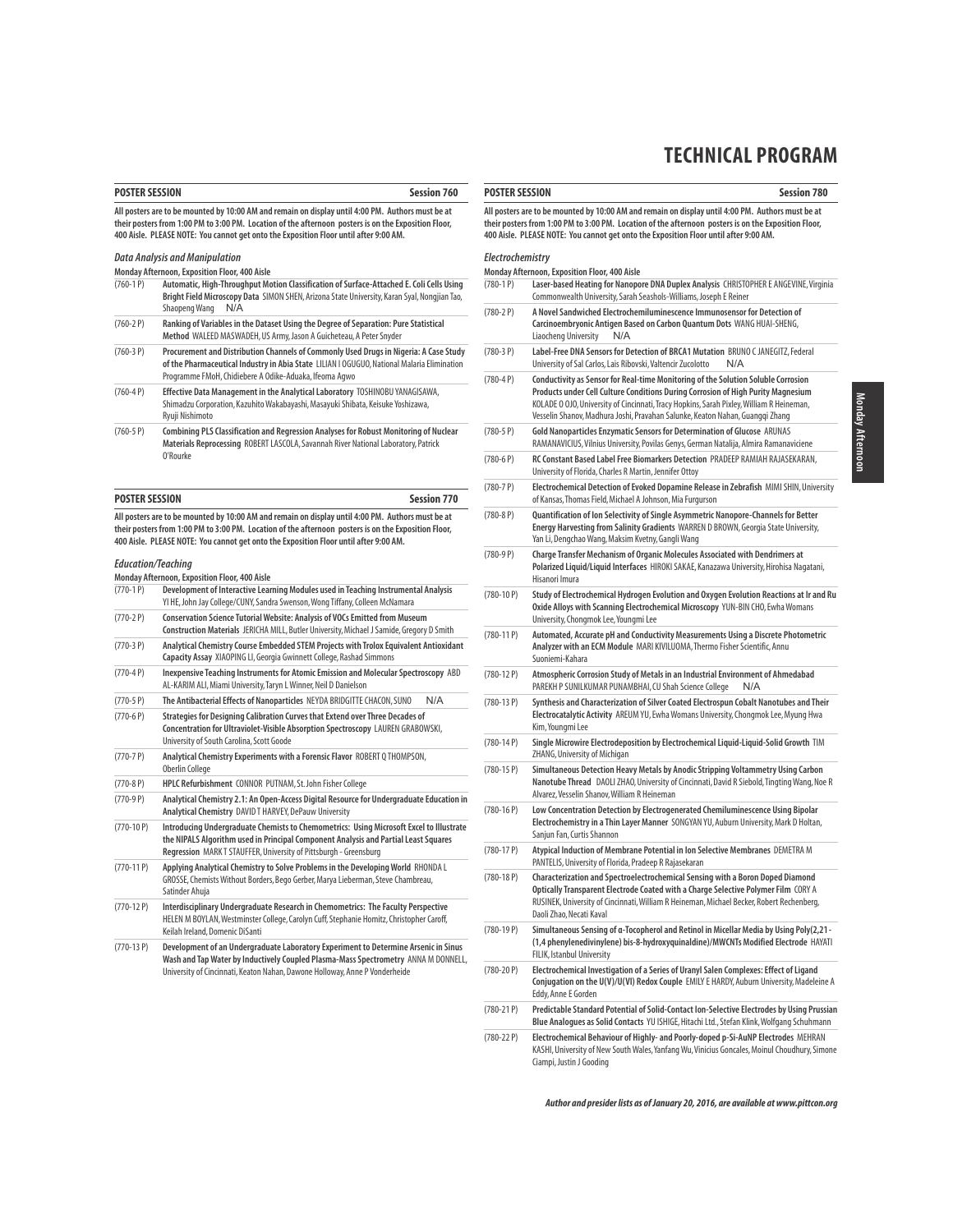(780-23 P) **Withdrawn** 

| $(780 - 23)$ P)          | Withdrawn                                                                                                                                                                                                                                                                                                                                           |
|--------------------------|-----------------------------------------------------------------------------------------------------------------------------------------------------------------------------------------------------------------------------------------------------------------------------------------------------------------------------------------------------|
| $(780-24P)$              | The Effect of Excited Fluorophore on Vesicle Fusion at the Surface of the Electrode NEDA<br>NAJAFINOBAR, Chalmers University of Technology, Jelena Lovric, Johan Dunevall, Hoda M Fathali,<br>Andrew Ewing, Ann-Sofie Cans<br>N/A                                                                                                                   |
| $(780-25P)$              | Novel Electrode PtCr/PAA (Polyamic Acid) for Efficient Ethanol Oxidation Reaction JING<br><b>ZHANG, Binghamton University</b>                                                                                                                                                                                                                       |
| $(780 - 26)$             | Voltammetric Serotonin Measurements in Mouse Models of Depression RACHEL A SAYLOR,<br>University of South Carolina, Aya Abdalla, Parastoo Hashemi                                                                                                                                                                                                   |
| $(780-27P)$              | Kinetic Size-Spectra of Gas Molecules at Ionic Liquid (IL)-Metal Interface and Its<br>Application for Highly Selective Gas Sensing ZHE WANG, Xavier University                                                                                                                                                                                      |
| $(780 - 28P)$            | New Arginine-Acetaminophen Incorporation for Selective Determination in Serum with<br>Graphene-based Biosensor ZHE WANG, Xavier University                                                                                                                                                                                                          |
| $(780-29P)$              | Core-shell Nanoparticles Supported on Carbon Nanotubes as Promising Catalyst for<br>Methanol Electro-oxidation MANZAR SOHAIL, Center Of Excellence In Nanotechnology, KFUPM<br>N/A                                                                                                                                                                  |
| <b>POSTER SESSION</b>    | <b>Session 790</b>                                                                                                                                                                                                                                                                                                                                  |
| <b>Materials Science</b> | All posters are to be mounted by 10:00 AM and remain on display until 4:00 PM. Authors must be at<br>their posters from 1:00 PM to 3:00 PM. Location of the afternoon posters is on the Exposition Floor,<br>400 Aisle. PLEASE NOTE: You cannot get onto the Exposition Floor until after 9:00 AM.<br>Monday Afternoon, Exposition Floor, 400 Aisle |
| $(790-1)$                | Non-Toxic Corrosion Inhibitor from Tagetes Patula L. for Aluminum in Acid Fluids used in<br>Industrial Operations OLUSEGUN KEHINDE ABIOLA, Federal University of Petroleum Resources,<br>A O Aliyu, E E Elemike                                                                                                                                     |
| $(790 - 2P)$             | Synthesis of Fluorine Substituted LiFeBO <sub>3</sub> Composite Material as a Cathode Material for a<br>Lithium Secondary Battery and Characterization Using the Solid State NMR YOUNGIL LEE,<br>University of Ulsan, JaeMin Bak, Hansol Lee                                                                                                        |
| $(790-3)$ P)             | Innovative Instrument Design for Highly Precise Determination of Sulfur and Carbon                                                                                                                                                                                                                                                                  |

|              | Monday Afternoon, Exposition Floor, 400 Aisle                                                                                                                                                                                                                                                                               |
|--------------|-----------------------------------------------------------------------------------------------------------------------------------------------------------------------------------------------------------------------------------------------------------------------------------------------------------------------------|
| $(790-1)$    | Non-Toxic Corrosion Inhibitor from Tagetes Patula L. for Aluminum in Acid Fluids used in<br>Industrial Operations OLUSEGUN KEHINDE ABIOLA, Federal University of Petroleum Resources,<br>A O Aliyu, E E Elemike                                                                                                             |
| $(790 - 2P)$ | Synthesis of Fluorine Substituted LiFeBO <sub>3</sub> Composite Material as a Cathode Material for a<br>Lithium Secondary Battery and Characterization Using the Solid State NMR YOUNGIL LEE,<br>University of Ulsan, JaeMin Bak, Hansol Lee                                                                                |
| $(790-3)$ P) | Innovative Instrument Design for Highly Precise Determination of Sulfur and Carbon<br>Concentration MARKUS JUNG, Elementar Analysensysteme GmbH, David Nennstiel,<br>Christian Schmidt<br>N/A                                                                                                                               |
| $(790 - 4P)$ | Analytical Methods to Estimate Biodurability of Engineered Nanomaterials MARY-LUYZA<br>AVRAMESCU, Health Canada, Pat E Rasmussen, Marc Chénier, H David Gardner                                                                                                                                                             |
| $(790-5P)$   | Intensity Ratio of Resonant Raman Modes for Chirality Enriched Carbon Nanotubes<br>YANMEI PIAO, National Institute of Standards and Technology, Jeffrey Simpson, Jason Streit,<br>Stephanie Lam, Geyou Ao, Jeffrey Fagan, Angela Hight Walker                                                                               |
| $(790-6)$    | Liquid-Phase Laser Ablation as a Controlled Method to Produce Graphene Quantum Dots<br>ROSEMARY LYNN EASTERDAY, University of Kentucky, Wenjin Cao, Yiyang Liu, Doo Young Kim,<br>Dong-Sheng Yang                                                                                                                           |
| $(790 - 7)$  | Physicochemical Characterization and Nanotoxicity of Polishing Slurries During CMP<br>Process EDUARD DUMITRESCU, Clarkson University, Dinusha Karunaratne, Kenneth Wallace,<br>Silvana Andreescu                                                                                                                            |
| $(790-8)$ P) | Polycapillary X-Ray Optics to Play a Key Role in NASA Mars 2020 Mission NING GAO, XOS,<br>Jared Sachs, George Allen, Genevieve DeMarco, George Allen, Larry Wade, Peng Lu, Igor<br>Ponomarev, Jay Burdett, Robert Sharrow, Jaime Luna, Douglas Dawson                                                                       |
| $(790-9P)$   | Preparation and Characterization of Bleached Ground Peanut Hulls HOLLY TRULUCK,<br>Western Carolina University, Melisa J Glatte, Carmen L Huffman                                                                                                                                                                           |
| $(790-10P)$  | Real Time Measurement of Layer Thickness, Erosion Rates and Crater Depth in Glow<br>Discharge Optical Emission Spectrometry SOFIA GAIASCHI, Horiba Jobin Yvon, Simon Richard,<br>Patrick Chapon, Kayvon Savadkouei, Philippe Hunault                                                                                        |
| $(790-11P)$  | HH-XRF and HH-LIBS for Alloy Analysis JIYAN GU, Bruker                                                                                                                                                                                                                                                                      |
| $(790-12 P)$ | X-Ray Photoelectron Spectroscopy, Low Energy Ion Scattering, and Time-of-Flight<br>Secondary Ion Mass Spectrometry, including Chemometrics Analysis, of Display Glass<br>Surfaces MATTHEW R LINFORD, Brigham Young University, Cody V Cushman, Barry M Lunt,<br>Philipp Brüner, Julia Zakel, Thomas Grehl, Nicholas J Smith |
| $(790-13 P)$ | The Particle Size Paradox JACK G SAAD, Micromeritics, Paul A Webb                                                                                                                                                                                                                                                           |
| $(790-14P)$  | Gas Chromatography-Vacuum Ultraviolet Absorbance Spectroscopy for Quantitation<br>of Trace and Bulk Water in Organic Solvents: An Emerging Alternative to Karl Fischer<br>Titration LINDSEY NICHOLE SHEAR, VUV Analytics, Leonard M Sidisky, Dale Harrison                                                                  |
| $(790-15)$   | Complete Size Characterization of Diatomaceous Earth JACK G SAAD, Micromeritics                                                                                                                                                                                                                                             |

#### **POSTER SESSION Session 800**

**All posters are to be mounted by 10:00 AM and remain on display until 4:00 PM. Authors must be at their posters from 1:00 PM to 3:00 PM. Location of the afternoon posters is on the Exposition Floor, 400 Aisle. PLEASE NOTE: You cannot get onto the Exposition Floor until after 9:00 AM.**

#### **Physical Measurements**

- **Monday Afternoon, Exposition Floor, 400 Aisle Structural Studies of Co-Spinel Ferrite Synthesized by an Auto Combustion Method DIPAL** P CHAUDHARY, Mehsana Urban Institute of Sciences
- (800-2 P) **Fabrication of A Novel Fiber-Optic based Single-Cell Temperature Sensor** QINGBO YANG, Missouri University of Science and Technology, Ke Li, Hai Xiao, Honglan Shi, Yinfa Ma (800-3 P) **Withdrawn**
- 

### **POSTER SESSION Session 810**

**All posters are to be mounted by 10:00 AM and remain on display until 4:00 PM. Authors must be at their posters from 1:00 PM to 3:00 PM. Location of the afternoon posters is on the Exposition Floor, 400 Aisle. PLEASE NOTE: You cannot get onto the Exposition Floor until after 9:00 AM.**

**Polymer Characterization and Analysis**

- **Monday Afternoon, Exposition Floor, 400 Aisle** (810-1 P) **Analyzing the Vibration-Rotation Spectrum of Hydrochloric Acid Generated with a Thermogravimetric Analyzer Coupled to a Fourier Transform Infrared Spectrophotometer**  ANTHONY J LANG, PerkinElmer, Jack Botting (810-2 P) **Analysis of PLGA Molecular Weight and Structure by the Latest Advanced Multi-Detector GPC Systems** MARK RICHARD POTHECARY, Malvern Instruments, Carrie Schindler, Ulf Nobbmann (810-3 P) **Molecular Level Understanding of Etching Chemistry at Polymer Interfaces** JOHN MYERS, University of Michigan (810-4 P) **Dissolution Dynamic Nuclear Polarization Study of Living Anionic Polymerization Reaction**  YOUNGBOK LEE, Hanyang University (810-5 P) **Extractables Analysis of SPE Frits** KIRSTEN KINNEBERG, Porex Corporation, Gary Li (810-6 P) **Automated Microwave Sample Preparation of Difficult Petroleum and Polymer Matrices** ROBERT LOCKERMAN, CEM Corporation, Dan Iversen, Tina Restivo, Ian Goldstein, Austin Thornton (810-7 P) **Spectroelectrochemical and Electrochemical Impedance Spectroscopy Analysis of Coronene and Perylene Dimide Copolymers** SAMIR C PAUL, Auburn University, Vince Cammarata (810-8 P) **Microwave, r0 Structural Parameters, Conformational Stability and Vibrational Assignment of (Chloromethyl)fluorosilane** DATTATRAY K SAWANT, University of Missouri Kansas City, James R Durig (810-9 P) **Micro/Nano-Structured Flexible Foils for Anti-Counterfeiting Purposes** NASTASIA OKULOVA, Danapak Flexibles A/S and Technical University of Denmak, Rafael Taboryski, Lars Christensen (810-10 P) **Self-Cleaning Properties of Nanostructured Polypropylene Foils Fabricated by Roll-to-Roll Extrusion Coating** AGNIESZKA TELECKA, Danish Technical University, Rafael Taboryski, Ling Sun (810-11 P) **Synthesis and Characterization of Poly(p-methylstyrene) Spiropyran Conjugates** MATTHEW J PRICE, California University of PA, Zachary Sullenberger (810-12 P) **Advantages of Ion Mobility Mass Spectrometry for Extractables Testing** BAIBA CABOVSKA, Waters Corporation, Eleanor Riches (810-13 P) **A Novel Device for DART-MS System** MICHAEL J CHURCHILL, BioChromato, Chikako Takei
- (810-14 P) **Characterization of Inorganic Fillers in Complex Polymer Matrices Using Mid-IR and Far-IR Spectroscopy** WILLIAM WIHLBORG, Thermo Fisher Scientific, Ronald Rubinovitz

Monday Afternoon Monday Afternoon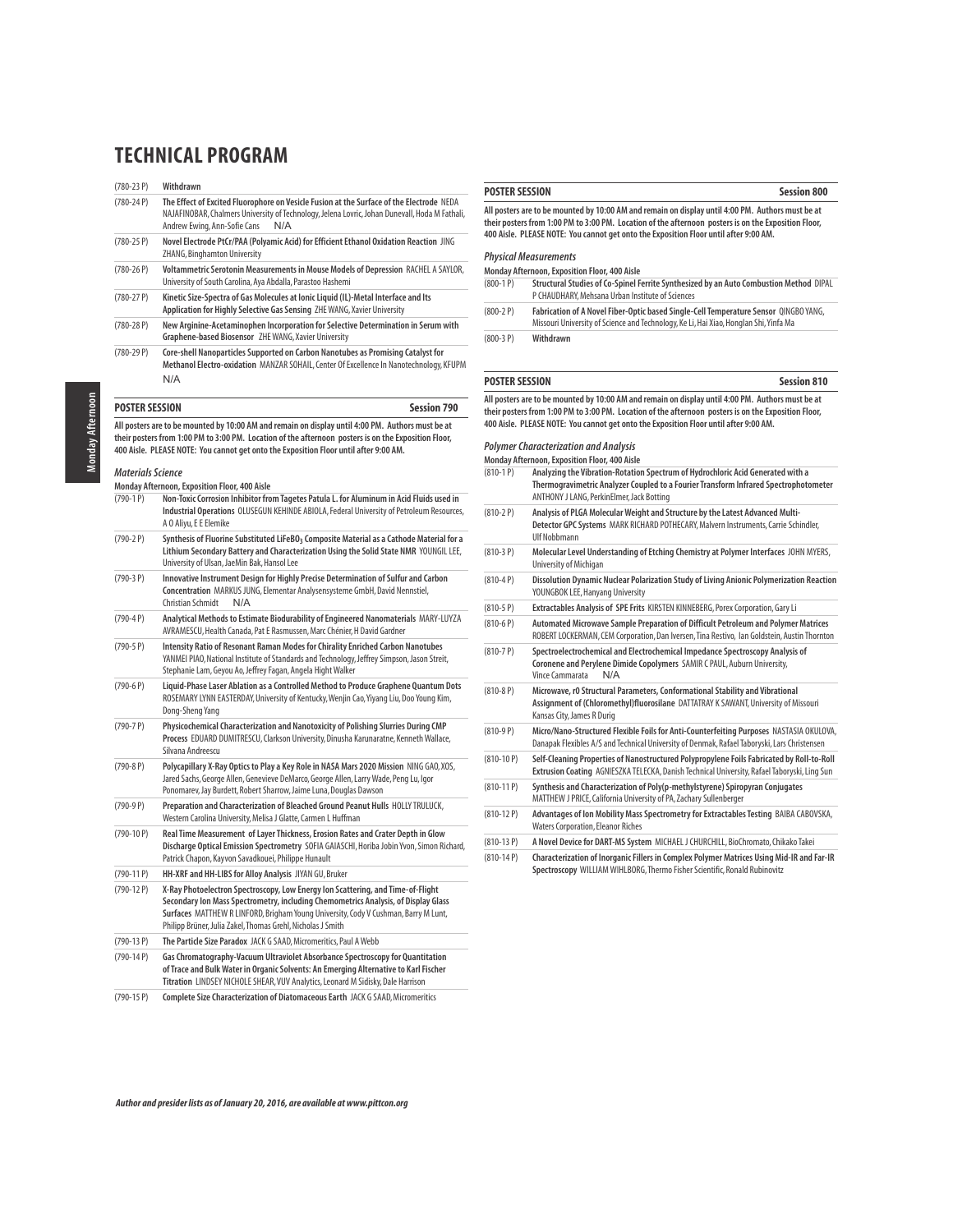| <b>POSTER SESSION</b> |  |  |  | <b>Session 820</b> |
|-----------------------|--|--|--|--------------------|
|                       |  |  |  |                    |

**All posters are to be mounted by 10:00 AM and remain on display until 4:00 PM. Authors must be at their posters from 1:00 PM to 3:00 PM. Location of the afternoon posters is on the Exposition Floor, 400 Aisle. PLEASE NOTE: You cannot get onto the Exposition Floor until after 9:00 AM.**

#### **Portable Instruments**

|              | Monday Afternoon, Exposition Floor, 400 Aisle                                                                                                                                                                    |
|--------------|------------------------------------------------------------------------------------------------------------------------------------------------------------------------------------------------------------------|
| $(820-1)$    | Portable Optical Detection System for Determining Physical and Chemical Changes on<br>Bioimplant Surfaces DONALD BENZA, Clemson University, Fenglin Wang, Jeffrey N Anker                                        |
| $(820 - 2P)$ | Field-Portable LED Array Based Multi-Wavelength Photothermal Lens Spectrometer<br>MICAH W ELLER, Tennessee Technological University, Andrew Callender                                                            |
| $(820-3P)$   | Translating Molecular Recognition into Pressure Signal for Rapid, Sensitive, and Portable<br>Biomedical Analysis ZHI ZHU, Xiamen University, Yang Chaoyong<br>N/A                                                |
| $(820 - 4P)$ | Development of Optical "Clamp-meter" Using Silicone Optical Technology for<br>In-Situ Absorption Spectroscopy HIROAKI NOMADA, Kyushu University, Hirokazu Hiquchi,<br>Hiroaki Yoshioka, Morita Kinichi, Yuji Oki |
| $(820 - 5P)$ | Development of a Portable Optical Cavity to Enhance 1-GHz Mode-Locked Laser Pulses<br>for Broadband Absorption Spectroscopy YUTARO ITO, Kyushu University, Zaitsu Shin-ichi,<br>Imasaka Totaro                   |
| $(820-6P)$   | Characterization of a Miniaturized Benchtop Fast Gas Chromatograph Mass Spectrometer<br>COREY STEDWELL, 1st Detect Corporation, Daniel DeBord<br>N/A                                                             |
| $(820 - 7)$  | Enzymes and Photometers ELLEN RUTH CAMPBELL, NECi Superior Enzymes, Bill Campbell,<br>Justin Walbeck, David A Squires                                                                                            |
| $(820 - 8P)$ | Personal Monitoring of Ozone Exposure: A Fully Portable Device for Under \$150 USD Cost<br>TINGTING CAO, Texas Tech University, Jonathan E Thompson                                                              |
| (920.00)     | <b>Droducing a Miniaturized High Devformance Liquid Chromatography System for</b>                                                                                                                                |

(820-9 P) **Producing a Miniaturized High-Performance Liquid Chromatography System for Exploration-Based Research** KYLE B LYNCH, University of Oklahoma

### **POSTER SESSION Session 830**

**All posters are to be mounted by 10:00 AM and remain on display until 4:00 PM. Authors must be at their posters from 1:00 PM to 3:00 PM. Location of the afternoon posters is on the Exposition Floor, 400 Aisle. PLEASE NOTE: You cannot get onto the Exposition Floor until after 9:00 AM.**

#### **Quality/QA/QC**

|              | Monday Afternoon, Exposition Floor, 400 Aisle                                                                                                                                                                                          |
|--------------|----------------------------------------------------------------------------------------------------------------------------------------------------------------------------------------------------------------------------------------|
| $(830-1)$    | A Novel Approach to Specialty Gas Certifications by Means of GC/FTIR Analysis PETER P<br>BEHNKE, Prism Analytical Technologies, Inc., Martin L Spartz, Charles Mark Phillips, Anthony<br>S Bonanno, Kelly R McPartland                 |
| $(830-2)$    | Evaluation of the Flavor of Strawberry Preparation Using Gas Chromatography Electronic<br>Nose ANDREW COWELL, Alpha MOS, Jean-Christophe Mifsud, Herve Lechat, Valérie Vabre, Fatma<br>Ayouni, Marion Bonnefille                       |
| $(830-3)$ P) | Developments in the Automatism for CHNS and Oxygen Determination Using an<br>Elemental Analyzer for Chemical Characterization GUIDO GIAZZI, Thermo Fisher Scientific,<br>Liliana Krotz, Francesco Leone, Walter Galotta                |
| $(830 - 4P)$ | Running Legacy HPLC and Optimized UPLC Methods on a Single UPLC Platform,<br>Comparative Studies and Steps Towards Implementation in a QC Environment<br>CHRISTOPHER HENRY, Waters Corporation, Mark Wrona, Richard Ladd, Andy Boughey |
| $(830 - 5P)$ | Quantitative Analysis of Calcite in Desulfurization Gypsum Using Raman Spectroscopy<br>YOUNG TAEK MA, Hanyang University                                                                                                               |
| $(830-6P)$   | The Use of a Triple Detection System, (UV, ELSD, MS) for Pharmaceutical Degradation<br>Studies AARON D PHOEBE, Waters Corporation, Paula Hong, Patricia R McConville                                                                   |
| $(830 - 7)$  | Fast Analysis of Short Chain Fatty Acids in Feeds By SFC/MS JINCHUAN YANG, Waters<br>Corporation, Carrie Snyder, BJ Bench, Jessica Lance, Jayant Shringarpure                                                                          |
| $(830-8)$    | Application of FTIR Spectroscopy to Study the Effect of Processing on the Secondary<br>Structure of Lentil Proteins ALBERTA ARYEE, Agriculture & Agri-Food Canada, Joyce I Boye<br>N/A                                                 |
| $(830-9P)$   | Accelerated Oxidation Tests on Olive Oil Stored in Plastic Packaging and Submitted to<br>Autoclaving STEFANO CASIRAGHI, VELP Scientifica, Stefania Corti, Claudia Mancinelli                                                           |
| $(830-10P)$  | Fast Analytical Method for Essential Oil Flavor Characterization Using a Polar Stationary<br>Phase for Optimized Selectivity RAMKUMAR DHANDAPANI, Phenomenex, Tim Anderson,<br>Kristen Parnell                                         |
|              |                                                                                                                                                                                                                                        |

(830-11 P) **Steep Time and Temperature Effects on Flavor and Flavonoid Extraction of Black Tea** ANNE JUREK, EST Analytical, Lindsey Pyron, Kelly Cravenor, Justin Murphy

|             | Sample Extraction/Supercritical Fluid Chromatography QIANG LI, Shimadzu (China) Co., LTD                                                                                                   |
|-------------|--------------------------------------------------------------------------------------------------------------------------------------------------------------------------------------------|
| $(830-13P)$ | Simultaneous Measurement of L-Lactate and Ethanol in Tomato-Based Products WILLIAM<br>MILLER, YSI, Inc, June Klingensmith                                                                  |
| $(830-14P)$ | Iron Translocation in Adzuki Beans Sprouts: Enrichment Effects ALINE POLIVEIRA, Federal<br>University of São Paulo, Juliana Naozuka, Alexandrina C Carvalho, Cassiana S Nomura             |
| $(830-15P)$ | The Qualitative and Quantitative Analysis of a-Acids in Hops and Beers by UHPLC with UV<br>Detection WILHAD M REUTER, PerkinElmer, Jason Weisenseel                                        |
| $(830-16P)$ | SFC Analytical Method Development for Vitamin D3 and Related Compounds TAKASHI<br>SATO, YMC Co., Ltd., Roland Spaegele, Junko Kawabata, Saoko Nozawa, Toshikazu Adachi,<br>Noritaka Kuroda |
| $(830-17P)$ | Fast and Cost-effective Sugar Analysis Using HPAE-PAD HUA YANG, Thermo Fisher Scientific,<br>Linda Lopez, David G Moore                                                                    |
| $(830-18P)$ | Improving Analytical Performance with Enhanced Matrix Removal - Lipid DERICK LUCAS,<br>Agilent Technologies, Limian Zhao, Bruce Richter, Megan Juck, Joan Stevens                          |
| $(830-19P)$ | Food Inspection Using NIR Reflectance and Transmittance Imaging SATORU TSUCHIKAWA,                                                                                                         |

(830-12 P) **A Novel Approach to the Analysis of Multivitamin in Foodstuff by Online Supercritical Fluid**

- Nagoya University, Hikaru Kobori, Te Ma, Norihisa Katayama N/A (830-20 P) **A Fast Method for Predicting the Phenolic Content of Whisky Malts** ANDREW COWELL,
- Alpha MOS, Jean-Christophe Mifsud, Herve Lechat, Valérie Vabre, Fatma Ayouni, Marion Bonnefille
- (830-21 P) **Combining FTIR and Mass Spectrometric Detection in the Gas Chromatographic Analysis of Fragrances** TRACY PHILLPOTT, DANI Instruments, Roberta Lariccia, Matthew S Klee, Daniele Recenti
- (830-22 P) **The Effect of Food Additives on Hippocampus NMDA Receptor Subunits and Oxidative Stress** ZAFER YONDEN, Mustafa Kemal University ZAFER YONDEN, Mustafa Kemal University, Oguzhan Ozcan, Yeşim Göçmen, Namık Delibaş N/A
- (830-23 P) **Holographic Characterization of Multicomponent Colloidal Suspensions** JAROSLAW M BLUSEWICZ, Spheryx, Inc., David B Ruffner, Laura Philips
- (830-24 P) **Mitigating Electrostatic Effects Improves Measurement Accuracy** GREG GUMKOWSKI, NRD LLC, Arnold Steinman
- (830-25 P) **Safe Approach to Gas Purification** BRIAN WARRICK, ARM, Inc, Daniel Spohn
- (830-26 P) **Advanced UHPLC Instrument to Instrument Method Transfer** GREGORY HUNLEN, Agilent Technologies, Michael Woodman

#### **POSTER SESSION Session 840**

**All posters are to be mounted by 10:00 AM and remain on display until 4:00 PM. Authors must be at their posters from 1:00 PM to 3:00 PM. Location of the afternoon posters is on the Exposition Floor, 400 Aisle. PLEASE NOTE: You cannot get onto the Exposition Floor until after 9:00 AM.**

#### **Sensors**

| Monday Afternoon, Exposition Floor, 400 Aisle |                                                                                      |     |  |  |  |  |
|-----------------------------------------------|--------------------------------------------------------------------------------------|-----|--|--|--|--|
| $(840-1)$                                     | An Ultrasensitive Impedance Biosensor based on Immunomagnetic Separation and         |     |  |  |  |  |
|                                               | Urease Catalysis for Rapid Detection of Foodborne Pathogens Using an Immobilization- |     |  |  |  |  |
|                                               | Free Interdigitated Microelectrode LIN JIANHAN, China Agricultural University        | N/A |  |  |  |  |

- (840-2 P) **Enabling Tools to Combat Antibiotic Resistant Bacteria** ANDREW HELLER, Michigan State University, Dana Spence
- (840-3 P) **Optimizing the Scintillation Cascade in Nano-Scintillation Proximity Assay (nanoSPA) for Multiplexed Detection of Small Biomolecules** ZEINAB MOKHTARI, University of Arizona, Isen Andrew C Calderon, Colleen Janczak, Craig A Aspinwall
- (840-4 P) **Dendritic Gold Structures for Glucose Biosensor Design** ALMIRA RAMANAVICIENE, Vilnius University, Laura Sakalauskiene, Anton Popov, Natalija German, Asta Kausaite-Minkstimiene, Arunas Ramanavicius
- (840-5 P) **High-Throughput Thiamine Quantification in Environmental Matrices Using Periplasmic-Binding Protein Biorecognition** KATIE A EDWARDS, Cornell University, Seth Feder, Antje J Baeumner, Cliff Kraft
- (840-6 P) **Multi-Purpose Individual Air Monitor Conception to Proof of Concept Laboratory Prototype** NICHOLAS FITZGERALD, Defence Science and Technology Group, Karl Pavey
	- (840-7 P) **Characterization of Self-Oscillating Reaction Catalyzed by Metal Porphyrin Complexes** TAKASHI ARIMURA, AIST Interdisciplinary Research Center, Masaru Mukai, Jung Hee Do, Kenichi Tominaga
	- (840-8 P) **Simultaneous Detection of Dopamine Release and Neural Activity** KATE L PARENT, University of Arizona, Daniel F Hill, Jean-Paul Wiegand, Michael A Miller, Christopher W Atcherley, Stephen Cowen, Michael L Heien

**Author and presider lists as of January 20, 2016, are available at www.pittcon.org** 

### **TECHNICAL PROGRAM**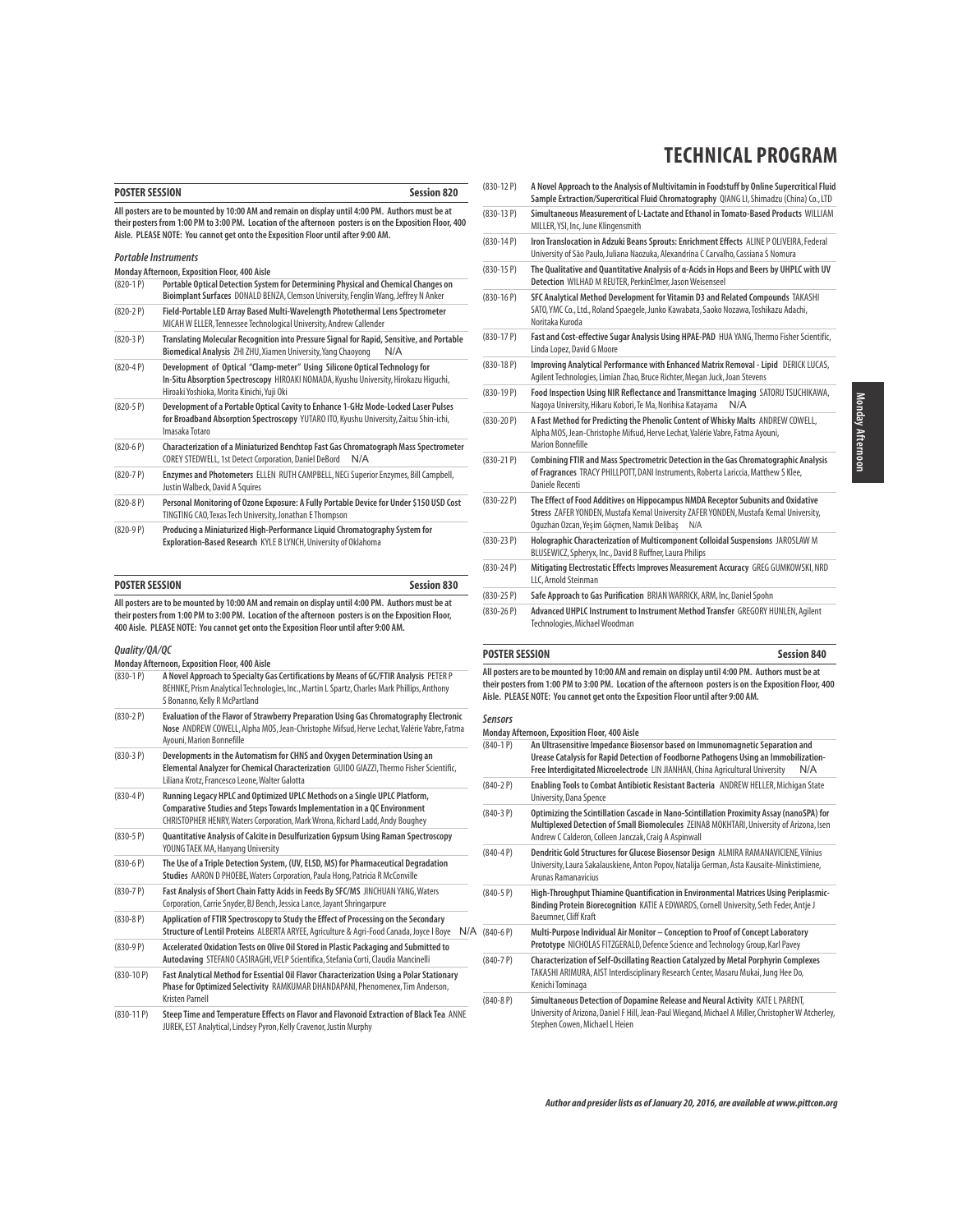| $(840-9P)$            | Development of a Novel Position-Sensitive MCP Detector BLAKE WIGGINS, Indiana<br>University, Davinder Siwal, Romualdo T deSouza                                                                                                                                                                                               |
|-----------------------|-------------------------------------------------------------------------------------------------------------------------------------------------------------------------------------------------------------------------------------------------------------------------------------------------------------------------------|
| $(840-10P)$           | Real Time Monitoring Magnesium Alloys Corrosion by Electrochemical H2 Sensor In Vivo<br>DAOLI ZHAO, University of Cincinnati, Tingting Wang, Zhongyun Dong, William R Heineman,<br><b>Vesselin Shanov</b>                                                                                                                     |
| $(840-11P)$           | A Cellulose Acetate Membrane-Based Colorimetric Device to Discriminate Bacteria LIGIA<br>BUENO, Instituto de Química - Universidade de Sao Paulo, Subrayal M Reddy, Alison Cottel,<br>Thiago Paixao                                                                                                                           |
| $(840-12P)$           | A Smart Wearable and Autonomous Negative Pressure Device for Wound Monitoring<br>FABIO DI FRANCESCO, Università di Pisa, Bernardo Melai, Pietro Salvo, Andrea Pucci, Vincenzo<br>Mollica, Anna Maria Raspolli, Valentina Dini, Marco Romanelli, Beatrice Lazzerini, Aldo Paolicchi,<br>Valter Castelvetro, Roger Fuoco<br>N/A |
| $(840-13 P)$          | A Smart Polymer Hydrogel as a Chemical Sensor on Biomedical Implant MOHAMMED<br>ARIFUZZAMAN, Clemson University, Caleb Behrend, Jeffrey N Anker                                                                                                                                                                               |
| $(840-14P)$           | Oxygen Sensitive Probes PETER GENNARO, Clemson University                                                                                                                                                                                                                                                                     |
| $(840-15)$            | Graphene Oxide as an Efficient Antibacterial Agent in Macrophages and in Mice XUWU,<br>University of North Dakota, Xiao Liu, Yugian Xing, Julia Xiaojun Zhao, Min Wu                                                                                                                                                          |
| $(840-16P)$           | pH Indicator to Enhance Surface Plasmon Resonance Imaging Detection of Small Organic<br>Molecules ZAINAB HUSSAIN AL MUBARAK, Oklahoma State University, Gayan Premaratne,<br>Cassandra Rodenbaugh, Lucy Lehoczky, Sadagopan Krishnan                                                                                          |
| $(840-17P)$           | Membrane Based Electrodes for Electrochemical Applications in Biology TANYA BAKMAND,<br>DTU Nanotech, Dorota Kwasny, Fatima Al-Zahraa Al Atraktchi, Helle Waagepetersen, Winnie E<br>Svendsen, Maria Dimaki                                                                                                                   |
| $(840-18P)$           | Paper-Based Colorimetric Glucose Determination Using Smartphone HAKAN CIFTCI,<br>Kirikkale University, Nazlı Ayyıldız, Ugur Tamer                                                                                                                                                                                             |
| <b>POSTER SESSION</b> | <b>Session 850</b>                                                                                                                                                                                                                                                                                                            |
|                       | All posters are to be mounted by 10:00 AM and remain on display until 4:00 PM. Authors must be at<br>the benefictive from 1.00 BM to 3.00 BM. In cost of the officers of contents on the Free of the Floor 400                                                                                                                |

All posters are to be mounted by 10:00 AM and remain on display until 4:00 PM. Authors must be at<br>their posters from 1:00 PM to 3:00 PM. Location of the afternoon posters is on the Exposition Floor, 400<br>Aisle. PLEASE N

### **Thermal Analysis**

|           | Monday Afternoon, Exposition Floor, 400 Aisle                                                                                                                                                                                             |
|-----------|-------------------------------------------------------------------------------------------------------------------------------------------------------------------------------------------------------------------------------------------|
| $(850-1)$ | New TGA-FT-IR Library for Polymers EKKEHARD POST, NETZSCH Geraetebau GmbH, Carolin<br>Fischer, Bob Fidler                                                                                                                                 |
| $(850-2)$ | Bevond Classical Dynamic Mechanical Analysis - Using A New High-Force, High-<br>Temperature DMA to Characterize Advanced Materials BOB FIDLER, NETZSCH Instruments<br>NA LLC. Horst Deckmann, Juergen Blumm, Ekkehard Post, Tobias Pflock |

(850-3 P) **Exploring the Properties of Textiles with Thermal Analysis, Infrared and UV/Vis Spectroscopy** ANTHONY J LANG, PerkinElmer, Aaron H Adams, Jack Botting

### **TUESDAY, MARCH 8, 2016 MORNING**

### **AWARDS Session 860 Pittsburgh Analytical Chemistry Award** arranged by Joanne Smith, The Pittsburgh Conference **Tuesday Morning, Room B312** Joanne Smith, The Pittsburgh Conference, Presiding 8:30 **Introductory Remarks - Joanne Smith**  8:35 **Presentation of the 2016 Pittsburgh Analytical Chemistry Award to Sanford A Asher, University of Pittsburgh, by Elias S Absey, Chair, Society for Analytical Chemists of Pittsburgh**  8:40 (860-1) **Photonic Crystal Hydrogel and Organogel Sensors for Chemical and Biological Analytes** SANFORD A ASHER, University of Pittsburgh, Natasha L Smith, Zhongyu Cai, Andrew E Coukouma 9:15 (860-2) **Structural Characterization of Methylenedianiline Regioisomers by Ion Mobility-Mass Spectrometry, Tandem Mass Spectrometry, and Computational Strategies - MALDI Spectra** DAVID M HERCULES, Vanderbilt University, Sarah M Stow, Tiffany M Onifer, John A McLean

|       |           | <u>UTIVEISILY. SATATE IN SLUW. THIAITY IN UTHER JUIN A MICLEAN</u>                                                                                                            |
|-------|-----------|-------------------------------------------------------------------------------------------------------------------------------------------------------------------------------|
| 9:50  | $(860-3)$ | Liposomal Spherical Nucleic Acids: A New Approach to Immunomodulatory<br>Therapy CHAD A MIRKIN, Northwestern University                                                       |
| 10:25 |           | Recess                                                                                                                                                                        |
| 10:40 | $(860-4)$ | Measuring DNA Hybridization Kinetics by Single-Molecule Fluorescence<br>Imaging JOEL M HARRIS, University of Utah, Eric M Peterson, Michael Manhart,<br><b>Frances Morris</b> |
| 11:15 | $(860-5)$ | SERS-Based Metabolic Profiling for Diagnostics and Forensics LAWRENCE<br>ZIEGLER, Boston University                                                                           |

**AWARDS Session 870**

|    | <b>WARDS</b> |  |   |        |   |  |  |
|----|--------------|--|---|--------|---|--|--|
| -- | - - -        |  | . | $\sim$ | . |  |  |

**The Coblentz Society/ABB - Bomem-Michelson Award** arranged by Brooks Pate, University of Virginia

#### **Tuesday Morning, Room B314**

|       |           | Brooks Pate, University of Virginia, Presiding                                                                                                                    |     |
|-------|-----------|-------------------------------------------------------------------------------------------------------------------------------------------------------------------|-----|
| 8:30  |           | <b>Introductory Remarks - Brooks Pate</b>                                                                                                                         |     |
| 8:35  |           | Presentation of the 2016 Coblentz Society/ABB- Bomem-Michelson Award<br>to Shaul Mukamel, University of California Irvine, by Henry L. Buijs, ABB                 |     |
| 8:40  | $(870-1)$ | <b>Coherent Ultrafast Multidimensional Spectroscopy of Molecules with</b><br>Optical, X-Ray, and Quantum Light SHAUL MUKAMEL, University of<br>California, Irvine |     |
| 9:15  | $(870-2)$ | Photosynthetic Light Harvesting from Individual Complexes to the Grana<br>Membrane GRAHAM RICHARD FLEMING, University of California at Berkeley                   | N/A |
| 9:50  | $(870-3)$ | A Few Lessons from Non-Adiabatic Excited State Dynamics Simulations of<br>Large Molecules SERGEI TRETIAK, Los Alamos National Laboratory                          |     |
| 10:25 |           | Recess                                                                                                                                                            |     |
| 10:40 | $(870-4)$ | Photosynthetic Light Harvesting and Ultrafast Energy Transfer GREG D<br><b>SCHOLES. Princeton University</b>                                                      |     |
| 11:15 | $(870-5)$ | Elucidation of Chemical Reactions by Two-Dimensional Resonance Raman<br>Spectroscopy ANDREW MORAN, University of North Carolina                                   |     |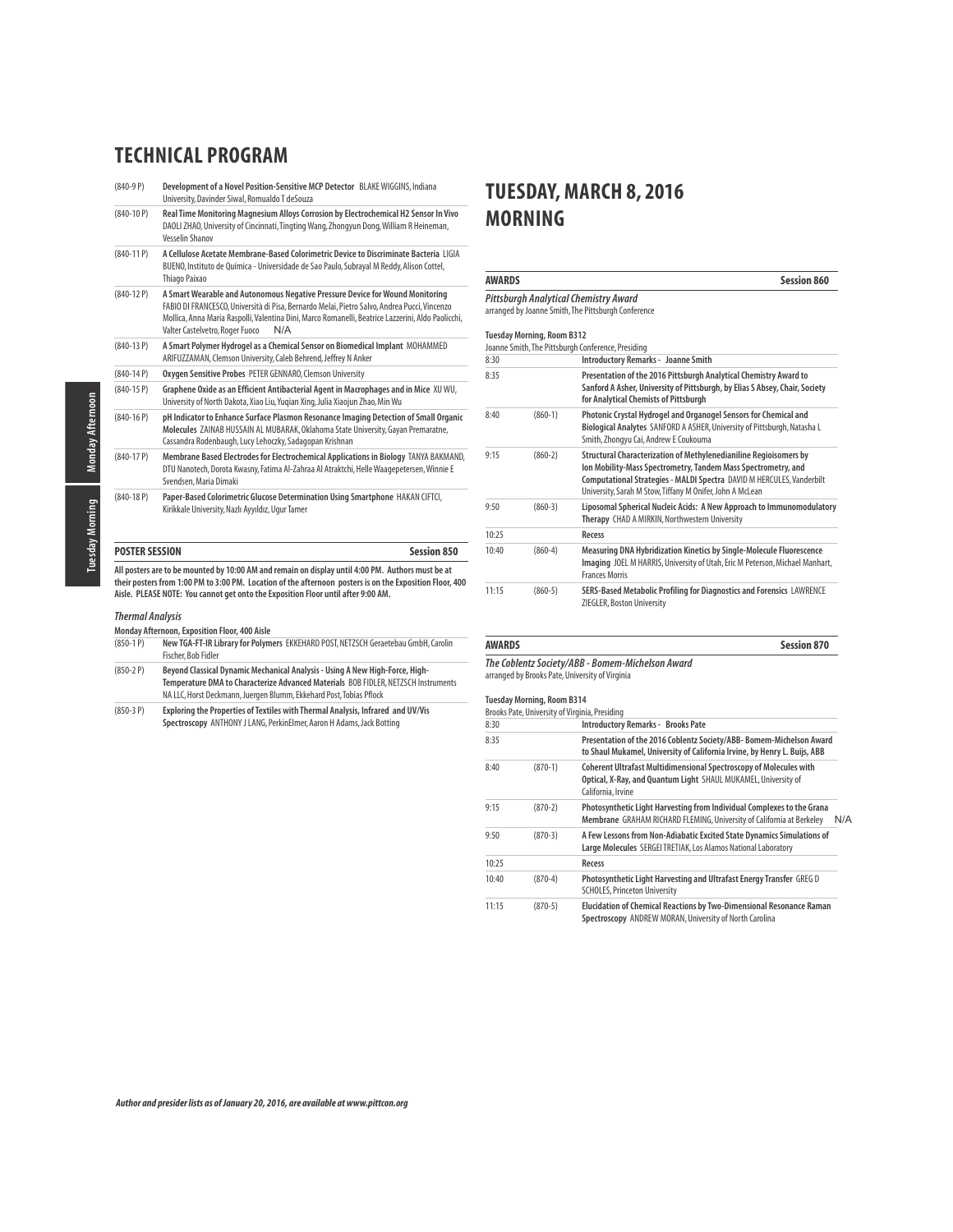|                                                                                                                   | <b>SYMPOSIUM</b><br><b>Session 880</b> |                                                                                                                                                                                                                   |  |
|-------------------------------------------------------------------------------------------------------------------|----------------------------------------|-------------------------------------------------------------------------------------------------------------------------------------------------------------------------------------------------------------------|--|
| ACS-ANLY - Chemometrics: A New Dimension in Chromatography<br>arranged by Amber M Hupp, College of the Holy Cross |                                        |                                                                                                                                                                                                                   |  |
|                                                                                                                   | <b>Tuesday Morning, Room B308</b>      | Amber M Hupp, College of the Holy Cross, Presiding                                                                                                                                                                |  |
| 8:30                                                                                                              |                                        | <b>Introductory Remarks - Amber M Hupp</b>                                                                                                                                                                        |  |
| 8:35                                                                                                              | $(880-1)$                              | Applying the Hotelling Trace Criterion to Optimize Chromatogram<br>Alignment of Biodiesel Diesel Blended Fuels AMBER M HUPP, College of the<br>Holy Cross, Gopal Yalla, John O'Connor, Kevin Walsh, Edward Soares |  |
| 9:10                                                                                                              | $(880-2)$                              | Forensic Signatures for the Source Attribution of Chemical Threat Agents<br>Using Chemical Profiling, Stable Isotope Ratios and Chemometrics CARLOS<br>FRAGA, Pacific Northwest National Laboratory               |  |
| 9:45                                                                                                              | $(880-3)$                              | Chemometrics: An Old Dimension in Chromatography - Application to New<br>Dimensions SARAH C RUTAN, Virginia Commonwealth University, Daniel W Cook,<br>Melanie M Sinanian                                         |  |
| 10:20                                                                                                             |                                        | Recess                                                                                                                                                                                                            |  |
| 10:35                                                                                                             | $(880-4)$                              | Data Reduction and Processing Tools for GCxGC-TOFMS JAMES J HARYNUK,<br>University of Alberta, Lawrence A Adutwum, A Paulina de la Mata                                                                           |  |
| 11:10                                                                                                             | $(880-5)$                              | Chemometric Approaches to Maximize Interpretation of GCxGC - TOFMS<br>Data for Discovery-Based Analyses ROB SYNOVEC, University of Washington                                                                     |  |

| <b>SYMPOSIUM</b>                                                                    | Session 890 |
|-------------------------------------------------------------------------------------|-------------|
| Advances in Analytical Methodologies for the Detection of Food Allergens and Gluten |             |
| arranged by Lowri DeJager and Christine Parker, U.S. Food and Drug Administration   |             |

#### **Tuesday Morning, Room B302**

|       |           | Christine Parker, U.S. Food and Drug Administration, Presiding                                                                                                                                                    |
|-------|-----------|-------------------------------------------------------------------------------------------------------------------------------------------------------------------------------------------------------------------|
| 8:30  |           | Introductory Remarks - Lowri DeJager and Christine Parker                                                                                                                                                         |
| 8:35  | $(890-1)$ | Approaches to Multianalyte Allergen Analysis in Food CLARE MILLS,<br>The University of Manchester, Karine Adel-Patient, Sabine Baumgartner                                                                        |
| 9:10  | $(890-2)$ | Effects of Cross-Reactivity in Food Allergy Detection and Diagnosis<br>SOHEILA J MALEKI, USDA-Agricultural Research Service                                                                                       |
| 9:45  | $(890-3)$ | Novel Approaches to Identifying Amadori Products in Peanut Extract<br>GEOFFREY MUELLER, National Institute of Environmental Health Sciences, Jason<br>Williams, Katina Johnson                                    |
| 10:20 |           | Recess                                                                                                                                                                                                            |
| 10:35 | $(890-4)$ | Overview of Analytical Methods for Food Allergen and Gluten Analysis:<br>Challenges and Trends from a Regulatory Perspective TERRY KOERNER,<br>Health Canada                                                      |
| 11:10 | $(890-5)$ | Effects of a Proline Endopeptidase on the Detection and Quantification<br>of Gluten During the Fermentation of Beer RAKHI PANDA, Food and Drug<br>Administration, Katherine L Fiedler, Chung Y Cho, Eric A Garber |

| <b>SYMPOSIUM</b> | <b>Session 900</b>                 |
|------------------|------------------------------------|
| .<br>n'          | $\sim$ $\sim$ $\sim$ $\sim$ $\sim$ |

**Advances in Two-Dimensional Liquid Chromatography Separations of Biopharmaceuticals** arranged by Dwight R Stoll, Gustavus Adolphus College

### **Tuesday Morning, Room B303**

|      |           | Dwight R Stoll, Gustavus Adolphus College, Presiding                                                                                                                                                                                                                                                                                 |  |
|------|-----------|--------------------------------------------------------------------------------------------------------------------------------------------------------------------------------------------------------------------------------------------------------------------------------------------------------------------------------------|--|
| 8:30 |           | <b>Introductory Remarks - Dwight R Stoll</b>                                                                                                                                                                                                                                                                                         |  |
| 8:35 | $(900-1)$ | Column Technology for the Chromatographic Characterization of<br>Biopharmaceuticals DAVY GUILLARME, University of Geneva, Jean-Luc Veuthey,<br>Szabolcs Fekete                                                                                                                                                                       |  |
| 9:10 | $(900-2)$ | Optimization of Two-Dimensional Liquid Chromatography Separations of<br>Therapeutic Monoclonal Antibodies Involving Ion-Exchange and Reversed-<br>Phase Separation Modes DWIGHT R STOLL, Gustavus Adolphus College, David C<br>Harmes, Jacob Bush, Matthew Sorensen, Gregory Staples, Szabolcs Fekete, Davy<br>Guillarme, Alain Beck |  |

| 9:45  | $(900-3)$ | Application of a Multi-Dimensional Approach for Quantification of Free Drug<br>in Antibody Drug Conjugates BROOKE M KOSHEL, Waters Corporation, Robert<br>Birdsall, Alain Beck, Sean M McCarthy |
|-------|-----------|-------------------------------------------------------------------------------------------------------------------------------------------------------------------------------------------------|
| 10:20 |           | Recess                                                                                                                                                                                          |
| 10:35 | $(900-4)$ | 2-Dimensional Liquid Chromatography for Rapid Parallel Separation of<br>Biopharmaceuticals YAN HE, Pfizer, Ian Hartzel, Michael T Jones                                                         |
| 11:10 | $(900-5)$ | Antibody-Drug-Coniugates (ADC) Drug Product Profiling by Multi-<br>dimensional HPLC KELLY ZHANG, Genentech                                                                                      |

### **SYMPOSIUM Session 910**

**Graphene Nanomaterials for Bio/Sensing Applications**<br>arranged by Ashok Mulchandani, University of California, Riverside and Chenzhong Li, Florida International<br>University

#### **Tuesday Morning, Room B304**

| Ashok Mulchandani, University of California, Riverside, Presiding |           |                                                                                                                                         |  |
|-------------------------------------------------------------------|-----------|-----------------------------------------------------------------------------------------------------------------------------------------|--|
| 8:30                                                              |           | Introductory Remarks - Ashok Mulchandani and Chenzhong Li                                                                               |  |
| 8:35                                                              | $(910-1)$ | New Concepts in Biosensing Using Single Walled Carbon Nanotubes and<br>Graphene MICHAEL S STRANO, Massachusetts Institute of Technology |  |
| 9:10                                                              | $(910-2)$ | Graphene Electrodes for Bio/chemical Sensors ASHOK MULCHANDANI,<br>University of California, Riverside                                  |  |
| 9:45                                                              | $(910-3)$ | A Novel Wireless Biosensing Platform Enabled by Graphene Varactors<br>STEVEN J KOESTER, University of Minnesota                         |  |
| 10:20                                                             |           | Recess                                                                                                                                  |  |
| 10:35                                                             | $(910-4)$ | Graphene-Enabled Nano/Bio Hybrids for Chemical Detection and Medical<br>Diagnostics AT CHARLIE JOHNSON, University of Pennsylvania      |  |
| 11:10                                                             | $(910-5)$ | Impedance Sensing of Nanotoxicity of Graphene at the Cellular and Tissue<br>Level CHENZHONG LI, Florida International University        |  |

**SYMPOSIUM Session 920**

**JAIMA - The State-of-the-Art Technologies from Japan: Analytical Instruments with/for Nano-Chemistry Technology and Advanced Diagnosis (I)** arranged by Koichiro Matsuda, JAIMA

### **Tuesday Morning, Room B305**

|       | Koichiro Matsuda, JAIMA, Presiding<br>Takeshi Kawamoto, JAIMA, Presiding |                                                                                                                                       |
|-------|--------------------------------------------------------------------------|---------------------------------------------------------------------------------------------------------------------------------------|
| 8:30  |                                                                          | Introductory Remarks - Gon-emon Kurihara, President of JAIMA                                                                          |
| 8:35  | $(920-1)$                                                                | Creation of Bio/Chemical Sensing Probes KOJI SUZUKI, Keio University,<br>Daniel Citterio                                              |
| 9:10  | $(920-2)$                                                                | Ab Initio Powder Structure Determination Opening Up New Research Fields<br>MASAKI KAWANO, Pohang University of Science and Technology |
| 9:45  | $(920-3)$                                                                | Nanodroplet Formation and Chemical Analysis in Microfluidic Devices<br>AKIHIDE HIBARA, Tokyo Institute of Technology                  |
| 10:20 |                                                                          | Recess                                                                                                                                |
| 10:35 | $(920-4)$                                                                | Development of Mass Microscope and Applications in Drug and<br>Oncometabolite Visualization SHUICHI SHIMMA, Osaka University          |
| 11:10 | $(920-5)$                                                                | Plasma Phospholipids and Prevalence of Mild Cognitive Impairment/<br>Dementia DANNI LI, University of Minnesota                       |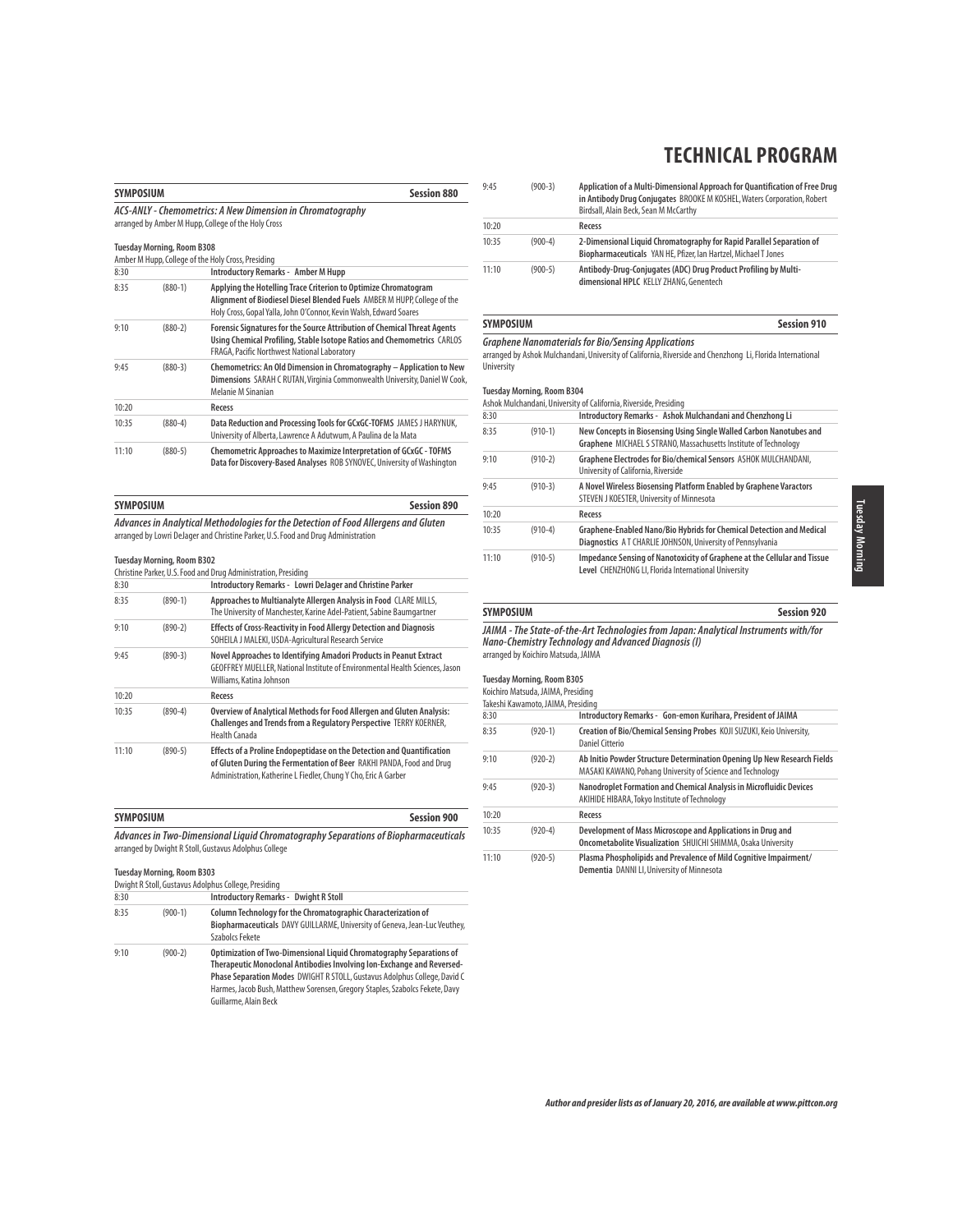| <b>SYMPOSIUM</b> |                                                     | Session 930                                                                                                                                                                                                                                                               |
|------------------|-----------------------------------------------------|---------------------------------------------------------------------------------------------------------------------------------------------------------------------------------------------------------------------------------------------------------------------------|
|                  |                                                     | <b>Ultrahigh-Resolution Mass Spectrometry: A New Frontier</b><br>arranged by Alan G Marshall, Florida State University                                                                                                                                                    |
|                  | <b>Tuesday Morning, Room B301</b>                   |                                                                                                                                                                                                                                                                           |
| 8:30             |                                                     | Alan G Marshall, Florida State University, Presiding<br><b>Introductory Remarks - Alan G Marshall</b>                                                                                                                                                                     |
| 8:35             | $(930-1)$                                           | High-Resolution TOFMS via a Folded Flight Path: You Can Have Your Cake<br>and Eat It Too VIATCHESLAV ARTAEV, Leco Corporation, Michael Mason, Peter<br>Willis, Anatoly Verenchikov                                                                                        |
| 9:10             | $(930-2)$                                           | 21 Tesla FT-ICR Mass Spectrometer for Top-Down Protein Identification and<br>Characterization CHRISTOPHER L HENDRICKSON, National High Magnetic Field<br>Laboratory, Lissa C Anderson, John P Quinn, Nathan K Kaiser, Donald F Smith, Greg<br>T Blakney, Alan G Marshall  |
| 9:45             | $(930-3)$                                           | Exploring the Microbiome via Advanced Mass Spectrometry LJILJANA<br>PASA-TOLIC, EMSL, PNNL, Jared B Shaw, Malak Tfaily, Nikola Tolic, Errol Robinson,<br>David W Koppenaal, Nancy J Hess                                                                                  |
| 10:20            |                                                     | Recess                                                                                                                                                                                                                                                                    |
| 10:35            | $(930-4)$                                           | Complex Mixture Analysis by Ultra-High Resolution Mass Spectrometry<br>RYAN P RODGERS, Florida State University, Amy C Clingenpeel, Steven M Rowland,<br>Vladislav V Lobodin, David C Podgorski, Yuri E Corilo, Priscila M Lalli, Jonathan C<br>Putman, Winston K Robbins |
| 11:10            | $(930-5)$                                           | Orbitrap Mass Analyzers: The Teenage Years MICHAEL W SENKO, Thermo<br>Fisher Scientific, Jesse D Canterbury, Eduard Denisov, Alexander Makarov                                                                                                                            |
|                  |                                                     | <b>Session 940</b><br><b>ORGANIZED CONTRIBUTED SESSIONS</b>                                                                                                                                                                                                               |
|                  |                                                     |                                                                                                                                                                                                                                                                           |
|                  |                                                     | High Performance SFC for the Analysis of Pharmaceuticals, Nutraceuticals,<br><b>Natural Products and Metabolomics</b><br>arranged by David Kohler, ES Industries and Patrick G Fromal, Shimadzu Scientific Instruments Inc                                                |
|                  | <b>Tuesday Morning, Room B309</b>                   |                                                                                                                                                                                                                                                                           |
| 8:30             | David Kohler, ES Industries, Presiding<br>$(940-1)$ | Analysis of Mycotoxins in Various Food Matrices via SFE/SFC/MS TODD<br>ANDERSON, Shimadzu Scientific                                                                                                                                                                      |
| 8:50             | $(940-2)$                                           | Evaluation of a Liquid Carbon Dioxide Based Flash Chromatography System<br>RAY MCCLAIN, Merck                                                                                                                                                                             |
| 9:10             | $(940-3)$                                           | Fluoro-Methylphenylcarbamates of Cellulose as Chiral Stationary Phases for<br>Supercritical Fluid Chromatography WILLIAM FARRELL, Pfizer, Inc., Matthew<br>Przybyciel                                                                                                     |
| 9:30             | $(940-4)$                                           | Potential of Supercritical Fluid Extraction and Separation Technologies in<br>Metabolomics BAMBA TAKESHI, Kyushu University                                                                                                                                               |
| 9:50             |                                                     | Recess                                                                                                                                                                                                                                                                    |
| 10:05            | $(940-5)$                                           | SFC - An Essential "Green" Separation Technique for the Chromatographic<br>Analysis of a Nutraceuticals MATTHEW PRZYBYCIEL, ES Industries                                                                                                                                 |
| 10:25            | $(940-6)$                                           | SFC, A Walk on the Wild Side BRENT MURPHY, Genentech, Mengling Wong,<br>Joseph H Pease, Michael Hayes, Amber Guillen, Christopher Hamman                                                                                                                                  |
| 10:45            | $(940-7)$                                           | Understanding the Value of Preparative Chiral Separations in Advancing<br>Pharmaceutical R&D Projects MICKEY REGO, Averica Discovery Services,<br>Jeffrey Kiplinger, Paul Lefebvre, Keith Galyan, Emily Showell-Rouse                                                     |

| Molecular Modelling and Quantum Mechanical Calculations: From Small Molecules to<br>Large Multimeric Protein Complexes<br>arranged by Iain Campuzano and Michael D Bartberger, Amgen<br>Tuesday Morning, Room B310 |                                  |                                                                                                                                                                                                                  |
|--------------------------------------------------------------------------------------------------------------------------------------------------------------------------------------------------------------------|----------------------------------|------------------------------------------------------------------------------------------------------------------------------------------------------------------------------------------------------------------|
|                                                                                                                                                                                                                    | lain Campuzano, Amgen, Presiding |                                                                                                                                                                                                                  |
| 8:30                                                                                                                                                                                                               | $(950-1)$                        | Vibrational Optical Activity of Helical Peptides JAMES R CHEESEMAN,<br>Gaussian. Inc.                                                                                                                            |
| 8:50                                                                                                                                                                                                               | $(950-2)$                        | Interplay of Theory and Experiment: Small Molecule Ion Mobility and<br>Spectroscopic Characterization of Metabolites MICHAEL D BARTBERGER,<br>Amgen                                                              |
| 9:10                                                                                                                                                                                                               | $(950-3)$                        | Efficient Photostitching of Peptide Ion Complexes in the Gas Phase with<br>the Photo-Leucine Zipper FRANTISEK TURECEK, University of Washington,<br>Christopher J Shaffer, Akis P Andrikopoulos, Lubomir Rulisek |
| 9:30                                                                                                                                                                                                               | $(950-4)$                        | Chiroptical Spectroscopy for Molecular Structure Determination PRASAD L<br>DOI: AVA DA DI I. Marcella de Hartenantes                                                                                             |

**ORGANIZED CONTRIBUTED SESSIONS Session 950**

|       |             | POLAVARAPU, Vanderbilt University                                                                                                                                                                                                                                           |
|-------|-------------|-----------------------------------------------------------------------------------------------------------------------------------------------------------------------------------------------------------------------------------------------------------------------------|
| 9:50  |             | Recess                                                                                                                                                                                                                                                                      |
| 10:05 | $(950-5)$   | The Use of Molecular Modelling for Ion Mobility Drift Time and Fragment<br>Ion Prediction in Ion Mobility and Mass Spectrometry CRIS LAPTHORN,<br>University of Greenwich, Frank S Pullen, Babur Chowdhry, Patricia Wright, George<br>Perkins, Yanira Heredia, Trevor Dines |
| 10:25 | $(950-6)$   | Dynamical Networks of Protein Residue-Residue Contacts Provide Insights<br>into Enzyme Function DONALD HAMELBERG, Georgia State University                                                                                                                                  |
| 10:45 | $(950 - 7)$ | A Molecular Dynamics and Ion Mobility Study of Protein Structure Collapse<br>in the Gas-phase IAIN CAMPUZANO, Amgen, Morgan Lawrenz, Carlos<br>Larriba-Andaluz                                                                                                              |
| 11:05 | $(950-8)$   | Hell Bent on Opening: Structural Basis for Estrogen Modulation of<br>Potassium Recycling During Epithelial Secretion BRETT KRONCKE,<br>Vanderbilt University                                                                                                                |

| <b>ORGANIZED CONTRIBUTED SESSIONS</b>                                                         | <b>Session 960</b> |
|-----------------------------------------------------------------------------------------------|--------------------|
| <b>SEAC Young Investigator Session</b><br>arranged by Hitomi Mukaibo, University of Rochester |                    |

**Tuesday Morning, Room B311**

|       | <b>INCOURT INDITIONAL INDUIT DUTT</b> | Hitomi Mukaibo, University of Rochester, Presiding                                                                                                                                                                                                                                      |
|-------|---------------------------------------|-----------------------------------------------------------------------------------------------------------------------------------------------------------------------------------------------------------------------------------------------------------------------------------------|
| 8:30  | $(960-1)$                             | Fluorescence-Enabled Electrochemistry BO ZHANG, University of Washington                                                                                                                                                                                                                |
| 8:50  | $(960-2)$                             | Designing Functional Nanostructured Gels for Electrochemical Energy<br>Storage and Biosensors GUIHUA YU, University of Texas at Austin                                                                                                                                                  |
| 9:10  | $(960-3)$                             | Inhibiting Electrochemical Processes in Li-ion Batteries at High<br>Temperatures Using Responsive Polymers MARK E ROBERTS, Clemson<br>University, Jesse C Kelly, Nick L DeGrood                                                                                                         |
| 9:30  | $(960-4)$                             | Revealing the Mechanism of Electron Uptake in Methanogenic Biofilm<br>Community Using a Solid-Phase Electron Donor SOFIA BABANOVA, JCVI,<br>Kayla Carpenter, Sujal Phadke, Tony Phan, Shunichi Ishii, Shino Suzuki, Michael<br>Salvacion, Michael Flynn, John Hogan, Orianna Bretschger |
| 9:50  |                                       | Recess                                                                                                                                                                                                                                                                                  |
| 10:05 | $(960-5)$                             | Reagentless and Reusable Electrochemical Metal Ion Sensors REBECCA Y<br>LAI, University of Nebraska-Lincoln                                                                                                                                                                             |
| 10:25 | $(960-6)$                             | Electrochemical Imaging of Ionic Reactivity at Operating Ion Batteries<br>JOAQUIN RODRIGUEZ LOPEZ, University of Illinois                                                                                                                                                               |
| 10:45 | $(960 - 7)$                           | In Vivo Serotonin Chemistry and Local Cytoarchitecture: A Combined<br>Voltammetric, Mathematical and Microscopy Study PARASTOO HASHEMI,<br>University of South Carolina, Aya Abdalla                                                                                                    |
| 11:05 | $(960-8)$                             | Ec-LLS at the Micro- and Macroscale: Electrodeposition of Semiconductor<br>Films and Nanocrystals STEPHEN MALDONADO, University of Michigan                                                                                                                                             |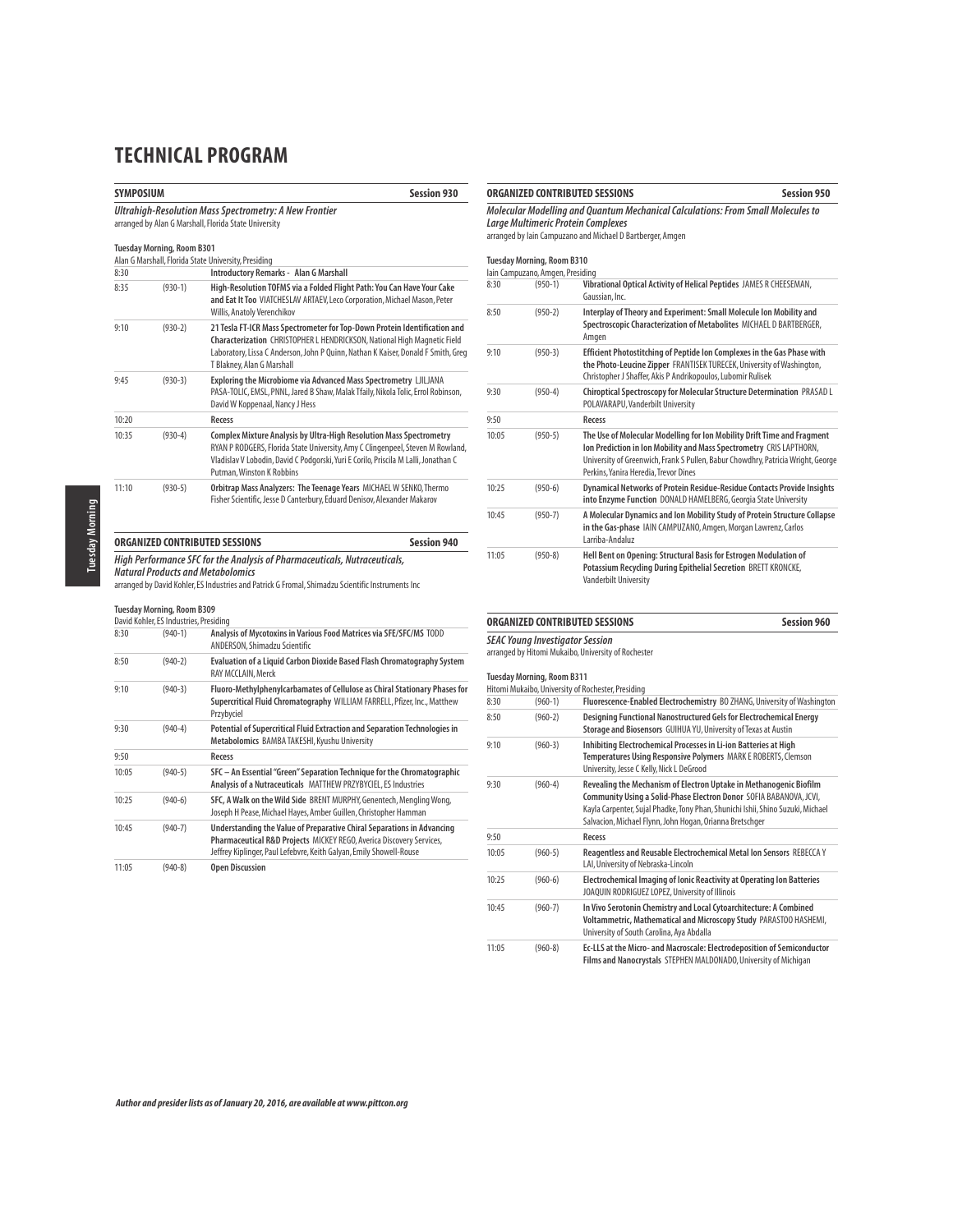|                                                                                                                                                                                                |                                                                                | ORGANIZED CONTRIBUTED SESSIONS                                                                                                                                                                                                                  | <b>Session 970</b> |  |
|------------------------------------------------------------------------------------------------------------------------------------------------------------------------------------------------|--------------------------------------------------------------------------------|-------------------------------------------------------------------------------------------------------------------------------------------------------------------------------------------------------------------------------------------------|--------------------|--|
| Supercritical $CO2 - SE/SEC$ : Advances in Extraction and Purification for Pharmaceutical<br>and Natural Products<br>arranged by Andy Miles, Regis Technologies and Gregory K. Webster, AbbVie |                                                                                |                                                                                                                                                                                                                                                 |                    |  |
|                                                                                                                                                                                                | <b>Tuesday Morning, Room B313</b><br>Andy Miles, Regis Technologies, Presiding |                                                                                                                                                                                                                                                 |                    |  |
| 8:30                                                                                                                                                                                           | $(970-1)$                                                                      | Supercritical Fluid Chromatography in Support of Pharmaceutical - A<br>Study of Scale-Up from Analytical to Preparative Scale with Isocratic<br>Conditions MIRLINDA BIBA, Merck, Jinchu Liu, Lindsey Jacobs, Judy Morris,<br>Ingrid Mergelsberg |                    |  |
| 8:50                                                                                                                                                                                           | $(970-2)$                                                                      | Strategies for Increasing Throughput of Chiral Separations by Supercritical<br>Fluid Chromatography ERIN JORDAN, AbbVie, Philip A Searle                                                                                                        |                    |  |
| 9:10                                                                                                                                                                                           | $(970-3)$                                                                      | Withdrawn                                                                                                                                                                                                                                       |                    |  |
| 9:30                                                                                                                                                                                           | $(970-4)$                                                                      | SFC-MS as the Technique of Choice for Small Molecules Purification GERARD<br>ROSSE, Dart Neuroscience                                                                                                                                           |                    |  |
| 9:50                                                                                                                                                                                           |                                                                                | Recess                                                                                                                                                                                                                                          |                    |  |
| 10:05                                                                                                                                                                                          | $(970-5)$                                                                      | Practical Approaches to SFE and SFC in Drug Discovery JOSEPH H PEASE,<br>Genentech, Brent Murphy, Mengling Wong, Michael Hayes, Amber Guillen                                                                                                   |                    |  |
| 10:25                                                                                                                                                                                          | $(970-6)$                                                                      | One Phase, Three Techniques: Utilizing One SFC Stationary Phase Across<br>Three Chromatographic Techniques CHRISTINE AURIGEMMA, Pfizer, Inc.,<br>Perrine Hoerter, William Farrell                                                               |                    |  |
| 10:45                                                                                                                                                                                          | $(970 - 7)$                                                                    | <b>Online SFE-SFC Purification Method Development Using SFC Solubility</b><br>Determination WES BARNHART, Amgen, Kyung Gahm                                                                                                                     |                    |  |
| 11:05                                                                                                                                                                                          | $(970-8)$                                                                      | Utilizing SFE and SFC for Extraction and Isolation of Cannabinoids<br><b>CHRISTOPHER HUDALLA, ProVerde Laboratories</b>                                                                                                                         |                    |  |

| <b>ORAL SESSIONS</b>                                                                   | <b>Session 980</b> |
|----------------------------------------------------------------------------------------|--------------------|
| Biomedical: Advances in Glucose Monitoring and Therapeutics of Diabetes - Half Session |                    |

#### **Tuesday Morning, Room B408**

|      |           | Barbara Manner, The Pittsburgh Conference, Presiding                                                                                                                                                                                      |
|------|-----------|-------------------------------------------------------------------------------------------------------------------------------------------------------------------------------------------------------------------------------------------|
| 8:30 | $(980-1)$ | Skin Interface and Spectrometer Development for Noninvasive Glucose<br>Measurements in People over Combination Near-Infrared Wavelengths<br>ARIEL BOHMAN, University of Iowa, Mark A Arnold, Gary W Small, Michael J Miller               |
| 8:50 | $(980-2)$ | Advances in Development of Glucose Biosensors ARUNAS RAMANAVICIUS.<br>Vilnius University, Natalija German, Asta Kausaite-Minkstimiene, Inga<br>Vilkonciene, Povilas Genys, Jaroslav Voronovic, Jurate Petroniene,<br>Almira Ramanaviciene |
| 9:10 | $(980-3)$ | A Microfluidic Cell Culture Device for Automated Sample Preparation and<br>Improved Biomimetic Modeling in Diabetes Metabolomics LAURA FILLA,<br>Saint Louis University, James L Edwards                                                  |
| 9:30 | $(980-4)$ | Analysis of Drug-Protein Interactions During Diabetes by High-Performance<br>Affinity Chromatography ZHAO LI, University of Nebraska-Lincoln, Ryan<br>Matsuda, David Hage                                                                 |

### **ORAL SESSIONS Session 990 Capillary Electrophoresis Tuesday Morning, Room B315** Elizabeth Harris, Mannkind Corporation, Presiding<br>8:30 (990-1) Monitoring Neurot 8:30 (990-1) **Monitoring Neurotransmitter Secretion from Islets of Langerhans** KIMBERLY EVANS, Florida State University, Xue Wang, Michael G Roper 8:50 (990-2) **Observing Peptide Folding Intermediates Using Capillary Electrophoresis** ALISON E HOLLIDAY, Moravian College, John D Barr, Liuqing Shi, David E Clemmer 9:10 (990-3) **PDMS Micro-cross Junction for Online Nanoliter Heart-cut for Two Dimensional CE Separation** VITALY AVILOV, University of Illinois at Chicago, Scott A Shippy 9:30 (990-4) **Real Time Monitoring of Amino Acid Secretions from Islets of Langerhans Using a Microfluidic Device** XUE WANG, Florida State University, Michael G Roper, Lian Yi

| 9:50 |  |  |  |
|------|--|--|--|
|      |  |  |  |

9:50 **Recess**

| 10:05 | $(990-5)$   | Single-Cell Chemical Cytometry of Akt Activity within Primary Rheumatoid<br>Arthritis Synovial Fibroblasts Illustrates Heterogeneity in Patient Responses<br>to $TNF\alpha$ EMILIE R MAINZ, University of North Carolina at Chapel Hill, Stephen<br>Serafin, David Lawrence, Teresa Tarrant, Christopher Sims, Nancy Allbritton |
|-------|-------------|---------------------------------------------------------------------------------------------------------------------------------------------------------------------------------------------------------------------------------------------------------------------------------------------------------------------------------|
| 10:25 | $(990-6)$   | The Determination of Oxidative Stress Biomarkers of Lipid Peroxidation<br>Using a Novel Capillary Electrophoresis-Mass spectrometry Sheathless<br>Interface Design RYANT JOHNSON, University of Kansas, Craig E Lunte, Nhan To,<br>John Stobaugh                                                                                |
| 10:45 | $(990 - 7)$ | Analysis of Metabolite Biomarkers in Prostrate Cancer Tissues by Capillary<br>Electrochromatography Mass Spectrometry YANG LU, Georgia State University,<br>Shahab S Shamsi, Dean Troyer                                                                                                                                        |
| 11:05 | $(990-8)$   | Rapid Determination of Cyanide in Human Urine by Capillary<br>Electrophoresis Coupled with Laser-Induced Fluorescence Detection<br>QIYANG ZHANG, Wichita State University, Naveen Maddukuri, Maojun Gong                                                                                                                        |

| <b>ORAL SESSIONS</b> | <b>Session 1000</b> |
|----------------------|---------------------|
|                      |                     |

**Electrochemistry - New Approaches and Techniques**

### **Tuesday Morning, Room B316**

|       |              | Lawrence A Bottomley, Georgia Institute of Technology, Presiding                                                                                                                                                                                                 |
|-------|--------------|------------------------------------------------------------------------------------------------------------------------------------------------------------------------------------------------------------------------------------------------------------------|
| 8:30  | $(1000-1)$   | Stochastic Electrochemistry of TiO <sub>2</sub> Nanoparticles and Their Agglomerates<br>MARIO ALPUCHE-AVILES, University of Nevada, Reno, Pushpa Chhetri, Krishna K<br>Barakoti, Ganesh Rana, Andrew Recinos                                                     |
| 8:50  | $(1000-2)$   | The Development of an Automated NanoElectrode Array Sensor to Detect<br><b>Evaporation and Changes in Cellular Bioenergetics in a Submicroliter</b><br>Chamber from an Organ-on-a-Chip System ANNA N DAVIS, Vanderbilt<br>University, John Wikswo, David Cliffel |
| 9:10  | $(1000-3)$   | Scanning Electrochemical Microscopy (SECM): A New Tool to Study Microbial<br>Metabolism DIPANKAR KOLEY, Oregon State University, Vrushali Joshi                                                                                                                  |
| 9:30  | $(1000-4)$   | Drug Metabolism Assays and Metabolite Synthesis Using Microsomes<br>Based Bioreactor RAJASEKHARA NERIMETLA, Oklahoma State University,<br>Sadagopan Krishnan                                                                                                     |
| 9:50  |              | Recess                                                                                                                                                                                                                                                           |
| 10:05 | $(1000-5)$   | High-Density Microelectrode Arrays as Electrochemical Imaging Platforms<br>RACHEL M FEENY, Colorado State University, John Wydallis, Lang Yang, Stacy<br>Willett, Tom Chen, Stuart A Tobet, Charles Henry                                                        |
| 10:25 | $(1000-6)$   | Imaging of Immobilized Enzymes and Yeast Cells by Scanning<br>Electrochemical Microscopy ARUNAS RAMANAVICIUS, Vilnius University, Inga<br>Vilkonciene, Rita Sareikaite, Aura Kisieliute, Povilas Genys, Jurate Petroniene,<br>Almira Ramanaviciene               |
| 10:45 | $(1000 - 7)$ | Rapid Temperature Control of Electrochemical and Biochemical Systems<br>Using Microfabricated Heaters NICHOLAS M CONTENTO, Biomolecular<br>Measurement Division, Sarah M Robinson, Kurt D Benkstein, Herman O Sintim,<br><b>Steve Semancik</b>                   |
| 11:05 | $(1000-8)$   | A Simple, High Yield Method to Microfabricate Planar Microelectrode Arrays<br>MOHAMED M MAREI, University of Louisville, Mark Crain, Richard P Baldwin,<br>Robert S Kevnton                                                                                      |

| <b>ORAL SESSIONS</b>                                                | <b>Session 1010</b> |
|---------------------------------------------------------------------|---------------------|
| <b>Enhancements in Pharmaceutical and Environmental Separations</b> |                     |
| Tuesday Messing Deam D403                                           |                     |

### **Tuesday Morning, Room B402** Richard Henry, Consultant, Presiding

|      | Kichard Henry, Consultant, Presiding |                                                                                                                                                                                                                                              |
|------|--------------------------------------|----------------------------------------------------------------------------------------------------------------------------------------------------------------------------------------------------------------------------------------------|
| 8:30 | $(1010-1)$                           | Sub-ppm Level Formaldehyde Measurement in Complex Sample Matrices<br>Using a Variety of Analytical Methods - Method Comparison and Practical<br>Considerations PEILIN YANG, The Dow Chemical Company, Francois Huby, James<br>N Alexander IV |
| 8:50 | $(1010-2)$                           | Optimization of a Single-Stage, Consumable Free Thermal Modulator for GC<br>x GC HALEIGH BOSWELL, University of Waterloo, Tadeusz Gorecki                                                                                                    |
| 9.10 | $(1010-3)$                           | Thermo Tuning of Redox Potential on Nanostructured Adsorbent for a<br>Reagent-less Recovery of Pollutant Oxoanions MANUEL VALIENTE, Universitat<br>Autonoma de Barcelona, He Liu, Liu Tong, Gustavo Perez                                    |
| 9:30 | $(1010-4)$                           | Super/subcritical Fluid Chromatographic Chiral Separations with High<br>Efficiency Chiral Stationary Phases ZACHARY BREITBACH, The University of<br>Texas at Arlington, Chandan L Barhate, M Faroog Wahab, Daniel W Armstrong                |

41 **Author and presider lists as of January 20, 2016, are available at www.pittcon.org** 

÷,  $\overline{a}$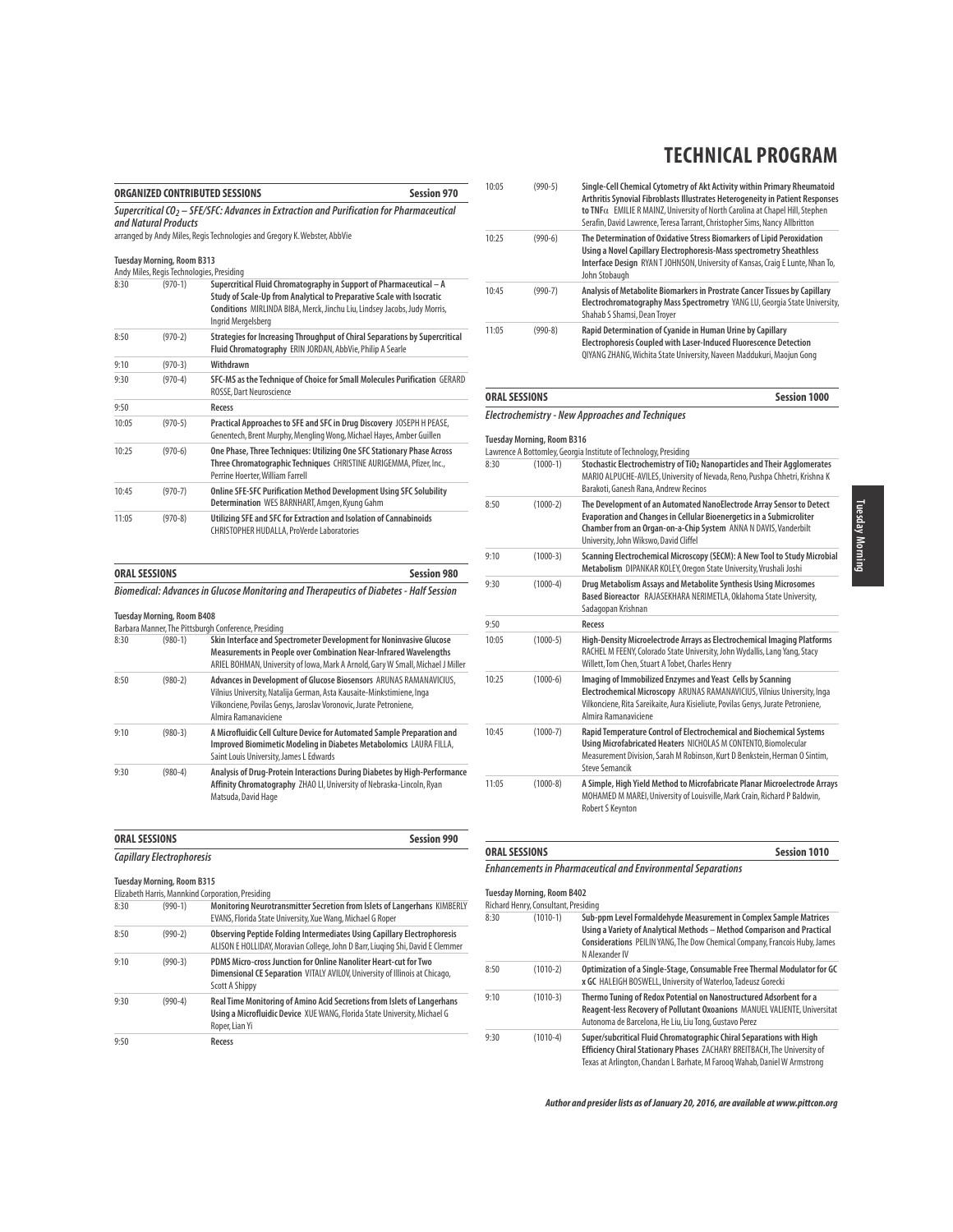| 9:50  |            | Recess                                                                                                                                                                                                                                              |
|-------|------------|-----------------------------------------------------------------------------------------------------------------------------------------------------------------------------------------------------------------------------------------------------|
| 10:05 | $(1010-5)$ | Novel Solid-Phase Microextraction and Capillary Electrochromatographic<br>Column Techniques for Pharmaceutical Analysis ZILIN CHEN, Wuhan<br>University                                                                                             |
| 10:25 | $(1010-6)$ | Retention in Porous Layer Pillar Array Planar Separation Platforms<br>DANIELLE R LINCOLN, University of Tennessee, Knoxville, Nickolay V Lavrik,<br>Michael J Sepaniak                                                                              |
| 10:45 | $(1010-7)$ | Carbon Nanofibers Decorated with Magnetic Nanoparticles as a New<br>Sorbent for the Magnetic Solid Phase Extraction of Selected Polycyclic<br>Aromatic Hydrocarbons from Water Samples ALI SARAFRAZ YAZDI, Ferdowsi<br>University of Mashhad<br>N/A |
| 11:05 | $(1010-8)$ | Analytical Method Development: Are We Solving the Right Problem? A<br>Systematic Approach to Select an Appropriate RPLC Column and to Optimize<br>Separation IMAD A HAIDAR AHMAD, Novartis, James Tam, Xue Li, Thomas Tarara,<br>Andrei Blasko      |

### **ORAL SESSIONS Session 1020**

#### **Environmental Air Quality and Analysis**

### **Tuesday Morning, Room B403**

|       | John Kokosa, Research Consultant, Presiding |                                                                                                                                                                                                                                                                                              |
|-------|---------------------------------------------|----------------------------------------------------------------------------------------------------------------------------------------------------------------------------------------------------------------------------------------------------------------------------------------------|
| 8:30  | $(1020-1)$                                  | On-site Determination of Formaldehyde Using SPME and a Portable GC-TMS<br>JUSTEN J POOLE, University of Waterloo, Jonathan J Grandy, German A Gomez-<br>Rios, Janusz Pawliszyn                                                                                                               |
| 8:50  | $(1020-2)$                                  | Fast, Accurate, and Precise: How to Comply with EPA Method 325b (Fence<br>Line Monitoring for Benzene) LEE MAROTTA, PerkinElmer, Roberta Provost,<br>Amy Jacobson, Mariah Peronto                                                                                                            |
| 9:10  | $(1020-3)$                                  | Investigation and Modelling of the Sampling Process in a PDMS-Based<br>Permeation Passive Sampler FATEN SALIM, University of Waterloo, Marios<br>Ioannidis, Tadeusz Gorecki                                                                                                                  |
| 9:30  | $(1020-4)$                                  | QCL-Based Perfluorocarbon Emission Monitoring LUIS H ESPINOZA-NAVA,<br>Alcoa Inc.                                                                                                                                                                                                            |
| 9:50  |                                             | Recess                                                                                                                                                                                                                                                                                       |
| 10:05 | $(1020-5)$                                  | Laser Derivitization for Soot Source Identification RANDY VANDER WAL.<br>Penn State University, Chethan K Gaddam                                                                                                                                                                             |
| 10:25 | $(1020-6)$                                  | Analysis of Damaged Floor Coverings Emissions in Indoor Air Quality with<br>Cantilever-Enhanced Photoacoustic Spectroscopy JUSSI RAITTILA, Gasera Ltd.,<br>Ismo Kauppinen, Sauli Sinisalo, Jaakko Lehtinen                                                                                   |
| 10:45 | $(1020 - 7)$                                | Ship Emissions Monitoring with Laser-Based Cantilever-Enhanced<br>Photoacoustic Detection JAAKKO LEHTINEN, Gasera Ltd., Ismo Kauppinen,<br>Jussi Raittila                                                                                                                                    |
| 11:05 | $(1020-8)$                                  | Hand Held Detector Based on an Ion Mobility Spectrometer and an<br>Additional Detector (Electrochemical Cell or Alternatively a Photo<br>Ionization Detector) for the Detection of Toxic Gases in Chemical Industries<br>ANDREAS WALTE, Airsense Analytics, Bert Ungethuem, Wolf Muenchmeyer |

### **ORAL SESSIONS Session 1030 Magnetic Resonance - Half Session Tuesday Morning, Room B408** Barbara Manner, The Pittsburgh Conference, Presiding 10:05 (1030-1) **Quantitative Determination of Short-Chain Branching and Co-Monomer Content in High Density Polyethylene by NMR Spectroscopy** RAVINDRA KUMAR, Indian Oil Corporation Ltd, Veena Bansal, Sujit Mondal, GS Kapur, V Kagdiyal, Deepak Saxena N/A 10:25 (1030-2) **GPC-NMR Analysis of Polymeric Mixtures** NIKKI H LAFEMINA, Arkema N/A 10:45 (1030-3) **Quantitative Analysis of Phosphorous Containing Drug Molecules Encapsulated in pH-Sensitive Nanoparticle Formulations to Establish Drug Loading and Drug Releasing Profile by Utilizing 31P Solid State and Solution State NMR Spectroscopy** SUDHAUNSHU S PUROHIT, University of Missouri Kansas City, Jianing Meng, Vivek Agrahari, Bi Botti Celestin Youan, Nathan Oyler 11:05 (1030-4) **Nanoparticle-Assisted Removal of Proteins in Human Serum for Metabolomics Studies** BO ZHANG, The Ohio State University, Mouzhe Xie,

Lei Bruschweiler-Li, Rafael Brüschweiler

**Author and presider lists as of January 20, 2016, are available at www.pittcon.org** 

|       | <b>ORAL SESSIONS</b>                     | <b>Session 1040</b>                                                                                                                                                                                                 |
|-------|------------------------------------------|---------------------------------------------------------------------------------------------------------------------------------------------------------------------------------------------------------------------|
|       | <b>Mass Spectrometry - Bioanalytical</b> |                                                                                                                                                                                                                     |
|       | <b>Tuesday Morning, Room B404</b>        | Daniel E Austin, Brigham Young University, Presiding                                                                                                                                                                |
| 8:30  | $(1040-1)$                               | Electrospray Ionization-High Pressure Mass Spectrometry for Peptide and<br>Protein Analysis RUSSELL E BORNSCHEIN, University of North Carolina at Chapel<br>Hill, William M Gilliland, J Michael Ramsey             |
| 8:50  | $(1040-2)$                               | Current Analytical Techniques for Glycoprotein Characterization by Mass<br>Spectrometry PARASTOO AZADI, Complex Carbohydrate Research Center                                                                        |
| 9:10  | $(1040-3)$                               | Nanopatterning Ligands to Enable Cell-Based Assays Using SAMDI-Mass<br>Spectrometry MARIA D CABEZAS, Northwestern University, Milan Mrksich, Chad<br>A Mirkin                                                       |
| 9:30  | $(1040-4)$                               | Shotgun Lipidomic Analysis of Human Meibum by MS/MS <sup>all</sup> with Successive<br>Switching between Positive and Negative Detection Modes JIANZHONG<br>CHEN, University of Alabama at Birmingham, Kelly Nichols |
| 9:50  |                                          | Recess                                                                                                                                                                                                              |
| 10:05 | $(1040-5)$                               | Development, Characterization, and Application of Coated Blade Spray<br>Ionization GERMAN A GOMEZ-RIOS, University of Waterloo, Nathaly Reyes-<br>Garces, Ezel Boyaci, Janusz Pawliszyn                             |
| 10:25 | $(1040-6)$                               | Discrimination of Carbohydrate Isomers as Transition Metal Adducts Using<br>Ion Mobility Spectrometry and Tandem Mass Spectrometry YUTING HUANG,<br>University of Nebraska-Lincoln, Eric D Dodds, Lauren M Petrosh  |
| 10:45 | $(1040 - 7)$                             | Scan-by-Scan Analysis of Orbitrap Fine Isotope Structures for Unique<br>Elemental Composition Determination YONGDONG WANG, Cerno Bioscience,<br>Ming Gu                                                             |
| 11:05 | $(1040-8)$                               | Mass Spectra of Analytical Derivatives of Amino Acids and Small Peptides<br>NINO G TODUA, NIST, Stephen E Stein, Anzor I Mikaia                                                                                     |

### **ORAL SESSIONS** Session 1050

### **Materials Characterization and Engineering**

**Tuesday Morning, Room B405**

|       |              | Cecil Dybowski, University of Delaware, Presiding                                                                                                                                                                  |     |
|-------|--------------|--------------------------------------------------------------------------------------------------------------------------------------------------------------------------------------------------------------------|-----|
| 8:30  | $(1050-1)$   | Chemical Analysis Applications and Optical Properties of 3D Printed <100<br>um Dimension Microfluidic Channels MICHAEL BEAUCHAMP, Brigham Young<br>University, Hua Gong, Steven Perry, Greg Nordin, Adam T Woolley |     |
| 8:50  | $(1050-2)$   | Crack-Free Three-Dimensionally Ordered Macroporous (3DOM) Structure<br>in Microfluidic Reactor XIAORAN ZHANG, Michigan State University,<br>Gary Blanchard                                                         |     |
| 9:10  | $(1050-3)$   | Interfacial Structure-Function Correlation of Perovskite Solar Cell MINYU<br>XIAO, University of Michigan                                                                                                          |     |
| 9:30  | $(1050-4)$   | <b>Optical Spectroscopy Analyses of Perovskite Nanomaterials DANIEL J</b><br>FREPPON, Iowa State University, Long Men, Ujjal Bhattacharjee, Feng Zhu, Jacob<br>W Petrich, Emily A Smith, Javier Vela               |     |
| 9:50  |              | Recess                                                                                                                                                                                                             |     |
| 10:05 | $(1050-5)$   | Utilizing Thermal Analysis Methods to Develop and Optimized Porous<br>Structural Ceramics JOHN P SANDERS, Clemson University, Nathaniel Huygen                                                                     | N/A |
| 10:25 | $(1050-6)$   | Carbazole-Dye Conjugate - Derived Group of Uniform Materials Based on<br>Organic Salts (GUMBOS) for Optoelectronic Applications DEEPTHIKA DE<br>SILVA, Louisiana State University, Noureen Siraj, Isiah M Warner   |     |
| 10:45 | $(1050 - 7)$ | Molecular-Scale IR Thermometer Reveals Sub-Molecular Photo-<br>Plasticization in Azomaterials CHRISTIAN PELLERIN, University of Montreal,<br>Audrey Laventure, Jaana Vapaavuori, Geraldine Bazuin, Olivier Lebel   |     |
| 11:05 | $(1050-8)$   | Complete Characterization of the UV-Visible Properties of Optical Materials<br>Using a Total Absolute Measurement System (TAMS) IAN ROBERTSON,<br>PerkinElmer Limited, Steve Upstone, Christopher Lynch            |     |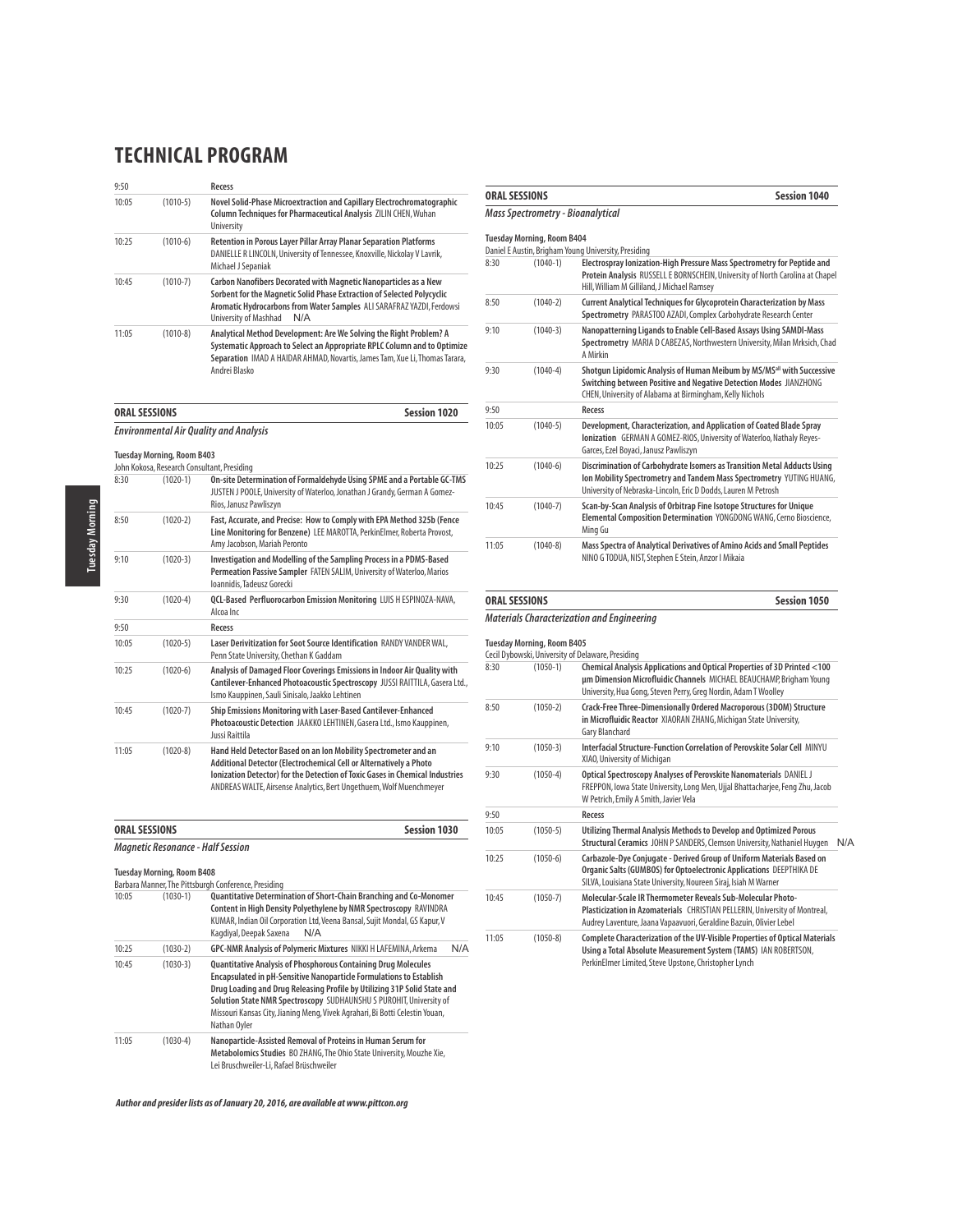|       | Session 1060<br><b>ORAL SESSIONS</b> |                                                                                                                                                                                                                                                                                     |
|-------|--------------------------------------|-------------------------------------------------------------------------------------------------------------------------------------------------------------------------------------------------------------------------------------------------------------------------------------|
|       |                                      | Pharmaceutical-MS, UV-VIS and Others                                                                                                                                                                                                                                                |
|       | <b>Tuesday Morning, Room B406</b>    | Jason N Payne, Western Kentucky University, Presiding                                                                                                                                                                                                                               |
| 8:30  | $(1060-1)$                           | Speciation of Elemental Impurities for Compliance with USP <232> JON L<br>SIMS, Perkin Elmer, Helmut Ernstberger, Kenneth Neubauer                                                                                                                                                  |
| 8:50  | $(1060 - 2)$                         | Oxidative Degradation in Pharmaceuticals: Mechanism and Stabilization of<br>Spray Dried Amorphous Drug - A Case Study ARCHANA KUMAR, Genentech,<br>Raghendhar Kotha                                                                                                                 |
| 9:10  | $(1060-3)$                           | <b>Evaluation of Antimicrobial and Neutraceutical Properties of Plukenetia</b><br>Conophora (Walnut) Leaves CHUKWUEMEKA PAUL AZUBUIKE, University of<br>Lagos, Cecilia I Igwilo, Karamot O Suara                                                                                    |
| 9:30  | $(1060-4)$                           | Novel Self-Patented Gold Nanoparticles for Antineoplastic Activity JASON N<br>PAYNE, Western Kentucky University, Rajalingam Dakshinamurthy                                                                                                                                         |
| 9:50  |                                      | Recess                                                                                                                                                                                                                                                                              |
| 10:05 | $(1060 - 5)$                         | <b>Expanding the Analytical Toolbox for Material Verification: Spectroscopic</b><br>Screening of Raw Ingredients Using Portable Spectrometers JASON D<br>RODRIGUEZ, FDA Division of Pharmaceutical Analysis, Hirsch Srivastava, Fabiola<br>Semidei Ortiz                            |
| 10:25 | $(1060-6)$                           | Image Directed Identification of Sub-visible Particles in Protein Based<br>Therapeutics, Classification According USP<787> of Intrinsic, Inherent and<br>Extrinsic Particulate Matter on the Sub-visible Level OLGA LASKINA, rap.ID,<br>Kathryn A Lee, Markus Lankers, Oliver Valet |
| 10:45 | $(1060 - 7)$                         | Coupling Chemical Analysis to High Resolution Dark Field Microscopy for<br><b>Enhanced Physicochemical Characterization of Complex Drug Formulations</b><br>KATHERINE TYNER, Food and Drug Administration, Sheetal D'Mello, Sau<br>(Larry) Lee                                      |
| 11:05 | $(1060 - 8)$                         | Therapeutic Potential of Polyamine-Tethered Low Generation PAMAM<br>Dendrimer Derivatives for Nucleic Acid Delivery RUBY BANSAL, CSIR-Institute<br>of Genomics and Integrative Biology<br>N/A                                                                                       |

### **ORAL SESSIONS Session 1070 Sensors - Biomedical**

#### **Tuesday Morning, Room B407**

|       | Emil Ciurczak, Doramaxx Consulting, Presiding |                                                                                                                                                                                                                                                                                             |  |
|-------|-----------------------------------------------|---------------------------------------------------------------------------------------------------------------------------------------------------------------------------------------------------------------------------------------------------------------------------------------------|--|
| 8:30  | $(1070-1)$                                    | Disposable Sensors for the Remote Monitoring of Chronic Wounds FABIO DI<br>FRANCESCO, Università di Pisa, Nicola Calisi, Bernardo Melai, Pietro Salvo, Clara<br>Paoletti, Letizia Moni, Consuelo Politino, Alessio Ceccarini                                                                |  |
| 8:50  | $(1070-2)$                                    | Real-Time Monitoring Urinary Encrustation Using Quartz Crystal<br>Microbalance Sensor PEGAH N ABADIAN, Northeastern University, Jun Li,<br>Edgar D Goluch, John Victor, Jonathan Zhang                                                                                                      |  |
| 9:10  | $(1070-3)$                                    | A Fiber Optic Biosensor for Noninvasive Transdermal Glucose Sensing Based<br>on the Glucose Binding Protein CRISTINA E TIANGCO, University of Maryland<br>Baltimore County, Dieudonne Fon, Yordan Kostov, Govind Rao, Leah Tolosa,<br>Fortunato Sevilla, Dayanand Bagdure                   |  |
| 9:30  | $(1070-4)$                                    | Direct Measurement of Total Concentration of Major Physiological Anions,<br>Chloride and Bicarbonate, Using Pulsed Chronopotentiometry with<br>Ion-Selective Electrodes (Pulstrode) KEBEDE L GEMENE, Northern Kentucky<br>University, Adaeze Stella Iloegbunam, Sara Keshtvarz, Simon Segal |  |
| 9:50  |                                               | Recess                                                                                                                                                                                                                                                                                      |  |
| 10:05 | $(1070-5)$                                    | Non-Invasively Interrogating Chemical and Mechanical Sensors on<br>Implanted Medical Devices JEFFREY N ANKER, Clemson University, Jeremy<br>Tzeng, Fenglin Wang, Donald Benza, Peter Gennaro, Yash Raval, Mohammed<br>Arifuzzaman                                                           |  |
| 10:25 | $(1070-6)$                                    | Detection of MicroRNA Presence or Absence with Dual Functioning Signal-<br>On/Off Fluorescent Biosensors NICHOLAS E LARKEY, Oregon State University,<br>Lulu Zhang, Sean M Burrows                                                                                                          |  |
| 10:45 | $(1070 - 7)$                                  | Single Nanoparticle Plasmonic Spectroscopy and Biosensors for Imaging of<br>Efflux Functions of Single Live Cells X NANCY XU, Old Dominion University,<br>Kerry J Lee, Tao Huang, Prakash d Nallathamby, Feng Ding                                                                          |  |
| 11:05 | $(1070-8)$                                    | Detection of Chemotherapeutic-Induced Damage in Genomic DNA Using<br>Integrated Thermoplastic Nanofluidic Sensor Devices KUMUDITHA<br>MADUSHANKA WEERAKOON-RATNAYAKE, University of North Carolina at<br>Chapel Hill, Franklin I Uba, Robert Schotzinger, Steven A Soper                    |  |

| <b>POSTER SESSION</b> | <b>Session 1080</b>                                                                                                                                                                                                                                                                                                                                                       |
|-----------------------|---------------------------------------------------------------------------------------------------------------------------------------------------------------------------------------------------------------------------------------------------------------------------------------------------------------------------------------------------------------------------|
|                       | All posters are to be mounted by 10:00 AM and remain on display until 4:00 PM. Authors must be at<br>their posters from 10:00 AM to 12:00 PM. Location of the morning posters is on the Exposition Floor,<br>400 Aisle. PLEASE NOTE: You cannot get onto the Exposition Floor until after 9:00 AM.                                                                        |
|                       | <b>Environmental Air Quality and Analysis</b><br>Tuesday Morning, Exposition Floor, 400 Aisle                                                                                                                                                                                                                                                                             |
| $(1080-1)$            | Tea Polyphenols Reduces Toxicity of PM2.5 in Human Alveolar Epithelial A549 Cells<br>YING ZHANG, Shijiazhuang CDC, Jie Jiang, Yan He, Yanzhong Chang                                                                                                                                                                                                                      |
| $(1080 - 2P)$         | Testing of Gas Purifiers for VOC Removal Down to the PMOL/MOL Level ANNARITA BALDAN,<br>VSL, Janneke van Wijk, Jianrong Li, Rina Wortman, Jennifer Englert, Christian Plass-Duelmer,<br>Stefan Persijn, Guido Sassi, Alessia Demichelis, Mariapaola Sassi                                                                                                                 |
| $(1080-3)$ P)         | An Analytical Method for the Measurement of Reduced Sulfur Gases JÜRGEN MICHAEL<br>LOBERT, Entegris, Inc., Charles M Miller, Emily C Zaloga<br>N/A                                                                                                                                                                                                                        |
| $(1080 - 4P)$         | Developing and Field Tests of an Automatic Impinger System for Continuous Sampling of<br>Volatile Amines in the Environment CHIA-JUNG LU, National Taiwan Normal University, Wang<br>Chih-Chia, Rih-Sheng Jian, Sung Lung-Yu                                                                                                                                              |
| $(1080 - 5P)$         | SIFT-MS: A One-Stop Analytical Tool for Detection of Fumigation Chemicals DANIEL<br>MILLIGAN, Syft Technologies Ltd, Vaughan Langford, Barry Prince, Thomas McKellar, David Hera,<br>Murray McEwan                                                                                                                                                                        |
| $(1080 - 6P)$         | SIFT-MS: A Complete Solution for Analysis of Ambient Air DANIEL MILLIGAN, Syft<br>Technologies Ltd, Vaughan Langford, Thomas McKellar, David Hera, Barry Prince, Murray McEwan                                                                                                                                                                                            |
| $(1080 - 7P)$         | Real Time Detection and Identification of Chemical Releases via GCMS PARMINDER KAUR.<br>1st Detect Corporation, Corey Stedwell, Daniel DeBord                                                                                                                                                                                                                             |
| $(1080 - 8P)$         | Continuous Fenceline Monitoring Using a Miniature Mass Spectrometer PRESHIOUS<br>REARDEN, 1st Detect Corporation, Madonna Marie Mamerow, Parminder Kaur                                                                                                                                                                                                                   |
| $(1080 - 9P)$         | Changes in Tobacco-Specific Nitrosamine Cigarette Smoke Deliveries in Unburned,<br>Recycled Portions of Roll-Your-Own Cigarettes BENJAMIN WADE ALVERSON, Centers for<br>Disease Control and Prevention, Jose J Perez, Morgan E Larango, Roberto Bravo, Ligin Zhang,<br>Patrick Chen, Shirley Ding, Mary Halstead, R Steven Pappas, Clifford Watson, Liza Valentin-Blasini |
| $(1080-10P)$          | A Method of Performing In-Trap Photoionization in a Miniature Ion Trap Mass<br>Spectrometer COREY STEDWELL, 1st Detect Corporation, Daniel DeBord, Michael Spencer,<br><b>David Rafferty</b>                                                                                                                                                                              |

| <b>POSTER SESSION</b> | Session 1090 |
|-----------------------|--------------|
|-----------------------|--------------|

**All posters are to be mounted by 10:00 AM and remain on display until 4:00 PM. Authors must be at their posters from 10:00 AM to 12:00 PM. Location of the morning posters is on the Exposition Floor, 400 Aisle. PLEASE NOTE: You cannot get onto the Exposition Floor until after 9:00 AM.**

**Environmental and Geochemical Analysis: Soils, Minerals, and Agriculture Tuesday Morning, Exposition Floor, 400 Aisle**

- (1090-1 P) **Automated Analysis of Explosives in Soil Samples** WILLIAM HEDGEPETH, Shimadzu Scientific Instruments, Kenichiro Tanaka
- (1090-2 P) **Mechanisms for Controlling Soil Organic Matter Decompositions: An Application of Pyrolysis –Cryogenic –GC/MS to Molecular Characterizations of Organic Matter in Grass and Forestry Soils** XIANZHI (AMANDA) SONG, Young Harris College
- (1090-3 P) **A New Analytical Technique for the Determination of Carbonate in Soil Samples** TACETTIN OZTURK, Lita Analytical, Onur Iscan N/A
- (1090-4 P) **Ion Selective Electrodes A Cheaper, Simpler and more Robust Analytical Method for Monitoring of Nitrate and Ammonium in Water and Soil** TOLULOPE A FAYOSE, Keele University
- (1090-5 P) **Multiple Surface-Science Techniques to Elucidate the Reactive Nature of a Metal Phosphide Mineral** DANNA QASIM, Kennesaw State University, Aaron Pital, Thomas Beckman, Heather Abbott-Lyon
- (1090-6 P) **A Systems Chemistry Investigation into Nucleoside Phosphorylation Mechanisms by Prebiotic Meteoritic Materials** MIKE A MOJICA, Georgia Institute of Technology, Maheen Gull, Matthew Pasek, Charles Liotta, Thomas Orlando, Aaron McKee, Facundo M Fernandez N/A
- (1090-7 P) **Current Advances in Instrumentation of Soil Elemental Analyzers** DOMINIK MARGRAF, Elementar Analysensysteme GmbH, Christian Schmidt, Tony Szuppa, Sabine Kraus, Lutz Lange, Hans-Peter Sieper N/A
- (1090-8 P) **Analysis of PAHs in Soil by Online SFE-SFC** KENICHIRO TANAKA, Shimadzu Scientific Instruments, Inc., William Hedgepeth N/A
- (1090-9 P) **Determination of PAHs in Durban City Road Dusts** ABDULMUMEEN ABDULKADIR, University of Kwazulu-Natal N/A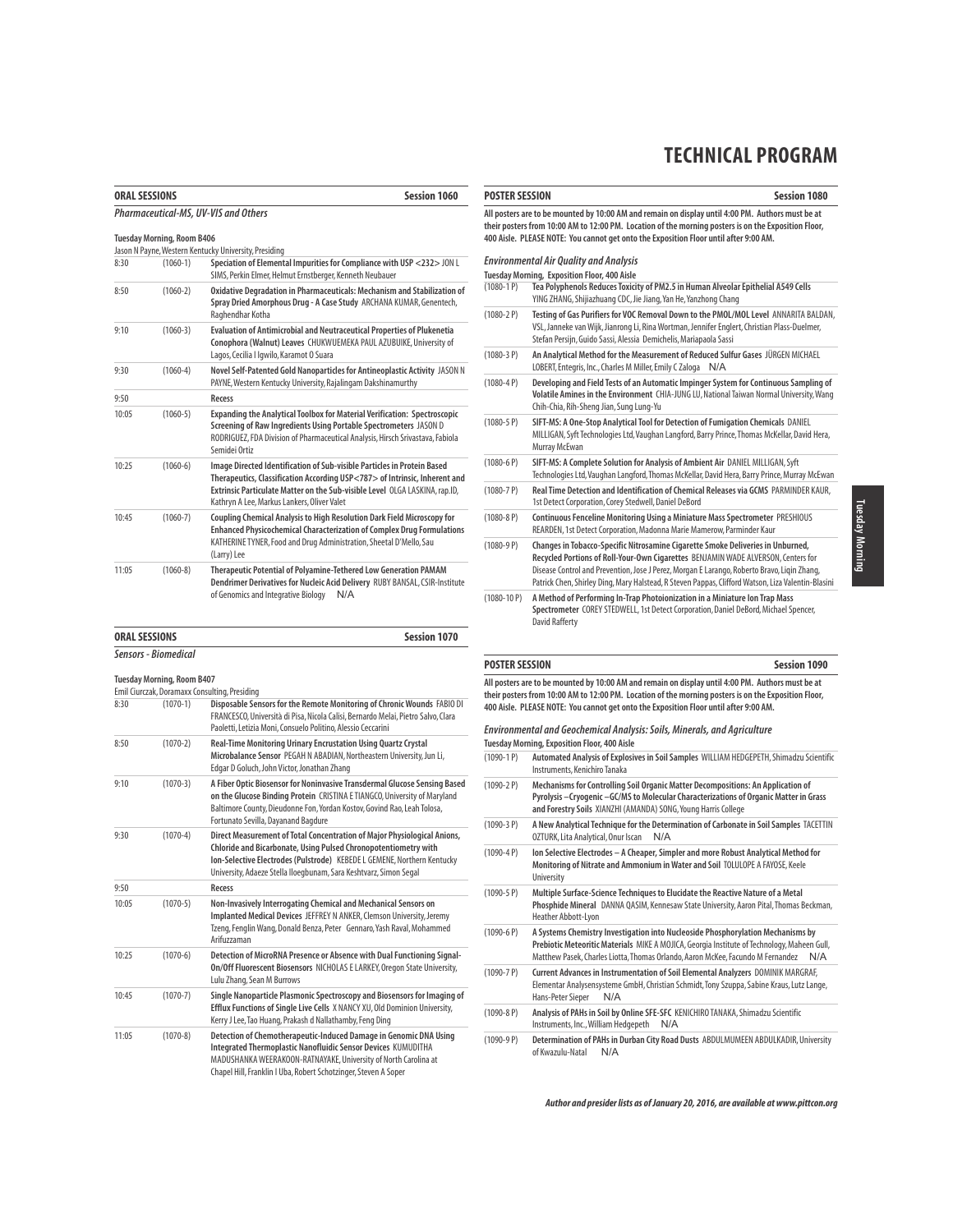- , 1090-10 P) **Speciation of Metal-Binding Proteins in Marine Environment** PILAR BERMEJO-BARRERA)<br>- University of Santiago de Compostela, Spain, Maria del Carmen Barciela-Alonso, Natalia García<br>Otero, Olga Cristina Vá Pena-Vazquez N/A
- (1090-11 P) **A New Advancement in the Automated Preparation of Pressed Pellets for XRF Analysis** DAVID COLER, FLSmidth, Lukas Bruzenak, Ian Campbell
- (1090-12 P) **Multifunctional Ligand Platform for Detection, Capturing and Removal of Cerium Oxide Nanoparticles** ALI OTHMAN, Clarkson University, Silvana Andreescu

| <b>POSTER SESSION</b> | <b>Session 1100</b>                                                                                                                                                                                                                                                                                |
|-----------------------|----------------------------------------------------------------------------------------------------------------------------------------------------------------------------------------------------------------------------------------------------------------------------------------------------|
|                       | All posters are to be mounted by 10:00 AM and remain on display until 4:00 PM. Authors must be at<br>their posters from 10:00 AM to 12:00 PM. Location of the morning posters is on the Exposition Floor,<br>400 Aisle. PLEASE NOTE: You cannot get onto the Exposition Floor until after 9:00 AM. |
|                       | <b>Environmental Applications of Elemental Analysis and Speciation</b><br><b>Tuesday Morning, Exposition Floor, 400 Aisle</b>                                                                                                                                                                      |
| $(1100-1)$            | Rare Earth Elements - How to Accurately Determine Contamination Levels and<br>Remove Spectral Interferences Created by Them EWA M PRUSZKOWSKI, PerkinElmer, Inc.,<br>Cynthia Bosnak                                                                                                                |
| $(1100 - 2P)$         | Determination of Heavy Metals In and Around Lake Ontario SIMRAN SANDHU, St. John<br>Fisher College, Kimberly Chichester                                                                                                                                                                            |
| $(1100-3 P)$          | The Analysis of Flue Gas Desulfurization Fluids by ICP-MS Using Universal Cell and<br>FastFIAS Technology MICHELLE M COKER, SCE&G, Daniel H Jones, George W Eargle                                                                                                                                 |
| $(1100 - 4P)$         | Determination of Cadmium in Environmental Water Samples Collected in Superfund Sites<br>in New York City YI HE, John Jay College/CUNY, Kathleen Lopez, Sandra Swenson, Kate Good                                                                                                                   |
| $(1100-5P)$           | Withdrawn                                                                                                                                                                                                                                                                                          |
| $(1100-6P)$           | Evaluation of Chromium Stability on Filters TAMUTSIWA M MUTUTUVARI, High Purity<br>Standards, Svetlana Uzunova, Kim-Phuong Tran                                                                                                                                                                    |
| $(1100 - 7P)$         | Withdrawn                                                                                                                                                                                                                                                                                          |
| $(1100-8P)$           | Online Analysis and Speciation of Antimony in Various Wastewater Streams Using Hydride<br>Generation-AFS BIN CHEN, P S Analytical, Warren T Corns, Peter B Stockwell                                                                                                                               |
| $(1100-9P)$           | An Efficient Recovery of Rare Metal Ions with Calix[4]arene Derivatives from Acidic Media<br>Using Droplet-Based Microreactor System MASAYA MIYAZAKI, National Institute of Advanced<br>Industrial Science and Technology, Keisuke Ohto, Masatoshi Maeki, Ramachandra Rao Sathuluri                |
| $(1100-10P)$          | Breakthrough Development for Quantitative Analysis of Total Metals in Soil by Portable<br>High Definition X-ray Fluorescence ZEWU CHEN, XOS, Shenghua Song, Danhong Li,<br>Kyle Kuwitzky                                                                                                           |
| $(1100-11P)$          | Chromogenic and Fluorogenic Chemosensors for the Selective Detection of Nd(III) Ion and<br>Their Electrochemical Properties ASHOK K SINGH, IIT Roorkee, Neha Gupta<br>N/A                                                                                                                          |
| $(1100 - 12P)$        | Collaborative Certification of a New Low-Level Hexavalent Chromium Standard Reference                                                                                                                                                                                                              |

**Material in a Soil Matrix** JAMES E HENDERSON, Duquesne University, Patrick Benecewicz, Anil Srinivas Chaitanya Vishnuvajjhala, Weier Hao, Logan T Miller, Matt Pamuku, Jennifer Crawford, Teresa Switzer, Vasile Furdui, Pam Wee, Francine Walker, Bob O'Brien, Skip Kingston

(1100-13 P) **Impact of Coexistent Elements and Its Concentration in the Quantification of Strontium-90 Using ICP-MS with Cascade Separation System** YOSHITAKA TAKAGAI, Fukushima University, Takahiro Suzuki, Aya Yokoyama, Makoto Furukawa, Yutaka Kameo, Katz Suzuki

### **POSTER SESSION Session 1110**

**All posters are to be mounted by 10:00 AM and remain on display until 4:00 PM. Authors must be at their posters from 10:00 AM to 12:00 PM. Location of the morning posters is on the Exposition Floor, 400 Aisle. PLEASE NOTE: You cannot get onto the Exposition Floor until after 9:00 AM.**

**Environmental Organic Analysis: VOCs, Pesticides, and Others**

|               | Tuesday Morning, Exposition Floor, 400 Aisle                                                                                                                                                                                                       |
|---------------|----------------------------------------------------------------------------------------------------------------------------------------------------------------------------------------------------------------------------------------------------|
| $(1110-1)$    | Determination of VOCs by US EPA Method 8260 with Extended Dynamic Range Using Fast,<br>Sensitive Capillary GC/MS BRAHM PRAKASH, Shimadzu Scientific Instruments, Inc, William<br>Lipps, Di Wang, Nicole M Lock, Shilpi Chopra, Laura Chambers      |
| $(1110-2P)$   | Determination of Organochlorine Pesticides and Polychlorinated Biphenyls Using GC-<br>MS/MS Operated in the MRM Mode BRAHM PRAKASH, Shimadzu Scientific Instruments, Inc.,<br>William Lipps, Di Wang, Nicole M Lock, Shilpi Chopra, Laura Chambers |
| $(1110-3P)$   | Analysis of Terpenes Using Gas Chromatography with Vacuum Ultraviolet Detection<br>CHANGLING QIU, University of Texas at Arlington, Jonathan Smuts, Phillip Walsh, Kevin A Schug                                                                   |
| $(1110-4P)$   | Use of a Boron Doped Diamond Electrode Sensor for Carbamate Pesticide Classification<br>Using a Chemometric Approach THIAGO SELVA, University of Sao Paulo, Thiago Paixao                                                                          |
| $(1110-5P)$   | PCBs and DDTs in Bluefin Tuna From the Adriatic Sea DARIJA KLIN I . Institute for Med<br>Research and Occupational Health, Snjažana Herceg Romanić, Zorana Kljakovi -Gašpi,<br>Vjekoslav Tičina                                                    |
| $(1110-6P)$   | From Freon to PAHs - A New Generation of Multipurpose Thermal Desorption Tubes PAOLO<br>BENEDETTI, IIA - CNR, Carlo Crescenzi, Ettore Guerriero                                                                                                    |
| $(1110 - 7P)$ | Search for Organic Substance Sources in the 1B Mine Pool of Sydney Coalfield Abandoned<br>Mines ALLEN BRITTEN, Cape Breton University, Ceilidh MacDonald, Judy MacInnis, Martin<br>N/A<br>Mkandawire                                               |
| $(1110-8P)$   | Analysis of Volatile Organic Compounds in Wastewater by Purge and Trap GC/TOF-MS<br>According to EPA Method 624 MOIRA ZANABONI, DANI Instruments, Roberta Lariccia,<br>Matthew S Klee                                                              |
| $(1110-9P)$   | Degradation of Environmental Contaminants Using Chlorine Dioxide SUSHMA APPALA,<br>Middle Tennessee State University, Samanwi Munagala, Megan Z Chong, Ooi G Beng, Ngee<br>Sing Chong                                                              |
| $(1110-10P)$  | Automating Solid Phase Extraction and Florisil Clean-Up for Organichlorine Pesticides and<br>PCB Aroclors PHILIP BASSIGNANI, Fluid Management Systems, Rudolf Addink                                                                               |
| $(1110-11P)$  | Evaluation of a Novel Hand-Held and Easy-to-Use GC-PID Prototype for Fast and Selective<br>On-site Analysis of Benzene and VOC MATTHIAS SCHMITTMANN, Bentekk GmbH                                                                                  |
| $(1110-12P)$  | Direct Determination of Glyphosate, Glufosinate, and AMPA in Egg by Liquid<br>Chromatography/Tandem Mass Spectrometry NARONG CHAMKASEM, FDA, Cynthia Morris,<br>Krystle L Hargrove                                                                 |
| $(1110-13P)$  | Direct Coupling of Active and Passive Samplings of Organics with Microwave Assisted<br>Thermal Desorption as an Innovative Solvent-Free Method WILLIAMS ESTEVE, INRS                                                                               |
| $(1110-14P)$  | Deuterated Monitoring Compounds for Better Accuracy and Precision Measurement of<br>GC/MS Environmental Data CHARLES G APPLEBY, U.S. Environmental Protection Agency                                                                               |
| $(1110-15P)$  | Withdrawn                                                                                                                                                                                                                                          |
| $(1110-16P)$  | Wastewater Monitoring by Fluorescence Excitation and Emission Matrix with Parallel<br>Factor Analysis SAM LI, NUS, Baisheng Chen                                                                                                                   |

(1110-17 P) **New Plastic In-Syringe Based Ultrasound Assisted Salt-induced Liquid-liquid Microextraction Technique for the Rapid Analysis of Triclosan in Aqueous Samples**  VINOTH KUMAR PONNUSAMY, National Chung Hsing University, Jen Fon Jen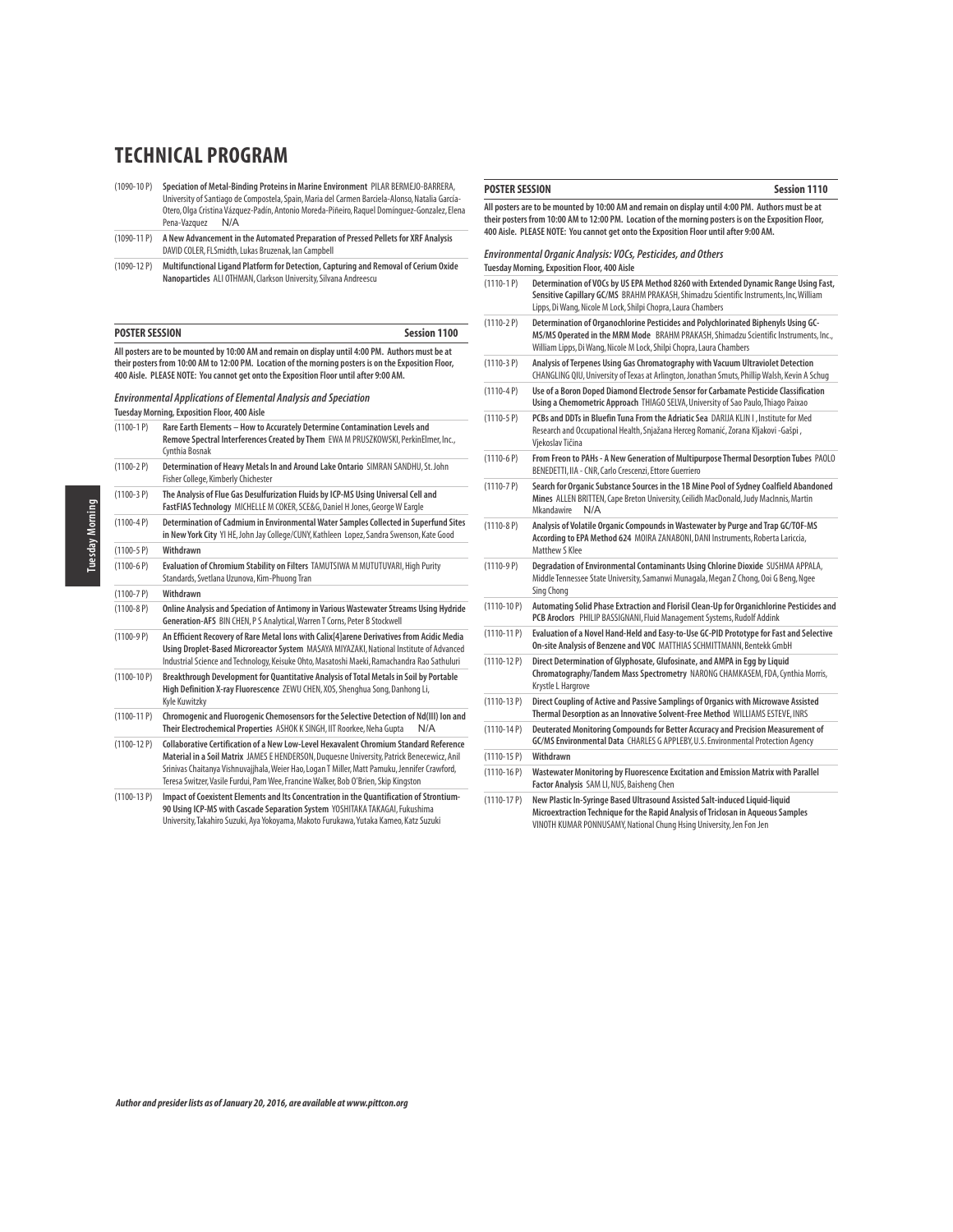#### **POSTER SESSION Session 1120**

**All posters are to be mounted by 10:00 AM and remain on display until 4:00 PM. Authors must be at their posters from 10:00 AM to 12:00 PM. Location of the morning posters is on the Exposition Floor, 400 Aisle. PLEASE NOTE: You cannot get onto the Exposition Floor until after 9:00 AM.**

#### **Environmental Water Quality and Analysis**

**Tuesday Morning, Exposition Floor, 400 Aisle**

| (1120-1 P)    | Electrochemical Determination of the Levels of Some Potentially Toxic Metals in<br>Groundwater and Leachate Samples from Solous II and III Landfill, Lagos Nigeria WESLEY<br>OHIFEME OKIEI, University of Lagos, Modupe M Ogunlesi, Jeffery Undiandeye<br>N/A          |  |  |
|---------------|------------------------------------------------------------------------------------------------------------------------------------------------------------------------------------------------------------------------------------------------------------------------|--|--|
| (1120-2 P)    | Determination of N-Nitrosamines by USEPA Method 521 Using Triple Quadrupole Mass<br>Spectrometry BRAHM PRAKASH, Shimadzu Scientific Instruments, Inc, William Lipps, Di Wang,<br>Nicole M Lock, Shilpi Chopra, Laura Chambers                                          |  |  |
| (1120-3 P)    | Optimizing Treatment of Reclaimed Water at a Drinking Water Plant by Online Monitoring<br>of Organic Carbon Levels MARK MULLET, GE Analytical Instruments, Dondra Biller                                                                                               |  |  |
| $(1120 - 4P)$ | Development of an Arduino Shield for Water Quality Analysis Probes MICHAEL CHIA,<br>Northern Kentucky University, Kelley Weigman, Grant Foreman, Richard Durtsche, Celeste<br>A Morris                                                                                 |  |  |
| (1120-5 P)    | Analysis of Peanut Hulls as an Alternative to Ion Exchange Resins CARMEN L HUFFMAN,<br>Western Carolina University, Kanika O Davis, Melisa J Glatte, Holly Truluck, Tyler S Cook                                                                                       |  |  |
| $(1120-6P)$   | Analytical Strategies for Monitoring Ionic Liquids Breakdown by Electro-Fenton Process<br>ELISA GONZÁLEZ-ROMERO, University of Vigo, Elvira Bocos, Jessica Meijide, Aida Díez, Marta<br>Pazos, María Angeles Sanromán                                                  |  |  |
| (1120-7 P)    | A Study of Quality of Water and Effect of Various Coagulants on Water of Lodra Lake of<br>Gandhinagar District JAIMIN K DESAI, Gujarat University, Parekh P Paresh<br>N/A                                                                                              |  |  |
| $(1120 - 8P)$ | Determination of the Toxins Found in Lake Ontario MARTA LABECKI, St. John Fisher College,<br>Kimberly Chichester                                                                                                                                                       |  |  |
| (1120-9 P)    | EPA Method 557 Quantitation of Haloacetic Acids, Bromate and Dalapon in Drinking Water<br>Using Ion Chromatography and Tandem Mass Spectrometry JONATHAN BECK, Thermo Fisher<br>Scientific, Terri T Christison, Charles Yang, Hans Schweingruber                       |  |  |
| $(1120-10P)$  | Assessment of Water Quality Parameters from the Lowber Abandoned Mine Drainage<br>Treatment Facility, Part 2: Further Studies and Results MARK T STAUFFER, University of<br>Pittsburgh - Greensburg, Tell M Lovelace, Aaron K Hirshka, Luke J Metzler                  |  |  |
| $(1120-11P)$  | Breaking the Biofouling Code: Towards Reliable In-Pipe Water Quality Sensors ROBERT E<br>WILSON, Imperial College London, Ivan Stoianov, Danny O'Hare                                                                                                                  |  |  |
| $(1120-12P)$  | Analysis of the Residual Oil in Water with Excitation Emission Matrix and Parallel Factor<br>Analysis KAWAGUCHI YOSHIHIKO, HORIBA Advanced Techno, Co., Ltd., Kojima Reiji                                                                                             |  |  |
| (1120-13 P)   | Sensitive Determination of Arsenate and Phosphate by Molybdenum Blue Method with<br>Membrane Filter Extraction Using a Portable 8-Channel LED-Based Reflective Photometer<br>YASUTADA SUZUKI, University of Yamanashi, Susumu Kawakubo                                 |  |  |
| (1120-14 P)   | Assessment of Physico-Chemical Analysis of Drinking Water of Kheda District Gujarat<br>(INDIA) and its Impact on Human Health MAHESHKUMAR B CHAUHAN, J & J College of<br>Science, Dipakkumar K Bhoi, Rameshbhai P Dabhi<br>N/A                                         |  |  |
| (1120-15 P)   | Nano-Sensing Approach for the Determination of Phosphate Ions MADELEINE JOHNSON,<br>University of Central Florida<br>N/A                                                                                                                                               |  |  |
| (1120-16 P)   | Study of Enhancement Effects of Functionalized Gold Nanorods in Quantitative Analysis of<br>1-H Benzotriazole by Surface Enhanced Raman Spectroscopy (SERS) UTTAM SHARMA<br>PHUYAL, Tennessee Technological University, Andrew Callender                               |  |  |
| (1120-17 P)   | Seasonal Variations in Water Quality Parameters at Thol Bird Sanctuary, Gujarat India<br>AMRUTLAL B PARMAR, J & J College of Science, Rameshkumar V Parmar, Arunkumar H Dholakia N/A                                                                                   |  |  |
| (1120-18 P)   | A Study of Water Quality Index (W.Q.I) of Pariyej Lake District: Kheda - Gujarat BUNTY R<br>PATEL, J & J College of Science, Alpesh M Patel, Fulaji J Thakor<br>N/A                                                                                                    |  |  |
| $(1120-19P)$  | Colorimetric and Electrochemical Sensor for Monohydrogen Phosphate Ion Based on 1,3-<br>bis(2-formylphenoxy) Propane Bis(2,4-dinitrophenyl hydrazine) DIVYA SINGHAL, IIT<br>Roorkee, Ashok K Singh<br>N/A                                                              |  |  |
| (1120-20 P)   | The Effect of Slaughter House Waste on the Water Quality of Okpu River Aba CHIDIEBERE A<br>ODIKE-ADUAKA, Abia State Teaching Hospital Aba, Lilian I Oguguo                                                                                                             |  |  |
| (1120-21 P)   | Biosensor for Toxic Compounds in Wastewater Based on Microbial Electrochemistry<br>SAM LI, NUS                                                                                                                                                                         |  |  |
| (1120-22 P)   | Rapid Determination of Endocrine Disrupting Bisphenol A (BPA) in Drinking Water by<br>Solid Phase Nano-Extraction and Room-Temperature Fluorescence Spectroscopy MAHA<br>AL-TAMEEMI, University of Central Florida, Bassam Alfarhani, Andres Campiglia, Jung Jong Seok |  |  |
| $(1120-23P)$  | GC/MS Screening of Water Samples for Organic Pollutants by Stir Bar Sorptive Extraction<br>(SBSE) OLIVER LERCH, Gerstel GmbH & Co. KG, Jasmin Zboron, Andreas Hoffmann, Chris Sandy                                                                                    |  |  |

#### **POSTER SESSION Session 1130**

**All posters are to be mounted by 10:00 AM and remain on display until 4:00 PM. Authors must be at their posters from 10:00 AM to 12:00 PM. Location of the morning posters is on the Exposition Floor, 400 Aisle. PLEASE NOTE: You cannot get onto the Exposition Floor until after 9:00 AM.**

**Environmental, Food and Elemental Analyses - Atomic Spectroscopy Tuesday Morning, Exposition Floor, 400 Aisle**

- (1130-1 P) **Analysis of Radium-226 in Shale-Gas Wastewater Using Inductively Coupled Plasma Mass Spectrometry** YUQIANG BI, University of Michigan, Wenjia Fan, Thomas P Yavaraski, Brian R Ellis, Kim F Hayes (1130-2 P) **Speciation of Organic Mercury in Water Samples by Alkylation, Organic Solvent Extraction**
- **and GC-AFS Detection A Comparison of Ethylation, Propylation and Phenylation**  CORNELIUS BROMBACH, P S Analytical, Bin Chen, Warren T Corns, Jun Yoshinaga
- (1130-3 P) **Models for Predicting Atmospheric Mercury Concentrations Using Meteorological Data and Mercury Concentrations in Salix(Willow) Leaves** DAVID LEHMPUHL, Colorado State University Pueblo, Lauren Bartolo
- (1130-4 P) **Assessment of Titanium Dioxide Nanoparticles in Aquatic Tanks** SARA MELOW, Elmira College, Marriah Ellington, Lisa A Holland
- (1130-5 P) **Feasibility Use of Ceramics as Solid Support for Cr(III) Measurement in Water by LIBS**  CASSIANA S NOMURA, Institute of Chemistry - University of Sao Paulo, Alexandrina C Carvalho, Daniel M Silvestre, Flávio O Leme, Danielle P Intima, Juliana Naozuka
- (1130-6 P) **Lead Determination in Soil from a Recreational Shooting Range Built on a Reclaimed Strip Mine: Effects of Oxidant Flow Rate on PB Measurements Obtained by FAAS, and Other Considerations** MARK T STAUFFER, University of Pittsburgh - Greensburg, Luke J Metzler
- (1130-7 P) **Determination of Metals in Three Types of Loose-Leaf Tea: Can Metal Content Indicate the Type of Tea?** MARK T STAUFFER, University of Pittsburgh - Greensburg, Aaron K Hirshka
- (1130-8 P) **Determination of Selected Metals and Nonmetals in Pre-Workout Supplements: Results from Initial and Ongoing Investigations** MARK T STAUFFER, University of Pittsburgh - Greensburg, Kelly M Boyles, Nicholas E Glotfelty N/A
- (1130-9 P) **Speciation of Mercury in Rice with a New Online Pre-Concentration HPLC-CV-AFS Method**  CORNELIUS BROMBACH, P S Analytical, Piumi K Dona, Bin Chen, Warren T Corns, Eva Krupp, Joerg Feldman
- (1130-10 P) **Optimizing a Total Protein Combustion Instrument for Maximum Sample Throughput and Lowest Cost-Per-Analysis** JEFFERY GAST, LECO Corporation, Mason Marsh
- (1130-11 P) **Laser Induced Breakdown Spectroscopy (LIBS) of Food Samples: Case Study of Tortillas**  CHARLES GHANY, Mississippi State University, Herve Sanghapi, Chet R Bhatt, Bader Alfarraj, Fang Y Yueh, Jagdish P Singh
- (1130-12 P) **Development of a Method For the Determination of Titanium Dioxide Nanoparticles in Food Products Using SP-ICPMS** ANTONIO MOREDA-PINEIRO, University of Santiago de Compostela, Maria del Carmen Barciela-Alonso, Olga Cristina Vázquez-Padín, Francisco Javier Vilariño-Páxaro, Manuel Aboal-Somoza, Pilar Bermejo-Barrera, Elena Pena-Vazquez
- (1130-13 P) **Evaluation of Optical Depths of Ca Emission Lines in Laser Induced Breakdown Spectroscopy (LIBS)** BADER ALFARRAJ, Mississippi State University, Herve Sanghapi, Chet R Bhatt, Charles Ghany, Fang Y Yueh, Jagdish P Singh
- (1130-14 P) **Standard Dilution Analysis for the Determination of Calcium by Flame Atomic Emission Spectrophotometry** CLIFTON P CALLOWAY, Winthrop University, Katja A Hall, Emily A Watson
- (1130-15 P) **Cyanide Detection in Blood Using Indirect Atomic Absorption Spectroscopy** JEFFREY ROSENTRETER, Idaho State University, Matt Kirkham, Jeff Kuhlmeier
- (1130-16 P) **Advanced Application of Speciation Analysis Using ICP-MS detection** DANIEL KUTSCHER, Thermo Fisher Scientific, Monika Verma, Shona McSheehy Ducos
- (1130-17 P) **Multi-trophic Analysis of Lead Using a Flame Atomic Absorption Spectrometer** MICHAEL DECAROLIS, St. John Fisher College, Christopher Collins, Kimberly Chiche
- (1130-18 P) **Atomic and Molecular Laser Induced Breakdown Spectroscopy for Detection of Chlorine in Concrete** WILL B JONES, University of Florida, Ebo Ewusi-Annan, Tobias Guenther, Ben Smith, Nico Omenetto
- (1130-19 P) **A Modern Multi-Excitation Concept for Total Reflection X-Ray Spectrometry** ARMIN GROSS, Bruker Nano GmbH, Ulrich Waldschlaeger N/A
- (1130-20 P) **Determination of Lead in Keratin Tissues: Method Development and Candidate Reference Material Production Using Caprine Horns** MINA TEHRANI, Wadsworth Center/ SUNY Albany, Patrick J Parsons N/A
- (1130-21 P) **Lead Concentrations in Lagos Groundwater** AMALACHUKWU OLIVE ANADI, Hydrochrom Resources Ltd, Chimezie A Anyakora N/A
- (1130-22 P) **Fast Monitoring Processed Manure Using WD-XRF Spectroscopy for Nutrients and Metals**  ALEXANDER SEYFARTH, Rock River Axs LLC, Aicado Roa-Espinosa
- (1130-23 P) **Onsite Monitoring of Manure Using XRF for Nutrients and Metals** ALEXANDER SEYFARTH, Bruker Nano Analytics, Aicado Roa-Espinosa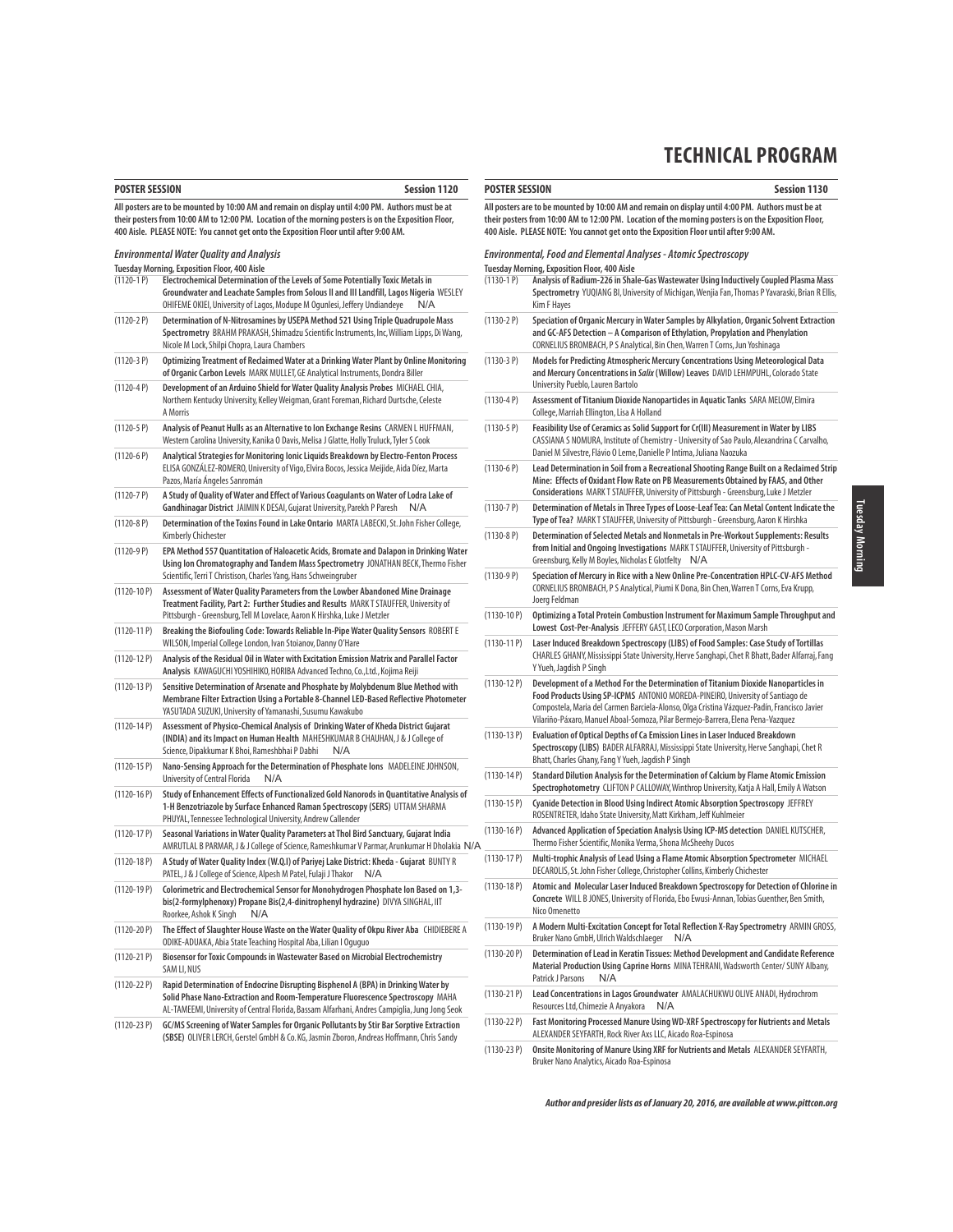### **POSTER SESSION Session 1140**

All posters are to be mounted by 10:00 AM and remain on display until 4:00 PM. Authors must be at<br>their posters from 10:00 AM to 12:00 PM. Location of the morning posters is on the Exposition Floor, 400<br>Aisle. PLEASE NO

| $(1140-1)$    | Tuesday Morning, Exposition Floor, 400 Aisle<br>The Measurement of Formaldehyde in Drinking Water Using Automated SPE and HPLC                                                                                                                                                                       |
|---------------|------------------------------------------------------------------------------------------------------------------------------------------------------------------------------------------------------------------------------------------------------------------------------------------------------|
|               | ALICIA CANNON, Horizon Technology, Chris Shevlin, Michael Ebitson                                                                                                                                                                                                                                    |
| $(1140-2P)$   | Analysis of Extract Drying Criteria for Oil and Grease Method 1664A/B MICHAEL EBITSON,<br>Horizon Technology, David Gallagher, William Jones                                                                                                                                                         |
| $(1140-3)$ P) | Fundamentals and Comparisons for Organic Sample Extract Evaporation ZOE GROSSER,<br>Horizon Technology, Robert Johnson                                                                                                                                                                               |
| $(1140-4P)$   | Determination of 2-Methylisoborneol and Geosmin in Water Using Solid Phase Micro<br>Extraction ANNE JUREK, EST Analytical                                                                                                                                                                            |
| $(1140-5P)$   | The Advantages of Automated Sample Preparation ANNE JUREK, EST Analytical, Lindsey<br>Pyron, Kelly Cravenor, Justin Murphy                                                                                                                                                                           |
| $(1140-6P)$   | Highly Robust Polymeric Ionic Liquid Coatings for Solid Phase Microextraction: Multiclass<br>Determinations with Application of Direct-Immersion-Headspace Mode Using Gas<br>Chromatography-Mass Spectrometry JOSIAS MERIB, lowa State University, Honglian Yu,<br>Carasek Eduardo, Jared L Anderson |
| $(1140 - 7P)$ | Development of Dispersive Liquid-Liquid Microextraction for the Determination of Six<br>Steroidal Hormones in Wastewater Using High Pressure Liquid Chromatography-Charged<br>Aerosol Detector MATHEW MUZI NINDI, Unisa, Cecilia O Osunmakinde, Simiso Dube                                          |
| $(1140-8P)$   | Extraction of Analytes of Forensic Toxicological Interest from Plasma with Enhanced<br>Matrix Removal-Lipid Material JOAN STEVENS, Agilent Technologies, Derick Lucas, Limian Zhao,<br>Megan Juck, William Long                                                                                      |
| $(1140-9P)$   | Modified Sample Clean-up for Combined POPs Using Automated Multi-Column<br>Fractionation and Analytical Optimization PHILIP BASSIGNANI, Fluid Management Systems,<br><b>Rudolf Addink</b>                                                                                                            |
| $(1140-10P)$  | Ice Concentration Linked with Extractive Stir Bar NUJUD O MASLAMANI, South Dakota<br><b>State University</b>                                                                                                                                                                                         |
| $(1140-11P)$  | The Best Sample Preparation for High Throughput Quantitative X-Ray Diffraction of<br>Mineral Mixtures ROGER MEIER, FLSmidth A/S, Ian Campbell, Lukas Bruzenak, Detlev Götz                                                                                                                           |
| $(1140-12P)$  | Nanoporous Solid Phase Microextraction (SPME) Fibers by Sputtering Silicon MASSOUD<br>KAYKHAII, Brigham Young University, Anubhav Diwan, Bhupinder Singh, Matthew R Linford                                                                                                                          |

## **TUESDAY, MARCH 8, 2016 AFTERNOON**

| <b>AWARDS</b> |                               | Session 1150                                                                                                                                                                    |
|---------------|-------------------------------|---------------------------------------------------------------------------------------------------------------------------------------------------------------------------------|
|               | Pittsburgh Spectroscopy Award | arranged by Joseph Grabowski, University of Pittsburgh                                                                                                                          |
|               | Tuesday Afternoon, Room B312  | Fu-Tyan Lin, The Pittsburgh Conference, Presiding                                                                                                                               |
| 1:30          |                               | Introductory Remarks - Fu-Tyan Lin                                                                                                                                              |
| 1:35          |                               | Presentation of the 2016 Pittsburgh Spectroscopy Award to Jürgen Popp,<br>Friedrich-Schiller University Jena, by Joseph Grabowski, Chair, Spectroscopy<br>Society of Pittsburgh |
| 1:40          | $(1150-1)$                    | Overcoming Unmet Medical Needs: Advances in Raman Spectroscopy<br>JÜERGEN POPP, Friedrich-Schiller University Jena                                                              |
| 2:15          | $(1150-2)$                    | Developing Deep UV Raman Standoff Spectrometers for Trace Explosives<br>SANFORD A ASHER, University of Pittsburgh, Sergei V Bykov, Katie L Gares,<br>Kyle T Hufziger            |
| 2:50          | $(1150-3)$                    | Enhanced Vibrational Circular Dichroism: Moving Beyond Established<br>Applications of Vibrational Circular Dichorism (VCD) LAURENCE A NAFIE,<br>Syracuse University             |
| 3:25          |                               | Recess                                                                                                                                                                          |
| 3:40          | $(1150-4)$                    | Raman Big Data Analysis for Automatic and Objective Living Cell<br>Discrimination/Diagnosis HIROO HAMAGUCHI, National Chiao Tung University,<br>Masahiro Ando                   |
| 4:15          | $(1150-5)$                    | Raman Scattering from Single, Laser-Trapped Microparticles: A Review<br>WOLFGANG KIEFER, University of Würzburg                                                                 |

**AWARDS Session 1160**

**RSC - JAAS Emerging Investigator Lectureship Award** arranged by Philippa Ross, Royal Society of Chemistry

### **Tuesday Afternoon, Room B314**

|      |            | Philippa Ross, Royal Society of Chemistry, Presiding                                                                                                                                                                                                                             |  |
|------|------------|----------------------------------------------------------------------------------------------------------------------------------------------------------------------------------------------------------------------------------------------------------------------------------|--|
| 1:30 |            | Introductory Remarks - Philippa Ross                                                                                                                                                                                                                                             |  |
| 1:35 |            | Presentation of the 2016 RSC - JAAS Emerging Investigator Lectureship<br>Award to Gerardo Gamez, Texas Tech University, by Philippa Ross, Royal<br><b>Society of Chemistry</b>                                                                                                   |  |
| 1:40 | $(1160-1)$ | Revealing Surface Elemental Landscapes with Ultra-High Throughput via<br>GDOES GERARDO GAMEZ, Texas Tech University                                                                                                                                                              |  |
| 2:15 | $(1160-2)$ | Laser Ablation-Based Chemical Analysis Techniques: A Short Review JHANIS<br>JOSE GONZALEZ, Lawrence Berkeley National Laboratory                                                                                                                                                 |  |
| 2:50 | $(1160-3)$ | Direct Determination of Trace Antimony and Arsenic in Natural Waters by<br>Photochemical Vapor Generation ICPMS LU YANG, National Research<br>Council Canada                                                                                                                     |  |
| 3:25 |            | Recess                                                                                                                                                                                                                                                                           |  |
| 3:40 |            | Presentation of the 2016 RSC - JAAS Emerging Investigator Lectureship<br>Award to Lara Lobo Revilla, University of Oviedo, by Philippa Ross,<br><b>Royal Society of Chemistry</b>                                                                                                |  |
| 3:45 | $(1160-4)$ | Pulsed Glow Discharge Time-of-Flight Mass Spectrometry (Positive and<br>Negative Ionization Modes) for Elemental Depth Profiling of Innovative<br>Materials and Polymer Fingerprinting LARA LOBO REVILLA, University of<br>Oviedo, R Muniz, B Fernandez, R Pereiro, A Sanz-Medel |  |
| 4:20 | $(1160-5)$ | What is XRF Doing in a Mass Spectrometry Award Symposium? GEORGE<br>HAVRILLA, Los Alamos National Laboratory                                                                                                                                                                     |  |

**Tuesday Morning** Tuesday Afternoon Tuesday Morning**Tuesday Afternoon**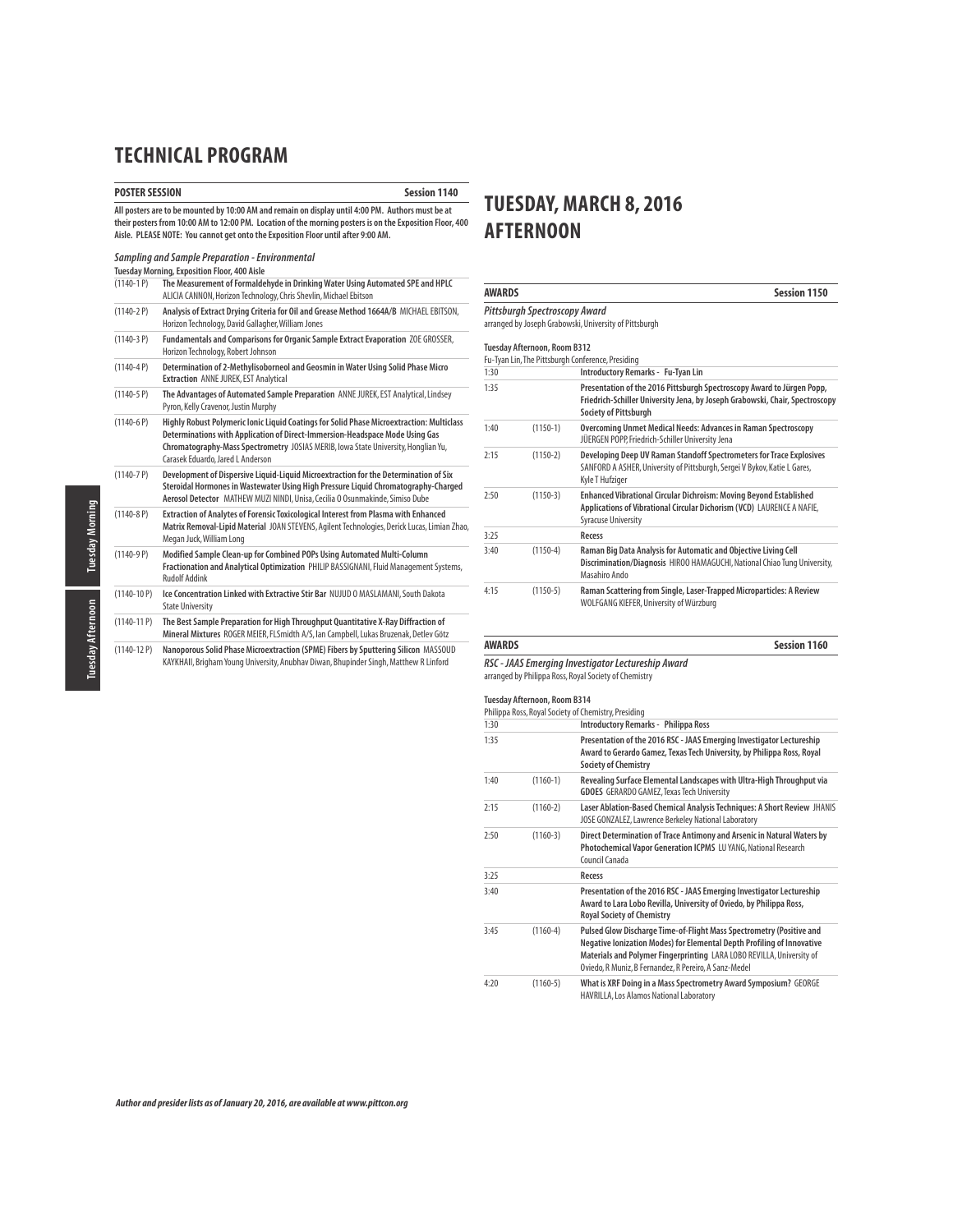| <b>SYMPOSIUM</b> |                                                                                                                                                                                       | Session 1170                                                                                                                                                                                                                                                                       |  |
|------------------|---------------------------------------------------------------------------------------------------------------------------------------------------------------------------------------|------------------------------------------------------------------------------------------------------------------------------------------------------------------------------------------------------------------------------------------------------------------------------------|--|
|                  | <b>ACS-ANYL - New Approaches to Nuclear Safequards and Forensics Analysis</b><br>arranged by Douglas Duckworth, Pacific Northwest National Laboratory<br>Tuesday Afternoon, Room B308 |                                                                                                                                                                                                                                                                                    |  |
|                  |                                                                                                                                                                                       | Douglas Duckworth, Pacific Northwest National Laboratory, Presiding                                                                                                                                                                                                                |  |
| 1:30             |                                                                                                                                                                                       | <b>Introductory Remarks - Douglas Duckworth</b>                                                                                                                                                                                                                                    |  |
| 1:35             | $(1170-1)$                                                                                                                                                                            | Advances in Online Spectroscopic Monitoring for Process Control and Safe-<br>quarding of Radiochemical Streams SAM A BRYAN, Pacific Northwest National<br>Laboratory, Amanda J Casella, Amanda M Lines, Gilbert L Nelson, Job M Bello                                              |  |
| 2:10             | $(1170-2)$                                                                                                                                                                            | New XRF Applications to Nuclear Safeguards and Nuclear Forensics GEORGE<br><b>HAVRILLA, Los Alamos National Laboratory</b>                                                                                                                                                         |  |
| 2:45             | $(1170-3)$                                                                                                                                                                            | Fieldable Mass Spectrometry: Sample Preparation and Rapid Field Analysis<br>for Nuclear Safeguards PETER STARK, Los Alamos National Laboratory,<br>Elizabeth Judge, Keri Campbell, Lisa Meyers, Chris Leibman, Ning Xu, Thomas<br>Yoshida, Matthew R Dirmyer                       |  |
| 3:20             |                                                                                                                                                                                       | Recess                                                                                                                                                                                                                                                                             |  |
| 3:35             | $(1170-4)$                                                                                                                                                                            | New Analytical Methods for Trace Elemental and Isotopic Analysis of<br>Nuclear Fuel Cycle Materials GREGORY C EIDEN, Pacific Northwest National<br>Laboratory, Andrew M Duffin, Michael P Dion, April J Carman, Orville T Farmer,<br>Jesse D Ward, Carmen S Menoni, Martin Liezers |  |
| 4:10             | $(1170-5)$                                                                                                                                                                            | Contribution and Impact of Laser Ablation Inductively Coupled Plasma Mass<br>Spectrometry (LA-ICP-MS) and Laser Induced Breakdown Spectroscopy<br>(LIBS) to Forensic Analysis JHANIS JOSE GONZALEZ, Lawrence Berkeley<br>National Laboratory                                       |  |

| <b>SYMPOSIUM</b>                                                             | Session 1180 |
|------------------------------------------------------------------------------|--------------|
| <b>Emerging Mass Spectrometry-Based Techniques for Biomolecular Analysis</b> |              |
| arranged by Ronghu Wu, Georgia Institute of Technology                       |              |

### **Tuesday Afternoon, Room B302**

|      |              | Ronghu Wu, Georgia Institute of Technology, Presiding                                                                                                                                                                                                                 |
|------|--------------|-----------------------------------------------------------------------------------------------------------------------------------------------------------------------------------------------------------------------------------------------------------------------|
| 1:30 |              | Introductory Remarks - Ronghu Wu                                                                                                                                                                                                                                      |
| 1:35 | $(1180-1)$   | Searching for Biomarkers Using Ambient Ionization Mass Spectrometry<br><b>GRAHAM COOKS, Purdue University</b>                                                                                                                                                         |
| 2:10 | $(1180-2)$   | An Inside-Outside Strategy to Study Cell Communication CATHERINE<br>FENSELAU, University of Maryland, Sitara Chauhan, Lucia Geis-Asteggiante,<br>Avantika Dhabaria, Nathan Edwards, Suzanne Ostrand-Rosenberg                                                         |
| 2:45 | $(1180-3)$   | Developing Cross-linking Mass Spectrometry to Define Protein-Protein<br>Interactions LAN HUANG, University of California, Irvine                                                                                                                                      |
| 3:20 |              | Recess                                                                                                                                                                                                                                                                |
| 3:35 | $(1180-4)$   | Innovative Instrumentation and Methods for the Identification of Intact<br>Proteins in Mixtures and for Sequence Analysis of Antibodies and<br>Posttranslationally-Modified, Intact Proteins on a Chromatographic<br>Time-Scale DONALD F HUNT, University of Virginia |
| 4:10 | $(1180 - 5)$ | Charge Detection Mass Spectrometry for Single Ions EVAN WILLIAMS,<br>University of California, Berkeley, Andrew Elliot, Zijie Xia                                                                                                                                     |

| <b>SYMPOSIUM</b>                                                                                                                                             | Session 1190 |
|--------------------------------------------------------------------------------------------------------------------------------------------------------------|--------------|
| Emerging Pollutants in the Environment - from Sources to Effects<br>arranged by Rudolf J Schneider, BAM Federal Institute for Materials Research and Testing |              |

### **Tuesday Afternoon, Room B303**

| 1:30 | <b>LUCSURV ALLEHTUVIL, INVILLED</b><br>Rudolf J Schneider, BAM Federal Institute for Materials Research and Testing, Presiding<br>Introductory Remarks - Rudolf J Schneider |                                                                                                                                                                                                                                                                                                                                                                                                                             |  |
|------|-----------------------------------------------------------------------------------------------------------------------------------------------------------------------------|-----------------------------------------------------------------------------------------------------------------------------------------------------------------------------------------------------------------------------------------------------------------------------------------------------------------------------------------------------------------------------------------------------------------------------|--|
| 1:35 | $(1190-1)$                                                                                                                                                                  | Using High Resolution Mass Spectrometry to Uncover New, Emerging<br><b>Iodinated and Nitrogen-Containing Disinfection Byproducts SUSAN D</b><br>RICHARDSON, University of South Carolina, Cristina Postigo, Christina M Joseph,<br>Hannah K Liberatore, Jessie Kadlec, Amy Cuthbertson, Friedrich Wendel, Christian<br>Luetke-Eversloh, Thomas A Ternes, Edward Machek, Stephen Duirk, Elizabeth<br>Wagner, Michael J Plewa |  |

| 2:10 | $(1190-2)$ | Measuring Plant Uptake and Effects of Pharmaceuticals Using Liquid<br>Chromatography/Mass Spectrometry DIANA S AGA, University at Buffalo,<br>Rachel Mullen                                                                                                                                          |  |
|------|------------|------------------------------------------------------------------------------------------------------------------------------------------------------------------------------------------------------------------------------------------------------------------------------------------------------|--|
| 2:45 | $(1190-3)$ | Analysis of Hydraulic Fracturing Additives by LC/Q-TOF-MS IMMA FERRER,<br>University of Colorado, Michael Thurman                                                                                                                                                                                    |  |
| 3:20 |            | Recess                                                                                                                                                                                                                                                                                               |  |
| 3:35 | $(1190-4)$ | Uptake and Disposition of Pharmaceuticals by Bluegill Exposed at Constant<br>Concentrations in a Flow-Through Aguatic Exposure System EDWARD<br>FURLONG, U.S. Geological Survey, Jian-Liang Zhao, Heiko L Schoenfuss, Dana W<br>Kolpin, Kyle L Bird, David J Feifarek, Eric A Schwab, Guang-Guo Ying |  |
| 4:10 | $(1190-5)$ | <b>Pharmaceuticals in Surface Waters - Analysis and Effects RUDOLF J</b><br>SCHNEIDER, BAM                                                                                                                                                                                                           |  |

### **SYMPOSIUM SESSION**

**Emerging Technologies for Disease Biomarker Detection**

arranged by Xiujun James Li, University of Texas at El Paso

#### **Tuesday Afternoon, Room B304**

|      |            | Xiujun James Li, University of Texas at El Paso, Presiding                                                                                                                           |
|------|------------|--------------------------------------------------------------------------------------------------------------------------------------------------------------------------------------|
| 1:30 |            | Introductory Remarks - Xiujun James Li                                                                                                                                               |
| 1:35 | $(1200-1)$ | Phase Separated Droplets Enable Multiplexing of Difficult ELISA Panels<br>SHUICHI TAKAYAMA, University of Michigan                                                                   |
| 2:10 | $(1200-2)$ | Looking for Rare Cells via High-throughput Single Cell Mass Spectrometry<br>Profiling JONATHAN V SWEEDLER, University of Illinois                                                    |
| 2:45 | $(1200-3)$ | Biomarker Detection Using Paper/PDMS Hybrid Microfluidic Platforms for<br>Low-cost Disease Diagnosis XIUJUN JAMES LI, University of Texas at El Paso,<br>Maowei Dou, Sharma T Sanjay |
| 3:20 |            | Recess                                                                                                                                                                               |
| 3:35 | $(1200-4)$ | 'Cytology-on-a-Chip' Based Sensors for Monitoring of Potentially Malignant<br>Oral Lesions JOHN T MCDEVITT, New York University                                                      |
| 4:10 | $(1200-5)$ | Biomarker Discovery Using DNA Aptamers WEIHONG TAN, University of Florida                                                                                                            |

#### **SYMPOSIUM Session 1210**

**JAIMA - The State-of-the-Art Technologies from Japan: Analytical Instruments with/for Nano-Chemistry Technology and Advanced Diagnosis (II)** arranged by Koichiro Matsuda, JAIMA

**Tuesday Afternoon, Room B305** Koichiro Matsuda, JAIMA, Presiding

|      | Koji Suzuki, Keio University, Presiding |                                                                                                                                                                                                           |
|------|-----------------------------------------|-----------------------------------------------------------------------------------------------------------------------------------------------------------------------------------------------------------|
| 1:30 |                                         | Introductory Remarks - Koji Suzuki, President of JSAC                                                                                                                                                     |
| 1:35 | $(1210-1)$                              | Electrochemical Application of Boron-Doped Diamond Electrodes YASUAKI<br>EINAGA, Keio University                                                                                                          |
| 2:10 | $(1210-2)$                              | Plasmonic Nanomaterials TETSU TATSUMA, University of Tokyo                                                                                                                                                |
| 2:45 | $(1210-3)$                              | The Unique Combination of Nanotechnology with Raman and SPRi<br>Platforms Offers Innovative and Ultrasensitive Solutions for Diagnostics<br>MARINELLA SANDROS, HORIBA Scientific                          |
| 3:20 |                                         | Recess                                                                                                                                                                                                    |
| 3:35 | $(1210-4)$                              | Medicinal Cannabinomics and Mass Spectrometry Applications to Cannabis<br>Testing Laboratories SCOTT KUZDZAL, Shimadzu Scientific Instruments, Di<br>Wang, Jonathan Edwardsen, William Lipps, Jeff H Dahl |
| 4:10 | $(1210-5)$                              | Application of Laser/desorption Ionization Mass Spectrometry as a Novel<br>Surface Analytical Tool TAKAYA SATOH, JEOL Ltd.                                                                                |

# **Tuesday Afternoon** Tuesday Afternoon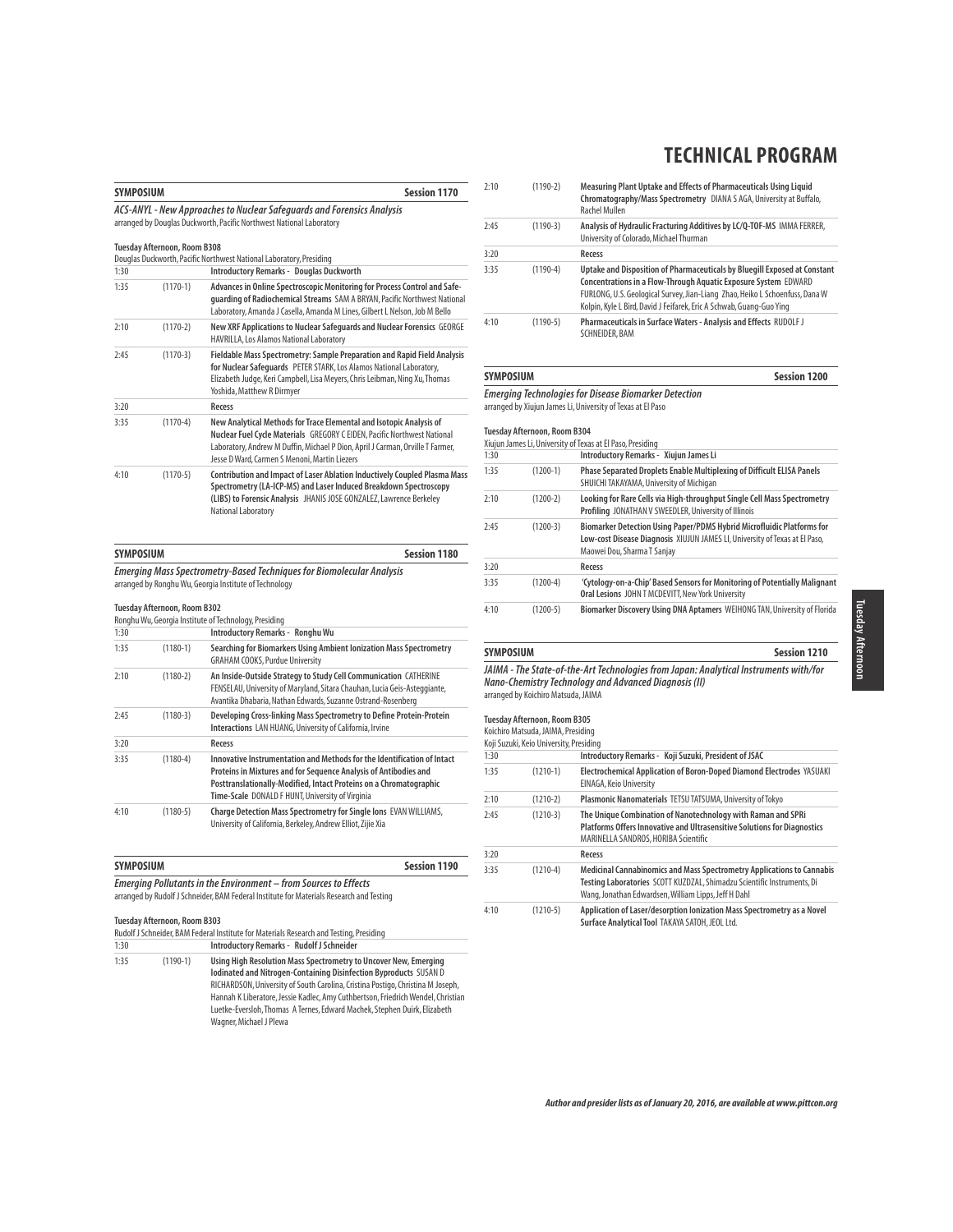| <b>Session 1220</b><br><b>SYMPOSIUM</b> |                                                                                                            |                                                                                                                                                                                                                                                                                                     |  |  |  |
|-----------------------------------------|------------------------------------------------------------------------------------------------------------|-----------------------------------------------------------------------------------------------------------------------------------------------------------------------------------------------------------------------------------------------------------------------------------------------------|--|--|--|
|                                         | <b>New Advances in Analytical Mass Spectrometry</b><br>arranged by Gary Martin Hieftje, Indiana University |                                                                                                                                                                                                                                                                                                     |  |  |  |
|                                         | Tuesday Afternoon, Room B309                                                                               |                                                                                                                                                                                                                                                                                                     |  |  |  |
|                                         |                                                                                                            | Gary Martin Hieftje, Indiana University, Presiding                                                                                                                                                                                                                                                  |  |  |  |
| 1:30                                    |                                                                                                            | <b>Introductory Remarks - Gary Martin Hieftje</b>                                                                                                                                                                                                                                                   |  |  |  |
| 1:35                                    | $(1220-1)$                                                                                                 | 21 Tesla Fourier Transform Ion Cyclotron Resonance Mass Spectrometry:<br>New Capabilities for Ultrahigh-Resolution Mass Analysis ALAN G MARSHALL,<br>Florida State University, John P Quinn, Nathan K Kaiser, Donald F Smith, Greg T<br>Blakney, Tong Chen, Steven C Beu, Christopher L Hendrickson |  |  |  |
| 2:10                                    | $(1220-2)$                                                                                                 | The Unique Analytical Capabilities of Distance-of-Flight Mass Spectrometry<br>STEVEN J RAY, SUNY-Buffalo, Elise Dennis, David W Koppenaal, Christie G Enke,<br>Gary Martin Hieftje                                                                                                                  |  |  |  |
| 2:45                                    | $(1220-3)$                                                                                                 | Plasma Mass Spectrometry: A Tool for and a Source of Chemical Reactions<br>JACOB T SHELLEY, Kent State University, Sunil P Badal, Yi You, Kelsey Williams,<br>Garett MacLean                                                                                                                        |  |  |  |
| 3:20                                    |                                                                                                            | Recess                                                                                                                                                                                                                                                                                              |  |  |  |
| 3:35                                    | $(1220-4)$                                                                                                 | New Paths for Mass Spectrometry based upon Structures for Lossless Ion<br>Manipulations (SLIM) RICHARD D SMITH, Pacific Northwest National Laboratory                                                                                                                                               |  |  |  |
| 4:10                                    | $(1220-5)$                                                                                                 | Improvements in Velocity-Based Mass Analysis by Use of Constant-<br>Momentum Acceleration GARY MARTIN HIEFTJE, Indiana University, Elise<br>Dennis, Steven J Ray, Christie G Enke, Alexander W Gundlach-Graham                                                                                      |  |  |  |

| <b>SYMPOSIUM</b>                                           | Session 1230 |
|------------------------------------------------------------|--------------|
| <b>SEAC - New Trends in Electrochemical Neurochemistry</b> |              |
| arranged by Adrian C Michael, University of Pittsburgh     |              |

### **Tuesday Afternoon, Room B310**

**Tuesday Afternoon** Tuesday Afternoon

|      |            | Ann-Sofie Cans, Chalmers University, Presiding                                                                                                                                                                                                           |
|------|------------|----------------------------------------------------------------------------------------------------------------------------------------------------------------------------------------------------------------------------------------------------------|
| 1:30 |            | <b>Introductory Remarks - Ann-Sofie Cans</b>                                                                                                                                                                                                             |
| 1:35 | $(1230-1)$ | Fast-scan Cyclic Voltammetry Reveals Dopamine Spikes to Food Reward<br>that are Tuned by Physiological State and Its Proxies MITCHELL ROITMAN,<br>University of Illinois at Chicago                                                                      |
| 2:10 | $(1230-2)$ | Electroenzymatic Detection of Basolateral Amygdala Glutamate Release<br>During Reward Seeking KATE M WASSUM, University of California Los<br>Angeles, Melissa Malvaez, Venuz Y Greenfield, Allison M Yorita, Lili Feng,<br>Harold G Monbouquette         |
| 2:45 | $(1230-3)$ | Improving Temporal Resolution of Enzyme Based Electrochemical Sensors<br>for Detection of Non-Electroactive Analytes Important in Brain Chemistry<br>ANN-SOFIE CANS, Chalmers University of Technology, Yuanmo Wang, Jenny<br>Bergman, Joakim Wigström   |
| 3:20 |            | Recess                                                                                                                                                                                                                                                   |
| 3:35 | $(1230-4)$ | Building a 'Well-tempered' Biosensor for Real-Time Neurochemical<br>Monitoring in the Intensive Care Unit MARTYN G BOUTELLE, Imperial College<br>London, Isabelle C Samper, Chu Wang, Thomas Watts, Michelle L Rogers, Chi Leng<br>Leong, Sally A Gowers |
| 4:10 | $(1230-5)$ | Optogenetic-Control of Glutamate Release in the Rat Hippocampus and<br>Frontal Cortex Measured Using Enzyme-Coated Ceramic Based<br>Microelectrode Arrays GREG A GERHARDT, University of Kentucky<br><b>Medical Center</b>                               |

| SYMPOSIUM                                               | Session 1240 |
|---------------------------------------------------------|--------------|
| The Challenge of Detection for Drugged Driving          |              |
| arranged by Herbert H Hill, Washington State University |              |

**Tuesday Afternoon, Room B311**

|      |            | Herbert H Hill. Washington State University. Presiding                                                                                    |
|------|------------|-------------------------------------------------------------------------------------------------------------------------------------------|
| 1:30 |            | <b>Introductory Remarks - Herbert H Hill</b>                                                                                              |
| 1:35 | $(1240-1)$ | Police Officer Difficulties with Drug-Impaired Driver Arrests NICHOLAS PETER<br>LOVRICH. Washington State University                      |
| 2:10 | $(1240-2)$ | Human Cannabinoid Metabolism and Disposition in Biological Matrices<br>after Controlled Cannabis Administration MARILYN ANN HUESTIS. NIDA |

**Author and presider lists as of January 20, 2016, are available at www.pittcon.org** 48

| 2:45 | $(1240-3)$ | Analytical Methods for the Detection of Mariiuana in Biological Fluids in a<br><b>Forensic Toxicology Laboratory BRIANNA PETERSON, Washington State Patrol</b> |
|------|------------|----------------------------------------------------------------------------------------------------------------------------------------------------------------|
| 3:20 |            | Recess                                                                                                                                                         |
| 3:35 | $(1240-4)$ | Detection of Drug Consumption in Europe WOLFGANG VAUTZ, ISAS                                                                                                   |
| 4:10 | $(1240-5)$ | Detection of Mariiuana from Human Breath by Breathalyzer-IMS HERBERT<br>H HILL. Washington State University. Jessica A Tufariello                              |

### **WORKSHOPS Session 1250**

| Core-Shell versus Fully Porous HPLC Particles - The Current State of the Art in |
|---------------------------------------------------------------------------------|
| <b>HPLC Columns</b>                                                             |
| arranged by Jason Anspach and Lawrence Loo, Phenomenex                          |

#### **Tuesday Afternoon, Room B313**

|      | Jason Anspach, Phenomenex, Presiding |                                                                                                                                                                                                                                                         |
|------|--------------------------------------|---------------------------------------------------------------------------------------------------------------------------------------------------------------------------------------------------------------------------------------------------------|
| 1:30 |                                      | Introductory Remarks - Jason Anspach and Lawrence Loo                                                                                                                                                                                                   |
| 1:35 | $(1250-1)$                           | Perspectives on the Development and Future of Monodisperse Fully-Porous<br>Silica Supports DAVID S BELL, Supelco/Sigma-Aldrich                                                                                                                          |
| 2:05 | $(1250-2)$                           | Fully-Porous vs. Core-shell Particles - The Past, the Present and the<br>Future LAWRENCE LOO, Phenomenex, Jason Anspach, Tivadar Farkas, Mike Chitty,<br><b>Thuylinh Tran</b>                                                                           |
| 2:35 | $(1250-3)$                           | Advantages and Limitations of Superficially Porous Particles<br>KEN BROECKHOVEN, Vrije Universiteit Brussel, Gert Desmet                                                                                                                                |
| 3:05 |                                      | Recess                                                                                                                                                                                                                                                  |
| 3:20 | $(1250-4)$                           | Next Generation Superficially Porous Particle Technology: Highly Ordered<br>Pore Structures Formed by Pseudomorphic Transformation WILLIAM E<br>BARBER, Agilent Technologies, Ta-Chen Wei, Wu Chen, Anne Mack, Jia Liu, Monika<br>Dittmann, Xiaoli Wang |
| 3:50 | $(1250-5)$                           | Clarifying the Difference Between Columns Packed with Solid Core and<br>Fully Porous Particles JACOB FAIRCHILD, Waters Corporation, Jonathan Turner,<br>Bonnie Alden, Kevin Wyndham, Babajide Okandeji                                                  |

### **ORGANIZED CONTRIBUTED SESSIONS Session 1260 LIMS Live @ Pittcon: Best Practices and Lessons Learned From The Laboratory**

arranged by Ken Ochi and Devender Gandhi, Accelerated Technology Laboratories

|      | Tuesday Afternoon, Room B315 | Ken Ochi, Accelerated Technology Laboratories, Presiding                                                                                                             |
|------|------------------------------|----------------------------------------------------------------------------------------------------------------------------------------------------------------------|
| 1:30 | $(1260-1)$                   | Where Do We Start? A Roadmap to LIMS Success CHRISTINE PASZKO,<br>Accelerated Technology Laboratories                                                                |
| 1:50 | $(1260-2)$                   | The LIMS Needs Assessment: Your Secret Weapon to a Successful<br>Deployment ALAN SERRERO, Gwinnett County Department of Public Utilities                             |
| 2:10 | $(1260-3)$                   | Finding the Perfect LIMS: Keys to a Successful RFP ASTER TEKLE, Alexandria<br><b>Renew Enterprises</b>                                                               |
| 2:30 | $(1260 - 4)$                 | Preparing for a LIMS - The Importance of Proper Planning KEITH KEESEE,<br>Oklahoma Department of Agriculture, Cassandra Kontas                                       |
| 2:50 |                              | Recess                                                                                                                                                               |
| 3:05 | $(1260-5)$                   | Implementing a LIMS is a Project - Treat It Like One ROY D JONES,<br><b>Duke Energy</b>                                                                              |
| 3:25 | $(1260-6)$                   | Life with a LIMS: What It's Meant for the City of Clearwater MARIA DE LA<br>CANTERA, City of Clearwater (FL)                                                         |
| 3:45 | $(1260 - 7)$                 | Leveraging LIMS for Streamlining Next Generation Sequencing Data<br>JENNIFER WELLER, University of North Carolina - Charlotte                                        |
| 4:05 | $(1260 - 8)$                 | What Have We Learned? Final Thoughts On the Road to LIMS Success<br>(Getting the Most From Your LIMS) DEVENDER GANDHI, Accelerated<br><b>Technology Laboratories</b> |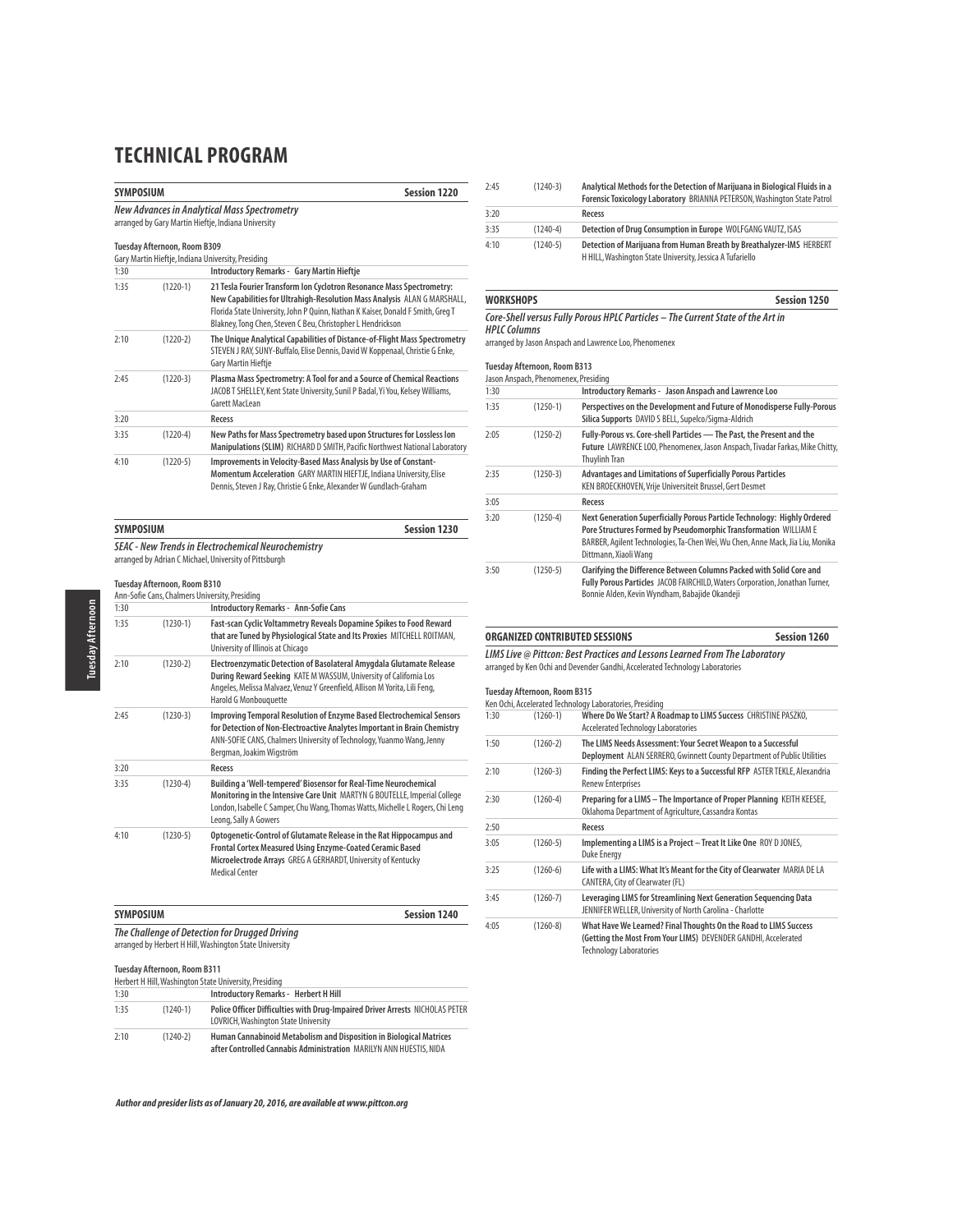|      |                              | <b>ORGANIZED CONTRIBUTED SESSIONS</b>                                                                                                               | <b>Session 1270</b> |
|------|------------------------------|-----------------------------------------------------------------------------------------------------------------------------------------------------|---------------------|
|      |                              | <b>Quantifying the Tumor Microenvironment</b><br>arranged by Matthew R Lockett, University of North Carolina at Chapel Hill                         |                     |
|      | Tuesday Afternoon, Room B316 |                                                                                                                                                     |                     |
|      |                              | Matthew R Lockett, University of North Carolina at Chapel Hill, Presiding                                                                           |                     |
| 1:30 | $(1270-1)$                   | Phosphoproteomics in Prostate Extracellular Vesicles W ANDY TAO,<br><b>Purdue University</b>                                                        |                     |
| 1:50 | $(1270-2)$                   | Exploring the Permissive Stromal Microenvironment AMANDA B HUMMON,<br>University of Notre Dame, Pinar Zorlutuna, Eric M Weaver                      |                     |
| 2:10 | $(1270-3)$                   | Modulating Drug Resistance in Hypoxia Tumors DIMITRI PAPPAS, Texas<br><b>Tech University</b>                                                        |                     |
| 2:30 | $(1270-4)$                   | Paper-Based Assays for the Study of Cancer Cell Biology, Invasion, and<br>Metastasis MATTHEW R LOCKETT, University of North Carolina at Chapel Hill |                     |
| 2:50 |                              | Recess                                                                                                                                              |                     |
| 3:05 | $(1270-5)$                   | Examining Small Molecule Cellular Signaling in Complex Environments with<br>Microscale Systems ASHLEIGH B THEBERGE, University of Washington        |                     |
| 3:25 | $(1270-6)$                   | Microengineered Physiological Biomimicry: Human Organ-on-Chips D DAN<br>HUH, University of Pennsylvania                                             |                     |
| 3:45 | $(1270-7)$                   | Direct Optical Microscopy of Biological Interfaces CHARLES R MACE, Tufts<br>University, Jenna A Walz, Irene Lui, Daniel J Wilson                    |                     |
| 4:05 | $(1270-8)$                   | Deconvolving Glycans in Metastasis LARA K MAHAL, New York University                                                                                |                     |

## **ORGANIZED CONTRIBUTED SESSIONS Session 1280**

**SEAC - The Student Session in Electroanalysis** arranged by Stephen Maldonado, University of Michigan

### **Tuesday Afternoon, Room B401**

|      |              | Stephen Maldonado, University of Michigan, Presiding                                                                                                                                                                                                            |
|------|--------------|-----------------------------------------------------------------------------------------------------------------------------------------------------------------------------------------------------------------------------------------------------------------|
| 1:30 | $(1280-1)$   | Developing an Innovative Bio-Inspired Scanning Probe Microscopy<br>(Bio-SPM) Approach to Map Specific Molecular Flux FLORIKA CALING MACAZO,<br>University of Maryland Baltimore County, Ryan J White                                                            |
| 1:50 | $(1280-2)$   | Electrodeposition of Semiconductor Thin Films Using Electrochemical<br>Liquid-Liquid-Solid (ec-LLS) Deposition JOSHUA DEMUTH, University<br>of Michigan                                                                                                         |
| 2:10 | $(1280-3)$   | Alternating Current Potentiometric Scanning Ion Conductance Microscopy<br>(AC-PSICM) LUSHAN ZHOU, Indiana University Bloomington, Yi Zhou, Wenging<br>Shi, Lane A Baker                                                                                         |
| 2:30 | $(1280-4)$   | Toward the Electrochemical Detection of Single Atoms and Ions JEFFREY E<br>DICK, The University of Texas at Austin                                                                                                                                              |
| 2:50 |              | Recess                                                                                                                                                                                                                                                          |
| 3:05 | $(1280 - 5)$ | Miniaturized Potentiometric Ion-Sensing Systems: From Bulk Electrodes to<br>Paper-Based Ion-Sensing Devices JINBO HU, University of Minnesota, Andreas<br>Stein, Philippe Buhlmann                                                                              |
| 3:25 | $(1280-6)$   | Spontaneous Photoelectrochemical Growth of Nanopatterned<br>Semiconductor Films Driven by Anisotropic Interfacial Light Collection<br>AZHAR I CARIM, California Institute of Technology, Nicolas A Batara, Anjali<br>Premkumar, Harry A Atwater, Nathan S Lewis |
| 3:45 | $(1280 - 7)$ | New Enzymes for the Hybrid Enzymatic and Organic Electrocatalytic<br>Cascade for the Complete Oxidation of Glycerol SOFIENE ABDELLAOUI,<br>University of Utah, Shelley D Minteer                                                                                |
| 4:05 | $(1280 - 8)$ | The Unique Electrochemical Reactivity of Small Metal Nanoparticles<br>RAFAEL MASITAS, University of Louisville, Francis Zamborini                                                                                                                               |

|      |                                                                           | ORGANIZED CONTRIBUTED SESSIONS                                                                                                                                                                            | Session 1290 |
|------|---------------------------------------------------------------------------|-----------------------------------------------------------------------------------------------------------------------------------------------------------------------------------------------------------|--------------|
|      | <b>Specialty Gas Analysis</b><br>arranged by Tracey Jacksier, Air Liquide |                                                                                                                                                                                                           |              |
|      | Tuesday Afternoon, Room B402                                              |                                                                                                                                                                                                           |              |
|      | Tracey Jacksier, Air Liquide, Presiding                                   |                                                                                                                                                                                                           |              |
| 1:30 | $(1290-1)$                                                                | Real-Time, Selective Analysis of Air and Specialty Gases DANIEL MILLIGAN,<br>Syft Technologies Ltd, Vaughan Langford, Barry Prince, Murray McEwan                                                         |              |
| 1:50 | $(1290-2)$                                                                | Cavity Ring-Down Spectroscopy Analyzer for Trace Moisture Detection in<br>Ultra-Pure Ammonia HELEN WAECHTER, Tiger Optics, Florian Adler, Marten<br>Beels, Brian Siller, Bill West, Yu Chen               |              |
| 2:10 | $(1290-3)$                                                                | Novel FTIR/GC Detector for Analyzing Impurities in Gas Standards MARTIN L<br>SPARTZ, Prism Analytical Technologies, Inc., Charles Mark Phillips, Anthony S<br>Bonanno, Peter P Behnke, Kelly R McPartland |              |
| 2:30 | $(1290-4)$                                                                | Optimization of a Cavity Ring-Down Spectrometer for the Measurement of<br><b>Trace Ammonia Contamination in Semicondutor Cleanroom Environments</b><br>GRAHAM A LEGGETT, Picarro, Mark Camenzind          |              |
| 2:50 |                                                                           | Recess                                                                                                                                                                                                    |              |
| 3:05 | $(1290-5)$                                                                | Analytical Challenges of Measuring Impurities in Biogas JANNEKE VAN WIJK,<br>VSL, Annarita Baldan, Adriaan van der Veen, Stefan Persijn, Jeanrong Li                                                      |              |
| 3:25 | $(1290-6)$                                                                | Analysis and Stability of Low Concentration HCl Standards NATHALIE LUU,<br>Air Liquide, Steve Hagen, Anthony Schleisman                                                                                   |              |
| 3:45 | $(1290 - 7)$                                                              | Analytical QA/QC Measures to Validate Your Analysis Method Using FTIR<br>SYLVIE BOSCH-CHARPENAY, MKS Instruments                                                                                          |              |
| 4:05 | $(1290-8)$                                                                | <b>Open Discussion</b>                                                                                                                                                                                    |              |

### **ORAL SESSIONS** Session 1300

### **Biomedical: Nanotechnology - Half Session**

|      | Tuesday Afternoon, Room B301 | Jagdish Singh, Mississippi State University, Presiding                                                                                                                                               |
|------|------------------------------|------------------------------------------------------------------------------------------------------------------------------------------------------------------------------------------------------|
| 1:30 | $(1300-1)$                   | Green Synthesis, Characterization of Saccharide Coated Gold Nanoparticles<br>for Catalytic Applications HARSH MOOLANI, Western Kentucky University, Jason<br>N Payne, Rajalingam Dakshinamurthy      |
| 1:50 | $(1300-2)$                   | NanoCluster Beacons for Detection of a Single N6-Methyladenine<br>Epigenetic Modification TIM YEH, University of Texas at Austin                                                                     |
| 2:10 | $(1300-3)$                   | Self-assembly Approach to Integrated Nanozymes: Rational Design and<br><b>Biomedical Applications HUI WEI, Nanjing University</b>                                                                    |
| 2:30 | $(1300-4)$                   | High Resolution Separation of Oligonucleotides and DNA Fragments Using<br>a New Polymer-Based Reversed Phase Column JULIA BAEK, Thermo Fisher<br>Scientific, Shanhua Lin, Xiaodong Liu, Jessica Wang |

### **ORAL SESSIONS** Session 1310

### **Consumer Products Characterization - Half Session**

**Tuesday Afternoon, Room B408**

|      |            | William R LaCourse, University of Maryland Baltimore County, Presiding                                                                                                                                                                                |     |
|------|------------|-------------------------------------------------------------------------------------------------------------------------------------------------------------------------------------------------------------------------------------------------------|-----|
| 1:30 | $(1310-1)$ | Characterization of Metallic Nanoparticles in Tattoo Ink Using Asymmetrical<br>Flow Field-Flow Fractionation Coupled with ICP-MS SOHEYL TADJIKI,<br>Postnova Analytics Inc., Evelin Moldenhauer, Tony Pfaffe, Trevor Havard,<br><b>Thorsten Klein</b> |     |
| 1:50 | $(1310-2)$ | Developing a Color Matching Database in Supercritical CO <sub>2</sub> for Waterless<br>Textile Dyeing ROLF SCHLAKE, Applied Separations, Susan Crowe, Madhu Anand,<br>Rob Dorrycott                                                                   |     |
| 2:10 | $(1310-3)$ | Detection and Quantification of Allergens in Personal Care Products by GC<br>and GC×GC Paired with TOFMS ELIZABETH M HUMSTON-FULMER, Leco<br>Corporation, David E Alonso, Jonathan D Byer, Joseph E Binkley, Lorne E Fell                             |     |
| 2:30 | $(1310-4)$ | Carbohydrate-Rich Microalgae Characterization Using High-Performance<br>Anion-Exchange Chromatography PARUL ANGRISH, Thermo Fisher Scientific                                                                                                         | N/A |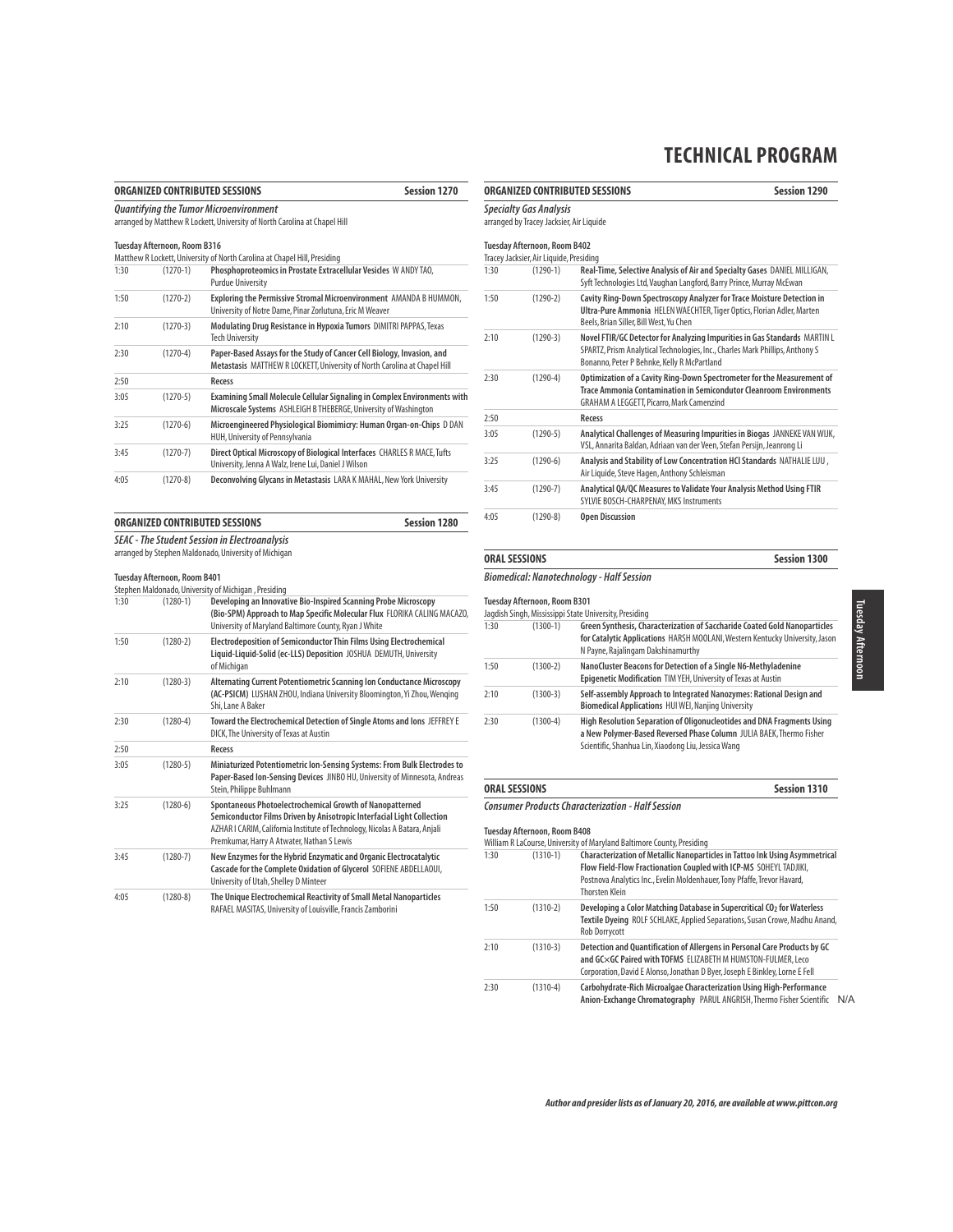|                                                                                        | <b>ORAL SESSIONS</b> | <b>Session 1320</b>                                                                                                                                                                                                       |  |
|----------------------------------------------------------------------------------------|----------------------|---------------------------------------------------------------------------------------------------------------------------------------------------------------------------------------------------------------------------|--|
|                                                                                        |                      | <b>Detection of Illicit Drugs - Half Session</b>                                                                                                                                                                          |  |
| Tuesday Afternoon, Room B407<br>Nathaniel R Gomer, Chemlmage Sensor Systems, Presiding |                      |                                                                                                                                                                                                                           |  |
| 1:30                                                                                   | $(1320-1)$           | The Detection of Illicit Drugs and Cutting Agents Using Shortwave Infrared<br><b>Hyperspectral Imaging NATHANIEL R GOMER, ChemImage Sensor Systems,</b><br>Jeffrey Beckstead, Oksana Olkhovyk, Matthew P Nelson           |  |
| 1:50                                                                                   | $(1320-2)$           | Characterization of Synthetic Phenethylamines Using High-Resolution<br>GC-TOFMS and Mass Defect Filters RUTH SMITH, Michigan State University,<br>Alexandria Anstett, Fanny Chu, David E Alonso                           |  |
| 2:10                                                                                   | $(1320-3)$           | The Development of a Novel Color Test for Improved Detection of Synthetic<br>Cathinones TSUNGHSUEH WU, University of Wisconsin-Platteville, Charles<br>Cornett, Brook Tashner, Nicole Kloepfer                            |  |
| 2:30                                                                                   | $(1320-4)$           | Potentiometric Sensor for Forensic Analysis: The Detection of the<br>'Undetectable Poison' Succinylcholine and Study of Its Enzymatic<br>Degradation Kinetics MOHAMED K ABD EL-RAHMAN, Cairo University,<br>Amr M Mahmoud |  |
|                                                                                        | <b>ORAL SESSIONS</b> | <b>Session 1330</b>                                                                                                                                                                                                       |  |

**Environmental and Instrumentation Application of LC/MS - Half Session**

#### **Tuesday Afternoon, Room B408**

|      |            | William R LaCourse, University of Maryland Baltimore County, Presiding                                                                                                                                              |
|------|------------|---------------------------------------------------------------------------------------------------------------------------------------------------------------------------------------------------------------------|
| 3:05 | $(1330-1)$ | A New Type of Electron Ionization LC-MS and Its Applications AVIV AMIRAV,<br>Tel Aviv University, Boaz Seemann, Svetlana Tsizin, Alexander Fialkov, Tal Alon                                                        |
| 3:25 | $(1330-2)$ | Assessing the Occurrence and Fate of UV Filters in Seawater Swimming<br>Pools by UPLC-Q-ToF-MS TAREK MANASFI, Aix-Marseille University, Ravier<br>Sylvain, Bruno Coulomb, Jean-Luc Boudenne                         |
| 3:45 | $(1330-3)$ | Expanded Analysis of Human Hormones in Drinking Water Using Solid<br>Phase Extraction and Liquid Chromatography Tandem Mass Spectrometry<br>CARL FISHER, Thermo Fisher Scientific, Claudia Martins, Pranathi Perati |
| 4:05 | $(1330-4)$ | Multiclass Determination of New Psychoactive Substances in Municipal<br>Wastewater IVAN SENTA, Rudjer Boskovic Institute, Ivona Krizman, Marijan Ahel,<br>Senka Terzic                                              |

### **ORAL SESSIONS Session 1340**

**Environmental Applications of Electrochemistry and Sensors - Half Session**

#### **Tuesday Afternoon, Room B409**

|      | Susan S Marine, Miami University Middletown, Presiding |                                                                                                                                                                                                                      |  |
|------|--------------------------------------------------------|----------------------------------------------------------------------------------------------------------------------------------------------------------------------------------------------------------------------|--|
| 1:30 | $(1340-1)$                                             | Pretreatment and Spectroelectrochemical Sensing of Re(I)-Carbonyl<br>Complexes SHIRMIR D BRANCH, University of Cincinnati, Amanda D French,<br>Amanda M Lines, Brian M Rapko, Sam A Bryan, William R Heineman        |  |
| 1:50 | $(1340-2)$                                             | Wearable Gas Sensors: Shrinking Electrochemical Cells JOHN R SAFFELL,<br>Alphasense Ltd., Joseph R Stetter                                                                                                           |  |
| 2:10 | $(1340-3)$                                             | Cloud Point Extraction for Electroanalysis: Anodic Stripping Voltammetry of<br>Lead CORY A RUSINEK, University of Cincinnati, William R Heineman, Adam<br>Bange, Ian Papautsky, Mercedes Warren                      |  |
| 2:30 | $(1340-4)$                                             | Development of an Electrochemical Sensor for Detection of Dissolved<br>Polycyclic Aromatic Hydrocarbons in Water ABRA PENEZIC, Rudjer Boskovic<br>Institute, Blazenka Gasparovic, Andrew Nelson, Drazenka Stipanicev |  |

### **ORAL SESSIONS** Session 1350 **Food Product Quality and Component Characterization II Tuesday Afternoon, Room B403** Alexander J Krynitsky, US FDA, Presiding<br>1:30 (1350-1) A Green S A Green Sample Preparation Device for Complex Biological, Environmental, **Food, Pharmaceutical and Toxicological Samples** ABUZAR KABIR, Florida International University, Rodolfo Mesa, Rayma Blanko, Kenneth G Furton 1:50 (1350-2) **Cannabinoids and Terpenes in Food** TIM ANDERSON, Phenomenex, Kristen Parnell, Ramkumar Dhandapani 2:10 (1350-3) **Determination of Whey Adulteration in Milk Powder by Using Laser Induced Breakdown Spectroscopy** GONCA BILGE, Hacettepe University, Banu Sezer, Kemal E Eseller, Halil Berbero lu, Ali Topcu, Ismail H Boyaci 2:30 (1350-4) **Bioactive Compounds and Antioxidant Activity of Guava Processed Byproducts and Wastes** NEELA EMANUEL, NIFTEM, Sao Khushbu, Aman Kaushik 2:50 **Recess** 3:05 (1350-5) **Analysis of Non Volatile Congeners in Spirits by Creation of an Ion Fragmentation Database for Use with Time of Flight LC MS** RITA STEED, Agilent Technologies, Joni Stevens, Tarun Anumol, Gregory Hunlen, Luke Adam, Sue Dantonio 3:25 (1350-6) **A Simple Field Test Kit for the Detection of Iodine in Food Grade (Table) Salt** RUFUS SHA'ATO, University of Agriculture, Nasiru L Usman 3:45 (1350-7) **Chromatography Advancements in Nutraceuticals and Dietary Supplements Testing** ALLEN MISA, Phenomenex, Zeshan Aqeel 4:05 (1350-8) **Raman Microspectroscopy and Chemometrics: A Combined Approach to Perform A Rapid Untargeted Screening of Bacteria Present in Food Samples** ALI ASSAF, University of Nantes, Emilie Grangé, Christophe Cordella, Douglas Rutledge, Michele Lees, Gerald Thouand N/A

### **ORAL SESSIONS Session 1360 Forensic Trace Analysis - Half Session**

**Tuesday Afternoon, Room B407**

Nathaniel R Gomer, ChemImage Sensor Systems, Presiding

| 3:05 | $(1360-1)$   | Analysis and Comparison of Fatty Acid Compositions in Latent and<br>Smudged Fingermarks via Gas Chromatography-Mass Spectrometry (GC-<br>MS) and Comprehensive Two-Dimensional Gas Chromatography-Time-<br>of-Flight Mass Spectrometry (GCxGC-MS) CAITLIN COBERN, Penn State, Frank |
|------|--------------|-------------------------------------------------------------------------------------------------------------------------------------------------------------------------------------------------------------------------------------------------------------------------------------|
|      |              | Dorman, Seth Michalski                                                                                                                                                                                                                                                              |
| 3:25 | $(1360-2)$   | Mathematical Model to Predict Evaporation of Ignitable Liquids for<br>Forensic Applications VICTORIA L MCGUFFIN, Michigan State University,<br>Rebecca Brehe, John W McIlrov, Ruth Smith                                                                                            |
| 3:45 | $(1360-3)$   | Analysis of Smoke Residues from Illicit Drugs as a Potential Source of<br>Forensic Evidence JULIE BITTER. National Institute of Standards and Technology.<br><b>Matthew Staymates</b>                                                                                               |
| 4:05 | $(1360 - 4)$ | LIBS Instrumentation for Fast Quantitative Analysis of Soil and Forensic<br>Investigation of Nuclear Materials ALAIN BLOUIN, National Research Council<br>Canada, Paul Bouchard, Josette El Haddad, Aissa Harhira, Mohamad Sabsabi                                                  |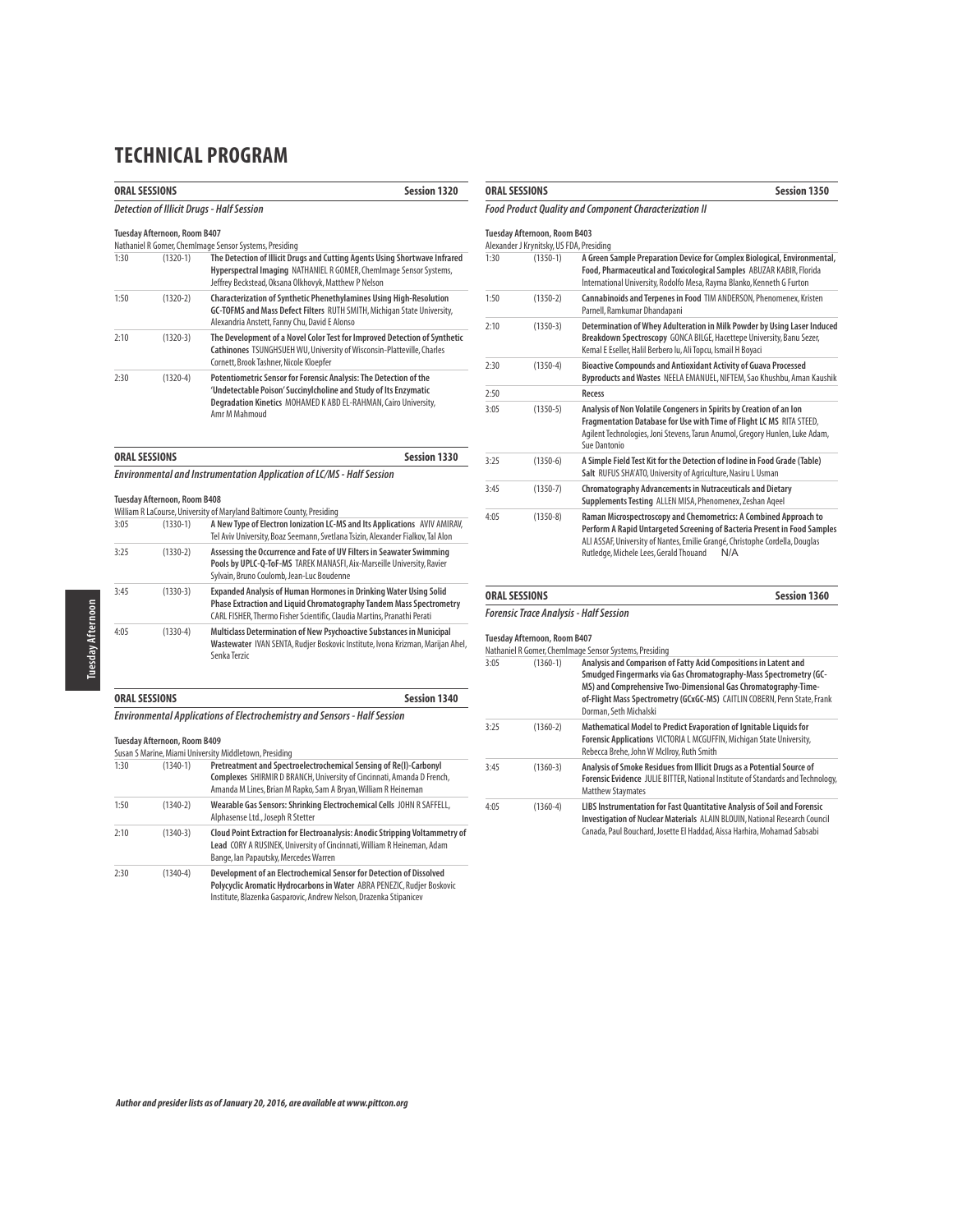| <b>Session 1370</b><br><b>ORAL SESSIONS</b> |                                    |                                                                                                                                                                                                                                           |
|---------------------------------------------|------------------------------------|-------------------------------------------------------------------------------------------------------------------------------------------------------------------------------------------------------------------------------------------|
|                                             | <b>Spectroscopy - Half Session</b> | Laser Induced Breakdown Spectroscopy (LIBS) and Glow Discharge in Atomic                                                                                                                                                                  |
|                                             | Tuesday Afternoon, Room B301       | Jagdish Singh, Mississippi State University, Presiding                                                                                                                                                                                    |
| 3:05                                        | $(1370-1)$                         | Standoff LIBS Using a Spatial Heterodyne Spectrometer with Sub-<br>Microsteradian Collection Optics PATRICK D BARNETT, University of South<br>Carolina, Nirmal Lamsal, S Michael Angel                                                    |
| 3:25                                        | $(1370-2)$                         | Study of Matrix Effects for Reproducible LIBS Analysis of Powders MATTHIEU<br>BAUDELET, University of Central Florida, Sudeep Jung Pandey, Richard Locke,<br>Brandon Seesahai, Romain Gaume, Martin Richardson                            |
| 3:45                                        | $(1370-3)$                         | Particulate Identification Using Image Directed Laser Induced Breakdown<br>Spectroscopy (LIBS) with Enhanced Spectral and Spatial Resolution for<br>Pharmaceutical and Industrial Applications MARK SULLIVAN, rap.ID Inc,<br>Oliver Valet |
| 4:05                                        | $(1370-4)$                         | Spectroscopy and Imaging Studies of a Solution-Cathode Glow Discharge<br>MICHAEL R WEBB, University of North Carolina Wilmington, Christian G Decker,<br>Denise E Moon                                                                    |

| 2:10 | $(1390-3)$ | Patterning of Polycaprolactone-Impregnated Glass Microfiber Membranes:<br>A Novel Approach to Fabrication of Microfluidic Devices GAYAN C BANDARA,<br>Oregon State University, Vincent T Remcho                                                     |
|------|------------|-----------------------------------------------------------------------------------------------------------------------------------------------------------------------------------------------------------------------------------------------------|
| 2:30 | $(1390-4)$ | Advanced Polymer Chromatography - Method Development Tools for SEC<br>Analysis of PEG MICHAEL OLEARY, Waters Corporation, Damian Morrison                                                                                                           |
| 2:50 |            | Recess                                                                                                                                                                                                                                              |
| 3:05 | $(1390-5)$ | Determination of Minor Component Differences and Additives in<br>Polyethylene Using Thermal Desorption, Heart-Cutting EGA, Reactive<br>Pyrolysis and GC/MS Techniques TERRY RAMUS, Diablo Analytical, Dave Randle,<br>Itsuko Iwai, Robert R Freeman |
| 3:25 | $(1390-6)$ | Applying Automatic Polymer Identification Capability to DSC Thermograms<br>BOB FIDLER, NETZSCH Instruments NA LLC, Ekkehard Post, Tobias Pflock, Stefan<br>Schmoelzer, Gabriele Kaiser, Alexander Schindler                                         |
| 3:45 | $(1390-7)$ | Characterization and Determination of Irganox 1076 and 1010 in<br>Polyethylene Using Thermal Desorption and Reactive Pyrolysis - GC/MS<br>DAVE RANDLE, Frontier Lab USA, Itsuko Iwai, Terry Ramus, Robert R Freeman,<br>Aki Hosaka, Ichi Watanabe   |
| 4:05 | $(1390-8)$ | Simple Analysis Method of Degradation for The Molded Articles Polymer by<br>FTIR and SEM YOKO KATO, Advantest<br>N/A                                                                                                                                |

| ORAL SESSIONS | <b>Session 1380</b> |
|---------------|---------------------|
|               |                     |

**LC/MS Biological Applications**

### **Tuesday Afternoon, Room B404**

|      |              | Mary Ellen McNally, E.I. DuPont de Nemours and Company, Presiding                                                                                                                                                                                                                                               |
|------|--------------|-----------------------------------------------------------------------------------------------------------------------------------------------------------------------------------------------------------------------------------------------------------------------------------------------------------------|
| 1:30 | $(1380-1)$   | Distinguishing Isomeric Acylsugar Metabolites: Strategies for Labeling<br>Using <sup>13</sup> C-amino Acid Precursors and LC-MS/MS XIAOXIAO LIU, Michigan State<br>University, Banibrata Ghosh, A Daniel Jones                                                                                                  |
| 1:50 | $(1380-2)$   | Oxidative Techniques for Pteridine Bioanalysis and Implications for ESI-MS<br>Applications CASEY BURTON, Missouri University of Science and Technology,<br>Honglan Shi, Yinfa Ma                                                                                                                                |
| 2:10 | $(1380-3)$   | Intact Histones Separation by Using Submicron Particles with RPLC-MS<br>XIMO ZHANG, Purdue University, Mary J Wirth                                                                                                                                                                                             |
| 2:30 | $(1380 - 4)$ | High Throughput Analysis of TCA Metabolites Using Column Switching and<br>IC-HRAM Mass Spectroscopy TERRIT CHRISTISON, Thermo Fisher Scientific,<br>Junhua Wang, John E Madden, Monika Verma                                                                                                                    |
| 2:50 |              | <b>Recess</b>                                                                                                                                                                                                                                                                                                   |
| 3:05 | $(1380 - 5)$ | Unified Drug Testing by Online SPE-LC/MS/MS with Focus on Productivity<br>Achieved Through Ease of Use by Lab Technicians: One Totally Automated<br>Method Measures ALL the Drugs in Urine and/or Oral Fluids MARK<br>HAYWARD, ITSP Solutions, Rick Youngblood, Kim Gamble, Martin Johnson,<br>Matthew Hardison |
| 3:25 | $(1380-6)$   | High-Throughput Mass Spectrometric Analysis of Covalent Protein-Inhibitor<br>Adducts for the Discovery of Irreversible Inhibitors: A Complete Workflow<br>IAIN CAMPUZANO, Amgen, Tisha San Miguel, Todd Rowe, Daniel Onea, Victor Cee,<br>Tara Arvedson, John McCarter                                          |
| 3:45 | $(1380 - 7)$ | Efficient Use of pH Control in Developing LC/UV/MS Methods THOMAS E<br>WHEAT, Waters Corporation, Amanda B Dlugasch, Patricia R McConville                                                                                                                                                                      |
| 4:05 | $(1380 - 8)$ | Selectivity and Column Choices in HPLC Method Development WILLIAM<br>LONG, Agilent Technologies, Anne Mack, Stephen Luke, Jason Link                                                                                                                                                                            |

### **ORAL SESSIONS** Session 1390

**Polymer Characterization and Applications**

### **Tuesday Afternoon, Room B405**

|      | 1929997111211199117109111970<br>Christopher Henry, Waters Corporation, Presiding |                                                                                                                                                                                                                                                                                 |  |
|------|----------------------------------------------------------------------------------|---------------------------------------------------------------------------------------------------------------------------------------------------------------------------------------------------------------------------------------------------------------------------------|--|
| 1:30 | $(1390-1)$                                                                       | Transferring a GPC Method to A More Efficient SEC Method for Zoladex<br>Co-Polymer Using an Advanced Polymer Chromatography Based U(H)PLC<br>System Coupled with RI Detection CHRISTOPHER HENRY, Waters Corporation,<br>Jeanette Bowden, Mark Wrona, Richard Ladd, Andy Boughey |  |
| 1:50 | $(1390-2)$                                                                       | Characterization of Polyacrylamide at Different Ionic Strength and pH<br><b>Conditions Using Asymmetrical Flow FFF and Multi-Angle Light Scattering</b><br>Detector SOHEYL TADJIKI, Postnova Analytics Inc., Trevor Havard, Japan Trivedi,<br><b>Thorsten Klein</b>             |  |

| <b>ORAL SESSIONS</b>         |                                                                    | <b>Session 1400</b> |
|------------------------------|--------------------------------------------------------------------|---------------------|
| and Contaminants)            | Sampling and Sample Preparation-Environmental and Food (ID, Safety |                     |
|                              |                                                                    |                     |
| Tuesday Afternoon, Room B406 |                                                                    |                     |
|                              | Garry Lynch, Bechtel Marine Propulsion Corporation, Presiding      |                     |

|      | 11 TVV 17    | ה המחומה כוסעו ו מון וכיטו - ומוזיר שהטוור ומטשטאפט ומווקומט<br>CLUTTERBUCK, University of Cincinnati, Joseph Caruso, William Wetzel,<br>Julio Landero<br>N/A                                                                                             |
|------|--------------|-----------------------------------------------------------------------------------------------------------------------------------------------------------------------------------------------------------------------------------------------------------|
| 1:50 | $(1400-2)$   | Bacterial DNA Analysis Using Solid-Phase Microextraction by Different<br>Polymeric Ionic Liquid-Based Sorbent Coatings OMPRAKASH NACHAM, lowa<br>State University, Kevin D Clark, Matthew P Bommarito, Andrea E Tsatalis,<br>Jared L Anderson             |
| 2:10 | $(1400-3)$   | ICE Concentration Linked with Extractive Stir Bar (ICECLES): A Novel Sample<br>Preparation Technique for Ultratrace Analysis BRIAN LOGUE, South Dakota<br><b>State University</b>                                                                         |
| 2:30 | $(1400-4)$   | Analysis of Pesticides in Foods by Direct Immersion SPME Using an<br>Overcoated Fiber LEONARD M SIDISKY, Supelco/Sigma-Aldrich, Katherine<br>Stenerson, Robert Shirey, Yong Chen, Tyler Young                                                             |
| 2:50 |              | Recess                                                                                                                                                                                                                                                    |
| 3:05 | $(1400-5)$   | Recent Advances in Sample Preparation for Extraction and SPE SM RAHMAT<br>ULLAH, Thermo Fisher Scientific, Kannan Srinivasan, Mike McAdams, Glenn Kuse,<br>Aaron Kettle                                                                                   |
| 3:25 | $(1400-6)$   | Development of a Carbon Mesh Supported Thin Film Microextraction<br>Membrane as a Means to Lower the Detection Limits of Bench-top and<br>Portable GC-MS Instrumentation JONATHAN J GRANDY, University of Waterloo,<br>Janusz Pawliszyn                   |
| 3:45 | $(1400 - 7)$ | Investigation of Polymeric Ionic Liquid Sorbent Coatings in Solid-Phase<br>Microextraction Coupled to High-Performance Liquid Chromatography for<br>the Analysis of Polar Compounds HONGLIAN YU, Iowa State University, Josias<br>Merib. Jared L Anderson |
| 4:05 | $(1400-8)$   | Justification of Kinetic Calibration in Pre-Equilibrium Solid Phase<br>Microextraction with a Mathematical Model and Computational Simulation<br>MD NAZMUL ALAM, University of Waterloo, Fardin Ahmadi, Luis Ricardez-<br>Sandoval, Janusz Pawliszyn      |

**Tuesday Afternoon** Tuesday Afternoon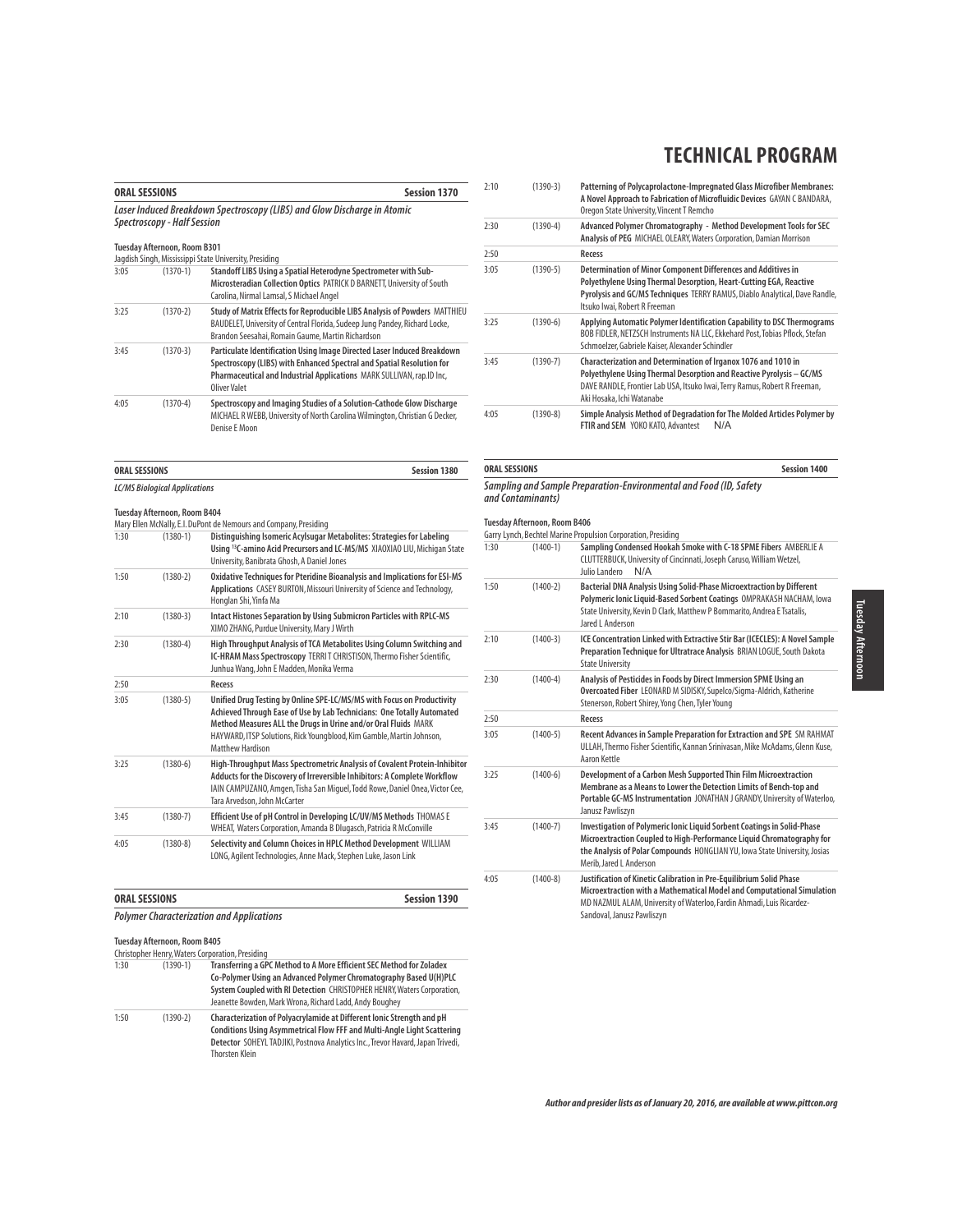#### **POSTER SESSION Session 1410**

**All posters are to be mounted by 10:00 AM and remain on display until 4:00 PM. Authors must be at their posters from 1:00 PM to 3:00 PM. Location of the afternoon posters is on the Exposition Floor, 400 Aisle. PLEASE NOTE: You cannot get onto the Exposition Floor until after 9:00 AM.**

#### **Advances in Biomedical Applications**

|               | Tuesday Afternoon, Exposition Floor, 400 Aisle                                                                                                                                                                                                                  |
|---------------|-----------------------------------------------------------------------------------------------------------------------------------------------------------------------------------------------------------------------------------------------------------------|
| $(1410-1)$    | Strategies for Glycomics, Glycoproteomics, and Glycosaminoglycan Research at the<br>Complex Carbohydrate Research Center STEPHANIE A ARCHER-HARTMANN, Complex<br>Carbohydrate Research Center, Roberto Sonon, Parastoo Azadi, Christian Heiss, Mayumi Ishihara  |
| $(1410-2P)$   | Down Regulation of Smad-2 and VEGF Transcription and TGF-B1 Signaling in Nano Sized<br>Titanium Dioxide-Induced Liver Injury in Mice by Potent Antioxidants SAMY A ABDEL AZIM,<br>Cairo University, Abd El-Moneim M Afify                                       |
| $(1410-3)$ P) | One Hydrothermal Processing of 1D Hydroxyapatite for Biomedical Application ZORAN S<br>STOJANOVIC, Institute of Technical Sciences of SASA, Nenad L Ignjatovic, Vuk D Uskokovic,<br>Miroslav M Miljkovic, Vojka Zunic                                           |
| $(1410 - 4P)$ | DNA Micelle Flares: Thermodynamic Stability and Cellular Internalization YANYUE WANG,<br>University of Florida, Weihong Tan                                                                                                                                     |
| $(1410-5P)$   | Study of Various Cationic CPEs' Interaction with Mammalian Cells SHANSHAN WANG,<br>University of Florida, Zhiliang Li, Yun Huang, Kirk S Schanze                                                                                                                |
| $(1410-6P)$   | Generation of T-cell Specific Aptamers Using a Novel Cell-Selex Method: Antibody Guided<br>Cell-SELEX Technology HASAN E ZUMRUT, City University of New York, The Graduate Center,<br>Mallikaratchy Prabodhika, Shomi Chakrabarti, Mst Naznin Ara, George Maio  |
| $(1410 - 7P)$ | Adeno-Associated Virus YUAN WU, University of Florida                                                                                                                                                                                                           |
| $(1410-8P)$   | Continuous Electroporation Through a Mesoporous Gold Membrane JULIETTE EXPERTON,<br>University of Florida, Aaron Wilson, Charles R Martin                                                                                                                       |
| $(1410-9P)$   | Analyzing the Effect of Beverages and Fluoride on Tooth Enamel with a FAAS and<br>Dissolution ANDREA GERCHMAN, St. John Fisher College, Kimberly Chichester                                                                                                     |
| $(1410-10P)$  | Profiling Volatile Organic Compounds in Exhaled Breath by TD-GC-TOF MS LAURA<br>MCGREGOR, Markes International Ltd, Caroline Widdowson, Nicola Watson, Chris Hall,<br>Ken Umbarger                                                                              |
| $(1410-11P)$  | Purification of Pharmaceutical Proteins Including Antibody and Peptides Using Ion-<br>Exchange Bulk Media Designed for High-Throughput Purification TAKASHI SATO, YMC CO.,<br>Ltd., Munehiro Shoda, Chiaki Iwata, Noriko Shoji, Takatomo Takai                  |
| $(1410-12P)$  | An Analysis of the Protective Effects of Selenium on Porcine Jejunal Epithelial Cells<br>Following Cadmium-induced Oxidative DNA Damage SARAH JOANNE LYNCH, Dublin City<br>University, Blánaid White, Dermot Walls, Karina Horgan                               |
| $(1410-13 P)$ | Imaging Mass Spectrometry Reveals the Chemistry in Chemically Fixed Adrenal Cells<br>Prepared for Transmission Electron Microscopy Analysis JELENA LOVRIC, Chalmers University<br>of Technology, Per Malmberg, Bengt R Johansson, John S Fletcher, Andrew Ewing |
| $(1410-14P)$  | Measurement of the Correlation Between Type of Mutation and Conditions that Alter<br>Aging in Yeast ANDREEA P MUSTEATA, Rensselaer Polytechnic Institute, Patrick Maxwell                                                                                       |
| (1410-15 P)   | Self-Assembly Aptamer-Graphene Oxide Nanosheets as an Anticoagulant PEI-XIN LAI,<br>National Taiwan Ocean University                                                                                                                                            |
| $(1410-16P)$  | Synthesis of Protein-Capped Gold Nanoparticles with Specific Protein Orientation as a<br>DNA Transfection Vehicle JU-YI MAO, National Taiwan Ocean University                                                                                                   |
| $(1410-17P)$  | Recovering the Electrocatalytic Activity of Pt Nanoparticle-DNA Collisions via Nuclease<br>Digestion for Sensing Applications ALMA CASTANEDA, University of Texas at Austin, Donald<br>Robinson, Richard M Crooks, Keith Stevenson                              |
| $(1410-18P)$  | Study of Stressed Monoclonal Antibody (mAb) Pharmaceuticals by Using Deep-UV<br>Resonance Raman (DUVRR) Spectroscopy CHEN QIU, US Food and Drug Administration,<br>Sergey Arzhanstev, John Kauffman                                                             |
| $(1410-19P)$  | Paper Membrane Based SERS Platform for Rapid Bacteria Enumeration UGUR TAMER,<br>Gazi University, Aysen Gumustas, Bozkurt Akif, Merve Eryilmaz, Esra Acar, Demet Cetin, Zekiye<br>Suludere, Ismail H Boyaci                                                     |
| $(1410-20P)$  | Microfluidics for the Detection of Minimal Residual Disease in Acute Myeloid Leukemia                                                                                                                                                                           |

(1410-20 P) **Microfluidics for the Detection of Minimal Residual Disease in Acute Myeloid Leukemia Patients Using Circulating Leukemic Cells Selected from Blood** JAMES TAYLOR, University of North Carolina at Chapel Hill, Joshua Jackson, Malgorzata Witek, Paul Armistead, Steven A Soper

#### **POSTER SESSION Session 1420**

**All posters are to be mounted by 10:00 AM and remain on display until 4:00 PM. Authors must be at their posters from 1:00 PM to 3:00 PM. Location of the afternoon posters is on the Exposition Floor, 400 Aisle. PLEASE NOTE: You cannot get onto the Exposition Floor until after 9:00 AM.**

**Advances in Metabolomics, Proteomics, Lipidomics**

|               | Tuesday Afternoon, Exposition Floor, 400 Aisle                                                                                                                                                                                                                                                                                          |
|---------------|-----------------------------------------------------------------------------------------------------------------------------------------------------------------------------------------------------------------------------------------------------------------------------------------------------------------------------------------|
| $(1420-1)$    | Universal Derivatization of Metabolites for Improved Sensitivity in Electrospray lonization<br>Mass Spectrometry TIANJIAO HUANG, Saint Louis University, Maria Toro, James L Edwards                                                                                                                                                    |
| $(1420-2P)$   | Identification of a Biological Fear Cue in Blue Crab Urine Via 1H NMR-Based Metabolomics<br>REMINGTON X POULIN, Georgia Institute of Technology, Marc Weissburg, Julia Kubanek                                                                                                                                                          |
| $(1420-3)$ P) | Analysis of Urine SRMs Using Solid Phase Micro Extraction, Dynamic Headspace and Liquid<br>Injection with Comprehensive Two-Dimensional Gas Chromatography (GC×GC)-High<br>Resolution Time-of-Flight Mass Spectrometry DAVID E ALONSO, Leco Corporation, Joseph E<br>Binkley, Elizabeth M Humston-Fulmer, Lorne E Fell, Jonathan D Byer |
| $(1420 - 4P)$ | Feasibility of Early Detection of Acute Pulmonary Exacerbations by Exhaled Breath<br>Condensate Metabolomics XIAOLING ZANG, Georgia Institute of Technology, Maria E Monge,<br>Nael A McCarty, Arlene Stecenko, Facundo M Fernandez                                                                                                     |
| $(1420 - 5P)$ | Prebiotic Peptidomics: An Ultra-Performance Liquid Chromatography-Ion Mobility-<br>Tandem Mass Spectrometry (UPLC-IM-MS/MS) Workflow Applied to Origins-of-Life<br>Chemistry JAY G FORSYTHE, Georgia Institute of Technology, Sheng-Sheng Yu, Ramanarayanan                                                                             |

- Krishnamurthy, Martha A Grover, Nicholas V Hud, Facundo M Fernandez (1420-6 P) **Development of a High Throughput Organelle Extraction Procedure from Rat Tissues** BRANDON EASPARRO, Omni International, Shari Garrett, James Atwood
- (1420-7 P) **Serum Lipidomics Identifies Biomarkers of Acute Traumatic Brain Injury** SCOTT HOGAN, Georgia Institute of Technology, David A Gaul, Melissa A Velez, Michelle C LaPlaca, Facundo M Fernandez
- (1420-8 P) **An Accelerated Protein Sample Preparation Method for LC-MS-Based Proteomics** SUJATHA CHILAKALA, Cleveland State University, Yan Xu
- (1420-9 P) **High-Throughput Proteomics Analysis by LC-MS with AJS-CESI Technology** SUJATHA CHILAKALA, Cleveland State University, Yan Xu
- (1420-10 P) **Response of NEIL1 to Oxidatively Damaged G-Quadruplexes via Affinity Purification-Mass Spectrometry** JONATHAN ASHBY, University of California, Davis, Brittany Anderson, Sheila David N/A
- (1420-11 P) **Expression and Spectroscopic Characterization of Allene Oxide Synthase: A Cytochrome P450 for the Rearrangement of Small Molecule Hydroperoxides** JULIE C MCINTOSH, University of North Carolina at Chapel Hill, Nathan A Whitman, Matthew R Lockett
- (1420-12 P) **Practical Considerations for Quantifying Protein Therapeutics in Biological Matrices by LC-MS/MS** ERIN E CHAMBERS, Waters Corporation, Mary Lame, Paula Orens, Hua Yang N/A

### **POSTER SESSION Session 1430**

**All posters are to be mounted by 10:00 AM and remain on display until 4:00 PM. Authors must be at their posters from 1:00 PM to 3:00 PM. Location of the afternoon posters is on the Exposition Floor, 400 Aisle. PLEASE NOTE: You cannot get onto the Exposition Floor until after 9:00 AM.**

#### **Bioanalytical and Neurochemistry**

- **Tuesday Afternoon, Exposition Floor, 400 Aisle** Using Effective Conductivity to Study Brain Tissue Morphology JENNA DEVIVO, University of Pittsburgh, Yangguang Ou, Erika Varner, Adrian C Michael, Stephen Weber
- (1430-2 P) **Serotonin and Histamine Coregulation in the Mouse Premammilary Nucleus** RHIANNON ROBKE, University of South Carolina, Srimal A Samaranayake, Aya Abdalla, H Frederick Nijhout, Michael C Reed, Janet Best, Parastoo Hashemi
- (1430-3 P) **Development of a Nanoscale Calcium-Selective Electrode** THERESA M RUWE, Northern Kentucky University, Edward A Dobrzykowski, Teri Rae Armstrong, Celeste A Morris
- (1430-4 P) **Optimized Determination of L-Dopa at a Glassy Carbon Electrode Modified with Electrodeposited Films of Caffeic Acid** AHMAD ROHANI FAR, The University of Toledo, Amila M Devasurendra, Joshua A Young, Jon R Kirchhoff
- (1430-5 P) **Mass Spectrometry Imaging for Targeted Metabolomics of Medulloblastoma** MARTIN R PAINE, Georgia Institute of Technology, Jingbo Liu, Danning Huang, Tobey MacDonald, Facundo M Fernandez
- (1430-6 P) **Ultra-High Performance Liquid Chromatography Mass Spectrometry Metabolic Fingerprinting of a Medulloblastoma Mouse Model** DANNING HUANG, Georgia Institute of Technology, Martin R Paine, Jingbo Liu, Tobey MacDonald, Facundo M Fernandez

**Tuesday Afternoon** Tuesday Afternoon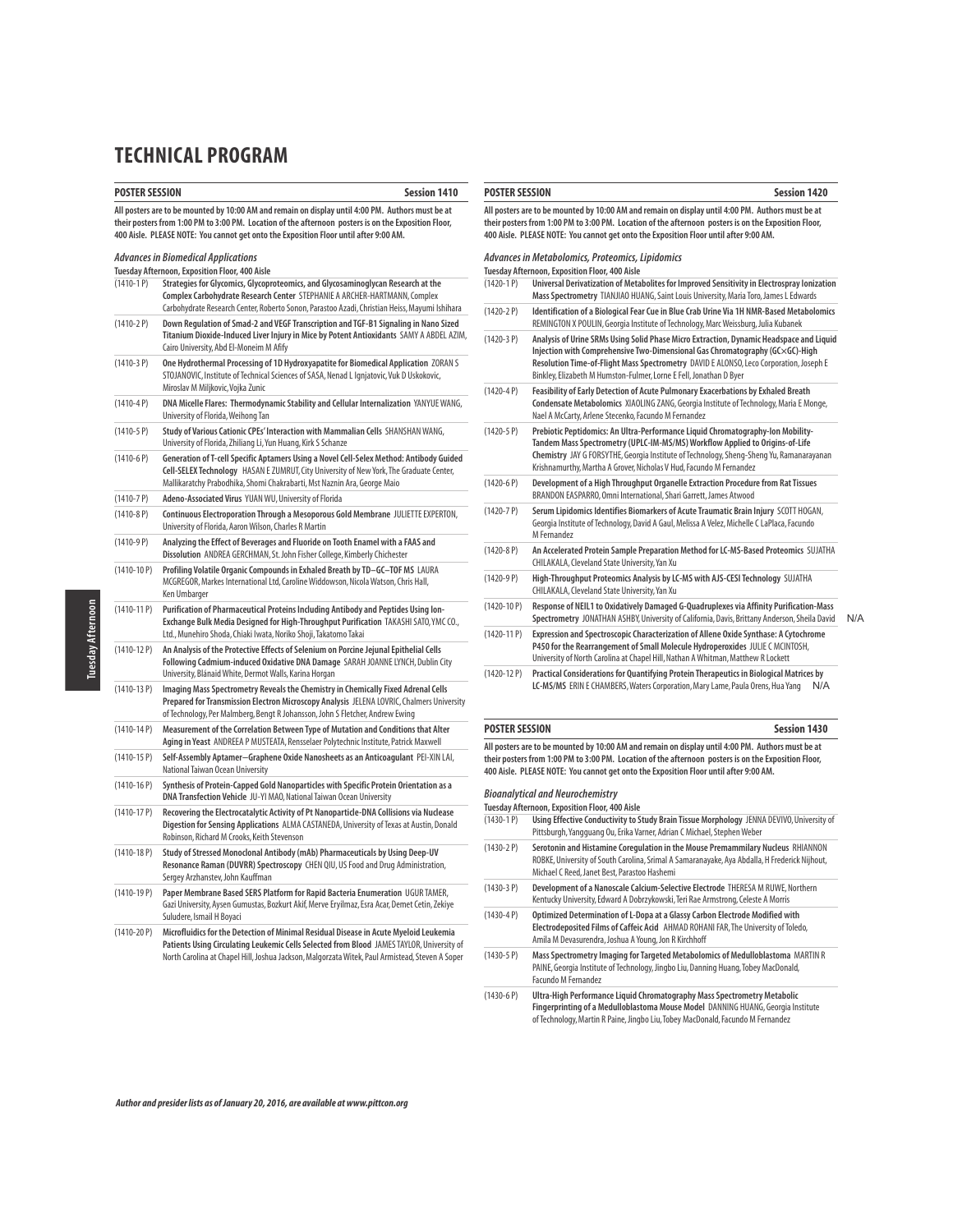#### (1430-7 P) **Biophysical Evaluation of Surfactant Effects on Nanoparticle Toxicity a Lipid Model of the Blood-Brain Barrier** ADAM L HOFFMANN, Northern Kentucky University, Darcy Poor, Rolf Fowee, Marcus Jones, Andrew Hall, Kristi L Haik, Celeste A Morris

| $(1430 - 8P)$  | Novel Graphene-Modified Graphite Pencil Electrode for the Trace Quantification of L-Tyro-<br>sine in Human Urine ABDEL-NASSER KAWDE, King Fahd University of Petroleum and Minerals                                                 |  |
|----------------|-------------------------------------------------------------------------------------------------------------------------------------------------------------------------------------------------------------------------------------|--|
| $(1430 - 9P)$  | Online Liquid Chromatography - Surface Enhanced Raman Detection for Metabolic<br>Profiling ANH H NGUYEN, University of Notre Dame, Zachary D Schultz                                                                                |  |
| $(1430-10P)$   | Combining Microchip Electrophoresis, Mass Spectrometry, and Standard Addition to<br>Identify N-glycan Structures in Serum XIAOMEI ZHOU, Indiana University, Christa Snyder,<br>Margit I Campos, Milos V Novotny, Stephen C Jacobson |  |
| $(1430-11P)$   | Multichannel Impedance-Based Biosensing Using Virus-Polyethylenimine Films for<br>Bladder Cancer Detection ALANA OGATA, University of California Irvine, Reginald M Penner,<br>Crystin Eggers<br>N/A                                |  |
| $(1430-12P)$   | Development of a Wearable Device for Neurochemical Monitoring of Energy Availability in<br>the Injured Brain Using On-Line Microdialysis ISABELLE C SAMPER, Imperial College London,<br>Sally A Gowers, Chu Wang, Martyn G Boutelle |  |
| $(1430-13)$ P) | Label-Free Profiling of O-Linked Glycans by HPLC with Charged Aerosol Detection IAN N<br>ACWORTH, Thermo Fisher Scientific, David Thomas, Rainer Bauder, William Kopaciewicz                                                        |  |
| $(1430-14P)$   | Amperometric Quantitative Measurements of Individual Vesicular Transmitters in Single<br>Adrenal Chromaffin Cells with Nano-Tip Conical Carbon Fiber Microelectrodes SOODABEH<br>MAJDI, Chalmers University of Technology<br>N/A    |  |
| $(1430 - 15P)$ | In Vitro Electrochemical Investigation of ATP: Catecholamine Interactions ZAHRA TALEAT,                                                                                                                                             |  |

- Chalmers University, Johan Dunevall, Ricardo Borges, Judith Estevez, Andrew Ewing
- (1430-16 P) **Quantifying the Progression of Amyotrophic Lateral Sclerosis** AIDAN P WICKHAM, Imperial College London, Christopher E Shaw, Kerry R Mills, James Bashford, Emmanuel M Drakakis, Martyn G Boutelle

| <b>POSTER SESSION</b>                                                                             | Session 1440 |
|---------------------------------------------------------------------------------------------------|--------------|
| All posters are to be mounted by 10:00 AM and remain on display until 4:00 PM. Authors must be at |              |

**their posters from 1:00 PM to 3:00 PM. Location of the afternoon posters is on the Exposition Floor, 400 Aisle. PLEASE NOTE: You cannot get onto the Exposition Floor until after 9:00 AM.**

**Bioanalytical: Miscellaneous Analytical Techniques**

| Tuesday Afternoon, Exposition Floor, 400 Aisle |  |  |
|------------------------------------------------|--|--|
|                                                |  |  |

| $(1440-1)$      | An Analytic Approach to the Laser-Assisted Microscopy of Erythrocyte Deformability<br>FARAMARZ RAHNAMA, University of Calcutta, Azamat Vaseghi<br>N/A                                                                                                                         |
|-----------------|-------------------------------------------------------------------------------------------------------------------------------------------------------------------------------------------------------------------------------------------------------------------------------|
| $(1440 - 2P)$   | Fabrication of Passive Microfluidic Diodes with Tunable Breakthrough Junctions MARK D<br>HOLTAN, Auburn University, Christopher J Easley                                                                                                                                      |
| $(1440-3)$ P)   | Microfluidic Thermofluorimetric Analysis (µTFA) for Protein Quantification in Nanoliter<br>and Picoliter Volumes JUAN HU, Auburn University, Joonyul Kim, Mark D Holtan,<br>Christopher J Easley                                                                              |
| $(1440 - 4P)$   | Analysis of Fluorinated Lidocaine Derivatives Under Varying Conditions and Its Application<br>in the Body CYANN CICCONI, Seton Hill University                                                                                                                                |
| $(1440-5P)$     | Non-Enzymatic Modification of Human Serum Albumin: A Study Focusing On Advanced<br>Glycation End Products by D-Galactose and D-Glucose MENASHI A COHENFORD,<br><b>Marshall University</b>                                                                                     |
| $(1440 - 6P)$   | Study Interactions Between 21 Proteins and Nanoparticles YAOKAI DUAN, University of<br>California Riverside, Wenwan Zhong                                                                                                                                                     |
| $(1440 - 7)$ P) | Development of Conductive Polymeric Ionic Liquid-Based Electrodes AMILA M<br>DEVASURENDRA, The University of Toledo, Joshua A Young, Ahmad Rohani Far, LM Viranga<br>Tillekeratne. Jon R Kirchhoff                                                                            |
| $(1440 - 8P)$   | Plasmonic Applications in the Mid-IR: Spectroscopic Surface Plasmon Resonance (SPR)<br>Detection of N <sub>2</sub> O Gas and Hexadecanethiol Self-Assembled Monolayer on a Low Loss,<br>Plasmonic Tunable Novel Material Dy:CdO HNIANG KHAMH, North Carolina State University |
| $(1440 - 9 P)$  | Orientation of Membrane-Bound Cytochrome P450's in Nanodiscs IVAN LENOV, University<br>of Illinois, Stephen Sligar                                                                                                                                                            |
| $(1440-10P)$    | A Comparison of Binding Constants for FITC-Labeled Single Stranded DNA with Anti-FITC<br>Antibody QIAN LIU, Wake Forest University, Keith Bonin, Jason Gagliano, Kathryn Riley                                                                                                |

#### (1440-11 P) **A Micro Pathogenic Microorganism Detector Applied for Mobile Phone Devices** LIANG SIJIA, Zhejiang University, Yu Dongdong, Zhou Jianguang (1440-12 P) **The Preservation of DNA Using Magnetic Ionic Liquids** MATTHEW SORENSEN, Gustavus Adolphus College, Kevin D Clark, Omprakash Nacham, Jared L Anderson (1440-13 P) **Automatic Data Analysis for Nanopore Detection** ZHEN GU, East China University of Science and Technology, Chan Cao, Yi-Lun Ying, Yi-Tao Long N/A

**TECHNICAL PROGRAM**

- (1440-14 P) **Experiments and Modeling of Sequential Enzyme Activity in Biphasic Reaction Media**  BRADLEY W DAVIS, Waynesburg University, William M Aumiller, Negar Hashemian, Antonios Armaou, Christine D Keating
- (1440-15 P) **Fast Multipoint Immobilized MOF Bioreactor** HSI-YA HUANG, Chung Yuan Christian University, Wan-Ling Liu, Stephen Lirio, Chia-Her Lin
- (1440-16 P) **HPLC Determination of the Rosmarinic Acid Content of Common Household Herbs** BRANDT A WOOD, California University of Pennsylvania N/A
- (1440-17 P) **Molecular Modeling of Binding of Coumarins to DNA Gyrase** SARA MARIYAM ABDULLA, College of Chemical Sciences N/A
- (1440-18 P) **Monitoring Cluster Ions Derived from Aptamer-Modified Gold Nanofilms under Laser Desorption/Ionization for the Detection of Circulating Tumor Cells** WEI-JANE CHIU, National Taiwan Ocean University, Chih-Ching Huang N/A
- (1440-19 P) **Same Nucleotide Composition and High Sequence Similarity of MicroRNAs An Analytical Challenge to RNA Studies?** JOSEPH N MWANGI, University of North Carolina at Greensboro, Norman Chiu
- (1440-20 P) **Travelling Wave Ion Mobility Mass Spectrometry of Isomeric MicroRNA Biomarkers**  NORMAN CHIU, University of North Carolina at Greensboro, Joseph Mwangi N/A
- (1440-21 P) **Ultrafast Spectroscopic Studies of Molecular Interactions and Vibrational Energy Relaxation Dynamics in Binary Solvents** CHEN QIU, Michigan State University, Gary Blanchard N/A
- (1440-22 P) **Surface-enhanced Raman Spectroscopy Based Total Protein Assay** MERVE ERYILMAZ, Gazi University, Adem Zengin, Ugur Tamer (1440-23 P) **Ionic Liquid Crosslinkers for Chiral Imprinted NanoGUMBOS** SUZANA HAMDAN, Louisiana
- State University, Leonard Moore, Jason LeJeune, Farhana Hasan, Trevor K Carlisle, Jason E Bara, Douglas Gin, Andrew L LaFrate, Richard D Noble, David Spivak, Isiah M Warner
- (1440-24 P) **Fabricated Multi-functional DNA Nanogel to Delivery Drug to Target Cells** XIGAO CHEN, University of Florida N/A
- (1440-25 P) **Withdrawn** (1440-26 P) **A Novel Bioassay Platform Using Silica Core-Stabilized Liposome Shell Microparticles for Ligand Discovery** KENDALL E SANDY, University of Arizona, Jinyan Wang, Mark T Agasid, Craig A Aspinwall (1440-27 P) **Detection of Disease Associated MicroRNA Combinations with a Smart AND Sensor**
- LULU ZHANG, Oregon State University, Sean M Burrows
- (1440-28 P) **Withdrawn**
- (1440-29 P) **E-spun Collagen-CNT/Silk-CNT Composite Fibers to Transmit Electrical Signals for Cell Stimulation** NAIWEI CHI, Illinois Institute of Technology
- (1440-30 P) **Sensitive Quantification of Protease Activity in Biological Samples by Using MCE-LIF**  LI PAN, Jackson State University, Yiming Liu, Shulin Zhao N/A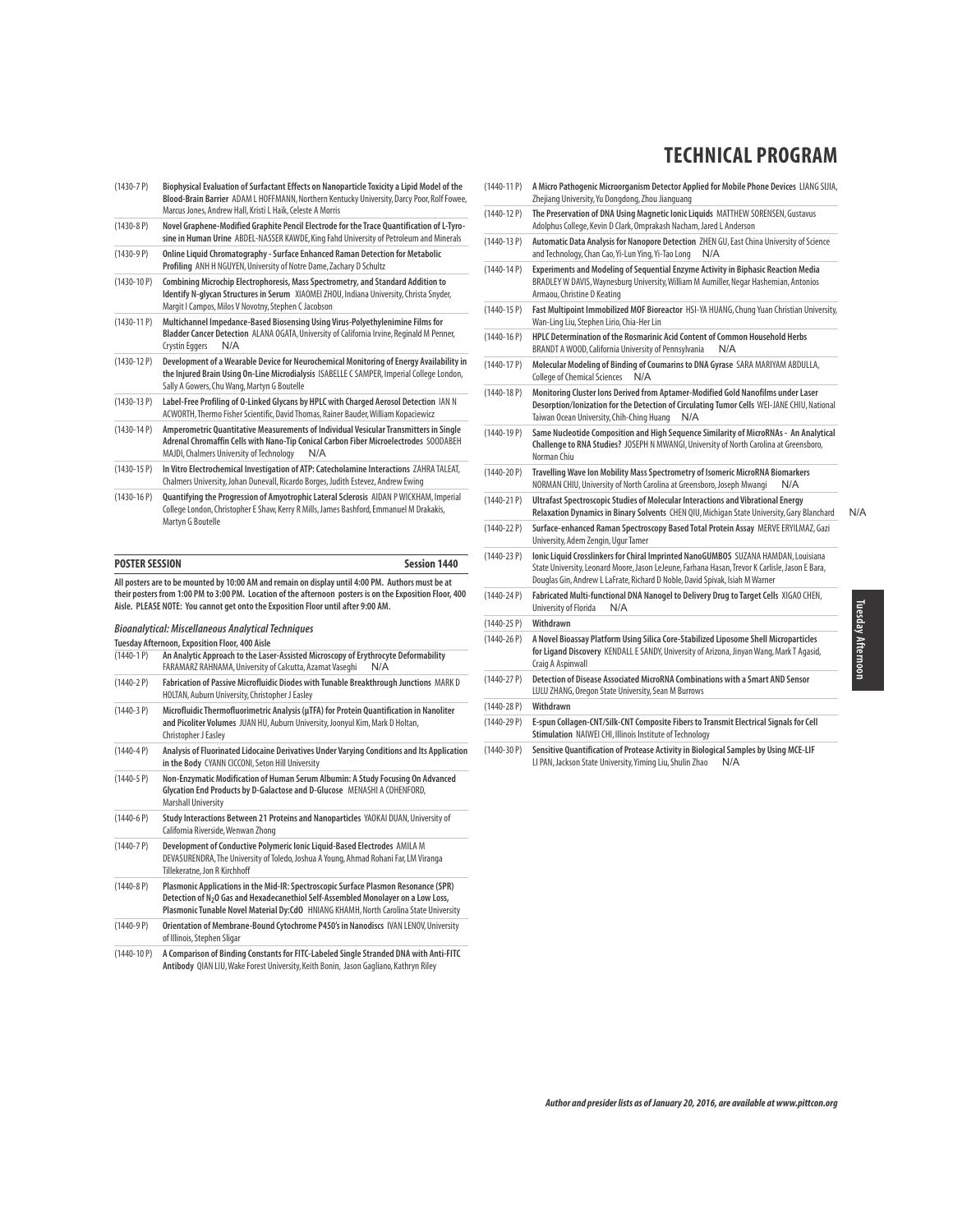#### **POSTER SESSION Session 1450**

**All posters are to be mounted by 10:00 AM and remain on display until 4:00 PM. Authors must be at their posters from 1:00 PM to 3:00 PM. Location of the afternoon posters is on the Exposition Floor, 400 Aisle. PLEASE NOTE: You cannot get onto the Exposition Floor until after 9:00 AM.**

### **Bioanalytical: Separation Techniques**

| Tuesday Afternoon, Exposition Floor, 400 Aisle |  |  |
|------------------------------------------------|--|--|
|                                                |  |  |

| $(1450-1)$     | Surface Modified Nylon Capillary-Channeled Polymer (C-CP) Fibers for Protein lon-<br>Exchange Separations LIUWEI JIANG, Clemson University, R Kenneth Marcus                                                                                                                                         |  |  |
|----------------|------------------------------------------------------------------------------------------------------------------------------------------------------------------------------------------------------------------------------------------------------------------------------------------------------|--|--|
| $(1450-2)$ P)  | SEC Analysis of a Monoclonal Antibodies Using a Hybrid Silica Based Stationary Phase<br>JEFFREY KAKALEY, YMC America Inc., Ernest Sobkow<br>N/A                                                                                                                                                      |  |  |
| $(1450-3)$ P)  | <b>HPLC Method Transfer for Biopharmaceutical Analysis BROOKE M KOSHEL, Waters</b><br>Corporation, Sean M McCarthy                                                                                                                                                                                   |  |  |
| $(1450-4P)$    | Ratio of Different Fatty Acids Determined by GC-MS in Exosomes Purified Through Size<br>Exclusion Chromatography RUI XU, Jackson State University, Yiming Liu, Joseph Fernandes,<br>Radhika Pochampally                                                                                              |  |  |
| $(1450-5P)$    | Analysis of Chromium Species in Dietary Supplements Using ICP-MS and Speciated Isotope<br>Dilution Mass Spectrometry (SIDMS) KAITLIN MILLER, Duquesne University, Logan T Miller,<br>Jennifer Crawford, Stuart Procter, Matt Pamuku, Skip Kingston                                                   |  |  |
| $(1450-6P)$    | Metabolomic Signatures from Early Stage Ovarian Cancer Patients DAVID A GAUL, Georgia<br>Institute of Technology, Christina M Jones, Long Q Tran, John F McDonald, Facundo M Fernandez                                                                                                               |  |  |
| $(1450 - 7)$   | Reducing Adhesion of Proteins on Stainless Steel Components by the Application of a<br>Carboxysilane Coating LUKE PATTERSON, SilcoTek Corporation, Alfredo Narvaez, David Daghfal,<br>Vaidya Shyam, Min Yuan, David Smith                                                                            |  |  |
| $(1450-8P)$    | Optimizations of Proteomic Sample Preparation Method for Xenopus Laevis Embryonic<br>Proteomics ELIZABETH H PEUCHEN, University of Notre Dame, Liangliang Sun, Norman J Dovichi                                                                                                                      |  |  |
| $(1450-9P)$    | Determination of the Constituent Compounds in the Essential Oil from the Stem Bark of<br>Ficus Capensis, A Multipurpose Phytomedicine, by GCMS and their Relevance to the<br>Bioactivity of the Plant MODUPE M OGUNLESI, University of Lagos, Christianah T Aleshinloye                              |  |  |
| $(1450-10P)$   | GC-MS Analysis of the Essential Oil from the Stem Bark of Tetrapleura Tetrapetra, a<br>Multipurpose Medicinal Plant, and Bioactivities of some Constituent Compounds<br>MODUPE M OGUNLESI, University of Lagos, Christianah T Aleshinloye                                                            |  |  |
| $(1450-11P)$   | Quantification of Trehalose and Other Sugars in Submergence Resistant Rice ELIZABETH N<br>MARTINEZ, California State Polytechnic University, Pomona, Rejbana Alam, Julia Bailey-Serres,<br>Endang M Septiningsih, Gregory A Barding                                                                  |  |  |
| $(1450-12P)$   | Exploring SFC for the Separation of Peptides and Small Proteins CECILIA MAZZA, AkzoNobel<br>PPC AB, Joakim Högblom, Peter Gidlund                                                                                                                                                                    |  |  |
| $(1450-13 P)$  | Automated Solid Phase Extraction Method for the Assessment of Human Exposure to<br>Polycyclic Aromatic Hydrocarbons Using the Biomarker Metabolite 1-Hydroxypyrene in<br>Urine MICHAEL JOE TANNER, J2 Scientific, Jeff Wiseman                                                                       |  |  |
| $(1450-14P)$   | High Speed SDS-PAGE of Proteins PARUL MODI, Thermo Fisher Scientific, Stephen Roemer                                                                                                                                                                                                                 |  |  |
| $(1450-15P)$   | Withdrawn                                                                                                                                                                                                                                                                                            |  |  |
| $(1450-16P)$   | Optimized Wide Pore Superficially Porous Particles by One-Step Coating Process for Fast<br>and Efficient Separation of Large Biomolecules WU CHEN, Agilent Technologies, Anne Mack,<br>Xiaoli Wang                                                                                                   |  |  |
| $(1450-17P)$   | Fast Quantification of Immunoglobulin G Using A New Protein A Analytical HPLC Column<br>KOSUKE ARAKI, Tosoh, Satoshi Fujii, Shigeru Nakatani, Atis Chakrabarti                                                                                                                                       |  |  |
| $(1450-18P)$   | Charging YOYO-1 on Capillary Wall for Online DNA Intercalation and Integrating This<br>Approach with Multiplex PCR and Bare Narrow Capillary-Hydrodynamic Chromatography<br>for Online DNA Analysis HUANG CHEN, University of Oklahoma, Zaifang Zhu, Joann Lu,<br>Shaorong Liu                       |  |  |
| $(1450-19P)$   | From Peptide Fractions to Pure, Dry Powders: Development of a Novel Automated<br>Chromatographic Purification Process Supported by Solid-Phase Trapping YAMAZAKI<br>TOMOYUKI, Shimadzu Corporation, Okoba Tsutomu, Matsuo Eiichi, Masuda Junichi, Iwata Yosuke,<br>Robert E Buco, Nishimura Masayuki |  |  |
| $(1450 - 20P)$ | Coupling Ion Exchange Chromatography with Reverse Phase Liquid Chromatography for<br>High-Throughput Analysis of Intact Proteins ZAIFANG ZHU, University of Oklahoma, Joann Lu,                                                                                                                      |  |  |

#### **POSTER SESSION Session 1460**

**All posters are to be mounted by 10:00 AM and remain on display until 4:00 PM. Authors must be at their posters from 1:00 PM to 3:00 PM. Location of the afternoon posters is on the Exposition Floor, 400 Aisle. PLEASE NOTE: You cannot get onto the Exposition Floor until after 9:00 AM.**

**High-Throughput Chemical Analysis**

**Tuesday Afternoon, Exposition Floor, 400 Aisle**

| $(1460-1)$      | Withdrawn                                                                                                                                                                                                    |
|-----------------|--------------------------------------------------------------------------------------------------------------------------------------------------------------------------------------------------------------|
| $(1460 - 2P)$   | Characterization and Use of a Microspectrophotometer for Quantitative Bio-Applications<br>THOMAS M SPUDICH, Maryville University, Bradley Postier, Ronald Mills                                              |
| $(1460-3)$ P)   | California Chlor-Alkali Production Facility Monitors Organic Carbon for Increased<br>Reliability and Equipment Protection MARK MULLET, GE Analytical Instruments, Gary Erickson                              |
| $(1460 - 4P)$   | New Analysis Technology of Ultra-Trace Yellow Components in a Transparent Film<br>HOKO SUTO, Hitachi Chemical Co., Ltd., Kosuke Iwamoto, Akihiro Unnno                                                       |
| $(1460-5P)$     | Leaning out Stage 1 Conductivity JENNY G WATSON, GE Analytical Instruments                                                                                                                                   |
| $(1460 - 6P)$   | Theoretical Simulation of a Helium DC Glow Discharge Used as an Ambient Desorption/<br>Ionization Source for Mass Spectrometry WADE CELLIS, Brigham Young University, Paul B<br>Farnsworth, Ross L Spencer   |
| $(1460 - 7)$ P) | Mathematical Modeling and Computational Simulation of Matrix Effect on Uptake<br>Kinetics in Solid Phase Microextraction MD NAZMUL AALM, University of Waterloo,<br>Luis Ricardez-Sandoval, Janusz Pawliszyn |
| $(1460 - 8P)$   | Simple Imager for Multi-Well Plates THAYUMANASAMY SOMASUNDARAM, Florida State<br>University, Michael Zawrotny                                                                                                |

| POSTER SESSION                                                                                       | Session 1470 |
|------------------------------------------------------------------------------------------------------|--------------|
| All posters are to be mounted by 10:00 AM and remain on display until 4:00 PM. Authors must be at    |              |
| their posters from 1:00 PM to 3:00 PM. Location of the afternoon posters is on the Exposition Floor, |              |
| 400 Aisle. PLEASE NOTE: You cannot get onto the Exposition Floor until after 9:00 AM.                |              |

**Surface and Microscopic Characterization of Nanostructures and Biological Materials Tuesday Afternoon, Exposition Floor, 400 Aisle**

- (1470-1 P) **Characterizing Nanoparticle Size and Particle-Surface Interactions Using Nanophotonic Force Microscopy** DAKOTA O'DELL, Cornell University, Perry Schein, Summer Saraf, David Erickson
- (1470-2 P) **Tuning Localized Surface Plasmon Resonance Wavelengths of Nanoparticles by Mechanical Deformation** FATHIMA S AMEER, Clemson University, Shilpa Varahagiri, Fenglin Wang, Hannah Mack, Marian Kennedy, Jeffrey N Anker
- (1470-3 P) **Comparison of Color Pigment Removal between Graphitized Carbon Black and Zirconia-Based Adsorbents for QuEChERS Process** PATRICK MYERS, Supelco/Sigma-Aldrich, Katherine Stenerson, Tyler Young, Jennifer Claus, Michael Ye
- (1470-4 P) **Potential-Dependent Adsorption of Water-Soluble Porphyrins at Liquid/Liquid Interfaces Studied by Polarization-Modulation Total Internal Reflection Fluorescence Spectroscopy** SHO YAMAMOTO, Kanazawa University, Hirohisa Nagatani, Hisanori Imura, Kotaro Morita
- (1470-5 P) **The Concept of Lipobeads in the Context of Encapsulated Drug Delivery: Technological Challenges vs. Potential Advantages** SERGEY V KAZAKOV, Pace University
- (1470-6 P) **Combination of Surface Plasmon Resonance Surface Enhanced Raman Scattering Spectroscopy in the Kretschmann Configuration** JU-YOUNG KIM, University of Notre Dame, Zachary D Schultz
- (1470-7 P) **Preparation and Characterization of Photo-Patterned Amorphous Carbon Films with Thiol-Click Reactions** CATHERINE G MCKENAS, University of North Carolina at Chapel Hill, Matthew R Lockett
- (1470-8 P) **Electrophoretic Separation of Carbon Dots** KARINA M TIRADO-GONZÁLEZ, University at Buffalo, SUNY, Zuqin Xue, Luis A Colón
- (1470-9 P) **Preparation and Separation of Highly Fluorescent Carbon Dots** ZUQIN XUE, University at Buffalo, SUNY, Luis A Colón, Karina M Tirado-González
- (1470-10 P) **Microscopy in Analysis of Erythrocyte Shape Changes** VALIEV HAMMAT, Institute Applied Mechanics RAS, Karnet Yulia, Yumashev Oleg, Snegireva Nataliya N/A

**Tuesday Afternoon** Tuesday Afternoon

Huang Chen, Shaorong Liu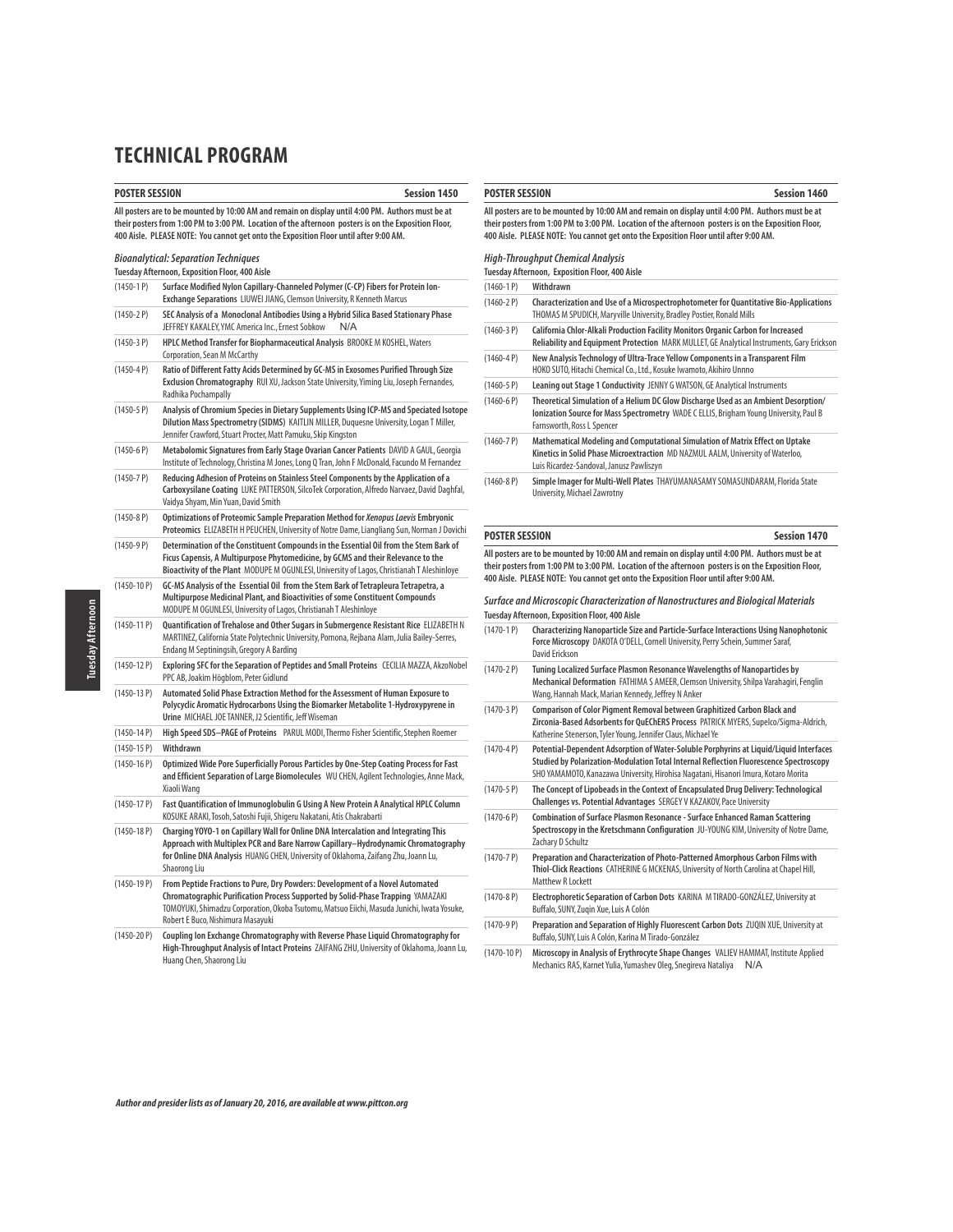| $(1470-11P)$    | High Temperature In-Situ Reaction Monitoring of CdS Quantum Dots Using<br>Spectrophotometers with Peltier Cell Holders KYUNBAE LEE, Scinco R&D Center, In-Sung<br>Kang, Kyung-Won Ro                                                                     |
|-----------------|----------------------------------------------------------------------------------------------------------------------------------------------------------------------------------------------------------------------------------------------------------|
| $(1470-12P)$    | Determination of Airborne Concentration of Single-Wall Carbon Nanotubes and Metals by<br>Wet Electrostatic Precipitation and Inductively Coupled Plasma Mass Spectroscopy PETER<br>ANDERSEN, Elemental Scientific, John Aumen, Matt Anderson, Grant Josh |
| $(1470-13P)$    | Impacts of Mesoporous Silica Shells on Reactivity of Metal-Semiconductor Hybrid<br>Nanocatalysts FEI ZHAO, Georgia State University, Bin Dong                                                                                                            |
| $(1470-14P)$    | Investigating Chemical Reactivity of Nanoparticles Using Nano-Impact Electrochemistry<br><b>ANAHITA KARIMI, Clarkson University</b>                                                                                                                      |
| $(1470-15P)$    | Advanced Analysis of LIB and Related Materials KEIJI SUMIYA, Hitachi Chemical Co., Ltd.,<br>Hiroki Hirano                                                                                                                                                |
| $(1470-16P)$    | Evaluation of Apples Browning Using a Camera-Imaging Visual Analyzer ANDREW COWELL,<br>Alpha MOS, Jean-Christophe Mifsud, Herve Lechat, Marion Bonnefille                                                                                                |
| $(1470-17P)$    | Ligand-Coated Zinc Oxide Nanoparticle Adsorption to Cellulose STEPHEN R PRINTZ, Western<br>Carolina University, Carmen L Huffman<br>N/A                                                                                                                  |
| $(1470-18P)$    | Gemcitabine Conjugated Cysteine Modified Gold Nanoparticles: Improved Potency and<br>Targeted Nanocarriers for Cancer Treatment NIKUNJKUMAR NARAYANBHAI VALAND, Gujarat<br>University, Manish B Patel, Kalpesh B Solanki, Shobhana K Menon<br>N/A        |
| $(1470-19P)$    | Investigation of Nitrogen-Doped Graphene Quantum Dots: Temperature Dependent<br>Nitrogen Incorporations and their Effect on Optical Properties TIMOTHY PILLAR-LITTLE,<br>University of Kentucky, Doo Young Kim                                           |
| $(1470 - 20P)$  | Industrial Characterization of Nano-scale Roughness on Polished Surfaces NIKOLAJ A<br>FEIDENHANS'L, Danish Fundamental Metrology, Poul-Erik Hansen, Lukas Pilny, Morten H Madsen,<br>Giuliano Bissacco, Jan C Petersen, Rafael Taboryski                 |
| $(1470-21P)$    | High Throughput Fabrication of Nano and Micro Structured Polymer Foils by Roll-to-Roll-<br>Extrusion Coating SWATHI MURTHY, Danish Tchnical University/ Inmold, Maria Matschuk, Henrik<br>Pranov, Henrik Pedersen, Guggi Kofod, Rafael Taboryski<br>N/A  |
| $(1470-22P)$    | Holographic Characterization of Particles in Complex Suspensions DAVID B RUFFNER,<br>Spheryx, Inc., Jaroslaw M Blusewicz, Priya Kasimbeg, David G Grier, Laura Philips                                                                                   |
| $(1470 - 23 P)$ | Withdrawn                                                                                                                                                                                                                                                |
| $(1470 - 24P)$  | Impacts of Mesoporous Silica Shells on Reactivity of Metal-Semiconductor Hybrid<br>Nanocatalysts FEI ZHAO, Georgia State University, Bin Dong<br>N/A                                                                                                     |
| $(1470-25P)$    | Characterization of Carbon Nanomaterial Dispersions for Printed Electronics QIHUA WU,<br>Brewer Science, Carissa Jones, Kay Mangelson, Christopher Landorf, Stephen Gibbons                                                                              |
| $(1470 - 26P)$  | Quantum Dots Embedded Silica Nanoparticles Functionalized for Interface Partitioning<br>SAFYAN AKRAM KHAN, King Fahd University of Petroleum and Minerals, Zain H Yamani,<br>Mohammed H Aljabri<br>N/A                                                   |

## **WEDNESDAY, MARCH 9, 2016 MORNING**

| <b>AWARDS</b> |                                     | <b>Session 1480</b>                                                                                                                                                                                                                                                                                                          |
|---------------|-------------------------------------|------------------------------------------------------------------------------------------------------------------------------------------------------------------------------------------------------------------------------------------------------------------------------------------------------------------------------|
|               |                                     | Satinder Ahuja Award for Young Investigators in Separation Sciences<br>arranged by Neil D Danielson, Miami University of Ohio                                                                                                                                                                                                |
|               | <b>Wednesday Morning, Room B312</b> |                                                                                                                                                                                                                                                                                                                              |
| 8:30          |                                     | Neil D Danielson, Miami University of Ohio, Presiding<br><b>Introductory Remarks - Neil D Danielson</b>                                                                                                                                                                                                                      |
| 8:35          |                                     | Presentation of the 2016 ACS Division of Analytical Chemistry Award for<br>Young Investigators in Separation Sciences to Matthew D Miller, The Dow<br>Chemical Company, by Neil D Danielson, Miami University of Ohio                                                                                                        |
| 8:40          | $(1480-1)$                          | Fully Unlocking Polyolefin Chemical Composition Distributions: Break-<br>through Separations Using Graphitic Carbon MATTHEW D MILLER, The Dow<br>Chemical Company, Rongjuan Cong, Willem deGroot, Chanda Klinker, Dean Lee,<br>John W Lyons, David Mark Meunier, Abhishek Roy, Freddy Van Damme, Bill<br>Winniford, Zhe Zhou |
| 9:15          | $(1480-2)$                          | Demystifying Flow Modulated Comprehensive Two Dimensional Gas<br>Chromatography (GC x GC) as a Practical Problem Solving Tool BILL<br>WINNIFORD, Dow Chemical, James Griffith, Anna Sandlin, Jim Luong, Chris Siegler,<br>Kefu Sun                                                                                           |
| 9:50          | $(1480-3)$                          | Separation of Building Blocks from Block Copolymers by High Performance<br>Liquid Chromatography with Preloaded Adsorption Barriers DAVID MARK<br>MEUNIER, Dow Chemical Company, Yongfu Li, Tirtha Chatterjee, Todd O Pangburn,<br>Eric Pearce, Mark Rickard, John W Lyons                                                   |
| 10:25         |                                     | <b>Recess</b>                                                                                                                                                                                                                                                                                                                |
| 10:40         | $(1480 - 4)$                        | Macromolecule and Nanoparticle Analyses: Beyond Molecular Weight and<br>Size Measurements S KIM R WILLIAMS. Colorado School of Mines                                                                                                                                                                                         |
| 11:15         | $(1480 - 5)$                        | Uncertainties in Analyte Measurements in Dried Blood Spots PURNENDU                                                                                                                                                                                                                                                          |

#### **SYMPOSIUM Session 1490**

### **ACS-ANYL - Supported Bilayers in Bio/Chemical Analysis**

| arranged by Craig A Aspinwall, University of Arizona |
|------------------------------------------------------|
|------------------------------------------------------|

### **Wednesday Morning, Room B308**

|       |            | Craig A Aspinwall, University of Arizona, Presiding                                                                                                                                             |
|-------|------------|-------------------------------------------------------------------------------------------------------------------------------------------------------------------------------------------------|
| 8:30  |            | Introductory Remarks - Craig A Aspinwall                                                                                                                                                        |
| 8:35  | $(1490-1)$ | Spectroscopic Studies of the Formation, Structure, and Applications of<br>Hybrid Supported Phospholipid Bilayers JOEL M HARRIS, University of Utah,<br>Jay P Kitt                               |
| 9:10  | $(1490-2)$ | Surface-Sensitive Imaging of Supported Membranes and Single Lipid<br>Vesicles for Medical Applications FREDRIK HÖÖK, Chalmers University<br>of Technology                                       |
| 9:45  | $(1490-3)$ | Mobile, Oriented Proteinaceous Supported Bilayers Made Directly from Cell<br>Plasma Membranes for Bioanalytical Assays SUSAN DANIEL, Cornell University                                         |
| 10:20 |            | Recess                                                                                                                                                                                          |
| 10:35 | $(1490-4)$ | Stabilized Lipid Bilayers as a Platform for Fabrication of Ion Channel<br>Functionalized Sensors CRAIG A ASPINWALL, University of Arizona, S Scott<br>Saavedra, Leonard K Bright, Mark T Agasid |
| 11:10 | $(1490-5)$ | Supported Lipid Bilayers and Scanning Ion Conductance Microscopy LANE A<br><b>BAKER. Indiana University</b>                                                                                     |

DASGUPTA, University of Texas at Arlington, Brian Stamos, Jordan Berg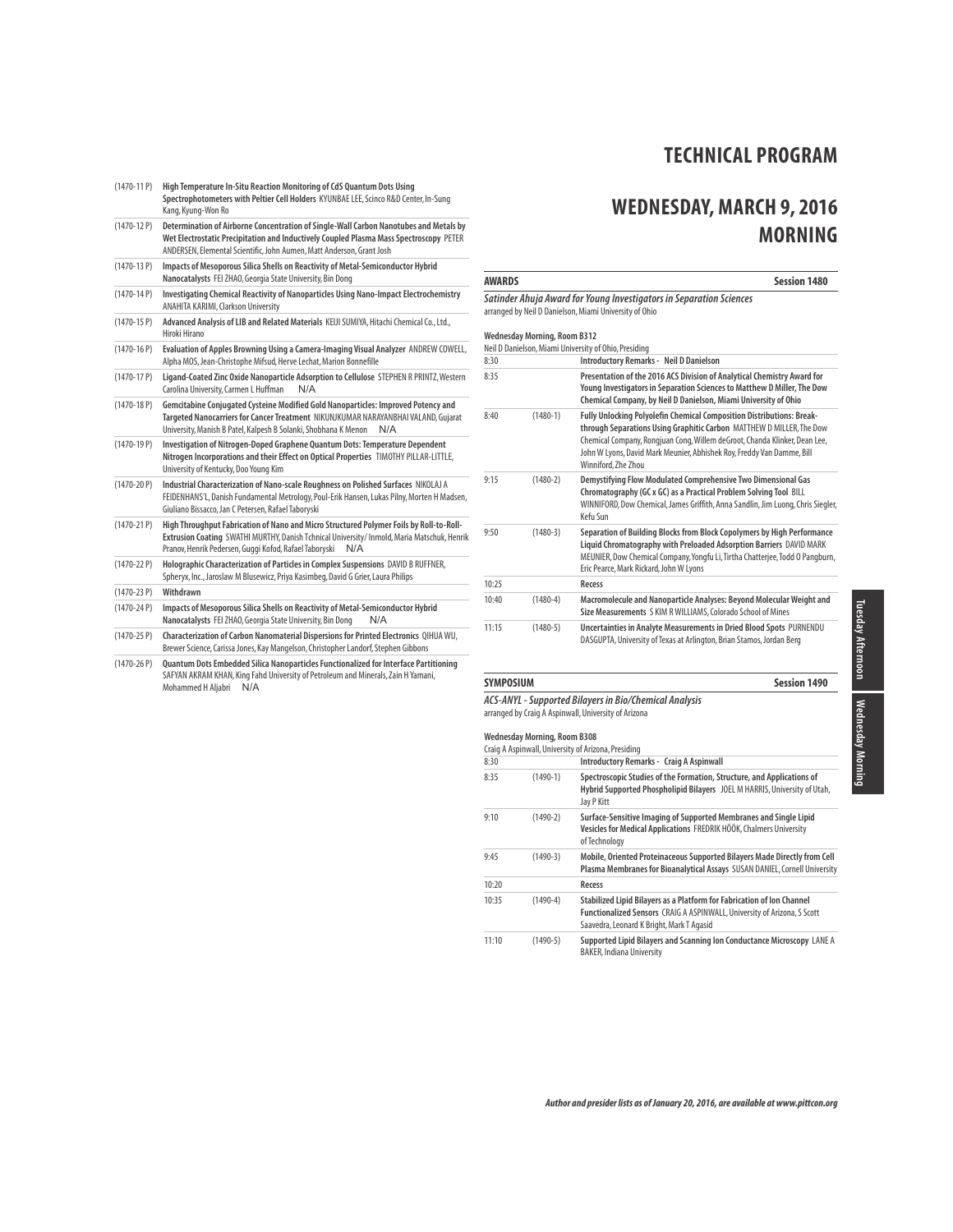| <b>Session 1500</b><br><b>SYMPOSIUM</b><br>Analytical Applications of Terahertz Time Domain Spectroscopy (THz-TDS)<br>arranged by Mark A Arnold, University of Iowa |            |                                                                                                                                                    |  |
|---------------------------------------------------------------------------------------------------------------------------------------------------------------------|------------|----------------------------------------------------------------------------------------------------------------------------------------------------|--|
|                                                                                                                                                                     |            |                                                                                                                                                    |  |
| 8:30                                                                                                                                                                |            | <b>Introductory Remarks - Mark A Arnold</b>                                                                                                        |  |
| 8:35                                                                                                                                                                | $(1500-1)$ | Exploration of Interlayer Chemistry in Clay Minerals by Terahertz<br>Spectroscopy INGRID WILKE, Rensselaer Polytechnic Institute                   |  |
| 9:10                                                                                                                                                                | $(1500-2)$ | Analytical Applications of Terahertz Spectroscopy in Nanotechnology and<br>Biotechnology ANIS RAHMAN, Applied Research & Photonics                 |  |
| 9:45                                                                                                                                                                | $(1500-3)$ | PAT Measurements to Enhance Small-Molecule Drug Development and<br>Manufacturing HUIQUAN WU, Food and Drug Administration                          |  |
| 10:20                                                                                                                                                               |            | Recess                                                                                                                                             |  |
| 10:35                                                                                                                                                               | $(1500-4)$ | Understanding Bonding in Cocrystals and Identifying Polymorphs in<br>Small-Molecule Drugs TIMOTHY MICHAEL KORTER, Syracuse University              |  |
| 11:10                                                                                                                                                               | $(1500-5)$ | Analytical Measurements and Dielectric Properties of Organic Cocrystals by<br>Time-Domain Terahertz Spectroscopy MARK A ARNOLD, University of lowa |  |

| <b>SYMPOSIUM</b>               | Session 1510 |  |
|--------------------------------|--------------|--|
| <b>Frontiers of Plasmonics</b> |              |  |

arranged by Zachary D Schultz, University of Notre Dame and Jean-Francois Masson, Université de Montréal

### **Wednesday Morning, Room B303**

|       |            | Zachary D Schultz, University of Notre Dame, Presiding                                                                                                        |
|-------|------------|---------------------------------------------------------------------------------------------------------------------------------------------------------------|
| 8:30  |            | Introductory Remarks - Zachary D Schultz and Jean-Francois Masson                                                                                             |
| 8:35  | $(1510-1)$ | Real-Time Tunable Emission from Plasmonic Nanolasers TERI W ODOM.<br>Northwestern University                                                                  |
| 9:10  | $(1510-2)$ | Nanoplasmonic Sensors for Rapid Concentration and Sensitive Detection<br>of Biomolecules SANG-HYUN OH, University of Minnesota                                |
| 9:45  | $(1510-3)$ | Plasmonic Rectification ZACHARY D SCHULTZ, University of Notre Dame                                                                                           |
| 10:20 |            | Recess                                                                                                                                                        |
| 10:35 | $(1510-4)$ | Trends and Challenges of Nanoplasmonic Biosensors for Clinical Use in<br>Diagnostics LAURA M LECHUGA, ICN2. CSIC & CIBER-BBN                                  |
| 11:10 | $(1510-5)$ | Plasmonic Nanobiosensors: From Therapeutic Drug Monitoring to the<br>Detection of Molecules Secreted by Cells JEAN-FRANCOIS MASSON, Universite<br>de Montreal |

# Wednesday Morning Wednesday Morning

**SYMPOSIUM Session 1520** IAEAC: International Association of Environmental Analytical Chemistry - Upconverting<br>Nanocrystals: Near Infrared Excitable Probes for Background-Free Luminescent Sensing<br>arranged by Antje J Baeumner, University of Regensb

### **Wednesday Morning, Room B304**

|       |            | Antie J Baeumner, University of Regensburg, Presiding                                                                                                                                                                                     |
|-------|------------|-------------------------------------------------------------------------------------------------------------------------------------------------------------------------------------------------------------------------------------------|
| 8:30  |            | Introductory Remarks - Antje J Baeumner                                                                                                                                                                                                   |
| 8:35  | $(1520-1)$ | Optical Nanotransformers for In-Situ Upconversion: From Design to<br>Functional Imaging and Sensing PARAS N PRASAD, SUNY Buffalo, Guanying<br>Chen, Tymish Y Ohulchanskyy                                                                 |
| 9:10  | $(1520-2)$ | Photodynamic Therapy, Drug Delivery, Persistent and Photo-Stimulated<br>Emission Using Low Excitation Photons JOHN A CAPOBIANCO,<br>Concordia University                                                                                  |
| 9:45  | $(1520-3)$ | <b>Printing Enhanced Upconverting Nanocrystals on Solid Supports STANLEY</b><br>MAY, University of South Dakota, Aravind Baride, Jeevan Meruga, Mary Berry, Jon<br>Kellar, William Cross, Grant Crawford                                  |
| 10:20 |            | Recess                                                                                                                                                                                                                                    |
| 10:35 | $(1520-4)$ | Surface Modifications of Upconverting Nanoparticles and Their<br>(Bio)analytical Applications THOMAS HIRSCH, University of Regensburg                                                                                                     |
| 11:10 | $(1520-5)$ | Upconversion Nanoparticles as Active Elements in Optical Sensing for<br>Development of Protein and Oligonucleotide Bioassays ULRICH J KRULL,<br>University of Toronto Mississauga, Samer Doughan, Anna Shahmuradyan, Feng<br>Zhou, Yi Han |

|  | Author and presider lists as of January 20, 2016, are available at www.pittcon.org |  |
|--|------------------------------------------------------------------------------------|--|
|  |                                                                                    |  |

| Session 1530<br><b>SYMPOSIUM</b> |                                     |                                                                                                                                                                                                                                                                                                                                                                                                        |
|----------------------------------|-------------------------------------|--------------------------------------------------------------------------------------------------------------------------------------------------------------------------------------------------------------------------------------------------------------------------------------------------------------------------------------------------------------------------------------------------------|
|                                  |                                     | Ion Mobility/Mass Spectrometry for Metabolomics and Clinical Analysis<br>arranged by Richard Alan Yost, University of Florida                                                                                                                                                                                                                                                                          |
|                                  | <b>Wednesday Morning, Room B305</b> | Richard Alan Yost, University of Florida, Presiding                                                                                                                                                                                                                                                                                                                                                    |
| 8:30                             |                                     | <b>Introductory Remarks - Richard Alan Yost</b>                                                                                                                                                                                                                                                                                                                                                        |
| 8:35                             | $(1530-1)$                          | Structural Mass Spectrometry for Systems, Synthetic, and Chemical Biology<br>JOHN A MCLEAN, Vanderbilt University                                                                                                                                                                                                                                                                                      |
| 9:10                             | $(1530-2)$                          | Enhancing Ion Mobility-Mass Spectrometry Metabolomic Analyses with<br>High Throughput Front End Separations ERIN S BAKER, Pacific Northwest<br>National Laboratory, Xing Zhang, Kristin E Burnum-Johnson, Jennifer E Kyle,<br>Cameron P Casy, Young-Mo Kim, Erika M Zink, Dennis Mehinagic, Matthew E<br>Monroe, Yehia M Ibrahim, Daniel Orton, Justin G Teeguarden, Thomas O Metz,<br>Richard D Smith |
| 9:45                             | $(1530-3)$                          | Ion Mobility and Metabolomics, Two New Tools for Current Drug Discovery<br>and Drug Development ROB J VREEKEN, Janssen Pharmaceutica                                                                                                                                                                                                                                                                   |
| 10:20                            |                                     | Recess                                                                                                                                                                                                                                                                                                                                                                                                 |
| 10:35                            | $(1530-4)$                          | Cystic Fibrosis Breathomics by Transmission-Mode Direct Analysis in Real<br>Time-Traveling Wave Ion Mobility-Mass Spectrometry FACUNDO M<br>FERNANDEZ Georgia Institute of Technology, Facundo M Fernandez, Christina M<br>Jones, Maria E Monge, Nael A McCarty, Arlene Stecenko, Jose J Perez                                                                                                         |
| 11:10                            | $(1530-5)$                          | Ion Mobility/Mass Spectrometry for Metabolomics and Clinical Analysis:<br>Progress and Prospects RICHARD ALAN YOST, University of Florida, Christopher<br>D Chouinard, Christopher R Beekman, Michael T Costanzo, Jared J Boock, Robin<br>Kemperman, Wei S Michael, Timothy J Garrett, Christopher A Beecher                                                                                           |

### **SYMPOSIUM Session 1540**

**Precision Bioanalytical Measurements** arranged by Steven A Soper, St. Louis University and Susan M Lunte, University of Kansas

#### **Wednesday Morning, Room B309**

|       |            | Steven A Soper, St. Louis University, Presiding                                                                                                                                                                                                 |
|-------|------------|-------------------------------------------------------------------------------------------------------------------------------------------------------------------------------------------------------------------------------------------------|
| 8:30  |            | Introductory Remarks - Steven A Soper and Susan M Lunte                                                                                                                                                                                         |
| 8:35  | $(1540-1)$ | Microdialysis Sampling and Separations: A Tribute SUSAN M LUNTE,<br>University of Kansas                                                                                                                                                        |
| 9:10  | $(1540-2)$ | Expanding the Application Space of In Vivo Microdialysis Sampling in the<br>Areas of Drug Metabolism, Free Radical Chemistry, Neurochemistry, and<br>Tissue Engineering JULIE STENKEN, University of Arkansas                                   |
| 9:45  | $(1540-3)$ | The Development of New Tools Based on Whispering Gallery Mode Sensing<br>ROBERT C DUNN, University of Kansas, Sarah Wildgen, Daniel Kim, Judith Flores                                                                                          |
| 10:20 |            | Recess                                                                                                                                                                                                                                          |
| 10:35 | $(1540-4)$ | Utilizing Oxidative DNA Damage to Explore the Mode of Action of Oxidative<br>Events and Antioxidative Responses BLÁNAID WHITE, Dublin City University,<br>Dermot Walls, Sarah Joanne Lynch, Karina Horgan, Sinead Loughran,<br>Roya Hakimjavadi |
| 11:10 | $(1540-5)$ | Precision Medicine: Enabled by Single Cell Analysis STEVEN A SOPER,<br>University of North Carolina                                                                                                                                             |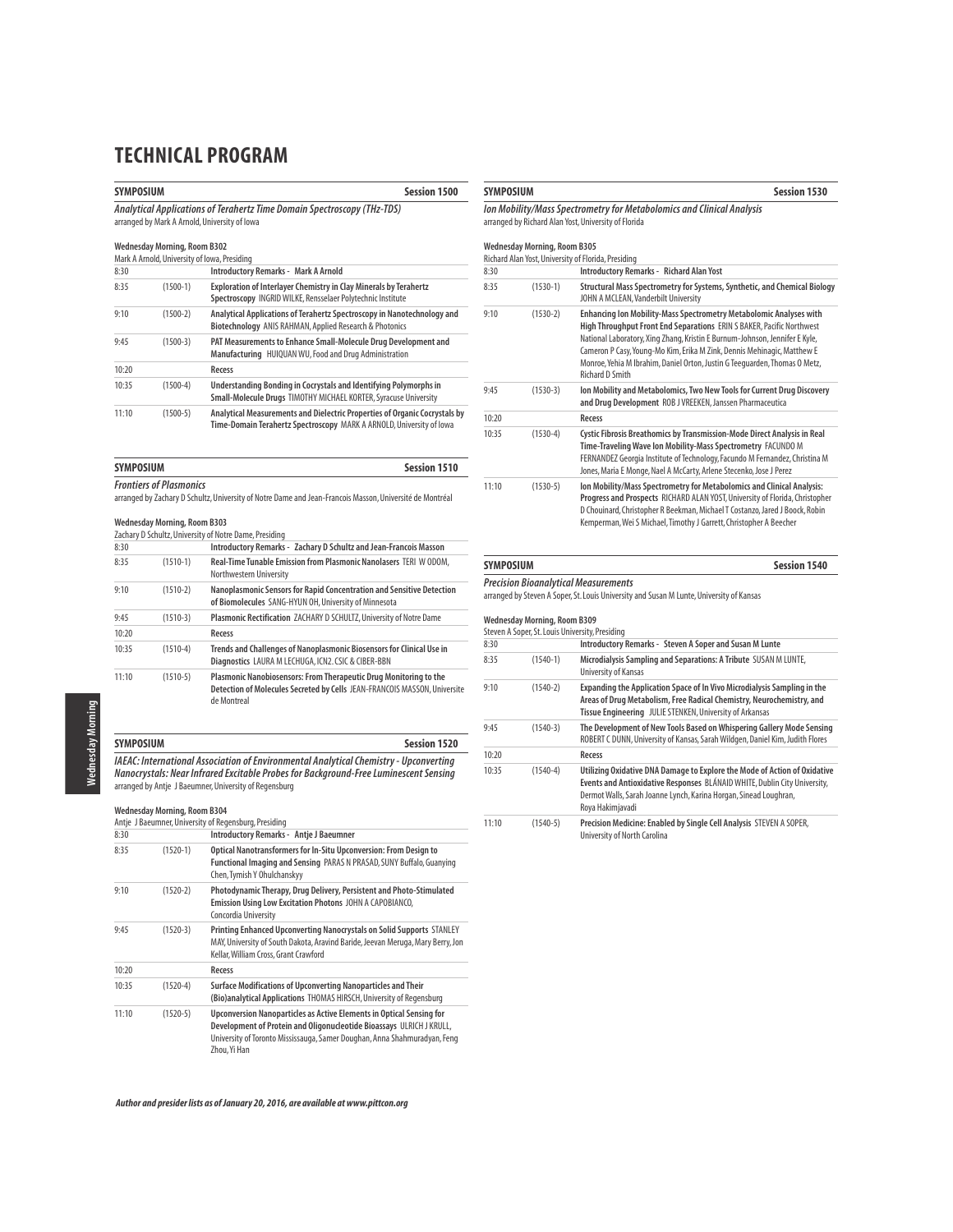| <b>SYMPOSIUM</b><br>Session 1550 |                              |                                                                                                                                                                                                            |
|----------------------------------|------------------------------|------------------------------------------------------------------------------------------------------------------------------------------------------------------------------------------------------------|
|                                  |                              | <b>Standoff Detection Methods for Security Applications</b><br>arranged by Sanford A Asher, University of Pittsburgh<br>and Michael Shepard, Dept. Homeland Security, S&T Directorate                      |
|                                  | Wednesday Morning, Room B310 | Michael Shepard, Dept. Homeland Security, S&T Directorate, Presiding                                                                                                                                       |
| 8:30                             |                              | <b>Introductory Remarks - Michael Shepard</b>                                                                                                                                                              |
| 8:35                             | $(1550-1)$                   | Novel Approaches to Standoff Hyperspectral Imaging Based Detection of<br>Explosives and Other Threats CHARLES W GARDNER, ChemImage Sensor<br>Systems, Matthew P Nelson, Nathaniel R Gomer, Oksana P Klueva |
| 9:10                             | $(1550-2)$                   | Standoff Detection of Explosives Residues Using Integrated Quantum<br>Cascade Laser Arrays MARK F WITINSKI, Pendar Technologies, Romain Blanchard,<br>Daryoosh Vakhshoori                                  |
| 9:45                             | $(1550-3)$                   | Standards for Optical Based Standoff Detection Fabricated Using Inkiet<br>Printing GREG GILLEN, NIST                                                                                                       |
| 10:20                            |                              | Recess                                                                                                                                                                                                     |
| 10:35                            | $(1550-4)$                   | Recent Advances in Standoff Chemical Threat Detection Using Deep-<br>Ultraviolet Raman Spectroscopy ADAM J HOPKINS, Alakai Defense Systems,<br>Kenneth R Pohl, Rob Waterbury, Edwin Dottery                |
| 11:10                            | $(1550-5)$                   | Deep UV Standoff Raman Detection of Explosives: Fundamentals and<br>Methodologies SERGEI V BYKOV, University of Pittsburgh, Katie L Gares, Kyle T<br>Hufziger, Sanford A Asher                             |

| <b>SYMPOSIUM</b>                                                                                           | Session 1560 |
|------------------------------------------------------------------------------------------------------------|--------------|
| Sum Frequency Generation (SFG) Vibrational Spectroscopic Studies on Proteins<br>and Peptides at Interfaces |              |
| arranged by Zhan Chen. University of Michigan                                                              |              |

#### **Wednesday Morning, Room B311**

|       |              | Zhan Chen, University of Michigan, Presiding                                                                                                    |
|-------|--------------|-------------------------------------------------------------------------------------------------------------------------------------------------|
| 8:30  |              | <b>Introductory Remarks - Zhan Chen</b>                                                                                                         |
| 8:35  | $(1560-1)$   | Determining the Structure of Surface Bound Proteins DAVID G CASTNER,<br>University of Washington                                                |
| 9:10  | $(1560-2)$   | The Interactions of lons with Peptides and Lipid Bilayers PAUL CREMER, Penn<br><b>State University</b>                                          |
| 9:45  | $(1560-3)$   | Proteins at Interfaces: Structure and Platform for Novel Biomaterials<br>MISCHA BONN, Max Planck Institute for Polymer Research, Tobias Weidner |
| 10:20 |              | Recess                                                                                                                                          |
| 10:35 | $(1560-4)$   | Proteins at Interfaces Probed by Chiral Sum Frequency Generation ELSA CY<br>YAN, Yale University                                                |
| 11:10 | $(1560 - 5)$ | Structure-Function Relationships of Surface Immobilized Peptides and<br>Enzymes ZHAN CHEN, University of Michigan                               |

| <b>WORKSHOPS</b>                                                                                                   | Session 1570 |
|--------------------------------------------------------------------------------------------------------------------|--------------|
| Analytical Information Markup Language (AnIML) Data Standards<br>arranged by Burkhard Schaefer, BSSN Software GmbH |              |

### **Wednesday Morning, Room B313**

|       |            | Burkhard Schaefer, BSSN Software GmbH, Presiding                                                                                    |  |
|-------|------------|-------------------------------------------------------------------------------------------------------------------------------------|--|
| 8:30  |            | <b>Introductory Remarks - Burkhard Schaefer</b>                                                                                     |  |
| 8:35  | $(1570-1)$ | Generating AnIML Technique Definitions MARK FAULKNER BEAN, GSK                                                                      |  |
| 9:05  | $(1570-2)$ | Filling the Automation and Enterprise Gap with Data and Device<br>Standardization CARMEN CONDRAU, SiLA Consortium, Devon Johnston   |  |
| 9:35  | $(1570-3)$ | Instant JChem and AnIML: Curation, Searching, and Visualization of<br>MS Library and Empirical Data MICHAEL BRADEN, ChemAxon<br>N/A |  |
| 10:05 |            | Recess                                                                                                                              |  |
| 10:20 | $(1570-4)$ | Use of AnIML and Other Methods for Software Visualization and Automation<br>DAVID M COX, SCIEX, John Gibbons                        |  |
| 10:50 | $(1570-5)$ | Cloud-Based Analytical Data Management Using the AnIML Standard<br>BURKHARD SCHAEFER, BSSN Software GmbH                            |  |

|                                                                                          |                                     | <b>ORGANIZED CONTRIBUTED SESSIONS</b>                                                                                                                                                                                                                                                                                  | <b>Session 1580</b> |  |
|------------------------------------------------------------------------------------------|-------------------------------------|------------------------------------------------------------------------------------------------------------------------------------------------------------------------------------------------------------------------------------------------------------------------------------------------------------------------|---------------------|--|
| <b>Food Contaminant Methods</b><br>arranged by Wendy Young, Food and Drug Administration |                                     |                                                                                                                                                                                                                                                                                                                        |                     |  |
|                                                                                          | <b>Wednesday Morning, Room B315</b> | Wendy Young, Food and Drug Administration, Presiding                                                                                                                                                                                                                                                                   |                     |  |
| 8:30                                                                                     | $(1580-1)$                          | Quantitative HPLC-MS/MS Analysis of Metabolites of Hypoglycin A and<br>Methylenecyclopropylglycine (MCPG) in Human Urine SAMANTHA L<br>ISENBERG, Centers for Disease Control and Prevention, Melissa D Carter, Leigh A<br>Graham, Thomas P Mathews, Darryl Johnson, Jerry D Thomas, James Pirkle,<br>Rudolph C Johnson |                     |  |
| 8:50                                                                                     | $(1580-2)$                          | LC-MS/MS Detection of Tetrodotoxin in Fresh/Frozen and Salt-Dried Fish<br>Products SARA C MCGRATH, FDA/CFSAN, Jonathan R Deeds                                                                                                                                                                                         |                     |  |
| 9:10                                                                                     | $(1580-3)$                          | Fast Liquid Chromatography - Tandem Mass Spectrometry Analysis of >150<br>Drug Residues including Aminoglycosides in Food Animal Tissues STEVEN J<br>LEHOTAY, USDA Agricultural Research Service, Alan R Lightfield                                                                                                    |                     |  |
| 9:30                                                                                     | $(1580 - 4)$                        | Determination of Diglycolic Acid in Foods Containing Carboxymethyl<br>Cellulose WENDY YOUNG, Food and Drug Administration, Lowri DeJager                                                                                                                                                                               |                     |  |
| 9:50                                                                                     |                                     | Recess                                                                                                                                                                                                                                                                                                                 |                     |  |
| 10:05                                                                                    | $(1580 - 5)$                        | Sulfite Determination in Food by Liquid Chromatography-Mass<br>Spectrometry KATHERINE S ROBBINS, US FDA, Shaun MacMahon, Lowri de Jager                                                                                                                                                                                |                     |  |
| 10:25                                                                                    | $(1580-6)$                          | Pesticide Screen Method Development Using Micro Flow LC and<br>High Resolving Power Mass Spectrometry MARK CROSSWHITE, Florida<br>Department of Agriculture, Walter Hammack, Gerard Ghislain, Fadi Aldeek,<br>Matthew Standland, Daniel Canzani<br>N/A                                                                 |                     |  |
| 10:45                                                                                    | $(1580 - 7)$                        | Application of Raman Imaging for the Analysis of Food Packaging Stability<br>RIC GONZALEZ, ConAgra Foods, Inc., Indarpal Singh                                                                                                                                                                                         |                     |  |
| 11:05                                                                                    | $(1580 - 8)$                        | <b>Open Discussion</b>                                                                                                                                                                                                                                                                                                 |                     |  |

### **ORGANIZED CONTRIBUTED SESSIONS Session 1590**

**On-Site Detection of THC and Related Drugs** arranged by Maggie Tam, Canada Border Services Agency and Charles S Harden, US Army ECBC

### **Wednesday Morning, Room B316**

|       |              | Maggie Tam, Canada Border Services Agency, Presiding                                                                                                                                                                     |
|-------|--------------|--------------------------------------------------------------------------------------------------------------------------------------------------------------------------------------------------------------------------|
| 8:30  | $(1590-1)$   | Challenges of Drug Detection in the Field from the Enforcement Perspective<br>MAGGIE TAM, Canada Border Services Agency                                                                                                  |
| 8:50  | $(1590-2)$   | Forensic Screening Using High-Performance Ion Mobility Spectrometry<br>CHING WU, Excellims Corporation, Mark Osgood, Anthony Midey                                                                                       |
| 9:10  | $(1590-3)$   | Handheld Differential Mobility Spectrometry for Drug Interdiction PAUL J<br>RAUCH, Chemring Detection Systems, Eric Lynch                                                                                                |
| 9:30  | $(1590-4)$   | Detection of Tetrahydrocannabinol and Related Compounds in Human<br>Breath Using High-Field Asymmetric Waveform Ion Mobility Spectrometry<br>JARED J BOOCK, University of Florida, Michael T Costanzo, Richard Alan Yost |
| 9:50  |              | Recess                                                                                                                                                                                                                   |
| 10:05 | $(1590-5)$   | Detection of Illicit Drugs of Abuse Using Existing Military Chemical<br>Detection Equipment CHARLES S HARDEN, US Army ECBC                                                                                               |
| 10:25 | $(1590-6)$   | Innovative and Rapid Detection of Marihuana Consumption from Direct<br>Breath Analysis CHANDRASEKHARA HARIHARAN, ION-GAS GmbH, Oliver Kayser                                                                             |
| 10:45 | $(1590 - 7)$ | Understanding Canine Detection of Explosives and Narcotics Using a 3D<br>Printed Artificial Dog Nose MATTHEW STAYMATES, NIST, William MacCrehan,<br>Jessica Staymates, Greg Gillen, Brent Craven                         |
| 11:05 | $(1590-8)$   | <b>Open Discussion</b>                                                                                                                                                                                                   |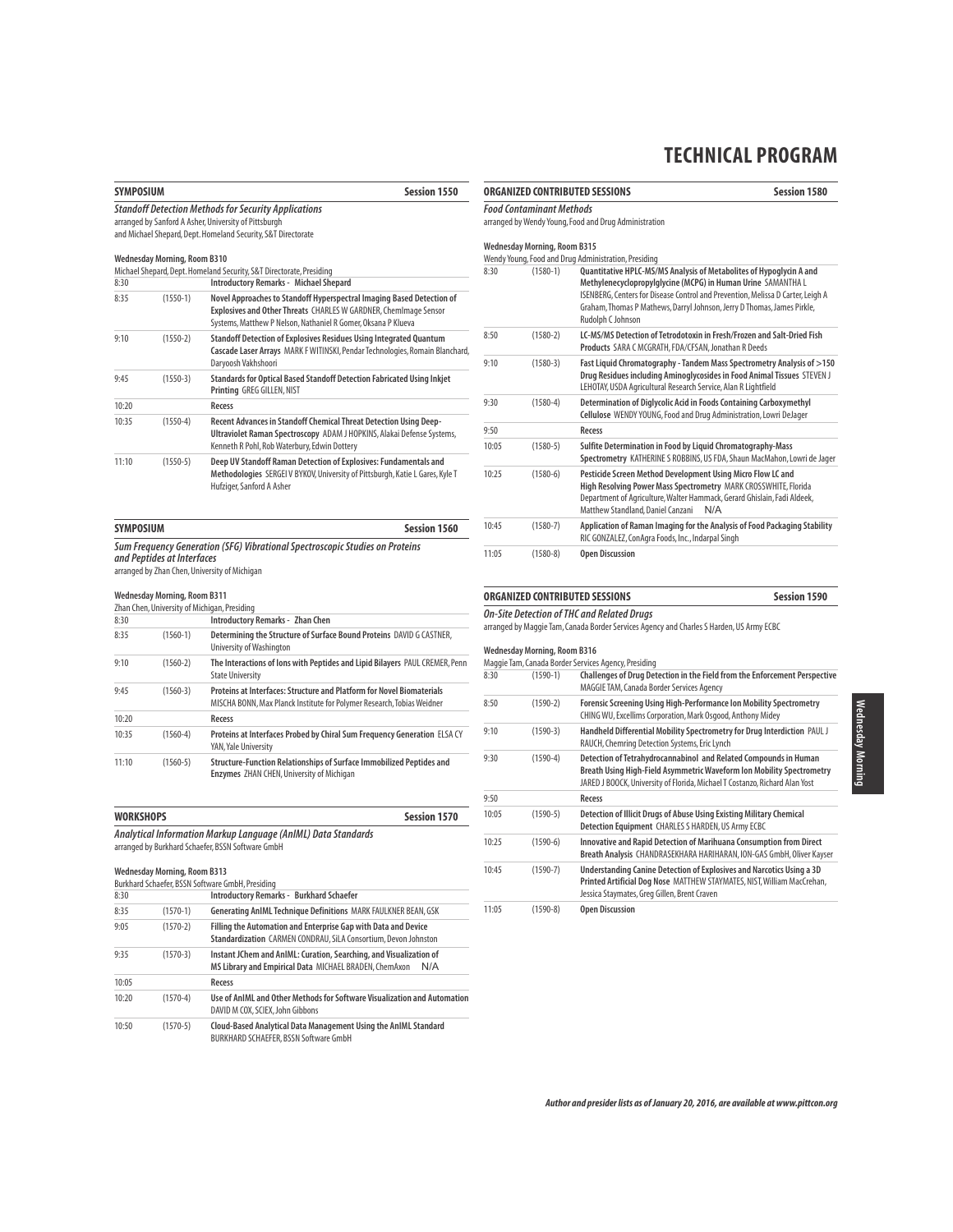|                                                                                                                                               |              | <b>ORGANIZED CONTRIBUTED SESSIONS</b>                                                                                                                                                                                                 | Session 1600 |
|-----------------------------------------------------------------------------------------------------------------------------------------------|--------------|---------------------------------------------------------------------------------------------------------------------------------------------------------------------------------------------------------------------------------------|--------------|
| PAI-NET - Characterization of Micro/Nano Liquid Phases<br>arranged by Akihide Hibara, Tokyo Institute of Technology and Kenji Kojima, PAI-NET |              |                                                                                                                                                                                                                                       |              |
| Wednesday Morning, Room B301<br>Akihide Hibara, Tokyo Institute of Technology, Presiding                                                      |              |                                                                                                                                                                                                                                       |              |
| 8:30                                                                                                                                          | $(1600-1)$   | Development of Microfluidic Lattices for High-Performance Cell/Particle<br>Separations MASUMI YAMADA, Chiba University, Minoru Seki                                                                                                   |              |
| 8:50                                                                                                                                          | $(1600-2)$   | Microfluidic-Based Approach for Producing Diffraction Quality Protein<br>Crystals MAEKI MASATOSHI, Hokkaido University, Pawate Ashtamurthy,<br>Sugishima Masakazu, Watanabe Keiichi, Tokeshi Manabu, Kenis J Paul,<br>Miyazaki Masaya |              |
| 9:10                                                                                                                                          | $(1600-3)$   | Sample Pretreatments for Droplet-Based Microanalytical System by<br>Using Nanodroplet Formation MAO FUKUYAMA, Kyoto Institute of Technology,<br>Akihide Hibara. Yumi Yoshida. Kohii Maeda                                             |              |
| 9:30                                                                                                                                          | $(1600-4)$   | Development of DNA and/or RNA Extraction Method from Single Cell<br>YUKIHIRO OKAMOTO, Osaka University                                                                                                                                |              |
| 9:50                                                                                                                                          |              | Recess                                                                                                                                                                                                                                |              |
| 10:05                                                                                                                                         | $(1600-5)$   | In Vivo Detection and Quantification of Circulating Cells and Nanoparticles<br>in Whole Blood Using Photoacoustic-Fluorescence Flow Cytometry DMITRY<br>A NEDOSEKIN, University of Arkansas for Medical Sciences, Vladimir P Zharov   |              |
| 10:25                                                                                                                                         | $(1600-6)$   | Microfluidic Construction of Artificial Cell-Like Reactors MASAHIRO<br>TAKINOUE, Tokyo Technology                                                                                                                                     |              |
| 10:45                                                                                                                                         | $(1600 - 7)$ | Parallel Lipid Bilayer Formation by Microfabrication and Its Applications<br>RYUJI KAWANO, Tokyo University of Agriculture and Technology                                                                                             |              |
| 11:05                                                                                                                                         | $(1600-8)$   | Unique Liquid Properties by Surface Silanol Groups in Extended-Nano<br>Spaces YUTAKA KAZOE, The University of Tokyo, Keisuke Ikeda, Kazuma Mawatari,<br>Takehiko Kitamori                                                             |              |

| <b>ORAL SESSIONS</b>                                                   | Session 1610 |
|------------------------------------------------------------------------|--------------|
| <b>Biomedical: New Technologies for Breath Analysis (Half Session)</b> |              |

| 8:30 | $(1610-1)$ | Heart-Cutting Multidimensional Micro Gas Chromatography (µGC) System<br>for Breath Analysis MENGLIAN ZHOU, University of Michigan, Jiwon Lee,<br>Hongbo Zhu, Robert Nidetz, Kevin Ward, Xudong Fan, Katsuo Kurabayashi                                                  |
|------|------------|-------------------------------------------------------------------------------------------------------------------------------------------------------------------------------------------------------------------------------------------------------------------------|
| 8:50 | $(1610-2)$ | Real-time PTR-TOF-MS Measurements Reveal Effects of Respiratory<br>Maneuvers onto Exhaled Breath Biomarker Profiles PRITAM SUKUL.<br>University Medicine of Rostock, Peter Oertel, Phillip Trefz, Khushman Taunk,<br>Jochen K Schubert, Wolfram Miekisch, Svend Kamysek |
| 9:10 | $(1610-3)$ | High Altitude Respiratory Research Using Quadrupole Mass Spectrometry<br>CHARLES W DE CARLO, Extrel CMS, James R Brenner, Zbigniew Krieger, Frank<br><b>DeThomas</b>                                                                                                    |
| 9:30 | $(1610-4)$ | VOC Detection in Animal Models for Medical Research WOLFGANG VAUTZ.<br>ISAS, Liedtke Sascha, Nils Kunze, Thorsten Perl, Ursula Telgheder                                                                                                                                |

|      | Wednesday Morning, Room B402 | Tyler Davis, West Virginia University, Presiding                                                                                                                                                                          |
|------|------------------------------|---------------------------------------------------------------------------------------------------------------------------------------------------------------------------------------------------------------------------|
| 8:30 | $(1620-1)$                   | Determination of Manganese Using Cathodic Stripping Voltammetry on a<br>Platinum Electrode WENJING KANG, University of Cincinnati, Cory A Rusinek.<br>Adam Bange, Erin Haynes, William R Heineman, Ian Papautsky          |
| 8:50 | $(1620-2)$                   | Impact of Amphiphilic Poly(amido)amine Dendrimers on the Biophysical<br>and Biorecognition Properties of Bilayer Membranes SAMUEL S HINMAN,<br>University of California, Riverside, Charles J Ruiz, Ling Peng, Ouan Cheng |

**ORAL SESSIONS** Session 1620

| 9:10  | $(1620-3)$   | Analysis of Drugs in Saliva During Treatment of Post-Traumatic Stress<br>Disorder Patients KATHRYN DANA, Real-Time Analyzers, Inc, Chetan Shende,<br>Stuart Farguharson, Albert J Arias                    |
|-------|--------------|------------------------------------------------------------------------------------------------------------------------------------------------------------------------------------------------------------|
| 9:30  | $(1620-4)$   | G-Quadruplex: A Biocompatible Additive for Enhancing the Antibacterial<br>Activity of H <sub>2</sub> O <sub>2</sub> YUQIAN XING, University of North Dakota, Xiao Liu, Minh H<br>Duong, Julia Xiaojun Zhao |
| 9:50  |              | Recess                                                                                                                                                                                                     |
| 10:05 | $(1620-5)$   | Capillary Electrophoresis Investigation of Multiwalled Carbon Nanotube-<br>Biomolecule Binding TYLER DAVIS, West Virginia University, Lisa A Holland,<br>Julia Ann Mouch                                   |
| 10:25 | $(1620-6)$   | Determining Variability in Potency of Marijuana for Potential Medical<br>Application REBECCA PLESSEL, Pennsylvania State University, Frank Dorman,<br>Amanda Rigdon                                        |
| 10:45 | $(1620 - 7)$ | Design and Development of a Portable Aptasensor for Toxicity Monitoring<br>of Field Samples GONCA BULBUL, Clarkson University, Akhtar Hayat,<br>Silvana Andreescu                                          |
| 11:05 | $(1620-8)$   | Quantitative Assessment of Nanoparticles Exposure Potential Effects in<br>Embryonic Zebrafish XIAOBO LIU, Clarkson University, Eduard Dumitrescu,<br>Kenneth Wallace, Silvana Andreescu                    |

| <b>ORAL SESSIONS</b>                   | Session 1630 |
|----------------------------------------|--------------|
| $\sim$<br>$\sim$<br>the control of the |              |

### **Electrochemistry - Biological Applications**

**Clinical/Toxicology**

|       | <b>Wednesday Morning, Room B403</b> |                                                                                                                                                                                                                                                                |
|-------|-------------------------------------|----------------------------------------------------------------------------------------------------------------------------------------------------------------------------------------------------------------------------------------------------------------|
|       |                                     | Yinfa Ma, Missouri University of Science and Technology, Presiding                                                                                                                                                                                             |
| 8:30  | $(1630-1)$                          | Development of an Optrode for In Vivo Neurochemical Studies THOMAS<br>FIELD, University of Kansas, Meng Sun, Peter M Ruggles, Michael A Johnson                                                                                                                |
| 8:50  | $(1630-2)$                          | Adenosine Transiently Modulates Vasodilation in Caudate-Putamen YING<br>WANG, University of Virginia, B Jill Venton                                                                                                                                            |
| 9:10  | $(1630-3)$                          | Amperometric and Voltammetric Measurements in the Cell Cytosol Using<br><b>Conical Carbon Nanoelectrodes EDWIN MITCHELL, North Carolina State</b><br>University, James Roberts, Leslie A Sombers                                                               |
| 9:30  | $(1630-4)$                          | Tunable Electroosmotic Push-Pull Perfusion Shows Higher Aminopeptidase<br>N Activity in CA1 than CA3 of the Rat Hippocampus YANGGUANG OU,<br>University of Pittsburgh, Bocheng Yin, Jenna DeVivo, German Barrionuevo,<br>Stephen Weber                         |
| 9:50  |                                     | Recess                                                                                                                                                                                                                                                         |
| 10:05 | $(1630-5)$                          | Optogenetic Control of Octopamine Release in Drosophila Melanogaster<br>Larval Ventral Nerve Cord and Detection with Fast Scan Cyclic Voltammetry<br>(FSCV) POOJAN PYAKUREL, University of Virginia, B Jill Venton                                             |
| 10:25 | $(1630-6)$                          | Clarifying the Complex Chemical Mechanisms that Underlie the<br>Voltammetric Detection of Hydrogen Peroxide LESLIE A SOMBERS, North<br>Carolina State University, Samantha K Smith, Leyda Z Lugo-Morales, James<br>Roberts, Maxim A Voinov, Tatyana I Smirnova |
| 10:45 | $(1630 - 7)$                        | FSCV Measurements of Neurotransmitters in Daphnia MATT N JACKSON,<br>Wayne State University, Srimal A Samaranayake, David Pitts, Shawn McElmurry,<br>Annette R Tremonti, Parastoo Hashemi                                                                      |
| 11:05 | $(1630-8)$                          | Glutamate Receptor Influence on Localized Oxygen Metabolism LINDSAY<br>WALTON, University of North Carolina at Chapel Hill, Nick Boustead, Susan Carroll,<br>R Mark Wightman                                                                                   |

**Wednesday Morning** Wednesday Morning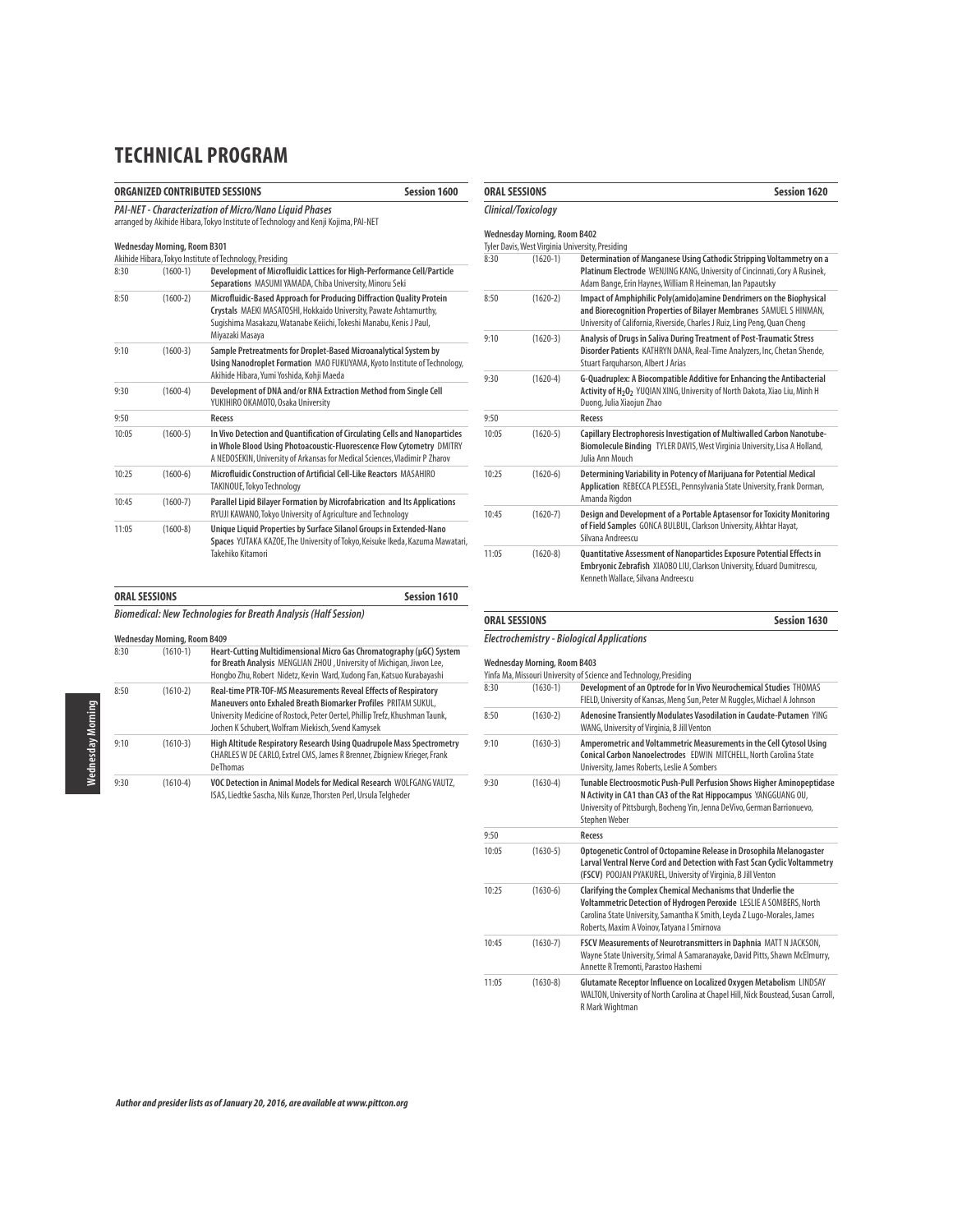|       | <b>ORAL SESSIONS</b>                                                                 | <b>Session 1640</b>                                                                                                                                                                                                 |  |  |
|-------|--------------------------------------------------------------------------------------|---------------------------------------------------------------------------------------------------------------------------------------------------------------------------------------------------------------------|--|--|
|       | Environmental, Pharm and Nano Methods Development in Atomic Spectroscopy             |                                                                                                                                                                                                                     |  |  |
|       | Wednesday Morning, Room B404<br>David Clarke, Teledyne CETAC Technologies, Presiding |                                                                                                                                                                                                                     |  |  |
| 8:30  | $(1640-1)$                                                                           | Novel Automation Streamlining Microwave Digestion to Detection for<br>Elemental Analysis DAVID CLARKE, Teledyne CETAC Technologies, Matthew<br>Nigro, James Block                                                   |  |  |
| 8:50  | $(1640-2)$                                                                           | Use of Atomic Fluorescence Spectrometry (AFS) for Element Specific<br>Hq Detection Combined with Combustion WARREN T CORNS, P S Analytical                                                                          |  |  |
| 9:10  | $(1640-3)$                                                                           | Development of Online Method for Simultaneous Preconcentration of Cd,<br>Cu, Ni and Zn in Environmental Samples Using Modified Alumina ZAHEER A<br>KHAN, SBBU, SBA                                                  |  |  |
| 9:30  | $(1640-4)$                                                                           | Dual Analyte Analysis of Bimetallic and Monometallic Nanoparticle<br>Mixtures Using Field Flow Fractionation Separation Coupled to spICP-MS<br>CHADY STEPHAN, PerkinElmer, Ruth Merrifield                          |  |  |
| 9:50  |                                                                                      | Recess                                                                                                                                                                                                              |  |  |
| 10:05 | $(1640-5)$                                                                           | Analysis of Trace Metals in Pharmaceutical Formulations - Issues with USP<br>232 and Q3D Regulations PHILIP RIBY, Liverpool John Moores University, Samar<br>Thiab, Philip Salmon, Matt Roberts, Philip Riby<br>N/A |  |  |
| 10:25 | $(1640-6)$                                                                           | Development and Validation of a New Method to Measure Activity of the<br>Na+, K+ ATPase Using ICP-MS QQQ CORY A STINER, University of Cincinnati,<br>Julio Landero, Judith Heiny                                    |  |  |
| 10:45 | $(1640 - 7)$                                                                         | Arsenic Speciation in Water Samples - Development of a New ISO/CEN<br>Method CORNELIUS BROMBACH, P S Analytical, Bin Chen, Warren T Corns,<br><b>KCThompson</b>                                                     |  |  |
| 11:05 | $(1640-8)$                                                                           | Exploiting the Limits of Single Particle ICP-MS - From Particle Size to<br>Particle Number CHADY STEPHAN, PerkinElmer                                                                                               |  |  |

| <b>ORAL SESSIONS</b>     | Session 1650 |
|--------------------------|--------------|
| <b>Food Contaminants</b> |              |

### **Wednesday Morning, Room B314**

|       |              | Joan M Stevens, Agilent Technologies, Inc., Presiding                                                                                                                                       |
|-------|--------------|---------------------------------------------------------------------------------------------------------------------------------------------------------------------------------------------|
| 8:30  | $(1650-1)$   | The Analysis of Chlorinated Dioxins and Difurans in Pet Food PHILIP<br>BASSIGNANI, Fluid Management Systems, Rudolf Addink                                                                  |
| 8:50  | $(1650-2)$   | Selective Lipid Removal from Complex Samples for Multi-Residue Analysis<br>DERICK LUCAS, Agilent Technologies, Limian Zhao, Bruce Richter, Joan Stevens,<br>Megan Juck                      |
| 9:10  | $(1650-3)$   | Arsenic Contamination and the Emergence of Speciation in the Food Chain<br>HELMUT ERNSTBERGER, Perkin Elmer, Kenneth Neubauer                                                               |
| 9:30  | $(1650-4)$   | Elemental Profile of Tobacco used in Counterfeit Cigarettes YI HE, John Jay<br>College/CUNY, Carrie Green, Rufus Chaney, Fidelis Tan, Ye Hua, Victoria Mei, Marin<br>Kurti, Klaus von Lampe |
| 9:50  |              | Recess                                                                                                                                                                                      |
| 10:05 | $(1650-5)$   | Determination of Antimony in Food Samples by Slurry Sampling Hydride<br><b>Generation Atomic Absorption Spectrometry JERZY MIERZWA, Tennessee</b><br><b>State University</b>                |
| 10:25 | $(1650-6)$   | The Analysis of Chlorinated Dioxins, Difurans and Polychlorinated Biphenyls<br>in Edible Oils PHILIP BASSIGNANI, Fluid Management Systems, Rudolf Addink                                    |
| 10:45 | $(1650 - 7)$ | Application of Mid-Infrared Portable Spectrometry in Determination of<br>Trans-fatty Acid Content in Bakery Products MEI SHOTTS, The Ohio State<br>University, Luis Rodriguez-Saona         |
| 11:05 | $(1650-8)$   | Rapid Detection of Processed Uranium in Food ABDUR-RAFAY SHAREEF, FDA,<br>Lin Zhichao, Emanuele Kathryn, Stephanie Healey, Patrick Regan, William<br>Cunningham, Brian Baker                |

|                                                                                               | <b>ORAL SESSIONS</b>               | Session 1660                                                                                                                   |
|-----------------------------------------------------------------------------------------------|------------------------------------|--------------------------------------------------------------------------------------------------------------------------------|
|                                                                                               | <b>IIMS</b> - No One Size Fits All |                                                                                                                                |
| <b>Wednesday Morning, Room B405</b><br>Hubert MacDonald, The Pittsburgh Conference, Presiding |                                    |                                                                                                                                |
| 8:30                                                                                          | $(1660-1)$                         | Quantum Time Savings with LIMS Deployment DEVENDER GANDHI,<br>Accelerated Technology Laboratories                              |
| 8:50                                                                                          | $(1660-2)$                         | Informatics for Externalization GRAHAM A MCGIBBON, ACD/Labs, Pranas<br>Japertas, Ryan Sasaki                                   |
| 9:10                                                                                          | $(1660-3)$                         | Going Mobile with LIMS for Field Data Collection KEN OCHI, Accelerated<br><b>Technology Laboratories</b>                       |
| 9:30                                                                                          | $(1660-4)$                         | Pay Now or Later: Creating Solid System Application User Requirements<br>KATHERINE TEMPLE, CSOLS, Inc., Daniel Freel           |
| 9:50                                                                                          |                                    | Recess                                                                                                                         |
| 10:05                                                                                         | $(1660-5)$                         | Key Factors to Consider in Transitioning to a New LIMS SONJA STUTSMAN,<br>Accelerated Technology Laboratories                  |
| 10:25                                                                                         | $(1660-6)$                         | LIMS Implementation: "Big Bang" or "Phased" Approach HOWARD J<br>ROSENBERG, CSols, Inc.                                        |
| 10:45                                                                                         | $(1660 - 7)$                       | Migrating from a Legacy LIMS to a Modern Platform LAURA LEE WILLIFORD,<br>Accelerated Technology Laboratories, Devender Gandhi |
| 11:05                                                                                         | $(1660-8)$                         | Integrated Informatics: Single Vendor vs. "Best of Breed" HOWARD J<br>ROSENBERG, CSols, Inc.                                   |

### **ORAL SESSIONS** Session 1670

### **Mass Spectrometry-Environmental, ICP-MS and Others**

**Wednesday Morning, Room B406**

|       |            | Yongbo Dan, Missouri University of Science and Technology, Presiding                                                                                                                                                                                                                 |
|-------|------------|--------------------------------------------------------------------------------------------------------------------------------------------------------------------------------------------------------------------------------------------------------------------------------------|
| 8:30  | $(1670-1)$ | Ultra-Trace Analysis of Mercury Species in Drinking Water Using Ion<br>Chromatography and Speciated Isotope Dilution Mass Spectrometry (IC-<br>SIDMS) PATRICK BENECEWICZ, Duquesne University, Skip Kingston, Matt Pamuku,<br>Stuart Procter, Christopher Loran                      |
| 8:50  | $(1670-2)$ | Ion Mobility-Mass Spectrometry Screening Reveals Small Molecules<br>Capable of Chemical and Structural Modulation of Amyloidogenic Protein<br>RICHARD A KERR, University of Michigan, Jeffrey Derrick, Michael Beck, Hyuck Jin<br>Lee. Mi Hee Lim. Brandon T Ruotolo                 |
| 9:10  | $(1670-3)$ | Transformation Kinetics of Metallic Nanoparticles in Environmental and Cell<br>Culture Exposure Media as Measured by spICP-MS CHADY STEPHAN,<br>PerkinElmer, Ruth Merrifield                                                                                                         |
| 9:30  | $(1670-4)$ | Reading Information Digitally-Encoded in Synthetic Polymers: A<br>Sequencing Approach by Tandem Mass Spectrometry LAURENCE CHARLES,<br>Aix-Marseille University, Jean-François Lutz                                                                                                  |
| 9:50  |            | Recess                                                                                                                                                                                                                                                                               |
| 10:05 | $(1670-5)$ | <b>Enzymatic Digestion-Single Particle ICP-MS Method to Characterize</b><br>Nanoparticle Uptake by Plants DAN YONGBO, Missouri University of Science<br>and Technology, Weilan Zhang, Runmiao Xue, Ma Xingmao, Chady Stephan,<br>Honglan Shi                                         |
| 10:25 | $(1670-6)$ | Study of the Transmission of Megadalton-Sized lons from Atmospheric<br>Pressure to Vacuum in a Q-TOF Charge Detection Mass Spectrometer STACIN<br>ANTHONY, Indiana University, Benjamin E Draper, Martin F Jarrold                                                                   |
| 10:45 | $(1670-7)$ | Characterization of TiO <sub>2</sub> -Nanoparticles Using Asymmetrical Flow- and<br>Centrifugal Field-Flow-Fractionation Coupled with MALS, DLS and ICP-MS<br>Detection SOHEYL TADJIKI, Postnova Analytics Inc., Florian Meier, Evelin<br>Moldenhauer. Trevor Havard. Thorsten Klein |
| 11:05 | $(1670-8)$ | Enhanced Real-Time Gas Analysis with SIFT-MS Using Negative Reagent<br>Ions DANIEL MILLIGAN, Syft Technologies Ltd, Vaughan Langford, Thomas<br>McKellar, Barry Prince, Murray McEwan                                                                                                |

**Wednesday Morning** Wednesday Morning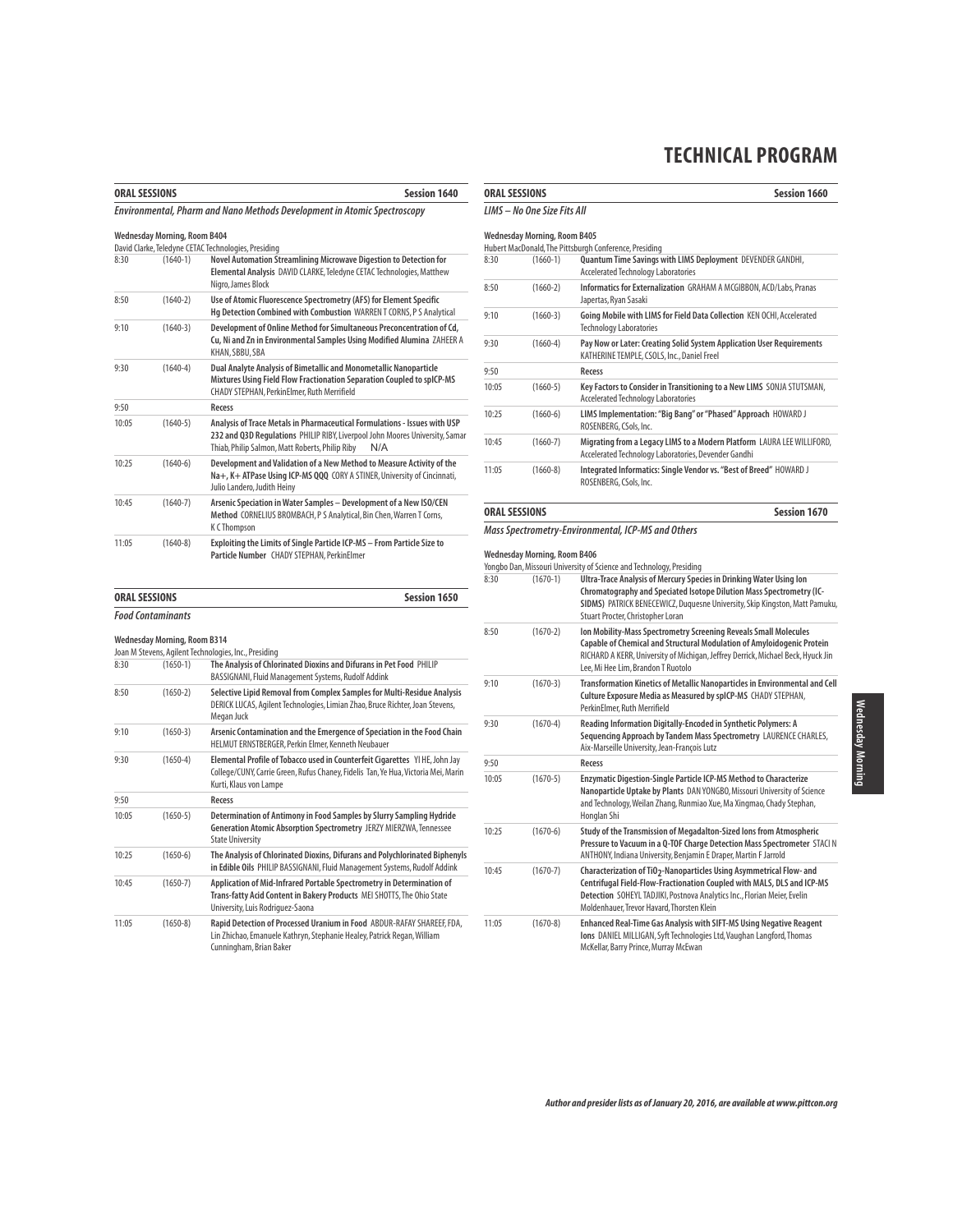|       | <b>ORAL SESSIONS</b>         | <b>Session 1680</b>                                                                                                                                                                                                                                                 |
|-------|------------------------------|---------------------------------------------------------------------------------------------------------------------------------------------------------------------------------------------------------------------------------------------------------------------|
|       |                              | <b>Pharmaceutical Applications of Liquid Chromatography</b>                                                                                                                                                                                                         |
|       | Wednesday Morning, Room B401 |                                                                                                                                                                                                                                                                     |
|       |                              | Paulina Piotrowski, The Pennsylvania State University, Presiding                                                                                                                                                                                                    |
| 8:30  | $(1680-1)$                   | Method Development Strategies and Applications of 2D LC for<br>Pharmaceutical Analysis PANKAJ AGGARWAL, Pfizer Inc., David T Fortin,<br>N/A<br>Angel R Diaz                                                                                                         |
| 8:50  | $(1680 - 2)$                 | Coupling Mass Detection with UV to Improve Method Sensitivity for Esters<br>of Benzenesulfonic and p-Toluenesulfonic Acids in Analysis of Genotoxic<br>Impurities MARGARET MAZIARZ, Waters Corporation, Christopher Henry,<br>Mark Wrona                            |
| 9:10  | $(1680-3)$                   | Method Development for Non-Chromophoric Pharmaceutical Analytes<br>Using Alternative Chromatographic and Detection Techniques ZONGYUN<br>HUANG, Bristol-Myers Squibb, William Fish                                                                                  |
| 9:30  | $(1680 - 4)$                 | The Impact of LC Instrument Characteristics on HPLC and UPLC Method<br>Migration and Method Transfer PAULA HONG, Waters Corporation, Patricia R<br>McConville                                                                                                       |
| 9:50  |                              | <b>Recess</b>                                                                                                                                                                                                                                                       |
| 10:05 | $(1680 - 5)$                 | Development and Validation of A Novel Stability-Indicating Reversed-Phase<br>High-Performance Liquid Chromatography Method for Assay of<br>Thiabendazole and Estimation of its Related Compounds JIANGTAO HE,<br>Merial, A Sanofi Company, Huang Junmin, Abu Rustum |
| 10:25 | $(1680 - 6)$                 | Fast Centrifugal Partitioning Chromatography ROB DRISCOLL, Robatel Inc.                                                                                                                                                                                             |
| 10:45 | $(1680 - 7)$                 | Development and Validation of a Reversed Phase Chiral HPLC Method for<br>Verification of Afoxolaner as a Racemic Mixture NILUSHA PADIVITAGE, Merial,<br>A Sanofi Company, Satish Kumar, Abu Rustum                                                                  |
| 11:05 | $(1680 - 8)$                 | Development for a Sensitive Method for the Determination of<br>Diphenylphosphoryl Azide and Hydrogen Azide in Active Pharmaceutical<br>Compounds XUEJUN XU, Bristol-Myers Squibb, Martin Nunez, Yun K Ye,<br><b>Thomas V Raglione</b>                               |

| <b>ORAL SESSIONS</b>                       | Session 1690 |
|--------------------------------------------|--------------|
| <b>Portable Instruments - Half Session</b> |              |

### **Wednesday Morning, Room B409**

|       |            | Robert W Baudoux, Sr., RWB Convention Mgt, Presiding                                                                                                                                                       |
|-------|------------|------------------------------------------------------------------------------------------------------------------------------------------------------------------------------------------------------------|
| 10:05 | $(1690-1)$ | Development of Portable Instrumentation Using the Arduino<br>Microcontroller Platform for Field-Ready Electrochemical Experimentation<br>DREW C FARRELL, University of Arizona, Michael L Heien            |
| 10:25 | $(1690-2)$ | A Novel Instrument for Microscale IR Thermography in High Temperature<br>Applied to Solar Salts JUNKO MORIKAWA, Tokyo Institute of Technology,<br>Massimiliano Zamengo, Yukitaka Kato                      |
| 10:45 | $(1690-3)$ | A New GC/FTIR Detection Method as Applied to Inline Monitoring of<br>Siloxanes in Biogas CHARLES MARK PHILLIPS, Prism Analytical Technologies,<br>Inc., Martin L Spartz, Anthony S Bonanno, Peter P Behnke |
| 11:05 | $(1690-4)$ | Next-Generation Handheld XRF Analyzer - Smarter, Smaller and Faster<br><b>ESA NUMMI. Thermo Fisher Scientific</b>                                                                                          |

| <b>ORAL SESSIONS</b> |                                              | Session 1700                                                                                                                                                                                                                                                              |
|----------------------|----------------------------------------------|---------------------------------------------------------------------------------------------------------------------------------------------------------------------------------------------------------------------------------------------------------------------------|
|                      |                                              | Sensors - Bioanalytical and Homeland Security/Forensics                                                                                                                                                                                                                   |
|                      | <b>Wednesday Morning, Room B407</b>          |                                                                                                                                                                                                                                                                           |
|                      | Katie Edwards, Cornell University, Presiding |                                                                                                                                                                                                                                                                           |
| 8:30                 | $(1700-1)$                                   | Photonic Crystal Protein Hydrogel Sensor for Candida Albicans ZHONGYU<br>CAI, University of Pittsburgh, Daniel H Kwak, David Punihaole, Zhenmin Hong,<br>Sachin S Velankar, Xinyu Liu, Sanford A Asher                                                                    |
| 8:50                 | $(1700-2)$                                   | Development of a Wireless Microfluidic Biosensor System for Real-Time<br>Monitoring of Human Transplant Organs in Transit SALLY A GOWERS, Imperial<br>College London, Isabelle C Samper, Chu Wang, Thomas Watts, Bynvant Sandhu,<br>Vassilios Papalois, Martyn G Boutelle |
| 9:10                 | $(1700-3)$                                   | Jon-Selective Electrodes with PEDOT(PSS) as Solid Contact: Influence of the<br>PEDOT(PSS) Thickness on the Equilibration Time MARCIN GUZINSKI, The<br>University of Memphis, Jennifer M Jarvis, Erno Lindner, Bradford D Pendley                                          |
| 9:30                 | $(1700-4)$                                   | Evaluating Real Time Binding Interactions in Insulin Immunoassay for<br>Diagnosis of Type of Diabetes by Surface Plasmon Resonance VINI SINGH,<br>Oklahoma State University, Sadagopan Krishnan                                                                           |
| 9:50                 |                                              | Recess                                                                                                                                                                                                                                                                    |
| 10:05                | $(1700-5)$                                   | Extended Nanopore Residence Times via Metallic Clusters JOSEPH E REINER,<br>Virginia Commonwealth University, Amy E Chavis, Kyle T Brady, Nuwan<br>Kothalawala                                                                                                            |
| 10.25                | $(1700-6)$                                   | Kinetics Ouantification of MicroRNAs as Disease Biomarkers on Microelec-<br>trode Point-of-Care Sensors at Attomoles within Minutes TANYU WANG.<br>Georgia State University, Gangli Wang                                                                                  |
| 10:45                | $(1700 - 7)$                                 | Hyphenated Inverted Mesa E-QCM Sensors for Explosives Detection ABDUL<br>REHMAN, King Fahd University of Petroleum and Minerals<br>N/A                                                                                                                                    |
| 11:05                | $(1700-8)$                                   | A New Miniaturized Sensor for Real-Time Suit Penetration Assessment in<br>the Man-In-Simulant-Test (MIST) Protocol NICHOLAS FITZGERALD, Defence<br>Science and Technology Group, Karl Pavey                                                                               |

|       | <b>Wednesday Morning, Room B408</b> |                                                                                                                                                                                                                                                             |
|-------|-------------------------------------|-------------------------------------------------------------------------------------------------------------------------------------------------------------------------------------------------------------------------------------------------------------|
| 8:30  | $(1710-1)$                          | Fu-mei Lin, The Pittsburgh Conference, Presiding<br>Using Isothermal Titration Calorimetry to Measure Thermodynamic<br>Parameters of Adsorption on Chromatographic Media ANTHONY R HORNER,<br>University of Pittsburgh, Stephen R Groskreutz, Stephen Weber |
| 8:50  | $(1710-2)$                          | Thermal Conductivity Measurement of Solar Salt in High Temperature<br>Using the Temperature Wave Method JUNKO MORIKAWA, Tokyo Institute of<br>Technology, Yukitaka Kato, Massimiliano Zamengo                                                               |
| 9:10  | $(1710-3)$                          | TGA-GC-MS Analysis of Different Tobacco Types EKKEHARD POST, NETZSCH<br>Geraetebau GmbH, Bob Fidler, Jan Hanss                                                                                                                                              |
| 9:30  | $(1710-4)$                          | Pyrolysis Gases of Polycarbonate Identified by TGA-FT-IR and TGA-GC-MS<br>EKKEHARD POST, NETZSCH Geraetebau GmbH, Bob Fidler                                                                                                                                |
| 9:50  |                                     | Recess                                                                                                                                                                                                                                                      |
| 10:05 | $(1710-5)$                          | Understanding Auto-Catalysis Using Scanning, Isothermal and Adiabatic<br>Calorimetry PETER RALBOVSKY, Netzsch Instruments, Bob Fidler                                                                                                                       |
| 10:25 | $(1710-6)$                          | Developing Databases and Optimized Spectral Searching from TGA-IR<br>Hyphenation Experiments IAN ROBERTSON, PerkinElmer Limited, Justin Lang,<br><b>Jack Botting</b>                                                                                        |
| 10:45 | $(1710-7)$                          | Thermal Excitation, Optical Response: A Novel Approach to Thermal Analysis<br>by TMOR SARAH SCHWARZ G HENRIQUES, Anton Paar OptoTec GmbH, Tobias<br>Husemann, Jens Kruse, Nils Bertram                                                                      |
| 11:05 | $(1710-8)$                          | Characterization of Nanomaterials with Thermal Analysis and Hyphenated<br>Techniques CHADY STEPHAN, PerkinElmer, Jun Wang                                                                                                                                   |

**ORAL SESSIONS** Session 1710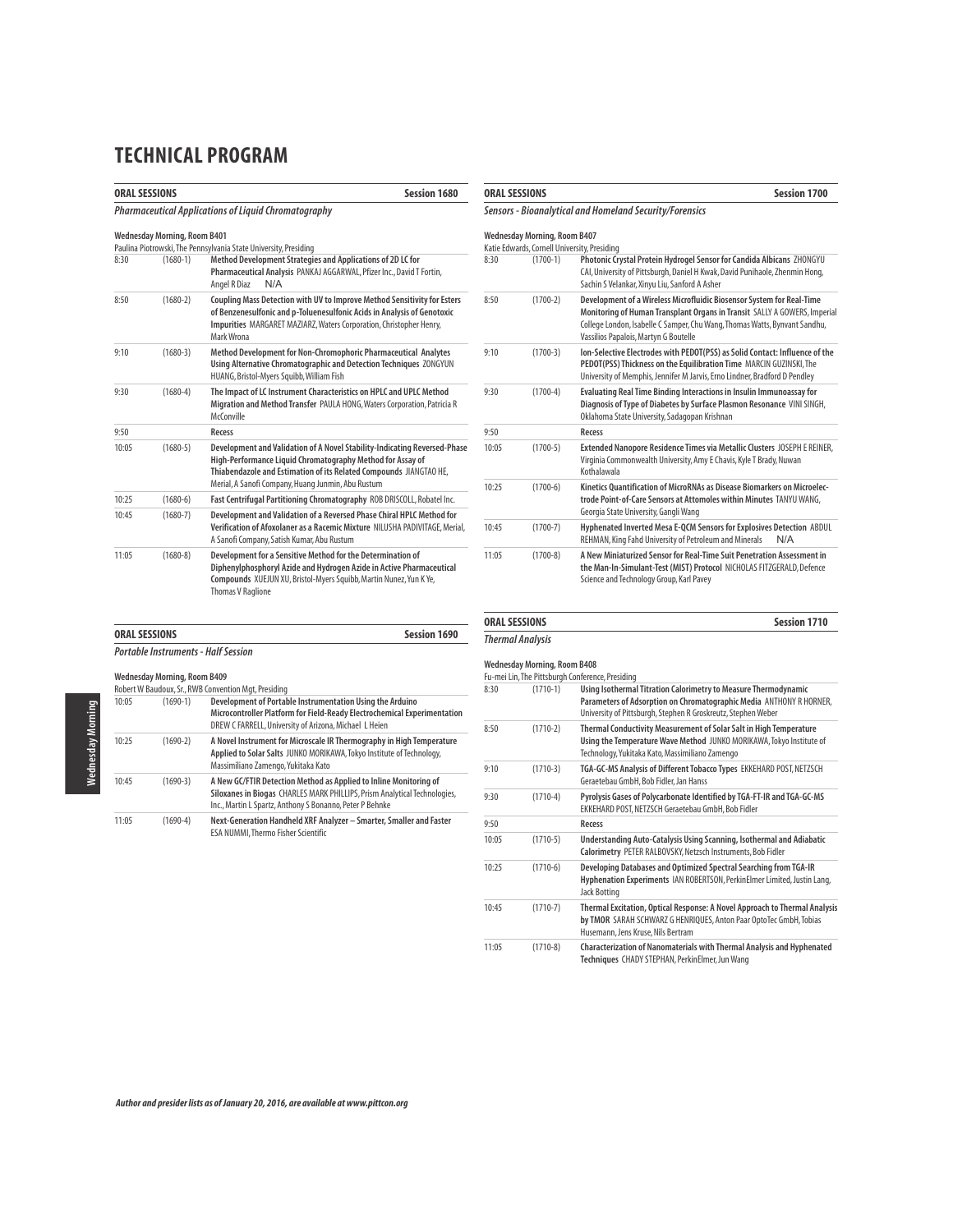| <b>POSTER SESSION</b>                                                                                | <b>Session 1720</b> |
|------------------------------------------------------------------------------------------------------|---------------------|
| All posters are to be mounted by 10:00 AM and remain on display until 4:00 PM. Authors must be at    |                     |
| their posters from 10:00 AM to 12:00 PM. Location of the morning posters is on the Exposition Floor, |                     |
| 400 Aisle. PLEASE NOTE: You cannot get onto the Exposition Floor until after 9:00 AM.                |                     |

### **Applications of LC/MS**

|               | Wednesday Morning, Exposition Floor, 400 Aisle                                                                                                                                                                                                                                                                                                                  |
|---------------|-----------------------------------------------------------------------------------------------------------------------------------------------------------------------------------------------------------------------------------------------------------------------------------------------------------------------------------------------------------------|
| $(1720-1)$    | Determination of Fentanyl in Canine Plasma Using HPLC-MS Detection JOAN B BAILEY,<br>University of Tennessee, Sherry K Cox, Molly White, Kristen Gordon, Reza Seddighi                                                                                                                                                                                          |
| $(1720 - 2P)$ | Targeted Metabonomic Study of Plasma from Rats with Acute Colitis Using LCMS-IT-TOF<br>Based Metabonomics LINGLING SHEN, Shimadzu Global COE, Shimadzu Co., Ltd, Jingting Yao,<br>Taohong Huang, Xiaojun Zhang, Qisheng Zhong                                                                                                                                   |
| $(1720-3P)$   | Optimization of On-column Trypsin Digestion Coupled with LC-MS/MS for Analysis of<br>Apolipoproteins in Serum CHRISTOPHER TOTH, Centers for Disease Control and Prevention,<br>Zsuzsanna Kuklenyik, Jeffrey Jones, Bryan A Parks, Michael S Gardner, Jon Rees, Yulanda<br>Williamson, David Schieltz, Lisa McWilliams, James Pirkle, John R Barr                |
| $(1720 - 4P)$ | A Simple and Sensitive LC-MS/MS Method for the Determination of Free 8-Hydroxy-2'-<br>deoxyguanosine in Human Urine ZUWEI WANG, JES Tech, Scott M Smith                                                                                                                                                                                                         |
| $(1720-5P)$   | Evaluation of Streamlined SPE Processing Using Novel Column based Components prior to<br>LC-MS/MS LEE WILLIAMS, Biotage GB Limited, Helen Lodder, Victor Vandell                                                                                                                                                                                                |
| $(1720-6P)$   | Multi-Class Screening of Drug Abuse in Hair by Matrix Solid Phase Dispersion - Ultra-<br>sound Extraction and HPLC-MS/MS Detection ANTONIO MOREDA-PIÑEIRO, University of<br>Santiago de Compostela, Mercedes Saavedra-Suarez, Juan Sanchez-Gonzalez, Pilar Bermejo-<br>Barrera, Maria del Carmen Barciela-Alonso, Elena Pena-Vazquez, Raquel Dominguez-Gonzalez |
| $(1720 - 7P)$ | Optimization of QuEChERS Sample Preparation Method for the Determination of<br>Bisphenol A in Carrots OLUJIDE T AKINBO, Butler University, Hugh Kestufskie                                                                                                                                                                                                      |
| $(1720-8P)$   | Quantification of Iodine-Containing Hormones Present in Dietary Supplements by Liquid<br>Chromatography Tandem Mass Spectrometry (LC-MS/MS) ENRIQUE GYANES, U.S. Food and<br>Drug Administration (FDA), Robert A Wilson, James A Turner, Ryan Saadawi                                                                                                           |
| $(1720 - 9P)$ | Ultra High Performance Liquid Chromatography Tandem Mass Spectrometry Method for<br>Simultaneous Determination of Multiple Bioactive Constituents in Fruit Extracts of<br>Myristica Fragrans and its Marketed Poly Herbal Formulations Using a Polarity Switch<br>Technique RENU PANDEY, Sophisticated Analytical Instrument Facility, CSIR, Brijesh Kumar N/A  |
| $(1720-10P)$  | A Targeted Multidimensional Approach with MS Detection (SPE-RPLC/MS) for the<br>Assessment of Trace Free Drug Species in Unadulterated Antibody-Drug Conjugate (ADC)<br>Samples with Improved Specificity and Sensitivity ROBERT BIRDSALL, Waters Corporation,<br>Sean M McCarthy, Scott Berger, Weibin Chen, Alain Beck                                        |
| $(1720-11P)$  | Method Development and Optimization for the Combined Analysis of Synthetic<br>Cannabinoids and Designer Cathinones in Urine HOLLY CASTELLANO, Duquesne University,<br>Stephanie Wetzel<br>N/A                                                                                                                                                                   |
| $(1720-12P)$  | Separation and Identification of Lentil (Lens Culinaris) Proteins by Mass Spectrometry<br>ALBERTA ARYEE, Agriculture & Agri-Food Canada, Joyce I Boye<br>N/A                                                                                                                                                                                                    |
| $(1720-13P)$  | Withdrawn                                                                                                                                                                                                                                                                                                                                                       |
| $(1720-14P)$  | Quantitation of Proto-Peptide Building Blocks in Complex Model Prebiotic Mixtures via<br>Liquid Chromatography-Tandem Mass Spectrometry ERIC T PARKER, Georgia Institute of<br>Technology, Jeffrey L Bada, Facundo M Fernandez                                                                                                                                  |

| <b>POSTER SESSION</b>                                                                                | Session 1730 |
|------------------------------------------------------------------------------------------------------|--------------|
| All posters are to be mounted by 10:00 AM and remain on display until 4:00 PM. Authors must be at    |              |
| their posters from 10:00 AM to 12:00 PM. Location of the morning posters is on the Exposition Floor. |              |
| 400 Aisle,PLEASE NOTE: You cannot get onto the Exposition Floor until after 9:00 AM.                 |              |

#### **Capillary Electrophoresis**

**Wednesday Morning, Exposition Floor, 400 Aisle**

| $(1730-1)$    | Capillary Electrophoresis Method to Detect Circulating Steroids in Individual Zebrafish<br>Plasma PAIGE A REED, West Virginia University, Vincent T Nyakubaya, William J Feeney, Lisa A<br>Holland, Jennifer Ripley-Stueckle |
|---------------|------------------------------------------------------------------------------------------------------------------------------------------------------------------------------------------------------------------------------|
| $(1730-2P)$   | Fluorogenic Derivatization of Amino Acids for Laser-Induced Fluorescence Detection in<br>Capillary Electrophoresis NAVEEN MADDUKURI, Wichita State University, Qiyang Zhang,<br>Maojun Gong                                  |
| $(1730-3P)$   | Investigating Electrospray Behavior in Capillary Electrophoresis Coupled Mass<br>Spectrometry JARED A LAMP, University of Notre Dame                                                                                         |
| $(1730 - 4P)$ | Validated Capillary Zone Electrophoretic Method for Simultaneous Determination of<br>Come Antibunovtopoise Dures in Their Cinele pill Combination Thomas: CAW/7V A EL VA7DL                                                  |

**Some Antihypertensive Drugs in Their Single-pill Combination Therapy** FAWZY A EL-YAZBI,<br>Alexandria University, Hytham M Ahmed, Tarek S Belal, Rasha A Shaalan, Sohaila M Elonsy

### **TECHNICAL PROGRAM**

- (1730-5 P) **Single Enzyme Molecule Studies with CE-LIF and CE-MS** EMILY A AMENSON, University of Notre Dame, Norman J Dovichi
- (1730-6 P) **Xenopus Laevis Metabolomic Profiling via CZE-ESI-MS/MS and MALDI-TOFMS** JENNIFER ARCEO, University of Notre Dame, Nicole Schiavone, Danielle Boley, Elizabeth H Peuchen, Norman J Dovichi
- (1730-7 P) **Insights into Chiral Recognition Mechanisms for Acryloyl Terminated Polymeric Surfactants: Application of Linear Solvation Energy Relationship in Micellar Electrokinetic Chromatography and Capillary Electrochromatography** YANG LU, Georgia State University, Shahab S Shamsi
- (1730-8 P) **Study of Electrooxidation Products of Primary Alcohols by EC-CE-C4D: Assessment of the Conversion Efficiency of Alcohols into Their Carboxylates on Gold and Platinum Electrodes in Different Media** MAURO SERGIO FERREIRA SANTOS, USP, Fernando S Lopes, Ivano G R Gutz
- (1730-9 P) **Microscale Quantification of Nanoparticle-Biomolecule Interactions with Capillary Electrophoresis** JULIA ANN MOUCH, Bethany College, Tyler Davis, Lisa A Holland
- (1730-10 P) **Comparative Validation of Sofosbuvir Determination in Pharmaceuticals by Several Chromatographic, Electrophoretic and Spectrophotometric Methods** AMIRA F EL-YAZBI, Alexandria University
- (1730-11 P) **Quantification of Amino Acids in Cordyceps by MEKC** XIN WEI, Wuhan University Zhongnan Hospital, Hankun Hu, Yiming Liu, Yue Xu
- (1730-12) Isolation of Intact Cell Populations by Preparative Capilary Zone Electrophoresis Sarh N. Lum, Bonnie Huge, Matthew Champion, Norman J. Dovichi

#### **POSTER SESSION Session 1740 All posters are to be mounted by 10:00 AM and remain on display until 4:00 PM. Authors must be at their posters from 10:00 AM to 12:00 PM. Location of the morning posters is on the Exposition Floor, 400 Aisle. PLEASE NOTE: You cannot get onto the Exposition Floor until after 9:00 AM.**

**Forensics and Homeland Security**

**Wednesday Morning, Exposition Floor, 400 Aisle**

| $(1740-1)$    | Fingerprinting of Falsified Artemisinin Combination Therapies (ACTs) via DART Ionization<br>Coupled to a Compact Single Quadrupole Mass Spectrometer MATTHEW C BERNIER, Georgia<br>Institute of Technology, Joseph LaPointe, Brian Musselman, Facundo M Fernandez                    |  |  |
|---------------|--------------------------------------------------------------------------------------------------------------------------------------------------------------------------------------------------------------------------------------------------------------------------------------|--|--|
| $(1740-2)$ P) | Lead-Free Gunshot Residues as Forensic Evidence CHRISTOPHER R DOCKERY, Kennesaw State<br>University, Lashaundra Fambro, Ethan Miller, Deidre VanDenbos, Wassim Abdul Khalek                                                                                                          |  |  |
| $(1740-3)$ P) | Forensic Analysis of Textile Fibers Exposed to Cigarette Smoke Using Non-Destructive<br>Room Temperature Excitation-Emission Fluorescence Microscopy HUGH HAYES, University<br>of Central Florida, Andres Campiglia, Arsenio Munoz de la Pena, Hector C Goicoechea<br>N/A            |  |  |
| $(1740-4P)$   | Forensic Analysis Of Textile Fibers Exposed To Laundry Detergents Using Fluorescence<br>Excitation-Emission Spectroscopy NIRVANI MUJUMDAR, University of Central Florida                                                                                                             |  |  |
| $(1740-5P)$   | Eye-safe, Wide-Area Hyperspectral Raman Imaging Using a Spatial Heterodyne Raman<br>Spectrometer NATHANIEL R GOMER, ChemImage Sensor Systems, Matthew P Nelson                                                                                                                       |  |  |
| $(1740-6P)$   | Development and Optimization of Solid Phase Extraction (SPE) Method for Determination<br>of Benzodiazepines in Wastewater and Surface Water by High-Performance Liquid<br>Chromatography (HPLC) HONGXIA GUAN, Georgia Gwinnett College, Qingsong Cai                                 |  |  |
| $(1740 - 7P)$ | Determination and Measurement of Wildland Fire Markers in Residential Structures<br>Using TD-GCMS MARY C MARTIN, Prism Analytical and Central Michigan University, Alice Delia,<br>Dale LeCaptain                                                                                    |  |  |
| $(1740-8P)$   | Differentiate Delta-9-tetrahydrocannabinol (Δ9-THC) and Delta-8-tetrahydrocannabinol<br>(Δ8-THC) KEN TSENG, Nacalai USA, Toshi Ono, Tsunehisa Hirose, Kazuhiro Kimata                                                                                                                |  |  |
| $(1740-9P)$   | Identification and Quantification of Explosives and Their Residues in Water Using a Novel<br>Surfactant in MEKC CHRISTINE COPPER, U.S. Naval Academy, Marlene Perez, Alexis Clark, Karen<br>Brensinger, Christopher Rollman, Jacqueline Rine, Ashton Genzman, Ira Lurie, Mehdi Moini |  |  |
| $(1740-10P)$  | N/A<br>Novel Concept of Biomarker Analysis in Forensic Analysis JAN HALAMEK, SUNY Albany                                                                                                                                                                                             |  |  |
| $(1740-11P)$  | Evaluation of GC-IRD Methods for Sensitivity and Selectivity in Forensic Drug<br>Identification RANDALL CLARK, Auburn University, Younis Abiedalla, Jack DeRuiter<br>N/A                                                                                                             |  |  |
| $(1740-12P)$  | Screening of Drugs of Abuse Using DART-MS and Real Time Reverse Library Search<br>FREDERICK LI, IonSense, Inc., Brian Musselman, Joe Tice, Stephen Shrader                                                                                                                           |  |  |
| $(1740-13 P)$ | Sol-gel Sorbent Beds for All-in-One Sampling, Preconcentration, and Separation of Trace<br>Explosive Vapors MICHELLE CERRETA, U.S. Naval Research Laboratory, Braden Giordano,<br>Kevin Johnson                                                                                      |  |  |
| $(1740-14P)$  | Techniques for Analyzing Volatile Organic Compounds Emitted During Aerobic<br>Decomposition of Pig Carcasses and Swine Tissues MASOUMEH DALILIAN, Middle Tennessee<br>State University, Ngee Sing Chong, Samantha Keene, Lydia Rickman                                               |  |  |
| $(1740-15P)$  | High Frequency, High Pressure Tandem Mass Spectrometry ANDREW HAMPTON, University<br>of North Carolina at Chapel Hill, J Michael Ramsey                                                                                                                                              |  |  |
| $(1740-16P)$  | Gun Residue Analysis Using Paper Microfluidics CHASTITY PAREDES-RODRIGUEZ, Penn State<br>Berks, James Karlinsey                                                                                                                                                                      |  |  |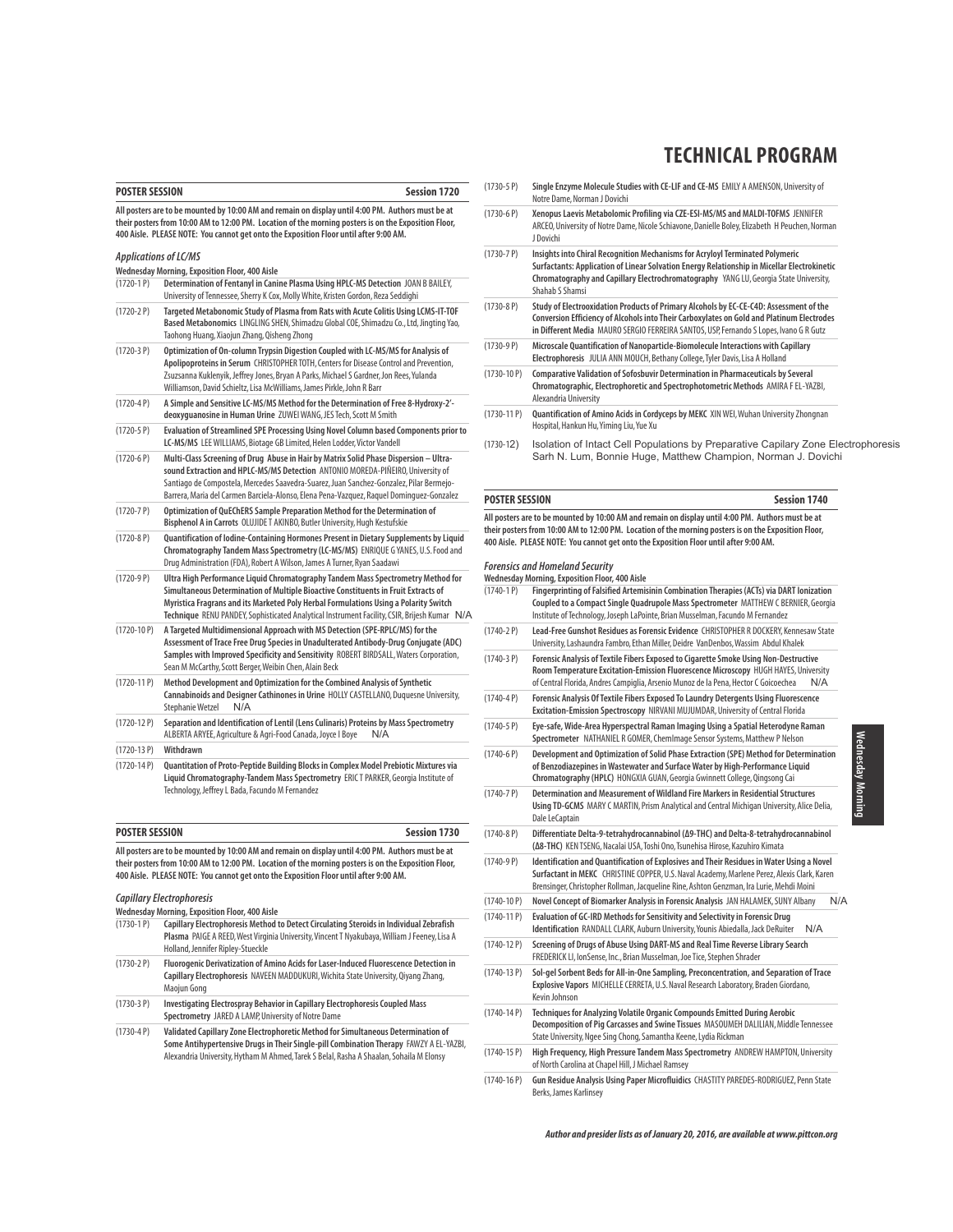| <b>POSTER SESSION</b> | Session 1750                                                                                                                                                                                                                                                                                                     |
|-----------------------|------------------------------------------------------------------------------------------------------------------------------------------------------------------------------------------------------------------------------------------------------------------------------------------------------------------|
|                       | All posters are to be mounted by 10:00 AM and remain on display until 4:00 PM. Authors must be at<br>their posters from 10:00 AM to 12:00 PM. Location of the morning posters is on the Exposition Floor,<br>400 Aisle. PLEASE NOTE: You cannot get onto the Exposition Floor until after 9:00 AM.               |
|                       | <b>Liquid Chromatography</b>                                                                                                                                                                                                                                                                                     |
| $(1750-1)$            | Wednesday Morning, Exposition Floor, 400 Aisle<br>Determination of Pyrethrins in Pyrethrum Oil Extracts IAN N ACWORTH, Thermo Fisher<br>Scientific, David Thomas, Alan Wong, Jan Glinski                                                                                                                         |
| (1750-2 P)            | Pesticide Residue Analysis of Cereal Grains Treated with Traditional Fungicides or a Tannic<br>Acid Biopesticide BROOKE M BIEN, Western Carolina University, Cynthia Atterholt                                                                                                                                   |
| (1750-3 P)            | Microwave-Assisted Extraction of Triketone and Pyrazole Corn Herbicides from<br>Agricultural Soil SANJA STIPIČEVI, Institute for Medical Research and Occupational Health,<br>Milena Milaković, Marija Dvoršćak, Sanja Fingler, Gordana Mendaš                                                                   |
| $(1750-4P)$           | Development and Validation of a Method for the Simultaneous Extraction and Separated<br>Measurement of Diflubenzuron and Azamethiphos from the Soft Tissue of Mussel M.<br>Chilensis LUIS NORAMBUENA, Instituto de Fomento Pesquero, Sergio Contreras-Lynch                                                      |
| (1750-5 P)            | Determination of Anions and Cations in Water Matrices Using Non-suppressed Ion<br>Chromatography JOSEPH PAUL ROMANO, Waters Corporation, Mark E Benvenuti,<br>Kenneth Rosnack                                                                                                                                    |
| $(1750-6)$            | Application of Factorial Design for the Determination of Ammonium in Saline Waters by<br>Ion Chromatography Using an Ultrasound-assisted Purge-and-Trap System MANUEL C<br>CARNEIRO, CETEM, Fernanda N Ferreira, Fernanda Veronesi M Pontes, Julio C Afonso, Arnaldo A<br>Neto, Maria Ines Couto Monteiro<br>N/A |
| $(1750 - 7P)$         | Determination of Nitrogen Compounds in Saline Waters by Matrix Interference-Free Ion<br>Chromatography MARIA INES COUTO MONTEIRO, CETEM, Fernanda N Ferreira, Fernanda<br>Veronesi M Pontes, Julio C Afonso, Manuel C Carneiro, Arnaldo A Neto<br>N/A                                                            |
| $(1750-8P)$           | Micellar and Sub-Micellar UHPLC of Aromatic Acid Geometric Isomers JENNIFER M<br>FASCIANO, Miami University, Neil D Danielson                                                                                                                                                                                    |
| $(1750-9P)$           | Hydrophilic Interaction Liquid Chromatography of Aromatic Acid Isomers on a Plain Silica<br>Stationary Phase Using a Ternary Mobile Phase ASHLEY E RICHARDSON, Miami University,<br>Neil D Danielson                                                                                                             |
| $(1750-10 P)$         | Understanding the Importance of Instrument Design To Take Full Advantage of 1.0mm<br>Internal Diameter (ID) Columns when Running UPLC JENNIFER SIMEONE, Waters Corporation,<br>Paula Hong, Patricia R McConville                                                                                                 |
| $(1750-11P)$          | Investigation of Reverse-Phase - HILIC Continuous Analysis Using a One Column RONALD<br>BENSON, Shodex/Showa Denko America, Inc., Junji Sasuga, Tomokazu Umezawa, Hideyuki<br>Kondo                                                                                                                              |
| (1750-12 P)           | One Diode Array Detector for Analytical, Semi-Preparative, Preparative and Biocompatible<br><b>HPLC KATHRYN E MONKS, Knauer</b>                                                                                                                                                                                  |
| (1750-13 P)           | A Novel Diphenyl Stationary Phase for Metabolite Profiling MARK WOODRUFF, Fortis<br>Technologies, Ken Butchart                                                                                                                                                                                                   |
| (1750-14 P)           | Silica Hybrid Monoliths with a Carbonaceous Surface for Liquid Chromatography AMARIS C<br>BORGES-MUNOZ, University at Buffalo SUNY, Luis A Colón                                                                                                                                                                 |
| $(1750-15P)$          | Evaluation of the Performance of Ultra-high Pressure Chromatography (UPLC) Systems<br>IMAD A HAIDAR AHMAD, Novartis, Frank Hrovat, Adrian Clarke, James Tam, Xue Li, Thomas Tarara,<br>Andrei Blasko                                                                                                             |
| $(1750-16P)$          | Optimizing Reagent Free Ion Chromatography; Electrolytic Water Purification JOHN M<br>RIVIELLO, Trovion Company, Archava Siriraks, Daniel Khor                                                                                                                                                                   |
| $(1750-17P)$          | Functionalized Carbon Nanotubes as Pseudo-Stationary Phases in Capillary Electrokinetic<br>Chromatography - Evaluation of Retention Energetics and Analysis of a Wide Range of<br>Neutral and Charged Species SARAH ALHARTHI, Oklahoma State University, Ziad El Rassi                                           |
| $(1750-18P)$          | Determination of Hydroperoxides Using High Performance Liquid Chromatography<br>with Reductive Electrochemical Detection JUN CHENG, Thermo Fisher Scientific, Yan Liu,<br><b>Khalil Divan</b>                                                                                                                    |
| (1750-19 P)           | Label-Free Analysis by HPLC with Charged Aerosol Detection of N-linked Glycans<br>Separated by Charge IAN N ACWORTH, Thermo Fisher Scientific, David Thomas, William<br>Kopaciewicz                                                                                                                              |
| $(1750 - 20 P)$       | Multi-Modal Analyte Detection of Cyclodextrin and Ketoprofen Inclusion Complex Using<br>UV and CAD on an Integrated UHPLC System BRUCE BAILEY, Thermo Fisher Scientific, Marc<br>Plante, Ian N Acworth, Evert-Jan Sneekes, Frank Steiner                                                                         |

| $(1750-21P)$   | RP-HPLC Method Development and Validation for the Analysis of Pharmaceutical                                                                                                     |
|----------------|----------------------------------------------------------------------------------------------------------------------------------------------------------------------------------|
|                | Drugs-Linezolid RAJESHKUMAR H CHAUDHARI, B/H Saikrishna Hospital, Vadilal G Patel<br>N/A                                                                                         |
| $(1750-22P)$   | Purification of Chlorogenic Acid from Green Coffee Using Core-shell Technology in Axia<br>Preparative Format MARC JEAN JACOB, Phenomenex                                         |
| $(1750-23P)$   | HILIC HPLC Separation of Oxymorphone for Assay and Purity BRADLEY KUMAGAI,<br>Theravance Biopharma                                                                               |
| $(1750-24P)$   | Transfer of the Method for Related Substances Analysis of Metoclopramide HCl Between<br>Different LC Systems MARGARET MAZIARZ, Waters Corporation, Christopher Henry, Mark Wrona |
| $(1750-25P)$   | RP-HPLC Method Development and Validation for the Analysis of Pharmaceutical Drugs-<br>60% Sodium Lactate VADILAL G PATEL, B/H Rajpath Hotel, Rajeshkumar H Chaudhari<br>N/A     |
| $(1750-26P)$   | Polar Stationary Phases for Capillary Liquid Chromatography based on Metallic Oxides<br>CARLA GRAZIELI AZEVEDO DA SILVA, Unicamp, Carol H Collins, Carla B Bottoli               |
| $(1750-27P)$   | Selection of Chromatographic Columns by Supercritical Fluid Chromatography CARLA<br>GRAZIELI AZEVEDO DA SILVA, IQ/UNICAMP, Carol H Collins, Isabel Cristina S Jardim             |
| $(1750 - 28P)$ | Stability Evaluation of Core Shell C18 with Encapsulated Type End-Capping NORIKAZU<br>NAGAE, ChromaNik Technologies Inc., Tomoyasu Tsukamoto                                     |
| $(1750-29P)$   | Development of an Interactive Counter Current Extraction Simulation SEAN A REED,<br>Westminster College, Erin Wilson, James Anthony                                              |

#### **POSTER SESSION Session 1760**

**All posters are to be mounted by 10:00 AM and remain on display until 4:00 PM. Authors must be at their posters from 10:00 AM to 12:00 PM. Location of the morning posters is on the Exposition Floor, 400 Aisle. PLEASE NOTE: You cannot get onto the Exposition Floor until after 9:00 AM.**

### **Pharmaceutical-IC, LC, and SFC**

| Wednesday Morning, Exposition Floor, 400 Aisle |                                                                                                        |  |  |
|------------------------------------------------|--------------------------------------------------------------------------------------------------------|--|--|
| $(1760-1)$ P)                                  | Determination of Aluminum in OTC Products MANALI AGGRAWAL. Thermo Fisher Scientific.<br>Jeffrey Rohrer |  |  |
|                                                |                                                                                                        |  |  |

- (1760-2 P) **Analysis of Antibiotics Sold in Pharmaceutical Market in Idumota, Lagos Using HPLC**  SIXTUS I AMADI, Hydrochrom Resources Ltd
- (1760-3 P) **A Sensitive Method for Direct Analysis of Impurities in Apramycin and Other Aminoglycoside-Antibiotics Using Hydrophilic Interaction Liquid Chromatography and Charged Aerosol Detection** ZHEN LONG, Thermo Fisher Scientific, Qi Zhang, Lina Liang, Yan Jin, Ian N Acworth, Evert-Jan Sneekes, Frank Steiner
- (1760-4 P) **Chemically Stable Reversed Phase Chromatography Material Scalable from UHPLC to Semi Prep and Production** CECILIA MAZZA, AkzoNobel PPC AB, Fredrik Lime
- (1760-5 P) **Characterization and Lot-to-Lot Variability of Complex Surfactants by High Performance Liquid Chromatography and Charged Aerosol Detection** MARC PLANTE, Thermo Fisher Scientific, Ian N Acworth, Bruce Bailey, Evert-Jan Sneekes, Frank Steiner
- (1760-6 P) **Direct-Determination of Underivatized Carbohydrates in Biopharmaceutical Formulations Using Heart-Cut, 2D HPLC-HILIC and Charged Aerosol Detection** MARC PLANTE, Thermo Fisher Scientific, Bruce Bailey, Ian N Acworth, Evert-Jan Sneekes, Frank Steiner
- (1760-7 P) **Fast Method Screening for Chromatographic Separation of Enantiomers Utilizing Polysaccharides Type Chiral Stationary Phases** TAKASHI SATO, YMC CO., Ltd., Noritaka Kuroda, Saoko Nozawa, Keiko Kihara, Noriko Shoji, Takatomo Takai
- (1760-8 P) **Label-Free Measurement of Sialic Acids Released From Glycoproteins, by High Performance Liquid Chromatography and Charged Aerosol Detection** QI ZHANG, Thermo Fisher Scientific, Ian N Acworth, Bruce Bailey, Evert-Jan Sneekes, Frank Steiner
- (1760-9 P) **Challenges in Developing Analytical Methods for Cleaning Validations in a GMP Regulated Environment** XIAOHUI YANG, Baxter Healthcare, Robert Garber, Walter Wasylenko, Lakshmy Nair, Jane Werling, George Monen, Beena Uchil
- (1760-10 P) **SFC Analysis of Nutraceuticals and Pharmaceuticals Using SFC Optimized Stationary Phases** MATTHEW PRZYBYCIEL, ES Industries
- (1760-11 P) **Analysis of Metoprolol and Select Impurities Using a Hydrophilic Interaction Chromatography Method with Combined UV and Charged Aerosol Detection** BRUCE BAILEY, Thermo Fisher Scientific, Ian N Acworth, Evert-Jan Sneekes, Frank Steiner
- (1760-12 P) **Benefits of Using Mass Detection for Assessing Quality and Purity of Cetrimonium Bromide Pharmaceutical Raw Material** MARGARET MAZIARZ, Waters Corporation, Christopher Henry, Mark Wrona, Dominic Moore, Chengxia O'Shea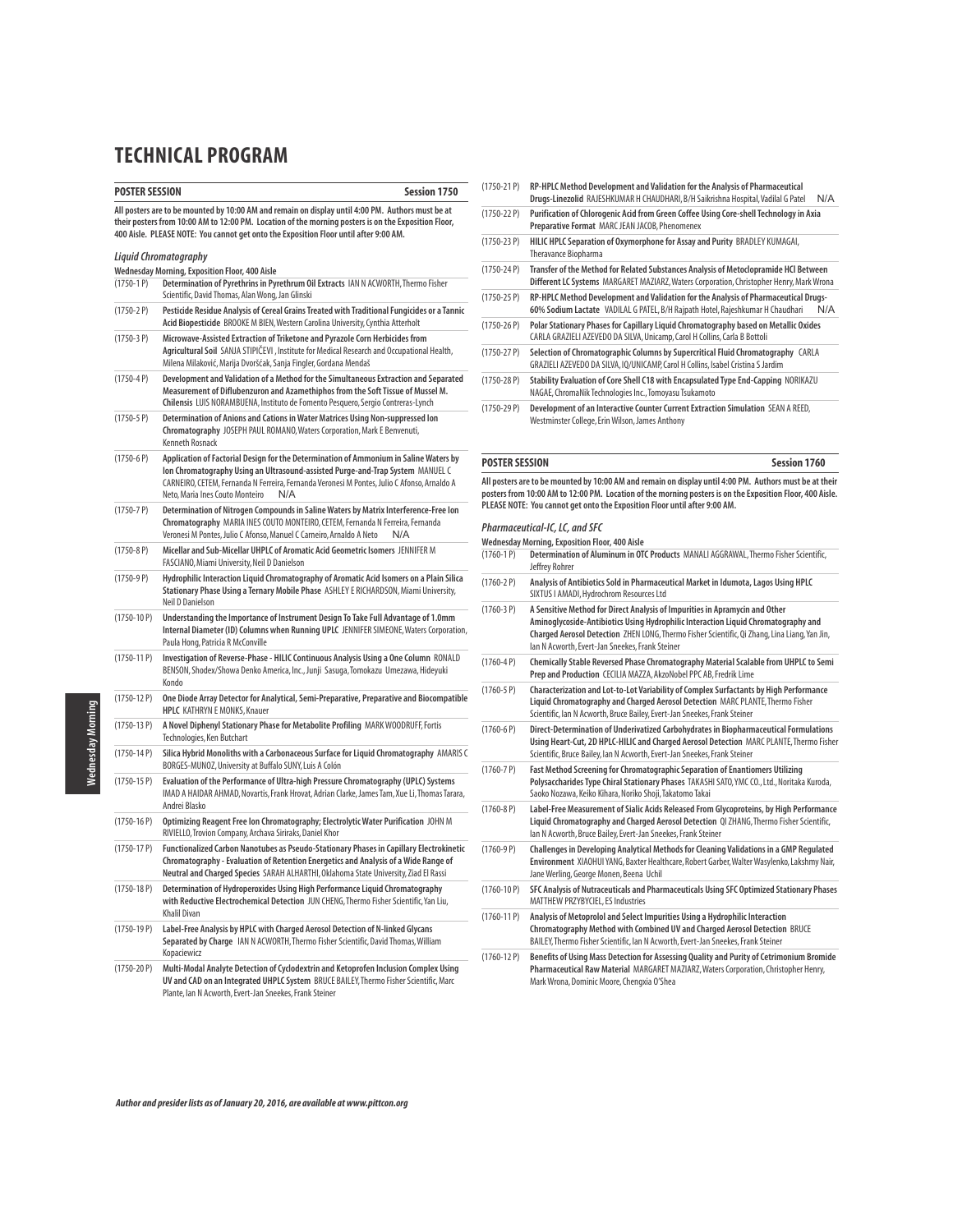| $(1760-13 P)$ | Characterization of a Biologic Therapeutic: Reversed Phase/HILIC Analysis of Protein and        |
|---------------|-------------------------------------------------------------------------------------------------|
|               | <b>Excipients</b> BRUCE BAILEY. Thermo Fisher Scientific. Marc Plante. Ian N Acworth. Evert-Jan |
|               | Sneekes, Frank Steiner                                                                          |

- (1760-14 P) **Efficient, Effective and Proven Approach to Chiral Method Development for Purification Scale Up** SEAN ORLOWICZ, Phenomenex, Michael McCoy
- (1760-15 P) **Guidelines for Method Transfer and Optimization of the Newest Charged Aerosol Detector**  MARC PLANTE, Thermo Fisher Scientific, Bruce Bailey, Ian N Acworth, Paul Gamache, Evert-Jan Sneekes, Frank Steiner (1760-16 P) **Chiral Separation Using SFC and HPLC** HIDETOSHI TERADA, Shimadzu, Takato Uchikata, Funada
- Yasuhiro, Tanaka Kenichiro, Arao Yohei
- (1760-17 P) **Determination of Ascorbic Acid in Citrus Fruits and Pharmaceutical Formulations by Hydrophilic Interaction Chromatography (HILIC)** YUEGANG ZUO, University of Massachusetts Dartmouth, Ruiting Zuo, Si Zhou, Yiwei Deng
- (1760-18 P) **HPLC Method Development and Validation for the Assay and Organic Impurities of Naproxen in Naproxen API, Naproxen Delayed-Release Tablets and Naproxen Oral Suspension** JENNIFER FEDOROWSKI, United States Pharmacopeial Convention, Joshua Bhattacharya, Arindam Ganguly, Natalia Kouznetsova, Jennifer Belsky
- (1760-19 P) **Sample Analysis of Compounds with Multiple Chiral Centers by Two-Dimensional HPLC**  CHI TSANG, Genentech, Kelly Zhang (1760-20 P) **Mobile Phase Effects in Reversed-Phase Chromatography of Monoclonal Antibodies at**
- **High Temperature** HILLEL K BRANDES, Sigma-Aldrich/Supelco (1760-21 P) **Separation of Aminoglycoside Antibiotics by Using Hydrophilic Interaction Liquid Chromatography** YU LONG, Dalian Institute of Chemical Physics, Wei Jie, Shen Aijin, Guo Zhimou,
- Liang Xinmiao N/A (1760-22 P) **Utilization of HPTLC and Diffuse Reflectance Spectroscopy to Quickly Evaluate Product Quality of Cotrimoxazole Tablets from Tanzania** DAVID WAYNE JENKINS, FHI 360, Eliangiringa Kaale, Samuel Hope, Thomas Layloff
- (1760-23 P) **Amino Acid Analysis for Qualitative and Quantitative Composition of Pharmaceutical Products** NATALIA BELIKOVA, SGS Life Science Services
- (1760-24 P) **Separation and Detection of Small Molecules by Low-Flow Liquid Chromatography Mass Spectrometry for Pharmacokinetic Studies** JAMES N MARR, Merck & Co., Rena Zhang, Gary Adamson

| <b>POSTER SESSION</b> |  |     | Session 1770 |
|-----------------------|--|-----|--------------|
| $\sim$                |  | $-$ |              |

**All posters are to be mounted by 10:00 AM and remain on display until 4:00 PM. Authors must be at their posters from 10:00 AM to 12:00 PM. Location of the morning posters is on the Exposition Floor, 400 Aisle. PLEASE NOTE: You cannot get onto the Exposition Floor until after 9:00 AM.**

#### **Pharmaceutical-MS, LC/MS and Others**

**Wednesday Morning, Exposition Floor, 400 Aisle**

(1770-1 P) **A New Approach to the Automated Identification of Metabolites in Multi-Vendor Datasets** RICHARD LEE, ACD/Labs, Vitaly Lashin, Andrey Paramonov, Alexandr Sakharov, Rytis Kubilius (1770-2 P) **Analysis of Atropine Sulfate by HPLC Using Mass Spec HPLC Mobile Phase** JEFFREY KAKALEY, YMC America Inc., Ernest Sobkow (1770-3 P) **Alternative Oxidation Technique for Pharmaceutical Forced Degradations** KEN NGIM, Theravance Biopharma US, Inc., Claudine Ooi, Bradley Kumagai (1770-4 P) **Investigating Transdermal Diffusion of Vitamin D and 25-Hydroxyvitamin D** MARCEL MUSTEATA, Albany College of Pharmacy, Isaac Mall (1770-5 P) **Calibration Free, Semi-Quantitative Analysis of Defined Drug Formulations Using FTIR Pre-computed Mixture Spectra** WILLIAM COSTA, Fiveash Data Management, Inc., Bill McCarthy, Todd Strother (1770-6 P) **Novel Self-Patented Gold Nanoparticle Synthesis, Characterization and Antibacterial Susceptibility Testing** WILLIAM HAMILTON, Western Kentucky University, Jason N Payne, Fenil Chavda, Rajalingam Dakshinamurthy (1770-7 P) **Unattended, Representative Sampling of a Wide Range of Chemical Reactions** VASO VLACHOOS, Mettler Toledo, Jane Riley N/A

- **TECHNICAL PROGRAM**
- (1770-8 P) **Square Wave Adsorptive Stripping Voltammetric Determination of Ketoconazole Drug in the Saudi Market** ABDEL-NASSER KAWDE, King Fahd University of Petroleum and Minerals, Mohamed A Morsy (1770-9 P) **Capillary Electrophoresis: MEKC Assay Method for Simultaneous Determination of Olmesartan Medoxomil, Amlodipine Besylate and Hydrochlorothiazide in Tablets** MAHESH V ATTIMARAD, College of Clinical Pharmacy, Sree N Harsha, Bander E Al Dubaib, Anroop B Nair N/A (1770-10 P) **A Comparison of Complete Dissolution Versus Leach of the Target Analytes by Using and Omitting HF** DAN IVERSEN, CEM, Tyler Edwards (1770-11 P) **Standardization of Experimental Conditions of USP Melting Point Reference Standards in DSC Applications** OSOMWONKEN IGBINOSUN, United States Pharmacopeial Convention, Guillermo A Casay, Antonio Hernandez-Cardoso, Steven T Rau, Kanda K Balasubramanian (1770-12 P) **Identification of Persistent Pd-containing Impurities Using LC-MS/MS and LC-ICP-MS** RENEE K DERMENJIAN, Merck N/A (1770-13 P) **A Co-Crystal of Febuxostat and Isonicotinamide: Synthesis and Characterization** YANLEI KANG, Zhejiang University, Xiurong Hu, Jianming Gu, Dongdong Yu, Jianguang Zhou (1770-14 P) **Real Time Stability of NSAIDs in Aqueous Solutions by Infrared Spectroscopy** ANUMEHA P MUTHAL, Seton Hall University, Vrushali Bhawtankar, Nicholas Snow (1770-15 P) **Headspace Sampling of Residual Solvents Per USP 467 Using a Gas Tight Syringe** ANNE JUREK, EST Analytical, Lindsey Pyron, Kelly Cravenor, Justin Murphy (1770-16 P) **Comparative Evaluation of Physicochemical Properties of Some Commercially Available Brands of Metformin Hydrochloride Tablets in Lagos, Nigeria** ADERONKE A ADEPOJU-BELLO, University of Lagos, Olawale S Bisiriyu N/A (1770-17 P) **A Simple and Rapid LC-MS/MS Method for the Determination of BMCL26, a Novel Anti-Parasitic Agent, in Rat Plasma** RAMAKRISHNA REDDY VOGGU, Cleveland State University, Xiang Zhou, Bin Su, Baochuan Guo (1770-18 P) **Derivative and Chemometric Spectrophotometric Methods for the Determination of Aripiprazole in Presence of its Related Impurities** SALLY TAREK, Cairo University N/A (1770-19 P) **Drug-Herb Interaction: A Crossover Study of the Effect of a Polyherbal Formulation on Metroinidazole Pharmacokinetic Profile** GRACE EIGBIBHALU UKPO, University of Lagos, Teddy S Ehianeta, Steve O Ogbonnia, Idris O Balogun (1770-20 P) **Supersaturation of Spray-Dried-Dispersion (SDDs) - Development and Evaluation of a Characterization Method** BENJAMIN H WU, Bristol-Myers Squibb (1770-21 P) **Headspace Grade Solvents for Trace Level Analyte Detection** SUBHRA BHATTACHARYA, Thermo Fisher Scientific, Eric Oliver, Stephen Roemer (1770-22 P) **Analytical Strategies in the Development of Generic Drug Products: Excipient Quantitation**  ALEXANDER WILLIAM GARNER, Mayne Pharma (1770-23 P) **Quantitative Laser Diffraction Method for the Assessment of Subvisible Protein Particles** ROBERT E BUCO, Shimadzu Corporation, Matthew Ferrarelli, Ariadna Martos, Andrea Hawe, Michael Wiggenhorn, Shinichiro Totoki, Haruo Shimaoka, Markus Ortlieb (1770-24 P) **3D-Printed LTP Ionization Source for the Direct Analysis of Biomolecules** SANDRA MARTINEZ JARQUIN, Centro de Investigation Y de Estudios Avanzados Del IPN, Robert Winkler (1770-25 P) **Demonstrating the Uptake Mechanism of Cisplatin in Cells by Single Cell ICP-MS**  CHADY STEPHAN, PerkinElmer (1770-26 P) **The Practice and Challenges of Ultrafast Chiral Separations in UHPLC and Super/ Subcritical Fluid Chromatography (SFC)** CHANDAN L BARHATE, University of Texas at Arlington, M Farooq Wahab, Daniel W Armstrong
- (1770-27 P) **Isolation of Pharmaceutical Impurities Utilizing MS-Directed Purification Platforms**  ERIC STRECKFUSS, Merck N/A
- (1770-28 P) **Determining Equivalency of Generic and Name Brand Oral Suspensions Using Zeta Potential** JACK G SAAD, Micromeritics, Myke Scoggins, Danielle Sowle
- (1770-29 P) **Analysis of the Photodegradation Products of Nifedipine in Photoprotective Topical Formulations by HPLC and Mass Spectrometry** ELLEN K WASAN, University of Saskatchewan, Joshua Poteet, Ed Krol, Jacqueline Cawthray, Anas El-Aneed, Kevin Soulsbury, Munawar Mohammed N/A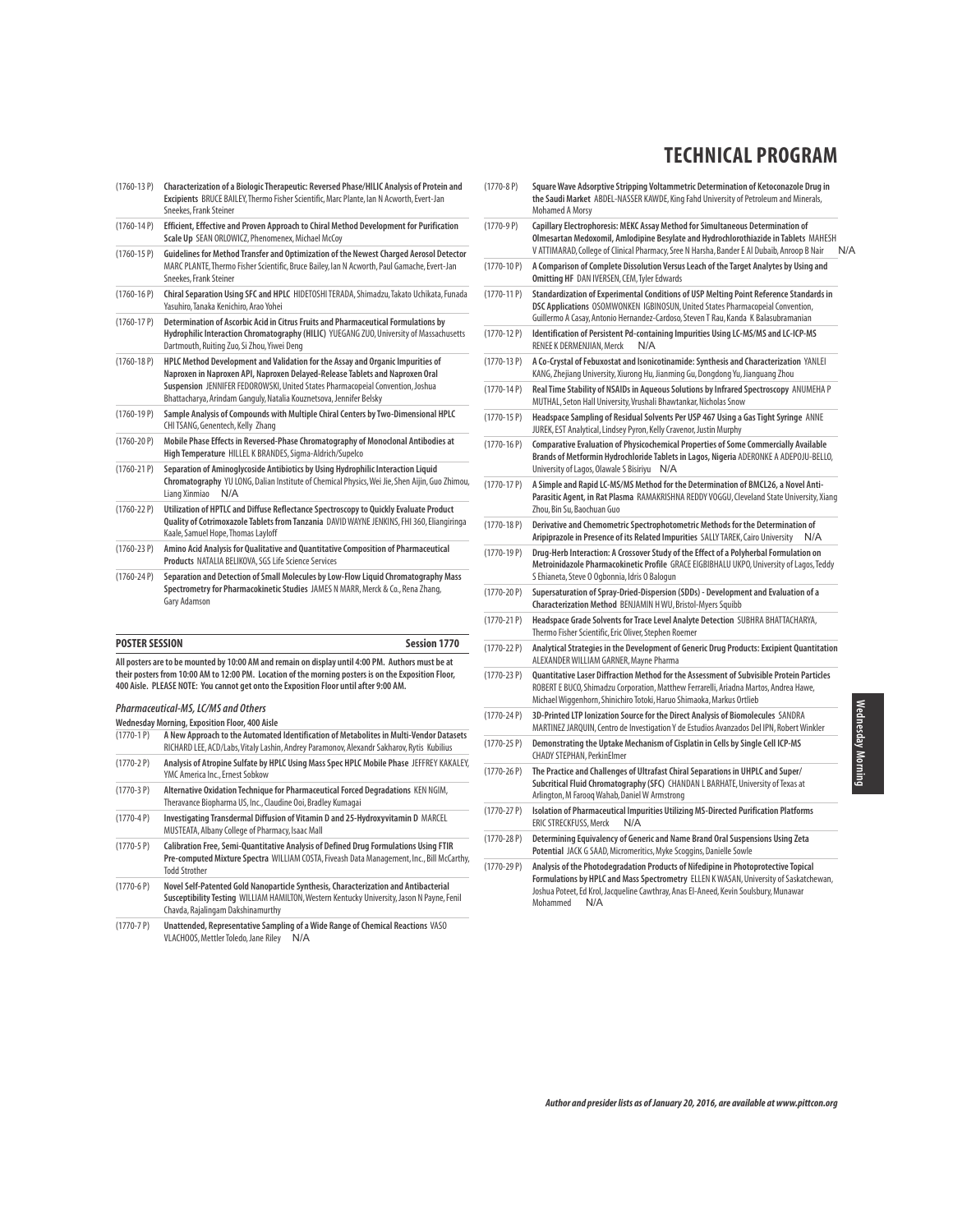| <b>Session 1780</b><br><b>POSTER SESSION</b> |                                                                                                                                                                                                                                                                                                    |                                                                    | <b>SEAC POSTER SE</b>   |  |
|----------------------------------------------|----------------------------------------------------------------------------------------------------------------------------------------------------------------------------------------------------------------------------------------------------------------------------------------------------|--------------------------------------------------------------------|-------------------------|--|
|                                              | All posters are to be mounted by 10:00 AM and remain on display until 4:00 PM. Authors must be at<br>their posters from 10:00 AM to 12:00 PM. Location of the morning posters is on the Exposition Floor,<br>400 Aisle. PLEASE NOTE: You cannot get onto the Exposition Floor until after 9:00 AM. | All posters are to be<br>their posters from<br>400 Aisle. PLEASE I |                         |  |
| $(1780-1)$                                   | Practical Chromatography in Today's Laboratory<br>Wednesday Morning, Exposition Floor, 400 Aisle<br>A Rapid Isocratic LC Separation of Soft Drink Additives Using an Environmentally<br>Friendly Mobile Phase with UV Detection MARK E BENVENUTI, Waters Corporation, Joseph                       | SEAC Poster Sess<br><b>Wednesday Mornin</b><br>$(1790-1)$          | New<br>Drop:            |  |
|                                              | Paul Romano                                                                                                                                                                                                                                                                                        |                                                                    | Lime                    |  |
| $(1780-2P)$                                  | High Efficiency Chiral Separations Using Sub-2 µm Monodisperse Chiral Stationary Phases<br>ZACHARY BREITBACH, The University of Texas at Arlington, Chandan L Barhate, M Farooq Wahab,<br>David S Bell, Daniel W Armstrong                                                                         | $(1790-2P)$                                                        | Aque<br>Au11            |  |
| $(1780-3P)$                                  | Advances in Chiral HPLC Column Technology: Superficially Porous Particle Based Chiral                                                                                                                                                                                                              | $(1790-3)$ P)                                                      | Copo<br>Sens            |  |
|                                              | Stationary Phases ZACHARY BREITBACH, The University of Texas at Arlington, M Farooq Wahab,<br>Daniel W Armstrong                                                                                                                                                                                   | $(1790-4P)$                                                        | Inve:<br>in Ve          |  |
| $(1780-4P)$                                  | A New Standard in Analytical Workflow Design WILLIAM HEDGEPETH, Shimadzu Scientific<br>Instruments, Kenichiro Tanaka                                                                                                                                                                               | $(1790-5P)$                                                        | Pote<br>Dete            |  |
| $(1780 - 5P)$                                | Conductivity and pH Monitoring as an Effective Tool for Multi-Step Biological Separations<br>LUKE ROENNEBURG, Gilson, Inc., Laine Stewart, Karen Kleman<br>N/A                                                                                                                                     | $(1790-6P)$                                                        | Sign<br>Sing            |  |
| $(1780 - 6P)$                                | Centrifugal Partition Chromatography: A Preparative Tool for Isolation and Purification of<br>Xylindein from Chlorociboria Aeruginosa ANUKUL BOONLOED, Oregon State University,<br>Genevieve L Weber, Sumate Pengpumkiat, Vincent T Remcho                                                         | $(1790 - 7P)$                                                      | Pinzo<br>Self-<br>Unive |  |
| $(1780 - 7P)$                                | Analysis of Petroleum Products Using Comprehensive Two-Dimensional Gas<br>Chromatography (GC×GC) with Both Time of Flight MS and Flame Ionization Detectors<br>JOSEPH E BINKLEY, Leco Corporation, Christina N Kelly, Jonathan D Byer, David E Alonso,<br>Lorne E Fell                             | $(1790-8P)$                                                        | Deve<br>Moni<br>Jared   |  |
| $(1780-8P)$                                  | Evaluation of Polycyclic Aromatic Hydrocarbon Standard Reference Materials 869b and<br>1647f on Different Stationary Phases for Liquid Chromatography WALTER B WILSON,<br>National Institute of Standards and Technology, Jorge O Oña-Ruales, Lane C Sander,                                       | $(1790-9P)$                                                        | Poly<br>Pote<br>Pend    |  |
|                                              | Stephen A Wise                                                                                                                                                                                                                                                                                     | $(1790-10P)$                                                       | Urin<br>Jasin           |  |
| $(1780 - 9P)$                                | Liquid Chromatographic Retention Behavior of Polycyclic Aromatic Sulfur Heterocycles<br>and Their Alkyl-Substituted Derivatives WALTER B WILSON, National Institute of Standard<br>and Technology, Lane C Sander, Stephen A Wise                                                                   | (1790-11 P)                                                        | Disp<br>Minn            |  |
| $(1780-10P)$                                 | Evaluation of 25-Hydroxy Vitamin D Extraction Using Phospholipid Depletion Plate<br>Technology and Method Comparison Using Automated Sample Preparation KERRY                                                                                                                                      | $(1790-12 P)$<br>$(1790-13 P)$                                     | Deve<br>XUE 2<br>Ultra  |  |
| $(1780-11P)$                                 | CHALLENGER, Biotage GB Limited, Lee Williams, Helen Lodder, Victor Vandell<br>Effects of Ultracentrifugation on HDL and LDL Size Distribution JEFFREY JONES, Centers for                                                                                                                           |                                                                    | (UN)                    |  |
|                                              | Disease Control and Prevention, Zsuzsanna Kuklenyik, Christopher Toth, Bryan A Parks, Michael S<br>Gardner, Jon Rees, Yulanda Williamson, David Schieltz, Lisa McWilliams, John R Barr, James Pirkle                                                                                               | $(1790-14P)$                                                       | Avoi<br>Perf            |  |
| $(1780-12P)$                                 | Biomolecular Separations through Tunable Nanoporous Gold Membranes DANIEL A<br>MCCURRY, University of Illinois at Urbana-Champaign, Ryan C Bailey                                                                                                                                                  |                                                                    | of Mi                   |  |
| $(1780-13 P)$                                | Non-Contact Pd Separation based on Laser-Induced Particle Formation for Determination<br>of 107Pd with ICP-MS TAKUMI YOMOGIDA, Japan Atomic Energy Agency, Shiho Asai, Morihisa<br>Saeki, Yukiko Hanzawa, Fumitaka Esaka, Hironori Ohba, Yoshihiro Kitatsuji                                       |                                                                    |                         |  |
| $(1780-14P)$                                 | Surfactant-Pluronic Gel Phases for Electrophoresis ASHLEY E RICHARDSON, Miami University,<br>Elise M Leonard, Neil D Danielson                                                                                                                                                                     |                                                                    |                         |  |
| $(1780-15P)$                                 | Insights into the Effect of the PDMS-layer on the Kinetics and Thermodynamics of<br>Analytes Sorption onto the PDMS-overcoated Coating ERICA A SOUZA-SILVA, Universidade<br>Federal do Rio Grande do Sul, Emanuela Gionfriddo, Janusz Pawliszyn                                                    |                                                                    |                         |  |
| $(1780-16P)$                                 | A New Anion Exchange Column for Fast Ion Chromatographic Separation of<br>Monosaccharides and Disaccharides in Biofuel, Food, and Beverage Samples YAN LIU,<br>Thermo Fisher Scientific, Andy Woodruff, Charanjit Saini, Yury Agroskin, Christopher Pohl                                           |                                                                    |                         |  |
| $(1780-17P)$                                 | Column Robustness Challenges during HPLC Method Development JUN WANG, Takeda<br>Boston, Laila Kott, Elizabeth Hewitt, Scott Zugel                                                                                                                                                                  |                                                                    |                         |  |
| $(1780 - 18P)$                               | There are Problems Associated with Gradient and Method Transfer in HPLC and UHPLC -<br>Are There Explanations and Usable Workarounds? Part 1 of 2 MICHAEL WOODMAN, Agilent<br>Technologies, Gregory Hunlen                                                                                         |                                                                    |                         |  |
| (1700, 100)                                  | Undergrounding the Course and Minimiging the Imperial of IC Company in Mart IC Customs                                                                                                                                                                                                             |                                                                    |                         |  |

(1780-19 P) **Understanding the Causes and Minimizing the Impact of LC Carryover in Most LC Systems** MICHAEL WOODMAN, Agilent Technologies, Gregory Hunlen

**SEACH SESSION** Session 1790

**All posters are to be mounted by 10:00 AM and remain on display until 4:00 PM. Authors must be at their posters from 10:00 AM to 12:00 PM. Location of the morning posters is on the Exposition Floor,** MOTE: You cannot get onto the Exposition Floor until after 9:00 AM.

### **SEAC Poster Session**

| SEAL Poster Session |                                                                                                                                                                                                                                                                         |
|---------------------|-------------------------------------------------------------------------------------------------------------------------------------------------------------------------------------------------------------------------------------------------------------------------|
|                     | Wednesday Morning, Exposition Floor, 400 Aisle                                                                                                                                                                                                                          |
| $(1790-1)$          | New Portable Electrochemical Instrument for In Situ Analysis PABLO FANJUL-BOLADO,<br>DropSens S.L, David Hernández-Santos, Laura Fernández-Llano, Marta Neves, Pablo Bobes-<br>Limenes, Alejandro Pérez-Junguera, Begoña González-García, Carla Navarro-Hernández       |
| $(1790-2P)$         | Aqueous and Non-Aqueous Electrochemical Activities of Mercaptosuccinic Acid Stabilized<br>Au11-13 Clusters JONATHAN PADELFORD, Georgia State University, Gangli Wang                                                                                                    |
| $(1790-3P)$         | Copolymerized Triazole Based Ionic Liquid as New Sensing Material in Ion-Selective<br>Sensors LUKASZ K MENDECKI, Keele University                                                                                                                                       |
| $(1790 - 4P)$       | Investigation of Cloud-Point Extraction and UV-Vis for Determining Copper and Cadmium<br>in Vegetables ASADUZZAMAN NUR, Tennessee Technological University, Andrew Callender                                                                                            |
| $(1790 - 5P)$       | Potentiometric Ion-Selective Electrodes based on Metastable Photoacid for Cation<br>Detection PARTH K PATEL, University of Central Florida, Karin Y Chumbimuni-Torres                                                                                                   |
| $(1790-6P)$         | Signal Amplification of a Highly Selective Universal MicroRNA Electrochemical Sensor for<br>Single Nucleotide Polymorphism Detection DAWN MILLS, University of Central Florida, Jeffer<br>Pinzon, Percy Calvo-Marzal, Dmitry M Kolpashchikov, Karin Y Chumbimuni-Torres |
| $(1790 - 7P)$       | Self-Reference Single Strip Paper Based Sensors for Ion Detection ANDREW J MANHAN,<br>University of Central Florida, Stephanie Armas, Karin Y Chumbimuni-Torres                                                                                                         |
| $(1790-8P)$         | Development and Characterization of an Ion Selective Microsensor for the Detection and<br>Monitoring of Zinc Levels in Citrus Plants COURTNEY HULCE, University of Central Florida,<br>Jared Church, Swadeshmukul Santra, Woo Hyoung Lee, Karin Y Chumbimuni-Torres     |
| $(1790 - 9P)$       | Poly(3-octylthiophene)-Based Solid Contact Ion-Selective Electrodes with Improved<br>Potential Stability JENNIFER M JARVIS, University of Memphis, Marcin Guzinski, Bradford D<br>Pendley, Erno Lindner                                                                 |
| $(1790-10P)$        | Urine Carbon Dioxide in Septic Shock JAMES G ATHERTON, University of Memphis, Artur<br>Jasinski, Erno Lindner, Bradford D Pendley, Marcin Guzinski, William King                                                                                                        |
| $(1790-11P)$        | Disposable Paper-Based Electrochemical Ion-Sensing Platform JINBO HU, University of<br>Minnesota, Andreas Stein, Philippe Buhlmann                                                                                                                                      |
| $(1790-12P)$        | Development of Calibration-Free Electrochemical Sensors Using Novel Redox Polymers<br>XUE ZHEN, University of Minnesota, Philippe Buhlmann                                                                                                                              |
| $(1790-13 P)$       | Ultrasensitive Detection of Dopamine with Carbon Nanopipettes KEKE HU, Queens College<br>CUNY, Michael Mirkin, Yun Yu, Min Zhou                                                                                                                                         |
| $(1790-14P)$        | Avoiding Errors in Electrochemical Measurements: Effect of Frit Material on the<br>Performance of Reference Electrodes with Porous Frits MARAL PS MOUSAVI, University<br>of Minnesota, Stacey Saba, Evan Anderson, Marc A Hillmyer, Philippe Buhlmann                   |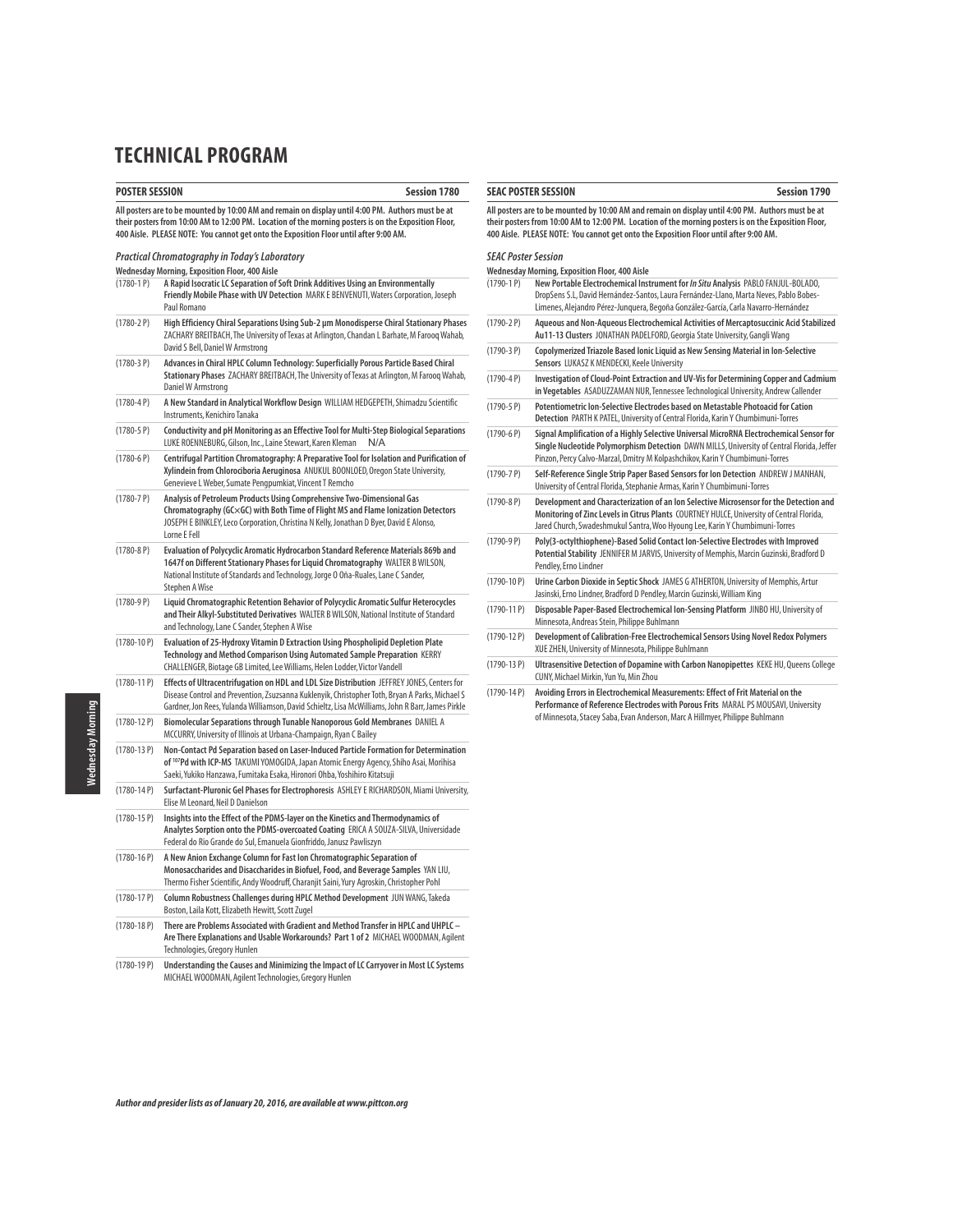### **WEDNESDAY, MARCH 9, 2016 AFTERNOON**

| <b>AWARDS</b> |                                | <b>Session 1800</b>                                                                                                                  |
|---------------|--------------------------------|--------------------------------------------------------------------------------------------------------------------------------------|
|               | Ralph N Adams Award            | arranged by Norman J Dovichi, University of Notre Dame                                                                               |
|               | Wednesday Afternoon, Room B312 |                                                                                                                                      |
|               |                                | Norman J Dovichi, University of Notre Dame, Presiding                                                                                |
| 1:30          |                                | Introductory Remarks - R Mark Wightman                                                                                               |
| 1:35          |                                | Presentation of the 2016 Ralph Adams Award to David R Walt, Tufts<br>University, by Norman J Dovichi, University of Notre Dame       |
| 1:40          | $(1800 - 1)$                   | Clinical Applications of Single Molecule Arrays (Simoa) DAVID R WALT,<br><b>Tufts University</b>                                     |
| 2:15          | $(1800 - 2)$                   | Microengineered Devices for Biomedical Research NANCY ALLBRITTON,<br>University of North Carolina at Chapel Hill                     |
| 2:50          | $(1800-3)$                     | Micro-and Nanofabricated Molecular Measurement Devices J MICHAEL<br>RAMSEY, University of North Carolina at Chapel Hill<br>N/A       |
| 3:25          |                                | Recess                                                                                                                               |
| 3:40          | $(1800 - 4)$                   | Paper-Based Microfluidic Devices for Point-of-Need Bioanalysis CHARLES R<br>MACE, Tufts University, Syrena C Fernandes, Samuel Berry |
| 4:15          | $(1800 - 5)$                   | Developmental Proteomics NORMAN J DOVICHI, University of Notre Dame,<br>Liangliang Sun, Matthew M Champion, Guijie Zhu, Paul Huber   |

| <b>AWARDS</b>                                       | <b>Session 1810</b> |
|-----------------------------------------------------|---------------------|
| The Coblentz Society - Williams-Wright Award        |                     |
| arranged by Nancy Jestel, Sabic Innovative Plastics |                     |

#### **Wednesday Afternoon, Room B314**

|      |            | Nancy Jestel, Sabic Innovative Plastics, Presiding                                                                                                                 |
|------|------------|--------------------------------------------------------------------------------------------------------------------------------------------------------------------|
| 1:30 |            | <b>Introductory Remarks - Nancy Jestel</b>                                                                                                                         |
| 1:35 |            | Presentation of the 2016 Coblentz Society's Williams-Wright Award to<br>D Warren Vidrine, Vidrine Consulting, by Nancy Jestel, Sabic<br><b>Innovative Plastics</b> |
| 1:40 | $(1810-1)$ | Industrial Analysis Utilizing Vibrational Spectrometry D WARREN VIDRINE,<br>Vidrine Consulting                                                                     |
| 2:15 | $(1810-2)$ | Biological Infrared Spectroscopy: An Overnight Success Story 64 Years in<br>the Making BOB MESSERSCHMIDT, Nueon Inc.                                               |
| 2:50 | $(1810-3)$ | Reflections of a Chemometric Spectroscopist DAVID M HAALAND, Spectral<br>Resolutions, David A Melgaard, Howland D Jones                                            |
| 3:25 |            | Recess                                                                                                                                                             |
| 3:40 | $(1810-4)$ | The Laminated Card STUART YANIGER, ITW Fluids North America<br>N/A                                                                                                 |
| 4:15 | $(1810-5)$ | <b>Open Discussion</b>                                                                                                                                             |

### **SYMPOSIUM SESSION SESSION SESSION SESSION SESSION SESSION ACS-ANYL - Advances in Instrumentation for Ion Mobility Mass Spectrometry** arranged by Matthew F Bush, University of Washington **Wednesday Afternoon, Room B308** Matthew F Bush, University of Washington, Presiding 1:30 **Introductory Remarks - Matthew F Bush**

| 1:35 | $(1820-1)$   | Ultra-High Resolution Ion Mobility Separations based upon Long Path<br>Length Structures for Lossless Ion Manipulations (SLIM) RICHARD D SMITH,<br>Pacific Northwest National Laboratory, Ahmed Hamid, Sandilya Garimella, Yehia<br>M Ibrahim, Liulin Deng, Ian K Webb, Aleksey V Tolmachev, Erin S Baker |
|------|--------------|-----------------------------------------------------------------------------------------------------------------------------------------------------------------------------------------------------------------------------------------------------------------------------------------------------------|
| 2:10 | $(1820-2)$   | Ion Mobility Mass Spectrometers for Structural Biology and Biophysics<br>MATTHEW F BUSH, University of Washington                                                                                                                                                                                         |
| 2:45 | $(1820-3)$   | Toward Protein Ion Surface Characterization with IMS/HDX-MS/MS<br>Techniques STEPHEN J VALENTINE, West Virginia University, Mahdiar Khakinejad,<br>Gregory Donohoe, Samaneh Ghassabi Kondalaji                                                                                                            |
| 3:20 |              | Recess                                                                                                                                                                                                                                                                                                    |
| 3:35 | $(1820 - 4)$ | Maximizing Fragmentation Duty Cycle for Ion Mobility-Ion Trap Instrumen-<br>tation Using the Fourier Transform and Photodissociation BRIAN CLOWERS,<br>Washington State University, Kelsey Morrison                                                                                                       |
| 4:10 | $(1820 - 5)$ | A Multi-Pass Cyclic Ion Mobility Separator: Design and Performance KEVIN<br>GILES, Waters Corporation, Jason Wildgoose, Steve Pringle                                                                                                                                                                     |

## **SYMPOSIUM Session 1830**

*Advancing Strategies for Chronic In Vivo Sensing***<br>arranged by R Mark Wightman, University of North Carolina at Chapel Hill<br>and Adrian C Michael, University of Pittsburgh** 

### **Wednesday Afternoon, Room B302**

|      |            | R Mark Wightman, University of North Carolina at Chapel Hill, Presiding                                                                                                                                                                |
|------|------------|----------------------------------------------------------------------------------------------------------------------------------------------------------------------------------------------------------------------------------------|
| 1:30 |            | Introductory Remarks - R Mark Wightman and Adrian C Michael                                                                                                                                                                            |
| 1:35 | $(1830-1)$ | Modulating Blood-Brain Barrier Healing Around Intracortical Electrode<br>Implants RAVI BELLAMKONDA, Georgia Institute of Technology, Varun Yarabarla,<br>Alexus Clark, Brianna Gresham, Robert Kretschmar, Shoba Paul, Jessica Falcone |
| 2:10 | $(1830-2)$ | Is Microdialysis Specifically Monitoring the Tonic Modality of Dopamine<br>Transmission? GAETANO DI CHIARA, University of Cagliari                                                                                                     |
| 2:45 | $(1830-3)$ | Long-Term Monitoring of Dopamine PAUL EM PHILLIPS, University<br>of Washington                                                                                                                                                         |
| 3:20 |            | Recess                                                                                                                                                                                                                                 |
| 3:35 | $(1830-4)$ | Calibration of In Vivo Voltammetry R MARK WIGHTMAN, University of North<br>Carolina at Chapel Hill                                                                                                                                     |
| 4:10 | $(1830-5)$ | Advancing the Possibilities for Chronic Brain Microdialysis ADRIAN C<br>MICHAEL, University of Pittsburgh, Erika Varner, Khanh Ngo, Andrea Jaguins-<br>Gerstl, Stephen Weber                                                           |

| <b>SYMPOSIUM</b>                                                                                                         | <b>Session 1840</b> |
|--------------------------------------------------------------------------------------------------------------------------|---------------------|
| Analytical Challenges Relating to the Discovery, Development, Manufacturing and<br>Use of Cancer Immunotherapy Medicines |                     |
| arranged by Maribel Beaumont and Christopher Welch, Merck Research Laboratories                                          |                     |
| Wednesday Afternoon, Room B303                                                                                           |                     |
| Maribel Beaumont, Merck Research Laboratories, Presiding                                                                 |                     |

| 1:30 |            | <b>Introductory Remarks - Maribel Beaumont</b>                                                                                                                               |
|------|------------|------------------------------------------------------------------------------------------------------------------------------------------------------------------------------|
| 1:35 | $(1840-1)$ | Concepts of Cancer Immunotherapy ROBERT KASTELEIN, Merck & Co.                                                                                                               |
| 2:10 | $(1840-2)$ | Identifying and Profiling Tumor Specific T Cells Using Mass Cytometry and<br>Highly Multiplexed Peptide-MHC Tetramer Staining EVAN W NEWELL,<br>Singapore Immunology Network |
| 2:45 | $(1840-3)$ | Analytical Challenges in the Discovery, Development and Commercializa-<br>tion of Keytruda MARIBEL BEAUMONT, Merck Research Laboratories                                     |
| 3:20 |            | Recess                                                                                                                                                                       |
| 3:35 | $(1840-4)$ | Development of Microtools for Immune Therapy Applications CHRISTOPHER<br>LOVE, Koch Institute for Integrative Cancer Research at MIT                                         |
| 4:10 | $(1840-5)$ | Analytical Challenges During Development of Monoclonal Antibody<br>Therapeutics JOHN T STULTS, Genentech, Inc, David Michels                                                 |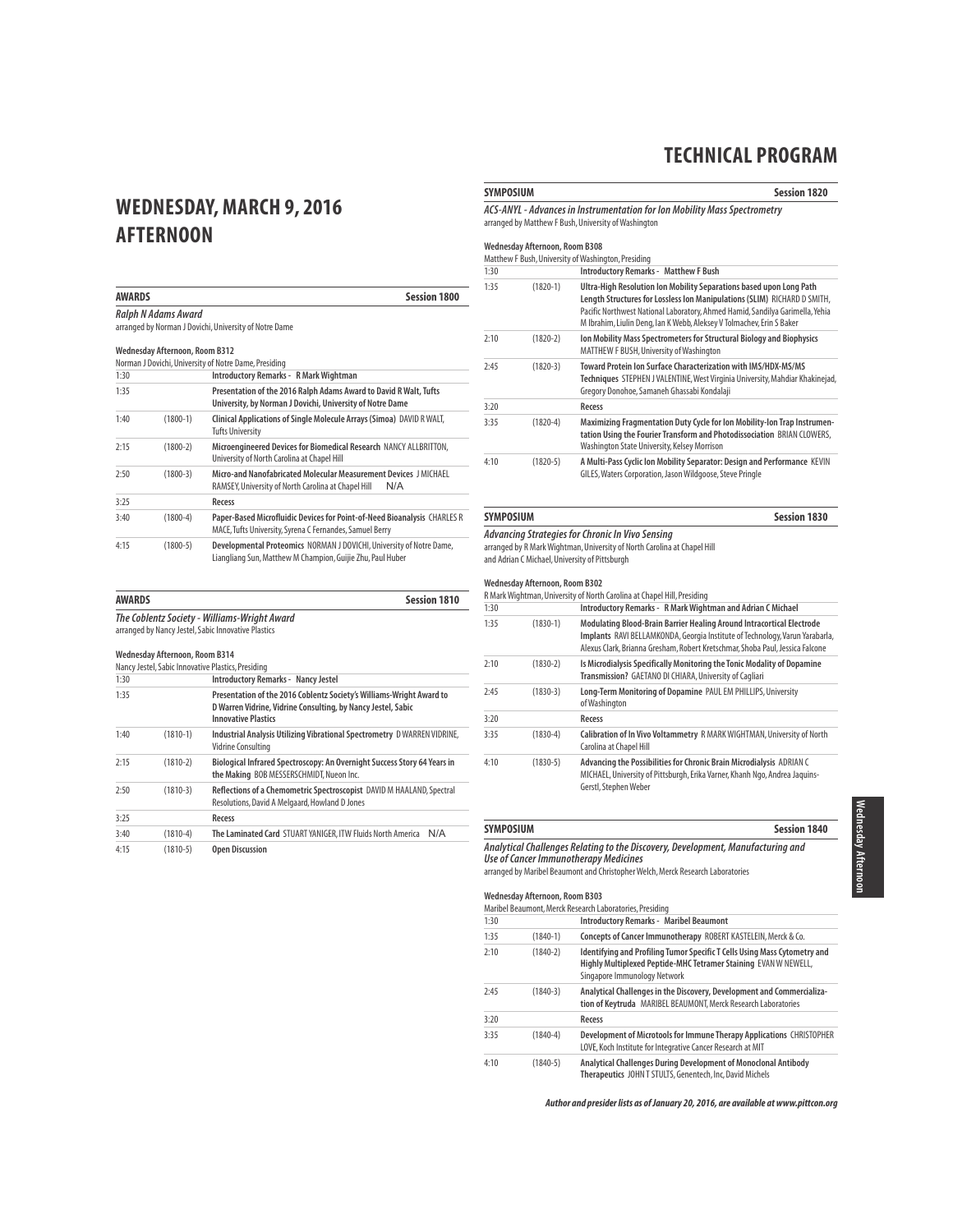| <b>SYMPOSIUM</b> |                                                                           | <b>Session 1850</b>                                                                                                                                                                                                                               |
|------------------|---------------------------------------------------------------------------|---------------------------------------------------------------------------------------------------------------------------------------------------------------------------------------------------------------------------------------------------|
|                  |                                                                           | Analytical Chemistry of Oil and Gas Prospecting in Brazil<br>arranged by Maira Menezes, NurnbergMesse Brasil                                                                                                                                      |
|                  | Wednesday Afternoon, Room B304                                            |                                                                                                                                                                                                                                                   |
| 1:30             |                                                                           | Jailson de Andrade, Universidade Federal da Bahia-UFBA, Presiding<br>Introductory Remarks - Jailson de Andrade                                                                                                                                    |
| 1:35             | $(1850-1)$                                                                | Analytical Chemistry Challenges of Oil and Gas Prospection and Exploration<br>JAILSON B DE ANDRADE, UFBA N/A                                                                                                                                      |
| 2:10             | $(1850-2)$                                                                | Compound Specific δ13C Determination of Light Hydrocarbons (n-alkanes<br>and Olefins from C1 to C5) at Low Concentration for Oil and Gas Prospection<br>ARTHUR DE LEMOS SCOFIELD, PUC-RIO, Angela R Wagener, Laura R Morales, Lilian<br>F Almeida |
| 2:45             | $(1850-3)$                                                                | Mass Spectrometry by FT-ICR and Orbitrap: Analysis of Crude Oil and Its<br>Derivatives EDUARDO MORGADO SCHMIDT, State University Campinas                                                                                                         |
| <b>SYMPOSIUM</b> |                                                                           | Session 1860                                                                                                                                                                                                                                      |
|                  | <b>Wednesday Afternoon, Room B305</b><br>Hang Lu, Georgia Tech, Presiding | <b>Big Data in Analytical Sciences - Challenges and Solutions</b><br>arranged by Hang Lu, Georgia Tech and Andriana San Miguel, North Carolina State University                                                                                   |
| 1:30             |                                                                           | <b>Introductory Remarks - Hang Lu</b>                                                                                                                                                                                                             |
| 1:35             | $(1860-1)$                                                                | Data Analysis Challenges in Plant Biology PHILIP BENFEY, Duke University                                                                                                                                                                          |
| 2:10             | $(1860 - 2)$                                                              | First Steps into Big Data Chemistry- Ultra-High-Throughput Screening<br>SPENCER D DREHER, Merck & Co., Inc.                                                                                                                                       |
| 2:45             | $(1860-3)$                                                                | Big, But Small, Data: Network Analysis in Small Sample Size Systems<br>Biology MARK P STYCZYNSKI, Georgia Institute of Technology                                                                                                                 |
| 3:20             |                                                                           | <b>Recess</b>                                                                                                                                                                                                                                     |
| 3:35             | $(1860 - 4)$                                                              | Clustering and Differential Alignment Algorithm: Identification of Early                                                                                                                                                                          |

|      | Hand Lu, Georgia Tech, Presidind |                                                                                                                                                                                                                                                                                                                                               |
|------|----------------------------------|-----------------------------------------------------------------------------------------------------------------------------------------------------------------------------------------------------------------------------------------------------------------------------------------------------------------------------------------------|
| 1:30 |                                  | Introductory Remarks - Hang Lu                                                                                                                                                                                                                                                                                                                |
| 1:35 | $(1860-1)$                       | Data Analysis Challenges in Plant Biology PHILIP BENFEY, Duke University                                                                                                                                                                                                                                                                      |
| 2:10 | $(1860-2)$                       | First Steps into Big Data Chemistry- Ultra-High-Throughput Screening<br>SPENCER D DREHER, Merck & Co., Inc.                                                                                                                                                                                                                                   |
| 2:45 | $(1860-3)$                       | Big, But Small, Data: Network Analysis in Small Sample Size Systems<br>Biology MARK P STYCZYNSKI, Georgia Institute of Technology                                                                                                                                                                                                             |
| 3:20 |                                  | Recess                                                                                                                                                                                                                                                                                                                                        |
| 3:35 | $(1860-4)$                       | Clustering and Differential Alignment Algorithm: Identification of Early<br>Stage Regulators in the Arabidopsis Thaliana Iron Deficiency Response<br>CRANOS WILLIAMS, North Carolina State University, Terri A Long, Alexandr<br>Koryachko, Anna Matthiadis, James Tuck, Durreshahwar Muhammad, Joel<br>Ducoste, Siobhan Brady, Jessica Foret |
| 4:10 | $(1860 - 5)$                     | Machine Learning for Big Nonlinear Problems in Science and Engineering<br>LE SONG, Georgia Institute of Technology                                                                                                                                                                                                                            |

### **SYMPOSIUM Session 1870**

**Electrical and Electrochemical Sensing and Detection based on Nucleic Acid Recognition** arranged by Rebecca Lai, University of Nebraska-Lincoln and Ryan J White, University of Maryland Baltimore County (UMBC)

### **Wednesday Afternoon, Room B309**

Rebecca Lai, University of Nebraska-Lincoln, Presiding Introductory Remarks - Rebecca Lai and Ryan J White 1:35 (1870-1) **A New Approach to POC Serology** KEVIN W PLAXCO, University of California Santa Barbara 2:10 (1870-2) **Detection of Hepatitis B Virus DNA with a Paper Electrochemical Sensor** RICHARD M CROOKS, University of Texas at Austin, Xiang Li, Karen Scida 2:45 (1870-3) **Using Widely Available Electrochemical Device for Sensing or Diagnostics**  YI LU, University of Illinois at Urbana-Champaign, JingJing Zhang, Yu Xiang 3:20 **Recess** 3:35 (1870-4) **Electrochemical Analysis of Clinically-Relevant Biomolecular Analytes Using Nanostructured Microelectrodes** SHANA KELLEY, University of Toronto 4:10 (1870-5) **Signal Amplification for Biosensing Based on Nucleic Acid Recognition** 

JU HUANGXIAN, Nanjing University

### **Vibrational Spectroscopy of Biodegradable Plastics: Evolution, Revolution or Back to the Future** arranged by John F Rabolt, University of Delaware **Wednesday Afternoon, Room B310** John F Rabolt, University of Delaware, Presiding<br>1:30 **Introductory Report Introductory Remarks - John F Rabolt** 1:35 (1880-1) **Spectroscopic Study of Structural Evolution Dynamics of Bio-Based and Biodegradable Poly(hydroxyalkanoate) Copolymers** ISAO NODA, University of Delaware, Brian Sobieski, Liang Gong, Bruce Chase, John F Rabolt 2:10 (1880-2) **Degradation Mechanisms of Poly(lactic acid)-Nanoparticle Composite and Phthalate Plasticized Poly(vinyl chloride)** ZHAN CHEN, University of Michigan 2:45 (1880-3) **Vibrational Spectroscopic Studies on Biodegradable Polymer Microstructures** SHAW L HSU, University of Massachusetts 3:20 **Recess** 3:35 (1880-4) **2D IR Correlation Study of Thin Films of Biodegradable PHA/PEG Blend** YOUNG MEE JUNG, Kangwon National University, Yeonju Park, Yujing Chen, Isao Noda 4:10 (1880-5) **Characterization of Single Electrospun Biopolymer Nanofibers Using AFM-IR and Selected Area Electron Diffraction** JOHN F RABOLT, University of Delaware, Liang Gong, Isao Noda, Bruce Chase, Curtis Marcott, C J McBrin, David Martin, Jinglin Liu, Chao Ni

**SYMPOSIUM Session 1880**

### **WORKSHOPS Session 1890**

### **CACA - How to be Successful in Your Career**

arranged by Tao Jiang, Mallinckrodt Pharmaceuticals and Michael Ye, Supelco/Sigma-Aldrich

### **Wednesday Afternoon, Room B311**

|      |            | Tao Jiang, Mallinckrodt Pharmaceuticals, Presiding                                  |     |
|------|------------|-------------------------------------------------------------------------------------|-----|
| 1:30 |            | Introductory Remarks - Tao Jiang and Michael Ye                                     |     |
| 1:35 | $(1890-1)$ | Insights on Job Searching MICHAEL W DONG, MWD Consulting                            |     |
| 2:05 | $(1890-2)$ | Recognizing and Managing Career Passover ROBERT L STEVENSON,<br>American Laboratory |     |
| 2:35 | $(1890-3)$ | Advancing Academic Career as a Faculty YI HE, John Jay College/CUNY                 |     |
| 3:05 |            | Recess                                                                              |     |
| 3:20 | $(1890-4)$ | Career Development Workshop NAIDONG WENG, JNJ                                       |     |
| 3:50 | $(1890-5)$ | From a Bench Chemist to an Entrepreneur BRUCE LIU, ACB Scitech, Inc.                | N/A |
| 4:20 | $(1890-6)$ | Go Wider and Higher CHUPING LUO, Waters Corporation                                 |     |

**WORKSHOPS Session 1900 Natural Health Products: Scientific Approaches to Securing Product Quality and Safety** arranged by Rob O'Brien, ISURA and Bob Chapman, National Research Council of Canada

#### **Wednesday Afternoon, Room B313**

| <b>Rob O'Rrian ISIIRA Praciding</b> |  |  |
|-------------------------------------|--|--|

| 1:30    |            | Introductory Remarks - Rob O'Brien and Bob Chapman                                                                                                                                                                                                                                                                                                                                  |
|---------|------------|-------------------------------------------------------------------------------------------------------------------------------------------------------------------------------------------------------------------------------------------------------------------------------------------------------------------------------------------------------------------------------------|
| 1:35    | $(1900-1)$ | Development of a Chemical Barcoding Methodology to Identify and<br>Support the Quality and Safety of Functional Ingredients BOB CHAPMAN,<br>National Research Council of Canada, Fabrice Berrue, Junzeng Zhang, Ian Burton,<br>Joseph Hui, Sabrena MacKenzie, Camilo Martinez-Farina, Aissa Harhira, El Haddad<br>Josette, Mohamad Sabsabi, Alain Blouin, Yuan-Chun Ma, Rob O'Brien |
| 2:05    | $(1900-2)$ | Utility and Limitations of DNA Barcoding and Next Generation Sequencing<br>for Herbal Product Authentication JONATHAN VAN HAMME, Thompson<br><b>Rivers University</b>                                                                                                                                                                                                               |
| 2:35    | $(1900-3)$ | Developing Metabolomics Approaches for Natural Product Authentication<br>LIANG LI, University of Alberta                                                                                                                                                                                                                                                                            |
| 3:05    |            | Recess                                                                                                                                                                                                                                                                                                                                                                              |
| 3:20    | $(1900-4)$ | Natural Health Product Quality Control: Addressing the Current Issue of<br>Adulterants YUAN-CHUN MA, Canadian Phytopharmaceuticals Corporation                                                                                                                                                                                                                                      |
| 3:50    | $(1900-5)$ | Practical Gas Chromatographic based Approaches to Confirm Identity of<br>Powdered Herbal Products ROB O'BRIEN, ISURA, Anderson Smith                                                                                                                                                                                                                                                |
| 4:20:50 | $(1900-6)$ | TLC and HPLC Fingerprinting for Authentication of Natural Health Products<br>RUDOLF BAUER, University of Graz                                                                                                                                                                                                                                                                       |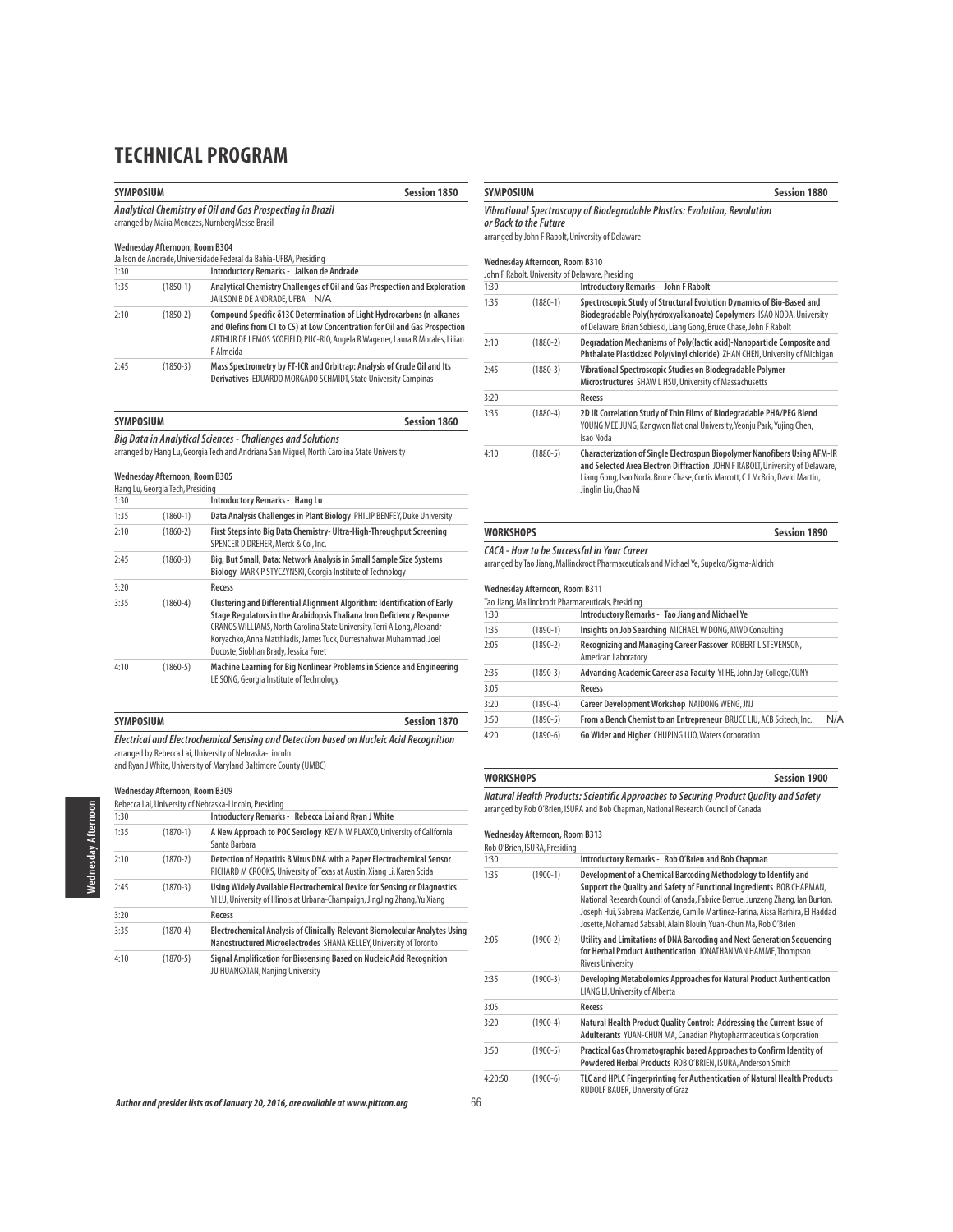|                                                                                                                                                                                    |                                                                                 | ORGANIZED CONTRIBUTED SESSIONS<br><b>Session 1910</b>                                                                                                                                                        |                                                                                                                                                                     |                                              | ORGANIZED CONTRIBUTED SESSIONS                                                                                                                                                                                         | <b>Session 1930</b> |  |
|------------------------------------------------------------------------------------------------------------------------------------------------------------------------------------|---------------------------------------------------------------------------------|--------------------------------------------------------------------------------------------------------------------------------------------------------------------------------------------------------------|---------------------------------------------------------------------------------------------------------------------------------------------------------------------|----------------------------------------------|------------------------------------------------------------------------------------------------------------------------------------------------------------------------------------------------------------------------|---------------------|--|
| High Throughput Analysis for Food Safety and Cosmetics: Challenges and Validation<br>arranged by Perry G Wang, US FDA and Xiaogang Chu, China Academy of Inspection and Quarantine |                                                                                 |                                                                                                                                                                                                              | Technology Strategies for Explosives Sensing<br>arranged by Michael Shepard, Dept. Homeland Security, S&T Directorate<br>and Samar K Guharay, The MITRE Corporation |                                              |                                                                                                                                                                                                                        |                     |  |
| 1:30                                                                                                                                                                               | Wednesday Afternoon, Room B315<br>Perry G Wang, US FDA, Presiding<br>$(1910-1)$ | Rapid Determination of Non-Allowed Active Pharmaceutical Ingredients for                                                                                                                                     |                                                                                                                                                                     | Wednesday Afternoon, Room B401               | Samar K Guharay, The MITRE Corporation, Presiding                                                                                                                                                                      |                     |  |
|                                                                                                                                                                                    |                                                                                 | the Treatments of Hair Loss in Cosmetics Using UHPLC-HRMS WANLONG<br>ZHOU, US FDA, Perry G Wang, James B Wittenberg, Maria A Dionisio De Sousa,                                                              | 1:30                                                                                                                                                                | $(1930-1)$                                   | Overview of Operational Challenges to Domestic Security Screening<br>MICHAEL SHEPARD, US Dept. of Homeland Security                                                                                                    |                     |  |
| 1:50                                                                                                                                                                               | $(1910-2)$                                                                      | Alexander J Krynitsky<br>Advances in High-Throughput Analysis for Determination of Marine Biotox-                                                                                                            | 1:50                                                                                                                                                                | $(1930-2)$                                   | Generalized Systems Analysis Framework SAMAR K GUHARAY, The<br><b>Mitre Corporation</b>                                                                                                                                |                     |  |
| 2:10                                                                                                                                                                               | $(1910-3)$                                                                      | ins in Seafood PEARSE MCCARRON, National Research Council, Daniel Beach<br>Determination of Prostaglandin Analogs in Eye Area Cosmetic Products by                                                           | 2:10                                                                                                                                                                | $(1930-3)$                                   | Statistical Methods for Constructing Chemometric Signatures in Noisy<br>Environments CHRISTOPHER P SAUNDERS, South Dakota State University                                                                             |                     |  |
|                                                                                                                                                                                    |                                                                                 | High Performance Liquid Chromatography with Tandem Mass Spectrometry<br>JAMES B WITTENBERG, Food and Drug Administration, Wanlong Zhou, Perry G<br>Wang, Alexander J Krynitsky                               | 2:30                                                                                                                                                                | $(1930-4)$                                   | Operational Outlook for Remote Trace Explosives Detection RODERICK KUN<br><b>MIT Lincoln Laboratory</b>                                                                                                                |                     |  |
| 2:30                                                                                                                                                                               | $(1910-4)$                                                                      | Withdrawn                                                                                                                                                                                                    | 2:50                                                                                                                                                                |                                              | Recess                                                                                                                                                                                                                 |                     |  |
| 2:50                                                                                                                                                                               |                                                                                 | Recess                                                                                                                                                                                                       | 3:05                                                                                                                                                                | $(1930-5)$                                   | Pushing the Limits of Trace Detection Technology STEFAN LUKOW,<br>Morpho Detection                                                                                                                                     |                     |  |
| 3:05                                                                                                                                                                               | $(1910-5)$                                                                      | Analysis of Color Additives (Permitted and Non-Permitted) in Different Food<br>Matrices by a HPLC Method SNEH D BHANDARI, Merieux NutrSciences, Tiffany                                                      | 3:25                                                                                                                                                                | $(1930-6)$                                   | Optimized Sampling and Analysis Strategies for Trace Explosives Detectio<br><b>GREG GILLEN, NIST</b>                                                                                                                   |                     |  |
| 3:25                                                                                                                                                                               | $(1910-6)$                                                                      | Gallegos-Peretz<br>A Comprehensive Approach on Food Safety Analysis, Screening and                                                                                                                           | 3:45                                                                                                                                                                | $(1930-7)$                                   | Chemical Attribution Signatures of Homemade Explosives JOE CHIPUK,<br>Signature Science<br>N/A                                                                                                                         |                     |  |
|                                                                                                                                                                                    |                                                                                 | Quantitation by Using Data Independent Acquisition (DIA) and DDMS2 on<br>HR/AM Q Exactive System JAMES S CHANG, Thermo                                                                                       | 4:05                                                                                                                                                                | $(1930-8)$                                   | <b>Open Discussion</b>                                                                                                                                                                                                 |                     |  |
| 3:45                                                                                                                                                                               | $(1910-7)$                                                                      | Separation of Aminoglycoside Antibiotics by Using Hydrophilic Interaction<br>Liquid Chromatography YU LONG, Dalian Institute of Chemical Physics, Wei Jie,<br>Shen Aijin, Guo Zhimou, Liang Xinmiao          |                                                                                                                                                                     | <b>ORAL SESSIONS</b>                         |                                                                                                                                                                                                                        | <b>Session 1940</b> |  |
| 4:05                                                                                                                                                                               | $(1910-8)$                                                                      | <b>Open Discussion</b>                                                                                                                                                                                       |                                                                                                                                                                     |                                              | Advances in Fuel and Petrochemical Analyses                                                                                                                                                                            |                     |  |
|                                                                                                                                                                                    |                                                                                 | ORGANIZED CONTRIBUTED SESSIONS<br><b>Session 1920</b><br><b>Precision Bioanalytical Measurements</b>                                                                                                         | 1:30                                                                                                                                                                | Wednesday Afternoon, Room B402<br>$(1940-1)$ | John Baltrus, US Department of Energy-NETL, Presiding<br>Chemical Fingerprinting of Crude Oils: Gaining an Extra Dimension from<br>GCxGC-TOF MS LAURA MCGREGOR, Markes International Ltd, Nicola Watson,               |                     |  |
|                                                                                                                                                                                    |                                                                                 | arranged by Robert Dunn, University of Kansas                                                                                                                                                                |                                                                                                                                                                     |                                              | Kevin Collins, Chris Hall, Ken Umbarger                                                                                                                                                                                |                     |  |
|                                                                                                                                                                                    | Wednesday Afternoon, Room B316                                                  | Robert Dunn, University of Kansas, Presiding                                                                                                                                                                 | 1:50                                                                                                                                                                | $(1940-2)$                                   | Fast and Accurate Analysis of Extended Natural Gas Composition and<br>Physical Properties Using a Temperature Programmable Gas Analyzer<br>DEBBIE ALCORN, INFICON                                                      |                     |  |
| 1:30                                                                                                                                                                               | $(1920-1)$                                                                      | Analytical Precision in the Age of Metabolomics - Focus on the<br>Fundamentals HOWARD HENDRICKSON, University of Arkansas for Medical<br>Sciences, Lin Song                                                  | 2:10                                                                                                                                                                | $(1940-3)$                                   | Application of Polymeric Ionic Liquids as Highly Robust and Selective<br>Stationary Phases for Comprehensive Two-Dimensional Gas Chroma-<br>tography CHENG ZHANG, Iowa State University, Rodney A Park, Jared L Anders |                     |  |
| 1:50                                                                                                                                                                               | $(1920-2)$                                                                      | Biocompatible Self-Tuning Nanomaterials Improve the Precision of<br>Biomolecule Processing and Separation LISA A HOLLAND, West Virginia<br>University, Srikanth Gattu, Brandon C Durney, Cassandra Crihfield | 2:30                                                                                                                                                                | $(1940-4)$                                   | Solving Industrial Problems by Determining Compound Classes in Refiner<br>Streams and Products CHRIS GOSS, Alberta Innovates Technology Futures, Dar<br>Wispinski, Lee Marotta                                         |                     |  |
| 2:10                                                                                                                                                                               | $(1920-3)$                                                                      | Analytical Approaches for Environmental Metabolomics and Ecotoxicity                                                                                                                                         | 2:50                                                                                                                                                                |                                              | Recess                                                                                                                                                                                                                 |                     |  |
|                                                                                                                                                                                    |                                                                                 | Modeling CYNTHIA K LARIVE, University of California - Riverside, Corey M Griffith,<br>Melissa M Morgan                                                                                                       | 3:05                                                                                                                                                                | $(1940-5)$                                   | Optical Sensors for the Detection of Nitrogen Compounds in Aviation Fuel<br>ROBERTO A FEDERICO-PEREZ, University of Tennessee, Ziling (Ben) Xue                                                                        |                     |  |
| 2:30                                                                                                                                                                               | $(1920-4)$                                                                      | Extending the Free Drug Hypothesis: Physical Properties Driving<br>Asymmetric Tissue Distribution DENNIS O SCOTT, Pfizer                                                                                     |                                                                                                                                                                     | $(1940-6)$                                   | Fast Profiling of Petrochemical Samples by Thermal Analysis-Soft                                                                                                                                                       |                     |  |
| 2:50                                                                                                                                                                               |                                                                                 | Recess                                                                                                                                                                                                       |                                                                                                                                                                     |                                              | Ionization Mass Spectrometry: From Source Rock and Kerogen via Crude O<br>to Petrochemical Products RALF ZIMMERMANN, University Rostock /HMGU,                                                                         |                     |  |
| 3:05                                                                                                                                                                               | $(1920-5)$                                                                      | Barbeques and Tornadoes: Analytical Strategies for Metal Ion<br>Determinations Using Separations and Sensors FIONA REGAN, Dublin<br><b>City University</b>                                                   |                                                                                                                                                                     |                                              | Thorsten Streibel, Mohammad Saraji, Michael Fischer, Sebastian Wohlfahrt,<br>Andreas Walte, Thomas Denner                                                                                                              |                     |  |
| 3:25                                                                                                                                                                               | $(1920-6)$                                                                      | A Mass Spectrometry Based High Throughput Screening Approach<br>with Exquisite Selectivity HEATHER R DESAIRE, University of Kansas,                                                                          | 3:45                                                                                                                                                                | $(1940-7)$                                   | Micro-Hollow Discharge Analysis of Carbonaceous Materials RANDY VANDE<br>WAL, Penn State University, Chethan K Gaddam                                                                                                  | N/A                 |  |
|                                                                                                                                                                                    |                                                                                 | Imaduwage Kasun                                                                                                                                                                                              | 4:05                                                                                                                                                                | $(1940-8)$                                   | On-Site Fuel Analysis Using a Portable Near-Infrared Spectrometer<br>STUART FARQUHARSON, Real-Time Analyzers, Inc, Carl Brouillette, Wayne Smith                                                                       |                     |  |
| 3:45                                                                                                                                                                               | $(1920-7)$                                                                      | Microfluidic Devices with Integrated Electrodes for Monitoring Cellular<br><b>Systems</b> R SCOTT MARTIN, Saint Louis University                                                                             |                                                                                                                                                                     |                                              | <b>Chetan Shende</b>                                                                                                                                                                                                   |                     |  |
| 4:05                                                                                                                                                                               | $(1920-8)$                                                                      | Novel Applications of Microdialysis Sampling: Where No Probe has Gone<br>Before! SARA R THOMAS, Kansas University, Craig E Lunte, Susan M Lunte                                                              |                                                                                                                                                                     |                                              |                                                                                                                                                                                                                        |                     |  |

### **Technology Strategies for Explosives Sensing** epard, Dept. Homeland Security, S&T Directorate epara, Separrometant<br>he MITRE Corporation **Wednesday Afternoon, Room B401 ITRE Corporation, Presiding** 1:30 (1930-1) **Overview of Operational Challenges to Domestic Security Screening** MICHAEL SHEPARD, US Dept. of Homeland Security 1:50 (1930-2) **Generalized Systems Analysis Framework** SAMAR K GUHARAY, The Mitre Corporation 2:10 (1930-3) **Statistical Methods for Constructing Chemometric Signatures in Noisy Environments** CHRISTOPHER P SAUNDERS, South Dakota State University 2:30 (1930-4) **Operational Outlook for Remote Trace Explosives Detection** RODERICK KUNZ, MIT Lincoln Laboratory 2:50 **Recess** 3:05 (1930-5) **Pushing the Limits of Trace Detection Technology** STEFAN LUKOW, Morpho Detection 3:25 (1930-6) **Optimized Sampling and Analysis Strategies for Trace Explosives Detection** GREG GILLEN, NIST 3:45 (1930-7) **Chemical Attribution Signatures of Homemade Explosives** JOE CHIPUK, Signature Science N/A 4:05 (1930-8) **Open Discussion**

### **Ad Petrochemical Analyses**

### **Room B402**

| John Baltrus, US Department of Energy-NETL, Presiding |  |  |  |  |  |
|-------------------------------------------------------|--|--|--|--|--|
|                                                       |  |  |  |  |  |

| 1:30 | $(1940-1)$   | Chemical Fingerprinting of Crude Oils: Gaining an Extra Dimension from<br>GCxGC-TOF MS LAURA MCGREGOR, Markes International Ltd, Nicola Watson,<br>Kevin Collins, Chris Hall, Ken Umbarger                                                                                                                                        |
|------|--------------|-----------------------------------------------------------------------------------------------------------------------------------------------------------------------------------------------------------------------------------------------------------------------------------------------------------------------------------|
| 1:50 | $(1940-2)$   | Fast and Accurate Analysis of Extended Natural Gas Composition and<br>Physical Properties Using a Temperature Programmable Gas Analyzer<br>DEBBIE ALCORN, INFICON                                                                                                                                                                 |
| 2:10 | $(1940-3)$   | Application of Polymeric Ionic Liquids as Highly Robust and Selective<br>Stationary Phases for Comprehensive Two-Dimensional Gas Chroma-<br>tography CHENG ZHANG, Iowa State University, Rodney A Park, Jared L Anderson                                                                                                          |
| 2:30 | $(1940-4)$   | Solving Industrial Problems by Determining Compound Classes in Refinery<br>Streams and Products CHRIS GOSS, Alberta Innovates Technology Futures, Dan<br>Wispinski, Lee Marotta                                                                                                                                                   |
| 2:50 |              | Recess                                                                                                                                                                                                                                                                                                                            |
| 3:05 | $(1940-5)$   | Optical Sensors for the Detection of Nitrogen Compounds in Aviation Fuels<br>ROBERTO A FEDERICO-PEREZ, University of Tennessee, Ziling (Ben) Xue                                                                                                                                                                                  |
| 3:25 | $(1940-6)$   | Fast Profiling of Petrochemical Samples by Thermal Analysis-Soft<br>Ionization Mass Spectrometry: From Source Rock and Kerogen via Crude Oil<br>to Petrochemical Products RALF ZIMMERMANN, University Rostock /HMGU,<br>Thorsten Streibel, Mohammad Saraji, Michael Fischer, Sebastian Wohlfahrt,<br>Andreas Walte, Thomas Denner |
| 3:45 | $(1940 - 7)$ | Micro-Hollow Discharge Analysis of Carbonaceous Materials RANDY VANDER<br>WAL, Penn State University, Chethan K Gaddam<br>N/A                                                                                                                                                                                                     |
| 4:05 | $(1940-8)$   | On-Site Fuel Analysis Using a Portable Near-Infrared Spectrometer<br>STUART FARQUHARSON, Real-Time Analyzers, Inc, Carl Brouillette, Wayne Smith,<br>Chetan Shende                                                                                                                                                                |

# Wednesday Afternoo Wednesday Afternoon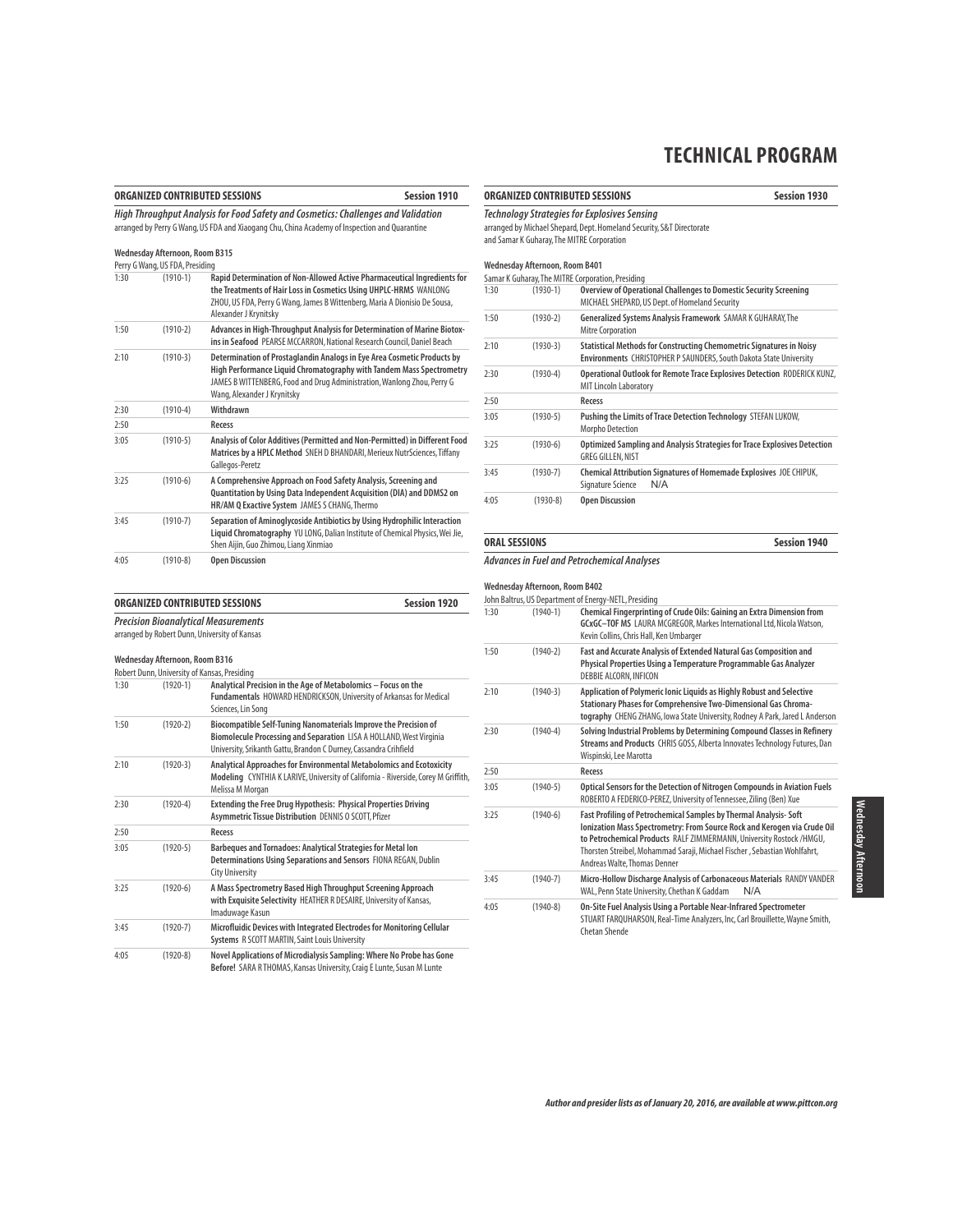|      | <b>ORAL SESSIONS</b>           | <b>Session 1950</b>                                                                                                                                                                                                                                        |
|------|--------------------------------|------------------------------------------------------------------------------------------------------------------------------------------------------------------------------------------------------------------------------------------------------------|
|      |                                | Bioanalytical: Using Microfluidics/Lab-on-a-Chip Techniques                                                                                                                                                                                                |
|      | Wednesday Afternoon, Room B404 | Casey Burton, Missouri University of Science and Technology, Presiding                                                                                                                                                                                     |
| 1:30 | $(1950-1)$                     | Pressure-Actuated Integrated Microfluidic Devices for Biomarker Analysis<br>VISHAL SAHORE, Brigham Young University, Suresh Kumar, Adam T Woolley                                                                                                          |
| 1:50 | $(1950-2)$                     | Real-Time Imaging of Cancer Cell Chemotaxis in Paper-Based Scaffolds<br>RACHAEL M KENNEY, University of North Carolina at Chapel Hill, Matthew W<br>Boyce, Andrew S Truong, Matthew R Lockett                                                              |
| 2:10 | $(1950-3)$                     | Observation of Rapid Changes in Drug Susceptibility of Tumor Cells in a<br>Hypoxia Microfluidic Culture Device TODD GERMAIN, Texas Tech University,<br>Dimitri Pappas                                                                                      |
| 2:30 | $(1950-4)$                     | Magnetic Microbead Based Capture and Labeling of DNA from<br>Carbapenemase Resistance Genes RILEY K MILLS, Brigham Young University,<br>Radim Knob, Adam T Woolley<br>N/A                                                                                  |
| 2:50 |                                | Recess                                                                                                                                                                                                                                                     |
| 3:05 | $(1950-5)$                     | Screening Small Molecule Modulators of Cellular Chemotaxis in Paper-<br>Based Invasion Assays C CHAD LLOYD, University of North Carolina at Chapel<br>Hill, Matthew R Lockett, Rachael M Kenney, Andrew S Truong, Matthew W Boyce,<br>Christian A Lochbaum |
| 3:25 | $(1950-6)$                     | Microchip Affinity Monoliths for Solid Phase Extraction of DNA for Bacteria<br>Infection Detection RADIM KNOB, Brigham Young University, Riley K Mills, Adam<br><b>TWoolley</b>                                                                            |
| 3:45 | $(1950 - 7)$                   | MALDI-IMS Evaluation of 3D Cell Cultures Treated with Combination<br>Chemotherapeutics by a 3D Printed In-Vitro PK/PD Microfluidic Platform<br>GABRIEL J LABONIA, University of Notre Dame, Amanda B Hummon                                                |
| 4:05 | $(1950-8)$                     | Fully Automated Microfluidic Input/Output Multiplexer for Endocrine Tissue<br>Culturing and Hormone Secretion Sampling XIANGPENG LI, Auburn University,<br>Jessica C Brooks, Katarena Ford, Christopher J Easley                                           |

| <b>ORAL SESSIONS</b> | Session 1960 |
|----------------------|--------------|
|                      |              |

### **Environmental Water Quality and Analysis**

### **Wednesday Afternoon, Room B403**

|      |              | John P Auses, University of Pittsburgh, Presiding                                                                                                                                                                                                                                                      |
|------|--------------|--------------------------------------------------------------------------------------------------------------------------------------------------------------------------------------------------------------------------------------------------------------------------------------------------------|
| 1:30 | $(1960-1)$   | Targeted Discovery of Disinfection By-Products in Swimming Pools and Hot<br>Tubs SUSAN D RICHARDSON, University of South Carolina, Jonathan D Byer, Eric J<br>Daiber, Sridevi A Ravuri, Joseph E Binkley, Christina M Joseph                                                                           |
| 1:50 | $(1960 - 2)$ | Evaluation of lodo-, Bromo-, and Chloro-Acetic Acids Formation by Peracetic<br>Acid Disinfection Using a Newly Developed Rapid HPIC-MS/MS Method<br>RUNMIAO XUE, Missouri University of Science and Technology, Honglan Shi, Yinfa<br>Ma, John Yang, Bin Hua, Enos Inniss, Craig Adams, Todd Erichholz |
| 2:10 | $(1960-3)$   | Removal of Pharmaceutical Products from Wastewater Using Magnetic<br>Bio-Char AKILA G KARUNANAYAKE, Mississippi State University, Olivia A Todd,<br><b>Todd E MIsna</b>                                                                                                                                |
| 2:30 | $(1960-4)$   | Determination of Priority Water Contaminants by Solid-Phase Extraction<br>and UFLC-MS/MS Method HAITING ZHANG, Missouri University of Science and<br>Technology, Danielle West, Honglan Shi, Yinfa Ma, Craig Adams, Todd Erichholz                                                                     |
| 2:50 |              | Recess                                                                                                                                                                                                                                                                                                 |
| 3:05 | $(1960 - 5)$ | <b>Characterization of Oil-based Pollutants Using Webcam-based</b><br>Spectrometer YAGIZ SUTCU, InfoScope Research, Aysequl Ergin                                                                                                                                                                      |
| 3:25 | $(1960-6)$   | Coupling of Thin Film Microextraction Techniques to Portable GC-TMS<br>Instrumentation for the On-Site, Sub-ppb, Detection of Pesticides From<br>Environmental Waters JONATHAN J GRANDY, University of Waterloo,<br>Janusz Pawliszyn                                                                   |
| 3:45 | $(1960 - 7)$ | SPE in US EPA Method 625, A Step Closer to Reality after Good Performance<br>in Two Round Robins ZOE GROSSER, Horizon Technology, William Jones, David<br>Gallagher, Michael Ebitson, Alicia Cannon                                                                                                    |
| 4:05 | $(1960 - 8)$ | Adsorption of Pb <sup>2+</sup> from Aqueous Solution Using Low-Cost Chitosan-<br>Modified Biochar, A Green Adsorbent NARADA W BOMBUWALA DEWAGE.<br>Mississippi State University, Todd E Mlsna                                                                                                          |

| Session 1970<br><b>ORAL SESSIONS</b><br><b>GC Fuels, Energy and Petrochemical</b> |              |                                                                                                                                                                                                                                |
|-----------------------------------------------------------------------------------|--------------|--------------------------------------------------------------------------------------------------------------------------------------------------------------------------------------------------------------------------------|
|                                                                                   |              |                                                                                                                                                                                                                                |
|                                                                                   |              | Patricia Ranaivo, Indiana University Southeast, Presiding                                                                                                                                                                      |
| 1:30                                                                              | $(1970-1)$   | Zeolite-Loaded Metal-Catalyzed Hydrotreatment of Lignin to Aromatic<br>Monomers Using Subcritical Water ERIC A BOAKYE, South Dakota State<br>University, Douglas Raynie                                                        |
| 1:50                                                                              | $(1970-2)$   | Olefins in Refinery Streams by GC-VUV DAN WISPINSKI, Alberta Innovates<br>Technology Futures, Chris Goss, Phillip Walsh                                                                                                        |
| 2:10                                                                              | $(1970-3)$   | GC-Ion Mobility Spectrometry for Determination of Ageing of Mineral Oil<br>Impregnated Presspaper Isolation Systems WOLFGANG VAUTZ, ISAS, Liedtke<br>Sascha, Torben Muth, Frank Jenau                                          |
| 2:30                                                                              | $(1970-4)$   | High Level Fixed Gas Analysis, Including Hydrogen, with one Detector and<br>One Carrier MATTHEW MONAGLE, AIC LLC<br>N/A                                                                                                        |
| 2:50                                                                              |              | Recess                                                                                                                                                                                                                         |
| 3:05                                                                              | $(1970-5)$   | Analysis of Dissolved Hydrocarbon Gases in Water - Pitfalls and<br>Improvements MARK L BRUCE, TestAmerica                                                                                                                      |
| 3:25                                                                              | $(1970-6)$   | Performance Evaluation of Modern Stainless Steel Capillary GC Columns<br>REBECCA STEVENS, Restek Corporation, Corby Hilliard, Amanda Rigdon, Linx<br>Waclaski, Jaap de zeeuw                                                   |
| 3:45                                                                              | $(1970 - 7)$ | Determination of Polycyclic Aromatic Sulfur Heterocycles and Their<br>Alkyl-Substituted Derivatives in Standard Reference Material 1597a<br>WALTER B WILSON, National Institute of Standards and Technology, Stephen<br>A Wise |
| 4:05                                                                              | $(1970-8)$   | Vehicle Interior Air Quality - (S)VOC Emission from Materials: Regulation,<br>Standard Methods and Analytical Implementation CAROLINE WIDDOWSON,<br>Markes International                                                       |

**ORAL SESSIONS** Session 1980

### **Mass Spectrometry - Bioanalytical and Omics**

### **Wednesday Afternoon, Room B406**

|      |              | Logan T Miller, Duguesne University, Presiding                                                                                                                                                                                                                                                     |
|------|--------------|----------------------------------------------------------------------------------------------------------------------------------------------------------------------------------------------------------------------------------------------------------------------------------------------------|
| 1:30 | $(1980 - 1)$ | Mass Spectrometry in Discovery of Lipid Markers for Alzheimer's Disease<br>SATYA GIRISH CHANDRA AVULA, Cleveland State University, Christine Reece,<br>Jagan A Pillai, Yan Xu                                                                                                                      |
| 1:50 | $(1980 - 2)$ | Novel Cationization Strategies for Improved Separation of Metabolite<br>Isomers with Ion Mobility - Mass Spectrometry CHRISTOPHER D CHOUINARD.<br>University of Florida, Robin Kemperman, Harrison King, Christopher R Beekman,<br><b>Richard Alan Yost</b>                                        |
| 2:10 | $(1980-3)$   | Development of Dried Matrix Card Quantification by Speciated Isotope<br>Dilution Mass Spectrometry Using Elution and Laser Desorption Techniques<br>LOGAN T MILLER, Duquesne University, Kaitlin Miller, Sarah Sheffield, Skip<br>Kingston, Matt Pamuku, Scott Faber, Mark Little, Silverio Iacono |
| 2:30 | $(1980 - 4)$ | Protease-Containing Membranes for Rapid Antibody Digestion Prior to<br>Mass Spectrometry Analysis YONGLE PANG, Michigan State University,<br>Wei-Han Wang, Gavin Reid, Donald F Hunt, Merlin Bruening                                                                                              |
| 2:50 |              | Recess                                                                                                                                                                                                                                                                                             |
| 3:05 | $(1980 - 5)$ | Quantitative Environmental Human Health Assessment of Inorganic<br>Elements in Dried Blood Spots Using Direct Isotope Dilution Laser Ablation<br>and Elution Mass Spectrometry SARAH SHEFFIELD, Duquesne University, Logan<br>T Miller, Scott Faber, Matt Pamuku, Skip Kingston                    |
| 3:25 | $(1980-6)$   | Identification of the Cell Surface N-Glycoproteome by MS-based Proteomics<br>JOHANNA SMEEKENS, Georgia Institute of Technology, Weixuan Chen, Ronghu Wu                                                                                                                                            |
| 3:45 | $(1980 - 7)$ | Probing the Cell-Surface N-Glycoproteome with Metabolic Chemical<br>Reporters (MCRs) HAOPENG XIAO, Georgia Tech                                                                                                                                                                                    |
| 4:05 | $(1980 - 8)$ | <b>Ouantitative Characterization of Protein Content from HDL and LDL Size</b><br>Fractions BRYAN A PARKS, Centers for Disease Control and Prevention,<br>Zsuzsanna Kuklenyik, David Schieltz, Michael S Gardner, Jon Rees, Lisa<br>McWilliams. Yulanda Williamson, John R Barr                     |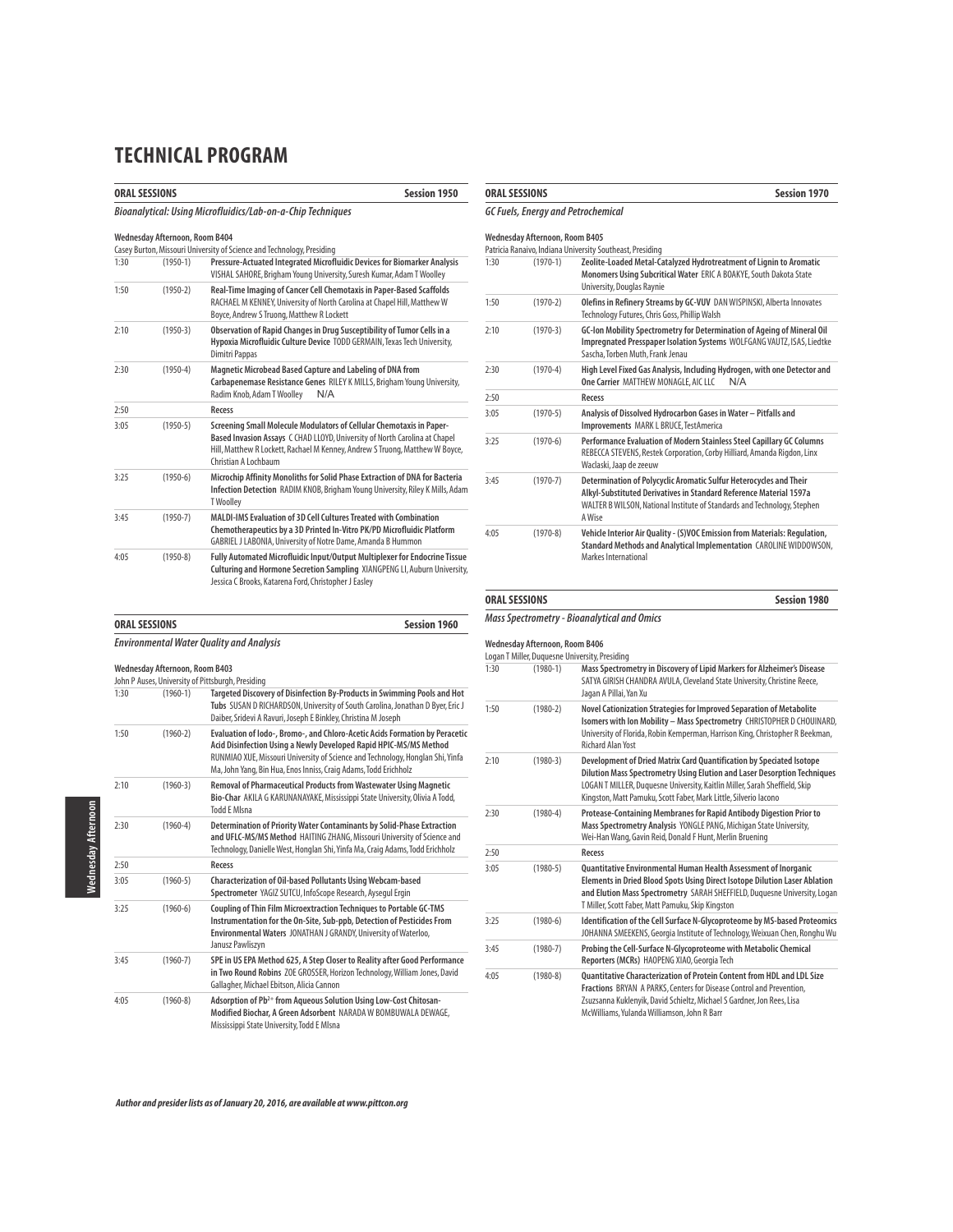|      | <b>ORAL SESSIONS</b>                          | <b>Session 1990</b>                                                                                                                                                                                                                                                                                                                                                                                      |  |
|------|-----------------------------------------------|----------------------------------------------------------------------------------------------------------------------------------------------------------------------------------------------------------------------------------------------------------------------------------------------------------------------------------------------------------------------------------------------------------|--|
|      | <b>Metabolomics, Proteomics, and Genomics</b> |                                                                                                                                                                                                                                                                                                                                                                                                          |  |
|      | Wednesday Afternoon, Room B407                |                                                                                                                                                                                                                                                                                                                                                                                                          |  |
|      |                                               | Qingbo (Roger) Yang, Missouri University of Science and Technology, Presiding                                                                                                                                                                                                                                                                                                                            |  |
| 1:30 | $(1990-1)$                                    | A Combination of Multidimensional Chromatography and High Resolution<br>Mass Spectrometry for Chemical Exposure Analysis DAVID E ALONSO, Leco<br>Corporation, Joseph E Binkley, Elizabeth M Humston-Fulmer, Jonathan D Byer,<br>Lorne E Fell                                                                                                                                                             |  |
| 1:50 | $(1990-2)$                                    | Metabolomics of Nonalcoholic Fatty Liver Disease via LC-MS RAINEY E<br>PATTERSON, University of Florida, Richard Alan Yost, Timothy J Garrett, Nishanth E<br>Sunny, Srilaxmi Kalavalapalli, Kenneth Cusi                                                                                                                                                                                                 |  |
| 2:10 | $(1990-3)$                                    | Application of PDMS-Overcoated Matrix-Compatible Solid Phase<br>Microextraction Fiber Coupled to Comprehensive Two-Dimensional Gas<br>Chromatography-Time-of-Flight Mass Spectrometry for Improved<br>Exploitation of Chromatographic Space in Global Chemical Profiling of<br>Brazilian Cachaça ERICA A SOUZA-SILVA, Universidade Federal do Rio Grande<br>do Sul, Fernando C Fontanive, Claudia A Zini |  |
| 2:30 | $(1990-4)$                                    | Application of the Isotopic Ratio Outlier Analysis Phenotypic Protocol for<br>Metabolomic Biomarker Discovery in Type 1 Diabetes Using T Cells CANDICE<br>Z ULMER, University of Florida, Richard Alan Yost, Timothy J Garrett, Christopher A<br>Beecher, Jing Chen, Clayton Matthews                                                                                                                    |  |
| 2:50 |                                               | Recess                                                                                                                                                                                                                                                                                                                                                                                                   |  |
| 3:05 | $(1990-5)$                                    | Secretome of Murine Islets of Langerhans ANDREW W SCHMUDLACH,<br>University of Notre Dame, Jeremy Felton, Robert T Kennedy, Norman J Dovichi                                                                                                                                                                                                                                                             |  |
| 3:25 | $(1990-6)$                                    | Optimizing Sampling Protocols for the Identification and Quantitation of<br>Neuropeptides from Brain Tissues NING YANG, University of Illinois at Urbana-<br>Champaign, Stanislav S Rubakhin, Jonathan V Sweedler, Krishna D Anapindi                                                                                                                                                                    |  |
| 3:45 | $(1990 - 7)$                                  | A Study of Protein Degradation and the Effect of Proteasome Inhibition by<br>Combining Biorthogonal Noncanonical Amino Acid Labeling with Click<br>Chemistry ZHENYU ZHOU, Georgia Institute of Technology<br>N/A                                                                                                                                                                                         |  |
| 4:05 | $(1990-8)$                                    | Benchmarking of DNA-seg and RNA-seg Variant Detection Software GANG<br>FENG, Northwestern University, Zhujun Huang, Lei Huang, Riyue Bao, Hongmei<br>Jiang, Yuchen Bai, Xiaoyong Sun<br>N/A                                                                                                                                                                                                              |  |

**ORAL SESSIONS Session 2000**

1:50 (2000-2) **Sheath-Flow Microfluidic Approach for Combined Surface Enhanced** 

2:10 (2000-3) **Raman Spectroscopy Monitors Glutamine and Asparagine Side Chain OCCC**

Shintaro Noguchi, Satoru Nagatoishi, Kouhei Tsumoto

3:05 (2000-5) **Raman Imaging of Samples with Complex Surface Topographies**  TIM BATTEN, Renishaw plc, Tim Smith 3:25 (2000-6) **Improving Raman and Surface Enhanced Raman Spectroscopy Through** 

3:45 (2000-7) **Spatially Offset vs Conventional Raman for Through-Barrier Material** 

Andrews, Ken Mann, Oliver Presly, Pavel Matousek

Alexander May, Carl Brouillette, Joseph Cosgrove

1:30 (2000-1) **UV Resonance Raman (UVRR) Structural Studies of Polyglutamine (polyQ) Side Chains and Fibrils** DAVID PUNIHAOLE, University of Pittsburgh, Zhenmin Hong, Ryan Jakubek, Elizabeth Dahlburg, Riley Workman, Jeffry Madura, Sanford

**Raman Scattering and Electrochemical Detection** MATTHEW R BAILEY, University of Notre Dame, Amber Pentecost, Asmira Selimovic, R Scott Martin,

**Dihedral Angles** RYAN JAKUBEK, University of Pittsburgh, David Punihaole, Zhenmin Hong, Elizabeth Dahlburg, Steven Geib, Sanford A Asher 2:30 (2000-4) **Assessment of the Protein–Protein Interactions in a Highly Concentrated**

**Antibody Solution by Using Raman Spectroscopy** CHIKASHI OTA, Horiba, Ltd.,

**Effective Sampling DONGMAO ZHANG, Mississippi State University N/A** 

**Identification** ROBERT STOKES, Cobalt Light Systems, Paul Loeffen, Darren

**Raman, SERS, UVRR Applications Wednesday Afternoon, Room B408** Matt Cerutti, Thermo Scientific, Presiding<br>1:30 (2000-1) UV Resona

2:50 **Recess**

A Asher

Zachary D Schultz

|                                                                                                  | <b>ORAL SESSIONS</b> | <b>Session 2010</b>                                                                                                                                                                                                     |
|--------------------------------------------------------------------------------------------------|----------------------|-------------------------------------------------------------------------------------------------------------------------------------------------------------------------------------------------------------------------|
|                                                                                                  |                      | Surface and Microscopic Characterization of Nanostructures and Biological Materials                                                                                                                                     |
| Wednesday Afternoon, Room B409<br>Brian R Strohmeier, United States Steel Corporation, Presiding |                      |                                                                                                                                                                                                                         |
| 1:30                                                                                             | $(2010-1)$           | Fundamental Understanding of the Synergy Between Electroactive Poly<br>(amic) Acid Membranes and Their Interaction with Nanoparticles VICTOR<br><b>KARIUKI, Binghamton University</b>                                   |
| 1:50                                                                                             | $(2010-2)$           | Optical Property and Catalytic Activity of Gold Nanorods End-capped with a<br>Second Metal GUFENG WANG, North Carolina State University, Nathalia Ortiz,<br>Vineet Kumar                                                |
| 2:10                                                                                             | $(2010-3)$           | Autocorrelation Function Analysis of Rotational Dynamics of Gold Nanorod<br>KUANGCAI CHEN, Iowa State University/Georgia State University, Ning Fang                                                                    |
| 2:30                                                                                             | $(2010-4)$           | Antibody-Like Biorecognition Sites for Proteins from Surface Imprinting on<br>Nanoparticles SNEHASIS BHAKTA, University of Connecticut, Saiful Seraji, James<br>F Rusling, Steven L Suib                                |
| 2:50                                                                                             |                      | Recess                                                                                                                                                                                                                  |
| 3:05                                                                                             | $(2010-5)$           | Selective Raman Imaging of Integrin Receptors Through Coupled Plasmonic<br>Nanostructures LIFU XIAO, University of Notre Dame, Zachary D Schultz,<br>Hao Wang                                                           |
| 3:25                                                                                             | $(2010-6)$           | Deep and High-Resolution Three-Dimensional Tracking of Single Particles<br>Using Nonlinear and Multiplexed Illumination TIM YEH, University of Texas<br>at Austin                                                       |
| 3:45                                                                                             | $(2010 - 7)$         | Development of a Dual Microscope System for Integration of Intracellular<br>Calcium Imaging with Monitoring Insulin Secretion from Islets of<br>Langerhans LIAN YI, Florida State University, Xue Wang, Michael G Roper |
| 4:05                                                                                             | $(2010-8)$           | Establishing Statistical Criteria for Detecting Molecular Motion in<br>Single-molecule Diffusional Trajectories MOUSSA BARHOUM, University of<br>Utah, Karl-Heinz Gericke, Joel M Harris<br>N/A                         |

### **ORAL SESSIONS Session 2020**

#### **Trace Explosives Detection - Half Session**

**Wednesday Afternoon, Room B301**

|      |            | Maria K Ferguson, PA Department of Environmental Protection, Presiding                                                                                                                                                            |
|------|------------|-----------------------------------------------------------------------------------------------------------------------------------------------------------------------------------------------------------------------------------|
| 1:30 | $(2020-1)$ | Analysis of the Decomposition of Hexamethylene Triperoxide Diamine<br>(HMTD) as Determined by SPME-GC/MS and LC/MS LAURYN DEGREEFF, Naval<br>Research Laboratory, Christopher Katilie, Frank L Steinkamp                          |
| 1:50 | $(2020-2)$ | Separation of Inorganic Ions and Neutral Organic Nitroaromatic Compounds<br>by Electrokinetic Chromatography JULIE R MCGETTRICK, University of Montana,<br><b>Christopher P Palmer</b>                                            |
| 2:10 | $(2020-3)$ | Comparison of Inter-Instrument Relative Response Factors with Thermal<br>Desorption Internal Standards H MITCHELL RUBENSTEIN, USAF, Maomian Fan,<br>Claude C Grigsby, Kathy Fullerton, Brian Geier, Darrin Ott                    |
| 2:30 | $(2020-4)$ | Through-Barrier Explosives and Hazardous Material Detection Using a<br>Handheld Spatially Offset Raman Spectrometer PAUL LOEFFEN, Cobalt Light<br>Systems, Robert Stokes, Ken Mann, Darren Andrews, Oliver Presly, Pavel Matousek |

# Wednesday AfternoonWednesday Afternc

| 4:05 | $(2000-8)$ | Degradation Analysis of International Space Station Medications by Raman  |
|------|------------|---------------------------------------------------------------------------|
|      |            | Spectroscopy STUART FARQUHARSON, Real-Time Analyzers, Inc, Chetan Shende, |
|      |            | Alexander May, Carl Brouillette, Joseph Cosgrove                          |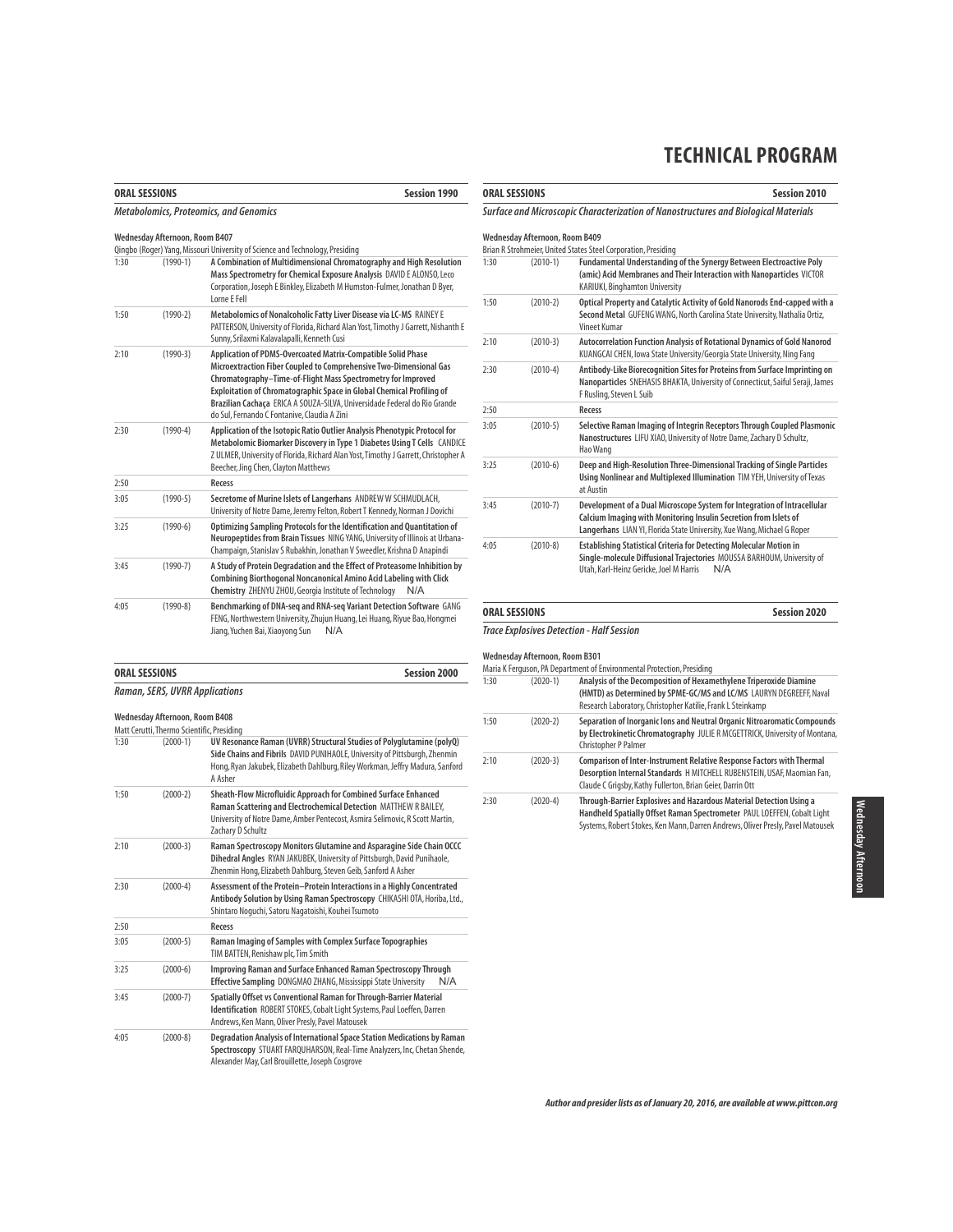| UNDERGRADUATE POSTER SESSION<br>Session 2030                                                                                                                                                                                                                                                       |                                                                                                                                                                                                                                              |  |
|----------------------------------------------------------------------------------------------------------------------------------------------------------------------------------------------------------------------------------------------------------------------------------------------------|----------------------------------------------------------------------------------------------------------------------------------------------------------------------------------------------------------------------------------------------|--|
| All posters are to be mounted by 10:00 AM and remain on display until 4:00 PM. Authors must be at<br>their posters from 1:00 PM to 3:00 PM. Location of the afternoon posters is on the Exposition Floor,<br>400 Aisle. PLEASE NOTE: You cannot get onto the Exposition Floor until after 9:00 AM. |                                                                                                                                                                                                                                              |  |
|                                                                                                                                                                                                                                                                                                    | Undergraduate Poster Session                                                                                                                                                                                                                 |  |
| $(2030-1)$                                                                                                                                                                                                                                                                                         | Wednesday Afternoon, Exposition Floor, 400 Aisle<br>Methods for Improving Cytokine in Vivo Calibration During Microdialysis Sampling<br>PATRICK M PYSZ, University of Arkansas, Tina M Poseno, Julie Stenken                                 |  |
| $(2030-2)$ P)                                                                                                                                                                                                                                                                                      | Analysis of Nicotine Levels in Electronic Cigarettes MARTIN ERIC MILLER, Austin Peay State<br>University, Jacob Williams, Dillon Burrow                                                                                                      |  |
| $(2030-3)$ P)                                                                                                                                                                                                                                                                                      | Thermal Behavior of Barium and Strontium Carbonates CHARLES MANSFIELD EARNEST,<br>Berry College, Ethan Miller                                                                                                                                |  |
| $(2030-4P)$                                                                                                                                                                                                                                                                                        | Improved Quantification of Gibbsite in Bauxite Ores CHARLES MANSFIELD EARNEST, Berry<br>College, Karla Gann, Britney Stong                                                                                                                   |  |
| $(2030-5P)$                                                                                                                                                                                                                                                                                        | Signal Enhancement Compensation in ICP-MS Analysis for Arsenic in the Presence of<br>Organics ADAM KAGEL, University of California, Davis, Carla Kagel, Richard Kagel, Nels Worden                                                           |  |
| $(2030-6)$                                                                                                                                                                                                                                                                                         | Isotope Labeling in Astrobiology: Ethanol as a Carbon Source NICOLE G PERKINS, California<br>State Polytechnic University, Pomona, Gregory A Barding, Rakesh Mogul                                                                           |  |
| $(2030 - 7)$ P)                                                                                                                                                                                                                                                                                    | Sulfidation of Silver Nanoparticles NATHANIEL D FLETCHER, College of Charleston, Katherine<br>M Mullaugh                                                                                                                                     |  |
| $(2030-8P)$                                                                                                                                                                                                                                                                                        | Photodegradation and Ecotoxicity Studies of Sertraline, Fluoxetine, and their<br>Photodegradants SYLVIA C DAVILA, College of Charleston, Jessica R Hinson, Allison Welch,<br>Wendy C Cory                                                    |  |
| $(2030-9P)$                                                                                                                                                                                                                                                                                        | Photodegradation of Bupropion and Gabapentin NEHAV MUPPALA, College of Charleston,<br>Kristina K Tran, Wendy C Cory                                                                                                                          |  |
| $(2030-10P)$                                                                                                                                                                                                                                                                                       | Accelerated Degradation of Diphenhydramine JAMES L SOLOMON, College of Charleston,<br>Michael T Blanton, Wendy C Cory<br>N/A                                                                                                                 |  |
| $(2030-11P)$                                                                                                                                                                                                                                                                                       | Preliminary Investigation of the Geographical Distribution of Synthetic UV Filters in<br>Bahamian Surface Waters AEJIN KIM, Elmira College, Christopher B Hall, Emily J Feldpausch,<br>Betsy A Smith, Jared S Baker                          |  |
| $(2030-12 P)$                                                                                                                                                                                                                                                                                      | Surface Plasma Polaritons from Voltage Charged Gold Nanotubes SAM KONCHAN, University<br>of Florida, Pradeep Ramiah Rajasekaran, Charles R Martin, Alec Talin                                                                                |  |
| $(2030-13P)$                                                                                                                                                                                                                                                                                       | Electroporation Facilitation via Gold-Plated Membranes AARON WILSON, University of<br>Florida, Juliette Experton, Charles R Martin                                                                                                           |  |
| $(2030-14P)$                                                                                                                                                                                                                                                                                       | The Analysis of Electronic Cigarette Solutions by ICP-MS for USP Regulated Contaminates<br>CHLOE E FERNANDES, Georgia Gwinnett College, Daniel H Jones                                                                                       |  |
| $(2030-15P)$                                                                                                                                                                                                                                                                                       | Comparison of Cellular Response to Atorvastatin Among Selected Cell Lines by MS-Based<br>Proteomics GEORGE TANG, Georgia Institute of Technology<br>N/A                                                                                      |  |
| $(2030-16P)$                                                                                                                                                                                                                                                                                       | Discovery Metabolomics of Early-Stage Ovarian Cancer in a Dicer-Pten Double Knockout<br>Murine Model LAURA C WINALSKI, Georgia Institute of Technology, Christina Jones, Maria E<br>Monge, Jaeyeon Kim, Martin M Matzuk, Facundo M Fernandez |  |
| $(2030-17P)$                                                                                                                                                                                                                                                                                       | Colorimetric Detection of Pyrocatechol as a Model for Urushiol Analysis in Poison Ivy<br>COLLIN J STEEN, Kalamazoo College, Kari Anderson                                                                                                    |  |
| $(2030-18P)$                                                                                                                                                                                                                                                                                       | Quantification of Salicylates in Stomach Relief Aids Using GC-MS and UV-Vis MARINA<br>CHRISTINA KOETHER, Kennesaw State University, Kimberly C Powers                                                                                        |  |
| $(2030-19P)$                                                                                                                                                                                                                                                                                       | Correlation Between Different Extraction Methods and the Ratio of Neral to Geranial in<br>the Essential Oils of Lemongrass by GC-MS MARINA CHRISTINA KOETHER, Kennesaw State<br>University, Skyler Mize                                      |  |
| $(2030-20P)$                                                                                                                                                                                                                                                                                       | Determining Dissolution Testing Time of Potassium in Potassium Gluconate Tablets by<br>Conductivity with Confirmation by Flame Atomic Absorption Spectrometry MARINA<br>CHRISTINA KOETHER, Kennesaw State University, Minwoo Lee             |  |
| $(2030-21P)$                                                                                                                                                                                                                                                                                       | Study of the Implementation of the Systematic Method in General Chemistry II VICTORIA Y<br>REINDERS, Maryville University Saint Louis, Thomas M Spudich, Natalie Ulrich                                                                      |  |
| $(2030-22P)$                                                                                                                                                                                                                                                                                       | Characterization and Identification of Biosurfactants for Oil Remediation KAYDREN B<br>ORCUTT, Mercer University, Justis E Ward, Joseph W Kloepper, Garland L Crawford, Kathryn<br>D Kloepper                                                |  |
| $(2030-23P)$                                                                                                                                                                                                                                                                                       | Green Diesel and Biodiesel Fuel Additives and Their Effects on VOC Emissions CHRISTOPHER<br>MOORE, Middle Tennessee State University, Joseph Close<br>N/A                                                                                    |  |
| $(2030 - 24 P)$                                                                                                                                                                                                                                                                                    | Investigating Dopamine Fluctuations Associated with Impulsive Decision Making Using<br>Fast Scan Cyclic Voltammetry BRENNEN GUZIK, North Carolina State University, Xiaohu Xie,<br>Leslie A Sombers                                          |  |
| $(2030-25P)$                                                                                                                                                                                                                                                                                       | Tracking Cellular Invasion and Death in Three Dimensional Paper-Based Cultures with<br>Quantitative PCR CHRISTIAN A LOCHBAUM, University of North Carolina at Chapel Hill, Andrew S<br>Truong, Matthew R Lockett                             |  |

| $(2030-26)$   | Real-Time Measurements of Oxidative Stress During Chronic L-DOPA Treatment for<br>Parkinson's Disease CATHERINE F MASON, North Carolina State University                                                                                                                 |
|---------------|--------------------------------------------------------------------------------------------------------------------------------------------------------------------------------------------------------------------------------------------------------------------------|
| $(2030-27P)$  | Pulsed Chronopotentiometry with Asymmetric Cellulose Triacetate Membrane-<br>Based Ion-Selective Electrodes for Kinetic Discrimination of Lipophilic Ions During<br>Measurement of Chloride SIMON SEGAL, Northern Kentucky University, Jeremy Meyers,<br>Kebede L Gemene |
| $(2030-28P)$  | Water Quality Analysis of the Chattahoochee River KIZGEL DAVIS-DESOUZA, Oglethorpe<br>University, Kelly Jacobson, Md H Kabir                                                                                                                                             |
| $(2030-29P)$  | Physicochemical Characterization of Biodiesel from Different Vegetable Oils and Seeds<br>JOSEPH GOODWIN, Oglethorpe University, Michelle Huang, Grace Djokoto, Markus Germann,<br>N/A<br>Md H Kabir                                                                      |
| $(2030-30P)$  | Colloidal CdSe Quantum Dots: Synthesis, Characterization, and Applications KELLY<br>JACOBSON, Oglethorpe University, Md H Kabir, Michael Rulison                                                                                                                         |
| $(2030-31P)$  | Nanoparticle Toxicity on the Development of Brine Shrimp and Zebrafish CAITLIN MAY,<br>Oglethorpe University, Gregory Gabriel, Michael Rulison, Md H Kabir                                                                                                               |
| $(2030-32P)$  | Evaluation of Phthalate Wiping Protocols for Estimation of Dermal Exposure from<br>Consumer Products ALEXANDRIA VAN GROUW, University of Portland, Richard Kagel, Carla<br>Kagel, Stephen McWeeney                                                                       |
| $(2030-33P)$  | Gaseous Molecular Analysis by High Resolution Coherent Multidimensional Spectroscopy<br>(HRCMDS) ANGELAR KANINI MUTHIKE, Spelman College, Peter Chen, Jessica Robinson                                                                                                   |
| $(2030-34P)$  | Spectral Imaging of Plasma Optical Emission Via Compressed Sensing JOHN D USALA,<br>Texas Tech University, Gerardo Gamez                                                                                                                                                 |
| $(2030-35P)$  | Analysis of Melamine in Solid Pet Food Samples Using Gold Nanoparticles and Reversed<br>Phase Chromatography AARON HUMMERT, Washburn University, Seid Adem                                                                                                               |
| $(2030-36P)$  | Using a Solvent-Free Synthesis-Grafting Method to Attach Phenanthroline and<br>Dimethoxybenzene Groups to Glassy Carbon Electrodes SOPHIA L MELNYK, Wittenberg<br>University, Kristin K Cline<br>N/A                                                                     |
| $(2030-37P)$  | Does Grinding Glassy Carbon Electrodes in Diazonium Salts Lead to Covalently Bonded<br>Groups? CHELSEA L HORVATH, Wittenberg University, Kristin K Cline                                                                                                                 |
| $(2030-38P)$  | Comparison of Grafted and Untreated Activated Carbon as Solid Phase Extraction Media<br>for Preconcentrating Copper and Lead Ions MARGARET COLE, Wittenberg University,<br>Kristin K Cline                                                                               |
| $(2030-39P)$  | Barium Leaching in Ceramic Glazes JASON HALMO, Hampden-Sydney College, Joshua<br>Chamberlin, Paul Mueller                                                                                                                                                                |
| $(2030-40P)$  | Spectroelectrochemical Urinalysis: A Kinetic Assay for Uric Acid PAUL FLOWERS, University<br>of North Carolina at Pembroke, Sean Downes, Sonvia Brown                                                                                                                    |
| $(2030-41P)$  | Determination of Formaldehyde Concentration in Electronic Cigarettes ROLAND LANDERS,<br><b>Cumberland University, Sarah Pierce</b>                                                                                                                                       |
| $(2030-42P)$  | Matrix Targeting Peptide Impact on Tertiary Folding of Cargo Proteins TYLER J SMITH,<br>Truman State University, Brian P Adams, Bethany P Manning                                                                                                                        |
| $(2030-43 P)$ | Electrospray Mass Spectrometry and Density Functional Theory Studies of the Estrone<br>Fragmentation Mechanisms YASSIN JEILANI, Spelman College, Daphney Sihwa, Gabrielle<br>Webb, Nasrin Aweis                                                                          |
| $(2030-44P)$  | Metals in Mushrooms of Western Pennsylvania KAELYN MARGARET GRESKO, California<br>University of PA, Kimberly A Woznack<br>N/A                                                                                                                                            |
| $(2030-45 P)$ | Method Development for the Analysis of Pesticide Degradates by GC-ECD JESSICA REILLY,<br>Saint Francis University, Samantha Radford                                                                                                                                      |
| $(2030-46P)$  | Investigation of Iron Dissolution from Pyrite Electrodes Using Electrochemical and Atomic<br>Absorption Methods KATELYN NUSBAUM, Saint Francis University, Brandyn Pryce, Rose A Clark                                                                                   |
| $(2030-47P)$  | The Efficacy of Duckweed in Reducing the Concentration of Manganese in Abandoned<br>Mine Drainage (AMD) through Phytoremediation REBECCA ANNE BRADNAM, Westminster<br>College, Helen M Boylan                                                                            |
| $(2030-48P)$  | Analysis of Water Quality in Western Pennsylvania near Hydraulic Fracturing Sites KELSEY<br>ANN KILBANE, Westminster College, Helen M Boylan, Jamie Linderman, Christina Mauri                                                                                           |
| $(2030-49P)$  | Electrophoretic Character of Borate Buffers in Capillary and Microfluidic Channels<br>LAUNICK SAINT-FORT, Pennsylvania State University-Berks Campus, James Karlinsey                                                                                                    |
| $(2030-50P)$  | Interdisciplinary Undergraduate Research in Chemometrics: The Students' Perspective<br>STEPHANIE HOMITZ, Westminster College, Helen M Boylan, Christopher Caroff, Keilah Ireland,<br>Carolyn Cuff                                                                        |
| $(2030-51P)$  | Analysis of the Toluene Efflux Pumps in Microorganisms Through Bioinformatics<br>MATHILDA WILLOUGHBY, Westminster College, Samantha Tower, Sarah Kennedy                                                                                                                 |
| $(2030-52P)$  | Analysis of Urine Organic Acids via GC/MS-based Metabolomics to Determine the Effect<br>of Diet on Urine Composition JESSICA MINNICK, Georgia College and State University,<br>Catrena Lisse<br>N/A                                                                      |

(2030-53 P) **A Cascade SERS Signal Amplification Approach for Telomerase Activity at Single-cell Level** MULING SHI, Hunan University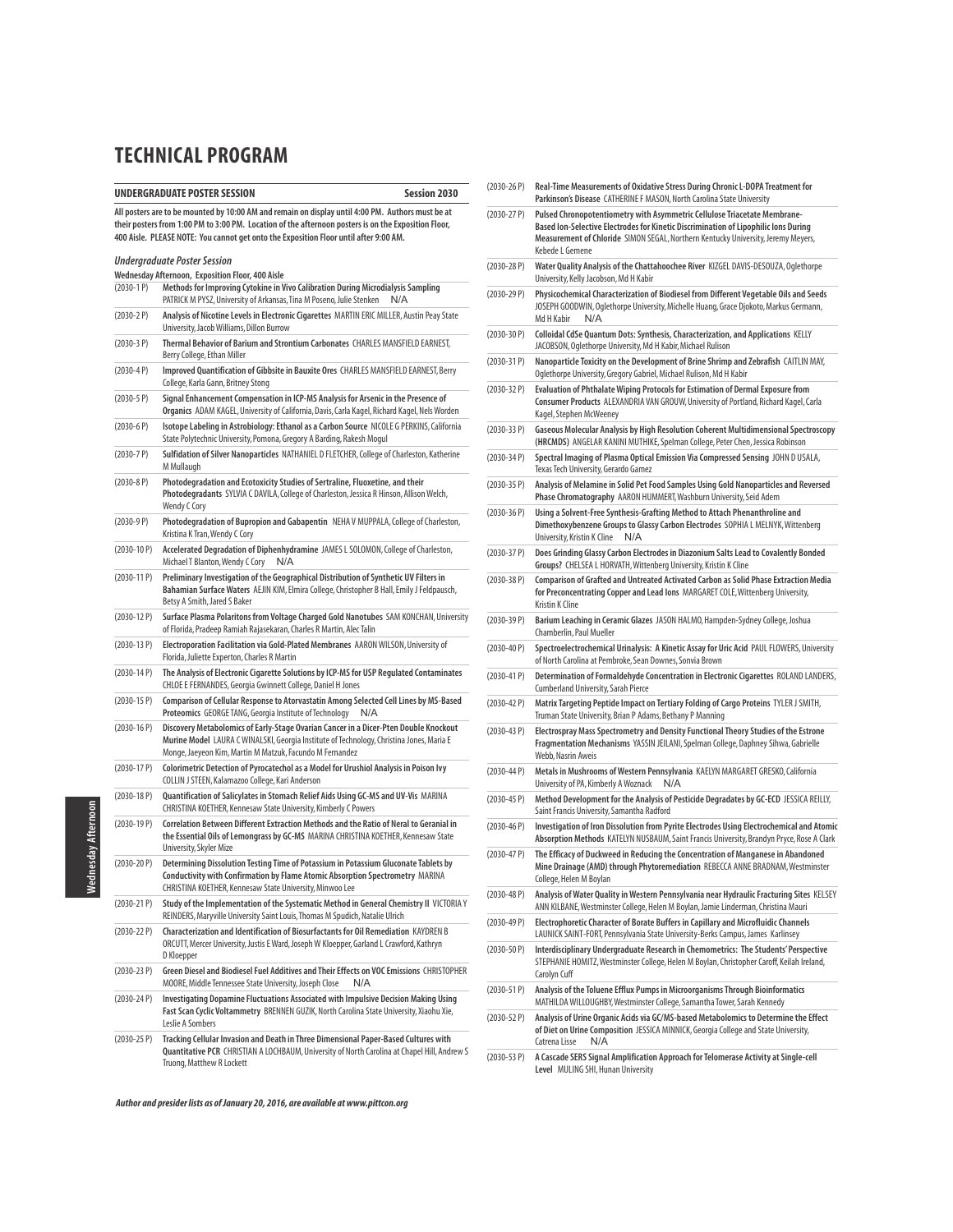### **THURSDAY, MARCH 10, 2016 MORNING**

|       | <b>SYMPOSIUM</b><br><b>Session 2040</b>                                                                              |                                                                                                                                                                                       |  |  |
|-------|----------------------------------------------------------------------------------------------------------------------|---------------------------------------------------------------------------------------------------------------------------------------------------------------------------------------|--|--|
|       | ACS-ANLY - Advances in Electrokinetic Methods for Bioanalysis<br>arranged by Alexandra Ros, Arizona State University |                                                                                                                                                                                       |  |  |
|       | <b>Thursday Morning, Room B308</b>                                                                                   |                                                                                                                                                                                       |  |  |
|       |                                                                                                                      | Alexandra Ros, Arizona State University, Presiding                                                                                                                                    |  |  |
| 8:30  |                                                                                                                      | <b>Introductory Remarks - Alexandra Ros</b>                                                                                                                                           |  |  |
| 8:35  | $(2040-1)$                                                                                                           | Nanofluidic Devices for Single-Particle Analysis of Virus Assembly STEPHEN C<br>JACOBSON, Indiana University, Zachary D Harms, Lisa Selzer, Adam Zlotnick                             |  |  |
| 9:10  | $(2040-2)$                                                                                                           | Amyloid Oligomers Analysis Using Microchannel Electrophoresis CHRISTA<br>HESTEKIN, University of Arkansas, Sadia Paracha, Melissa Moss                                                |  |  |
| 9:45  | $(2040-3)$                                                                                                           | Surface Isoelectric Focusing (SIEF) for Therapeutic Protein Separations<br>ADRIENNE R MINERICK, Michigan Technological University, Zhichao Wang                                       |  |  |
| 10:20 |                                                                                                                      | <b>Recess</b>                                                                                                                                                                         |  |  |
| 10:35 | $(2040-4)$                                                                                                           | Microfluidic-Based Electrokinetic Methods for Protein Separation and<br>Sensing and Manipulation of Particles and Droplets CAROLYN L REN,<br>University of Waterloo                   |  |  |
| 11:10 | $(2040-5)$                                                                                                           | Towards Organelle Separation Exploiting Deterministic Absolute Negative<br>Mobility ALEXANDRA ROS, Arizona State University, Jinghui Luo, Edgar Arriaga,<br>Katherine Muratore<br>N/A |  |  |

## **SYMPOSIUM Session 2050**

**Advances in Vibrational Spectroscopy for Medical Diagnostics** arranged by Igor K Lednev, University at Albany, SUNY

#### **Thursday Morning, Room B302**

|       |            | Igor K Ledney, University at Albany, SUNY, Presiding                                                                          |
|-------|------------|-------------------------------------------------------------------------------------------------------------------------------|
| 8:30  |            | Introductory Remarks - Igor K Lednev                                                                                          |
| 8:35  | $(2050-1)$ | Stimulated Raman Scattering Microscopy as a Tool for Brain and Skin Cancer<br>Tissue Diagnoses SUNNEY XIE, Harvard University |
| 9:10  | $(2050-2)$ | Raman Spectroscopy for Clinical Cell Analysis JÜERGEN POPP, Friedrich-Schiller<br>University Jena                             |
| 9:45  | $(2050-3)$ | Classification of Lung Cancers by Infrared Spectral Histopathology (SHP)<br>MAX DIEM, Northeastern University                 |
| 10:20 |            | Recess                                                                                                                        |
| 10:35 | $(2050-4)$ | Label-Free Spectroscopic Imaging for Molecular Diagnosis JI-XIN CHENG,<br><b>Purdue University</b>                            |
| 11:10 | $(2050-5)$ | Raman Spectroscopy of Blood for Alzheimer's Disease Diagnostics IGOR K                                                        |

LEDNEV, University at Albany, SUNY, Elena Ryzhikova, Oleksandr Kazakov, Lenka Halamkova, Eric Molho, Earl Zimmerman

#### **SYMPOSIUM Session 2060**

**Computational Chemistry Coupled to Analytical Measurements: A Synergistic Relationship** arranged by Bruce Chase, University of Delaware

### **Thursday Morning, Room B303**

|       |            | Bruce Chase, University of Delaware, Presiding                                                                                                                                        |
|-------|------------|---------------------------------------------------------------------------------------------------------------------------------------------------------------------------------------|
| 8:30  |            | <b>Introductory Remarks - Bruce Chase</b>                                                                                                                                             |
| 8:35  | $(2060-1)$ | Advancing the Understanding of Rigid Rod Polymers with Statistical<br>Mechanics and Analytical Chemistry STEVE LUSTIG, DuPont, Steven Allen, Juan<br>David Londono, Christopher Seay  |
| 9:10  |            | Binding Free Energy of DNA on Graphite and Carbon Nanotubes by<br>Single-Molecule Peeling ANAND JAGOTA, Lehigh University<br>N/A                                                      |
| 9:45  | $(2060-3)$ | Theory and Simulations of Macromolecular Soft Materials: Linking<br>Molecular Design to Macroscale Morphology and Function ARTHI<br>JAYARAMAN, University of Delaware, Tyler B Martin |
| 10:20 |            | Recess                                                                                                                                                                                |
| 10:35 | $(2060-2)$ | Recent Computational Studies Related to the Use of Plasmonic Materials for<br>Analytical Applications GEORGE C SCHATZ, Northwestern University                                        |
| 11:10 | $(2060-4)$ | Differentiation of Alpha and Beta Crystalline Polymorphs in Biodegradable<br>Poly Hydroxybutyrate BRUCE CHASE, University of Delaware, Brian Sobieski,<br>Isao Noda                   |

### **SYMPOSIUM Session 2070**

**Identification and Analysis for Food Safety**

arranged by Perry G Wang, US FDA

### **Thursday Morning, Room B304**

| Perry G Wang, US FDA, Presiding |            |                                                                                                                                                                                                                        |  |
|---------------------------------|------------|------------------------------------------------------------------------------------------------------------------------------------------------------------------------------------------------------------------------|--|
| 8:30                            |            | <b>Introductory Remarks - Perry G Wang</b>                                                                                                                                                                             |  |
| 8:35                            | $(2070-1)$ | Validation and Challenge for the Determination of Chemical Components in<br>Cosmetic Products Using LC-MS and GC-MS PERRY G WANG, US FDA, Wanlong<br>Zhou, Alexander J Krynitsky                                       |  |
| 9:10                            | $(2070-2)$ | Development of Multi-Functional Ambient Mass Spectrometry for Food<br>Safety Screening and Characterizing Polymers in Packing Materials JENTAIE<br>SHIEA, National Sun Yat-sen University                              |  |
| 9:45                            | $(2070-3)$ | <b>Emerging Disinfection Byproducts Halobenzoguinones in Treated Drinking</b><br>Water XING-FANG LI, University of Alberta                                                                                             |  |
| 10:20                           |            | Recess                                                                                                                                                                                                                 |  |
| 10:35                           | $(2070-4)$ | Effects of Different Dietary Doses of Copper and High Fructose Feeding on<br>Rat Fecal and Liver Metabolome XIANG ZHANG, University of Louisville, Ming<br>Song, Xiaoli Wei, Xinmin Yin, Aminul Prodhan, Craig McClain |  |
| 11:10                           | $(2070-5)$ | <b>Identification and Confirmation of Chemical Residues in Foods for</b><br>Regulatory Purposes STEVEN J LEHOTAY, USDA Agricultural Research Service                                                                   |  |

### **SYMPOSIUM Session 2080**

**Integrated Microfluidics**

arranged by R Scott Martin, Saint Louis University

#### **Thursday Morning, Room B305**

|       |              | R Scott Martin, Saint Louis University, Presiding                                                                                                                                                                  |
|-------|--------------|--------------------------------------------------------------------------------------------------------------------------------------------------------------------------------------------------------------------|
| 8:30  |              | <b>Introductory Remarks - R Scott Martin</b>                                                                                                                                                                       |
| 8:35  | $(2080-1)$   | Integrated Microfluidics for Forensic Analysis: Creating Simple, Portable<br>and Cost-effective Systems JAMES LANDERS, University of Virginia                                                                      |
| 9:10  | $(2080-2)$   | Microfluidic Technology for Protein Crystallization and Pharmaceutical Solid<br>form Screening PAUL KENIS, University of Illinois at Urbana Champaign                                                              |
| 9:45  | $(2080-3)$   | Integrated Microfluidic Systems for Measuring Secretion from Cellular<br>Networks MICHAEL G ROPER, Florida State University, Lian Yi, Adrian M Schrell,<br>Xue Wang, Nikita Mukhitov, Basel Bandak, Kimberly Evans |
| 10:20 |              | Recess                                                                                                                                                                                                             |
| 10:35 | $(2080-4)$   | New Strategies for Enhancing Human-on-Chip Systems DANA SPENCE,<br>Michigan State University                                                                                                                       |
| 11:10 | $(2080 - 5)$ | Integrated Microfluidic Platform for Mass Spectrometry based<br>Metabolomics JAMES L EDWARDS, Saint Louis University                                                                                               |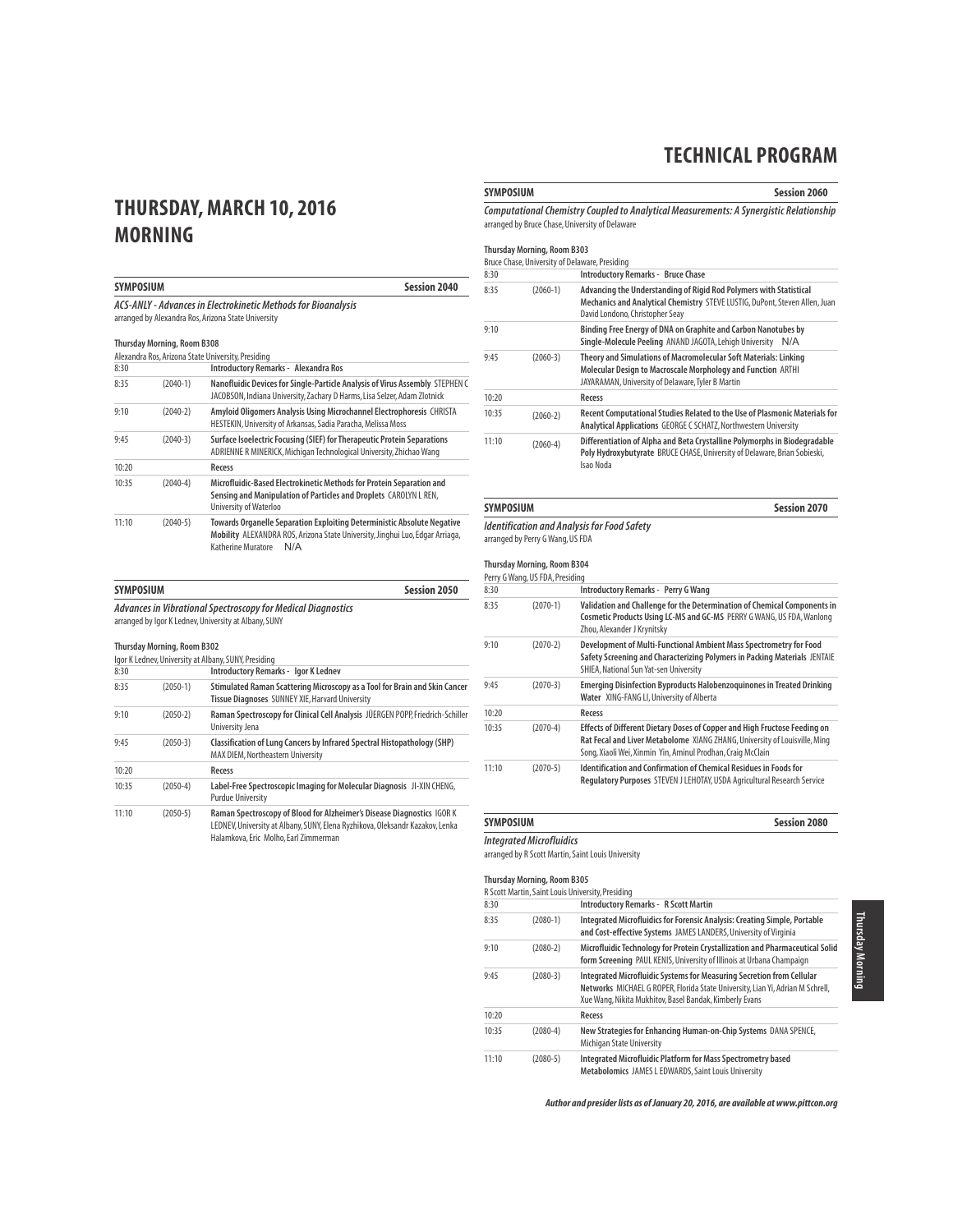|       | <b>Session 2090</b><br><b>SYMPOSIUM</b>                                                                                                                             |                                                                                                                                                                           |  |  |  |
|-------|---------------------------------------------------------------------------------------------------------------------------------------------------------------------|---------------------------------------------------------------------------------------------------------------------------------------------------------------------------|--|--|--|
|       | New Bioanalytical Separations for Molecular Mechanisms of Disease<br>arranged by B Jill Venton, University of Virginia and Lisa A Holland, West Virginia University |                                                                                                                                                                           |  |  |  |
|       |                                                                                                                                                                     |                                                                                                                                                                           |  |  |  |
|       | Thursday Morning, Room B309                                                                                                                                         |                                                                                                                                                                           |  |  |  |
|       |                                                                                                                                                                     | B Jill Venton, University of Virginia, Presiding                                                                                                                          |  |  |  |
| 8:30  |                                                                                                                                                                     | Introductory Remarks - B Jill Venton and Lisa A Holland                                                                                                                   |  |  |  |
| 8:35  | $(2090-1)$                                                                                                                                                          | Capillary Separations that Unravel Molecular Mechanisms of Endocrine<br>Dysfunction LISA A HOLLAND, West Virginia University, Vincent T Nyakubaya,<br>Jennifer R Stueckle |  |  |  |
| 9:10  | $(2090-2)$                                                                                                                                                          | Separation-Based Methods for Measuring Reactive Oxygen and Nitrogen<br>Species in Biological Samples SUSAN M LUNTE, University of Kansas                                  |  |  |  |
| 9:45  | $(2090-3)$                                                                                                                                                          | How Separations-Both High and Low Resolution-Enable Selection of<br>Clinically Useful Aptamers REBECCA WHELAN, Oberlin College                                            |  |  |  |
| 10:20 |                                                                                                                                                                     | Recess                                                                                                                                                                    |  |  |  |
| 10:35 | $(2090-4)$                                                                                                                                                          | Merging Microfluidics, Electrophoresis, and Mass Spectrometry for Protein<br>Assays ROBERT T KENNEDY, University of Michigan                                              |  |  |  |
| 11:10 | $(2090-5)$                                                                                                                                                          | CE-FSCV for Determining Neurotransmitter Tissue Content in Drosophila<br>Disease Models B JILL VENTON, University of Virginia, Madelaine E Denno,<br>Ryan Borman          |  |  |  |

| <b>SYMPOSIUM</b>                                             | Session 2100 |
|--------------------------------------------------------------|--------------|
| Overcoming the Obstacles to Making Measurements in the Rrain |              |

**Overcoming the Obstacles to Making Measurements in the Brain**  arranged by Stephen Weber, University of Pittsburgh

### **Thursday Morning, Room B310**

|       |            | Stephen Weber, University of Pittsburgh, Presiding                                                                                                                                                                                                          |
|-------|------------|-------------------------------------------------------------------------------------------------------------------------------------------------------------------------------------------------------------------------------------------------------------|
| 8:30  |            | <b>Introductory Remarks - Stephen Weber</b>                                                                                                                                                                                                                 |
| 8:35  | $(2100-1)$ | Probing the Spatial and Temporal Dynamics of Signaling Peptides in the<br>Nervous Systems by a Multi-Faceted MS Approach LINGJUN LI, University<br>of Wisconsin                                                                                             |
| 9:10  | $(2100-2)$ | Overcoming Obstacles to Understanding Voltammetric Measurements of<br>Dopamine in the Brain ADRIAN C MICHAEL, University of Pittsburgh, Seth H<br>Walters, Elaine M Robbins, Brendan P Sestokas, Andrea Jaquins-Gerstl                                      |
| 9:45  | $(2100-3)$ | Simultaneous Optical Imaging of Neuronal, Glia, and Hemodynamic Waves<br>During Seizures HONGTAO MA, Weill Cornell Medical College, Andy Daniel, Eliza<br>Baird-Daniel, Philippe Laffont, Mingrui Zhao, Theodore H Schwartz                                 |
| 10:20 |            | Recess                                                                                                                                                                                                                                                      |
| 10:35 | $(2100-4)$ | Placing New Pieces in the Puzzle of Human Traumatic Brain Injury Using<br>Multimodal Monitoring MARTYN G BOUTELLE, Imperial College London,<br>Michelle L Rogers, Sally A Gowers, Chi Leng Leong, Vassilios Kontojannis, Anthony<br>J Strong, Sharon Jewell |
| 11:10 | $(2100-5)$ | Electroosmotic Perfusion in Brain Tissue for Determining Ectopeptidase<br>Activity STEPHEN WEBER, University of Pittsburgh, Stephen R Groskreutz, Khanh<br>Ngo, Yangguang Ou, Rachael Wilson, Jenna DeVivo, Bocheng Yin                                     |

| <b>SYMPOSIUM</b>                    | Session 2110 |
|-------------------------------------|--------------|
|                                     |              |
| <b>SAS</b> - Handheld Spectrometers |              |

**SAS - Handheld Spectrometers** arranged by Richard A Crocombe, PerkinElmer and Mark A Druy, Technology Assessment & Partnering

### **Thursday Morning, Room B311**

| Richard A Crocombe, PerkinElmer, Presiding |            |                                                                                                                       |
|--------------------------------------------|------------|-----------------------------------------------------------------------------------------------------------------------|
| 8:30                                       |            | Introductory Remarks - Richard A Crocombe and Mark A Druy                                                             |
| 8:35                                       | $(2110-1)$ | Handheld Laser-Induced Breakdown Spectroscopic Instruments AMY JO RAY<br>BAUER, TSI, Incorporated                     |
| 9:10                                       | $(2110-2)$ | Chemometrics in Action: Moving the Lab to the Field SUZANNE SCHREYER,<br>Thermo Fisher Scientific, Michael Hargreaves |
| 9:45                                       | $(2110-3)$ | Mass Spectrometry in Miniature CHRISTOPHER BROWN, 908 Devices                                                         |
| 10:20                                      |            | Recess                                                                                                                |

| 10:35 | $(2110-4)$ | Next Generation Portable Spectrometers: Spectroscopy Solutions<br>Wherever You Want Them KATHERINE A BAKEEV, B&W Tek, Inc. Ken Li, Sean<br>Wang, Jing Li, Jack Zhou |
|-------|------------|---------------------------------------------------------------------------------------------------------------------------------------------------------------------|
| 11:10 | $(2110-5)$ | High Sensitivity Measurements in Liquids Using Mid-IR Lasers DON KUEHL.<br>RedShift Systems, Rick Sharp, Eugene Ma, Jinghong Kim, Chip Marshall                     |

### **SYMPOSIUM SESSION SESSION**

**Single Cell Molecular Analysis** arranged by Milan Mrksich, Northwestern University

### **Thursday Morning, Room B312**

| Milan Mrksich, Northwestern University, Presiding                                                                                                                                   |
|-------------------------------------------------------------------------------------------------------------------------------------------------------------------------------------|
| <b>Introductory Remarks - Milan Mrksich</b>                                                                                                                                         |
| Using Single Molecule Arrays (Simoa) to Measure Proteins and Nucleic<br>Acids in Single Cells DAVID R WALT, Tufts University, Stephanie Walter,<br>Stephanie Schubert, Payal Ghatak |
| Semiconducting Polymer Dots (Pdots) for Single-Cell Sensing and<br>Molecular Analysis DANIEL T CHIU, University of Washington                                                       |
| Assaying Single Cells as a Diagnostic Tool NANCY ALLBRITTON, University of<br>North Carolina at Chapel Hill                                                                         |
| Recess                                                                                                                                                                              |
| Using SAMDI Mass Spectrometry to Measure Enzyme Activity in Single Cell<br>Lysates MILAN MRKSICH, Northwestern University                                                           |
| A Novel Tool for Detection and Enumeration of Circulating Tumor Cells<br>DAVID A GILJOHANN, AuraSense                                                                               |
|                                                                                                                                                                                     |

### **ORGANIZED CONTRIBUTED SESSIONS Session 2130**

**Recent Advances in Ion Analysis**

arranged by Kannan Srinivasan, Thermo Fisher Scientific

### **Thursday Morning, Room B313**

|       |              | Kannan Srinivasan, Thermo Fisher Scientific, Presiding                                                                                                                                                                    |     |
|-------|--------------|---------------------------------------------------------------------------------------------------------------------------------------------------------------------------------------------------------------------------|-----|
| 8:30  | $(2130-1)$   | Anion Analysis Using Capillary Ion Chromatography of Steam Cycle Water<br>and Anion Analysis of Reactor Water by Matrix Elimination in a Nuclear<br>Power Plant RICHARD WALLWORK, Pacific Gas and Electric                |     |
| 8:50  | $(2130-2)$   | New Developments in Multidimensional Analysis for Drinking Water<br>Applications HERB WAGNER, Independent Contractor                                                                                                      |     |
| 9:10  | $(2130-3)$   | Recent Advances in Suppressor Technology in Ion Chromatography for<br>Achieving Low Noise Performance KANNAN SRINIVASAN, Thermo Fisher<br>Scientific, Brittany Omphroy, Sheetal Bhardwaj, Rong Lin, Christopher Pohl      |     |
| 9:30  | $(2130-4)$   | <b>Indirect Pulsed Electrochemical Detection following Anion-Exchange</b><br>Chromatography BILL LACOURSE, University of Maryland Baltimore County                                                                        | N/A |
| 9:50  |              | Recess                                                                                                                                                                                                                    |     |
| 10:05 | $(2130-5)$   | Revisiting the Many Facets of Ion Exclusion Chromatography C PHILLIP<br>SHELOR, University of Texas Arlington, Purnendu Dasgupta                                                                                          |     |
| 10:25 | $(2130-6)$   | Factors Underlying Recent Advances in High Speed and High Resolution<br>Ion Chromatography CHARLES A LUCY, University of Alberta                                                                                          |     |
| 10:45 | $(2130 - 7)$ | Peak Shapes in High Efficiency and Fast Chromatography: Contributions<br>from the Slurry Packing Process and Detector Settings M FAROOQ WAHAB,<br>University of Texas at Arlington, Purnendu Dasgupta, Daniel W Armstrong |     |
| 11:05 | $(2130-8)$   | Recent Developments in Stationary Phases for Ion Chromatography<br>CHRISTOPHER POHL, Thermo Fisher Scientific, Charanjit Saini, Mani Jayaraman,<br>Maria Rey, Andy Woodruff                                               |     |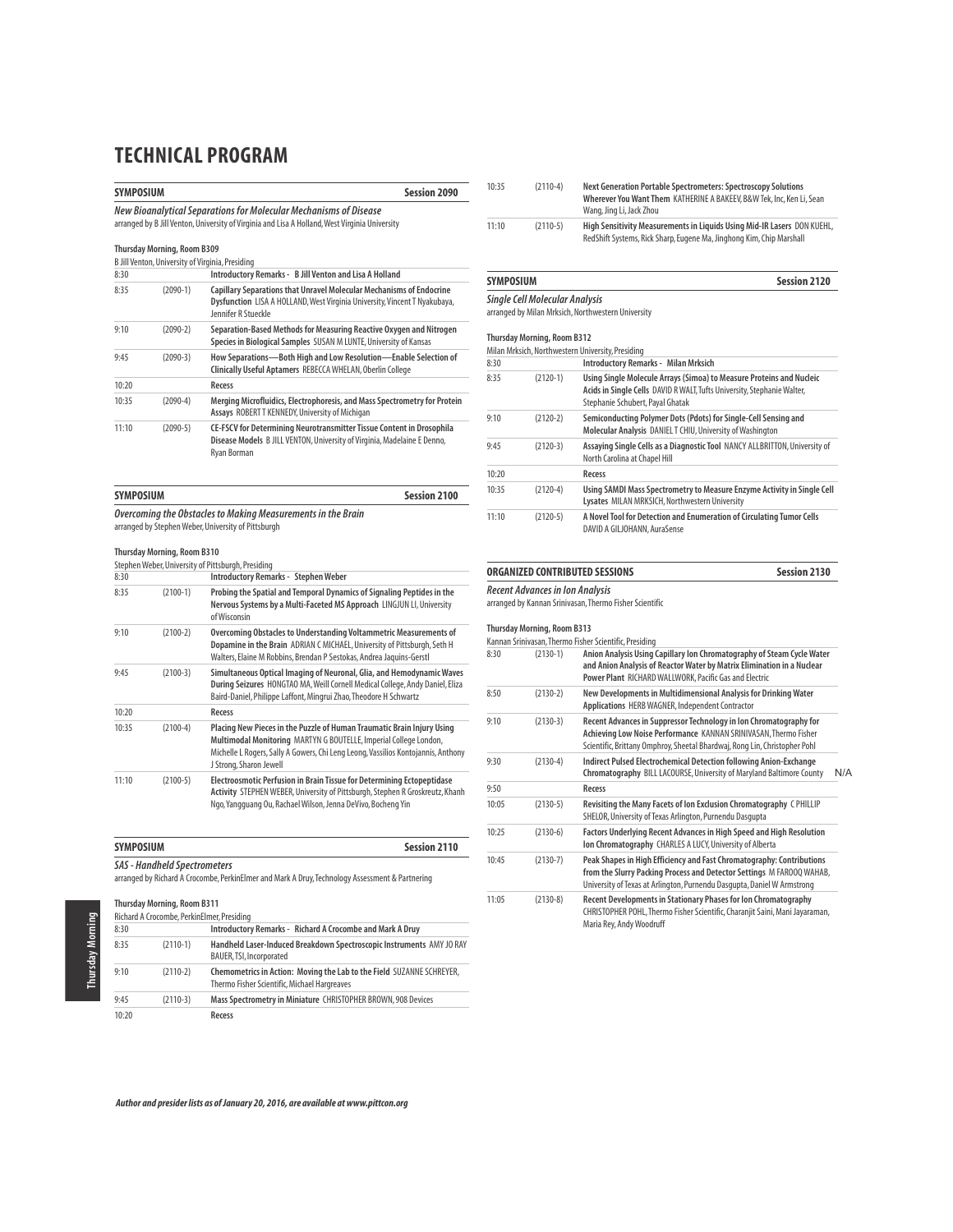| <b>ORAL SESSIONS</b>                                                                                         |                                                     | <b>Session 2140</b>                                                                                                                                                                                                 |  |
|--------------------------------------------------------------------------------------------------------------|-----------------------------------------------------|---------------------------------------------------------------------------------------------------------------------------------------------------------------------------------------------------------------------|--|
|                                                                                                              | Bioanalytical: Fluorescence/Luminescence Techniques |                                                                                                                                                                                                                     |  |
| <b>Thursday Morning, Room B405</b><br>Nathan Whitman, University of North Carolina at Chapel Hill, Presiding |                                                     |                                                                                                                                                                                                                     |  |
| 8:30                                                                                                         | $(2140-1)$                                          | Ultrasensitive Detection of Ricin Toxin in Multiple Sample Matrixes Using<br>Single-Domain Antibodies TRINH DINH, Tufts University, Shonda Gaylord, David<br>R Walt, Kevin Ngan                                     |  |
| 8:50                                                                                                         | $(2140-2)$                                          | Unusual Red Emission of Graphene Quantum Dots at Extremely High pH<br>YIYANG LIU, University of Kentucky, Doo Young Kim                                                                                             |  |
| 9:10                                                                                                         | $(2140-3)$                                          | Bright Large Stokes' Shift NIR Fluorescent Silica Nanoparticle Labels and<br>Probes GABOR PATONAY, Georgia State University, Gala Chapman, Maged Henary,<br>Kyle Emer                                               |  |
| 9:30                                                                                                         | $(2140-4)$                                          | Development of Fluorescent Magnetic Particles for "On-Off" Switching<br>based Detection of Various Lectin-Saccharide Interactions SUZUKI<br>YOSHIO, AIST                                                            |  |
| 9:50                                                                                                         |                                                     | Recess                                                                                                                                                                                                              |  |
| 10:05                                                                                                        | $(2140-5)$                                          | Cell-free Expression of Cytochrome P450-containing Liposomes for Drug<br>Metabolism Screens NATHAN A WHITMAN, University of North Carolina at<br>Chapel Hill, Julie C McIntosh, Jeffrey B Penley, Matthew R Lockett |  |
| 10:25                                                                                                        | $(2140-6)$                                          | Tethered Cationic Lipoplex Nanoparticle Biochip for Fast Disease Detection<br>JIAMING HU, The Ohio State University, LJ Lee<br>N/A                                                                                  |  |
| 10:45                                                                                                        | $(2140-7)$                                          | Cell Surface Engineering with Lipid-Molecular Beacon Aptamer for Real<br>Time Probing of Proteins in Cellular Microenvironment WEIJIA HOU,<br>University of Florida                                                 |  |
| 11:05                                                                                                        | $(2140-8)$                                          | Ratiometric Fluorescence Assay based Quantum Dots for Recognition of<br>RRE RNA Ligands Using A New Fluorescence Indicator ZHIQI ZHANG, Shaanxi<br>N/A<br>Normal University                                         |  |

| <b>ORAL SESSIONS</b> | Session 2150 |
|----------------------|--------------|
|                      |              |

**Electrochemistry - New Methods and Applications**

### **Thursday Morning, Room B314**

|       |              | Leslie A Sombers, North Carolina State University, Presiding                                                                                                                                                                                    |
|-------|--------------|-------------------------------------------------------------------------------------------------------------------------------------------------------------------------------------------------------------------------------------------------|
| 8:30  | $(2150-1)$   | Elucidating the Structure/Function Relationship of Conductive Polymer<br>Microelectrodes for Use in Fast-Scan Cyclic Voltammetry of<br>Neurotransmitters ADAM R MEIER, University of Arizona, William Bahureksa,<br>Michael I Heien             |
| 8:50  | $(2150-2)$   | Electrochemically Reduced Graphene Oxide as an Electrocatalyst Support<br>for H <sub>2</sub> S Detection JASON A BENNETT, Penn State Erie - The Behrend College                                                                                 |
| 9:10  | $(2150-3)$   | Amperometric Determination of Aurocyanide for Hydrometallurgical Gold<br>Processing WAYNE DICKINSON, Kemira                                                                                                                                     |
| 9:30  | $(2150-4)$   | Method for Removal of Non-Faradaic Contributions to Fast-Scan Cyclic<br>Voltammetry Recordings JUSTIN A JOHNSON, University of North Carolina at<br>Chapel Hill, R Mark Wightman                                                                |
| 9:50  |              | <b>Recess</b>                                                                                                                                                                                                                                   |
| 10:05 | $(2150-5)$   | Quantitative Analysis of Microiontophoresis Drug Delivery DOUGLAS<br>KIRKPATRICK, University of North Carolina at Chapel Hill, R Mark Wightman                                                                                                  |
| 10:25 | $(2150-6)$   | Fast Scan Cyclic Voltammetry of Metals at Carbon-Fiber Microelectrodes:<br>Correlation Between FSCV Response and Solution Dynamics PAVITHRA<br>PATHIRATHNA, Wayne State University, Thushani Siriwardhane, Shawn McElmurry,<br>Parastoo Hashemi |
| 10:45 | $(2150 - 7)$ | <b>Construction of Training Sets for Valid Calibration Using Principal</b><br>Component Analysis NATHANT RODEBERG, University of North Carolina at<br>Chapel Hill, Justin A Johnson, R Mark Wightman                                            |
| 11:05 | $(2150-8)$   | Electrochemical Characterization and Catalytic Activity of Ultrasmall Gold<br>Nanoparticles FRANCIS ZAMBORINI, University of Louisville, Rafael Masitas,<br>Stacy Allen, Dhruba Pattadar                                                        |

|      | <b>ORAL SESSIONS</b>                          | Session 2160                                                                                                                                                                                                                                      |  |
|------|-----------------------------------------------|---------------------------------------------------------------------------------------------------------------------------------------------------------------------------------------------------------------------------------------------------|--|
|      | <b>Food Safety Evaluations - Half Session</b> |                                                                                                                                                                                                                                                   |  |
|      | <b>Thursday Morning, Room B407</b>            |                                                                                                                                                                                                                                                   |  |
|      |                                               | Alice Chen, The Pittsburgh Conference, Presiding                                                                                                                                                                                                  |  |
| 8:30 | $(2160-1)$                                    | Characterization of the Adulteration, Counterfeiting and Contamination<br>of Spices, Spice Products and Supplements by the Detection of Toxic and<br>Banned Organic Chemicals in Commercial Botanical Products PATRICIA<br>ATKINS, SPEX CertiPrep |  |
| 8:50 | $(2160-2)$                                    | Using SPE to Adjust Sensitivity to Analytical Requirements for Food Safety<br>CHRIS SHEVLIN, Horizon Technology, William Jones                                                                                                                    |  |
| 9:10 | $(2160-3)$                                    | Ensuring a Safe and Stable Food Supply Using ICP-OES for Elemental<br>Monitoring NICK SPIVEY, PerkinElmer Inc., Kenneth Neubauer, Stan Smith,<br>Laura Thompson                                                                                   |  |
| 9:30 | $(2160-4)$                                    | Automated Solid Phase Extraction and Quantitative UHPLC Analysis of<br>Cannabis Compounds in Food Matrices CHRIS SHEVLIN, Horizon Technology,<br>Robert E Buco                                                                                    |  |

### **ORAL SESSIONS** Session 2170

**Liquid Chromatography Column Chemistry**

### **Thursday Morning, Room B406**

|       | A Carl Sanchez, Phenomenex, Presiding |                                                                                                                                                                                                                                                  |
|-------|---------------------------------------|--------------------------------------------------------------------------------------------------------------------------------------------------------------------------------------------------------------------------------------------------|
| 8:30  | $(2170-1)$                            | Functionalized Octatetrayne as Novel Carbon Media for Capillary Liquid<br>Chromatography JIAYI LIU, The Ohio State University, Susan Olesik                                                                                                      |
| 8:50  | $(2170-2)$                            | Stationary Phases Based on the Thiol-ene Reaction on Mercaptopropylsi-<br>lane-Modified Nonporous Silica ERIN SHIELDS, University of Pittsburgh, Kayla<br>Thomas, Stephen Weber                                                                  |
| 9:10  | $(2170-3)$                            | Using 5 Micron Superficially Porous Particles in Capillary and Microfluidic<br>LC Columns JAMES P GRINIAS, University of Michigan, Robert T Kennedy                                                                                              |
| 9:30  | $(2170-4)$                            | Selectivity in Reversed-Phase Liquid Chromatography: Impact of<br>Stationary Phase Chemistry DAVID S BELL, Supelco/Sigma-Aldrich                                                                                                                 |
| 9:50  |                                       | Recess                                                                                                                                                                                                                                           |
| 10:05 | $(2170-5)$                            | A Specialty Column for High Resolution Separation of Aminoglycoside<br>Antibiotics by HPLC XUEFEI SUN, Thermo Fisher Scientific, Xiao Cui, Yoginder<br>Singh, Xiaodong Liu                                                                       |
| 10:25 | $(2170-6)$                            | Liquid Chromatography, Hydrophilic Interaction Chromatography, HILIC<br>DAVID S BELL, Supelco/Sigma-Aldrich                                                                                                                                      |
| 10:45 | $(2170 - 7)$                          | The Benefits of 1mm ID UHPLC Columns Made Real STEPHEN LUKE, Agilent<br>Technologies, Norwin Von Doehren, William Long, Jason Link                                                                                                               |
| 11:05 | $(2170-8)$                            | Comparison of the Practical Kinetic Performance Limits of Core-Shell<br>and Fully Porous (U)HPLC Sorbents Using Commercially Available Column<br>Formats A CARL SANCHEZ, Phenomenex, Gareth Friedlander, Jason Anspach,<br><b>Tivadar Farkas</b> |

### **ORAL SESSIONS** Session 2180

**Microfluidics/Lab-on-a-Chip - Bioanalytical I**

### **Thursday Morning, Room B403**

|      |            | Hubert MacDonald. The Pittsburgh Conference. Presiding                                                                                                                                                                                                                            |
|------|------------|-----------------------------------------------------------------------------------------------------------------------------------------------------------------------------------------------------------------------------------------------------------------------------------|
| 8:30 | $(2180-1)$ | A Method for Measurement of Temporally Resolved Insulin Secretion from<br>Islets of Langerhans in Response to Fatty Acid Hydroxy Fatty Acids BASEL<br>BANDAK, Florida State University, Lian Yi, Nikita Mukhitov, Michael G Roper                                                 |
| 8:50 | $(2180-2)$ | Macro-to-Microfluidic Interfacing for Primary Endocrine Cell Culture and<br>Sampling Using 3D Printed Device Templates and Fluidic Manifolds JESSICA<br>C BROOKS, Auburn University, Mark D Holtan, Katarena Ford, Dylan Holder,<br>Christopher J Easley                          |
| 9:10 | $(2180-3)$ | A Simple Droplet Microfluidic Capillary Viscometer Based on Droplet<br>Frequency for Rheological Measurements of Proteins MICHAEL F<br>DELAMARRE, University of Illinois at Chicago, Scott A Shippy                                                                               |
| 9:30 | $(2180-4)$ | Improving Detection Sensitivity in Microchip Electrophoresis-Laser Induced<br>Fluorescence Assays by Target-Induced Exonuclease Assisted Strand Circle<br>Signal Amplification SHULIN ZHAO, Guangxi Normal University, Yingfeng Qin,<br>Liangliang Zhang, Yong Huang, Yi-Ming Liu |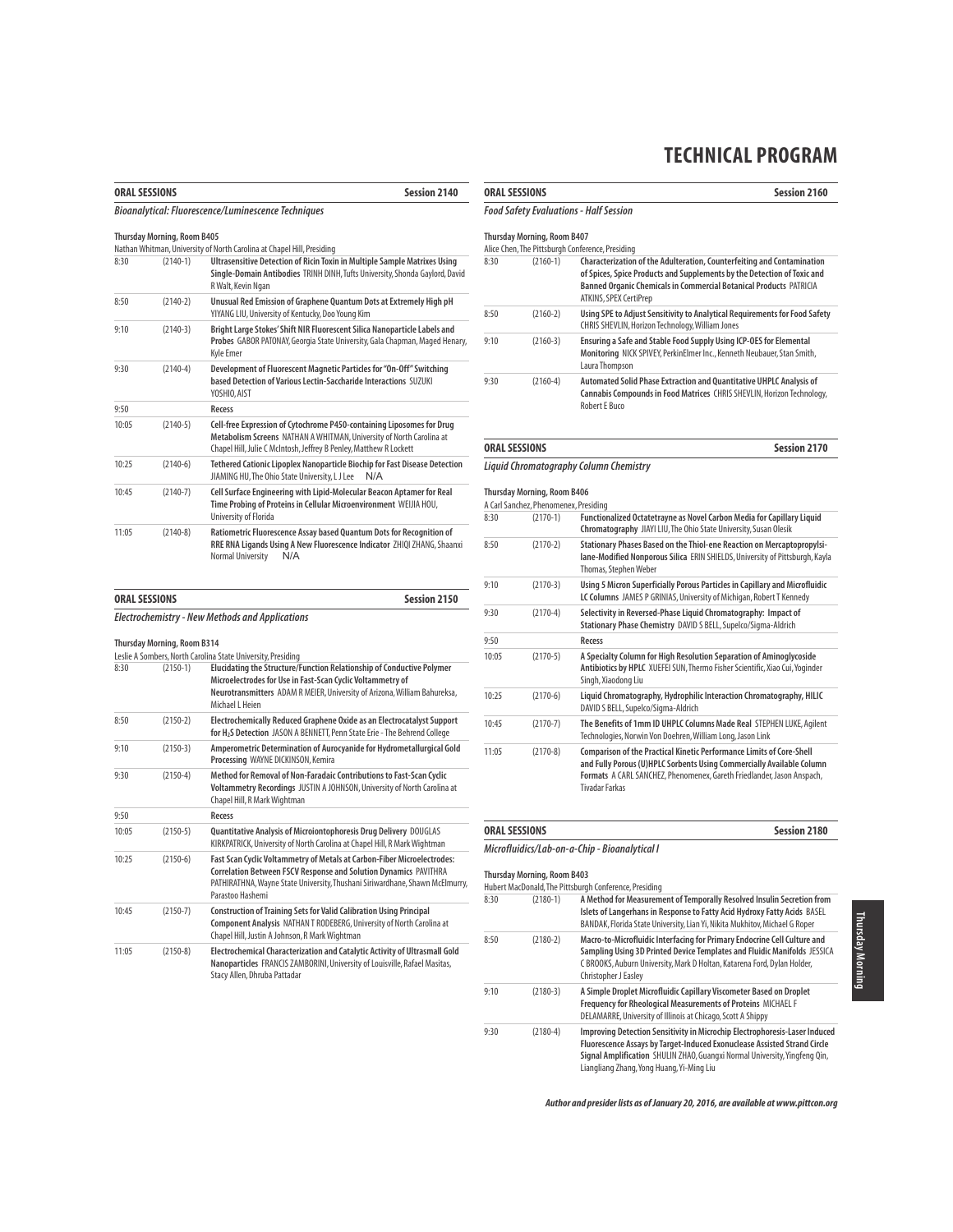| 9:50  |              | Recess                                                                                                                                                                                                                                                                                                          |
|-------|--------------|-----------------------------------------------------------------------------------------------------------------------------------------------------------------------------------------------------------------------------------------------------------------------------------------------------------------|
| 10:05 | $(2180-5)$   | A Complementary Method to CD4 Counting: Measurement of CD4+/CD8+ T<br>Lymphocytes Ratio in a Serial Microfluidic System WENJIE LI, Texas Tech<br>University, Dimitri Pappas                                                                                                                                     |
| 10:25 | $(2180-6)$   | PDMS-Based Injection Valves for SPE-MS Analysis of Biomolecules JAMES P<br>GRINIAS, University of Michigan, Colleen E Dugan, Robert T Kennedy                                                                                                                                                                   |
| 10:45 | $(2180 - 7)$ | Development of an Online Microchip Electrophoresis with LED-Induced<br>Fluorescence System for In Vivo Detection of Excitatory Amino Acid<br>Neurotransmitters Following a Traumatic Brain Injury MICHAEL L HOGARD,<br>University of Kansas, Nathan Oborny, Elton E Melo Costa, Susan M Lunte,<br>Craig E Lunte |
| 11:05 | $(2180-8)$   | Determination of Amplification of Cellular Effects by Hormones Derived<br>from Different Tissues KESHAVARZ HAMIDEH, Michigan State University,<br>Dana Spence                                                                                                                                                   |

| <b>ORAL SESSIONS</b> |  |  | Session 2190 |
|----------------------|--|--|--------------|
|                      |  |  |              |

**Novel Applications with Gas Chromatography Mass Spectrometry**

**Thursday Morning, Room B315**

|       | Rudolf Addink, Toxic Report, Presiding |                                                                                                                                                                                                                                                                                                          |
|-------|----------------------------------------|----------------------------------------------------------------------------------------------------------------------------------------------------------------------------------------------------------------------------------------------------------------------------------------------------------|
| 8:30  | $(2190-1)$                             | How GC-MS with Cold EI Improves NIST Library Identification AVIV AMIRAV,<br>Tel Aviv University, Uri Keshet, Tal Alon                                                                                                                                                                                    |
| 8:50  | $(2190-2)$                             | Use of Automated Column Chromatography Clean Up with Reduced Solvent<br>Volume in POPs Analysis RUDOLF ADDINK, Toxic Report, Philip Bassignani                                                                                                                                                           |
| 9:10  | $(2190-3)$                             | Effective QuEChERS Cleanup and Quantitation of Planar Pesticides from<br>Spinach and Other Food Matrices Using a Novel Graphitized Carbon Black<br>and a Zirconia-Based Adsorbent PATRICK MYERS, Supelco/Sigma-Aldrich,<br>William Betz, Bill Ozanich, Jennifer Claus, Michael Ye                        |
| 9:30  | $(2190-4)$                             | Use of Micro Scale Solid Phase Extraction and Automated Clean Up in POPs<br>Analysis of Human Milk and Serum RUDOLF ADDINK, Toxic Report                                                                                                                                                                 |
| 9:50  |                                        | Recess                                                                                                                                                                                                                                                                                                   |
| 10:05 | $(2190-5)$                             | Multidimensional Comprehensive Gas Chromatography Multireflection<br>High Resolution Time-of-Flight Mass Spectrometry: Combining Accurate<br>Mass Information with Ultra-High Chromatographic Resolution RALF<br>ZIMMERMANN, University Rostock/HMGU, Thomas Groeger, Benedikt Weggler,<br>Juergen Wendt |
| 10:25 | $(2190-6)$                             | Rapid, New Methods for the Analysis of 3-MCPD and 1,3 DCP in Soy Sauce<br>SUSAN GENUALDI, US FDA, Lowri DeJager, Patsy Nyman                                                                                                                                                                             |
| 10:45 | $(2190 - 7)$                           | A Method Development Software Tool for Comprehensive Two-Dimensional<br>Gas Chromatography Evaluated for GCxGC-TOFMS MARK F MERRICK, LECO<br>Corporation, Viatcheslav Artaev, Leonid M Blumberg                                                                                                          |
| 11:05 | $(2190-8)$                             | Innovative TG-GC-MS Methods for Thermal Degradation Studies of Polymers<br>KRISTINA LILOVA, Setaram Inc., Link Brown                                                                                                                                                                                     |

| <b>ORAL SESSIONS</b>                                     | Session 2200 |
|----------------------------------------------------------|--------------|
| <b>Novel Synthesis and Applications of Nanomaterials</b> |              |

**Thursday Morning, Room B316**

|       |            | David Pensenstadler, The Pittsburgh Conference, Presiding                                                                                                                                                                        |
|-------|------------|----------------------------------------------------------------------------------------------------------------------------------------------------------------------------------------------------------------------------------|
| 8:30  | $(2200-1)$ | Nanofibers from Hydrothermal Treatment of Cellulose Nanocrystals<br>YIMEI WEN, Clemson University                                                                                                                                |
| 8:50  | $(2200-2)$ | Graphene Nanoribbons: Engineering, Characterization of Edge Defects<br>and Sensor Applications PANKAJ RAMNANI, University of California, Riverside,<br>Ashok Mulchandani                                                         |
| 9:10  | $(2200-3)$ | Modeling of Seed-Mediated Nanoparticle Growth HANS MUSGRAVE,<br>University of North Dakota, Julia Xiaojun Zhao<br>N/A                                                                                                            |
| 9:30  | $(2200-4)$ | Single-Molecule Tracking Studies of the Effects of Solvent Swelling on the<br>Properties of Cylindrical Block Copolymer Microdomains TAKASHI ITO,<br>Kansas State University, Dol R Sapkota, Khanh-Hoa Tran-Ba, Daniel A Higgins |
| 9:50  |            | Recess                                                                                                                                                                                                                           |
| 10:05 | $(2200-5)$ | <b>Characterization of Single and Multi-Walled Carbon Theranostic</b><br>Nanovectors MARKUS MARTINCIC. Institut de Ciencia de Materials de Barcelona.<br>Elzbieta Pach, Belen Ballesteros, Gerard Tobias                         |

| 10:25 | $(2200-6)$ | Investigating 4-Wheeled Nanocar Diffusion Kinetics on Differently Modified<br>Solid Surface with Single Molecule Fluorescence Microscopy (SMFM)<br>FANG CHEN, North Carolina State University, Víctor García-López, James Tour,<br><b>Gufeng Wang</b> |
|-------|------------|-------------------------------------------------------------------------------------------------------------------------------------------------------------------------------------------------------------------------------------------------------|
| 10:45 | $(2200-7)$ | Sealing and Opening of Metallic Nanotubes with a Laser Beam: A Potential<br>Drug Delivery Vehicle NATHALIA ORTIZ. North Carolina State University.<br><b>Gufeng Wang</b>                                                                              |
| 11:05 | $(2200-8)$ | Optically Transparent Carbon Nanotube Film Electrode for Thin Layer<br>Spectroelectrochemistry TINGTING WANG, University of Cincinnati                                                                                                                |

**ORAL SESSIONS** Session 2210 **Sampling and Sample Preparation - Bioanalytical, Neurochemistry, and Material Science**

| <b>Thursday Morning, Room B404</b>             |
|------------------------------------------------|
| Denise Wilkins, Bechtel Bettis Inc., Presiding |

| 8:30  | $(2210-1)$ | Rapid Protein Purification and Digestion with Membrane-Containing<br>Pipette Tips WENJING NING, Michigan State University, Merlin Bruening                                                                                                                                 |
|-------|------------|----------------------------------------------------------------------------------------------------------------------------------------------------------------------------------------------------------------------------------------------------------------------------|
| 8:50  | $(2210-2)$ | DNA Extraction and Analysis Using Magnetic Ionic Liguid Solvents<br>KEVIN D CLARK, Iowa State University, Melissa Yamsek, Omprakash Nacham,<br>lared L Anderson                                                                                                            |
| 9:10  | $(2210-3)$ | Localized Laser Ablation Sample Transfer for Tissue Proteomics FABRIZIO<br>DONNARUMMA, Louisiana State University, Michael E Pettit, Touradj Solouki,<br>Kermit K Murray                                                                                                   |
| 9:30  | $(2210-4)$ | An Ultra Sensitive Sample Preparation Approach that Eliminates the Need<br>to Dry Down and Reconstitute SHAHANA HUQ, Phenomenex, Matthew Brusius,<br>Jessica Detsch, Zeshan Ageel, Ramkumar Dhandapani                                                                     |
| 9:50  |            | Recess                                                                                                                                                                                                                                                                     |
| 10:05 | $(2210-5)$ | Pulled Low Flow Push-Pull Perfusion Probe Tips for Sampling from Tissue<br>Slices MARISSA R BECKER, University of Illinois at Chicago, Scott A Shippy,<br>David E Featherstone                                                                                             |
| 10:25 | $(2210-6)$ | Design of Protein-Binding Membranes through Adsorption of Star-Shaped<br>Polyelectrolytes in Membrane Pores WEIJING LIU, Michigan State University,<br>Salinda Wijeratne, Merlin Bruening                                                                                  |
| 10:45 | $(2210-7)$ | Direct Coupling of Solid Phase Microextraction to Mass Spectrometry Via<br>Nano-Electrospray Ionization: Development and Applications in Bioanalysis<br>GERMAN A GOMEZ-RIOS, University of Waterloo, Nathaly Reyes-Garces, Ezel<br>Boyaci, Barbara Bojko, Janusz Pawliszyn |
| 11:05 | $(2210-8)$ | Molecularly Imprinted Polymer-Sol-Gel for Dispersive Micro-Solid Phase<br>Extraction MOHAMED ABDEL-REHIM, Stockholm University, Aziza El-Beggali<br>N/A                                                                                                                    |

### **ORAL SESSIONS Session 2220 Sensors - Others**

**Thursday Morning, Room B401**

Gufeng Wang, North Carolina State University, Presiding

| 8:30  | $(2220-1)$ | PANi Electrospun Fibers and Drop Cast Film Sensor Array for the Detection of<br>Small Chained Alcohols KELVIN TRAN, University of California Riverside, Andrew<br>J Burris, Quan Cheng                      |
|-------|------------|-------------------------------------------------------------------------------------------------------------------------------------------------------------------------------------------------------------|
| 8:50  | $(2220-2)$ | Application of Thermo-Reversible Interpenetrating Poly(Vinyl Alcohol)<br>Networks to Stabilize Mechanically Fragile Hydrogel Sensors ANDREW E<br>COUKOUMA, University of Pittsburgh, Sanford A Asher<br>N/A |
| 9:10  | $(2220-3)$ | Improving the Sustainability of Drinking Water Systems Using<br>Nanostructured Biosensors for Escherichia Coli HEATHER A CRAPO.<br>Binghamton University, Melissa McDonald, Idris Yazgan, Omowunmi Sadik    |
| 9:30  | $(2220-4)$ | An Innovative Biosensor to Assess Quickly the Biodegradable Organic<br>Fraction SULIVAN JOUANNEAU, University of Nantes, Marie-José Durand,<br>Gerald Thouand, Ali Boukabache, Yves Primault<br>N/A         |
| 9:50  |            | Recess                                                                                                                                                                                                      |
| 10:05 | $(2220-5)$ | Surface Plasmon Resonance Immunosensor Using Au Nanoparticle<br>Modified Antibody DULAL C KABIRAZ, Hokkaido University, Kinichi Morita,<br>Toshikazu Kawaguchi                                              |
| 10:25 | $(2220-6)$ | QCM Virtual Multisensor Array for Detection of Gasoline Adulterants<br>NICHOLAS SPELLER, Louisiana State University, Noureen Siraj, Isiah M Warner,<br>Stephanie Vaughan                                    |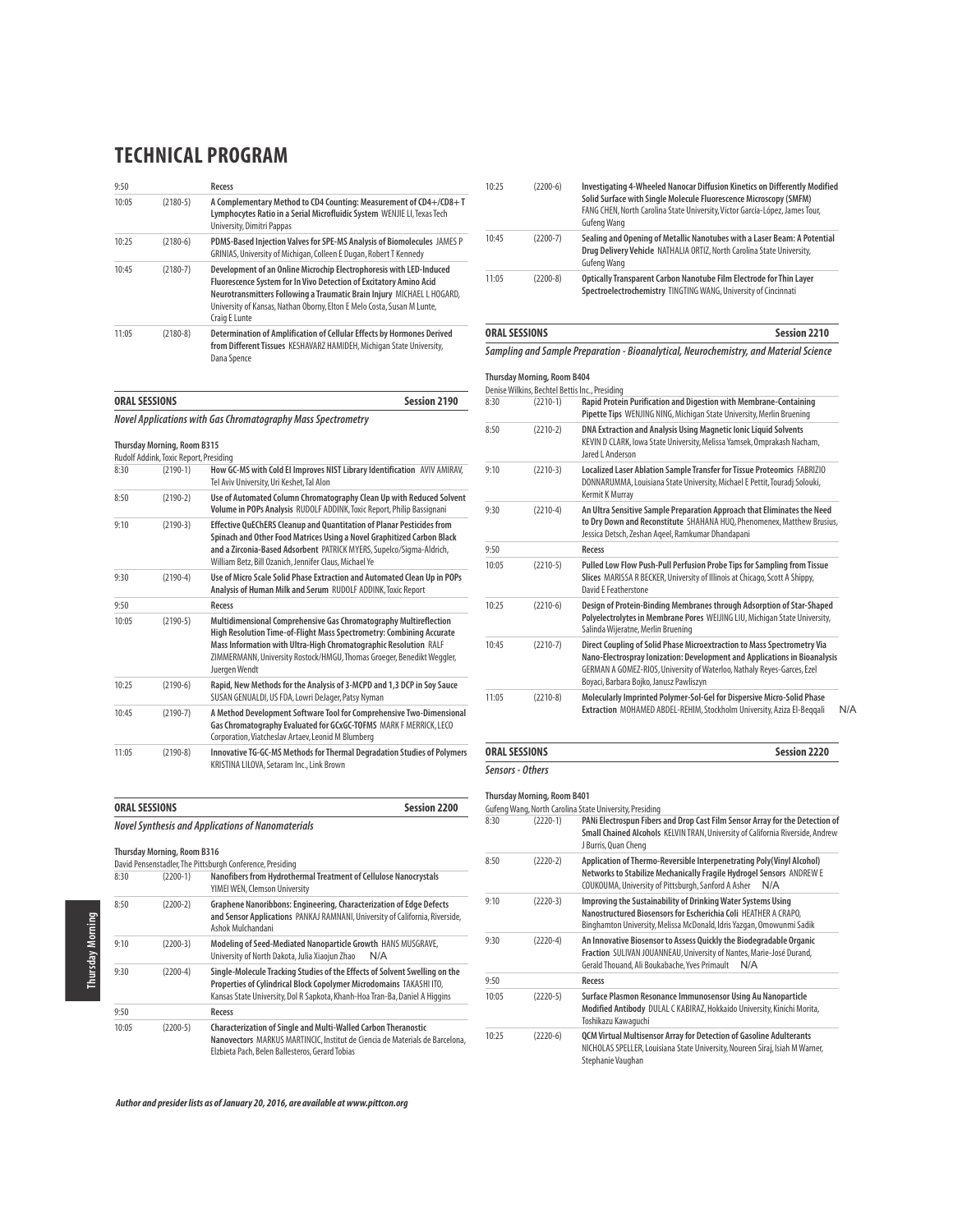| 10:45 | $(2220-7)$ | Development of an Aptamer Functionalized Electrode Array for Real-Time<br>In Vivo Cocaine Detection Using Square Wave Voltammetry JAN MITCHELL<br>TAYLOR, University of Pittsburgh, Emma Bigelow, Tracy Cui |
|-------|------------|-------------------------------------------------------------------------------------------------------------------------------------------------------------------------------------------------------------|
| 11:05 | $(2220-8)$ | Optomechanical Switching by Plasmonic Nanoparticle Monolavers on<br>Elastic Substrate Induced by Stretching MAHMOUD MAHMOUD, Georgia<br>Institute of Technology                                             |

|           | <b>ORAL SESSIONS</b> |  |  | Session 2230 |
|-----------|----------------------|--|--|--------------|
| $- - - -$ |                      |  |  |              |

**Vibrational Spectroscopy Instrumentation and Applications**

#### **Thursday Morning, Room B402**

|       | Jane Chan, Bechtel Bettis Inc., Presiding |                                                                                                                                                                                                                                                                                                                                 |
|-------|-------------------------------------------|---------------------------------------------------------------------------------------------------------------------------------------------------------------------------------------------------------------------------------------------------------------------------------------------------------------------------------|
| 8:30  | $(2230-1)$                                | <b>Experimental Studies and Electromagnetic Modeling of Localized Plasmon</b><br>Surface on a New SERS Platform MATHIEU EDELY. IMMM Institut des Molécules<br>et Matériaux du Mans, Guy Louarn, Jean-François Bardeau, Nicolas Delorme,<br>N/A<br>Ludovic Douillard                                                             |
| 8:50  | $(2230-2)$                                | The Effect of Molecular Polarity and Solubility on Adsorption Rates and<br>Equilibrium Constants for Molecules on Noble Metal Surfaces Using<br>Surface-Enhanced Raman Spectroscopy ERIK DAVID EMMONS, US Army,<br>Ashish Tripathi, Neal D Kline, Jerry Cabalo, Jason A Guicheteau, Augustus W<br>Fountain, Steven D Christesen |
| 9:10  | $(2230-3)$                                | Room Temperature Freezing and Orientation Control of Surface<br>Immobilized Biomoelcules in Air YAOXIN LI, University of Michigan, Zhang<br>Xiaoxian, Somayesadat Badieyan, Zhan Chen                                                                                                                                           |
| 9:30  | $(2230-4)$                                | Fiber Spectroscopy for Process Control and Medical Diagnostics VIACHESLAV<br>ARTYUSHENKO, Art Photonics GmbH                                                                                                                                                                                                                    |
| 9:50  |                                           | <b>Recess</b>                                                                                                                                                                                                                                                                                                                   |
| 10:05 | $(2230-5)$                                | Characterization of Polymer/Epoxy Buried Interfaces with Silane Adhesion<br>Promoters Before and after Hygrothermal Aging for the Elucidation of<br>Molecular Level Details Relevant to Adhesion NATHAN W ULRICH. The<br>University of Michigan, John Myers, Zhan Chen                                                          |
| 10:25 | $(2230-6)$                                | Surface Interaction of Nitrogen Containing Aromatic Molecules with Gold<br>Investigated with Surface Enhanced Raman Spectroscopy (SERS) ASHISH<br>TRIPATHI, Leidos, Inc., Erik David Emmons, Augustus W Fountain, Jason A<br>Guicheteau, Steven D Christesen, Martin Moskovits                                                  |
| 10:45 | $(2230 - 7)$                              | Transmission Raman Spectroscopy as a Regulatory-Approved Method for<br>Content Uniformity Analysis - Replacing HPLC DARREN ANDREWS, Cobalt<br>Light Systems, Julia Griffen, Matthew Bloomfield, Andrew Owen, Mark Mabry,<br>Pavel Matousek                                                                                      |
| 11:05 | $(2230-8)$                                | A New Microscope for FT-IR Microspectrometry DAVID W SCHIERING, Czitek,<br>Gregg Ressler                                                                                                                                                                                                                                        |

#### **POSTER SESSION Session 2240**

**All posters are to be mounted by 10:00 AM and remain on display until 2:00 PM. Authors must be at their posters from 10:00 AM to 12:00 PM. Location of the posters is on the Exposition Floor, 400 Aisle. PLEASE NOTE: You cannot get onto the Exposition Floor until after 9:00 AM.**

#### **Application of Mass Spectrometry**

**Thursday Morning, Exposition Floor, 400 Aisle**

- (2240-1 P) **Variations on a Theme: The Detection of NBOMe Designer Drugs on Blotter Paper by High Resolution Time-of-flight Mass Spectrometry (TOFMS) with and without Chromatography** DAVID BARAJAS, Boston University School of Medicine, Frank A Kero, Noelle Elliot, Bogdan Bogdanov, Craig Young, Jason Weisenseel, Sabra Botch (2240-2 P) **Proton Transfer Reaction – Mass Spectrometry: Automated Measurement and Evaluation** JENS HERBIG, IONICON Analytik, Klaus Winkler, Johann Seehauser, Lukas Mäerk, Christian Lindinger, Alfons Jordan (2240-3 P) **Functionalized Gold Surface for SPR-MS Determination of Enzymatic Activities and Specificity of Lectins** HYOJIK YANG, University of California, Riverside, Quan Cheng
- (2240-4 P) **High-Resolution Atmospheric Pressure Drift Tube Ion Mobility Spectrometry Coupled with High-Resolution Accurate Mass Orbitrap Mass Spectrometry** JOEL D KEELOR, Georgia Institute of Technology, Facundo M Fernandez, Brian Clowers
- (2240-5 P) **Real-Time Metabolome Analysis by Probe Electrospray Ionization-Tandem Mass Spectrometry (PESI-MS/MS): Preliminary Challenge to Real-Time Metabolomics** ZAITSU KEI, Nagoya University, Hayashi Yumi, Murata Tasuku, Nakajima Hiroki, Nakajima Tamie, Kusano Maiko, Tsuchihashi Hitoshi, Ishikawa Tetsuya, Ishii Akira

### **TECHNICAL PROGRAM**

- (2240-6 P) **Use of High Speed/High Resolution Size Based Chromatographic Separation of Surfactants and Oligomeric Materials with Single Quadrupole Mass Spectrometry Detection** MICHAEL OLEARY, Waters Corporation
- (2240-7 P) **Coupling Surface Acoustic Wave Nebulization (SAWN) with Vacuum-Assisted Plasma Ionization (VaPI) Mass Spectrometry for Enhanced Ionization and Transmission Efficiency** STEPHEN C ZAMBRZYCKI, Georgia Institute of Technology, Matthew C Bernier, Joel D Keelor, Fernandez M Facundo, Sung H Yoon, David Goodlett (2240-8 P) **Withdrawn**

#### (2240-9 P) **Withdrawn**

(2240-10 P) **Visualizing the Distribution of Volatile and Semi-Volatile Compounds by Low Temperature Plasma Mass Imaging (LTP-MSI)** ROBERT WINKLER, CINVESTAV Unidad Irapuato, Sandra Martinez Jarquín, Abigail Moreno Pedraza

### **POSTER SESSION Session 2250**

**All posters are to be mounted by 10:00 AM and remain on display until 2:00 PM. Authors must be at their posters from 10:00 AM to 12:00 PM. Location of the posters is on the Exposition Floor, 400 Aisle. PLEASE NOTE: You cannot get onto the Exposition Floor until after 9:00 AM.**

#### **Fluorescence and Luminescence**

**Thursday Morning, Exposition Floor, 400 Aisle**

- (2250-1 P) **Determination of Thiamine by Flow Analysis System Based on the Chemiluminescence Inhibition Using Multicommutation** DEBORAH AZZI, Federal University of São Carlos, Marina Batistão, Bruno C Janegitz, Marina Baccarin, Geiser Oliveira, Orlando Fatibello-Filho (2250-2 P) **Selection of Aptamers Targeting B-Cell Receptor (BCR) Using Antibody Guided Cell-Selex Method - A Novel Approach** SHOMI CHAKRABARTI, City University of New York, The Graduate Center, Hasan E Zumrut, George Maio, Prabodhika Mallikaratchy, Mst Naznin Ara (2250-3 P) **Spectral Encoders: Detecting Position-Dependent Luminescent Spectra Through Tissue** MELISSA M ROGALSKI, Clemson University, Bobby Smith, Hunter Pelham, Nakul Ravikumar, John D DesJardins, Jeffrey N Anker (2250-4 P) **Photoluminescence of Novel Osmium and Ruthenium Complexes in the Presence of Polyanions** MEHRUN UDDIN, St. John's University, Cody Piotrowski, Besiana Kurti, Armando Seitllari, Elise Megehee, Enju Wang (2250-5 P) **Quantifying Free Fatty Acid Uptake Dynamics in Primary Adipocytes Using Customized Micro-Wells Made with 3D-Printed Templates** TESFAGEBRIEL M HAGOS, Auburn University, Jessica C Brooks, Christopher J Easley (2250-6 P) **Toward Non-Invasively Detecting Radiolabeled Analytes Near Implanted Medical Devices Coated in Radioluminescent Phosphors** GRETCHEN B SCHOBER, Clemson University, Jeffrey N Anker (2250-7 P) **Development of Silicone Filled Optical Module for Laser Fluorescence Trace Molecular Detection** HIROKAZU HIGUCHI, Kyushu University, Hiroaki Nomada, Hiroaki Yoshioka, Kinichi Morita, Yuji Oki (2250-8 P) **Recombinant Tobacco Peroxidase: A 100-Fold More Effective Luminescent Label Than Horseradish Peroxidase** IRINA GAZARYAN, Pace University, Galina Zakharova, Andrey Poloznikov, Dmitry Hushpulian, Vladimir Tishkov (2250-9 P) **Using Diffusional Motion to Gauge Fluidity and Interfacial Adhesion Strength of Supported Octadecylphosphonic Acid (ODPA) Monolayers** STEPHEN BAUMLER, Michigan State University (2250-10 P) **Improving Selectivity of Fluorimetric Water Sensing in Aprotic Solvents** KATARZYNA KŁUCIŃSKA, University of Warsaw, Patryk Rzepiński, Michał Cyrański, Krzysztof Maksymiuk, Agata Michalska N/A (2250-11 P) **Irradiation of Gold Nanodots by Ultraviolet Light: Modulation of Ligand Density and Photoluminescence** YU-TING TSENG, National Taiwan University
- (2250-12 P) **A Preliminary Study of Factors Affecting Quenching or Enhancement of Fluorescence of 1,10-Phenantrololine Toward Quantitative Determination of Selected Metals in mine Drainage and Related Samples** MARK T STAUFFER, University of Pittsburgh - Greensburg, Tell M Lovelace N/A
- (2250-13 P) **Traceable Mercury Gas Phase Calibrations Based Upon Gravimetry** ANNARITA BALDAN, VSL, Janneke van Wijk, Hugo Ent
- (2250-14 P) **Detection of Caffeine Using a Field-Portable Fluorescence Device** HALEY CURTIS, Tennessee Technological University, Andrew Callender
- (2250-15 P) **The Quenching of Riboflavin Fluorence by Nicotine in Bicontinuous Microemulsion**  MAURICE O IWUNZE, Morgan State University
- (2250-16 P) **Optimizing Fluorescence Tagging Strategy to Study Single Molecule Diffusion on Air-Solid Surface** TAO JIN, North Carolina State University, Fang Chen, James Tour, Victor Lopez, Gufeng Wang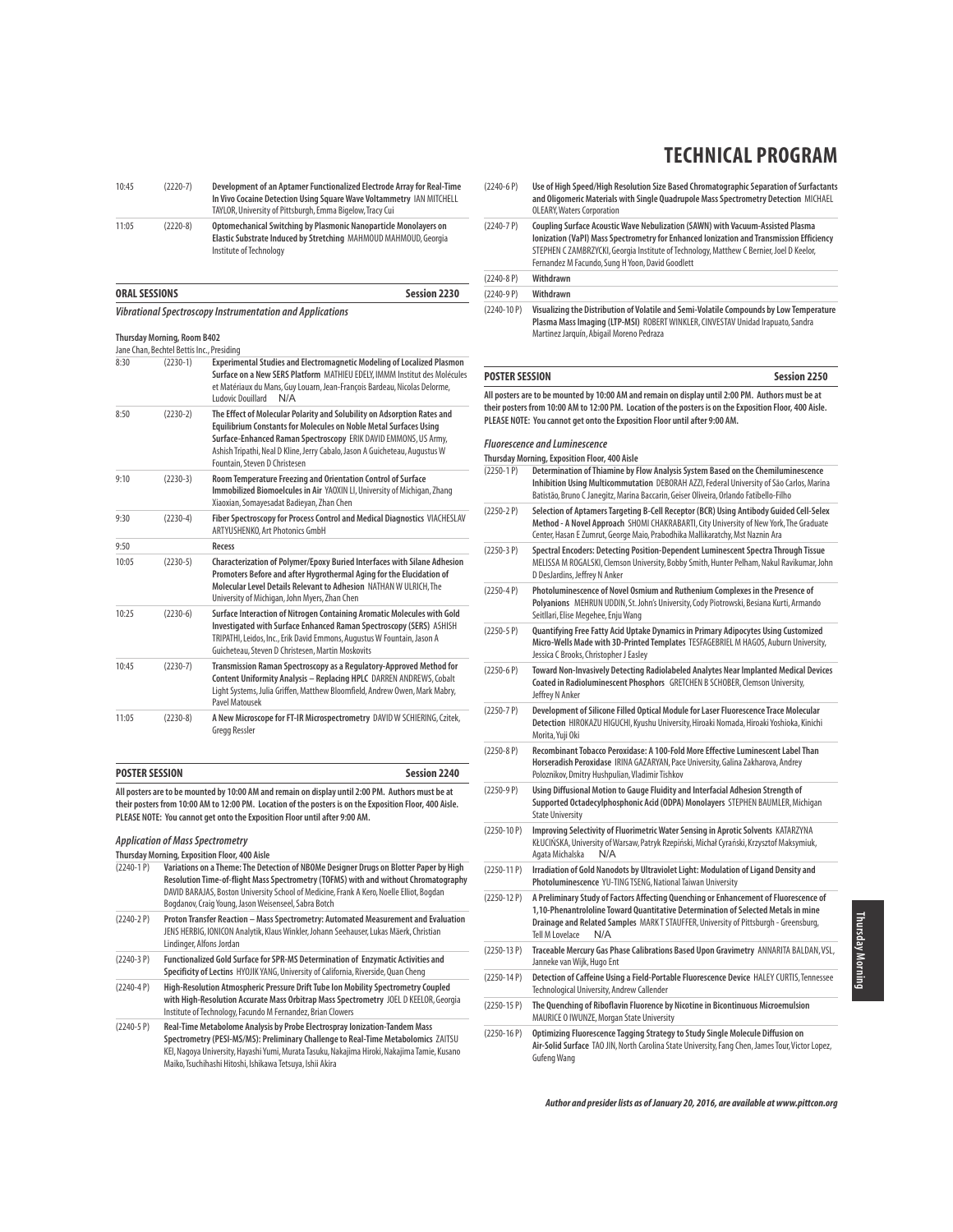|                 | Session 2260<br><b>POSTER SESSION</b>                                                                                                                                                                                                                                                                                                                  |  |  |
|-----------------|--------------------------------------------------------------------------------------------------------------------------------------------------------------------------------------------------------------------------------------------------------------------------------------------------------------------------------------------------------|--|--|
|                 | All posters are to be mounted by 10:00 AM and remain on display until 2:00 PM. Authors must be at<br>their posters from 10:00 AM to 12:00 PM. Location of the posters is on the Exposition Floor, 400 Aisle.<br>PLEASE NOTE: You cannot get onto the Exposition Floor until after 9:00 AM.                                                             |  |  |
|                 | <b>Fuels, Energy and Petrochemical</b>                                                                                                                                                                                                                                                                                                                 |  |  |
| $(2260 - 1)$    | Thursday Morning, Exposition Floor, 400 Aisle<br>Increasing Resolution of Propylene Glycol Impurities with High-Efficiency GC Columns<br>RAMKUMAR DHANDAPANI, Phenomenex, Tim Anderson, Kristen Parnell                                                                                                                                                |  |  |
| $(2260-2P)$     | Analysis of Impurities in Propane/Propylene Streams Using a Pulsed Flame Photometric<br>Detector (PFPD) CYNTHIA ELMORE, OI Analytical, Michael Duffy, Brian Mistovich, J Garrett Slaton                                                                                                                                                                |  |  |
| $(2260-3P)$     | High C6+ Analysis MATTHEW MONAGLE, AIC LLC<br>N/A                                                                                                                                                                                                                                                                                                      |  |  |
| $(2260-4P)$     | High Performance Chromatographic Diatomaceous Earth (DE) KATARINA ODEN, Restek,<br>Jaap de zeeuw, Barry Burger, Linx Waclaski, Rebecca Stevens                                                                                                                                                                                                         |  |  |
| $(2260-5P)$     | Methanizer - A Simple Solution for CO/CO2 Gas Analysis by Gas Chromatography (GC)<br>KATARINA ODEN, Restek, Jaap de zeeuw, Barry Burger, Linx Waclaski, Rebecca Stevens                                                                                                                                                                                |  |  |
| $(2260-6P)$     | Analysis of A Sulfur Mixture in Hydrocarbon Standard Cylinder in ppb Level YANG QIN,<br>Air Liquide Specialty Gases                                                                                                                                                                                                                                    |  |  |
| $(2260 - 7)$ P) | Reactive Pyrolysis-GC/MS of Polymers in a Steam Environment Used to Study Potential<br>Bio-oil KAREN SAM, CDS Analytical, Gary Deger, Steve Wesson                                                                                                                                                                                                     |  |  |
| $(2260-8P)$     | Extended Lower Detection Range for Hydrogen Sulfide and Carbonyl Sulfide with Metal<br>Surface Deactivated Sample Inlet for Micro Gas Chromatography REMKO VAN LOON, Agilent<br>Technologies, Thomas Szakas, Coen Duvekot                                                                                                                              |  |  |
| $(2260-9P)$     | The Improvement of ASTM D3612 TOGA Analysis MAX WANG, Shimadzu Scientific Instrument<br>Inc., Clifford M Taylor, Marty Smith                                                                                                                                                                                                                           |  |  |
| $(2260 - 10 P)$ | Accurate and Reproducible Determination of Halogens in Coal Using Combustion Ion<br>Chromatography CARL FISHER, Thermo Fisher Scientific, Daniel Khor, Mark Manahan, Adelon<br>Augustin, Kirk Chassaniol                                                                                                                                               |  |  |
| $(2260-11P)$    | Nitrogen Determination in Lubricant by Elemental Analyzer GUIDO GIAZZI, Thermo Fisher<br>Scientific, Liliana Krotz, Francesco Leone                                                                                                                                                                                                                    |  |  |
| $(2260-12P)$    | New Methodology for the Analysis of Silicon in Petrochemical Samples by ICP-MS<br>ANTHONY PALERMO, PerkinElmer, Kenneth Neubauer, Stan Smith                                                                                                                                                                                                           |  |  |
| $(2260-13 P)$   | Artificial Photosynthesis MINGMING WANG, Auburn University, Wei Zhan, Chao Li                                                                                                                                                                                                                                                                          |  |  |
| $(2260-14P)$    | Rapid Measurement of Xylose and Glucose for Monitoring Corn Stover Fermentation in<br>Bioethanol Production WILLIAM MILLER, YSI, Inc, June Klingensmith                                                                                                                                                                                                |  |  |
| $(2260-15P)$    | Safety and Performance Testing of Li-ion Cells Using Thermal Analysis PETER RALBOVSKY,<br>Netzsch Instruments, Bob Fidler                                                                                                                                                                                                                              |  |  |
| $(2260-16P)$    | The Determination of Mercury in Liquefied Petroleum Gas - A Comparison of Sampling<br>Techniques MATTHEW A DEXTER, P S Analytical, C A Rogers, Warren T Corns                                                                                                                                                                                          |  |  |
| $(2260-17P)$    | Salen Quinoxalinol Ligands for Selective Coordination and Sensors ANNE E GORDEN,<br><b>Auburn University</b>                                                                                                                                                                                                                                           |  |  |
| $(2260-18P)$    | A New Hydroxide Selective Anion Exchange Phase for Ion Chromatography CHARANJIT<br>SAINI, Thermo Fisher Scientific, Christopher Pohl, Yan Liu                                                                                                                                                                                                          |  |  |
| $(2260-19P)$    | Physicochemical Characterization of Microalgal Biodiesel KIZGEL DAVIS-DESOUZA,<br>Oglethorpe University, Grace Djokoto, Md H Kabir                                                                                                                                                                                                                     |  |  |
| $(2260 - 20 P)$ | Graphene Quantum Dots Immobilized Nanoporous N-TiO2 Thin Films for Efficient<br>Photocatalytic Water Splitting NAMAL WANNINAYAKE, University of Kentucky, Syed Z Islam,<br>Allen Reed, Stephen E Rankin, Doo Young Kim                                                                                                                                 |  |  |
| $(2260-21P)$    | Techniques for Polysaccharide Research at the Complex Carbohydrate Research Center<br>ROBERTO SONON, Complex Carbohydrate Research Center, Stephanie A Archer-Hartmann, Zhirui<br>Wang, Ian Black, Radnaa Naran, Mayumi Ishihara, Christian Heiss, Dandan Zhou, Artur Muszynski,<br>Scott Forsberg, Asif Shajahn, Justyna Dobruchowska, Parastoo Azadi |  |  |
| $(2260 - 22 P)$ | Application of Laser Induced Breakdown Spectroscopy (LIBS) in Analysis of Out Crop<br>Samples from the Marcellus Shale JINESH JAIN, AECOM, Alexander Bol'shakov, Herve Sang-<br>hapi, Christina Lopano, Dustin McIntyre, Richard Russo                                                                                                                 |  |  |
| $(2260-23 P)$   | Direct Detection of Hydrocarbons from Microalgae Using Low Temperature Plasma -<br>Mass Spectrometry (LTP-MS) ABIGAIL MORENO PEDRAZA, Cinvestav, Robert Winkler                                                                                                                                                                                        |  |  |
| $(2260 - 24 P)$ | Comprehensive Online Real-Time Analysis of Natural Gas Using VUV Absorption<br>Spectroscopy JAMES ANTHONY DIEKMANN III, VUV Analytics, Jonathan Smuts, Michael Roecker                                                                                                                                                                                 |  |  |

- (2260-25 P) **IR-Spectroscopic Analyses of Chemical Adaptation Dynamics of Live Microalgal Biomass**  to Shifting Nutrient Conditions FRANK VOGT, University of Tennessee
- (2260-26 P) **Inorganic Salt Doped with Nanoparticulate Additives for Thermal Energy Storage with Improved Radiative Heat Transfer** PHILIP D MYERS, University of South Florida Clean Energy Research Center, D Yogi Goswami N/A
- (2260-27 P) **Transformer Oil Gas Analysis Using Gas Chromatography Vacuum Ultraviolet Absorbance Spectroscopy** JONATHAN SMUTS, VUV Analytics, Lindsey Nichole Shear, James Anthony Diekmann III, Jeff Tenney, Andy Shkolnik
- (2260-28 P) **Ionic Liquids as Electrolytes for Electrochemical Double-Layer Capacitors: Structures that Optimize Specific Energy** MARAL PS MOUSAVI, University of Minnesota, Benjamin E Wilson, Sadra Kashefolgheta, Evan Anderson, Andreas Stein, Philippe Buhlmann
- (2260-29 P) **Using Time Resolved FT-IR-ATR Spectroscopy to Study Biodiesel Fuel Diffusion in Flexible Elastomer Materials** JAMES M SLOAN, U.S. Army Research Laboratory N/A
- (2260-30 P) **Engine State Monitoring Technology based on Engine Exhaust Test** WEIKUI WANG, Beijing Research Institute of Telemetry, Xiantao Yang, Yi Zheng N/A

### **POSTER SESSION Session 2270**

**All posters are to be mounted by 10:00 AM and remain on display until 2:00 PM. Authors must be at their posters from 10:00 AM to 12:00 PM. Location of the posters is on the Exposition Floor, 400 Aisle. PLEASE NOTE: You cannot get onto the Exposition Floor until after 9:00 AM.**

#### **New Developments in GC**

- **Thursday Morning, Exposition Floor, 400 Aisle Introduction of a New, High-Quality, Cost Efficient Headspace GC Autosampler MAX WANG,** Shimadzu Scientific Instrument Inc., Clifford M Taylor, Marty Smith
- (2270-2 P) **Unique Selectivity: The Power of Ionic Liquid GC Columns** LEONARD M SIDISKY, Supelco/Sigma-Aldrich, Greg A Baney, James L Desorcie, Gustavo Serrano, Daniel Shollenberger, Michael D Buchanan
- (2270-3 P) **Use of Traditional/Apex Track Integration in Commercially Available Software for GC Data Generated for EPA Methods 8082 and 8015** TOM KWOKA, PerkinElmer, Bill Hahn, Sharanya Reddy
- (2270-4 P) **Evaluation of GC Conditions Using Inert Nano Stationary Phase GC Columns** ALLEN BRITTEN, Cape Breton University, Krishnat Naikwadi, Amy Clemens, Robyn Novorolsky, Allison Clarke N/A
- (2270-5 P) **Evaluation of Gas Chromatographic Liner Deactivation when Exposed to Various Solvents and Extracts** LINX WACLASKI, Restek, Jack Cochran, Scott Adams, Rebecca Stevens, Dan Li
- (2270-6 P) **Development of an Innovative New Thermal Modulator for Comprehensive Multidimensional Gas Chromatography** MATTHEW S KLEE, DANI Instruments, Roberta Lariccia, Vincenzo Casilli N/A
- (2270-7 P) **Modification of a GC for High Level Tritium Exposure** WILLIAM SPENCER, SRNL, Jose Cortes Concepcion, Jacob Schaufler, Robert Lascola
- (2270-8 P) **Micro-Scale Vapor Extractor for Micro-GC Analysis of VOCs in Biofluids** JUNQI WANG, University of Michigan, Joseph A Potkay, Edward T Zellers

#### **POSTER SESSION Session 2280**

**All posters are to be mounted by 10:00 AM and remain on display until 2:00 PM. Authors must be at their posters from 10:00 AM to 12:00 PM. Location of the posters is on the Exposition Floor, 400 Aisle. PLEASE NOTE: You cannot get onto the Exposition Floor until after 9:00 AM.**

#### **UV/VIS**

- **Thursday Morning, Exposition Floor, 400 Aisle** (2280-1 P) **Qualitative Colorimetric and Quantitative Flow Injection Determination of Alkyl Nitrite** ABD AL-KARIM ALI, Miami University, Neil D Danielson
- (2280-2 P) **Multi-order Visible Absorption and Reflectance Spectrometry: Parallels to Atomic Emission Line Interferences** ALEXANDER SCHEELINE, SpectroClick, Mark D Ginsberg
- (2280-3 P) **Nano-Embedded Optochemical Sensors for In-Vivo Photo-acoustic Chemical Imaging of Potassium Ions** WULIANG ZHANG, University of Michigan, Chang Lee, Jeffery Folz, Xueding Wang, Raoul Kopelman
- (2280-4 P) **Colorimetric Determination of Sulfate Using Barium Ion and the Chromate/Dichromate Equilibrium: Preliminary Results and Comparison with the Classical Gravimetric Method** MARK T STAUFFER, University of Pittsburgh - Greensburg, Jarrod W Qualk, Jeremiah C Jamrom N/A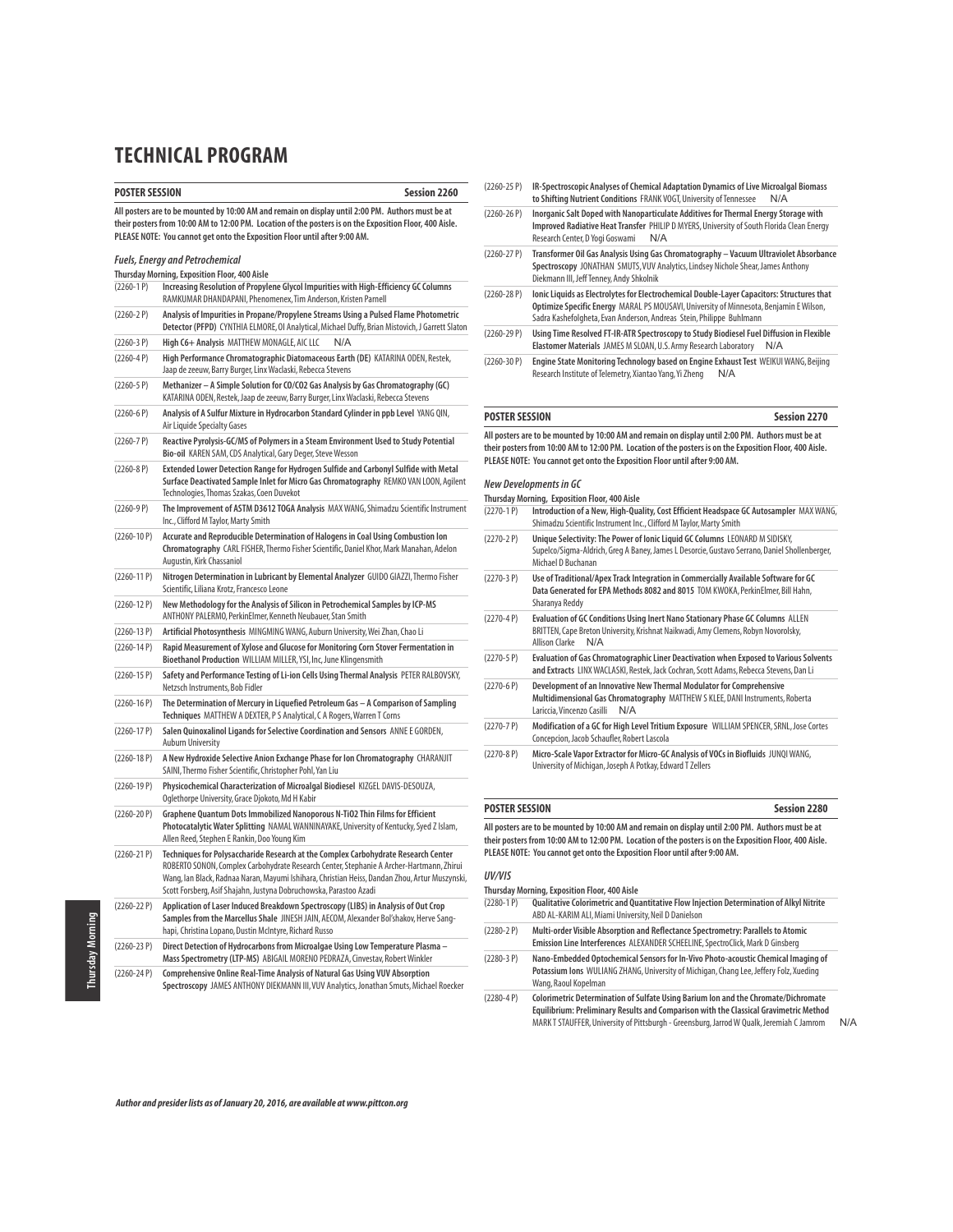(2280-5 P) **Derivatives of 4,5-Diazafluorene for Chelation and Colorimetric Determination of FE(II) and CU(I): Better FE(II) and CU(I) Chelators Than 1,10-Phenanthroline?** MARK T STAUFFER, University of Pittsburgh - Greensburg, Luke J Metzler, Matthew R Luderer N/A

| $(2280-6P)$   | Simultaneous Determination of Iron and Aluminum by Spectrophotometry and Partial<br>Least Squares Regression: Comparison of Two Potential Ligands and Application to Mine<br>Drainage and Related Water Samples MARK T STAUFFER. University of Pittsburgh -<br>Greensburg |  |
|---------------|---------------------------------------------------------------------------------------------------------------------------------------------------------------------------------------------------------------------------------------------------------------------------|--|
| $(2280 - 7P)$ | A Highly Selective Naked Eve Anion Detector Based on Chromone Derivatives and their<br>Electroanalytical Studies NEHA GUPTA, IIT Roorkee, Ashok K Singh<br>N/A                                                                                                            |  |

- 
- (2280-8 P) **TBAF and It's Spectral Interference** IAN ADAMS, The University of Alabama

| <b>POSTER SESSION</b> | Session 2290 |
|-----------------------|--------------|
|-----------------------|--------------|

**All posters are to be mounted by 10:00 AM and remain on display until 2:00 PM. Authors must be at their posters from 10:00 AM to 12:00 PM. Location of the posters is on the Exposition Floor, 400 Aisle. PLEASE NOTE: You cannot get onto the Exposition Floor until after 9:00 AM.**

#### **Various Applications of GCMS**

|               | Thursday Morning, Exposition Floor, 400 Aisle                                                                                                                                                                                                                   |
|---------------|-----------------------------------------------------------------------------------------------------------------------------------------------------------------------------------------------------------------------------------------------------------------|
| $(2290-1)$    | Evaluation of Methylisothiazolinone (MI) Extraction from Sunscreen Using Supported<br>Liquid Extraction prior to GC/MS Analysis RHYS JONES, Biotage GB Limited, Lee Williams,<br><b>Victor Vandell</b>                                                          |
| $(2290-2P)$   | Extending the Range of GC-MS Applications with Cold EI AVIV AMIRAV, Tel Aviv University,<br>Alexander Fialkov, Uri Keshet, Tal Alon                                                                                                                             |
| $(2290-3P)$   | New Sampling Device for Early Cancer Screening by Non-Invasive Detection of VOCs<br>Biomarkers in Exhaled Breath PAOLO BENEDETTI, IIA - CNR, Ettore Guerriero, Federico Marini,<br>Mark Ragusa, Maria Cristina Zappa, Carlo Crescenzi                           |
| $(2290-4P)$   | Quantitative and Qualitative Multi-Residue Analysis of Chemical Contaminants in<br>Food and Feed by GC-HRTOFMS JONATHAN D BYER, Leco Corporation, Joseph E Binkley,<br>David E Alonso<br>N/A                                                                    |
| $(2290-5P)$   | Chemical Warfare Agents (CWAVX) by Large Volume Injection/Programmable Temperature<br>Vaporization (LVI/PTV) - Gas Chromatography/Quadrupole Mass Spectrometry TOM<br>FOWLER, CSS-Dynamac, Kelly Head, Julia Capri                                              |
| $(2290-6P)$   | Quantification of Persistent Organic Pollutants in Dietary Supplements Using Stir-bar<br>Sorptive Extraction-Thermal Desorption- GC/MS and Isotope Dilution Mass Spectrometry<br>WEIER HAO, Duquesne University, Andrew Boggess, Skip Kingston                  |
| $(2290 - 7P)$ | Automated Sampling of Methanol Extractions ANNE JUREK, EST Analytical, Lindsey Pyron,<br>Kelly Cravenor, Justin Murphy                                                                                                                                          |
| $(2290-8P)$   | Complex Sample Characterization by GC×GC-TOF ROBERTA LARICCIA, DANI Instruments,<br>Vincenzo Casilli, Matthew S Klee<br>N/A                                                                                                                                     |
| $(2290-9P)$   | Pesticide Analysis in Drinking Water and Beverages Using Multiple Techniques XIAOPING<br>LI, Georgia Gwinnett College, Zoe Goldstein, Hongxia Guan, Michelle Huang, Rashad Simmons,<br>Simon Mwongela                                                           |
| $(2290-10P)$  | Identification of Contaminants in Powdered Foods by Direct Extraction Thermal<br>Desorption GC/MS RONALD SHOMO, Scientific Instrument Services, Christopher Baker,<br>John Manura                                                                               |
| $(2290-11P)$  | Methods Development for Sampling and Analysis of Biogenic Volatile Organic<br>Compounds Released from Plants PRITHVIRAJ SRIPATHI, Middle Tennessee State University,<br>Christopher Moore, Kathleen Kuklewicz, James G Milstead, Beng Guat Ooi, Ngee Sing Chong |
| $(2290-12P)$  | Pyrolysis-GC/MS as a Screening Tool for Phthalate Esters and Brominated Flame<br>Retardants in the RoHS Directive NICOLE M LOCK, Shimadzu Scientific Instruments, Shilpi<br>Chopra, Di Wang, Laura Chambers, Mark Janeczko                                      |
| $(2290-13 P)$ | Withdrawn                                                                                                                                                                                                                                                       |
| $(2290-14P)$  | Improved Flavor Profile of Italian Wine and Scotch Whiskey Using an Aqueous-Stable<br>Polyethylene Glycol Stationary Phase RAMKUMAR DHANDAPANI, Phenomenex, Tim<br>Anderson, Kristen Parnell                                                                    |
| $(2290-15P)$  | Separation Solutions for Triglycerides in Food Fat and Oil by High Temperature GC<br>RAMKUMAR DHANDAPANI, Phenomenex, Kristen Parnell, Tim Anderson                                                                                                             |
| $(2290-16P)$  | Volatile Organic Compounds in Energy Drinks as Determined by GC/MS with Purge and<br>Trap Sample Concentration CYNTHIA ELMORE, OI Analytical, J Garrett Slaton                                                                                                  |
| $(2290-17P)$  | What's in Your Morning Drink? Comprehensive Characterization of Coffee and Tea Extracts<br>by GCxGC-TOF MS LAURA MCGREGOR, Markes International Ltd, Nicola Watson, Massimo<br>Santoro Chris Hall Ken Umbarger                                                  |

(2290-18 P) **Research of Polychlorinated Biphenyls (PCBs) in Vegetables by GC-MS/MS** XIZHI WANG, Shimadzu, Shiheng Luo, Feifei Tian, Jun Fan, Guixiang Yang, Taohong Huang, Shin-ichi Kawano, Yuki Hashi

**TECHNICAL PROGRAM**

- (2290-19 P) **Analysis of FAMEs Using Cold EI GC/MS for Improved Molecular Ion Information** ADAM J PATKIN, PerkinElmer, Sharanya Reddy
- (2290-20 P) **Basmati or Not Basmati? That is the Question** KENNETH ROSNACK, Waters Corporation, Gareth Cleland, Adam Ladak, Jennifer Burgess, Steven Lai

### **POSTER SESSION Session 2300 All posters are to be mounted by 10:00 AM and remain on display until 2:00 PM. Authors must be at**

**their posters from 10:00 AM to 12:00 PM. Location of the posters is on the Exposition Floor, 400 Aisle. PLEASE NOTE: You cannot get onto the Exposition Floor until after 9:00 AM.**

### **Vibrational Spectroscopy Advances**

|               | Thursday Morning, Exposition Floor, 400 Aisle                                                                                                                                                                                                |
|---------------|----------------------------------------------------------------------------------------------------------------------------------------------------------------------------------------------------------------------------------------------|
| $(2300-1)$    | Development of a Non-Invasive Probing Method for Pharmaceutical Analysis Using<br>Spatially Offset Raman Spectroscopy HYUNG MIN KIM, Kookmin University                                                                                      |
| $(2300 - 2P)$ | Spatial Heterodyne Raman Spectrometer with LED Sources WILLIAM HUNTINGTON,<br>University of South Carolina, S Michael Angel                                                                                                                  |
| $(2300-3)$ P) | Silver-Coated Self-Assembled Polystyrene Nanospheres for Surface-enhanced Raman<br>Spectroscopy LARA MIKAC, Rudjer Boskovic Institute, Mile Ivanda, Marijan Gotic, Vesna Janicki,<br>Hrvoje Zorc, Tibor Janci, Sanja Vidacek<br>N/A          |
| $(2300 - 4P)$ | Second Harmonic Generation of Gold Nanorods Coupled with Atomic Force Microscopy<br>DARBY NELSON, University of Notre Dame, Zachary D Schultz                                                                                                |
| $(2300-5P)$   | Chemical Detection and Tracking of c-RGD Peptide-Conjugated Gold Nanoparticles<br>Interacting with aVB3 Integrins in Living Cells HAO WANG, University of Notre Dame, Lifu<br>Xiao, Zachary D Schultz                                        |
| $(2300-6P)$   | Molecular Interactions between Nanoparticles and Model Cell Membranes Determined<br>via Combined Vibrational Spectroscopic Studies PEIPEI HU, The University of Michigan at<br>Ann Arbor                                                     |
| $(2300 - 7)$  | A Stable, Disposable Nanostructured Substrate for Surface Enhanced Raman Scattering<br>(SERS) Detection of Drugs with Environmental Applications HONEY MADUPALLI, Central<br>Michigan University, Brandon Russell, Mary M Tecklenburg<br>N/A |
| $(2300-8P)$   | A New Diamond ATR Video Microscopy Accessory DAVID W SCHIERING, Czitek                                                                                                                                                                       |
| $(2300-9P)$   | From Mars to Mission Critical Process Control DAN WOOD, Keit Ltd                                                                                                                                                                             |
|               |                                                                                                                                                                                                                                              |

(2300-10 P) **Measurement of Component Distribution in "Soft Chew" Formulations by ATR FTIR Imaging** RONALD RUBINOVITZ, Thermo Fisher Scientific, William Wihlborg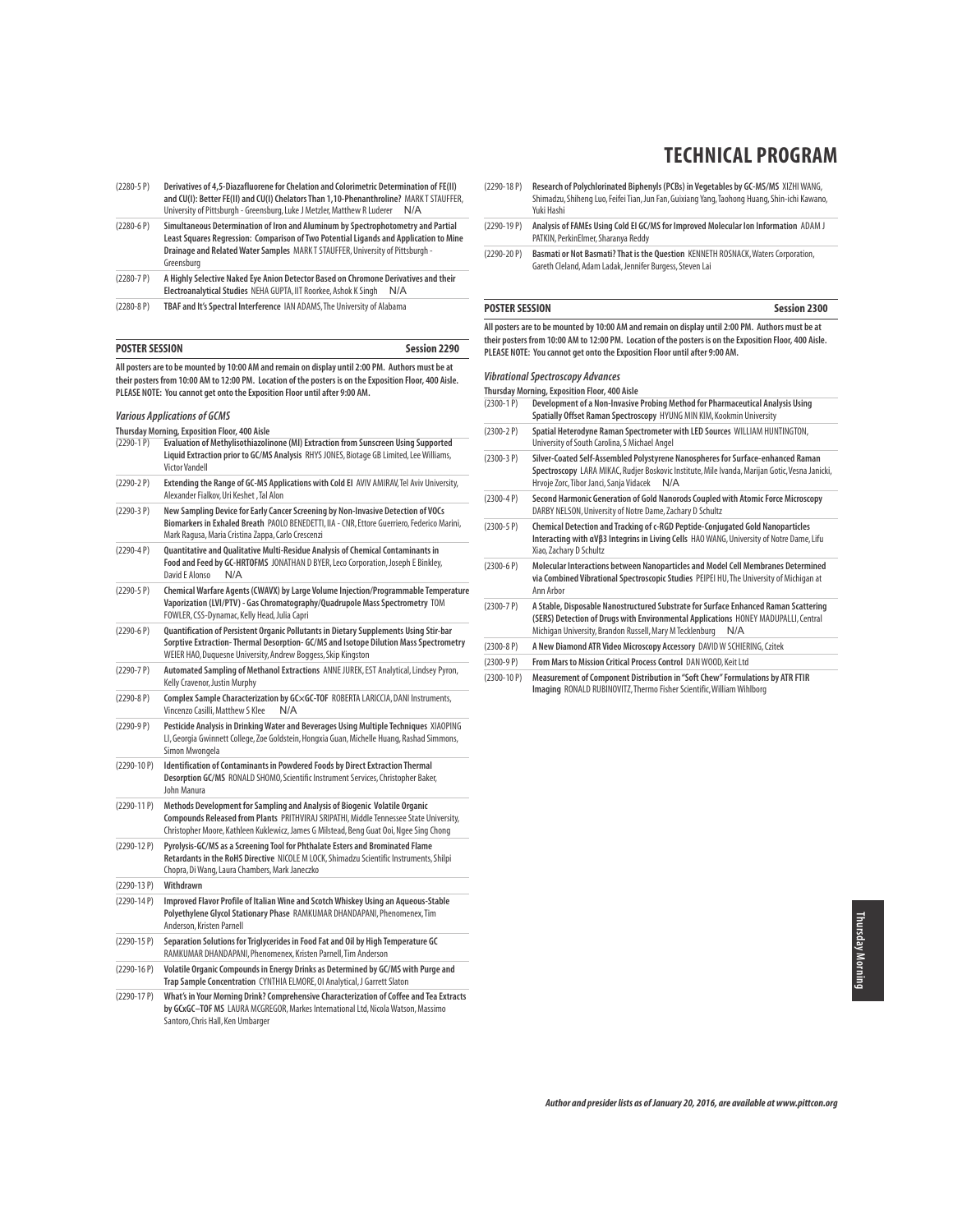### **THURSDAY, MARCH 10, 2016 AFTERNOON**

| <b>SYMPOSIUM</b><br><b>Session 2310</b> |                                             |                                                                                                                                                                                                         |  |
|-----------------------------------------|---------------------------------------------|---------------------------------------------------------------------------------------------------------------------------------------------------------------------------------------------------------|--|
|                                         | arranged by Yong Zeng, University of Kansas | ACS-ANLY - Ultrasensitive Bioanalysis on the Pico-to Femtoliter Scales                                                                                                                                  |  |
|                                         | Thursday Afternoon, Room B308               |                                                                                                                                                                                                         |  |
|                                         | Yong Zeng, University of Kansas, Presiding  |                                                                                                                                                                                                         |  |
| 1:30                                    |                                             | <b>Introductory Remarks - Yong Zeng</b>                                                                                                                                                                 |  |
| 1:35                                    | $(2310-1)$                                  | Bioanalysis in Ultrasmall Volumes DANIEL T CHIU, University of Washington N/A                                                                                                                           |  |
| 2:10                                    | $(2310-2)$                                  | Engineering Hydrogels for Sensitive miRNA Assays PATRICK DOYLE,<br>Massachusetts Institute of Technology                                                                                                |  |
| 2:45                                    | $(2310-3)$                                  | Microfluidic Devices with Integrated Nanochannel Arrays to Study<br>Development and Aging of Individual Bacteria STEPHEN C JACOBSON,<br>Indiana University, Joshua D Baker, David T Kysela, Yves V Brun |  |
| 3:20                                    |                                             | Recess                                                                                                                                                                                                  |  |
| 3:35                                    | $(2310-4)$                                  | Single Cell Genomic and Proteomic Analysis ANUP K SINGH, Sandia<br><b>National Laboratories</b>                                                                                                         |  |
| 4:10                                    | $(2310-5)$                                  | Ultrasensitive and Broad-Range Microfluidic Immunoassays YONG ZENG,<br>University of Kansas                                                                                                             |  |

| <b>SYMPOSIUM</b>                                                                           | Session 2320 |
|--------------------------------------------------------------------------------------------|--------------|
| <b>Analytical Techniques in Neuroscience</b>                                               |              |
| arranged by Hang Lu, Georgia Tech and Andriana San Miguel, North Carolina State University |              |

#### **Thursday Afternoon, Room B309**

| Hang Lu, Georgia Tech, Presiding |            |                                                                                                                                                                                     |  |  |
|----------------------------------|------------|-------------------------------------------------------------------------------------------------------------------------------------------------------------------------------------|--|--|
| 1:30                             |            | Introductory Remarks - Hang Lu                                                                                                                                                      |  |  |
| 1:35                             | $(2320-1)$ | The Chemical Characterization of the Brain: From New MS-Based<br>Measurement Tools to New Insights JONATHAN V SWEEDLER, University<br>of Illinois                                   |  |  |
| 2:10                             | $(2320-2)$ | Scalable Proteomic Imaging of Intact Biological Systems KWANGHUN<br>CHUNG, MIT                                                                                                      |  |  |
| 2:45                             | $(2320-3)$ | In Situ RNA Profiling by FISH SCALYS (Sequential Coding anALYSis)<br>LONG CAI, Caltech<br>N/A                                                                                       |  |  |
| 3:20                             |            | Recess                                                                                                                                                                              |  |  |
| 3:35                             | $(2320-4)$ | <b>Expansion Sequencing (ExSEQ): Comprehensive In Situ Transcriptome</b><br>Characterization Throughout Intact Brain Circuits SHAHAR ALON,<br>Massachusetts Institute of Technology |  |  |
| 4:10                             | $(2320-5)$ | Genetic Approaches to Brain Circuit Mapping and Cell Type Characterization<br><b>HONGKUI ZENG. Allen Institute for Brain Science</b>                                                |  |  |

### arranged by Isiah M Warner, Louisiana State University and Chieu D Tran, Marquette University **Thursday Afternoon, Room B310** Isiah M Warner, Louisiana State University, Presiding 1:30 **Introductory Remarks - Isiah M Warner and Chieu D Tran**  1:35 (2330-1) **GUMBOS at the Nanoscale: Size Control, Characterization, and Applications** ISIAH M WARNER, Louisiana State University, Suzana Hamden 2:10 (2330-2) **Discovering "Genetic Codes" for Nanomaterials Morphologies and Employing the DNA-Encoded Nanomaterials for Sensing and Imaging** YI LU, University of Illinois at Urbana-Champaign, Li Huey Tan, Peiwen Wu, Nitya Sai

**Bioanalytical Chemistry Using the Next Generation of Nanomaterials**

|      |            | Reddy Satyavolu                                                                                                                                                                                                                                                    |
|------|------------|--------------------------------------------------------------------------------------------------------------------------------------------------------------------------------------------------------------------------------------------------------------------|
| 2:45 | $(2330-3)$ | Free-Standing Gold and Silver Nanoparticles Films as Flexible Sensing<br>Platforms JENNIFER S SHUMAKER-PARRY, University of Utah                                                                                                                                   |
| 3:20 |            | Recess                                                                                                                                                                                                                                                             |
| 3:35 | $(2330-4)$ | Ultrafast and Nonlinear Spectroscopy of Plasmonic Nanoparticles for Drug<br>Delivery and Photothermal Applications LOUIS H HABER, Louisiana State<br>University, Raju R Kumal, Tony E Karam, Holden T Smith, Corey R Landry,<br>Mohammad Abu-Laban, Daniel J Hayes |
| 4:10 | $(2330-5)$ | Biocompatible Nanoparticle Composite Materials: Green Synthesis and<br><b>Applications CHIEU D TRAN. Marquette University</b>                                                                                                                                      |

**SYMPOSIUM Session 2330**

| SYMPOSIUM                                                    | <b>Session 2340</b> |
|--------------------------------------------------------------|---------------------|
| Bioinformatics: Metabolite Identification and Ouantification |                     |

arranged by Xiang Zhang, University of Louisville

#### **Thursday Afternoon, Room B311**

| Xiang Zhang, University of Louisville, Presiding |            |                                                                                                                                                                                                                    |  |
|--------------------------------------------------|------------|--------------------------------------------------------------------------------------------------------------------------------------------------------------------------------------------------------------------|--|
| 1:30                                             |            | Introductory Remarks - Xiang Zhang                                                                                                                                                                                 |  |
| 1:35                                             | $(2340-1)$ | New Methods for Improved NMR Quantitation and Reliable MS Coverage in<br>Metabolomics DANIEL RAFTERY, University of Washington                                                                                     |  |
| 2:10                                             | $(2340-2)$ | Point Matching Global Peak Alignment Algorithms for Comprehensive<br>Two-Dimensional Gas Chromatography Coupled with Mass Spectrometry<br>(GC×GC-MS) KIM SEONGHO, Wayne State University/Karmanos Cancer Institute |  |
| 2:45                                             | $(2340-3)$ | <b>Computational and Database Assisted Structure Identification Tools for</b><br>Untargeted Metabolomics DAVID GRANT, University of Connecticut                                                                    |  |
| 3:20                                             |            | Recess                                                                                                                                                                                                             |  |
| 3:35                                             | $(2340-4)$ | Mass Informatics of Quantitative Metabolomics by Integrating LCxLC-MS<br>and GCxGC-MS Data XIANG ZHANG. University of Louisville, Xiaoli Wei, Imhoi<br>Koo, Pawel Lorkiewicz                                       |  |
| 4:10                                             | $(2340-5)$ | Translating Big Data from HR Imaging MS Data into Molecular Knowledge<br>THEODORE ALEXANDROV. EMBL                                                                                                                 |  |

| <b>SYMPOSIUM</b>                                                                      | Session 2350 |
|---------------------------------------------------------------------------------------|--------------|
| Micro and Nano-Scale Optofluidic Lasers for Biological Applications                   |              |
| Jeropad bu Vudang Ean Hinjyarity of Michigan and Sook Huun Vun Harvard Modical School |              |

arranged by Xudong Fan, University of Michigan and Seok-Hyun Yun, Harvard Medical School

### **Thursday Afternoon, Room B312**

|      |            | Xudong Fan, University of Michigan, Presiding                                                                                                                             |
|------|------------|---------------------------------------------------------------------------------------------------------------------------------------------------------------------------|
| 1:30 |            | Introductory Remarks - Xudong Fan and Seok-Hyun Yun                                                                                                                       |
| 1:35 | $(2350-1)$ | Optofluidic Laser as a New Bioanalytical Tool XUDONG FAN, University<br>of Michigan                                                                                       |
| 2:10 | $(2350-2)$ | Latest Progress in Spasers MARK I STOCKMAN, Georgia State University                                                                                                      |
| 2:45 | $(2350-3)$ | <b>Recent Advances in Biolasers: Stimulated Emission from Solid-State</b><br>Fluorescent Protein and Lasing Inside Live Cells MALTE C GATHER, University<br>of St Andrews |
| 3:20 |            | Recess                                                                                                                                                                    |
| 3:35 | $(2350-4)$ | Speckle-Free Lasers HUI CAO, Yale University                                                                                                                              |
| 4:10 | $(2350-5)$ | N/A<br>Bio-Lasers S H ANDY YUN, Harvard University                                                                                                                        |

**Thursday Afternoon** Thursday Afternoon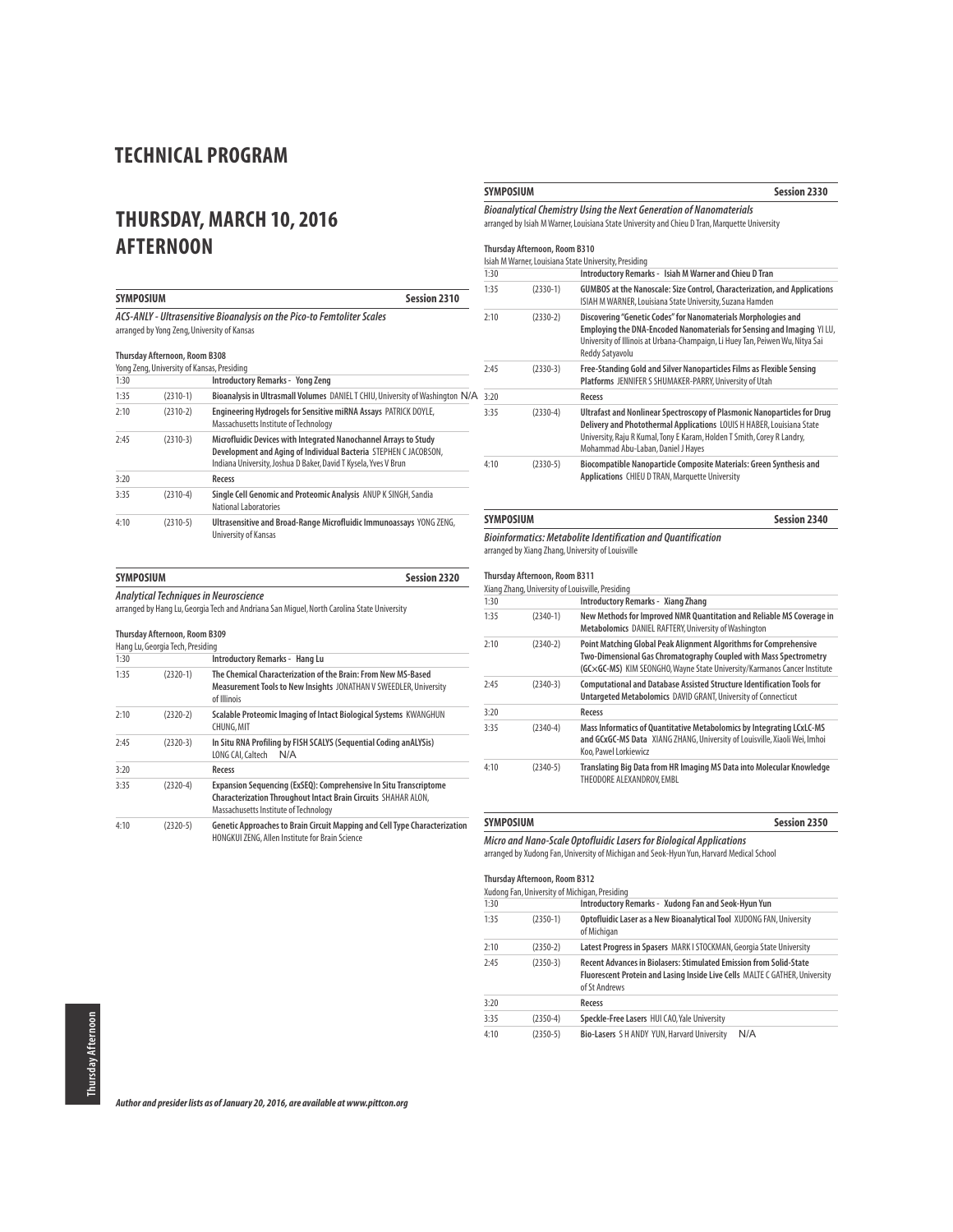| <b>SYMPOSIUM</b> |                                                                          | <b>Session 2360</b>                                                                                                                                                                                                                                |
|------------------|--------------------------------------------------------------------------|----------------------------------------------------------------------------------------------------------------------------------------------------------------------------------------------------------------------------------------------------|
|                  |                                                                          | Nanofiber Materials Overcome Enduring (Bio) Analytical Challenges<br>arranged by Margaret W Frey, Cornell University and Antie J Baeumner, University of Regensburg                                                                                |
|                  | Thursday Afternoon, Room B313                                            | Margaret W Frey, Cornell University, Presiding                                                                                                                                                                                                     |
| 1:30             |                                                                          | Introductory Remarks - Margaret W Frey and Antje J Baeumner                                                                                                                                                                                        |
| 1:35             | $(2360-1)$                                                               | Nanofiber Chemistry and Synthesis and the Impact on Analytical Systems<br>MARGARET W FREY, Cornell University, Larissa M Shepherd, Edurne Gonzalez,<br>Nidia Trejo                                                                                 |
| 2:10             | $(2360-2)$                                                               | Electrospun Fibers for Electrochemical Analysis GREGORY RUTLEDGE,<br>Massachusetts Institute of Technology, Xianwen Mao, Yuxi Zhang, T Alan Hatton,<br><b>Harry Tuller</b>                                                                         |
| 2:45             | $(2360-3)$                                                               | Carbon Nanotube-Nanocrystalline Diamond Hybrid Electrodes: A Route for<br>Development of a Highly Sensitive Neurochemical Microsensor PRABHU<br>ARUMUGAM, Louisiana Tech University                                                                |
| 3:20             |                                                                          | <b>Recess</b>                                                                                                                                                                                                                                      |
| 3:35             | $(2360-4)$                                                               | Piezoelectric Nanofiber Platform for Cell Monitoring CAROLINE L SCHAUER,<br><b>Drexel University</b>                                                                                                                                               |
| 4:10             | $(2360-5)$                                                               | New Concepts for Lab-on-a-Chip Systems Using Electrospun Nanofibers<br>ANTJE J BAEUMNER, University of Regensburg                                                                                                                                  |
| <b>SYMPOSIUM</b> |                                                                          | Session 2370                                                                                                                                                                                                                                       |
|                  | <b>SEAC - Nanoengineered Biosensors</b><br>Thursday Afternoon, Room B314 | arranged by Adrian C Michael, University of Pittsburgh<br>Reginald M Penner, University of California Irvine, Presiding                                                                                                                            |
| 1:30             |                                                                          | <b>Introductory Remarks - Reginald M Penner</b>                                                                                                                                                                                                    |
| 1:35             | $(2370-1)$                                                               | Biosensors for Early Cancer Detection Based Upon an Electrical Interface to<br>Virus Particles REGINALD M PENNER, University of California Irvine                                                                                                  |
| 2:10             | $(2370-2)$                                                               | Organic Electronics Biosensors for Label-Free Femtomolar Protein Detection<br>LUISA TORSI, Università degli Studi di Bari"A. Moro", Maria Magliulo, Gerdo Palazzo                                                                                  |
| 2:45             | $(2370-3)$                                                               | Single Nanoparticle SPR Imaging and Plasmonic Nanocone Arrays: Smart<br>Materials and Smart Chemistries for Advanced Optical Biosensors and<br>Biomimetic Devices ROBERT M CORN, University of California Irvine, Adam M<br>Maley, H W Millie Fung |
| 3:20             |                                                                          | Recess                                                                                                                                                                                                                                             |
| 3:35             | $(2370-4)$                                                               | <b>Ultrasensitive Biomolecular Detection Using Nanostructured</b><br>Microelectrodes SHANA KELLEY, University of Toronto                                                                                                                           |
| 4:10             | $(2370-5)$                                                               | DNA Nanostructures and Networks WEIHONG TAN, University of Florida                                                                                                                                                                                 |

| ORGANIZED CONTRIBUTED SESSIONS | <b>Session 2380</b> |
|--------------------------------|---------------------|
|                                |                     |

**Biosensing Devices for Neuron Mapping** arranged by Chenzhong Li, Florida International University

#### **Thursday Afternoon, Room B315**

|      |            | Chenzhong Li, Florida International University, Presiding                                                                                                                                                        |
|------|------------|------------------------------------------------------------------------------------------------------------------------------------------------------------------------------------------------------------------|
| 1:30 | $(2380-1)$ | Integration of CNS and PNS Components with Silicon Devices via Surface<br>Microengineering for Neuronal Mapping Applications JAMES J HICKMAN,<br>University of Central Florida                                   |
| 1:50 | $(2380-2)$ | Biomimetic Strategies for Seamless Integration of Neural Interface<br>Technology TRACY CUI, University of Pittsburgh                                                                                             |
| 2:10 | $(2380-3)$ | Automated Micro- and Nanoscale Systems for Single Neuronal Activity JIT<br>MUTHUSWAMY, Arizona State University, Swathy Sampath Kumar, Sindhu Anand                                                              |
| 2:30 | $(2380-4)$ | <b>Electronic Biosensing Devices for Recording Neuron Transmitter</b><br>Expression at Single Cell and 3D Tissue Level CHENZHONG LI, Florida<br><b>International University</b>                                  |
| 2:50 |            | Recess                                                                                                                                                                                                           |
| 3:05 | $(2380-5)$ | Visualization of Nanoscale Neuron Surface Topography and Detection of<br>Neurotransmitter Release Using Nano Electrochemical Microscopy<br>YASUFUMI TAKAHASHI, Tohoku University, Hitoshi Shiku, Tomokazu Matsue |

| 3:25 | $(2380-6)$   | Trans-Synaptic In Vitro Mapping Using Microfluidic Approaches for<br>Neuroscience Discovery ANNE MARION TAYLOR, University of North Carolina at<br>Chapel Hill and North Carolina State                             |
|------|--------------|---------------------------------------------------------------------------------------------------------------------------------------------------------------------------------------------------------------------|
| 3:45 | $(2380 - 7)$ | <b>CMOS Technology Enabled Brain Machine Interface (BMI) For Chronic</b><br>Neuronal Mapping MUHAMMAD MUSTAFA HUSSAIN, King Abdullah University<br>of Science and Technology (KAUST), Aftab M Hussain, Amir N Hanna |
| 4:05 | $(2380-8)$   | Wireless Stimulation and Recording for In-Vivo Electrophysiology<br>JAMES MORIZIO, Triangle BioSystems Inc.                                                                                                         |

### **ORAL SESSIONS Session 2390**

### **Bioanalytical: Electrochemical Techniques**

### **Thursday Afternoon, Room B305**

|      | Leslie Wilson, North Carolina State University, Presiding |                                                                                                                                                                                                                                                   |  |  |  |
|------|-----------------------------------------------------------|---------------------------------------------------------------------------------------------------------------------------------------------------------------------------------------------------------------------------------------------------|--|--|--|
| 1:30 | $(2390-1)$                                                | Compatibility of Nitric Oxide Release Coatings with Implantable Enzymatic<br>Glucose Sensors Based on Osmium(III/II) Mediated Electrochemistry<br>KYOUNG HA CHA, University of Michigan                                                           |  |  |  |
| 1:50 | $(2390-2)$                                                | Application of Nanopipette Electrodes for Real-Time Measurement of<br>Thyroid Hormones to Evaluate Thyrotoxic Storm CELESTE A MORRIS, Northern<br>Kentucky University, Barbara Cata, Theresa M Ruwe, Edward A Dobrzykowski,<br>Teri Rae Armstrong |  |  |  |
| 2:10 | $(2390-3)$                                                | Neurochemical and Behavioral Analysis of Post-Chemotherapy Cognitive<br>Impairment MICHAEL A JOHNSON, University of Kansas, Sam V Kaplan, David P<br>Jarmolowicz, Rachel C Gehringer, Michael J Sofis, Ryan Limbocker, Mimi Shin,<br>Meng Sun     |  |  |  |
| 2:30 | $(2390-4)$                                                | In-Vitro Amperometric Sensing of Dynamic Changes of Endogenous NO and<br>CO Gases for Co-cultured Endothelial and Neuronal Cells HAYEJIN. Ewha<br>Womans University, Heo Chaejeong, Woo Juhyun, Suh Minah, Lee Youngmi                            |  |  |  |
| 2:50 |                                                           | Recess                                                                                                                                                                                                                                            |  |  |  |
| 3:05 | $(2390-5)$                                                | Real-Time Measurements of Oxidative Stress During Chronic L-DOPA<br>Treatment For Parkinson's Disease LESLIE WILSON, North Carolina State<br>University, Christie Lee, Catherine F Mason, Leslie A Sombers                                        |  |  |  |
| 3:25 | $(2390-6)$                                                | Dual Function Ion Selective Microelectrodes for Scanning Electrochemical<br>Microscopy GANESH UMMADI, Oregon State University, Corey Downs,<br>Dipankar Kolev                                                                                     |  |  |  |
| 3:45 | $(2390 - 7)$                                              | Label-Free Flectrochemical microRNA Detection based on Different<br>Modifier: Conducting Polymer and Graphene on the Surface of Pencil<br>Graphite Electrode MEHMET 0ZS0Z, Gediz University, Merve Kaplan                                         |  |  |  |
| 4:05 | $(2390-8)$                                                | <b>Ouantitative Measurement of Transmitters in Individual Vesicles with</b><br>Microelectrodes XIANCHAN LI, University of Gothenburg, Soodabeh Majdi,<br>Andrew Ewing                                                                             |  |  |  |

### **ORAL SESSIONS Session 2400**

**Bioanalytical: Sampling and Sample Preparation - Half Session**

### **Thursday Afternoon, Room B304**

### Jinesh Jain, NETL, Presiding

| 1:30 | $(2400-1)$ | Aptamer Functionalized Solid Phase Microextraction for Selective<br>Enrichment of Thrombin MD NAZMUL ALAM, University of Waterloo, Fuyou Du,<br>Janusz Pawliszyn                                                                  |
|------|------------|-----------------------------------------------------------------------------------------------------------------------------------------------------------------------------------------------------------------------------------|
| 1:50 | $(2400-2)$ | New Generation of Solid SPME Coatings for Complementary Gas- and<br>Liquid-Phase Separation: A Step Toward Integration of Metabolomics<br>Platforms EMANUELA GIONFRIDDO, University of Waterloo, Ezel Boyaci,<br>Janusz Pawliszyn |
| 2:10 | $(2400-3)$ | Solid Phase Microextraction as Sample Preparation Tool in Brain Tumors<br>Analysis NATHALY REYES-GARCES, University of Waterloo, Barbara Bojko,<br>Janusz Pawliszyn                                                               |
| 2:30 | $(2400-4)$ | MEMS Based Pre-Concentrator GC-Ion Mobility Spectrometry for Trace<br>Gas Analysis WOLFGANG VAUTZ, ISAS, Sascha Liedtke, Stefano Zampolli,<br>Chandrasekhara Hariharan                                                            |